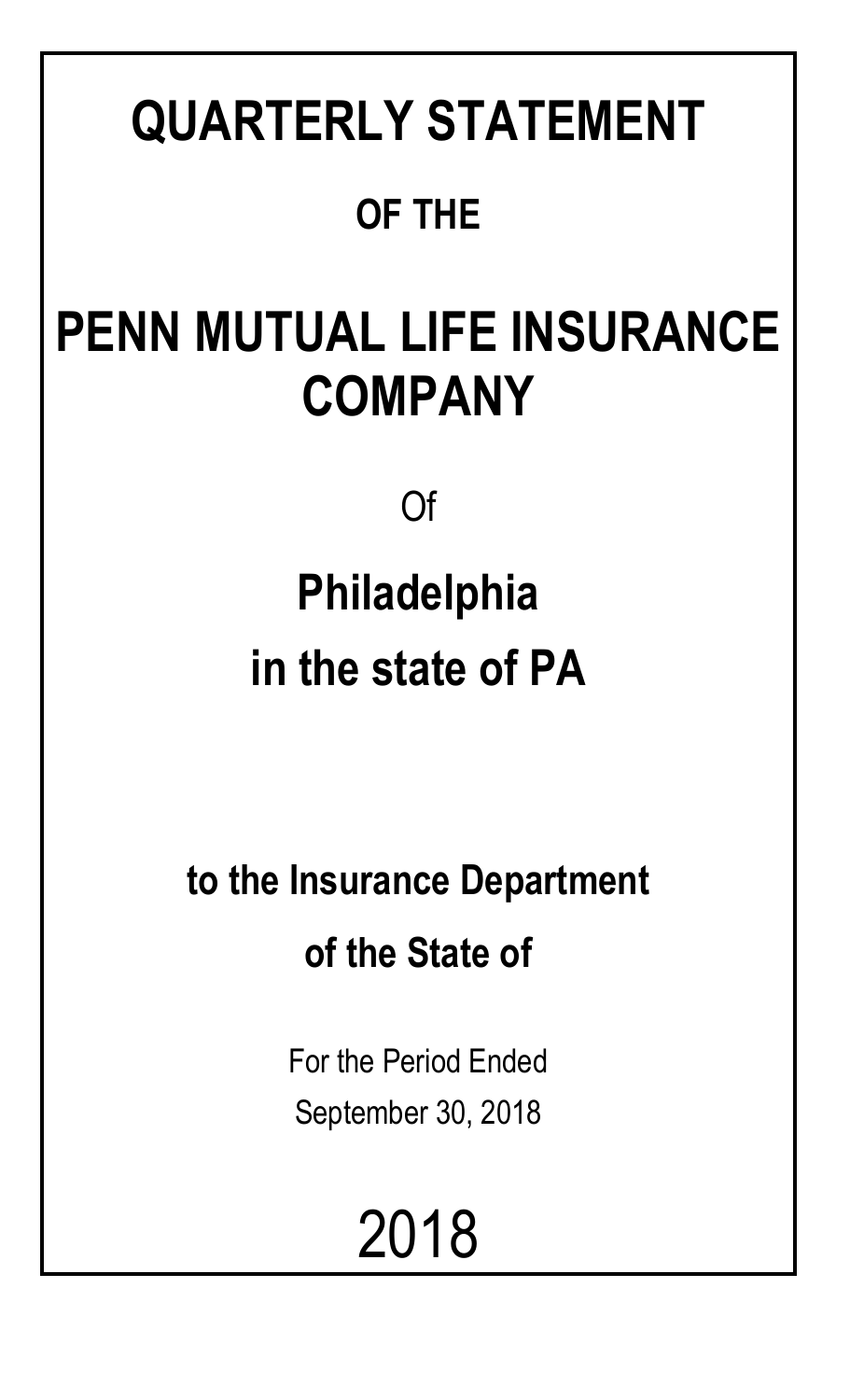Officer

Senior VP, General Auditor

Chief Information

Senior VP, Service Operations &

## <u>T QUAR DA BAR DA DA DA DA DA DA BA DA DA D</u>

## **QUARTERLY STATEMENT**

As of September 30, 2018 of the Condition and Affairs of the

## PENN MUTUAL LIFE INSURANCE COMPANY

| NAIC Group Code850, 850<br>NAIC Company Code 67644<br>(Current Period) (Prior Period) |                                                                 |                                                                                                                    | Employer's ID Number 23-0952300                              |
|---------------------------------------------------------------------------------------|-----------------------------------------------------------------|--------------------------------------------------------------------------------------------------------------------|--------------------------------------------------------------|
| Organized under the Laws of PA                                                        |                                                                 | State of Domicile or Port of Entry PA                                                                              | Country of Domicile<br>US                                    |
| Incorporated/Organized February 24, 1847                                              |                                                                 | Commenced Business May 25, 1847                                                                                    |                                                              |
| <b>Statutory Home Office</b>                                                          | (Street and Number)                                             | The Penn Mutual Life Insurance Company  Philadelphia  PA  US  19172<br>(City or Town, State, Country and Zip Code) |                                                              |
| Main Administrative Office                                                            | 600 Dresher Road  Horsham  PA  US  19044<br>(Street and Number) | (City or Town, State, Country and Zip Code)                                                                        | 215-956-8000<br>(Area Code) (Telephone Number)               |
| Mail Address                                                                          | (Street and Number or P. O. Box)                                | The Penn Mutual Life Insurance Company  Philadelphia  PA  US  19172<br>(City or Town, State, Country and Zip Code) |                                                              |
| Primary Location of Books and Records                                                 | 600 Dresher Road  Horsham  PA  US  19044<br>(Street and Number) | (City or Town, State, Country and Zip Code)                                                                        | 215-956-8000<br>(Area Code) (Telephone Number)               |
| Internet Web Site Address                                                             | www.pennmutual.com                                              |                                                                                                                    |                                                              |
| <b>Statutory Statement Contact</b>                                                    | Bethanne Doyle Adamsky<br>(Name)                                |                                                                                                                    | 215-956-8120<br>(Area Code) (Telephone Number) (Extension)   |
|                                                                                       | adamsky.bethanne@pennmutual.com<br>(E-Mail Address)             |                                                                                                                    | 215-956-8145<br>(Fax Number)                                 |
|                                                                                       | <b>OFFICERS</b>                                                 |                                                                                                                    |                                                              |
| <b>Name</b>                                                                           | <b>Title</b>                                                    | <b>Name</b>                                                                                                        | <b>Title</b>                                                 |
| 1. Eileen Claire McDonnell                                                            | Chairman & Chief Executive Officer                              | 2. Susan Twine Deakins                                                                                             | Executive VP, Chief Financial                                |
| 3. Franklin Luther Best Jr.                                                           | VP, General Counsel, Insurance<br>Operations, and Cor           | 4. David Michael O'Malley                                                                                          | Officer and Treasurer<br>President & Chief Operating Officer |
|                                                                                       | <b>OTHER</b>                                                    |                                                                                                                    |                                                              |
| Thomas Henry Harris                                                                   | Executive VP, Chief Distribution                                | Kevin Terance Reynolds                                                                                             | Senior VP, Human Resources and                               |

**DIRECTORS OR TRUSTEES** 

Jay T Lewellen

| Joan Pauline Carter    | Robert Eugene Chappell      | William Roland Cook | Charisse Ranielle Lillie |
|------------------------|-----------------------------|---------------------|--------------------------|
| Anthony M Santomero    | Edmond Felix Notebaert      | Robert Henry Rock   | Eileen Claire McDonnell  |
| Helen Pomerantz Pudlin | <b>Susan Doenges Waring</b> | James Stephen Hunt  | David Michael O'Malley   |
|                        |                             |                     |                          |

State of.. Pennsylvania County of..... Montgomery

**This** 

Nina Marie Mulrooney

Gregory Joseph Driscoll

The officers of this reporting entity being duly swom, each depose and say that they are the described officers of said reporting entity, and that on the reporting period stated above, all of the herein described assets were the absolute property of the said reporting entity, free and clear from any liens or claims thereon, except as herein stated, and that this statement, together with related exhibits, schedules and explanations therein contained, annexed or referred to, is a full and true statement of all the assets and liabilities and of the condition and affairs of the said reporting entity as of the reporting period stated above, and of its income and deductions therefrom for the period ended, and have been completed in accordance with the NAIC Annual Statement Instructions and Accounting Practices and Procedures manual except to the extent that: (1) state law may differ; or, (2) that state rules or regulations require differences in reporting not related to accounting practices and procedures, according to the best of their information, knowledge and belief, respectively. Furthermore, the scope of this attestation by the described officers also includes the related corresponding electronic filing with the NAIC, when required, that is an exact copy (except for formatting differences due to electronic filing) of the enclosed statement. The electronic filing may be requested by various regulators in lieu of or in addition to the enclosed statement.

(Signature)

Eileen Claire McDonnell 1. (Printed Name) Chairman & Chief Executive Officer

(Signature) Susan Twine Deakins 2. (Printed Name)

Executive VP, Chief Financial Officer and Treasurer

(Title)

(Signature) Franklin Luther Best Jr 3. (Printed Name) VP, General Counsel, Insurance Operations, and

Llub

Corporate Secretary

(Title)

 $(Title)$ 

Subscribed and swom to before me day of

mmonwealth of Pennsylvania - Notary Seal<br>Marianne C. Bechtel, Notary Public Montgomery County My commission expires December 26, 2021 Commission number 1008805 Member, Pennsylvania Association of Notaries

#### a. Is this an original filing? 1. State the amendment number

- b. If no
	- 2. Date filed
		- 3. Number of pages attached



Senior VP, Human Resources and

Chief Legal Officer

VP & Chief Actuary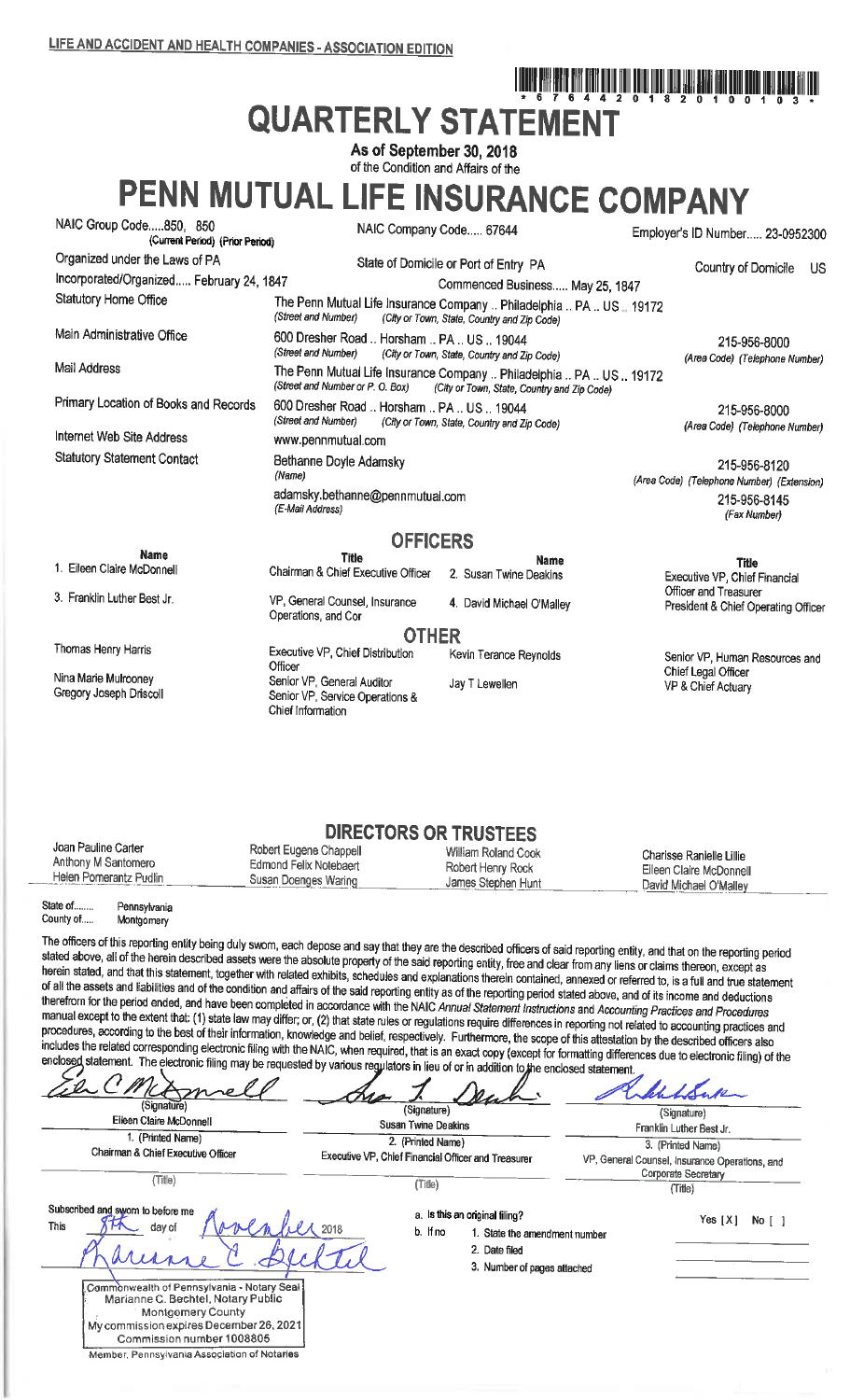|                |                                                                                          |                             | <b>Current Statement Date</b> |                     | 4                          |
|----------------|------------------------------------------------------------------------------------------|-----------------------------|-------------------------------|---------------------|----------------------------|
|                |                                                                                          | 1                           |                               | 3                   |                            |
|                |                                                                                          |                             |                               | <b>Net Admitted</b> | December 31                |
|                |                                                                                          |                             | Nonadmitted                   | Assets              | Prior Year Net             |
|                |                                                                                          | Assets                      | Assets                        | $(Cols. 1 - 2)$     | <b>Admitted Assets</b>     |
| $\mathbf{1}$ . |                                                                                          | $\ldots$ 9,933,275,952      |                               | 3,933,275,952       | 9,209,553,958              |
| 2.             | Stocks:                                                                                  |                             |                               |                     |                            |
|                |                                                                                          |                             |                               |                     |                            |
|                |                                                                                          | 114,566,569                 |                               |                     |                            |
|                | $2.2^{\circ}$                                                                            | 623,846,167                 |                               |                     |                            |
| 3.             | Mortgage loans on real estate:                                                           |                             |                               |                     |                            |
|                |                                                                                          |                             |                               |                     |                            |
|                | 3.1                                                                                      |                             |                               |                     |                            |
|                | 3.2                                                                                      |                             |                               |                     |                            |
| 4.             | Real estate:                                                                             |                             |                               |                     |                            |
|                |                                                                                          |                             |                               |                     |                            |
|                | Properties occupied by the company (less \$0<br>4.1                                      |                             |                               |                     |                            |
|                |                                                                                          |                             |                               |                     |                            |
|                | Properties held for the production of income (less \$0<br>4.2                            |                             |                               |                     |                            |
|                |                                                                                          |                             |                               |                     |                            |
|                | 4.3                                                                                      |                             |                               |                     |                            |
|                |                                                                                          |                             |                               |                     |                            |
| 5.             | Cash (\$11,122,937), cash equivalents (\$119,930,417)                                    |                             |                               |                     |                            |
|                |                                                                                          |                             |                               |                     |                            |
| 6.             |                                                                                          |                             |                               |                     | 330,687,228                |
| 7.             |                                                                                          |                             |                               |                     | 1.1.1.1.1.1.0.95, 569, 153 |
|                |                                                                                          |                             |                               |                     |                            |
| 8.             |                                                                                          |                             |                               |                     | 1,080,429,207              |
| 9.             |                                                                                          |                             |                               |                     | $\ldots$ 5.537.761         |
| 10.            |                                                                                          |                             |                               |                     |                            |
|                |                                                                                          |                             |                               |                     |                            |
| 11.            |                                                                                          |                             |                               |                     |                            |
| 12.            |                                                                                          |                             |                               |                     |                            |
|                |                                                                                          |                             |                               |                     |                            |
| 13.            |                                                                                          |                             |                               |                     |                            |
| 14.            |                                                                                          |                             |                               |                     |                            |
| 15.            | Premiums and considerations:                                                             |                             |                               |                     |                            |
|                |                                                                                          |                             |                               |                     |                            |
|                |                                                                                          |                             |                               |                     |                            |
|                | 15.2 Deferred premiums, agents' balances and installments booked but deferred            |                             |                               |                     |                            |
|                |                                                                                          |                             |                               |                     |                            |
|                | 15.3 Accrued retrospective premiums (\$0) and contracts subject to                       |                             |                               |                     |                            |
|                |                                                                                          |                             |                               | .0                  |                            |
| 16.            | Reinsurance:                                                                             |                             |                               |                     |                            |
|                |                                                                                          |                             |                               |                     |                            |
|                |                                                                                          |                             |                               |                     |                            |
|                |                                                                                          |                             |                               |                     |                            |
|                | 16.3                                                                                     |                             |                               |                     | 16.803.890                 |
|                |                                                                                          |                             |                               |                     |                            |
| 17.            |                                                                                          |                             |                               |                     |                            |
| 18.1           |                                                                                          |                             |                               |                     | $\ldots$ 38,852,043        |
|                |                                                                                          |                             |                               |                     | 218,067,567                |
|                |                                                                                          |                             |                               |                     |                            |
| 19.            |                                                                                          |                             |                               |                     | 1,115,451                  |
| 20.            |                                                                                          |                             |                               |                     | 18,376,471                 |
| 21.            |                                                                                          |                             |                               |                     |                            |
|                |                                                                                          |                             |                               |                     |                            |
| 22.            |                                                                                          |                             |                               |                     |                            |
| 23.            |                                                                                          |                             |                               |                     |                            |
| 24.            |                                                                                          |                             |                               |                     |                            |
|                |                                                                                          |                             |                               |                     |                            |
| 25.            |                                                                                          |                             |                               |                     |                            |
| 26.            | Total assets excluding Separate Accounts, Segregated Accounts and Protected              |                             |                               |                     |                            |
|                |                                                                                          |                             |                               |                     | 12,639,834,185             |
|                | 27. From Separate Accounts, Segregated Accounts and Protected Cell Accounts8,109,594,520 |                             |                               |                     | 3,029,574,674              |
|                |                                                                                          |                             |                               |                     |                            |
| 28.            |                                                                                          |                             |                               |                     | 1.111120,669,408,859       |
|                |                                                                                          | <b>DETAILS OF WRITE-INS</b> |                               |                     |                            |
|                |                                                                                          |                             |                               |                     |                            |
|                |                                                                                          |                             |                               |                     |                            |
|                |                                                                                          |                             |                               |                     |                            |
|                |                                                                                          |                             |                               |                     |                            |
|                |                                                                                          |                             |                               |                     |                            |
|                |                                                                                          |                             |                               |                     |                            |
|                |                                                                                          |                             |                               |                     |                            |
|                |                                                                                          |                             |                               |                     | $\frac{1}{221,652,433}$    |
|                |                                                                                          |                             |                               |                     |                            |
|                |                                                                                          | 78,489,155                  |                               |                     |                            |
|                |                                                                                          | 41,762,072                  |                               |                     |                            |
|                |                                                                                          | $\sim$ 32,759,404           | 14,086,872   18,672,532       |                     | 114,499,578                |
|                |                                                                                          |                             |                               |                     |                            |
|                | 2599. Totals (Lines 2501 thru 2503 plus 2598) (Line 25 above)                            | .375,438,199                | .55,848,944                   |                     |                            |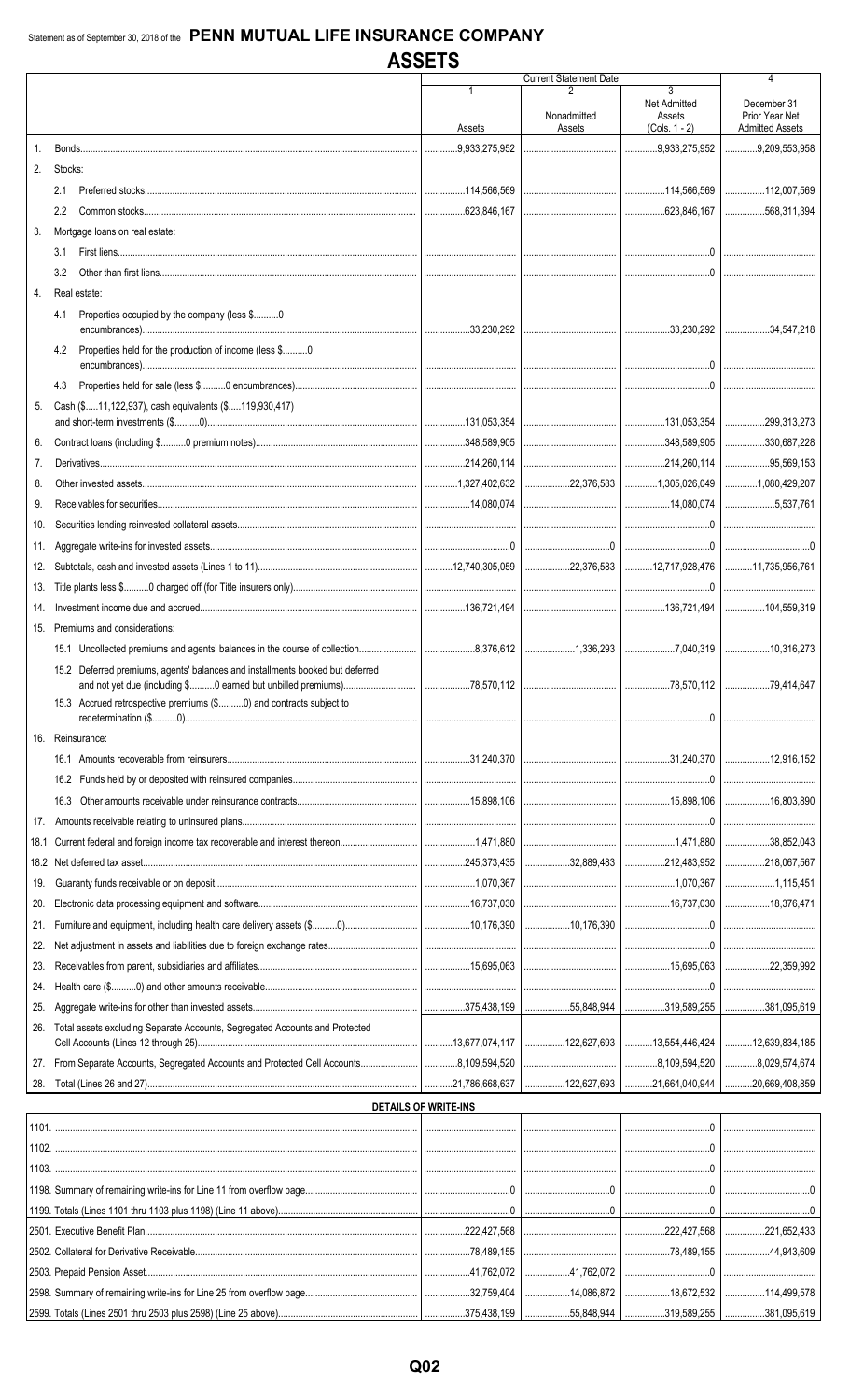## Statement as of September 30, 2018 of the PENN MUTUAL LIFE INSURANCE COMPANY LIABILITIES, SURPLUS AND OTHER FUNDS

|             |                                                                                                                       | -1<br>Current<br><b>Statement Date</b> | 2<br>December 31<br>Prior Year |
|-------------|-----------------------------------------------------------------------------------------------------------------------|----------------------------------------|--------------------------------|
| 1.          | Aggregate reserve for life contracts \$8,451,893,559 less \$0                                                         | 8,451,893,559 8,028,756,960            |                                |
| 2.          |                                                                                                                       |                                        |                                |
| 3.<br>4.    | Contract claims:                                                                                                      |                                        | 846,335,561                    |
|             | 4.1                                                                                                                   |                                        | 51,430,900                     |
| 5.          | 4.2                                                                                                                   |                                        | 21,399,461                     |
| 6.          | Provision for policyholders' dividends and coupons payable in following calendar year - estimated amounts:            |                                        |                                |
|             | 6.1                                                                                                                   |                                        |                                |
|             | 6.2<br>6.3                                                                                                            |                                        |                                |
| 7.          |                                                                                                                       |                                        |                                |
| 8.          | Premiums and annuity considerations for life and accident and health contracts received in advance                    |                                        |                                |
| 9.          | Contract liabilities not included elsewhere:                                                                          |                                        |                                |
|             | 9.1                                                                                                                   |                                        |                                |
|             | Provision for experience rating refunds, including the liability of \$ O accident and health experience rating<br>9.2 |                                        |                                |
|             | 9.3                                                                                                                   |                                        |                                |
|             | 9.4                                                                                                                   |                                        |                                |
| 10.         | Commissions to agents due or accrued - life and annuity contracts \$0, accident and health \$0                        |                                        |                                |
| 11.         |                                                                                                                       |                                        |                                |
| 12.         |                                                                                                                       |                                        |                                |
| 13.         | Transfers to Separate Accounts due or accrued (net) (including \$(126,186,257) accrued for expense                    |                                        |                                |
| 14.         |                                                                                                                       |                                        |                                |
| 15.1        |                                                                                                                       |                                        |                                |
| 15.2<br>16. |                                                                                                                       |                                        |                                |
| 17.         |                                                                                                                       |                                        |                                |
| 18.         |                                                                                                                       |                                        |                                |
| 19.<br>20.  |                                                                                                                       |                                        |                                |
| 21.         |                                                                                                                       |                                        |                                |
| 22.<br>23.  |                                                                                                                       |                                        |                                |
| 24.         | Miscellaneous liabilities:                                                                                            |                                        |                                |
|             |                                                                                                                       |                                        |                                |
|             |                                                                                                                       |                                        |                                |
|             |                                                                                                                       |                                        |                                |
|             |                                                                                                                       |                                        |                                |
|             |                                                                                                                       |                                        |                                |
|             |                                                                                                                       |                                        | 333,901,238                    |
|             |                                                                                                                       |                                        |                                |
|             |                                                                                                                       |                                        |                                |
| 25.         |                                                                                                                       |                                        | 21,217,507                     |
| 26.<br>27.  |                                                                                                                       |                                        | $\ldots$ 8,029,574,674         |
| 28.         |                                                                                                                       |                                        |                                |
| 29.<br>30.  |                                                                                                                       |                                        |                                |
| 31.         |                                                                                                                       |                                        |                                |
| 32.         |                                                                                                                       |                                        |                                |
| 33.<br>34.  |                                                                                                                       |                                        |                                |
| 35.         |                                                                                                                       |                                        | 1,307,584.502                  |
| 36.         | Less treasury stock, at cost:                                                                                         |                                        |                                |
|             |                                                                                                                       |                                        |                                |
| 37.         |                                                                                                                       |                                        |                                |
| 38.<br>39.  |                                                                                                                       |                                        |                                |
|             | <b>DETAILS OF WRITE-INS</b>                                                                                           |                                        |                                |
|             |                                                                                                                       |                                        | 207,688                        |
|             |                                                                                                                       |                                        |                                |
|             |                                                                                                                       |                                        |                                |
|             |                                                                                                                       |                                        |                                |
|             |                                                                                                                       |                                        |                                |
|             |                                                                                                                       |                                        |                                |
|             |                                                                                                                       |                                        |                                |
|             |                                                                                                                       |                                        |                                |
|             |                                                                                                                       |                                        |                                |
| 3403.       |                                                                                                                       |                                        |                                |
|             |                                                                                                                       |                                        |                                |
|             |                                                                                                                       |                                        |                                |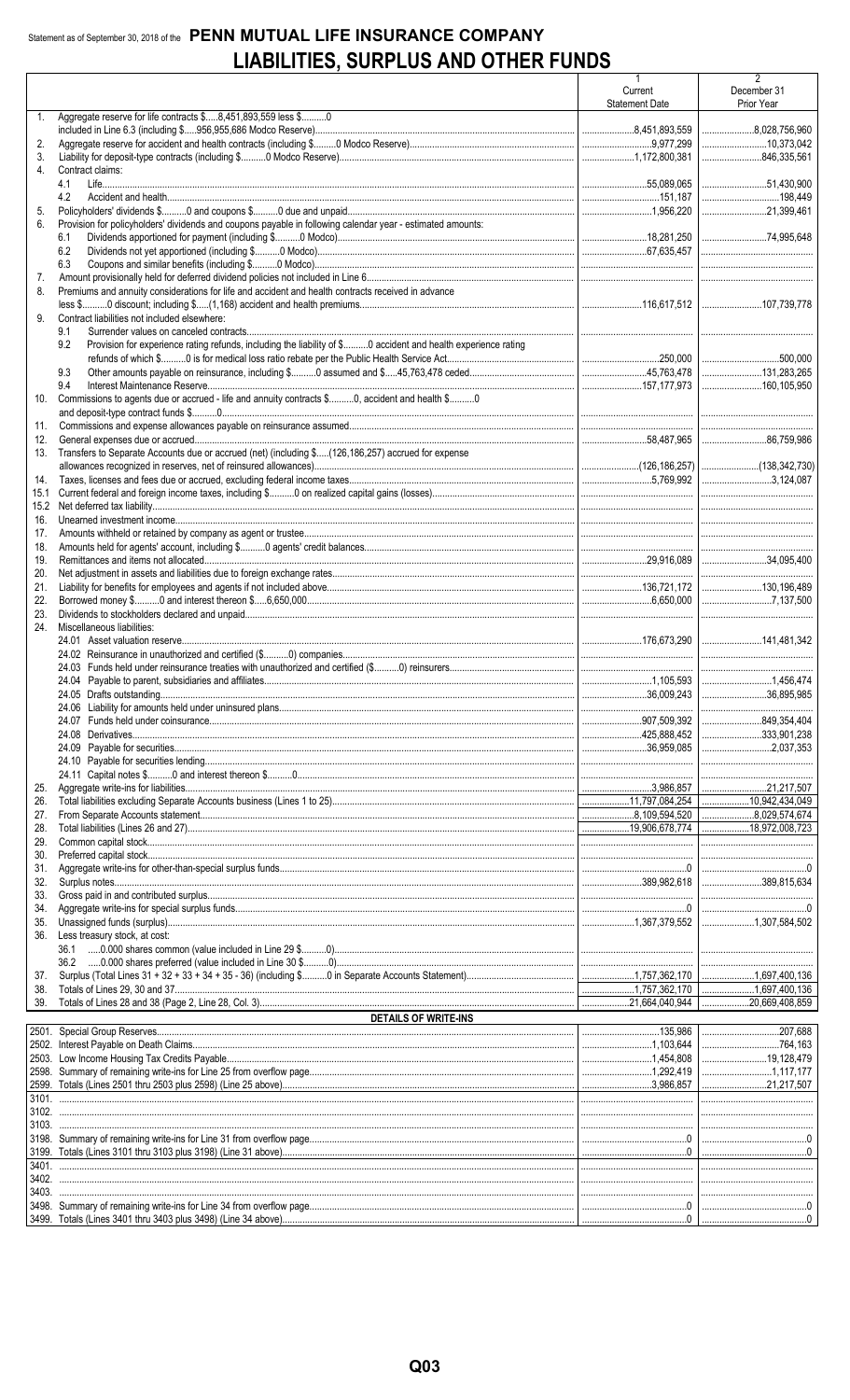## **SUMMARY OF OPERATIONS**

|                                                                                                                       | -1.<br>Current              | z<br>Prior                                  | 3<br>Prior Year Ended         |
|-----------------------------------------------------------------------------------------------------------------------|-----------------------------|---------------------------------------------|-------------------------------|
| 1.                                                                                                                    | Year to Date<br>678,166,312 | Year to Date<br>(30,804,660)<br>.           | December 31<br>821,804,289    |
| 2.                                                                                                                    | 3,760,157                   |                                             | 8,794,426                     |
| 3.                                                                                                                    |                             | 430,225,769                                 | 565,282,941                   |
| 4.<br>5.                                                                                                              |                             | $\ldots$ (3.310.661) $\ldots$ (12.144.968)  |                               |
| 6.                                                                                                                    |                             |                                             | 159,533,228                   |
| 7.                                                                                                                    |                             | 190,057,502                                 | 302,237,212                   |
| Miscellaneous Income:<br>8.                                                                                           |                             |                                             |                               |
| 8.1 Income from fees associated with investment management, administration and contract guarantees                    |                             |                                             |                               |
|                                                                                                                       |                             | 1,184,427                                   | 204,391,328<br>1.468.362      |
|                                                                                                                       |                             |                                             | 9,154,488                     |
| 9.                                                                                                                    |                             | $\ldots$ 1,629,317,600 $\ldots$ 875,032,117 | 2,060,521,306                 |
|                                                                                                                       |                             |                                             | 173,390,185                   |
|                                                                                                                       |                             |                                             |                               |
|                                                                                                                       |                             |                                             | $342$ , 127, 342<br>4,321,946 |
|                                                                                                                       |                             |                                             |                               |
|                                                                                                                       |                             |                                             | 150,384,191                   |
|                                                                                                                       |                             |                                             |                               |
|                                                                                                                       |                             |                                             |                               |
|                                                                                                                       |                             |                                             | $$ 9.537.632                  |
|                                                                                                                       |                             |                                             |                               |
|                                                                                                                       |                             |                                             | 146,627,558                   |
|                                                                                                                       |                             |                                             |                               |
|                                                                                                                       |                             |                                             | 260,779,065                   |
|                                                                                                                       |                             |                                             | 43,652,801                    |
|                                                                                                                       |                             |                                             |                               |
|                                                                                                                       |                             | 36,264,742   185,161,360                    | 254,451,202                   |
|                                                                                                                       |                             |                                             | $\ldots$ 2,024,031,804        |
|                                                                                                                       |                             |                                             | 36,489,502                    |
|                                                                                                                       |                             | 1.177, 198, 492                             | 96,924,072<br>.               |
| 31. Net gain from operations after dividends to policyholders and before federal income taxes (Line 29 minus Line 30) |                             |                                             |                               |
|                                                                                                                       |                             | (53,807,125)                                | (87,847,928)<br>.             |
| 33. Net gain from operations after dividends to policyholders and federal income taxes and before realized            |                             |                                             | 27,413,358                    |
| 34. Net realized capital gains (losses) (excluding gains (losses) transferred to the IMR) less capital gains          |                             |                                             |                               |
|                                                                                                                       |                             |                                             |                               |
|                                                                                                                       | 64,724,296                  |                                             |                               |
| <b>CAPITAL AND SURPLUS ACCOUNT</b>                                                                                    |                             |                                             |                               |
|                                                                                                                       |                             |                                             |                               |
| 37. Net income (Line 35)                                                                                              | 64.724.296                  | (25, 106, 477)                              |                               |
|                                                                                                                       |                             |                                             |                               |
|                                                                                                                       |                             |                                             |                               |
|                                                                                                                       |                             |                                             |                               |
|                                                                                                                       |                             |                                             |                               |
|                                                                                                                       |                             |                                             |                               |
|                                                                                                                       |                             |                                             |                               |
|                                                                                                                       |                             |                                             |                               |
|                                                                                                                       |                             |                                             |                               |
|                                                                                                                       |                             |                                             | 209,402                       |
|                                                                                                                       |                             |                                             |                               |
| 50. Capital changes:                                                                                                  |                             |                                             |                               |
|                                                                                                                       |                             |                                             |                               |
|                                                                                                                       |                             |                                             |                               |
| 51. Surplus adjustment:                                                                                               |                             |                                             |                               |
|                                                                                                                       |                             |                                             |                               |
|                                                                                                                       |                             |                                             |                               |
|                                                                                                                       |                             |                                             |                               |
|                                                                                                                       |                             |                                             |                               |
|                                                                                                                       |                             |                                             |                               |
|                                                                                                                       |                             |                                             |                               |
|                                                                                                                       |                             |                                             | 1,697,400,136                 |
| <b>DETAILS OF WRITE-INS</b>                                                                                           |                             |                                             |                               |
| <u> 1980 - Johann Barbara, martxa a</u><br>08.301.                                                                    |                             |                                             |                               |
| 08.302.                                                                                                               |                             |                                             |                               |
| 08.303.                                                                                                               |                             |                                             |                               |
| 08.398.                                                                                                               |                             |                                             |                               |
| 08.399.<br>2701.                                                                                                      |                             |                                             |                               |
| 2702.                                                                                                                 |                             |                                             |                               |
| 2703.                                                                                                                 |                             |                                             | 14,125,102                    |
| 2798.                                                                                                                 |                             |                                             |                               |
| 2799.                                                                                                                 |                             |                                             |                               |
| 5301.                                                                                                                 |                             |                                             |                               |
| 5302.<br>5303.                                                                                                        |                             |                                             |                               |
| 5398.                                                                                                                 |                             |                                             |                               |
| 5399.                                                                                                                 |                             |                                             |                               |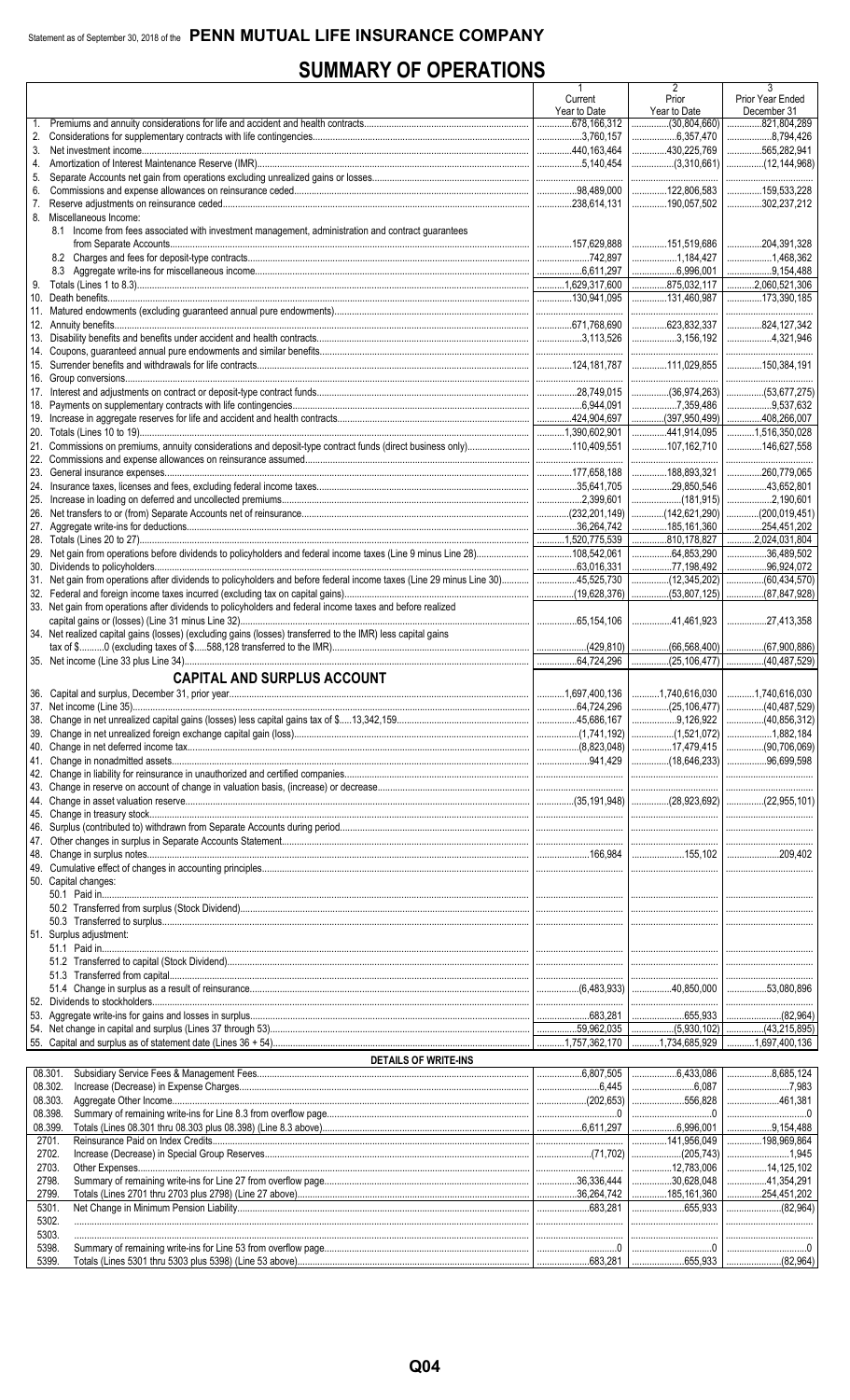|                    |                                                                                    | $\mathbf{1}$<br><b>Current Year</b> | $\overline{2}$<br>Prior Year                  | 3<br>Prior Year Ended         |
|--------------------|------------------------------------------------------------------------------------|-------------------------------------|-----------------------------------------------|-------------------------------|
|                    |                                                                                    | to Date                             | To Date                                       | December 31                   |
|                    | <b>CASH FROM OPERATIONS</b>                                                        |                                     |                                               |                               |
| 1.                 |                                                                                    | 376,673,671                         |                                               |                               |
| 2.                 |                                                                                    | 439,191,609                         | 459.204.197                                   | $\ldots$ 624,375,161          |
| 3.                 |                                                                                    | 189,815,991                         |                                               |                               |
| 4.                 |                                                                                    | 1,605,681,271                       | 1,629,416,687                                 | 1.11112.225636798             |
| 5.                 |                                                                                    |                                     | 1,163,208,129                                 | 1,062,133,022                 |
| 6.                 |                                                                                    |                                     |                                               |                               |
| 7.                 |                                                                                    | $\ldots$ 388,554,631                |                                               |                               |
| 8.                 |                                                                                    | 33,623,375                          |                                               |                               |
| 9.                 |                                                                                    |                                     |                                               |                               |
| 10.                |                                                                                    |                                     | $\dots$ 1,506,393,045 1,533,146,241           |                               |
| 11.                |                                                                                    |                                     | 123,023,642   692,490,557                     |                               |
|                    | <b>CASH FROM INVESTMENTS</b>                                                       |                                     |                                               |                               |
| 12.                | Proceeds from investments sold, matured or repaid:                                 |                                     |                                               |                               |
|                    |                                                                                    |                                     |                                               |                               |
|                    |                                                                                    |                                     |                                               |                               |
|                    |                                                                                    |                                     |                                               |                               |
|                    | 12.4                                                                               |                                     |                                               |                               |
|                    | 12.5                                                                               |                                     |                                               |                               |
|                    | 12.6                                                                               |                                     |                                               |                               |
|                    | 12.7                                                                               |                                     |                                               |                               |
|                    | 12.8                                                                               | 868,667,350                         | $\vert$ 1,006,027,722 1,496,913,457           |                               |
| 13.                | Cost of investments acquired (long-term only):                                     |                                     |                                               |                               |
|                    |                                                                                    | 1,516,836,278                       |                                               |                               |
|                    |                                                                                    |                                     | 107,166,564 33,726,078 73,761,424             |                               |
|                    | 13.3                                                                               |                                     |                                               |                               |
|                    | 13.4                                                                               |                                     |                                               | $\vert$ 2,870,512             |
|                    | 13.5                                                                               | $\ldots$ 231,628,406                | 128,831,557                                   | $\ldots$ 211,369,019          |
|                    | 13.6                                                                               |                                     |                                               |                               |
|                    |                                                                                    |                                     |                                               |                               |
| 14.                |                                                                                    |                                     |                                               |                               |
|                    |                                                                                    |                                     |                                               |                               |
|                    |                                                                                    |                                     |                                               |                               |
|                    | CASH FROM FINANCING AND MISCELLANEOUS SOURCES                                      |                                     |                                               |                               |
| 16.                | Cash provided (applied):                                                           |                                     |                                               |                               |
|                    |                                                                                    |                                     |                                               |                               |
|                    |                                                                                    |                                     |                                               |                               |
|                    | 16.3                                                                               |                                     |                                               |                               |
|                    | 16.4                                                                               |                                     |                                               |                               |
|                    | 16.5                                                                               |                                     |                                               |                               |
|                    | 16.6                                                                               |                                     |                                               |                               |
| 17.                |                                                                                    |                                     | 566,408,829                                   | 73,161,634<br>.               |
|                    | RECONCILIATION OF CASH, CASH EQUIVALENTS AND SHORT-TERM INVESTMENTS                |                                     |                                               |                               |
| 18.                |                                                                                    |                                     |                                               |                               |
| 19.                | Cash, cash equivalents and short-term investments:                                 |                                     |                                               |                               |
|                    |                                                                                    |                                     |                                               |                               |
|                    |                                                                                    |                                     | 190,824,396                                   | .299,313,274                  |
|                    | Note: Supplemental disclosures of cash flow information for non-cash transactions: |                                     |                                               |                               |
| 20.0001            |                                                                                    |                                     |                                               | (5,752,777)<br>.              |
| 20.0003            | 20.0002                                                                            |                                     |                                               | (1,058,546)                   |
| 20.0004            |                                                                                    |                                     | $\ldots$ (30,351,461)                         | (44, 254, 972)<br>.           |
| 20.0005            |                                                                                    | (2,352,970)                         | $\ldots$ (2,378,514)                          | (3,240,852)                   |
| 20.0006<br>20.0007 |                                                                                    |                                     | $ $ (14,061,762)<br>(6,670,336)   (5,696,895) | (16, 446, 983)<br>(7,810,786) |
| 20.0008            |                                                                                    |                                     |                                               |                               |
|                    | 20.0009<br>Bond exchange                                                           | $(46.359.706)$                      | $\dots$ (31.575.950) $ \dots$                 | (46.984.804)                  |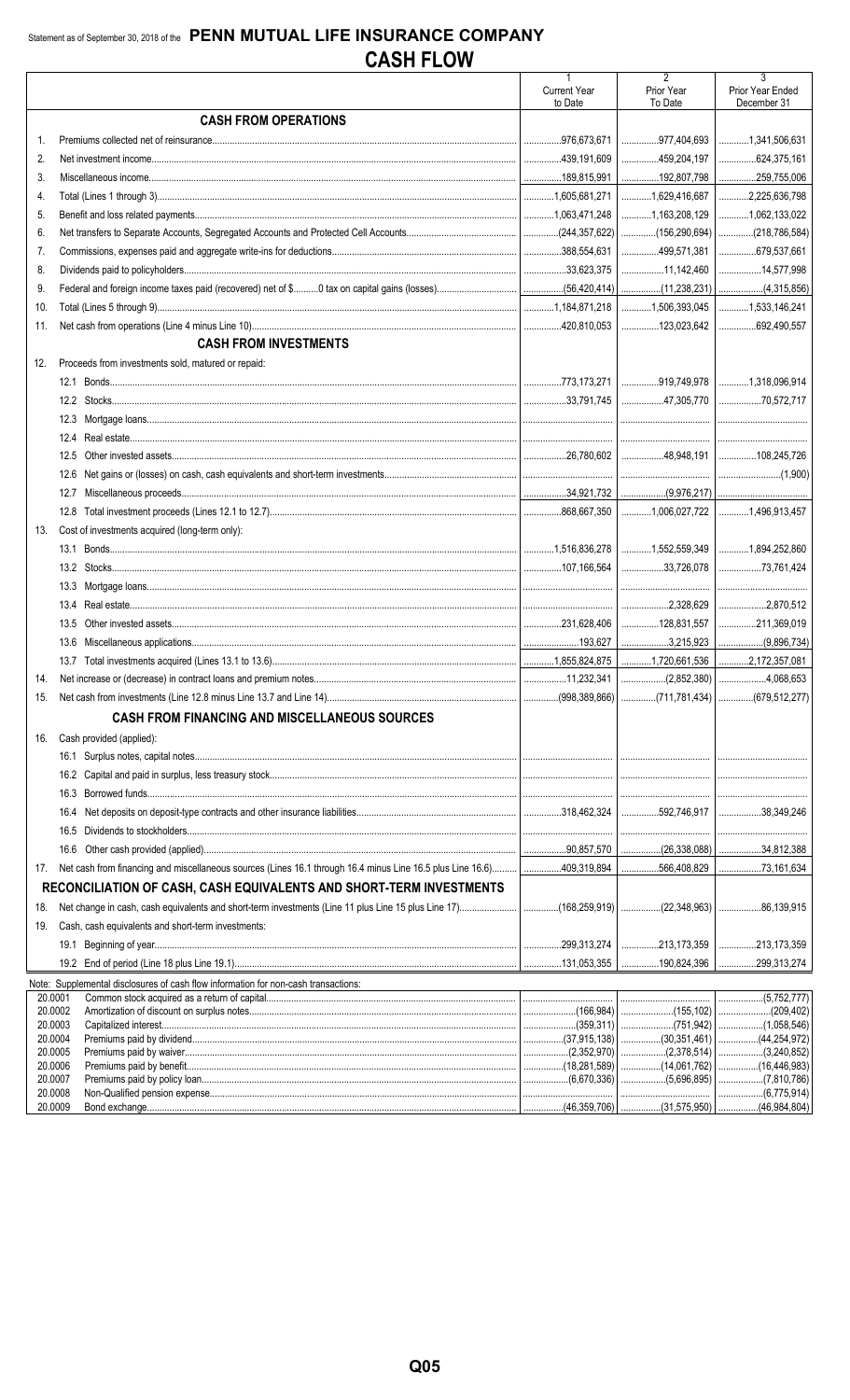#### DIRECT PREMIUMS AND DEPOSIT-TYPE CONTRACTS

|     |                     | $\overline{2}$ | 3                 |
|-----|---------------------|----------------|-------------------|
|     | <b>Current Year</b> | Prior Year     | Prior Year        |
|     | To Date             | To Date        | Ended December 31 |
|     |                     |                |                   |
|     |                     |                |                   |
|     |                     |                |                   |
| 2.  |                     |                |                   |
|     |                     |                |                   |
| 3.  |                     |                |                   |
|     |                     |                |                   |
|     |                     |                |                   |
|     |                     |                |                   |
| 5.  |                     |                |                   |
|     |                     |                |                   |
|     |                     |                |                   |
|     |                     |                |                   |
|     |                     |                |                   |
|     |                     |                |                   |
| 8.  |                     |                |                   |
|     |                     |                |                   |
| 9.  |                     |                |                   |
|     |                     |                |                   |
| 10. |                     |                |                   |
| 11. |                     |                |                   |
|     |                     |                |                   |
| 12. |                     |                |                   |
|     |                     |                |                   |
|     |                     |                |                   |
|     |                     |                |                   |

| DETAILS OF WRITE-INS                                         |  |  |  |  |  |  |  |  |
|--------------------------------------------------------------|--|--|--|--|--|--|--|--|
|                                                              |  |  |  |  |  |  |  |  |
|                                                              |  |  |  |  |  |  |  |  |
|                                                              |  |  |  |  |  |  |  |  |
|                                                              |  |  |  |  |  |  |  |  |
| 1099. Total (Lines 1001 thru 1003 plus 1098) (Line 10 above) |  |  |  |  |  |  |  |  |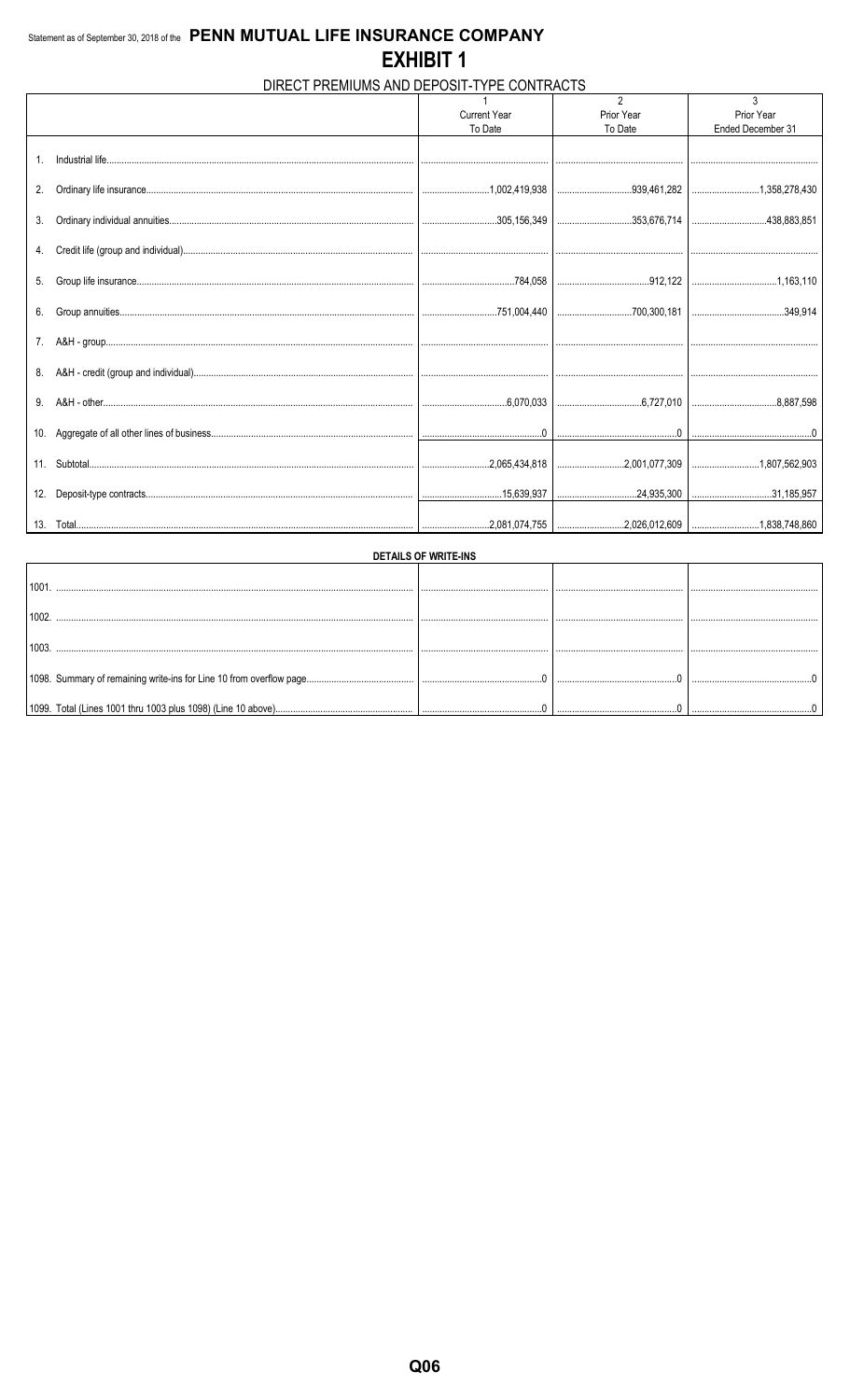#### **Note 1 – Summary of Significant Accounting Policies and Going Concern**

A. Accounting Practices

The financial statements of The Penn Mutual Life Insurance Company ("the Company") have been prepared in conformity with statutory accounting practices ("SAP") prescribed or permitted by the Insurance Department of the Commonwealth of Pennsylvania. Insurance companies domiciled in Pennsylvania are required to prepare their statutory financial statements in accordance with the National Association of Insurance Commissioners' *Accounting Practices and Procedures* manual, (referred to as NAIC SAP), subject to any deviations prescribed or permitted by the Pennsylvania Insurance Commissioner. The Company employs no permitted practices or significant prescribed practices, which differ from NAIC SAP in the preparation of its financial statements.

A reconciliation of the Company's net income and capital and surplus between NAIC SAP and practices prescribed and permitted by the State of Pennsylvania is shown below:

|     |                                        |            | F/S Page   | F/S Line # | Current Year to     |     |                |
|-----|----------------------------------------|------------|------------|------------|---------------------|-----|----------------|
|     |                                        | SSAP#      |            |            | Date                |     | 2017           |
|     | <b>NET INCOME</b>                      |            |            |            |                     |     |                |
| (1) | PENN MUTUAL LIFE INSURANCE COMPANY     |            |            |            |                     |     |                |
|     | Company state basis                    |            |            |            |                     |     |                |
|     | (Page 4, Line 35, Columns 1 & 3)       | <b>XXX</b> | <b>XXX</b> | <b>XXX</b> | 64,724,296<br>Ъ     | 1\$ | (40, 487, 529) |
| (2) | State Prescribed Practices that are an |            |            |            |                     |     |                |
|     | increase/(decrease) from NAIC SAP      |            |            |            |                     |     |                |
|     |                                        |            |            |            | \$                  | \$  |                |
| (3) | State Permitted Practices that are an  |            |            |            |                     |     |                |
|     | increase/(decrease) from NAIC SAP      |            |            |            |                     |     |                |
|     |                                        |            |            |            |                     |     |                |
| (4) | NAIC SAP $(1 – 2 – 3 = 4)$             | <b>XXX</b> | <b>XXX</b> | <b>XXX</b> | 64,724,296          | 1\$ | (40, 487, 529) |
|     | <b>SURPLUS</b>                         |            |            |            |                     |     |                |
| (5) | PENN MUTUAL LIFE INSURANCE COMPANY     |            |            |            |                     |     |                |
|     | Company state basis                    |            |            |            |                     |     |                |
|     | (Page 3, line 38, Columns 1 & 2)       | <b>XXX</b> | <b>XXX</b> | <b>XXX</b> | 1,757,362,170<br>\$ | I\$ | 1,697,400,136  |
| (6) | State Prescribed Practices that are an |            |            |            |                     |     |                |
|     | increase/(decrease) from NAIC SAP      |            |            |            |                     |     |                |
|     |                                        |            |            |            | \$                  | \$  |                |
| (7) | State Permitted Practices that are an  |            |            |            |                     |     |                |
|     | increase/(decrease) from NAIC SAP      |            |            |            |                     |     |                |
|     |                                        |            |            |            |                     |     |                |
| (8) | NAIC SAP $(5 - 6 - 7 = 8)$             | <b>XXX</b> | <b>XXX</b> | <b>XXX</b> | 1,757,362,170       | I\$ | 1,697,400,136  |

#### B. Use of Estimates in the Preparation of the Financial Statement

The preparation of financial statements in conformity with Statutory Accounting Principles requires management to make estimates and assumptions that affect the reported amounts of assets and liabilities. It also requires the disclosure of contingent assets and liabilities at the date of the financial statements and the reported amounts of revenue and expenses during the period. Actual results could differ from those estimates. Included among the material reported amounts and disclosures that require extensive use of estimates are:

- Carrying value of certain invested assets and derivatives
- Liabilities for reserves and funds for payment of insurance and annuity benefits
- Accounting for income taxes and valuation of deferred income tax assets and liabilities and unrecognized tax benefits
- Litigation and other contingencies
- Pension and other postretirement and postemployment benefits

#### C. Accounting Policy

Premiums on products with life contingencies are recognized as revenue over the premium payment period of the related policies. Annuity premium on policies with life contingencies are recognized as revenue as they are received. Both premium and annuity considerations are recorded net of reinsurance premiums. Commissions and other costs related to issuance of new policies, and policy maintenance and settlement costs are charged to current operations when incurred. Surrender fee charges on certain life and annuity products are recorded as a reduction of benefits and expenses. Benefit payments are reported net of the amounts received from reinsurers.

The liability for policyholders' dividends includes the estimated amount of annual dividends and settlement dividends to be paid to policyholders in the following year. Policyholders' dividends incurred are recorded in the Statements of Income. Dividends expected to be paid to policyholders in the following year are approved annually by the Company's Board of Trustees. The allocation of these dividends to policyholders reflects the relative contribution of each group of participating policies to surplus and considers, among other factors, investment returns, mortality and morbidity experience, expenses, and income tax charges.

In addition, the Company uses the following accounting policies:

- (1) Short-term investments, which are carried at amortized cost and approximate fair value, consist primarily of money market funds and investments purchased with maturities of greater than three months and less than or equal to 12 months.
- (2) Bonds with a NAIC designation of 1 to 5 are valued at amortized cost. All other bonds are valued at the lower of cost or fair value. Fair value is determined using an external pricing service or management's pricing model.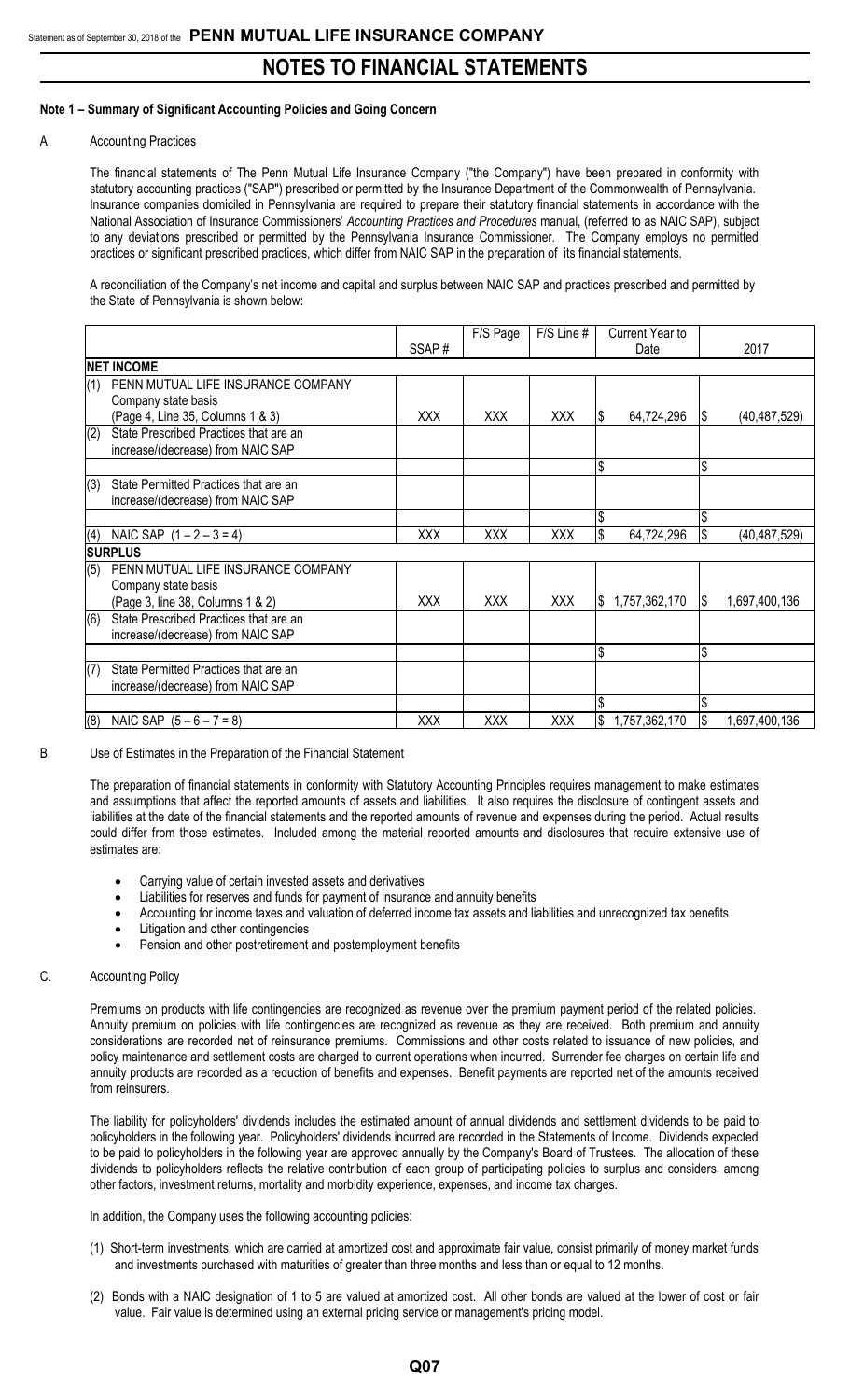For fixed income securities that do not have a fixed schedule of payments, including asset-backed and mortgage-backed securities, the effect on amortization or accretion is revalued three times per year based on the current estimated cash flows, using the retrospective method, except for favorable changes in expected cash flows for structured securities where the possibility of non-interest loss is other than remote. In these cases, income is recognized on the prospective method over the remaining life of the securities. Under the retrospective method, the recalculated effective yield equates the present value of the actual and anticipated cash flows, including new prepayment assumptions, to the original cost of the investment. Prepayment assumptions are based on borrower constraints and economic incentives such as original term, age, and coupon of the loan as affected by the interest rate environment. The current carrying value is then increased or decreased to the amount that would have resulted had the revised yield been applied since inception, and investment income is correspondingly decreased or increased. Cash flow assumptions for structured securities are obtained from broker dealer survey values or internal estimates. These assumptions are consistent with the current interest rate and economic environment.

The carrying values of fixed income, preferred and common stocks are written down when a decline is considered to be other-than-temporary. The Company considers an impairment to be other-than-temporary ("OTTI") if: (a) the Company's intent is to sell, (b) the Company will more likely than not be required to sell, (c) the Company does not have the intent and ability to hold the security for a period of time sufficient to recover the amortized cost basis, or (d) the Company does not expect to recover the entire amortized cost basis. The Company conducts a periodic management review of all securities with a market to book ratio below 80%, or otherwise designated by management. The Company also considers other qualitative and quantitative factors in determining the existence of other-than-temporary impairments including, but not limited to, unrealized loss trend analysis and significant short-term changes in value, default rates, delinquency rates, percentage of nonperforming loans, prepayments, and severities. If the impairment is other-than-temporary, the non-interest loss portion of the impairment is recorded through realized losses and the interest related portion of the loss would be disclosed in the notes to the financial statements.

The non-interest portion is determined based on the Company's "best estimate" of future cash flows discounted to a present value using the appropriate yield. The difference between the present value of the best estimate of cash flows and the amortized cost is the non-interest loss. The remaining difference between the amortized cost and the fair value is the interest loss.

- 3) Common Stock of the Company's insurance affiliates is carried at its underlying audited statutory equity. Common stock of audited non-insurance affiliates is admitted at the GAAP-basis equity. Common stock of unaudited non-insurance affiliates is nonadmitted. Unaffiliated common stock is carried at fair value. Dividends are recognized in net investment income on the ex-dividend date. Other changes in the carrying value of affiliates are recognized as changes in unrealized gains or losses in surplus. The investment in capital stock of the Federal Home Loan Bank of Pittsburgh (FHLB-PGH) is carried at par, which approximates fair value.
- (4) Preferred Stock with a NAIC designation of 1 to 3 are valued at amortized cost. All other preferred stocks are valued at the lower of cost or market. Fair value is determined using an external pricing service or management's pricing model.
- (5) The Company has no investments in mortgage loans.
- (6) Loan-backed securities are stated at either amortized cost or the lower of amortized cost or market. For loan and asset-backed securities of high credit quality, the impact of changes in expected cash flows are recognized on the retrospective adjustment method. For structured securities where the possibility of credit loss is other than remote, the impact of favorable changes in expected cash flows are recognized on the prospective method over the remaining life of the securities.
- (7) The Company has 100% ownership of the subsidiaries listed below, unless noted otherwise:

| Subsidiary's Name                            | Carrying Method          |
|----------------------------------------------|--------------------------|
| Penn Mutual Asset Management, LLC            | <b>GAAP Equity</b>       |
| Independence Square Properties LLC (95.35%)* | <b>GAAP Equity</b>       |
| The Penn Insurance and Annuity Company       | <b>Statutory Surplus</b> |
| Vantis Life Insurance Company                | <b>Statutory Surplus</b> |
| Hornor, Townsend & Kent, Inc.                | <b>GAAP Equity</b>       |
| Penn Mutual Payroll Administration           | Nonadmitted Asset        |
| ILS Holdings, LLC                            | Nonadmitted Asset        |
| myWorth, LLC                                 | Nonadmitted Asset        |
|                                              |                          |

- \* Independence Square Properties is admitted to the extent that underlying investments are audited.
- (8) Alternative Assets consist primarily of limited partnerships. The Company accounts for the value of its investments at their underlying GAAP equity. Dividends/income distributions from limited partnerships are recorded in investment income. Undistributed earnings are included in unrealized gains and losses and are reflected in surplus, net of deferred taxes. Distributions that are recorded as a return of capital reduce the carrying value of the limited partnership investment. Due to the timing of the valuation data received from the general partner, these investments are reported in accordance with the most recent valuations received which are primarily on a one quarter lag. Investments in Low Income Housing Tax Credits ("LIHTC") are included in Other Invested Assets and are accounted for under the cost method. The delayed equity contributions for these investments are unconditional and legally binding and therefore, have been recognized as a liability. LIHTC investments are reviewed for OTTI, which is accounted for as a realized loss.
- (9) All derivatives are recognized at fair value. Derivatives with a positive fair value are reported in other invested assets. Derivatives with a negative fair value are reported in other liabilities**.** The accounting treatment of specific derivatives depends on whether management elects to follow hedge accounting. Derivatives used in hedging transactions that meet the criteria of a highly effective hedge are reported and valued in a manner that is consistent with the assets hedged.
- (10) Not applicable.
- (11) Not applicable.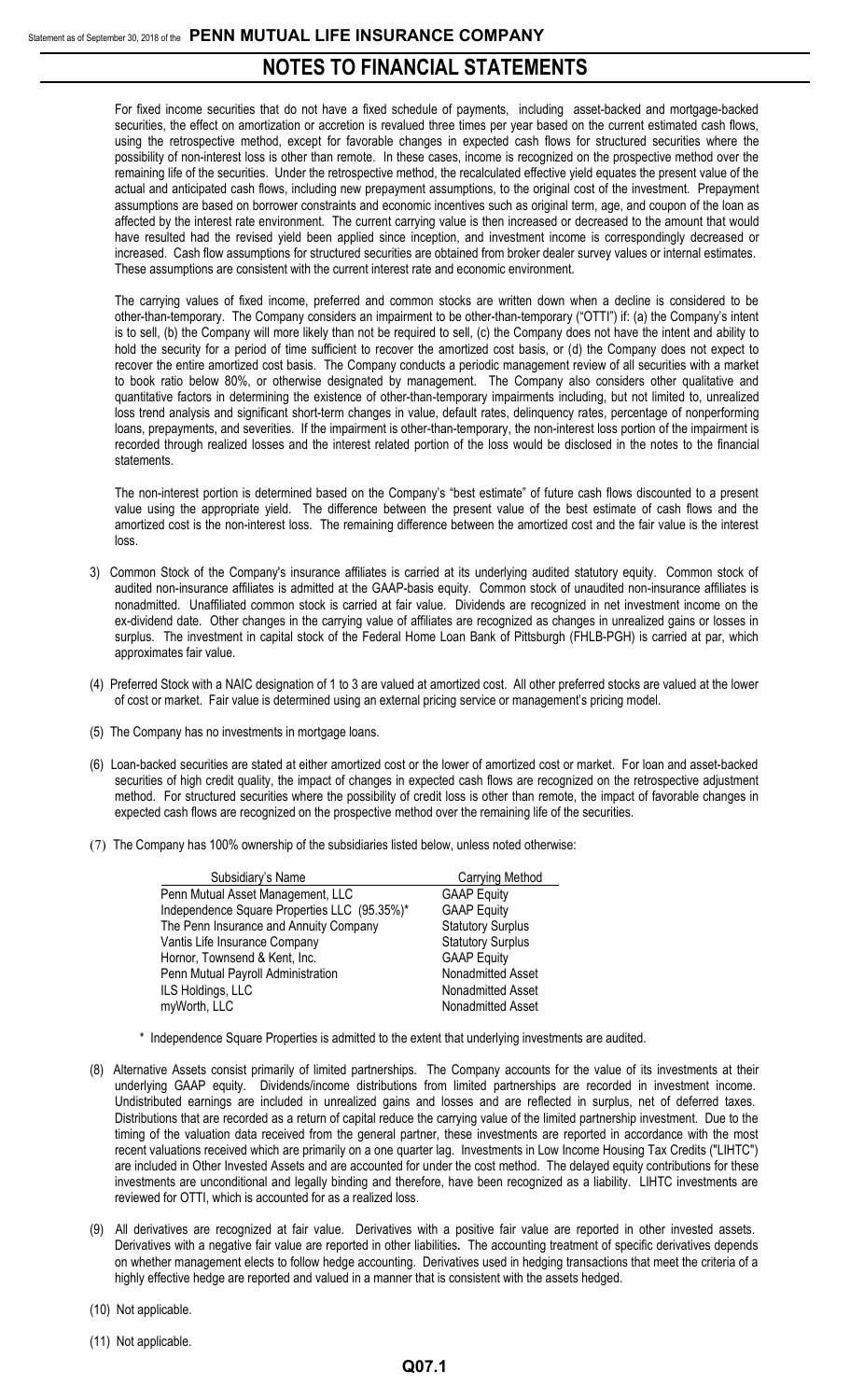- (12) The Company has not modified its capitalization policy from the prior period.
- (13) Not applicable.
- D. Going Concern
	- Not applicable

#### **Note 2 – Accounting Changes and Corrections of Errors**

No significant changes

#### **Note 3 – Business Combinations and Goodwill**

No significant change.

#### **Note 4 – Discontinued Operations**

No significant changes

#### **Note 5 – Investments**

- D. Loan-Backed Securities
	- (1) Prepayment assumptions are obtained from broker dealer survey values or internal estimates.
	- (2) There were no other than temporary impairments recognized on loan-backed securities for the period ended September 30, 2018.
	- (3) Recognized OTTI securities

There were no securities through September 30, 2018 in which the Company recognized the non-interest portion of other-than-temporary impairments.

(4) All impaired securities (fair value is less than cost or amortized cost) for which an other-than-temporary impairment has not been recognized in earnings as a realized loss (including securities with a recognized other-than-temporary impairment for non-interest related declines when a non-recognized interest related impairment remains:

| The aggregate amount of unrealized losses:                             | Less than 12 Months |   | 19,696,000    |
|------------------------------------------------------------------------|---------------------|---|---------------|
|                                                                        | 12 Months or Longer |   | 24,312,000    |
| The aggregate related fair value of securities with unrealized losses: | Less than 12 Months |   | 1,210,384,000 |
|                                                                        | 12 Months or Longer | ື | 325,900,000   |

- (5) The Company also considers other qualitative and quantitative factors in determining the existence of other-than-temporary impairments including, but not limited to, unrealized loss trend analysis and significant short-term changes in value. If the impairment is other-than-temporary, the non-interest loss portion of the impairment is recorded through realized losses and the interest related portion of the loss would be disclosed in the notes to the financial statements.
- E. Dollar Repurchase Agreements and/or Securities Lending Transactions

Not applicable.

F. Repurchase Agreements Transactions Accounted for as Secured Borrowing

Not applicable.

G. Reverse Repurchase Agreements Transactions Accounted for as Secured Borrowing Repurchase Transactions – Cash Provider – Overview of Secured Borrowing Transactions

Not applicable.

H. Repurchase Agreements Transactions Accounted for as a Sale Repurchase Transaction – Cash Taker – Overview of Sale Transactions

Not applicable.

I. Reverse Repurchase Agreements Transactions Accounted for as a Sale Repurchase Transaction – Cash Provider – Overview of Sale Transactions

Not applicable.

M. Working Capital Finance Investments

The Company did not have any Working Capital Finance Investments at September 30, 2018.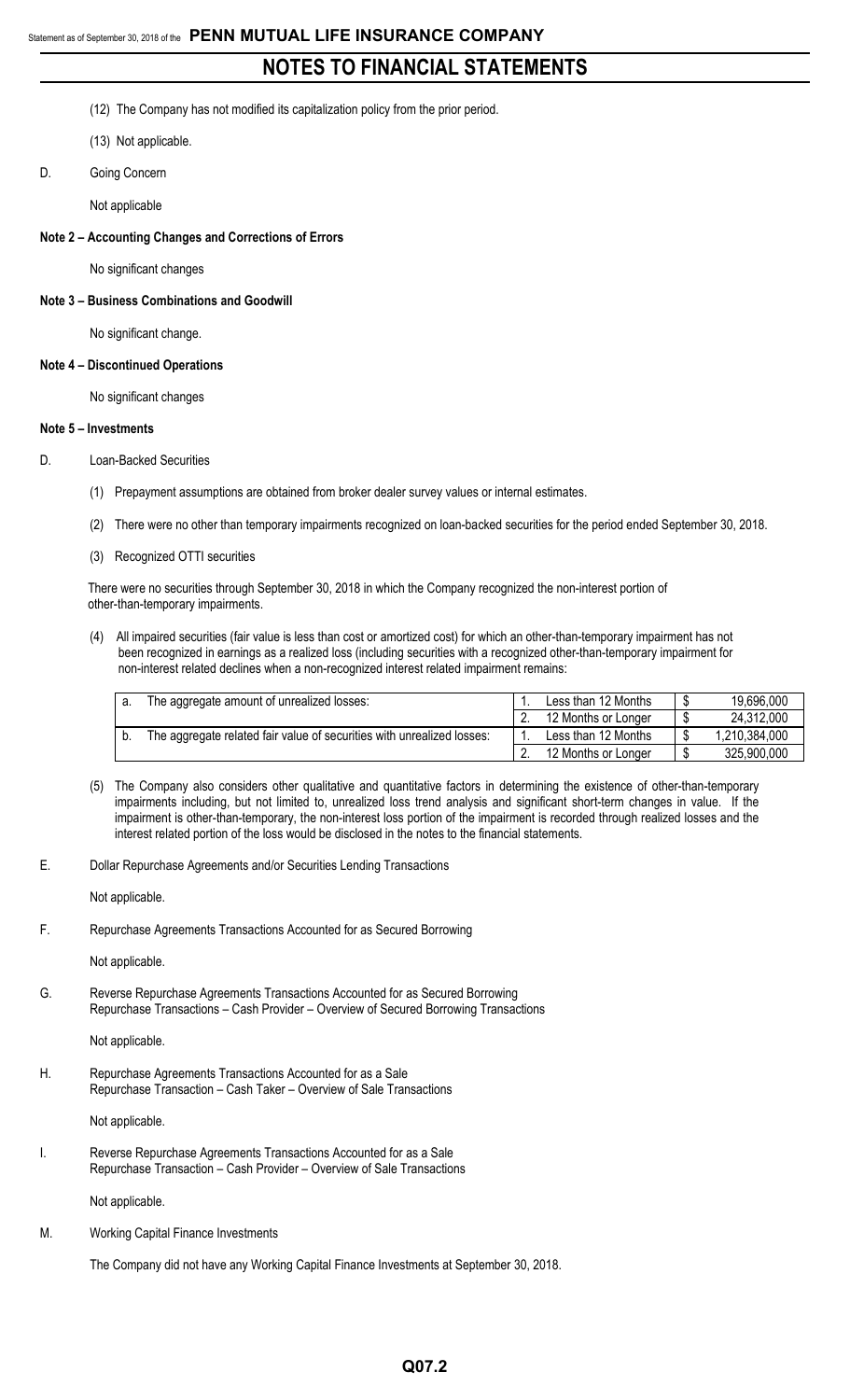#### N. Offsetting and Netting of Assets and Liabilities

The Company did not have any assets or liabilities that are offset and reported net in accordance with a valid right to offset as of September 30, 2018.

#### **Note 6 – Joint Ventures, Partnerships and Limited Liability Companies**

No significant changes

#### **Note 7 – Investment Income**

No significant changes

#### **Note 8 – Derivative Instruments**

No significant changes.

#### **Note 9 – Income Taxes**

No significant changes

#### **Note 10 – Information Concerning Parent, Subsidiaries, Affiliates and Other Related Parties**

No significant changes

#### **Note 11 – Debt**

#### B. FHLB (Federal Home Loan Bank) Agreements

The Company is a member of the FHLB-PGH, which provides access to collateralized advances, collateralized funding agreements, and other FHLB-PGH products. Collateralized advances from the FHLB-PGH are classified in 1C Borrowed money. 1D Collateralized funding agreements issued to the FHLB-PGH are classified as liabilities for deposit-type funds and are recorded within Reserves and funds for payment of insurance and annuity benefits. FHLB-PGH is a first priority secured creditor. The Company's 19S membership in FHLB-PGH requires the ownership of member stock, and borrowings from FHLB-PGH require the purchase of FHLB-PGH activity based stock in an amount equal to 4% of the outstanding borrowings. All FHLB-PGH stock purchased by the Company is classified as restricted general account investments within Common Stock - unaffiliated. The Company's 19S borrowing capacity is determined by the lesser of the assets available to be pledged as collateral to FHLB-PGH or 10% of the Company 19s prior period admitted general account assets. The fair value of the qualifying assets pledged as collateral by the Company must be maintained at certain specified levels of the borrowed amount, which can vary, depending on the nature of the assets pledged. The Company 19s agreement allows for the substitution of the assets and the advances are pre-payable. Current borrowings are subject to prepayment penalties.

#### (2) FHLB Capital Stock

- a. Aggregate Totals
	- 1. Current Year to Date

|     |                                           |               | ∩          |          |
|-----|-------------------------------------------|---------------|------------|----------|
|     |                                           | Total         | General    | Separate |
|     |                                           | $2 + 3$       | Account    | Accounts |
| (a) | Membership Stock - Class A                |               |            |          |
| (b) | Membership Stock - Class B                | 1,767,000     | 1,767,000  |          |
| (c) | <b>Activity Stock</b>                     | 28,000,000    | 28,000,000 |          |
| (d) | <b>Excess Stock</b>                       |               |            |          |
| (e) | Aggregate Total (a+b+c+d)                 | 29,767,000 \$ | 29,767,000 | 1\$      |
| (f) | Actual or estimated borrowing capacity as |               |            |          |
|     | determined by the insurer                 | 1,263,983,000 | XXX        | XXX      |

2. Prior Year

|           |                                           | Total           | General    | Separate |
|-----------|-------------------------------------------|-----------------|------------|----------|
|           |                                           | $2 + 3$         | Account    | Accounts |
| (a)       | Membership Stock - Class A                |                 |            |          |
| (b)       | Membership Stock - Class B                | 1,767,000       | 1,767,000  |          |
| $\left( $ | <b>Activity Stock</b>                     | 14,000,000      | 14,000,000 |          |
| (d)       | <b>Excess Stock</b>                       |                 |            |          |
| (e)       | Aggregate Total (a+b+c+d)                 | 15,767,000   \$ | 15,767,000 |          |
| (f)       | Actual or estimated borrowing capacity as |                 |            |          |
|           | determined by the insurer                 | 1,180,319,000   | XXX        | XXX      |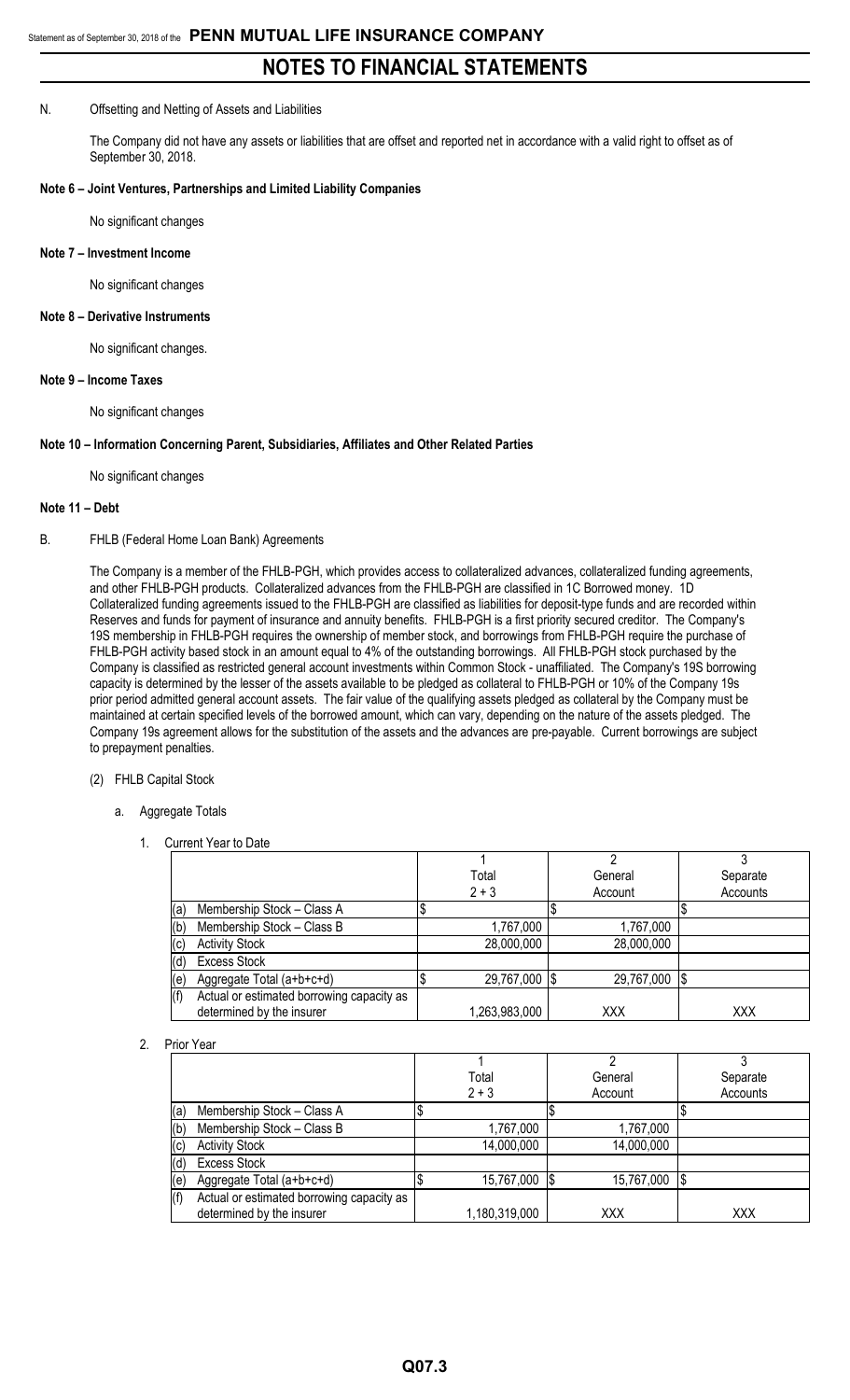b. Membership Stock (Class A and B) Eligible for Redemption

|              |                 |                  | Eligible for Redemption |                  |                |              |  |  |  |  |  |
|--------------|-----------------|------------------|-------------------------|------------------|----------------|--------------|--|--|--|--|--|
|              |                 |                  |                         |                  |                |              |  |  |  |  |  |
|              | Current Year to |                  |                         |                  |                |              |  |  |  |  |  |
| Membership   | Date Total      | Not Eligible for | Less than               | 6 Months to Less | 1 to Less Than |              |  |  |  |  |  |
| <b>Stock</b> | $(2+3+4+5+6)$   | Redemption       | 6 Months                | Than 1 Year      | 3 Years        | 3 to 5 Years |  |  |  |  |  |
| Class A      |                 |                  |                         |                  |                |              |  |  |  |  |  |
| Class B      | 1,767,000  \$   |                  |                         |                  |                | 1,767,000    |  |  |  |  |  |

#### (3) Collateral Pledged to FHLB

a. Amount Pledged as of Reporting Date

|    |                                                 |                |                  | Aggregate Total |
|----|-------------------------------------------------|----------------|------------------|-----------------|
|    |                                                 | Fair Value     | Carrying Value   | Borrowing       |
|    | Current Year Total to Date General and Separate |                |                  |                 |
|    | Accounts                                        |                |                  |                 |
|    | Total Collateral Pledged (Lines 2+3)            | 843,417,000 \$ | 806,781,000   \$ | 700,000,000     |
| 2. | <b>Current Year to Date General Account</b>     |                |                  |                 |
|    | <b>Total Collateral Pledged</b>                 | 843,417,000    | 806,781,000      | 700,000,000     |
| 3. | Current Year to Date Separate Accounts          |                |                  |                 |
|    | <b>Total Collateral Pledged</b>                 |                |                  |                 |
| 4. | Prior Year Total General and Separate Accounts  |                |                  |                 |
|    | <b>Total Collateral Pledged</b>                 |                |                  |                 |

#### b. Maximum Amount Pledged During Reporting Period

|                  |                                                 |                | ኅ              |                       |
|------------------|-------------------------------------------------|----------------|----------------|-----------------------|
|                  |                                                 |                |                | Amount of Borrowed at |
|                  |                                                 |                |                | Time of Maximum       |
|                  |                                                 | Fair Value     | Carrying Value | Collateral            |
| 1.               | Current Year to Date Total General and Separate |                |                |                       |
|                  | Accounts                                        |                |                |                       |
|                  | Total Collateral Pledged (Lines 2+3)            | 843,417,000 \$ | 806,781,000 \$ | 700,000,000           |
| $\overline{2}$ . | <b>Current Year to Date General Account</b>     |                |                |                       |
|                  | <b>Total Collateral Pledged</b>                 | 843,417,000    | 806,781,000    | 700,000,000           |
| 3.               | Current Year to Date Separate Accounts          |                |                |                       |
|                  | <b>Total Collateral Pledged</b>                 |                |                |                       |
| $\overline{4}$ . | Prior Year Total General and Separate Accounts  |                |                |                       |
|                  | <b>Total Collateral Pledged</b>                 | 928,375,000 \$ | 883,761,000 \$ | 800,000,000           |

#### (4) Borrowing from FHLB

- a. Amount as of the Reporting Date
	- 1. Current Year to Date

|     |                           | Total       |      | General     | Separate | <b>Funding Agreements</b> |  |
|-----|---------------------------|-------------|------|-------------|----------|---------------------------|--|
|     |                           | $2 + 3$     |      | Account     | Accounts | Reserves Established      |  |
| (a) | Debt                      |             |      |             |          | XXX                       |  |
| (b) | <b>Funding Agreements</b> | 700,000,000 |      | 700,000,000 |          |                           |  |
| (c) | Other                     |             |      |             |          | XXX                       |  |
| (d) | Aggregate Total           |             |      |             |          |                           |  |
|     | (a+b+c)                   | 700,000,000 | - 15 | 700,000,000 |          |                           |  |

2. Prior Year

|     |                           |   | Total          | General |             | Separate | <b>Funding Agreements</b> |                      |
|-----|---------------------------|---|----------------|---------|-------------|----------|---------------------------|----------------------|
|     |                           |   | $2 + 3$        |         | Account     | Accounts |                           | Reserves Established |
| (a) | Debt                      |   |                |         |             |          |                           | XXX                  |
| (b) | <b>Funding Agreements</b> |   | 350,000,000    |         | 350,000,000 |          |                           |                      |
| (c) | Other                     |   |                |         |             |          |                           | XXX                  |
| (d) | Aggregate Total           |   |                |         |             |          |                           |                      |
|     | $(a+b+c)$                 | Φ | 350,000,000 \$ |         | 350,000,000 | - 13     |                           |                      |

#### b. Maximum Amount During Reporting Period (Current Year to Date)

|     |                               | Total       | General     | Separate |
|-----|-------------------------------|-------------|-------------|----------|
|     |                               | $2 + 3$     | Account     | Accounts |
|     | Debt                          |             |             |          |
| 2.  | <b>Funding Agreements</b>     | 700,000,000 | 700,000,000 |          |
| 13. | Other                         |             |             |          |
| 4.  | Aggregate Total (Lines 1+2+3) | 700,000,000 | 700,000,000 |          |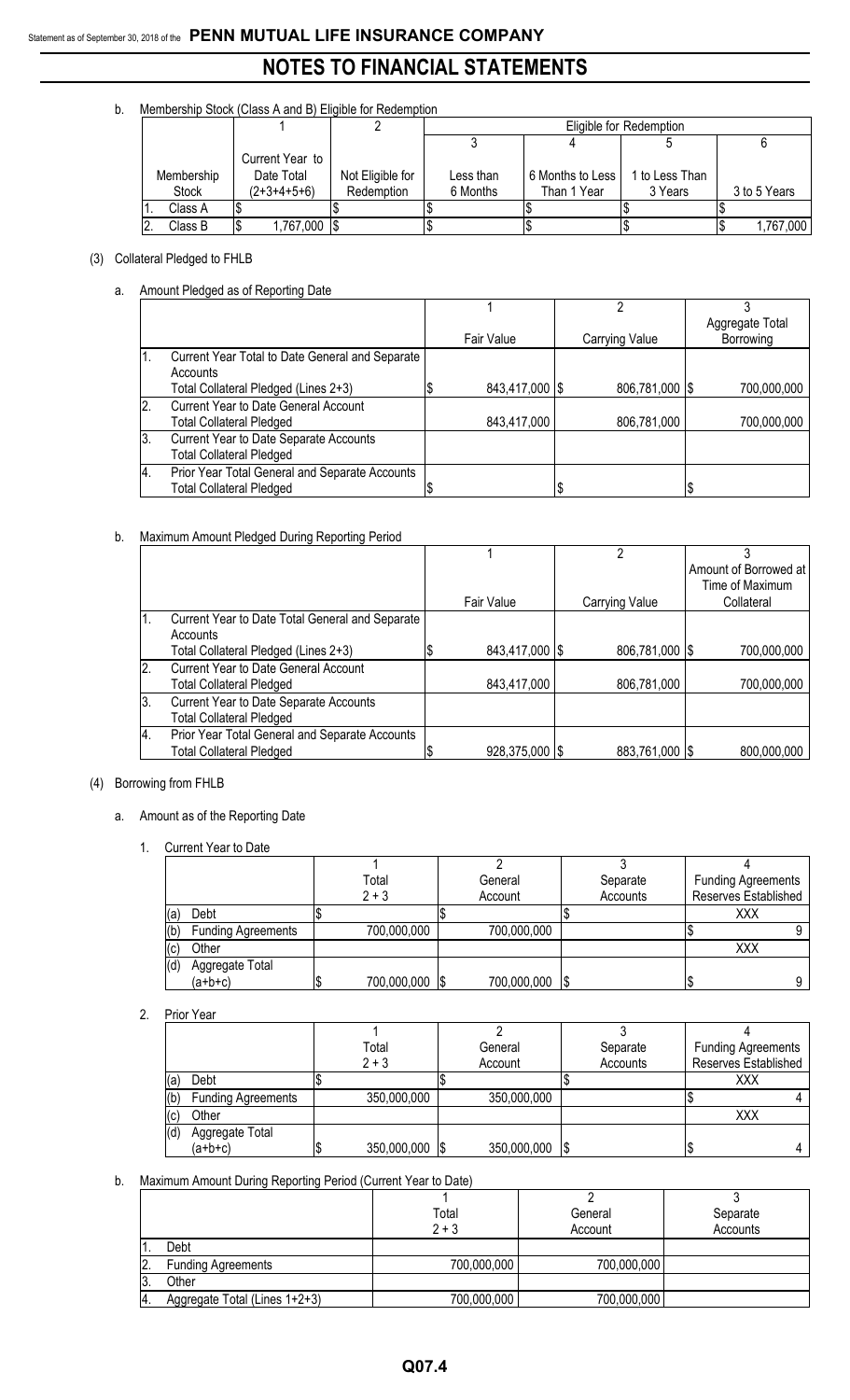c. FHLB – Prepayment Obligations

|    |                           | Does the Company have            |
|----|---------------------------|----------------------------------|
|    |                           | Prepayment Obligations under the |
|    |                           | Following Arrangements (YES/NO)  |
| 1. | Debt                      |                                  |
| 2. | <b>Funding Agreements</b> | NΩ                               |
| 3  | Other                     |                                  |

**Note 12 – Retirement Plans, Deferred Compensation, Postemployment Benefits and Compensated Absences and Other Postretirement Benefit Plans**

#### A. Defined Benefit Plan

(4) Components of Net Periodic Benefit Cost

|     |                                                                  |                      | <b>Pension Benefits</b> | <b>Postretirement Benefits</b> |   |               | Special or Contractual<br>Benefits per SSAP No. 11 |      |  |
|-----|------------------------------------------------------------------|----------------------|-------------------------|--------------------------------|---|---------------|----------------------------------------------------|------|--|
|     |                                                                  | 2018 Year to<br>Date | 2017                    | 2018 Year to<br>Date           |   | 2017          | 2018 Year to<br>Date                               | 2017 |  |
| la. | Service cost                                                     | S                    |                         | \$                             | S | 339,000       | $\sqrt{3}$                                         | \$   |  |
| lb. | Interest cost                                                    |                      | 7,193,000               |                                |   | 698,000       |                                                    |      |  |
| IC. | Expected return on<br>plan assets                                |                      | (12, 225, 000)          |                                |   |               |                                                    |      |  |
| ld. | Transition asset or<br>obligation                                |                      |                         |                                |   |               |                                                    |      |  |
| le. | Gains and losses                                                 |                      | 978,000                 |                                |   | (103,000)     |                                                    |      |  |
| lf. | Prior service cost or<br>credit                                  |                      |                         |                                |   | (1,000)       |                                                    |      |  |
| g.  | Gain or loss<br>recognized due to a<br>settlement<br>curtailment |                      |                         |                                |   |               |                                                    |      |  |
| h.  | Total net periodic<br>benefit cost                               |                      | (4,054,000)             | \$                             |   | $933,000$ \\$ |                                                    | \$   |  |

#### **Note 13 – Capital and Surplus, Shareholder's Dividend Restrictions and Quasi-Reorganizations**

The Surplus Notes were issued for cash.

Notes sold in reliance upon Rule 144A under the Securities Act will be represented by global certificates deposited with or on behalf of the Depository Trust Company. Notes sold in reliance on Regulation S under the Securities Act will be represented by separate global certificates deposited with or on behalf of the Depository Trust Company. The 2004 Surplus Notes were underwritten by Goldman, Sachs & Co., Janney Montgomery Scott LLC, J.P. Morgan and Lehman Brothers. The 2010 Surplus Notes were underwritten by Goldman, Sachs & Co., Janney Montgomery Scott LLC, and J.P. Morgan.

Interest shall not be recorded as a liability nor an expense until approval for payment of such interest has been granted by the Insurance Commissioner of the Pennsylvania Insurance Department. Unapproved interest shall not be reported through operations, shall not be represented as an addition to the principal or notional amount of the instrument, and shall not accrue further interest.

The Surplus Note issued June 15, 2004 will rank pari passu with the Surplus Note issued July 1, 2010, or any future surplus notes or similar obligations. The notes will be expressly subordinate in right of payment to all indebtedness and policy and other creditor claims of the Company.

Each payment of interest on and principal of the 2004 and 2010 notes is subject to prior approval by the Insurance Commissioner of Pennsylvania.

Bank of New York, JPMCBNA, and SSB&T Co. each owned more than 10% of the outstanding 2004 surplus notes as of September 30, 2018, distributed pursuant to Rule 144A under the Securities Act of 1933.

#### **Note 14 – Liabilities, Contingencies and Assessments**

#### A. Contingent Commitments

The Company is not aware of any actions or allegations that should reasonably give rise to a material adverse impact to the Company's financial position or liquidity, the outcome of litigation cannot be foreseen with certainty.

#### **Note 15 – Leases**

No significant changes

#### **Note 16 – Information about Financial Instruments with Off-Balance Sheet Risk and Financial Instruments with Concentrations of Credit Risk**

No significant changes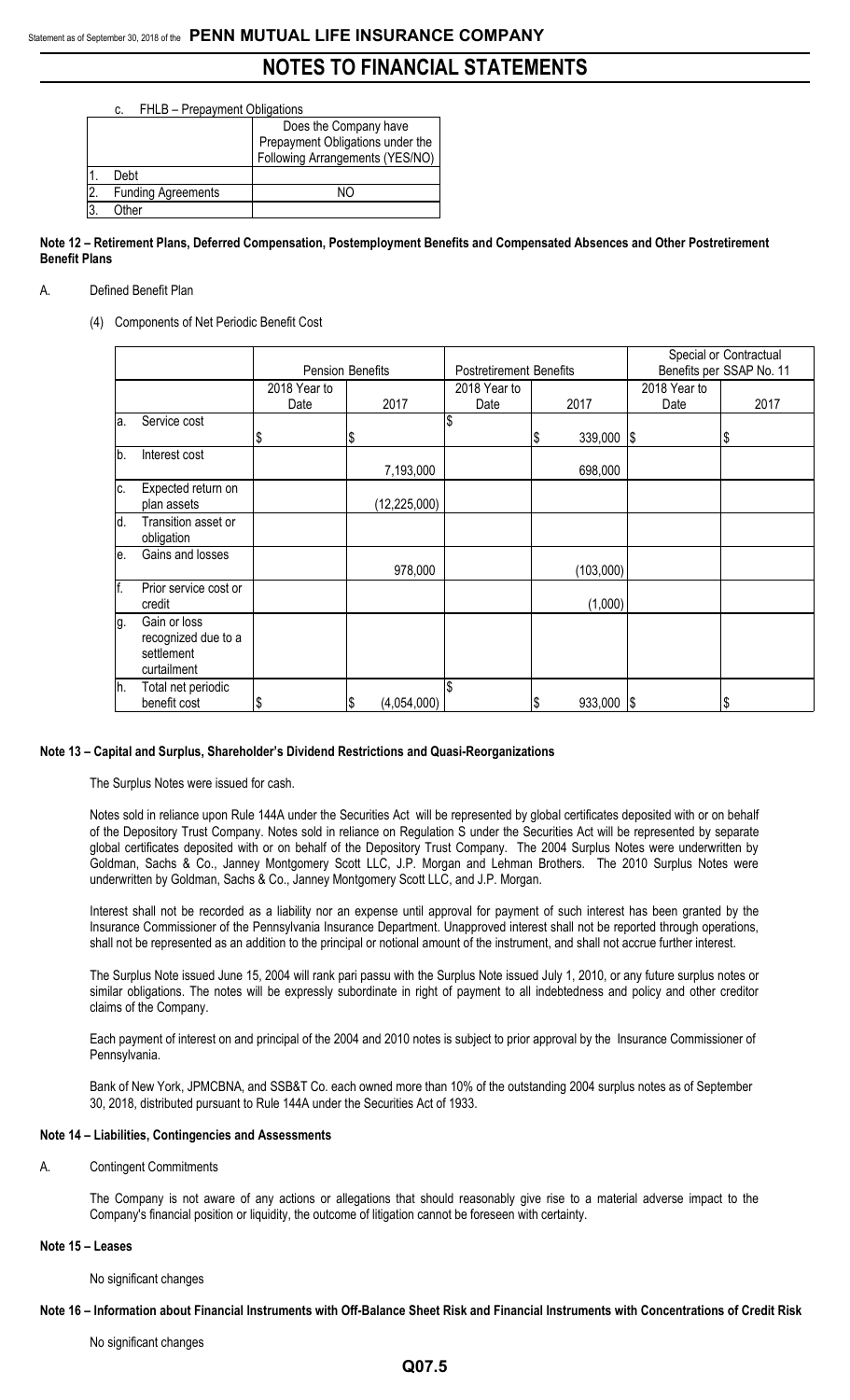#### **Note 17 – Sale, Transfer and Servicing of Financial Assets and Extinguishments of Liabilities**

B. Transfer and Servicing of Financial Assets

There have been no transfer or servicing of financial assets through September 30, 2018.

- C. Wash Sales
	- (1) In the course of the Company's asset management, securities are sold and reacquired within 30 days of the sale date to enhance the Company's yield on its investment portfolio.
	- (2) The Company did not sell any NAIC designation 3 or below, or unrated of securities during the period ended September 30, 2018 and reaquired within 30 days of the sale date.

|                      | <b>NAIC</b> | Number of     | Book Value of   | <b>Cost of Securities</b> |                           |
|----------------------|-------------|---------------|-----------------|---------------------------|---------------------------|
| Description          | Designation | I ransactions | Securities Sold | Repurchased               | Gain/(Loss)               |
| <b>Common Stocks</b> |             | $\Lambda$     | 23,074,000      | 22,994,000<br>1\$         | ′74<br>,000)<br>חו<br>I J |

#### **Note 18 – Gain or Loss to the Reporting Entity from Uninsured Plans and the Portion of Partially Insured Plans**

No significant changes

#### **Note 19 – Direct Premium Written/Produced by Managing General Agents/Third Party Administrators**

Not applicable

#### **Note 20 – Fair Value Measurements**

Fair value is defined as the price that would be received to sell an asset or paid to transfer a liability in an orderly transaction between market participants at the measurement date. Fair value measurement is based on assumptions market participants would make in pricing an asset or liability. Inputs to valuation techniques to measure fair value are prioritized by establishing a three-level fair value hierarchy. The fair value hierarchy gives the highest priority to quoted prices in active markets and the lowest priority to prices derived from unobservable inputs. An asset or liability's classification within the fair value hierarchy is based on the lowest level of significant input to its fair value measurement.

The Company has categorized its assets and liabilities into the three-level fair value hierarchy based upon the priority of the inputs. The following summarizes the types of assets and liabilities included within the three-level hierarchy:

- Level 1 Fair value is based on unadjusted quoted market prices in active markets for identical assets or liabilities that are accessible at the measurement date. These generally provide the most reliable evidence and are used to measure fair value whenever available. Active markets are defined as having the following for the measured asset/liability: i) many transactions, ii) current prices, iii) price quotes not varying substantially among market makers, iv) narrow bid/ask spreads and v) most information publicly available. Prices are obtained from readily available sources for market transactions involving identical assets and liabilities.
- Level 2 Fair value is based on significant inputs, other than quoted prices included in Level 1, that are observable for the asset or liability, either directly or indirectly, for substantially the full term of the asset or liability through corroboration with observable market data. Prices for assets classified as Level 2 are primarily provided by an independent pricing service or are internally priced using observable inputs. In circumstances where prices from pricing services are reviewed for reasonability but cannot be corroborated to observable market data as noted above, these security values are recorded in Level 3 in the fair value hierarchy.
- Level 3 Fair value is based on significant inputs that are unobservable for the asset or liability. These inputs reflect the Company's assumptions about the assumptions market participants would use in pricing the asset or liability. These are typically less liquid fixed maturity securities with very limited trading activity. Prices are determined using valuation methodologies such as option pricing models, discounted cash flow models, market approach and other similar techniques. Prices may be based upon non-binding quotes from brokers or other market makers that are reviewed for reasonableness, based on the Company's understanding of the market but are not further corroborated with other additional observable market information.

The determination of fair value, which for certain assets and liabilities is dependent on the application of estimates and assumptions, can have a significant impact on the Company's results of operations. The following sections describe the valuation methodologies used to determine fair values as well as the key estimates and assumptions surrounding certain assets and liabilities, measured at fair value on a recurring basis, that could have a significant impact on the Company's results of operations or involve the use of significant unobservable inputs.

The fair value process is monitored on a quarterly basis by financial and investment professionals who utilize additional subject matter experts as applicable. The purpose is to monitor the Company's asset valuation policies and procedures by ensuring objective and reliable valuation practices and pricing of financial instruments, as well as addressing fair valuation issues, changes to valuation methodologies and pricing sources. To assess the continuing appropriateness of third party pricing service security valuations, the Company regularly monitors the prices and reviews price variance reports. In addition, the Company performs an initial and ongoing review of the third party pricing services methodologies, reviews inputs and assumptions used for a sample of securities on a periodic basis. Pricing challenges are raised on valuations considered not reflective of market and are monitored by the Company.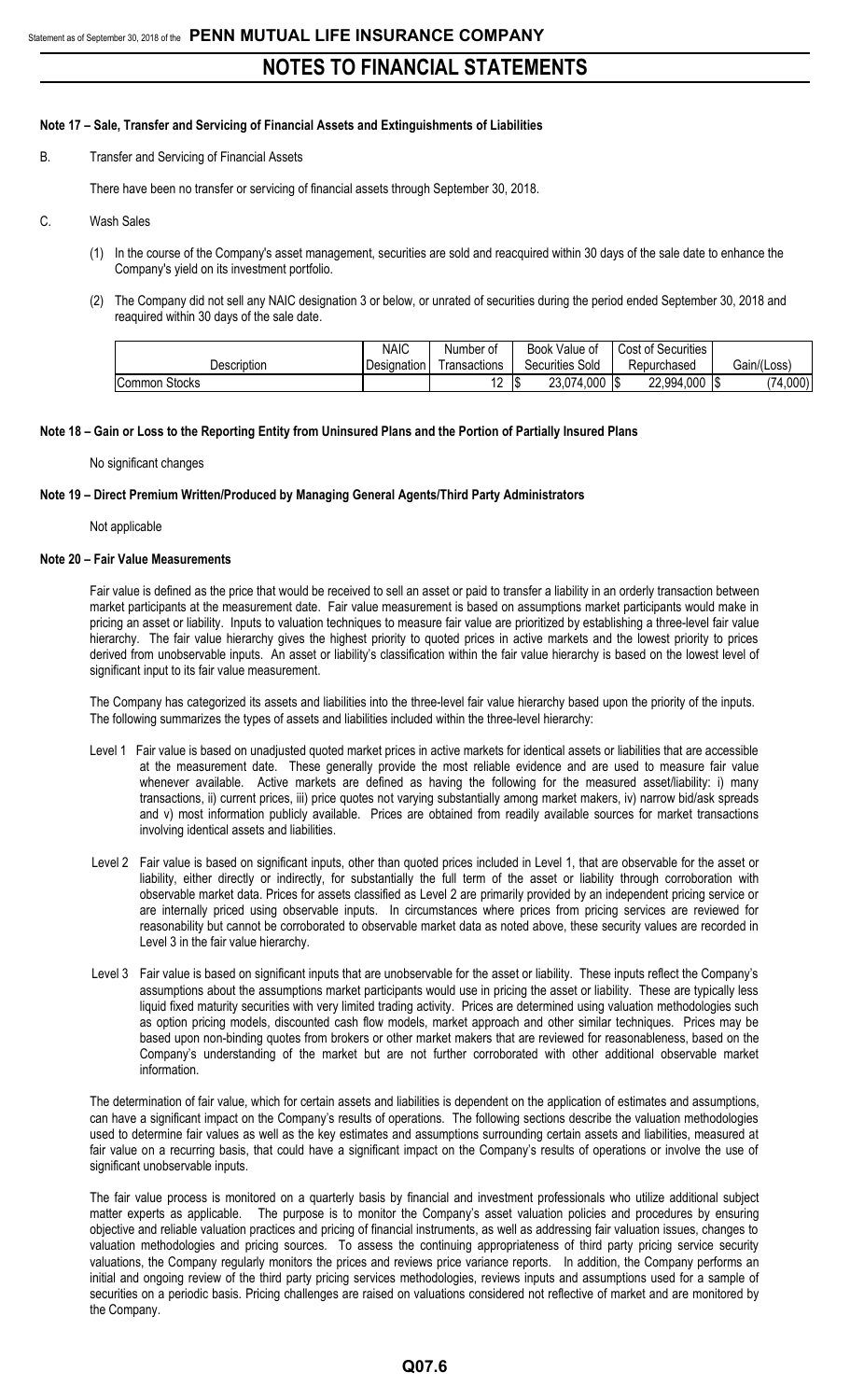#### **BONDS**

The fair values of the Company's debt securities are generally based on quoted market prices or prices obtained from independent pricing services or internally developed pricing.

In order to validate reasonability of valuations received from independent pricing services, prices are reviewed by internal investment professionals through comparison with directly observed recent market trades or color or by comparison of significant inputs used by the pricing service to the Company's observations of those inputs in the market. In circumstances where prices from independent pricing services are reviewed for reasonability but cannot be corroborated to observable market data as noted above, these security values are recorded in Level 3 in the Company's fair value hierarchy. Under certain conditions, the Company may conclude pricing information received from third party pricing services is not reflective of market activity and may over-ride that information with an internally developed valuation that utilizes market information and activity. As of December 31, 2017, there were 2 debt securities carried at a fair value of 5,868,000 that were valued in this manner. As of December 31, 2016, there were no debt securities carried at fair value that were valued in this manner.

In circumstances where market data such as quoted market prices or vendor pricing is not available, estimated fair value is calculated internally using internal estimates based on significant observable inputs are used to determine fair value. Inputs considered in developing internal pricing vary by type of security; however generally include: public debt, industrial comparables, underlying assets, credit ratings, yield curves, type of deal structure, collateral performance, loan characteristics and various indices, as applicable. Internally priced securities using significant observable inputs are classified within Level 2 of the fair value hierarchy which generally include the Company's investments in privately-placed corporate securities and investments in certain ABS that are priced using observable market data. Inputs considered for these securities generally include: public corporate bond spreads, industry sectors, average life, internal ratings, security structure, liquidity spreads, credit spreads and yield curves, as applicable. If the discounted cash flow model incorporates significant unobservable inputs, these securities would be reflected within Level 3 in the Company's fair value hierarchy.

In circumstances where significant observable inputs are not available, estimated fair value is calculated internally by using unobservable inputs. These inputs reflect the Company's assumptions about the inputs market participants would use in pricing the asset, and are therefore included in Level 3 in the Company's fair value hierarchy. Circumstances where observable market data is not available may include events such as market illiquidity and credit events related to the security.

The Company's Level 3 debt securities generally include certain ABS priced using one or multiple broker quotes, asset backed trust preferred debt, auction rate securities, and certain public and private debt securities priced internally based on observable and unobservable inputs.

Significant inputs used in valuing the Company's Level 3 debt securities include: issue specific credit adjustments, illiquidity premiums, estimation of future collateral performance cash flows, default rate assumptions, acquisition cost, market activity for securities considered comparable and non-binding quotes from certain market participants. Certain of these inputs are considered unobservable, as not all market participants will have access to this data.

The methodologies followed for valuing the Company's significant Level 3 debt securities include:

- Asset backed securities These assets are valued based upon broker quotes which are updated regularly. The quoted valuation is based upon a discounted cash flow model and the assumptions underlying the model include swap curve rates, prepayment and default assumptions and an illiquidity premium. On a periodic basis, management reviews the underlying assumptions with the quoting broker and reviews the final quotes for reasonableness.
- Asset backed trust preferred securities The process used to value these assets consists of determining the current market price and credit spread of the underlying floating rate security that will be received at maturity of the trust. That value is then discounted based upon a rate consisting of the applicable swap yield to maturity, the discount margin and an illiquidity premium established by management.

#### **EQUITY SECURITIES**

Equity securities consist principally of investments in common and preferred stock of publicly traded companies, exchange traded funds, closed-end funds, and FHLB-PGH capital stock.

*Common Stock* The fair values of most publicly traded common stock are based on quoted market prices in active markets for identical assets and are classified within Level 1 in the Company's fair value hierarchy. Fair value for the FHLB capital stock approximates par value and is classified within Level 3 of the Company's fair value hierarchy.

*Preferred Stock* The fair values of publicly traded preferred stock are based on quoted market prices in active markets for identical assets and are classified within Level 1 in the Company's fair value hierarchy. The fair values of non-exchange traded preferred equity securities are based on prices obtained from independent pricing services and, in order to validate reasonability, are compared with recent market trades we have directly observed. Accordingly, these securities are classified within Level 2 in the Company's fair value hierarchy. Preferred stock that is internally priced utilizes less observable inputs. The specific natures of the inputs are evaluated on a security by security basis by our investment professionals; however, securities of this type are generally classified within Level 3 of the fair value hierarchy.

#### **CASH, CASH EQUIVALENTS AND SHORT-TERM INVESTMENTS**

Short-term investments and cash equivalents carried at Level 1 consist of money market funds and investments purchased with maturities less than or equal to 12 months. These are carried at amortized cost and approximate fair value.

#### **DERIVATIVE INSTRUMENTS**

The fair values of derivative contracts are determined based on quoted prices in active exchanges or prices provided by counterparties, exchanges or clearing members as applicable, utilizing valuation models. The fair values of derivative contracts can be affected by changes in interest rates, foreign exchange rates, commodity prices, credit spreads, market volatility, expected returns and liquidity as well as other factors.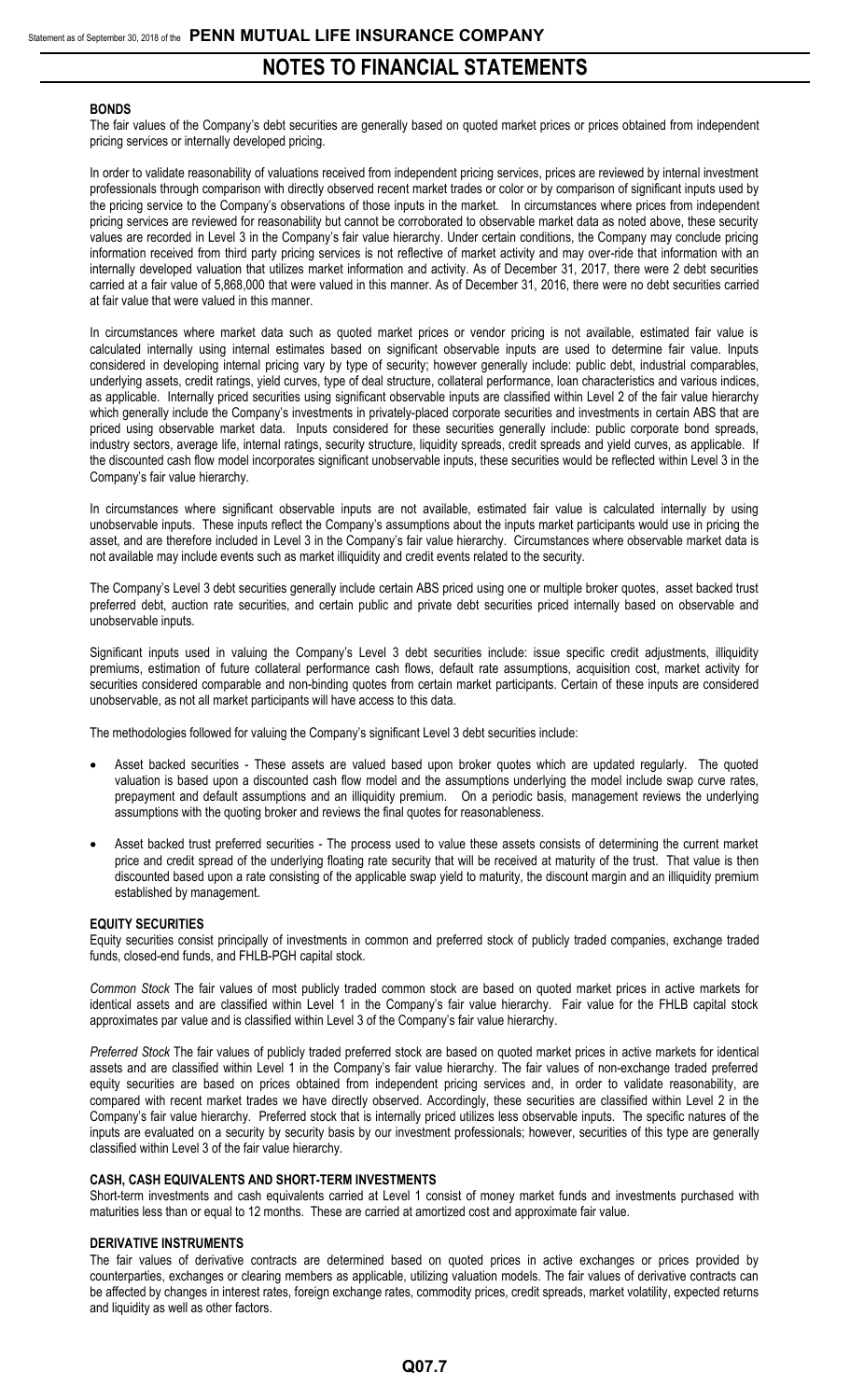The Company's exchange traded futures include index futures that are valued using quoted prices in active markets and are classified within Level 1 in our fair value hierarchy.

Derivative positions traded in the OTC derivative market where fair value is determined based upon values received form counterparties are classified within Level 2. These investments include: interest rate swaps, interest rate caps, total return swaps, swaptions, equity options, inflation swaps, forward contracts, and credit default swaps. OTC derivatives classified within Level 2 are valued using models generally accepted in the financial services industry that use actively quoted or observable market input values from external market data providers, broker-dealer quotations, third-party pricing vendors and/or recent trading activity. In order to validate reasonability of prices received by counterparties, prices are reviewed by our investment professionals through comparison with directly observed recent market trades, comparison with internal valuations estimated through use of valuation models maintained on an industry standard analytical and valuation platform, or comparison of all significant inputs used by the pricing service to our observations of those inputs in the market. Fair values can also be affected by changes in estimates and assumptions including those related to counterparty behavior used in valuation models.

#### **SEPARATE ACCOUNT ASSETS**

Separate account assets primarily consist of mutual funds. The fair value of mutual funds is based upon quoted prices in an active market, resulting in classification within Level 1 of the Company's fair value hierarchy.

#### A. Fair Value Measurements

(1) Fair Value Measurements at Reporting Date

|                             |                                     |                           |                |                  |    |                    |            | Net Asset   |
|-----------------------------|-------------------------------------|---------------------------|----------------|------------------|----|--------------------|------------|-------------|
|                             |                                     |                           |                |                  |    |                    |            | Value (NAV) |
|                             |                                     |                           |                |                  |    |                    |            | Included in |
|                             | Level 1                             |                           | Level 2        | Level 3          |    | Total              |            | Level 2     |
| Assets at Fair Value        |                                     |                           |                |                  |    |                    |            |             |
| Common Stock - Unaffiliated | 48,515,000 \$<br>\$                 |                           |                | \$<br>29,767,000 | S. | 78,282,000         | \$         |             |
| Corporate                   |                                     | \$                        |                |                  |    |                    |            |             |
| Cash Equivalents            | 119,930,000                         |                           |                |                  |    | \$119,930,000      | \$         |             |
| <b>Interest Rate Swaps</b>  |                                     | \$                        | 114,095,000 \$ |                  |    | \$114,095,000      | \$         |             |
| <b>Total Return Swaps</b>   |                                     |                           | 101,225,000 \$ |                  |    | \$101,225,000      | \$         |             |
| <b>Equity Options</b>       |                                     |                           | 226,000 \$     |                  |    | 226,000            | \$         |             |
| Forwards                    |                                     |                           |                |                  |    |                    |            |             |
| Separate Account Assets     | \$8,109,595,000 \$                  |                           |                |                  |    | \$8,109,595,000 \$ |            |             |
| Total                       | $$8,278,040,000$ $$215,546,000$ $$$ |                           |                | 29,767,000       |    | \$8,523,353,000 \$ |            |             |
| Liabilities at Fair Value   |                                     |                           |                |                  |    |                    |            |             |
| Currency swaps              | \$                                  | $\boldsymbol{\mathsf{S}}$ | $63,000$ \$    |                  | \$ | 63,000             | $\sqrt{3}$ |             |
| Credit default swaps        | \$                                  | \$                        | 232,000 \$     |                  |    | 232,000            | \$         |             |
| Swaptions                   | \$                                  | \$                        | 2,497,000 \$   |                  | \$ | 2,497,000          | \$         |             |
| <b>Equity Options</b>       | \$                                  | \$                        | 444,000 \$     |                  | \$ | 444,000            | \$         |             |
| <b>Inflation Swaps</b>      | \$                                  | \$                        | 5,454,000 \$   |                  | \$ | 5,454,000          | \$         |             |
| <b>Interest Rate Swaps</b>  | \$                                  | \$                        | 169,432,000 \$ |                  |    | \$169,432,000      | \$         |             |
| Total return swaps          | \$                                  | \$                        | 248,294,000 \$ |                  |    | \$248,294,000      | \$         |             |
| Forwards                    | \$                                  | \$                        | 758,000 \$     |                  | \$ | 758,000            | \$         |             |
| Total                       | \$                                  |                           | 427,174,000 \$ |                  |    | \$427,174,000      | \$         |             |

(2) Fair Value Measurements in (Level 3) of the Fair Value Hierarchy

|                    |              |         |         | Total                           |             |                  |                  |       |               |              |
|--------------------|--------------|---------|---------|---------------------------------|-------------|------------------|------------------|-------|---------------|--------------|
|                    |              |         |         | Gains and                       | Total       |                  |                  |       |               | Ending       |
|                    | Ending       |         |         | (Losses)                        | Gains and   |                  |                  |       |               | Balance as   |
|                    | Balance as   |         |         | Transfers Transfers Included in | (Losses)    |                  |                  |       |               | of End of    |
|                    | of Prior     | Into    | Out of  | Net                             | Included in |                  |                  |       | Settle-       | Current      |
|                    | Period       | Level 3 | Level 3 | Income                          | Surplus     | Purchases        | <b>Issuances</b> | Sales | ments         | Period       |
| Assets<br>la.      |              |         |         |                                 |             |                  |                  |       |               |              |
| Common Stock -     |              | \$      |         |                                 |             |                  |                  |       |               |              |
| Unaffiliated       | \$25,767,000 |         |         | \$                              | \$          | $$4,000,000$ $$$ |                  |       | $\frac{3}{2}$ | \$29,767,000 |
|                    |              |         | \$      |                                 |             |                  |                  | ¢     |               |              |
| Total              | \$25,767,000 |         |         | \$                              | \$          | $$4,000,000$ $$$ |                  |       | \$            | \$29,767,000 |
| Liabilities<br>Ib. |              |         |         |                                 |             |                  |                  |       |               |              |
|                    |              | \$      | S.      |                                 |             |                  |                  |       |               |              |
|                    |              |         |         | \$                              | \$          | Ι\$              | \$               |       | \$            | \$           |
|                    |              | \$      |         |                                 |             |                  |                  |       |               |              |
| Total              | J            |         |         | \$                              | \$          | \$               | \$               |       | \$            | \$           |

(3) The Company recognizes transfers into Level 3 as of the end of the period in which the circumstances leading to the transfer occurred.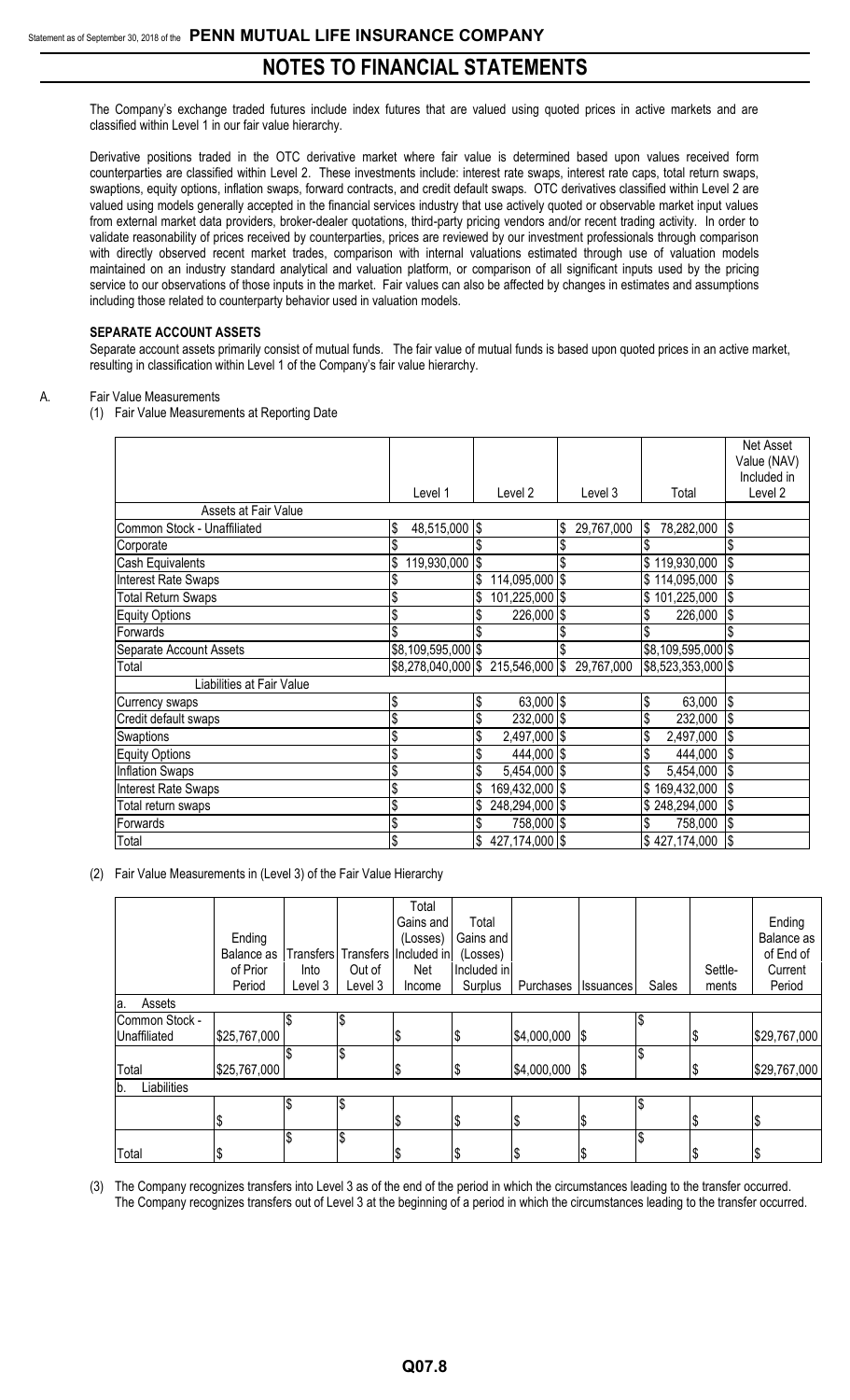(4) The following summarizes the fair value, valuation techniques and significant unobservable inputs of the Level 3 fair value measurements that were developed as of September 30, 2018:

|                                        | <b>Fair Value</b> | <b>Valuation Technique</b>                | Significant<br>Unobservable<br><b>Inputs</b> | Rate/ Range or<br>/weighted avg. |
|----------------------------------------|-------------------|-------------------------------------------|----------------------------------------------|----------------------------------|
| Assets:<br>Investments<br><b>Bonds</b> |                   |                                           |                                              |                                  |
| Commercial MBS                         |                   | Property, appraisal and credit<br>support | Not Available                                | N/A                              |
| Common stock                           |                   |                                           |                                              |                                  |
| Unaffiliated                           |                   | Cost                                      | Not available                                | N/A                              |
| <b>FHLB Membership Stock</b>           | 29,767,000        | Set by issuer-FHLB-PGH(1)                 | Not available                                | N/A                              |
| Total investments                      | \$<br>29,767,000  |                                           |                                              |                                  |

(1)Fair Value approximates carrying value. The par value of the FHLB capital stock is \$100 and set by the FHLB. The capital stock is issued, redeemed and repurchased at par.

(5) Derivatives instruments not qualifying as an effective hedge with a positive fair value are recorded as admitted assets. Derivatives instruments not qualifying as an effective hedge with negative fair values are reported as liabilities. The fair values of derivative contracts are determined based on quoted prices in active exchanges or prices provided by counterparties, exchanges or clearing members as applicable, utilizing valuation models. The fair values of derivative contracts can be affected by changes in interest rates, foreign exchange rates, commodity prices, credit spreads, market volatility, expected returns and liquidity as well as other factors. In order to validate reasonability, prices are reviewed by our internal investment professionals through comparison with directly observed recent market trades, comparison with internal valuations estimated through use of valuation models maintained on an industry standard analytical and valuation platform, or comparison of all significant inputs used by the pricing service to our observations of those inputs in the market. Fair values can also be affected by changes in estimates and assumptions including those related to counterparty behavior used in valuation models.

The Company's exchange traded futures include index futures that are valued using quoted prices in active markets and are classified within Level 1 in our fair value hierarchy. Derivative positions traded in the over-the-counter ("OTC") derivative market are classified within Level 2. These investments include: interest rate swaps, interest rate caps, total return swaps, swaptions, equity options, inflation swaps, forward contracts, and credit default swaps. OTC derivatives classified within Level 2 are valued using models generally accepted in the financial services industry that use actively quoted or observable market input values from external market data providers, broker-dealer quotations, third-party pricing vendors and/or recent trading activity.

#### B. Not applicable

C. The following table summarizes the aggregate fair value for all financial instruments and the level within the fair value hierarchy in which the fair value measurements in their entirety fall, for which it is practicable to estimate fair value, at September 30, 2018:

|                                    |                                  |                                                                |                     |                                        |                  | Not       | Net Asset               |
|------------------------------------|----------------------------------|----------------------------------------------------------------|---------------------|----------------------------------------|------------------|-----------|-------------------------|
|                                    |                                  |                                                                |                     |                                        |                  |           | Practicable Value (NAV) |
|                                    | Aggregate Fair                   |                                                                |                     |                                        |                  | (Carrying | Included in             |
| Type of Financial Instrument       | Value                            | <b>Admitted Assets</b>                                         | (Level 1)           | (Level 2)                              | (Level 3)        | Value)    | Level 2                 |
| <b>Financial Assets:</b>           | \$                               | \$                                                             | \$                  | \$                                     | \$               | \$        | \$                      |
| <b>Bonds</b>                       | \$10,148,204,000 \$9,933,276,000 |                                                                | \$837,895,000       | \$9,237,208,000                        | 73,101,000<br>\$ | \$        | \$                      |
| <b>Preferred Stock</b>             | \$114,940,000                    | \$114,567,000                                                  | 99,917,000<br>\$    | 6,999,000<br>$\boldsymbol{\mathsf{S}}$ | \$<br>8,024,000  | \$        | \$                      |
| Common Stock - Unaffiliated        | \$78,282,000                     | l\$<br>78,282,000                                              | 48,515,000<br>1\$   | \$                                     | 29,767,000<br>\$ |           | \$                      |
| Cash and Short-Term<br>Investments | \$119,930,000                    | \$119,930,000                                                  | \$119,930,000       | \$                                     | \$               | \$        | \$                      |
|                                    | \$215,546,000                    | \$215,546,000                                                  |                     | \$215,546,000                          | \$               | \$        | \$                      |
| Derivatives                        |                                  |                                                                | \$                  |                                        |                  | \$        | \$                      |
| Separate Account Assets            | \$8,109,595,000                  | \$8,109,595,000                                                | $$8,109,595,000$ \$ |                                        | \$               |           |                         |
| Financial Liabilities:             | \$                               | \$                                                             | \$                  | \$                                     | \$               | \$        | \$                      |
| Investment Type Contracts:         | \$                               | \$                                                             | \$                  | \$                                     | \$               | \$        | \$                      |
| Individual Annuities               | \$2,410,006,000                  | \$2,360,208,000                                                | $\sqrt{3}$          | \$                                     | 2,410,006,000    | \$        | \$                      |
|                                    |                                  |                                                                |                     |                                        |                  | \$        | \$                      |
| Derivatives                        | \$427,174,000                    | \$427,174,000                                                  | $\sqrt{3}$          | \$427,174,000                          | \$               |           |                         |
| Separate Account Liabilities       | \$8,109,595,000                  | $\frac{1}{2}$ \$8,109,595,000 $\frac{1}{2}$ \$8,109,595,000 \$ |                     |                                        | \$               | \$        | \$                      |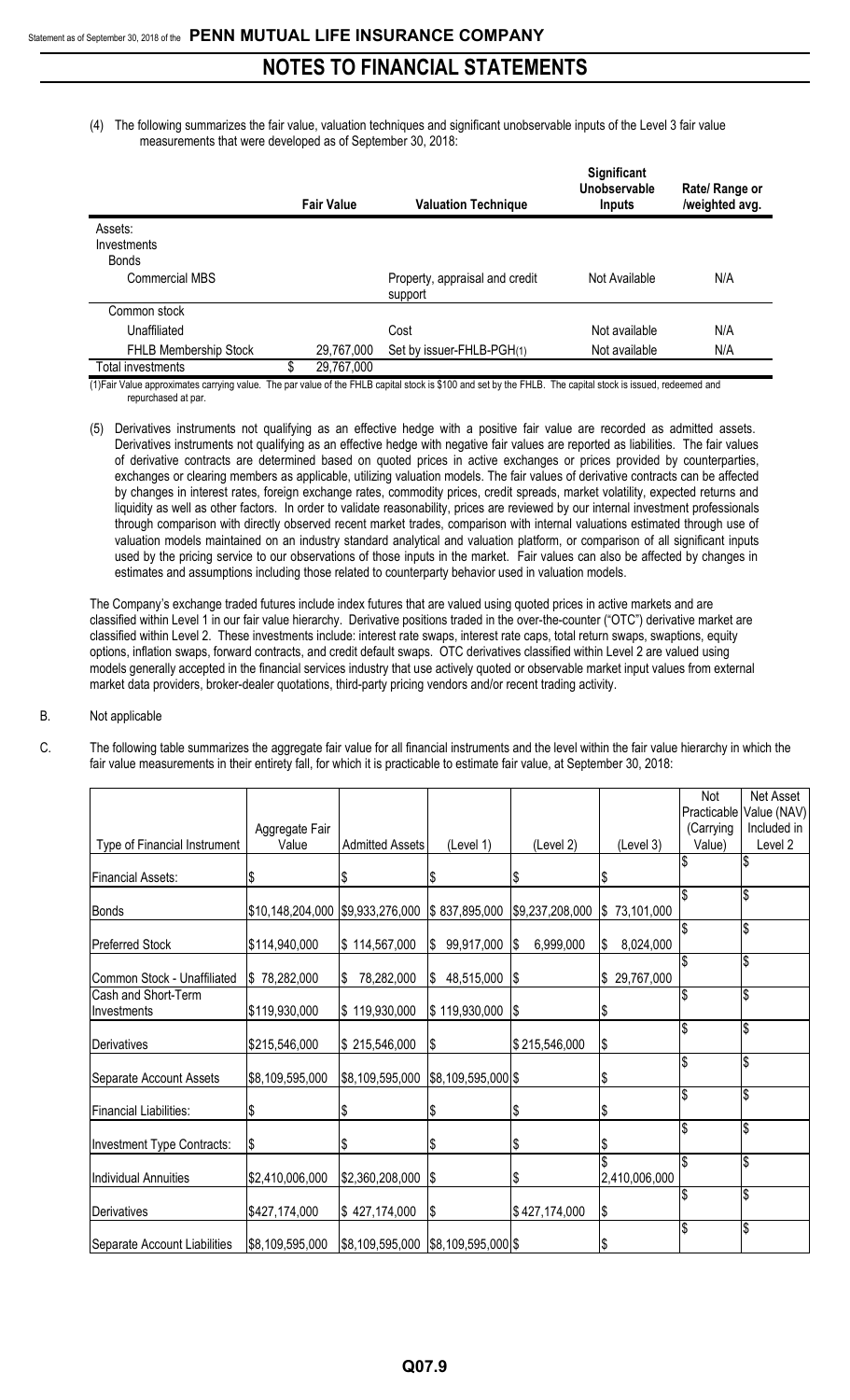#### D. Not Practicable to Estimate Fair Value

| Type of Class or           |                   |                                |                      |             |
|----------------------------|-------------------|--------------------------------|----------------------|-------------|
| --<br>Financial Instrument | Value<br>Carrying | <b>Effective Interest Rate</b> | <b>Maturity Date</b> | Explanation |
|                            |                   | $\%$                           |                      |             |

#### **Note 21 – Other Items**

No significant changes

#### **Note 22 – Events Subsequent**

The Company has evaluated events subsequent to September 30, 2018, and has determined that there were no significant events requiring recognition in the financial statements.

#### **Note 23 – Reinsurance**

No significant changes

#### **Note 24 – Retrospectively Rated Contracts and Contracts Subject to Redetermination**

The Company does not have any retrospectively rated contracts.

#### **Note 25 – Change in Incurred Losses and Loss Adjustment Expenses**

Not applicable

#### **Note 26 – Intercompany Pooling Arrangements**

No significant changes

#### **Note 27 – Structured Settlements**

No significant changes

#### **Note 28 – Health Care Receivables**

No significant changes

#### **Note 29 – Participating policies**

No significant changes

#### **Note 30 – Premium Deficiency Reserves**

No significant changes

#### **Note 31 – Reserves for Life Contracts and Deposit-Type Contracts**

No significant changes

#### **Note 32 – Analysis of Annuity Actuarial Reserves and Deposit Liabilities by Withdrawal Characteristics**

No significant changes

#### **Note 33 – Premium and Annuity Considerations Deferred and Uncollected**

No significant changes

#### **Note 34 – Separate Accounts**

No significant changes

#### **Note 35 – Loss/Claim Adjustment Expenses**

No significant changes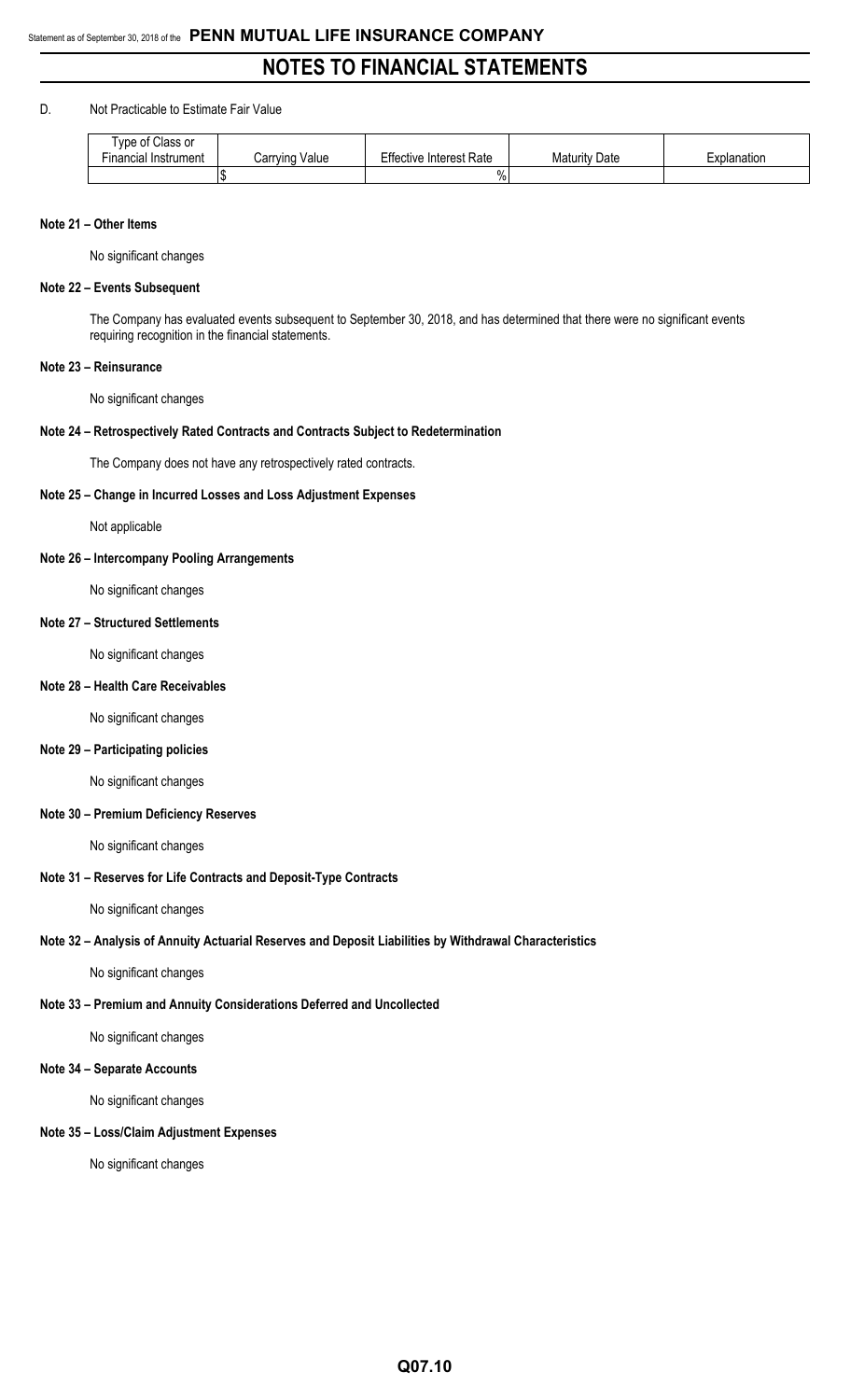## Statement as of September 30, 2018 of the **PENN MUTUAL LIFE INSURANCE COMPANY GENERAL INTERROGATORIES**

## **PART 1 - COMMON INTERROGATORIES**

#### **GENERAL**

| 1.1 | Did the reporting entity experience any material transactions requiring the filing of Disclosure of Material Transactions with the State of Domicile,<br>as required by the Model Act?                                                                                                                                                                                                                                                       |                                       |                         |                        | Yes [ ]                  | No[X]                    |
|-----|----------------------------------------------------------------------------------------------------------------------------------------------------------------------------------------------------------------------------------------------------------------------------------------------------------------------------------------------------------------------------------------------------------------------------------------------|---------------------------------------|-------------------------|------------------------|--------------------------|--------------------------|
| 1.2 | If yes, has the report been filed with the domiciliary state?                                                                                                                                                                                                                                                                                                                                                                                |                                       |                         |                        | Yes [ ]                  | No [ ]                   |
| 2.1 | Has any change been made during the year of this statement in the charter, by-laws, articles of incorporation, or deed of settlement of the<br>reporting entity?                                                                                                                                                                                                                                                                             |                                       |                         |                        | Yes $[ \ ]$              | No[X]                    |
| 2.2 | If yes, date of change:                                                                                                                                                                                                                                                                                                                                                                                                                      |                                       |                         |                        |                          |                          |
| 3.1 | Is the reporting entity a member of an Insurance Holding Company System consisting of two or more affiliated persons, one or more of which is an insurer?<br>If yes, complete Schedule Y, Parts 1 and 1A.                                                                                                                                                                                                                                    |                                       |                         |                        | Yes[X]                   | No [ ]                   |
| 3.2 | Have there been any substantial changes in the organizational chart since the prior quarter end?                                                                                                                                                                                                                                                                                                                                             |                                       |                         |                        | Yes[X]                   | No[ ]                    |
| 3.3 | If the response to 3.2 is yes, provide a brief description of those changes.                                                                                                                                                                                                                                                                                                                                                                 |                                       |                         |                        |                          |                          |
|     | Effective July 2, 2018 Penn Mutual has included Penn Mutual Asset Management Unconstrained Bond Fund as an affiliate.                                                                                                                                                                                                                                                                                                                        |                                       |                         |                        |                          |                          |
| 3.4 | Is the reporting entity publicly traded or a member of a publicly traded group?                                                                                                                                                                                                                                                                                                                                                              |                                       |                         |                        | Yes $[ ]$                | No[X]                    |
| 3.5 | If the response to 3.4 is yes, provide the CIK (Central Index Key) code issued by the SEC for the entity/group.                                                                                                                                                                                                                                                                                                                              |                                       |                         |                        |                          |                          |
| 4.1 | Has the reporting entity been a party to a merger or consolidation during the period covered by this statement?                                                                                                                                                                                                                                                                                                                              |                                       |                         |                        | Yes $[ ]$                | No[X]                    |
| 4.2 | If yes, provide name of entity, NAIC Company Code, and state of domicile (use two letter state abbreviation) for any entity that has ceased to exist as a<br>result of the merger or consolidation.                                                                                                                                                                                                                                          |                                       |                         |                        |                          |                          |
|     | $\mathbf{1}$                                                                                                                                                                                                                                                                                                                                                                                                                                 |                                       |                         | $\overline{2}$         |                          | 3                        |
|     |                                                                                                                                                                                                                                                                                                                                                                                                                                              |                                       |                         | <b>NAIC</b><br>Company |                          | State of                 |
|     | Name of Entity                                                                                                                                                                                                                                                                                                                                                                                                                               |                                       |                         | Code                   |                          | Domicile                 |
| 5.  | If the reporting entity is subject to a management agreement, including third-party administrator(s), managing general agent(s), attorney-in-fact, or<br>similar agreement, have there been any significant changes regarding the terms of the agreement or principals involved?<br>If yes, attach an explanation.                                                                                                                           |                                       |                         | Yes $\lceil$ 1         | No[X]                    | $N/A$ [ ]                |
|     |                                                                                                                                                                                                                                                                                                                                                                                                                                              |                                       |                         |                        |                          |                          |
| 6.1 | State as of what date the latest financial examination of the reporting entity was made or is being made.                                                                                                                                                                                                                                                                                                                                    |                                       |                         |                        | 12/31/2015               |                          |
| 6.2 | State the as of date that the latest financial examination report became available from either the state of domicile or the reporting entity. This date should<br>be the date of the examined balance sheet and not the date the report was completed or released.                                                                                                                                                                           |                                       |                         |                        | 12/31/2015               |                          |
| 6.3 | State as of what date the latest financial examination report became available to other states or the public from either the state of domicile or the<br>reporting entity. This is the release date or completion date of the examination report and not the date of the examination (balance sheet date).                                                                                                                                   |                                       |                         |                        | 12/04/2016               |                          |
| 6.4 | By what department or departments?                                                                                                                                                                                                                                                                                                                                                                                                           |                                       |                         |                        |                          |                          |
|     | Pennsylvania Insurance Department                                                                                                                                                                                                                                                                                                                                                                                                            |                                       |                         |                        |                          |                          |
| 6.5 | Have all financial statement adjustments within the latest financial examination report been accounted for in a subsequent financial statement filed<br>with Departments?                                                                                                                                                                                                                                                                    |                                       |                         | Yes $[ \ ]$            | No[]                     | N/A [ X ]                |
| 6.6 | Have all of the recommendations within the latest financial examination report been complied with?                                                                                                                                                                                                                                                                                                                                           |                                       |                         | Yes $\lceil \rceil$    | No [ ]                   | N/A [ X ]                |
| 7.1 | Has this reporting entity had any Certificates of Authority, licenses or registrations (including corporate registration, if applicable) suspended or revoked<br>by any governmental entity during the reporting period?                                                                                                                                                                                                                     |                                       |                         |                        | Yes $[ \ ]$              | No[X]                    |
| 7.2 | If yes, give full information:                                                                                                                                                                                                                                                                                                                                                                                                               |                                       |                         |                        |                          |                          |
| 8.1 | Is the company a subsidiary of a bank holding company regulated with the Federal Reserve Board?                                                                                                                                                                                                                                                                                                                                              |                                       |                         |                        | Yes [ ]                  | No[X]                    |
| 8.2 | If response to 8.1 is yes, please identify the name of the bank holding company.                                                                                                                                                                                                                                                                                                                                                             |                                       |                         |                        |                          |                          |
|     |                                                                                                                                                                                                                                                                                                                                                                                                                                              |                                       |                         |                        |                          |                          |
| 8.3 | Is the company affiliated with one or more banks, thrifts or securities firms?                                                                                                                                                                                                                                                                                                                                                               |                                       |                         |                        | Yes[X]                   | No[ ]                    |
| 8.4 | If the response to 8.3 is yes, please provide below the names and location (city and state of the main office) of any affiliates regulated by a federal<br>regulatory services agency [i.e. the Federal Reserve Board (FRB), the Office of the Comptroller of the Currency (OCC), the Federal Deposit Insurance<br>Corporation (FDIC) and the Securities Exchange Commission (SEC)] and identify the affiliate's primary federal regulator]. |                                       |                         |                        |                          |                          |
|     |                                                                                                                                                                                                                                                                                                                                                                                                                                              | 2                                     | 3                       | 4                      | 5                        | 6                        |
|     | Affiliate Name<br>Hornor, Townsend & Kent Inc.                                                                                                                                                                                                                                                                                                                                                                                               | Location (City, State)<br>Horsham, PA | <b>FRB</b><br><b>NO</b> | OCC<br>N <sub>O</sub>  | <b>FDIC</b><br><b>NO</b> | <b>SEC</b><br><b>YES</b> |
|     | Janney Montgomery Scott, LLC                                                                                                                                                                                                                                                                                                                                                                                                                 | Philadelphia, PA                      | <b>NO</b>               | NO                     | NO.                      | <b>YES</b>               |
|     | Penn Mutual Asset Management, LLC                                                                                                                                                                                                                                                                                                                                                                                                            | Horsham, PA                           | <b>NO</b>               | <b>NO</b>              | <b>NO</b>                | <b>YES</b>               |
| 9.1 | Are the senior officers (principal executive officer, principal financial officer, principal accounting officer or controller, or persons performing similar<br>functions) of the reporting entity subject to a code of ethics, which includes the following standards?                                                                                                                                                                      |                                       |                         |                        | Yes[X]                   | No[ ]                    |
|     | Honest and ethical conduct, including the ethical handling of actual or apparent conflicts of interest between personal and professional relationships;<br>(a)                                                                                                                                                                                                                                                                               |                                       |                         |                        |                          |                          |
|     | Full, fair, accurate, timely and understandable disclosure in the periodic reports required to be filed by the reporting entity;<br>(b)                                                                                                                                                                                                                                                                                                      |                                       |                         |                        |                          |                          |
|     | Compliance with applicable governmental laws, rules and regulations;<br>(C)                                                                                                                                                                                                                                                                                                                                                                  |                                       |                         |                        |                          |                          |
|     | The prompt internal reporting of violations to an appropriate person or persons identified in the code; and<br>(d)                                                                                                                                                                                                                                                                                                                           |                                       |                         |                        |                          |                          |
|     | Accountability for adherence to the code.<br>(e)                                                                                                                                                                                                                                                                                                                                                                                             |                                       |                         |                        |                          |                          |
|     | 9.11 If the response to 9.1 is No, please explain:                                                                                                                                                                                                                                                                                                                                                                                           |                                       |                         |                        |                          |                          |
| 9.2 | Has the code of ethics for senior managers been amended?                                                                                                                                                                                                                                                                                                                                                                                     |                                       |                         |                        | Yes $[ \ ]$              | No[X]                    |
|     | 9.21 If the response to 9.2 is Yes, provide information related to amendment(s).                                                                                                                                                                                                                                                                                                                                                             |                                       |                         |                        |                          |                          |
|     |                                                                                                                                                                                                                                                                                                                                                                                                                                              |                                       |                         |                        |                          |                          |
|     | 9.3 Have any provisions of the code of ethics been waived for any of the specified officers?                                                                                                                                                                                                                                                                                                                                                 |                                       |                         |                        |                          | Yes[] No[X]              |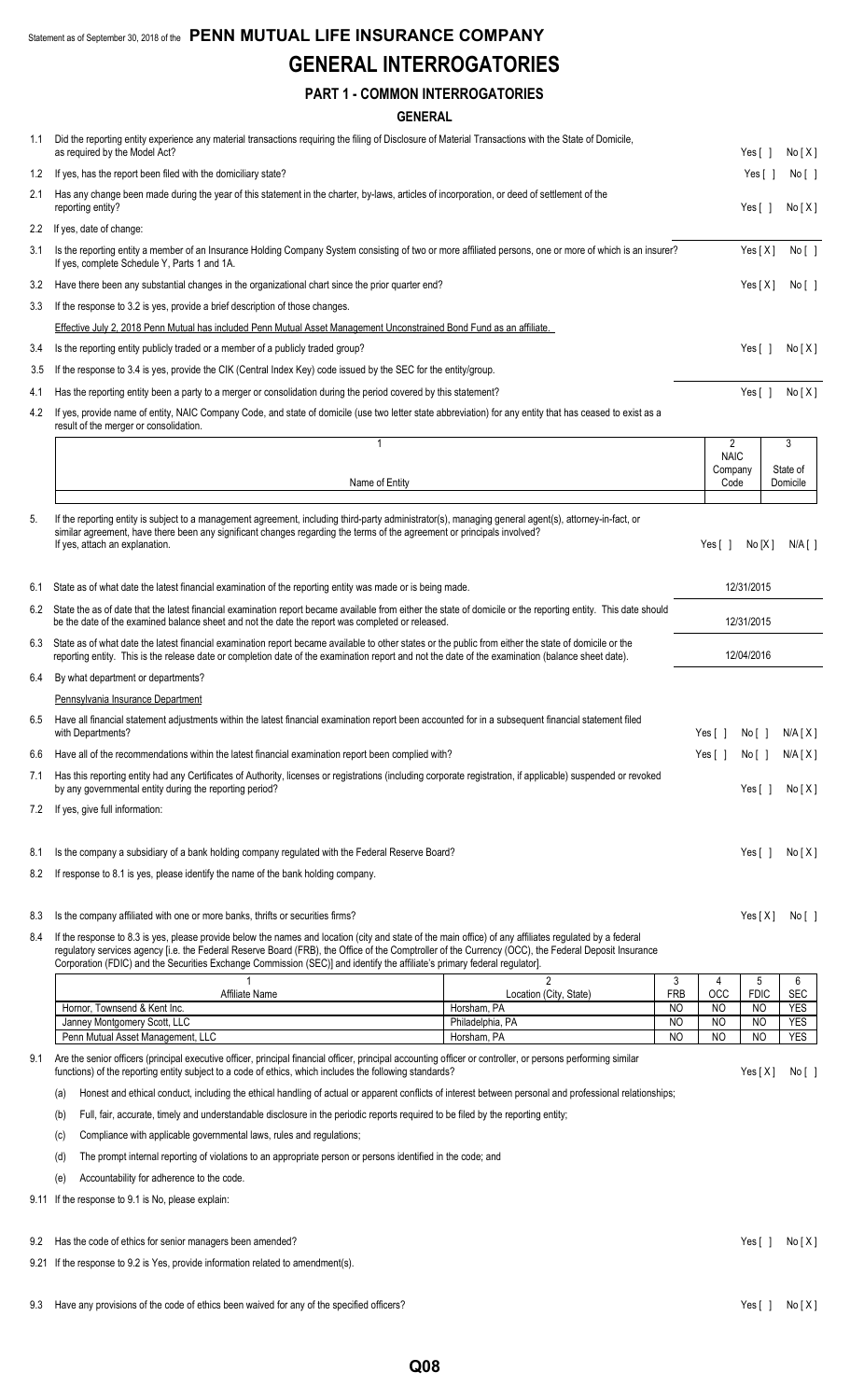## Statement as of September 30, 2018 of the **PENN MUTUAL LIFE INSURANCE COMPANY GENERAL INTERROGATORIES**

#### **PART 1 - COMMON INTERROGATORIES**

9.31 If the response to 9.3 is Yes, provide the nature of any waiver(s).

#### **FINANCIAL**

|     |                |                                                                                                                                                                                                                                                                                                                                                                                                                                                                                                                                                                       |                                                                                                                                                                                                                         |                            | <b>FINANCIAL</b>                                      |                                                                  |                          |                                                             |                   |
|-----|----------------|-----------------------------------------------------------------------------------------------------------------------------------------------------------------------------------------------------------------------------------------------------------------------------------------------------------------------------------------------------------------------------------------------------------------------------------------------------------------------------------------------------------------------------------------------------------------------|-------------------------------------------------------------------------------------------------------------------------------------------------------------------------------------------------------------------------|----------------------------|-------------------------------------------------------|------------------------------------------------------------------|--------------------------|-------------------------------------------------------------|-------------------|
|     |                | 10.1 Does the reporting entity report any amounts due from parent, subsidiaries or affiliates on Page 2 of this statement?                                                                                                                                                                                                                                                                                                                                                                                                                                            |                                                                                                                                                                                                                         |                            |                                                       |                                                                  |                          | Yes[X]                                                      | No [ ]            |
|     |                | 10.2 If yes, indicate any amounts receivable from parent included in the Page 2 amount:                                                                                                                                                                                                                                                                                                                                                                                                                                                                               |                                                                                                                                                                                                                         |                            |                                                       |                                                                  | \$                       |                                                             | 0                 |
|     |                |                                                                                                                                                                                                                                                                                                                                                                                                                                                                                                                                                                       |                                                                                                                                                                                                                         |                            | <b>INVESTMENT</b>                                     |                                                                  |                          |                                                             |                   |
|     |                | 11.1 Were any of the stocks, bonds, or other assets of the reporting entity loaned, placed under option agreement, or otherwise made available for<br>use by another person? (Exclude securities under securities lending agreements.)                                                                                                                                                                                                                                                                                                                                |                                                                                                                                                                                                                         |                            |                                                       |                                                                  |                          | Yes $[ ]$                                                   | No[X]             |
|     |                | 11.2 If yes, give full and complete information relating thereto:                                                                                                                                                                                                                                                                                                                                                                                                                                                                                                     |                                                                                                                                                                                                                         |                            |                                                       |                                                                  |                          |                                                             |                   |
| 12. |                | Amount of real estate and mortgages held in other invested assets in Schedule BA:                                                                                                                                                                                                                                                                                                                                                                                                                                                                                     |                                                                                                                                                                                                                         |                            |                                                       |                                                                  | \$                       |                                                             | 0                 |
| 13. |                | Amount of real estate and mortgages held in short-term investments:                                                                                                                                                                                                                                                                                                                                                                                                                                                                                                   |                                                                                                                                                                                                                         |                            |                                                       |                                                                  | \$                       |                                                             | 0                 |
|     |                | 14.1 Does the reporting entity have any investments in parent, subsidiaries and affiliates?                                                                                                                                                                                                                                                                                                                                                                                                                                                                           |                                                                                                                                                                                                                         |                            |                                                       |                                                                  |                          | Yes[X]                                                      | No[ ]             |
|     |                | 14.2 If yes, please complete the following:                                                                                                                                                                                                                                                                                                                                                                                                                                                                                                                           |                                                                                                                                                                                                                         |                            |                                                       |                                                                  |                          |                                                             |                   |
|     | 14.21<br>14.22 | Bonds<br><b>Preferred Stock</b>                                                                                                                                                                                                                                                                                                                                                                                                                                                                                                                                       |                                                                                                                                                                                                                         |                            |                                                       | \$<br>1<br>Prior Year End Book/Adjusted<br><b>Carrying Value</b> | 0<br>\$<br>0             | 2<br>Current Quarter Book/Adjusted<br><b>Carrying Value</b> | 0<br>$\mathbf{0}$ |
|     | 14.23<br>14.24 | <b>Common Stock</b><br>Short-Term Investments                                                                                                                                                                                                                                                                                                                                                                                                                                                                                                                         |                                                                                                                                                                                                                         |                            |                                                       | 503,949,112                                                      | 0                        | 545,564,546                                                 | 0                 |
|     | 14.25          | Mortgage Loans on Real Estate                                                                                                                                                                                                                                                                                                                                                                                                                                                                                                                                         |                                                                                                                                                                                                                         |                            |                                                       |                                                                  | 0                        |                                                             | 0                 |
|     | 14.26<br>14.27 | All Other<br>Total Investment in Parent, Subsidiaries and Affiliates (Subtotal Lines 14.21 to 14.26)                                                                                                                                                                                                                                                                                                                                                                                                                                                                  |                                                                                                                                                                                                                         |                            |                                                       | \$<br>170.613.369<br>674,562,481                                 | \$                       | 170,728,987<br>716,293,533                                  |                   |
|     | 14.28          | Total Investment in Parent included in Lines 14.21 to 14.26 above                                                                                                                                                                                                                                                                                                                                                                                                                                                                                                     |                                                                                                                                                                                                                         |                            |                                                       | \$                                                               | \$<br>0                  |                                                             | 0                 |
|     |                | 15.1 Has the reporting entity entered into any hedging transactions reported on Schedule DB?                                                                                                                                                                                                                                                                                                                                                                                                                                                                          |                                                                                                                                                                                                                         |                            |                                                       |                                                                  |                          | Yes[X]                                                      | No [ ]            |
|     |                | 15.2 If yes, has a comprehensive description of the hedging program been made available to the domiciliary state?                                                                                                                                                                                                                                                                                                                                                                                                                                                     |                                                                                                                                                                                                                         |                            |                                                       |                                                                  |                          | Yes[X]                                                      | No[]              |
|     |                | If no, attach a description with this statement.                                                                                                                                                                                                                                                                                                                                                                                                                                                                                                                      |                                                                                                                                                                                                                         |                            |                                                       |                                                                  |                          |                                                             |                   |
|     |                | 16. For the reporting entity's security lending program, state the amount of the following as of current statement date:<br>16.1 Total fair value of reinvested collateral assets reported on Schedule DL, Parts 1 and 2:                                                                                                                                                                                                                                                                                                                                             |                                                                                                                                                                                                                         |                            |                                                       |                                                                  | \$                       |                                                             | 0                 |
|     |                | 16.2 Total book adjusted/carrying value of reinvested collateral assets reported on Schedule DL, Parts 1 and 2:                                                                                                                                                                                                                                                                                                                                                                                                                                                       |                                                                                                                                                                                                                         |                            |                                                       |                                                                  | \$                       |                                                             | 0                 |
|     |                | 16.3 Total payable for securities lending reported on the liability page:                                                                                                                                                                                                                                                                                                                                                                                                                                                                                             |                                                                                                                                                                                                                         |                            |                                                       |                                                                  | \$                       |                                                             | $\mathbf{0}$      |
|     |                | 17. Excluding items in Schedule E-Part 3-Special Deposits, real estate, mortgage loans and investments held physically in the reporting entity's<br>offices, vaults or safety deposit boxes, were all stocks, bonds and other securities, owned throughout the current year held pursuant to a<br>custodial agreement with a qualified bank or trust company in accordance with Section 1, III - General Examination Considerations, F. Outsourcing<br>of Critical Functions, Custodial or Safekeeping Agreements of the NAIC Financial Condition Examiners Handbook? |                                                                                                                                                                                                                         |                            |                                                       |                                                                  |                          | Yes[X]                                                      | No [ ]            |
|     |                | 17.1 For all agreements that comply with the requirements of the NAIC Financial Condition Examiners Handbook, complete the following:                                                                                                                                                                                                                                                                                                                                                                                                                                 |                                                                                                                                                                                                                         |                            |                                                       |                                                                  |                          |                                                             |                   |
|     |                |                                                                                                                                                                                                                                                                                                                                                                                                                                                                                                                                                                       |                                                                                                                                                                                                                         |                            |                                                       |                                                                  | 2                        |                                                             |                   |
|     |                | Bank of New York Mellon                                                                                                                                                                                                                                                                                                                                                                                                                                                                                                                                               | Name of Custodian(s)                                                                                                                                                                                                    |                            |                                                       | 101 Barclav Street. New York, NY 10286                           | <b>Custodian Address</b> |                                                             |                   |
|     |                | 17.2 For all agreements that do not comply with the requirements of the NAIC Financial Condition Examiners Handbook, provide the name,<br>location and a complete explanation:                                                                                                                                                                                                                                                                                                                                                                                        |                                                                                                                                                                                                                         |                            |                                                       |                                                                  |                          |                                                             |                   |
|     |                | Name(s)                                                                                                                                                                                                                                                                                                                                                                                                                                                                                                                                                               |                                                                                                                                                                                                                         |                            | $\overline{2}$<br>Location(s)                         |                                                                  |                          | 3<br>Complete Explanation(s)                                |                   |
|     |                |                                                                                                                                                                                                                                                                                                                                                                                                                                                                                                                                                                       |                                                                                                                                                                                                                         |                            |                                                       |                                                                  |                          |                                                             |                   |
|     |                | 17.3 Have there been any changes, including name changes, in the custodian(s) identified in 17.1 during the current quarter?<br>17.4 If yes, give full and complete information relating thereto:                                                                                                                                                                                                                                                                                                                                                                     |                                                                                                                                                                                                                         |                            |                                                       |                                                                  |                          | Yes $\lceil \; \rceil$                                      | No[X]             |
|     |                |                                                                                                                                                                                                                                                                                                                                                                                                                                                                                                                                                                       |                                                                                                                                                                                                                         |                            | 2                                                     | 3                                                                |                          | 4                                                           |                   |
|     |                |                                                                                                                                                                                                                                                                                                                                                                                                                                                                                                                                                                       |                                                                                                                                                                                                                         |                            | New Custodian                                         | Date of                                                          |                          |                                                             |                   |
|     |                | Old Custodian                                                                                                                                                                                                                                                                                                                                                                                                                                                                                                                                                         |                                                                                                                                                                                                                         |                            |                                                       | Change                                                           |                          | Reason                                                      |                   |
|     |                | 17.5 Investment management - Identify all investment advisors, investment managers, broker/dealers, including individuals that have the authority to make investment decisions on behalf<br>of the reporting entity. For assets that are managed internally by employees of the reporting entity, note as such ["that have access to the investment accounts", "handle securities"]                                                                                                                                                                                   |                                                                                                                                                                                                                         |                            |                                                       |                                                                  |                          |                                                             |                   |
|     |                |                                                                                                                                                                                                                                                                                                                                                                                                                                                                                                                                                                       |                                                                                                                                                                                                                         | Name of Firm or Individual |                                                       |                                                                  |                          | $\overline{2}$<br>Affiliation                               |                   |
|     |                | Penn Mutual Asset Management, LLC<br>17.5097                                                                                                                                                                                                                                                                                                                                                                                                                                                                                                                          | For those firms/individuals listed in the table for Question 17.5, do any firms/individuals unaffiliated with the reporting entity (i.e., designated with a "U")                                                        |                            |                                                       |                                                                  |                          | Α                                                           |                   |
|     |                | 17.5098                                                                                                                                                                                                                                                                                                                                                                                                                                                                                                                                                               | manage more than 10% of the reporting entity's assets?<br>For firms/individuals unaffiliated with the reporting entity (i.e., designated with a "U") listed in the table for Question 17.5, does the total assets under |                            |                                                       |                                                                  |                          | Yes $[ ]$                                                   | No[X]             |
|     |                | 17.6 For those firms or individuals listed in the table for 17.5 with an affiliation code of "A" (affiliated) or "U" (unaffiliated), provide the information for the table below.                                                                                                                                                                                                                                                                                                                                                                                     | management aggregate to more than 50% of the reporting entity's assets?                                                                                                                                                 |                            |                                                       |                                                                  |                          | Yes $[ \ ]$                                                 | No[X]             |
|     |                | 1                                                                                                                                                                                                                                                                                                                                                                                                                                                                                                                                                                     | 2                                                                                                                                                                                                                       |                            | 3                                                     | 4                                                                |                          | 5                                                           |                   |
|     |                | <b>Central Registration Depository</b>                                                                                                                                                                                                                                                                                                                                                                                                                                                                                                                                |                                                                                                                                                                                                                         |                            |                                                       |                                                                  |                          | Investment<br>Management                                    |                   |
|     |                | Number<br>107518                                                                                                                                                                                                                                                                                                                                                                                                                                                                                                                                                      | Name of Firm or Individual<br>Penn Mutual Asset Management, LLC                                                                                                                                                         |                            | Legal Entity Identifier (LEI)<br>549300O3G37UC4C5EV40 | <b>Registered With</b><br>Securities and Exchange                |                          | Agreement (IMA) Filed<br>DS                                 |                   |
|     |                |                                                                                                                                                                                                                                                                                                                                                                                                                                                                                                                                                                       |                                                                                                                                                                                                                         |                            |                                                       | Commission                                                       |                          |                                                             |                   |

18.1 Have all the filing requirements of the Purposes and Procedures Manual of the NAIC Investment Analysis Office been followed? Yes [ ] No [X]

18.2 If no, list exceptions: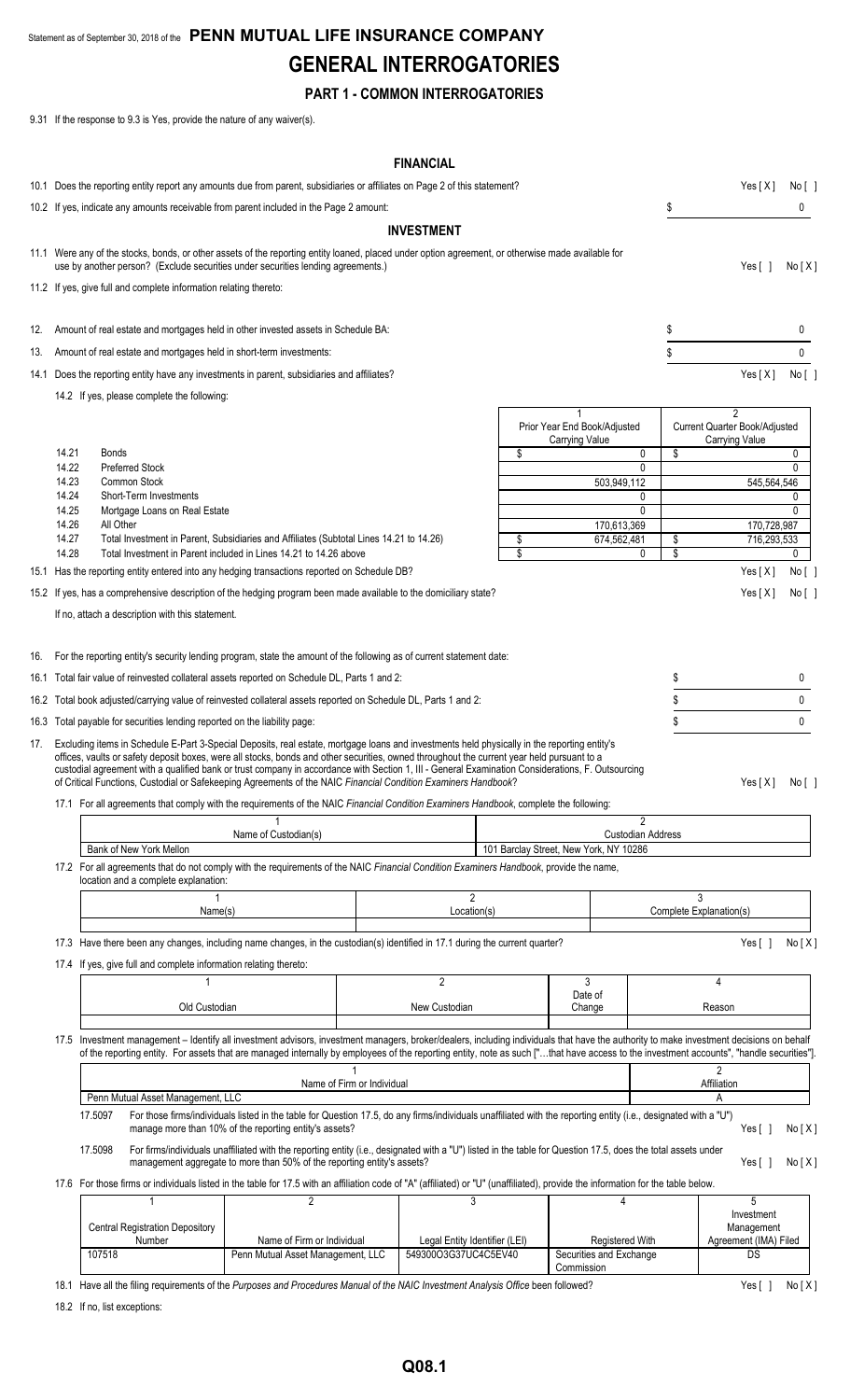## Statement as of September 30, 2018 of the **PENN MUTUAL LIFE INSURANCE COMPANY GENERAL INTERROGATORIES**

#### **PART 1 - COMMON INTERROGATORIES**

41242\*BH4,22160@AA6 The lead lender has not filed within the required number of days from purchase.

19. By self-designating 5\*GI securities, the reporting entity is certifying the following elements for each self-designated 5\*GI security:

- a. Documentation necessary to permit a full credit analysis of the security does not exist.
- b. Issuer or obligor is current on all contracted interest and principal payments. c. The insurer has an actual expectation of ultimate payment of all contracted interest and principal.
- Has the reporting entity self-designated 5\*GI securities? Yes [ ] No [ X ]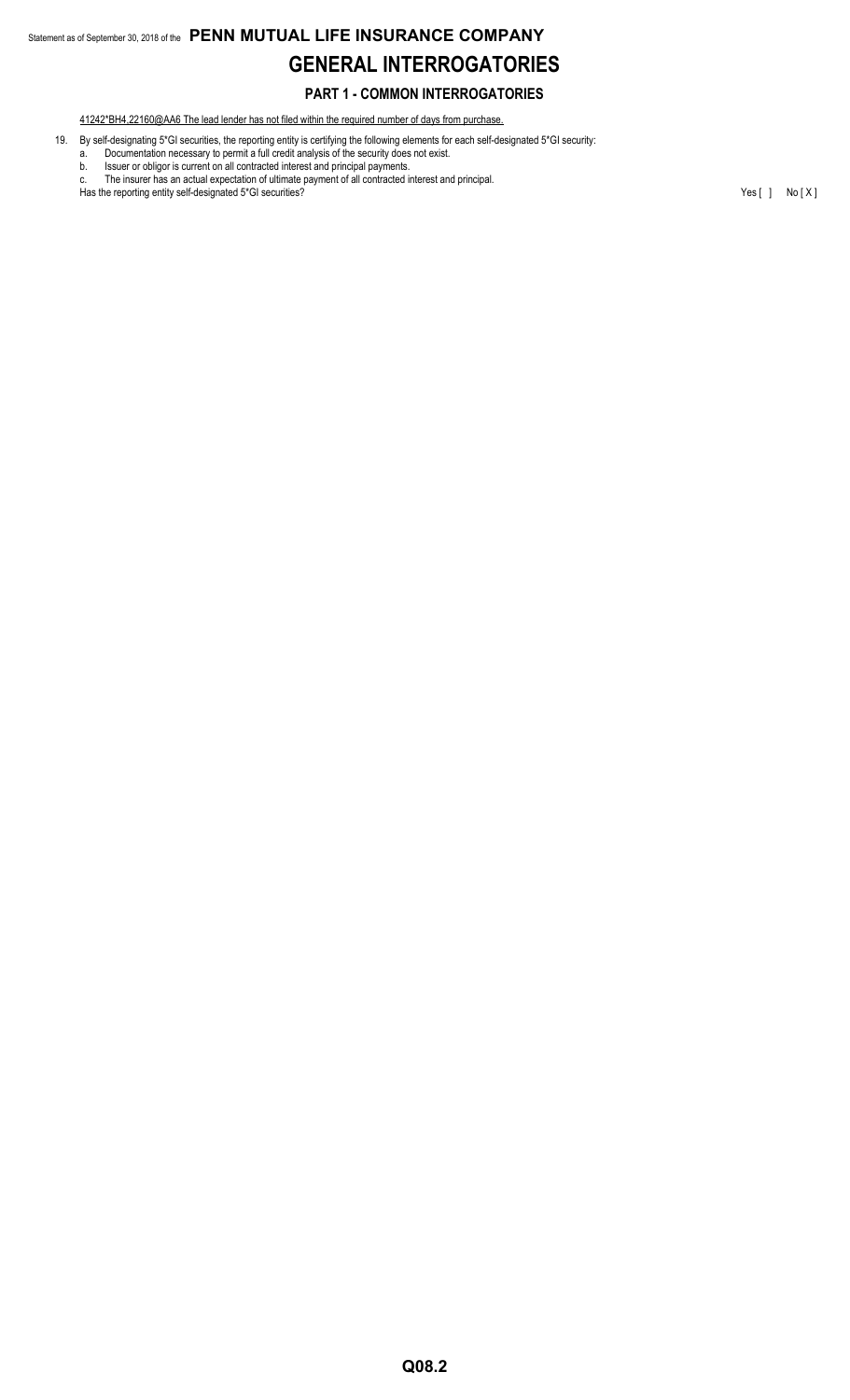## Statement as of September 30, 2018 of the PENN MUTUAL LIFE INSURANCE COMPANY **GENERAL INTERROGATORIES (continued)** PART 2 - LIFE & HEALTH

1. Report the statement value of mortgage loans at the end of this reporting period for the following categories:

|     | 1.1 Long-term mortgages in good standing                                                                                                                                                                                                                                                                                                                                                                                                                                                                                                 | Amount              |
|-----|------------------------------------------------------------------------------------------------------------------------------------------------------------------------------------------------------------------------------------------------------------------------------------------------------------------------------------------------------------------------------------------------------------------------------------------------------------------------------------------------------------------------------------------|---------------------|
|     | 1.11                                                                                                                                                                                                                                                                                                                                                                                                                                                                                                                                     |                     |
|     | 1.12                                                                                                                                                                                                                                                                                                                                                                                                                                                                                                                                     |                     |
|     | 1.13                                                                                                                                                                                                                                                                                                                                                                                                                                                                                                                                     |                     |
|     | 1.14                                                                                                                                                                                                                                                                                                                                                                                                                                                                                                                                     |                     |
|     | 1.2 Long-term mortgages in good standing with restructured terms                                                                                                                                                                                                                                                                                                                                                                                                                                                                         |                     |
|     | 1.21                                                                                                                                                                                                                                                                                                                                                                                                                                                                                                                                     |                     |
| 1.3 | Long-term mortgage loans upon which interest is overdue more than three months                                                                                                                                                                                                                                                                                                                                                                                                                                                           |                     |
|     | 1.31                                                                                                                                                                                                                                                                                                                                                                                                                                                                                                                                     |                     |
|     | 1.32                                                                                                                                                                                                                                                                                                                                                                                                                                                                                                                                     |                     |
|     | 1.33                                                                                                                                                                                                                                                                                                                                                                                                                                                                                                                                     |                     |
|     | 1.34                                                                                                                                                                                                                                                                                                                                                                                                                                                                                                                                     |                     |
|     | 1.4 Long-term mortgage loans in process of foreclosure                                                                                                                                                                                                                                                                                                                                                                                                                                                                                   |                     |
|     | 1.41                                                                                                                                                                                                                                                                                                                                                                                                                                                                                                                                     |                     |
|     | 1.42                                                                                                                                                                                                                                                                                                                                                                                                                                                                                                                                     |                     |
|     | 1.43                                                                                                                                                                                                                                                                                                                                                                                                                                                                                                                                     |                     |
|     | 1.44                                                                                                                                                                                                                                                                                                                                                                                                                                                                                                                                     |                     |
| 1.5 |                                                                                                                                                                                                                                                                                                                                                                                                                                                                                                                                          |                     |
| 1.6 | Long-term mortgages foreclosed, properties transferred to real estate in current quarter                                                                                                                                                                                                                                                                                                                                                                                                                                                 |                     |
|     | 1.61                                                                                                                                                                                                                                                                                                                                                                                                                                                                                                                                     |                     |
|     | 1.62                                                                                                                                                                                                                                                                                                                                                                                                                                                                                                                                     |                     |
|     | $\textbf{Commercial} \ \textbf{mortgages} \ \textcolor{red}{\textbf{mortgages} \ \textcolor{red}{\textbf{m}} \ \textcolor{red}{\textbf{m}} \ \textcolor{red}{\textbf{m}} \ \textcolor{red}{\textbf{m}} \ \textcolor{red}{\textbf{m}} \ \textcolor{red}{\textbf{m}} \ \textcolor{red}{\textbf{m}} \ \textcolor{red}{\textbf{m}} \ \textcolor{red}{\textbf{m}} \ \textcolor{red}{\textbf{m}} \ \textcolor{red}{\textbf{m}} \ \textcolor{red}{\textbf{m}} \ \textcolor{red}{\textbf{m}} \ \textcolor{red}{\textbf{m}} \ \textcolor$<br>1.63 |                     |
|     | 1.64                                                                                                                                                                                                                                                                                                                                                                                                                                                                                                                                     |                     |
| 2.  | <b>Operating Percentages:</b>                                                                                                                                                                                                                                                                                                                                                                                                                                                                                                            |                     |
|     | 2.1                                                                                                                                                                                                                                                                                                                                                                                                                                                                                                                                      |                     |
|     | 2.2                                                                                                                                                                                                                                                                                                                                                                                                                                                                                                                                      |                     |
|     | 2.3                                                                                                                                                                                                                                                                                                                                                                                                                                                                                                                                      |                     |
| 3.1 |                                                                                                                                                                                                                                                                                                                                                                                                                                                                                                                                          | Yes [ ]<br>No[X]    |
| 3.2 |                                                                                                                                                                                                                                                                                                                                                                                                                                                                                                                                          |                     |
| 3.3 |                                                                                                                                                                                                                                                                                                                                                                                                                                                                                                                                          | Yes[ ]<br>No[X]     |
| 3.4 |                                                                                                                                                                                                                                                                                                                                                                                                                                                                                                                                          |                     |
| 4.  |                                                                                                                                                                                                                                                                                                                                                                                                                                                                                                                                          | Yes[X]<br>No[]      |
| 4.1 | If no, does the reporting entity assume reinsurance business that covers risks residing in at least one state other than the state of domicile                                                                                                                                                                                                                                                                                                                                                                                           | Yes $[ ]$<br>No [ ] |
|     |                                                                                                                                                                                                                                                                                                                                                                                                                                                                                                                                          |                     |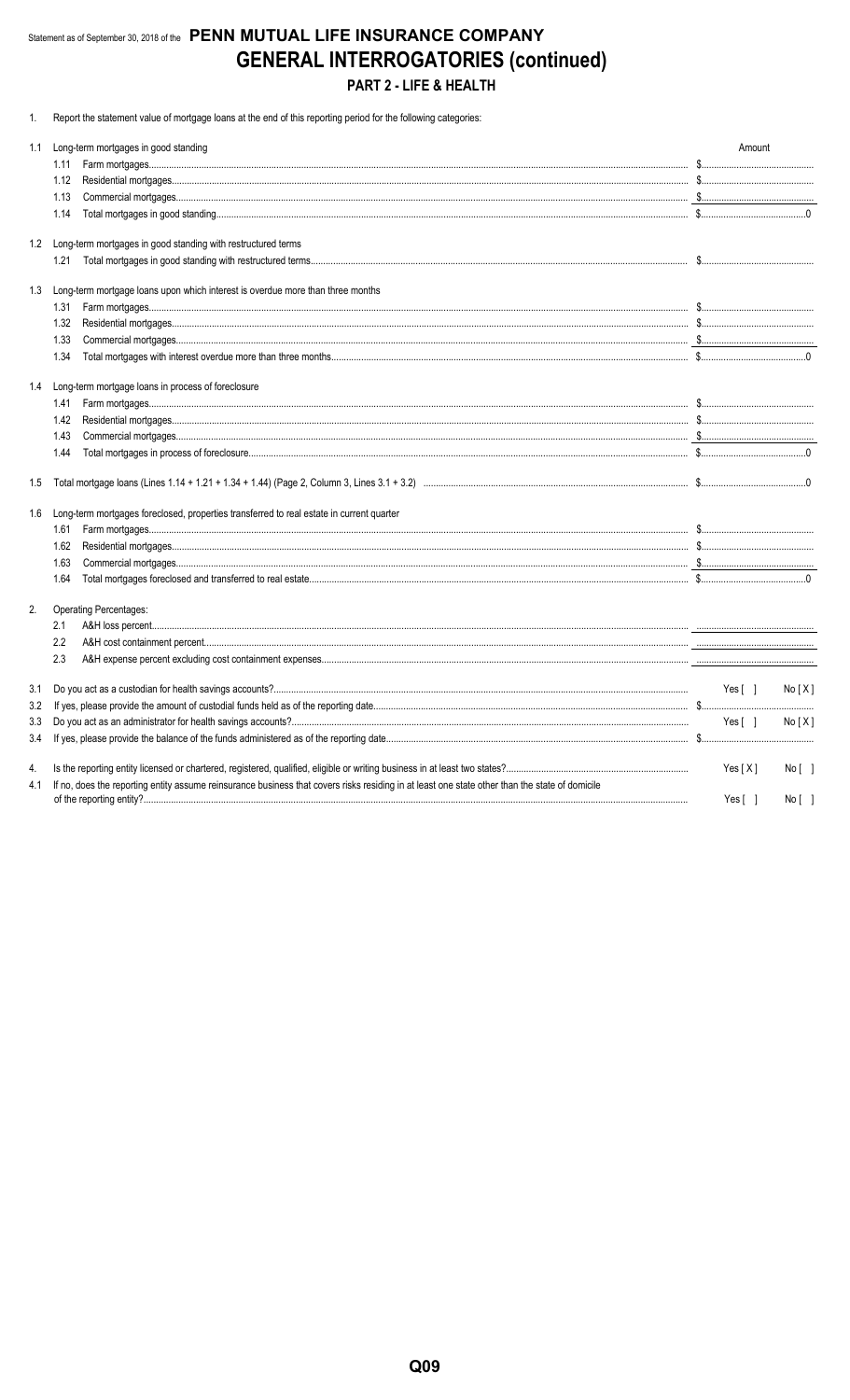## Statement as of September 30, 2018 of the **PENN MUTUAL LIFE INSURANCE COMPANY SCHEDULE S - CEDED REINSURANCE**

Showing All New Reinsurance Treaties - Current Year to Date

|             |            |           | <u>UNUMING AILING MENTIONIGHUG TIGANGS - UUNGIN TGALIO DAIG</u> |              |             |           |                  |                                       |
|-------------|------------|-----------|-----------------------------------------------------------------|--------------|-------------|-----------|------------------|---------------------------------------|
|             |            |           |                                                                 |              |             |           |                  |                                       |
| <b>NAIC</b> |            |           |                                                                 |              | Type of     |           | Certified        | <b>Effective Date</b><br>of Certified |
| Company     |            | Effective |                                                                 | Domiciliary  | Reinsurance | Type of   | Reinsurer Rating | Reinsurer                             |
| Code        | n Number ل | Date      | Name of Reinsurer                                               | Jurisdiction | Ceded       | Reinsurer | '1 throuah 6)    | Rating                                |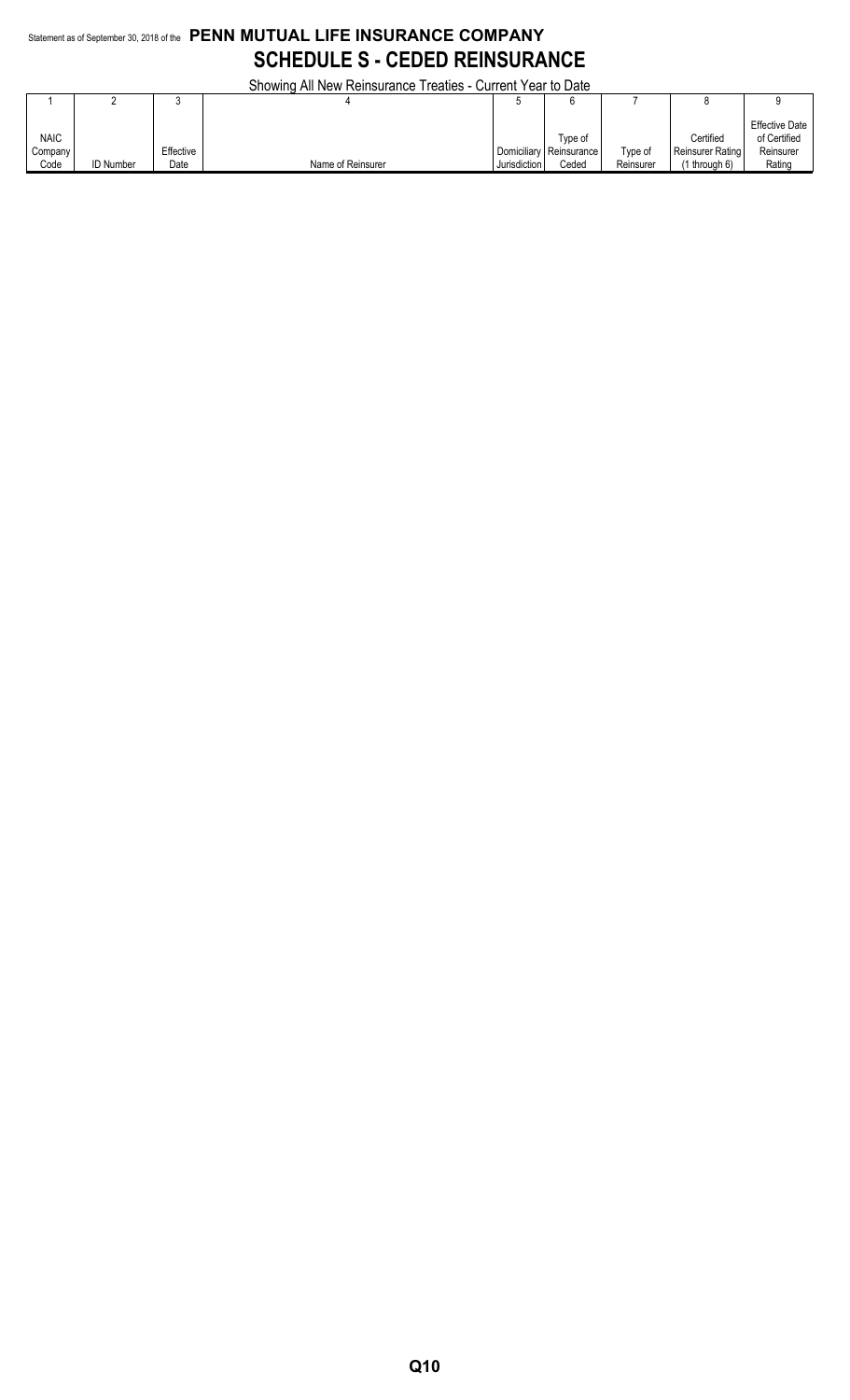### Statement as of September 30, 2018 of the PENN MUTUAL LIFE INSURANCE COMPANY **SCHEDULE T - PREMIUMS AND ANNUITY CONSIDERATIONS**

Current Year to Date - Allocated by States and Territories

|            |                                                                                            |                                   | Current real to Date - Allocated by States and Territories |                    | <b>Direct Business Only</b>                 |                                |                                                                                                                                                                                                                                                                                                                                                                                   |              |
|------------|--------------------------------------------------------------------------------------------|-----------------------------------|------------------------------------------------------------|--------------------|---------------------------------------------|--------------------------------|-----------------------------------------------------------------------------------------------------------------------------------------------------------------------------------------------------------------------------------------------------------------------------------------------------------------------------------------------------------------------------------|--------------|
|            |                                                                                            |                                   |                                                            | Life Contracts     |                                             | 5                              | 6                                                                                                                                                                                                                                                                                                                                                                                 |              |
|            |                                                                                            |                                   | $\overline{2}$                                             | 3                  |                                             |                                |                                                                                                                                                                                                                                                                                                                                                                                   |              |
|            |                                                                                            |                                   |                                                            |                    |                                             |                                |                                                                                                                                                                                                                                                                                                                                                                                   |              |
|            |                                                                                            |                                   |                                                            |                    | A&H Insurance                               |                                |                                                                                                                                                                                                                                                                                                                                                                                   |              |
|            |                                                                                            |                                   |                                                            |                    | Premiums.                                   |                                |                                                                                                                                                                                                                                                                                                                                                                                   |              |
|            |                                                                                            | Active                            |                                                            |                    | <b>Including Policy</b>                     |                                |                                                                                                                                                                                                                                                                                                                                                                                   |              |
|            |                                                                                            | <b>Status</b>                     | Life Insurance                                             | Annuity            | Membership and                              | Other                          | <b>Total Columns 2</b>                                                                                                                                                                                                                                                                                                                                                            | Deposit-Type |
|            | States, Etc.                                                                               | (a)                               | Premiums                                                   | Considerations     | Other Fees                                  | Considerations                 | through 5                                                                                                                                                                                                                                                                                                                                                                         | Contracts    |
| 1.         |                                                                                            | L                                 | 4,502,074                                                  | 106.697            | 24,783                                      |                                | $1.1$ ,633,554                                                                                                                                                                                                                                                                                                                                                                    |              |
| 2.         |                                                                                            | . L                               | 148,206                                                    | 90,345             | 9,718                                       |                                | 248,269                                                                                                                                                                                                                                                                                                                                                                           |              |
| 3.         |                                                                                            | L                                 | 27,160,167                                                 | 10,242,898         | 45,387                                      |                                | 37,448,452                                                                                                                                                                                                                                                                                                                                                                        |              |
| 4.         |                                                                                            | L                                 | 3,496,342                                                  | $\ldots$ 2,207,400 |                                             |                                | $\ldots$ 5,709,863                                                                                                                                                                                                                                                                                                                                                                |              |
| 5.         |                                                                                            | L                                 | 93,872,637                                                 | 10,589,034         | 406,841                                     |                                | 104,868,512                                                                                                                                                                                                                                                                                                                                                                       |              |
| 6.         |                                                                                            | L                                 | 14,896,670                                                 | 124,806            | 24,496                                      |                                | $\ldots$ 15,045,972                                                                                                                                                                                                                                                                                                                                                               |              |
| 7.         |                                                                                            | . L                               | 21,864,632                                                 | 4,780,157          | 180,719                                     |                                | 26,825,508                                                                                                                                                                                                                                                                                                                                                                        |              |
| 8.         |                                                                                            | L                                 | $\ldots$ 14,952,802                                        | 17,387,617         | $\ldots$ 22,843                             |                                | 33,130,262                                                                                                                                                                                                                                                                                                                                                                        |              |
| 9.         |                                                                                            | L                                 | 3,246,199                                                  | $\ldots$ 156,300   | 16,753                                      |                                | 3,419,252                                                                                                                                                                                                                                                                                                                                                                         |              |
| 10.        |                                                                                            | L                                 | 56,519,732                                                 | 18,062,544         | $\ldots$ 623,807                            |                                | 3.206,083                                                                                                                                                                                                                                                                                                                                                                         |              |
| 11.        |                                                                                            | L                                 | 13,597,413                                                 | 5,073,041          | 27,304                                      |                                | 18,697,758                                                                                                                                                                                                                                                                                                                                                                        |              |
| 12.        |                                                                                            | L                                 | 1,538,684                                                  | 7,414              | 4,984                                       |                                | 1,551,082                                                                                                                                                                                                                                                                                                                                                                         |              |
| 13.        |                                                                                            | L                                 | 2,829,603                                                  | 607,353            | 822                                         |                                | 3,437,778                                                                                                                                                                                                                                                                                                                                                                         |              |
| 14.        |                                                                                            | L                                 | 32,674,007                                                 | 4,472,093          | 97,166                                      |                                | 37,243,266                                                                                                                                                                                                                                                                                                                                                                        |              |
| 15.        |                                                                                            | L                                 | 5,132,810                                                  | 4,787,228          |                                             |                                | 9,960,369                                                                                                                                                                                                                                                                                                                                                                         |              |
| 16.        |                                                                                            | L                                 | 1.17,448,990                                               | 538,528            | 47,156                                      |                                | 3,034,674                                                                                                                                                                                                                                                                                                                                                                         |              |
| 17.        |                                                                                            | L                                 | 8.058.153                                                  | 4,310,204          | $\ldots$ 124,004                            |                                | 12,492,361                                                                                                                                                                                                                                                                                                                                                                        |              |
| 18.        |                                                                                            | L                                 | 3,421,022                                                  | 475,406            | 41,115                                      |                                | 3, 5, 937, 543                                                                                                                                                                                                                                                                                                                                                                    |              |
| 19.        |                                                                                            | L                                 | 5,094,705                                                  | 539,440            | $\ldots$ 16,662<br>93,960                   |                                | $\ldots$ 5,650,807                                                                                                                                                                                                                                                                                                                                                                |              |
| 20.        |                                                                                            | L                                 | 1,973,677                                                  | 714,860            |                                             |                                | 2,782,497                                                                                                                                                                                                                                                                                                                                                                         |              |
| 21.        |                                                                                            | L                                 | 17,296,477                                                 | 5,632,710          | $\ldots$ 172,528<br>18,485                  |                                | 23,101,715                                                                                                                                                                                                                                                                                                                                                                        |              |
| 22.        |                                                                                            | L                                 | 19,199,277                                                 | 13,653,242         |                                             |                                | 32,871,004                                                                                                                                                                                                                                                                                                                                                                        |              |
| 23.        |                                                                                            | L                                 | 23,210,675                                                 | 1,708,973          | 153,147                                     |                                | 25,072,795<br>41,630,816                                                                                                                                                                                                                                                                                                                                                          |              |
| 24.        |                                                                                            | L                                 | 27,968,847                                                 | 13,556,502         | 105,467                                     |                                |                                                                                                                                                                                                                                                                                                                                                                                   |              |
| 25.        |                                                                                            | L                                 | $\ldots$ 2,002,305<br>9,050,095                            | 106,483            | 49,355                                      |                                | 2,158,143                                                                                                                                                                                                                                                                                                                                                                         |              |
| 26.        |                                                                                            | L                                 |                                                            | 1,610,670          |                                             |                                | 10,666,537                                                                                                                                                                                                                                                                                                                                                                        |              |
| 27.        |                                                                                            | . L                               | 3,073,747                                                  |                    | $\ldots$ 2,212                              |                                | 3,075,959                                                                                                                                                                                                                                                                                                                                                                         |              |
| 28.        |                                                                                            | L                                 | 353,504                                                    | 535,162            | $\ldots$ 10,550                             |                                | 2,899,216                                                                                                                                                                                                                                                                                                                                                                         |              |
| 29.        |                                                                                            | L                                 | 15,995,246                                                 | 162,063            | 6,753                                       |                                | 16,164,062                                                                                                                                                                                                                                                                                                                                                                        |              |
| 30.        |                                                                                            | L                                 | 2,231,824                                                  | 1,116,323          | $\ldots$ 24,003                             |                                | 3,372,150                                                                                                                                                                                                                                                                                                                                                                         |              |
| 31.        |                                                                                            | L                                 | 57,871,525                                                 | 25,897,258         | 531,919                                     |                                | 84,300,702                                                                                                                                                                                                                                                                                                                                                                        |              |
| 32.        |                                                                                            | L                                 | 2,685,564                                                  | 695,350            | 11,028                                      |                                | 3,391,942                                                                                                                                                                                                                                                                                                                                                                         |              |
| 33.        |                                                                                            | L                                 | 180,425,945                                                | 32,799,452         | $\ldots$ 2,044,825                          | $\dots$ 92,152                 | 215,362,374                                                                                                                                                                                                                                                                                                                                                                       |              |
| 34.        |                                                                                            | L                                 | 18.638.724                                                 | 1,515,526          | $\dots$ 64,316                              |                                | $\ldots$ 20,218,566                                                                                                                                                                                                                                                                                                                                                               |              |
| 35.        |                                                                                            | . L                               | 1,083,975                                                  |                    | 2,594                                       |                                | 1,086,569                                                                                                                                                                                                                                                                                                                                                                         |              |
| 36.        |                                                                                            | L                                 | 27,204,767                                                 | 25,315,578         | 104,588                                     |                                | 33.52,624,933                                                                                                                                                                                                                                                                                                                                                                     |              |
| 37.        |                                                                                            | L                                 | 10,073,884                                                 | 23,590,865         | $\ldots \ldots \ldots \ldots \ldots 22,572$ |                                | 33,687,321                                                                                                                                                                                                                                                                                                                                                                        |              |
| 38.        |                                                                                            | L                                 | 3,246,164                                                  | 1,164,055          | 31,479                                      |                                | $$ 6,441,698                                                                                                                                                                                                                                                                                                                                                                      |              |
| 39.        |                                                                                            | L                                 | 67,952,503                                                 | 34,769,730         | 359,875                                     | $\ldots$ 76,288                | 103,158,396                                                                                                                                                                                                                                                                                                                                                                       |              |
| 40.        |                                                                                            | L                                 | 4,497,168                                                  | $\dots$ 867,013    | 14,375                                      |                                | $\ldots$ 5,378,556                                                                                                                                                                                                                                                                                                                                                                |              |
| 41.        |                                                                                            | L                                 | 3,781,084                                                  | 2.135.612          | 30,684                                      | $\ldots$ 30,000                | 5,977,380                                                                                                                                                                                                                                                                                                                                                                         |              |
| 42.        |                                                                                            | L                                 | .2,269,245<br>.                                            |                    | 21,539                                      |                                | 1.111122290784                                                                                                                                                                                                                                                                                                                                                                    |              |
| 43.        |                                                                                            | L                                 | 6,657,208<br>.                                             | 2,121,273          | $\ldots$ 56,296                             |                                | 3834,777                                                                                                                                                                                                                                                                                                                                                                          |              |
| 44.        |                                                                                            | L                                 | .50,754,091<br>.                                           | 16,198,371         | 120,174                                     |                                | 67,072,636                                                                                                                                                                                                                                                                                                                                                                        |              |
| 45.        |                                                                                            | L                                 | .26,862,665<br>$\cdots$                                    | $354$ 7,658,354    | 7,337                                       |                                | 34,528,356                                                                                                                                                                                                                                                                                                                                                                        |              |
| 46.        |                                                                                            | L                                 | 3,626                                                      | 323,978            | 22,351                                      |                                | 2,409,955                                                                                                                                                                                                                                                                                                                                                                         |              |
| 47.        |                                                                                            | L                                 | 15,670,197                                                 | 12,244,844         | 92,976                                      |                                | 28.008.017<br>.                                                                                                                                                                                                                                                                                                                                                                   |              |
| 48.        |                                                                                            | L                                 | 21,435,532<br>.                                            | 6,147,930          | 65,004                                      |                                | 27,648,466                                                                                                                                                                                                                                                                                                                                                                        |              |
| 49.        |                                                                                            | L                                 | 1,592,278                                                  | $\ldots$ 2,624,184 | 1,514                                       | $\ldots$ 39,000                | 4,256,976                                                                                                                                                                                                                                                                                                                                                                         |              |
| 50.        |                                                                                            | L                                 | 9,307,064                                                  | 1,257,773          | 36,847                                      |                                | 10,601,684                                                                                                                                                                                                                                                                                                                                                                        |              |
| 51.        |                                                                                            | L                                 | 1,620,162                                                  | 37,968             |                                             |                                | 1,658,130                                                                                                                                                                                                                                                                                                                                                                         |              |
| 52.        |                                                                                            | N                                 |                                                            |                    |                                             |                                |                                                                                                                                                                                                                                                                                                                                                                                   |              |
| 53.        |                                                                                            | N                                 |                                                            |                    |                                             |                                | 0                                                                                                                                                                                                                                                                                                                                                                                 |              |
| 54.        |                                                                                            | N                                 | 113,312                                                    |                    | 3,125                                       |                                | 116.437                                                                                                                                                                                                                                                                                                                                                                           |              |
| 55.<br>56. |                                                                                            | N<br>N                            |                                                            |                    |                                             |                                | 0                                                                                                                                                                                                                                                                                                                                                                                 |              |
| 57.        |                                                                                            | N                                 | 630                                                        |                    |                                             |                                | $\ldots$                                                                                                                                                                                                                                                                                                                                                                          |              |
| 58.        |                                                                                            | $.$ XXX $.$                       | 1,065,873                                                  |                    | $\ldots$ 6,489                              | 0                              | 1,148,040                                                                                                                                                                                                                                                                                                                                                                         | . 0          |
| 59.        |                                                                                            | XXX                               | 965,683,708                                                | 320,796,285        | $\dots$ 6,055,151                           | $\overline{\ldots}$ .1,004,440 | 1,293,539,584                                                                                                                                                                                                                                                                                                                                                                     | 0            |
| 90.        | Reporting entity contributions for employee benefit plans                                  | XXX                               |                                                            |                    |                                             |                                |                                                                                                                                                                                                                                                                                                                                                                                   |              |
| 91.        | Dividends or refunds applied to purchase paid-up                                           |                                   |                                                            |                    |                                             |                                |                                                                                                                                                                                                                                                                                                                                                                                   |              |
|            |                                                                                            | .XXX.                             | 37,915,138                                                 |                    |                                             |                                | 37,915,138                                                                                                                                                                                                                                                                                                                                                                        |              |
| 92.        | Dividends or refunds applied to shorten endowment or                                       |                                   |                                                            |                    |                                             |                                |                                                                                                                                                                                                                                                                                                                                                                                   |              |
|            | premium paying period<br>.                                                                 | $.$ $XXX$                         |                                                            |                    |                                             |                                | $\begin{array}{l} \rule{0.2cm}{0.15mm} \ldots \rule{0.2cm}{0.15mm} \ldots \rule{0.2cm}{0.15mm} \ldots \rule{0.2cm}{0.15mm} \ldots \rule{0.2cm}{0.15mm} \ldots \rule{0.2cm}{0.15mm} \ldots \rule{0.2cm}{0.15mm} \ldots \rule{0.2cm}{0.15mm} \ldots \rule{0.2cm}{0.15mm} \ldots \rule{0.2cm}{0.15mm} \ldots \rule{0.2cm}{0.15mm} \ldots \rule{0.2cm}{0.15mm} \ldots \rule{0.2cm}{0$ |              |
| 93.        | Premium or annuity considerations waived under disability                                  |                                   |                                                            |                    |                                             |                                |                                                                                                                                                                                                                                                                                                                                                                                   |              |
|            |                                                                                            | .XXX.                             | 2,352,970<br>.                                             |                    |                                             |                                | 2,352,970                                                                                                                                                                                                                                                                                                                                                                         |              |
| 94.        |                                                                                            | XXX                               | .1,716,248<br>.                                            | 0                  |                                             |                                | 1,716,248                                                                                                                                                                                                                                                                                                                                                                         | . 0          |
| 95.        |                                                                                            | XXX                               | 1,007,668,064                                              | 320,796,285        | $\ldots$ 6,055,151                          | 1,004,440                      | 1,335,523,940                                                                                                                                                                                                                                                                                                                                                                     | . 0          |
| 96.        |                                                                                            | XXX                               | .6,105,284<br>.                                            |                    |                                             |                                | $\ldots$ 6,105,284                                                                                                                                                                                                                                                                                                                                                                |              |
| 97.        |                                                                                            | XXX                               | 1,013,773,348                                              | 320,796,285        | $\overline{6,055,151}$                      | 1,004,440                      | 1,341,629,224                                                                                                                                                                                                                                                                                                                                                                     | 0            |
| 98.        |                                                                                            | XXX                               | .637,508,162<br>$\ddotsc$                                  | .49,542<br>.       | 35,816,084                                  |                                | .643,373,788<br>                                                                                                                                                                                                                                                                                                                                                                  |              |
| 99.        |                                                                                            | XXX                               | 376,265,186                                                | 320,746,743        | 239,067                                     | 1,004,440                      | 698,255,436<br>.                                                                                                                                                                                                                                                                                                                                                                  | 0            |
|            |                                                                                            |                                   | <b>DETAILS OF WRITE-INS</b>                                |                    |                                             |                                |                                                                                                                                                                                                                                                                                                                                                                                   |              |
|            |                                                                                            | $\overline{.}$ XXX $\overline{.}$ | 1,065,873                                                  |                    |                                             |                                | 1.148.040                                                                                                                                                                                                                                                                                                                                                                         |              |
| 58002.     |                                                                                            | $.$ XXX $.$                       |                                                            |                    |                                             |                                |                                                                                                                                                                                                                                                                                                                                                                                   |              |
| 58003.     |                                                                                            | XXX                               |                                                            |                    |                                             |                                |                                                                                                                                                                                                                                                                                                                                                                                   |              |
|            | 58998. Summary of remaining write-ins for line 58 from overflow page                       | XXX                               | 0                                                          | 0                  | $0$ 0                                       |                                |                                                                                                                                                                                                                                                                                                                                                                                   | $0$          |
|            | 58999. Total (Lines 58001 thru 58003 plus 58998) (Line 58 above)                           | XXX                               | 1,065,873                                                  | 75,678             | $\dots$ 6,489                               |                                | 1,148,040                                                                                                                                                                                                                                                                                                                                                                         | $0$          |
|            |                                                                                            | XXX                               | 1,716,248                                                  |                    |                                             |                                | 1,716,248                                                                                                                                                                                                                                                                                                                                                                         |              |
| 9402.      |                                                                                            | XXX                               |                                                            |                    |                                             |                                |                                                                                                                                                                                                                                                                                                                                                                                   |              |
| 9403.      |                                                                                            | $.$ $XXX$                         |                                                            |                    |                                             |                                |                                                                                                                                                                                                                                                                                                                                                                                   |              |
|            | 9498. Summary of remaining write-ins for line 94 from overflow page                        | XXX                               | 0                                                          |                    |                                             |                                |                                                                                                                                                                                                                                                                                                                                                                                   | 0            |
|            | 9499. Total (Lines 9401 thru 9403 plus 9498) (Line 94 above)                               | .XXX                              | 1,716,248                                                  | $\vert$ 0          |                                             | 0                              | 1,716,248                                                                                                                                                                                                                                                                                                                                                                         |              |
| (a)        | <b>Active Status Count</b>                                                                 |                                   |                                                            |                    |                                             |                                |                                                                                                                                                                                                                                                                                                                                                                                   |              |
|            |                                                                                            |                                   | 51                                                         |                    |                                             |                                |                                                                                                                                                                                                                                                                                                                                                                                   | 0            |
|            | E - Eligible - Reporting entities eligible or approved to write surplus lines in the state |                                   | $\mathbf{0}$                                               |                    |                                             |                                | Q - Qualified - Qualified or accredited reinsurer                                                                                                                                                                                                                                                                                                                                 | $\Omega$     |

 $\begin{array}{c}\n\hline\n0 \\
\hline\n6\n\end{array}$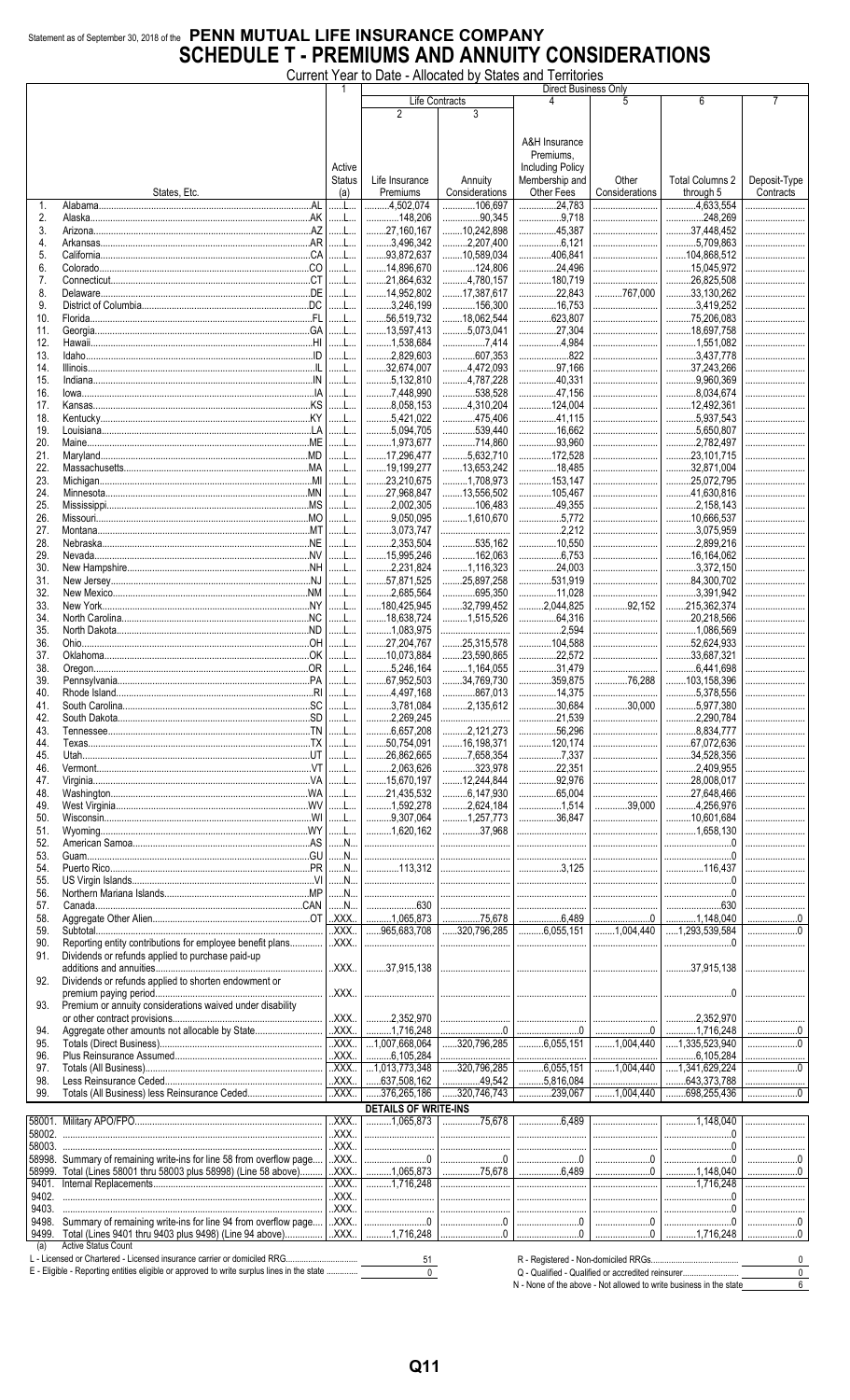## **SCHEDULE Y – INFORMATION CONCERNING ACTIVITIES OF INSURER MEMBERS OF A HOLDING COMPANY GROUP**

PART 1 – ORGANIZATIONAL CHART



\*Penn Mutual Life and Penn Insurance & Annuity Company each control 46.3% of the entity.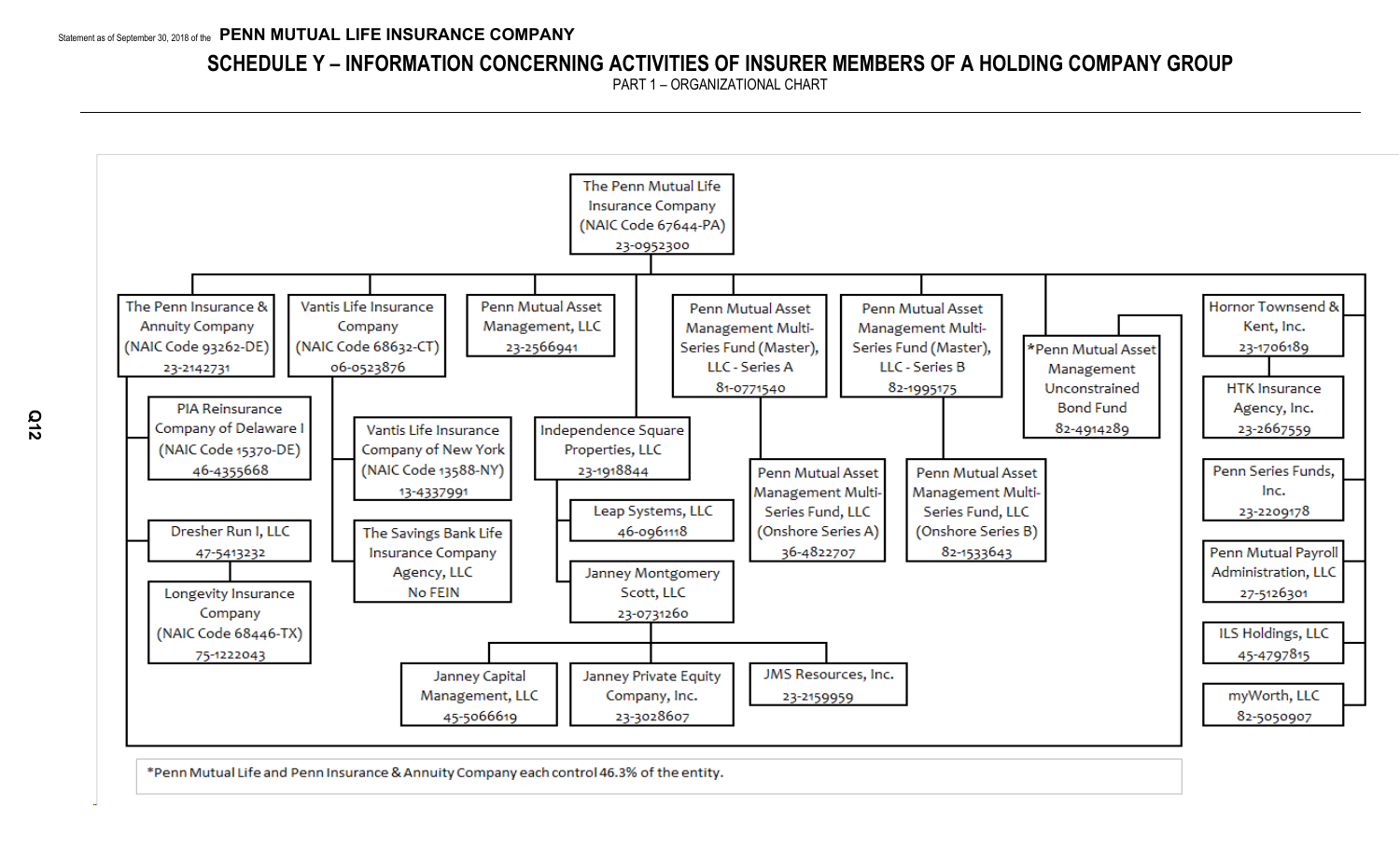## **SCHEDULE Y**

PART 1A - DETAIL OF INSURANCE HOLDING COMPANY SYSTEM

|                             |                                                                   |                       |             |             |            |                                                                                 |                                                                            |             |                              | ,,,,,,,,,,,,,                                                              |                                                                                       |                                             |                                                  |                                                  |
|-----------------------------|-------------------------------------------------------------------|-----------------------|-------------|-------------|------------|---------------------------------------------------------------------------------|----------------------------------------------------------------------------|-------------|------------------------------|----------------------------------------------------------------------------|---------------------------------------------------------------------------------------|---------------------------------------------|--------------------------------------------------|--------------------------------------------------|
| Group                       | Group                                                             | <b>NAIC</b><br>Compan | ID          | Federal     |            | Name of<br><b>Securities</b><br>Exchange<br>if Publicly<br>Traded<br>$(U.S.$ or | Names of<br>Parent, Subsidiaries                                           | Domiciliary | Relationship<br>to Reporting | Directly Controlled by                                                     | 12<br>Type of<br>Control<br>(Ownership)<br>Board.<br>Management,<br>Attorney-in-Fact. | 13<br>If Control is<br>Ownership<br>Provide | Ultimate Controlling                             | 15<br>Is an<br><b>SCA</b><br>Filing<br>Required? |
| Code                        | Name                                                              | Code                  | Number      | <b>RSSD</b> | <b>CIK</b> | International)                                                                  | or Affiliates                                                              | Location    | Entity                       | (Name of Entity/Person)                                                    | Influence, Other) Percentage                                                          |                                             | Entity(ies)/Person(s)                            | (Y/N)                                            |
| Members                     |                                                                   |                       |             |             |            |                                                                                 |                                                                            |             |                              |                                                                            |                                                                                       |                                             |                                                  |                                                  |
| 850.                        | The Penn Mutual Life<br>Insurance Company<br>The Penn Mutual Life | 67644                 | 23-0952300  |             |            |                                                                                 | The Penn Mutual Life Insurance Company                                     | PA          | RE.                          |                                                                            |                                                                                       |                                             |                                                  |                                                  |
| 850.                        | Insurance Company                                                 | 93262.                | 23-2142731  |             |            |                                                                                 | The Penn Insurance and Annuity Company.                                    | DE.         | IDS                          | The Penn Mutual Life Insurance Company.                                    | Ownership                                                                             |                                             | .100.000 The Penn Mutual Life Insurance Company  | Y                                                |
| 850.                        | The Penn Mutual Life<br><b>Insurance Company</b>                  | 15370.                | 46-4355668. |             |            |                                                                                 | PIA Reinsurance Company of Delaware I                                      | DE          | DS.                          | The Penn Insurance and Annuity Company                                     | Ownership.                                                                            |                                             | .100.000 The Penn Mutual Life Insurance Company. | $Y$                                              |
| 850.                        | The Penn Mutual Life<br>Insurance Company                         |                       | 23-1706189. |             |            |                                                                                 | Hornor Townsend & Kent, Inc.                                               | PA          | DS.                          | The Penn Mutual Life Insurance Company.                                    | Ownership.                                                                            | .100.000                                    | The Penn Mutual Life Insurance Company           | $Y_{\cdots}$                                     |
| 850.                        | The Penn Mutual Life<br><b>Insurance Company</b>                  |                       | 23-2667559. |             |            |                                                                                 | HTK Insurance Agency, Inc.                                                 | DE          | IDS                          | Hornor Townsend & Kent. Inc                                                | Ownership.                                                                            |                                             | .100.000 The Penn Mutual Life Insurance Company. | N                                                |
| 850.                        | The Penn Mutual Life<br><b>Insurance Company</b>                  |                       | 23-1918844. |             |            |                                                                                 | Independence Square Properties, LLC.                                       | <b>PA</b>   | DS.                          | The Penn Mutual Life Insurance Company.                                    | Ownership.                                                                            |                                             | .95.350 The Penn Mutual Life Insurance Company   | N                                                |
|                             | The Penn Mutual Life<br><b>Insurance Company</b>                  |                       | 23-2566941  |             |            |                                                                                 | Penn Mutual Asset Management, LLC.                                         | PA          | DS                           | The Penn Mutual Life Insurance Company.                                    | Ownership.                                                                            | .100.000                                    | The Penn Mutual Life Insurance Company           | .N                                               |
| $\frac{5}{10}$ 850.<br>850. | The Penn Mutual Life<br><b>Insurance Company</b>                  |                       | 23-2209178. |             |            |                                                                                 | Penn Series Fund, Inc.                                                     | <b>PA</b>   | IDS                          | The Penn Mutual Life Insurance Company.                                    | Ownership.                                                                            |                                             | .100.000 The Penn Mutual Life Insurance Company  | N                                                |
|                             | The Penn Mutual Life<br>0850 Insurance Company                    |                       | 27-5126301  |             |            |                                                                                 | Penn Mutual Payroll Administration, LLC.                                   | PA          | DS.                          | The Penn Mutual Life Insurance Company.                                    | Ownership.                                                                            |                                             | .100.000 The Penn Mutual Life Insurance Company. | N                                                |
|                             | The Penn Mutual Life<br>0850   Insurance Company                  |                       | 45-4797815. |             |            |                                                                                 | ILS Holdings, LLC.                                                         | <b>PA</b>   | IDS                          | The Penn Mutual Life Insurance Company.                                    | Ownership.                                                                            | .100.000                                    | The Penn Mutual Life Insurance Company           |                                                  |
|                             | The Penn Mutual Life<br>0850 Insurance Company                    |                       | 23-0731260. |             |            |                                                                                 | Janney Montgomery Scott, LLC.                                              | <b>PA</b>   | IDS                          | Independence Square Properties, LLC.                                       | Ownership.                                                                            |                                             | .100.000 The Penn Mutual Life Insurance Company  | N                                                |
|                             | The Penn Mutual Life<br>0850   Insurance Company                  |                       | 46-0961118. |             |            |                                                                                 | Leap Systems, LLC.                                                         | PA.         | DS.                          | Independence Square Properties, LLC.                                       | Ownership.                                                                            |                                             | .100.000 The Penn Mutual Life Insurance Company. | N                                                |
|                             | The Penn Mutual Life<br>0850   Insurance Company                  |                       | 45-5066619. |             |            |                                                                                 | Janney Capital Management, LLC.                                            | PA          | DS.                          | Janney Montgomery Scott, LLC.                                              | Ownership.                                                                            | .100.000                                    | The Penn Mutual Life Insurance Company           |                                                  |
|                             | The Penn Mutual Life<br>0850 Insurance Company                    |                       | 23-2159959. |             |            |                                                                                 | <b>JMS Resources, Inc.</b>                                                 | <b>PA</b>   | IDS.                         | Janney Montgomery Scott, LLC.                                              | Ownership.                                                                            | .100.000                                    | The Penn Mutual Life Insurance Company           | .N                                               |
|                             | The Penn Mutual Life<br>0850   Insurance Company                  |                       | 23-3028607. |             |            |                                                                                 | Janney Private Equity Company, Inc.                                        | DE          | DS.                          | <b>JMS Resources, Inc.</b>                                                 | Ownership.                                                                            |                                             | .100.000 The Penn Mutual Life Insurance Company. | N                                                |
|                             | The Penn Mutual Life<br>0850 Insurance Company                    |                       | 47-5413232. |             |            |                                                                                 | Dresher Run I. LLC.                                                        | DE.         | DS.                          | The Penn Insurance and Annuity Company.                                    | Ownership.                                                                            | .100.000                                    | The Penn Mutual Life Insurance Company           | N                                                |
|                             | The Penn Mutual Life<br>0850 Insurance Company                    | 68446.                | 75-1222043. |             |            |                                                                                 | Longevity Insurance Company.                                               | TX.         | DS.                          | Dresher Run I. LLC.                                                        | Ownership.                                                                            |                                             | .100.000 The Penn Mutual Life Insurance Company  | N                                                |
|                             | The Penn Mutual Life<br>0850   Insurance Company                  |                       | 81-0771540. |             |            |                                                                                 | Penn Mutual Asset Management Multi-Series<br>Fund (Master), LLC - Series A | PA.         | OTH                          | The Penn Mutual Life Insurance Company.                                    | Influence.                                                                            |                                             | The Penn Mutual Life Insurance Company.          | N                                                |
|                             | The Penn Mutual Life<br>0850   Insurance Company                  |                       | 36-4822707. |             |            |                                                                                 | Penn Mutual Asset Management Multi-Series<br>Fund LLC (onshore)            | <b>PA</b>   | OTH                          | Penn Mutual Asset Management Multi-Series<br>Fund (Master), LLC - Series A | Influence.                                                                            |                                             | The Penn Mutual Life Insurance Company           | .N.                                              |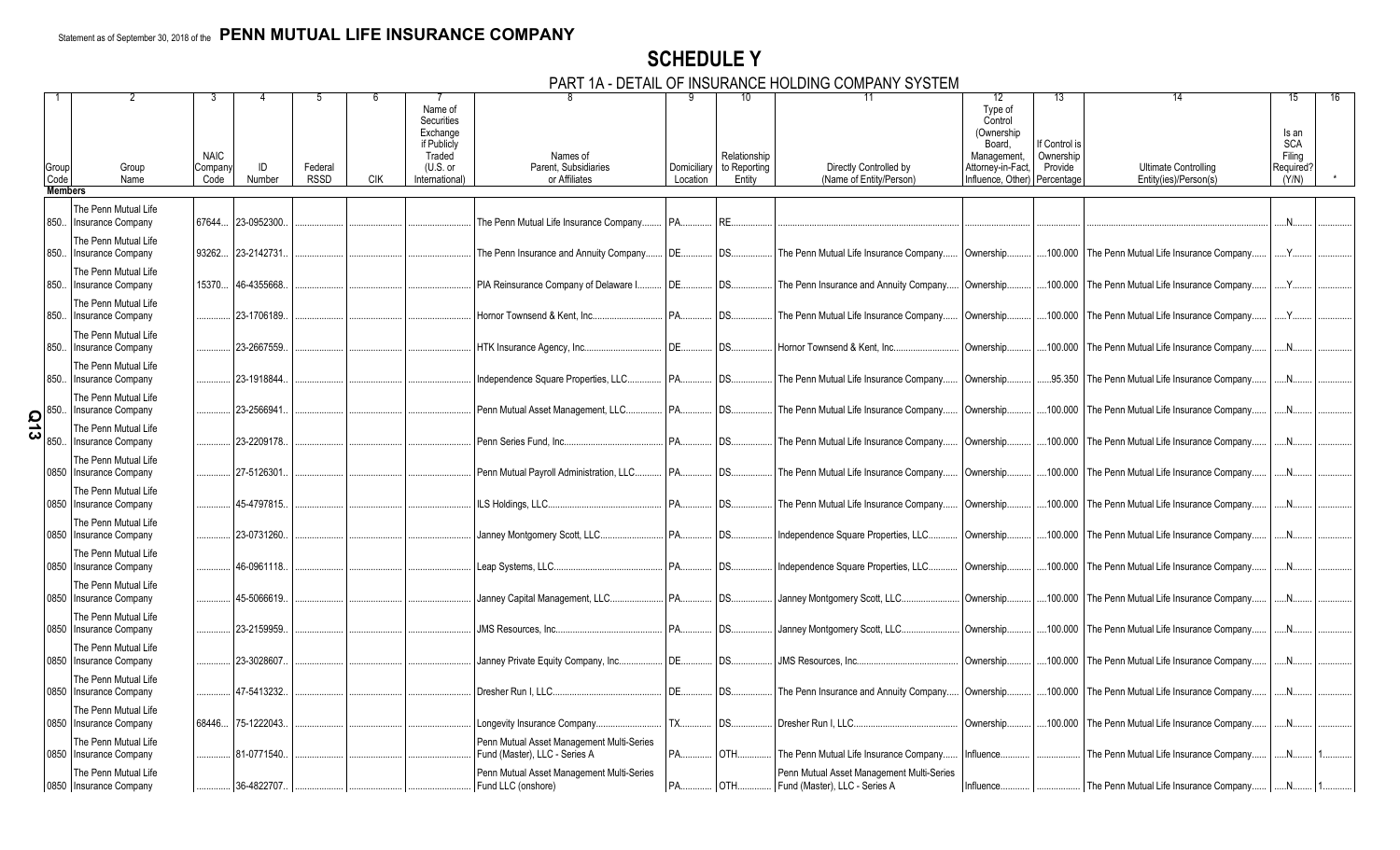## **SCHEDULE Y**

PART 1A - DETAIL OF INSURANCE HOLDING COMPANY SYSTEM

|          |                          |             |             |             |            | Name of<br>Securities |                                                 |             |                 |                                           | Type of<br>Control |               |                                                 |            |  |
|----------|--------------------------|-------------|-------------|-------------|------------|-----------------------|-------------------------------------------------|-------------|-----------------|-------------------------------------------|--------------------|---------------|-------------------------------------------------|------------|--|
|          |                          |             |             |             |            | Exchange              |                                                 |             |                 |                                           | (Ownership         |               |                                                 | Is an      |  |
|          |                          |             |             |             |            | if Publicly           |                                                 |             |                 |                                           | Board.             | If Control is |                                                 | <b>SCA</b> |  |
|          |                          | <b>NAIC</b> |             |             |            | Traded                | Names of                                        |             | Relationship    |                                           | Management,        | Ownership     |                                                 | Filing     |  |
| Group    | Group                    | Company     | ID          | Federal     |            | (U.S. or              | Parent. Subsidiaries                            | Domiciliary | to Reporting    | Directly Controlled by                    | Attorney-in-Fact,  | Provide       | <b>Ultimate Controlling</b>                     | Required?  |  |
| Code     | Name                     | Code        | Number      | <b>RSSD</b> | <b>CIK</b> | International)        | or Affiliates                                   | Location    | Entity          | (Name of Entity/Person)                   | Influence, Other)  | Percentage    | Entity(ies)/Person(s)                           | (Y/N)      |  |
|          | The Penn Mutual Life     |             |             |             |            |                       | Penn Mutual Asset Management Multi-Series       |             |                 |                                           |                    |               |                                                 |            |  |
|          | 0850 Insurance Company   |             | 82-1995175. |             |            |                       | Fund (Master), LLC - Series B                   |             | OTH             | The Penn Mutual Life Insurance Company.   | Influence.         |               | The Penn Mutual Life Insurance Company          | N          |  |
|          | The Penn Mutual Life     |             |             |             |            |                       | Penn Mutual Asset Management Multi-Series       |             |                 | Penn Mutual Asset Management Multi-Series |                    |               |                                                 |            |  |
|          | 0850 Insurance Company   |             | 82-1533643. |             |            |                       | Fund, LLC (onshore)                             |             | OTH             | Fund (Master), LLC - Series B             | Influence          |               | The Penn Mutual Life Insurance Company          |            |  |
|          | The Penn Mutual Life     |             |             |             |            |                       | Penn Mutual Asset Management Unconstrained      |             |                 |                                           |                    |               |                                                 |            |  |
| 0850     | Insurance Company        |             | 82-4914289. |             |            |                       | Bond Fund                                       |             | OTH             | The Penn Mutual Life Insurance Company.   | Influence          |               | The Penn Mutual Life Insurance Company          |            |  |
|          | The Penn Mutual Life     |             |             |             |            |                       | Penn Mutual Asset Management Unconstrained      |             |                 |                                           |                    |               |                                                 |            |  |
|          | 0850   Insurance Company |             | 82-4914289. |             |            |                       | Bond Fund                                       |             | OTH             | The Penn Insurance & Annuity Company      | Influence          |               | The Penn Mutual Life Insurance Company          |            |  |
|          | The Penn Mutual Life     |             |             |             |            |                       |                                                 |             |                 |                                           |                    |               |                                                 |            |  |
|          | 0850 Insurance Company   | 68632       | 06-0523876  |             |            |                       | Vantis Life Insurance Company                   |             | DS <sub>1</sub> | The Penn Mutual Life Insurance Company    | Ownership          |               | .100.000 The Penn Mutual Life Insurance Company | $Y_{n}$    |  |
|          | The Penn Mutual Life     |             |             |             |            |                       |                                                 |             |                 |                                           |                    |               |                                                 |            |  |
|          | 0850 Insurance Company   | 13588       | 13-4337991  |             |            |                       | Vantis Life Insurance Company of New York NY DS |             |                 | Vantis Life Insurance Company             | Ownership          |               | .100.000 The Penn Mutual Life Insurance Company |            |  |
|          | The Penn Mutual Life     |             |             |             |            |                       | The Savings Bank Life Insurance Company         |             |                 |                                           |                    |               |                                                 |            |  |
| 0850     | <b>Insurance Company</b> |             |             |             |            |                       | Agency, LLC                                     | CT DS       |                 | Vantis Life Insurance Company.            | Ownership          |               | .100.000 The Penn Mutual Life Insurance Company |            |  |
| <u>ପ</u> | The Penn Mutual Life     |             |             |             |            |                       |                                                 |             |                 |                                           |                    |               |                                                 |            |  |
|          | 0850 Insurance Company   |             | 82-5050907  |             |            |                       | myWorth, LLC.                                   |             |                 | The Penn Mutual Life Insurance Company.   | Ownership          |               | .100.000 The Penn Mutual Life Insurance Company |            |  |

**Asteri Explanation** 

1 Entity over which The Penn Mutual Life Insurance Company has significant influence, but no ownership.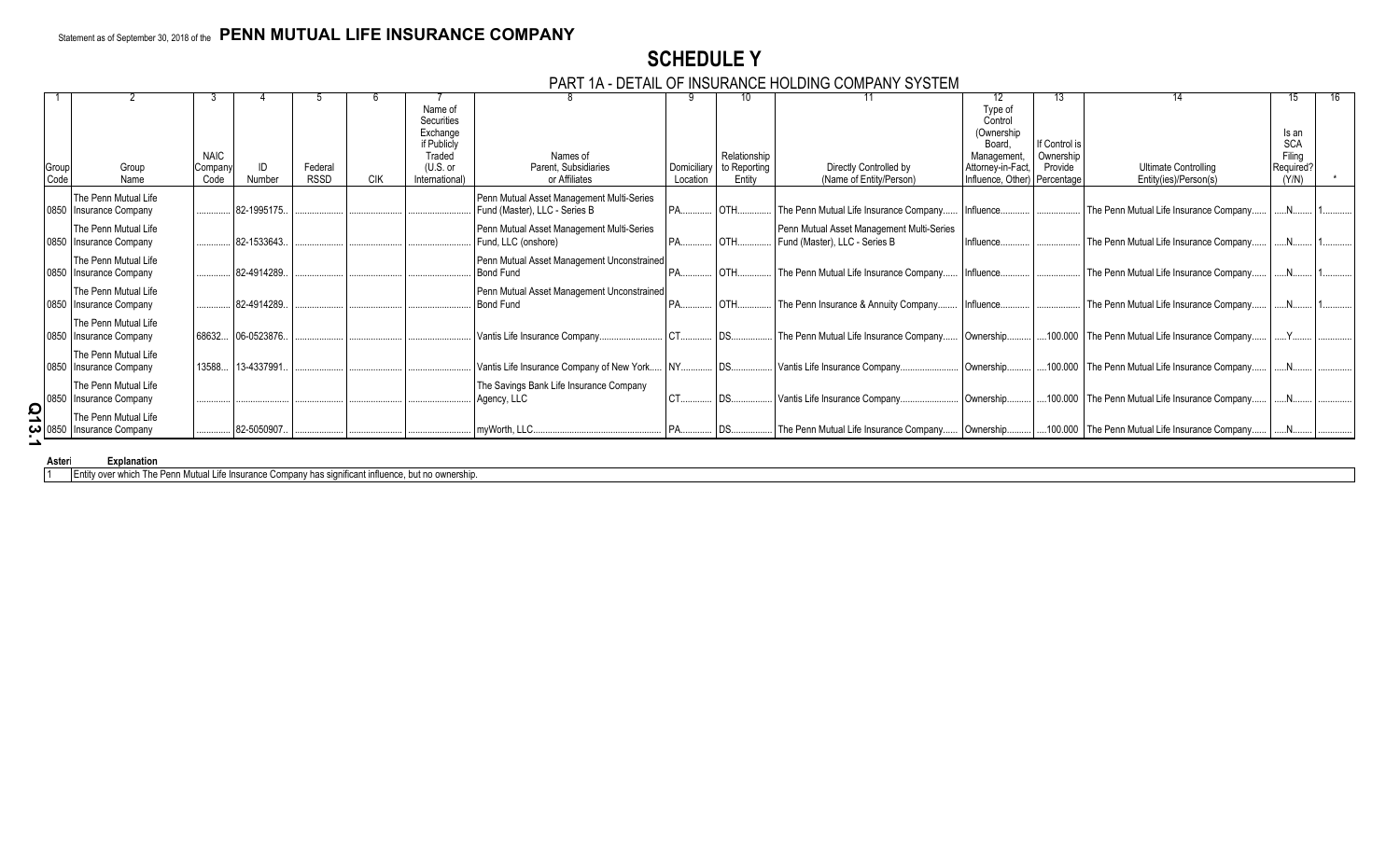## Statement as of September 30, 2018 of the **PENN MUTUAL LIFE INSURANCE COMPANY SUPPLEMENTAL EXHIBITS AND SCHEDULES INTERROGATORIES**

The following supplemental reports are required to be filed as part of your statement filing. However, in the event that your company does not transact the type of business for which the special report must be filed, your response of NO to the specific interrogatory will be accepted in lieu of filing a "NONE" report and a bar code will be printed below. If the supplement is required of your company but is not being filed for whatever reason, enter SEE EXPLANATION and provide an explanation following the interrogatory questions.

|    |                                                                                                                                                                                                                    | Response   |
|----|--------------------------------------------------------------------------------------------------------------------------------------------------------------------------------------------------------------------|------------|
|    | Will the Trusteed Surplus Statement be filed with the state of domicile and the NAIC with this statement?                                                                                                          | NO.        |
| 2. | Will the Medicare Part D Coverage Supplement be filed with the state of domicile and the NAIC with this statement?                                                                                                 | NO.        |
| 3. | Will the Reasonableness of Assumptions Certification required by Actuarial Guideline XXXV be filed with the state of domicile and electronically<br>with the NAIC?                                                 | NO.        |
| 4. | Will the Reasonableness and Consistency of Assumptions Certification required by Actuarial Guideline XXXV be filed with the state of domicile<br>and electronically with the NAIC?                                 | NO.        |
| 5. | Will the Reasonableness of Assumptions Certification for Implied Guaranteed Rate Method required by Actuarial Guideline XXXVI be filed with<br>the state of domicile and electronically with the NAIC?             | NO.        |
| 6. | Will the Reasonableness and Consistency of Assumptions Certification required by Actuarial Guideline XXXVI (Updated Average Market Value)<br>be filed with the state of domicile and electronically with the NAIC? | <b>YES</b> |
|    | Will the Reasonableness and Consistency of Assumptions Certification required by Actuarial Guideline XXXVI (Updated Market Value) be filed<br>with the state of domicile and electronically with the NAIC?         | NO.        |

#### **Explanations:**

- 1. The data for this supplement is not required to be filed.
- 2. The data for this supplement is not required to be filed.
- 3. The data for this supplement is not required to be filed.
- 4. The data for this supplement is not required to be filed.
- 5. The data for this supplement is not required to be filed.
- 6.

7. The data for this supplement is not required to be filed.

#### **Bar Code:**

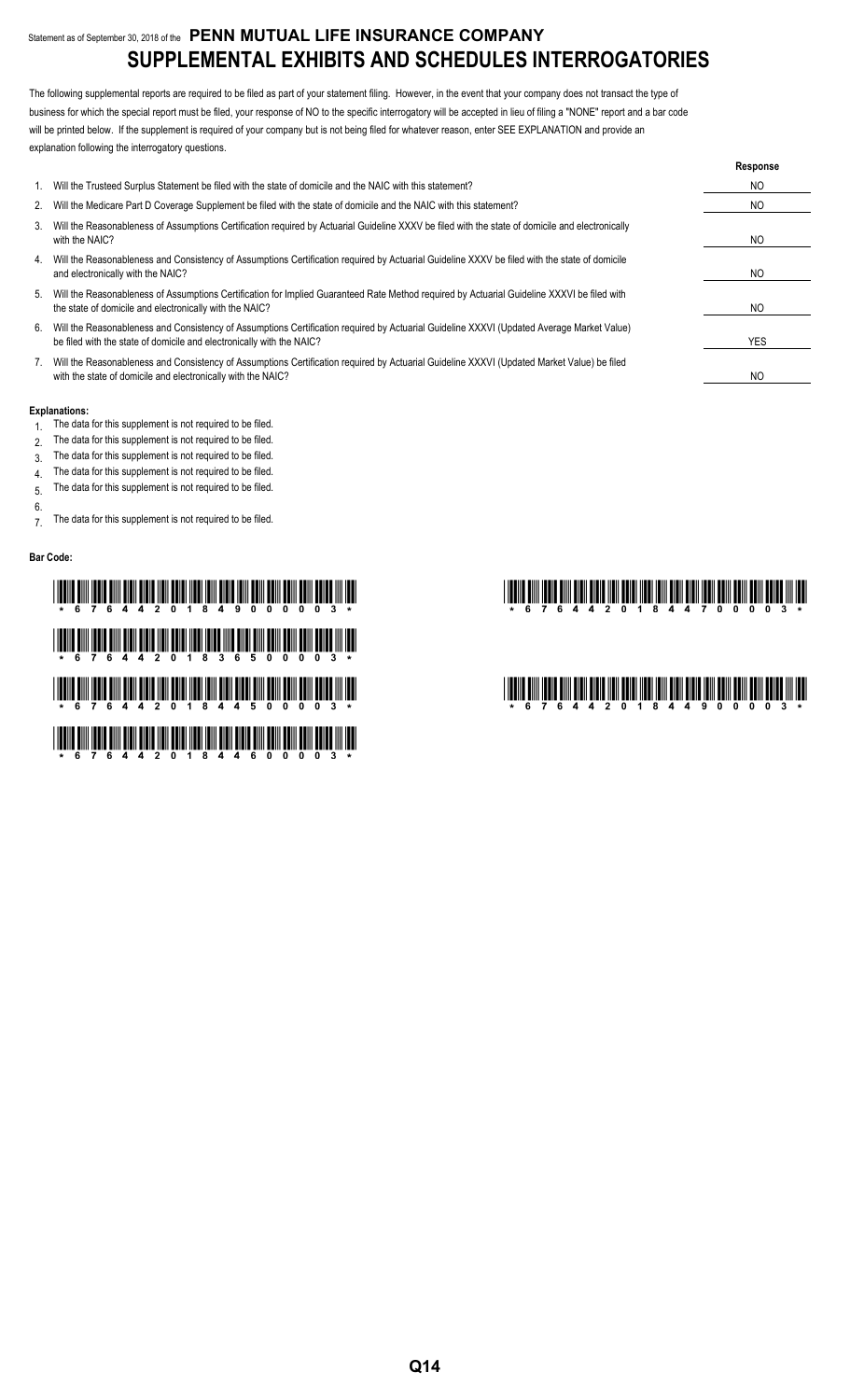## Statement as of September 30, 2018 of the PENN MUTUAL LIFE INSURANCE COMPANY **Overflow Page for Write-Ins**

| <b>Additional Write-ins for Assets:</b> |                   |                               |                    |                        |  |  |  |  |  |  |  |  |
|-----------------------------------------|-------------------|-------------------------------|--------------------|------------------------|--|--|--|--|--|--|--|--|
|                                         |                   | <b>Current Statement Date</b> |                    |                        |  |  |  |  |  |  |  |  |
|                                         |                   |                               |                    |                        |  |  |  |  |  |  |  |  |
|                                         |                   |                               | Net Admitted       | December 31.           |  |  |  |  |  |  |  |  |
|                                         |                   | Nonadmitted                   | Assets             | Prior Year Net         |  |  |  |  |  |  |  |  |
|                                         | Assets            | Assets                        | $(Cols. 1 - 2)$    | <b>Admitted Assets</b> |  |  |  |  |  |  |  |  |
|                                         | .8,809,551        | 8.809.551                     |                    |                        |  |  |  |  |  |  |  |  |
|                                         | .2.774.879        | 36.541                        | $\ldots$ 2.738.338 | 3,583,605              |  |  |  |  |  |  |  |  |
|                                         | 11,884,602        | 5.126.132                     | 6,758,470          |                        |  |  |  |  |  |  |  |  |
|                                         |                   |                               | 3.186.245          | 93.466.184             |  |  |  |  |  |  |  |  |
|                                         |                   |                               |                    |                        |  |  |  |  |  |  |  |  |
|                                         | $\dots$ 6.104.127 |                               | $\ldots$ 5.989.479 | 8,977,753              |  |  |  |  |  |  |  |  |
|                                         |                   |                               |                    |                        |  |  |  |  |  |  |  |  |

#### **Additional Write-ins for Liabilities:**

|                                                        | Current               | December 31 |  |  |  |
|--------------------------------------------------------|-----------------------|-------------|--|--|--|
|                                                        | <b>Statement Date</b> | Prior Year  |  |  |  |
| 2504<br>Other Liabilities                              | .292,419              | 177         |  |  |  |
| 2597<br>Summary of remaining write-ins for Line 25.    | .292.419<br>          |             |  |  |  |
| <b>Additional Write-ins for Summary of Operations:</b> |                       |             |  |  |  |

|       |                                             | Current      | Prior        | Prior Year Ended |
|-------|---------------------------------------------|--------------|--------------|------------------|
|       |                                             | Year to Date | Year to Date | December 31      |
| 2704  | Interest on LLC Note.                       | .2.363.306   | 2.192.664    | 2.957.938        |
| 2705. | Net Investment Income on Funds Withheld.    | 33.973.138   | 28.435.384   | 38.396.352       |
| 2797  | Summary of remaining write-ins for Line 27. | 36.336.444   | .30.628.048  | .354.291         |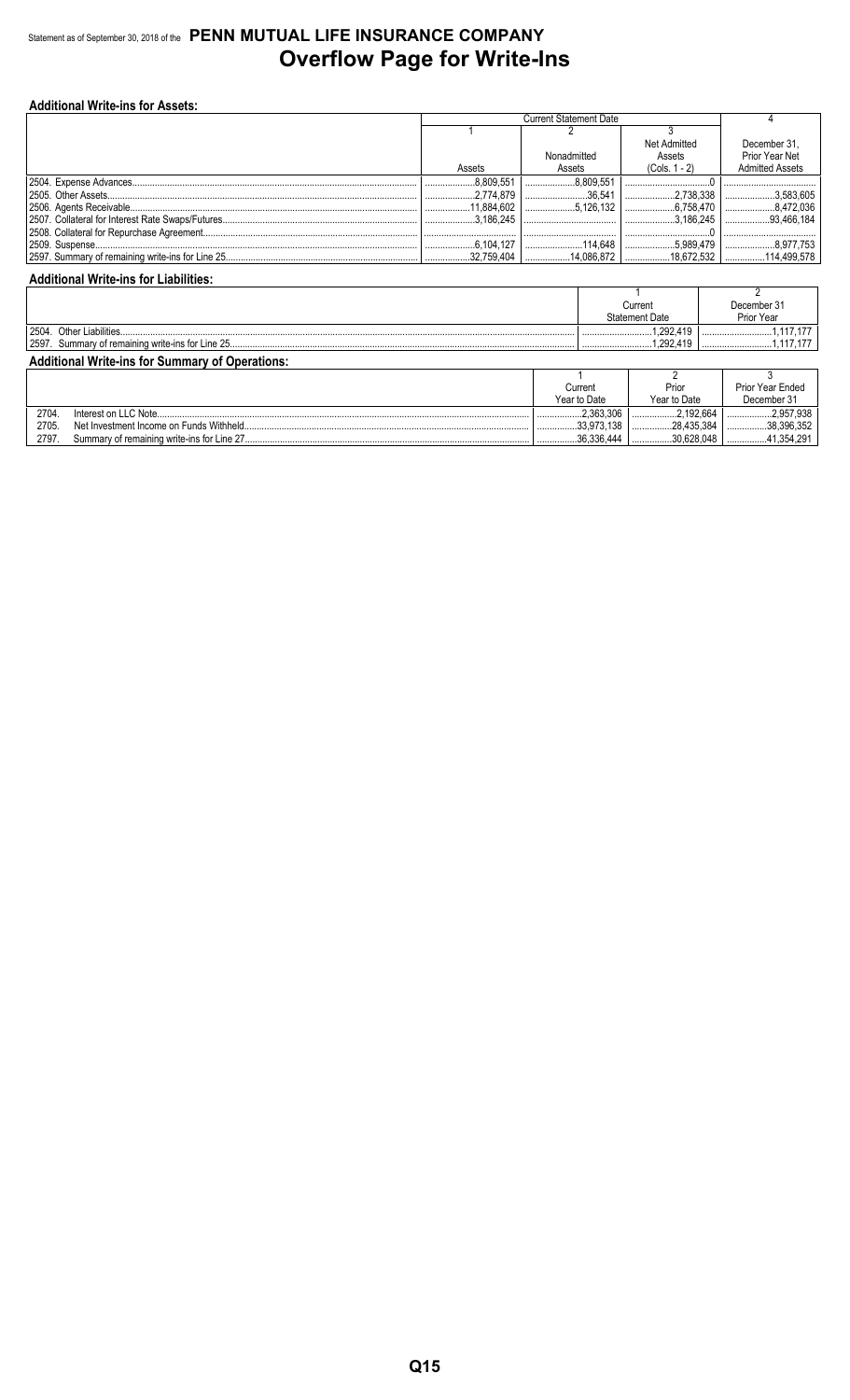## Statement as of September 30, 2018 of the PENN MUTUAL LIFE INSURANCE COMPANY **SCHEDULE A - VERIFICATION**

|                 |                      |              | Prior Year Ended |
|-----------------|----------------------|--------------|------------------|
|                 |                      | Year to Date | December 31      |
|                 |                      |              |                  |
|                 | 2. Cost of acquired: |              |                  |
|                 |                      |              |                  |
|                 |                      |              |                  |
| 3.              |                      |              |                  |
| 4.              |                      |              |                  |
| 5.              |                      |              |                  |
| 6.              |                      |              |                  |
|                 |                      |              |                  |
| 8.              |                      |              |                  |
| 9.              |                      |              |                  |
| 10 <sub>1</sub> |                      |              |                  |
|                 |                      |              |                  |

## **SCHEDULE B - VERIFICATION**

Mortgage Loans

|                 |                      |              | <b>Prior Year Ended</b> |
|-----------------|----------------------|--------------|-------------------------|
|                 |                      | Year to Date | December 31             |
|                 |                      |              |                         |
|                 | 2. Cost of acquired: |              |                         |
|                 |                      |              |                         |
|                 |                      |              |                         |
| 3.              |                      |              |                         |
|                 |                      |              |                         |
| 5.              |                      |              |                         |
| 6.              |                      |              |                         |
| 7.              |                      |              |                         |
| 8.              |                      |              |                         |
| 9.              |                      |              |                         |
| 10.             |                      |              |                         |
| 11.             |                      |              |                         |
| 12 <sub>1</sub> |                      |              |                         |
| 13.             |                      |              |                         |
|                 |                      |              |                         |
| 15.             |                      |              |                         |

## **SCHEDULE BA - VERIFICATION**

Other Long-Term Invested Assets

|     |                   |              | Prior Year Ended |
|-----|-------------------|--------------|------------------|
|     |                   | Year to Date | December 31      |
|     |                   |              |                  |
| 2.  | Cost of acquired: |              |                  |
|     |                   |              |                  |
|     |                   |              |                  |
| 3.  |                   |              |                  |
| 4.  |                   |              |                  |
| 5.  |                   |              |                  |
| 6.  |                   |              |                  |
|     |                   |              |                  |
| 8.  |                   |              |                  |
| 9.  |                   |              |                  |
| 10. |                   |              |                  |
| 11. |                   |              |                  |
| 12. |                   |              |                  |
| 13. |                   |              |                  |

## **SCHEDULE D - VERIFICATION**

**Bonds and Stocks** 

|     |              | <b>Prior Year Ended</b> |
|-----|--------------|-------------------------|
|     | Year to Date | December 31             |
|     |              |                         |
| 2.  |              |                         |
| 3.  |              |                         |
| 4.  |              |                         |
| 5.  |              |                         |
| 6.  |              |                         |
| 7.  |              |                         |
| 8.  |              |                         |
| 9.  |              |                         |
| 10. |              |                         |
| 11. |              |                         |
| 12. |              |                         |
|     |              |                         |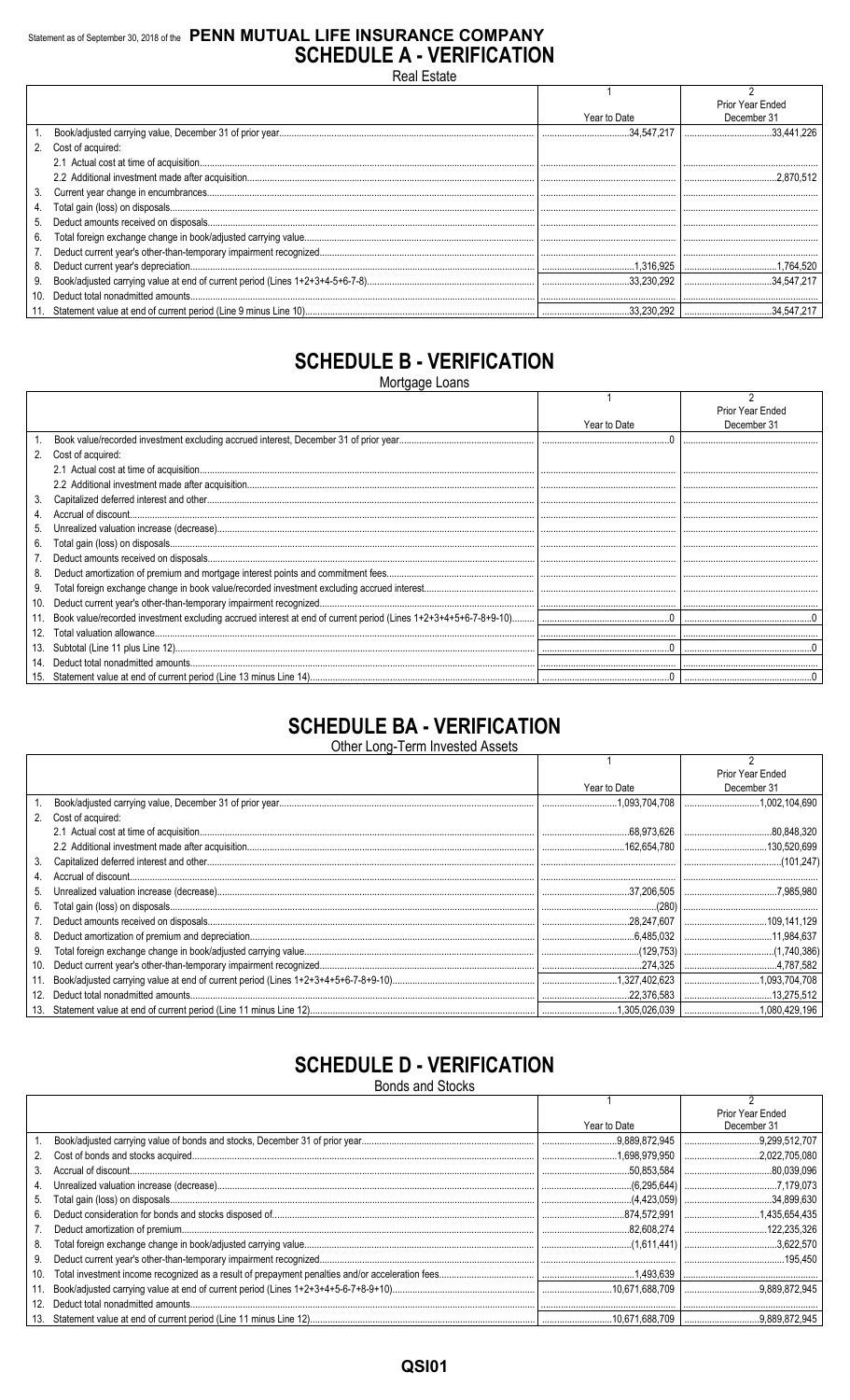## **SCHEDULE D - PART 1B**

Showing the Acquisitions, Dispositions and Non-Trading Activity

During the Current Quarter for all Bonds and Preferred Stock by NAIC Designation

|              |                                     | $\overline{1}$<br>Book/Adjusted Carrying<br>Value Beginning | 2<br>Acquisitions<br>During | $\mathbf{3}$<br>Dispositions<br>During | $\overline{4}$<br>Non-Trading Activity<br>During | 5<br>Book/Adjusted Carrying<br>Value End of | 6<br>Book/Adjusted Carrying<br>Value End of | $\overline{7}$<br>Book/Adjusted Carrying<br>Value End of | 8<br>Book/Adjusted Carrying<br>Value December 31 |
|--------------|-------------------------------------|-------------------------------------------------------------|-----------------------------|----------------------------------------|--------------------------------------------------|---------------------------------------------|---------------------------------------------|----------------------------------------------------------|--------------------------------------------------|
|              | <b>NAIC Designation</b>             | of Current Quarter                                          | <b>Current Quarter</b>      | <b>Current Quarter</b>                 | <b>Current Quarter</b>                           | <b>First Quarter</b>                        | Second Quarter                              | <b>Third Quarter</b>                                     | Prior Year                                       |
|              | <b>BONDS</b>                        |                                                             |                             |                                        |                                                  |                                             |                                             |                                                          |                                                  |
|              | 1. NAIC 1 (a)                       | 6,597,163,360                                               | 473,755,437                 | 193.660.271                            | (72,521,356)                                     | 6,763,854,238                               | 6,597,163,360                               | .6,804,737,170                                           | 6,471,272,824                                    |
|              | 2. NAIC 2 (a)                       | 2,624,396,852                                               | 141,199,965                 | 73,293,930                             | 65,947,535                                       | 2,461,813,438                               | 2,624,396,852                               | .2,758,250,422                                           | 2,316,497,631                                    |
|              | 3. NAIC 3 (a)                       | 263,329,422                                                 | 21,421,122                  | 17,146,890                             | (1,753,604)                                      | 261,494,345                                 | 263,329,422                                 | 265,850,050                                              | 304,124,775                                      |
|              | 4. NAIC 4 (a)                       | 70,201,029                                                  |                             | 96,402                                 | 75,469                                           | 80,659,404                                  | 70,201,029                                  | 70,180,096                                               | 81,650,853                                       |
|              | 5. NAIC 5 (a)                       | 33,600,669                                                  | 345,345                     | 3,129,490                              | (19,908)                                         | 31,832,210                                  | .33,600,669                                 | 30,796,616                                               | 28,486,344                                       |
|              | NAIC 6 (a)<br>6.                    | 4,226,208                                                   |                             | 3,193,935                              | 2,429,327                                        | 5,751,060                                   | 4,226,208                                   | 3,461,600                                                | 7,521,532                                        |
| <b>Z0ISO</b> | Total Bonds                         | 9,592,917,540                                               | 636,721,869                 | 290,520,918                            | (5,842,537)                                      | .9,605,404,695                              | .9,592,917,540                              | .9,933,275,954                                           | 9,209,553,959                                    |
|              | PREFERRED STOCK                     |                                                             |                             |                                        |                                                  |                                             |                                             |                                                          |                                                  |
|              | 8. NAIC 1.                          | 22,386,575                                                  |                             |                                        |                                                  | 17,386,575                                  | .22.386.575                                 | 22.386.575                                               | 24,946,575                                       |
|              | 9. NAIC 2                           | 77,748,880                                                  |                             |                                        |                                                  | 77,748,880                                  | 77,748,880                                  | 77,748,880                                               | 72,629,880                                       |
|              | 10. NAIC 3                          | 6,048,500                                                   |                             |                                        |                                                  | 6,048,500                                   | 0.6,048,500                                 | 6,048,500                                                | 6,048,500                                        |
|              | 11. NAIC 4                          | 7,600,000                                                   |                             |                                        |                                                  | 0.7,600,000                                 | .7,600,000                                  | .7,600,000                                               | 7,600,000                                        |
|              | 12. NAIC 5                          |                                                             |                             |                                        |                                                  |                                             |                                             |                                                          |                                                  |
|              | 13. NAIC 6                          | 782,614                                                     |                             |                                        |                                                  | 782,614                                     | 782,614                                     | 782,614                                                  | 782,614                                          |
|              | 14. Total Preferred Stock           | 114,566,569                                                 | $\cap$                      |                                        | $\Omega$                                         | 109,566,569                                 |                                             |                                                          |                                                  |
|              | 15. Total Bonds and Preferred Stock | $9,707,484,109$ .<br>.                                      | 636,721,869                 |                                        |                                                  |                                             |                                             |                                                          |                                                  |

(a) Book/Adjusted Carrying Value column for the end of the current reporting period includes the following amount of short-term and cash equivalent bonds by NAIC designation:

NAIC 1 \$..........0; NAIC 2 \$..........0; NAIC 3 \$..........0; NAIC 4 \$..........0; NAIC 5 \$..........0; NAIC 6 \$..........0.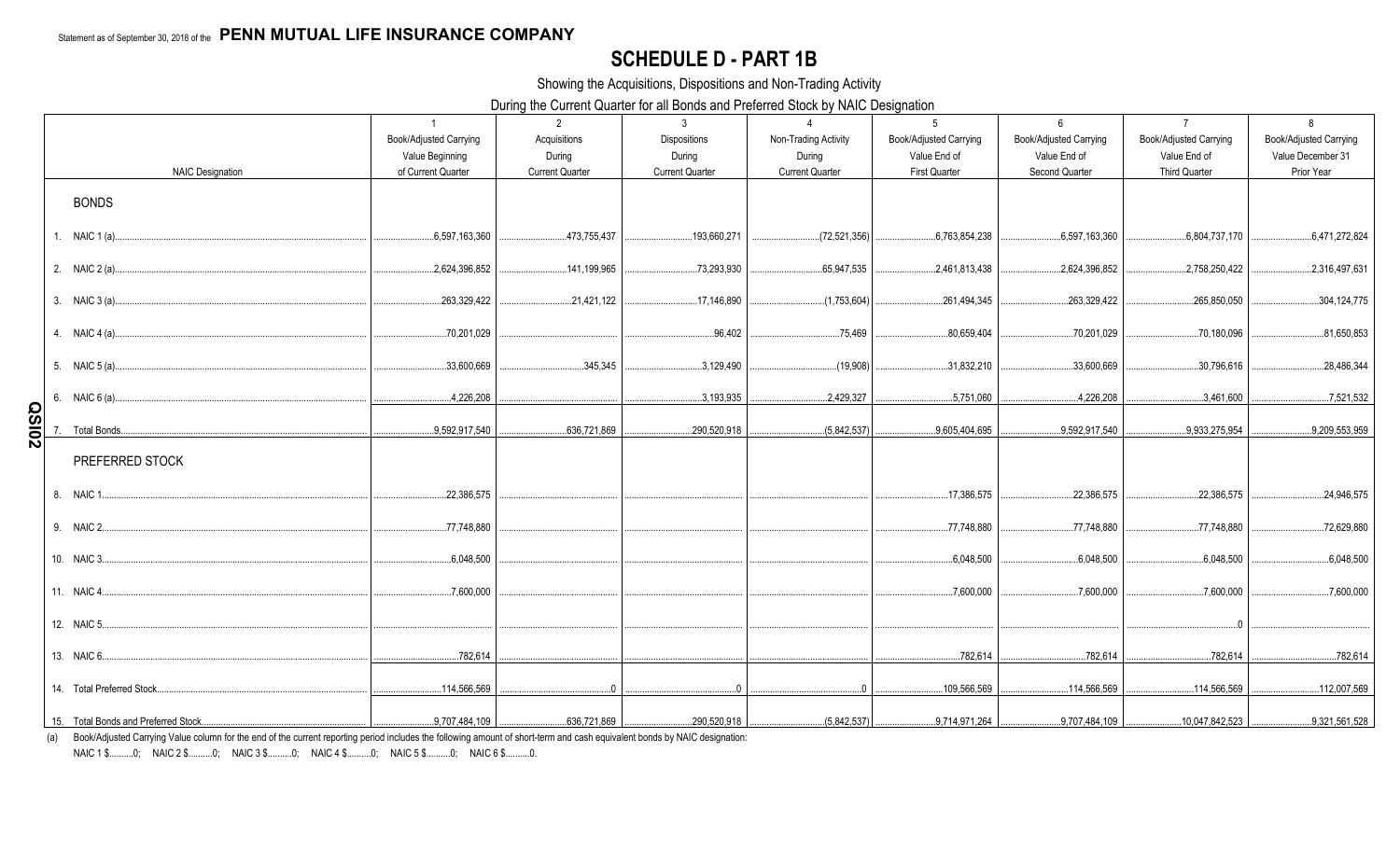## Statement as of September 30, 2018 of the PENN MUTUAL LIFE INSURANCE COMPANY **SCHEDULE DA - PART 1**

Short-Term Investments

|               | ________________________ |           |        |                           |                           |  |  |  |
|---------------|--------------------------|-----------|--------|---------------------------|---------------------------|--|--|--|
|               |                          |           |        |                           |                           |  |  |  |
| Book/Adjusted |                          |           | Actual | <b>Interest Collected</b> | Paid for Accrued Interest |  |  |  |
|               | Carrying Value           | Par Value | Cost   | Year To Date              | Year To Date              |  |  |  |
|               |                          | VVI       |        |                           |                           |  |  |  |
|               |                          |           |        |                           |                           |  |  |  |

## **SCHEDULE DA - VERIFICATION**

|     | Short-Term Investments |              |                                 |  |  |  |
|-----|------------------------|--------------|---------------------------------|--|--|--|
|     |                        | Year To Date | Prior Year Ended<br>December 31 |  |  |  |
|     |                        |              |                                 |  |  |  |
| 2.  |                        |              |                                 |  |  |  |
| 3.  |                        |              |                                 |  |  |  |
|     |                        |              |                                 |  |  |  |
| 5.  |                        |              |                                 |  |  |  |
| 6.  |                        |              |                                 |  |  |  |
|     |                        |              |                                 |  |  |  |
| 8.  |                        |              |                                 |  |  |  |
|     |                        |              |                                 |  |  |  |
| 10. |                        |              |                                 |  |  |  |
| 11. |                        |              |                                 |  |  |  |
|     |                        |              |                                 |  |  |  |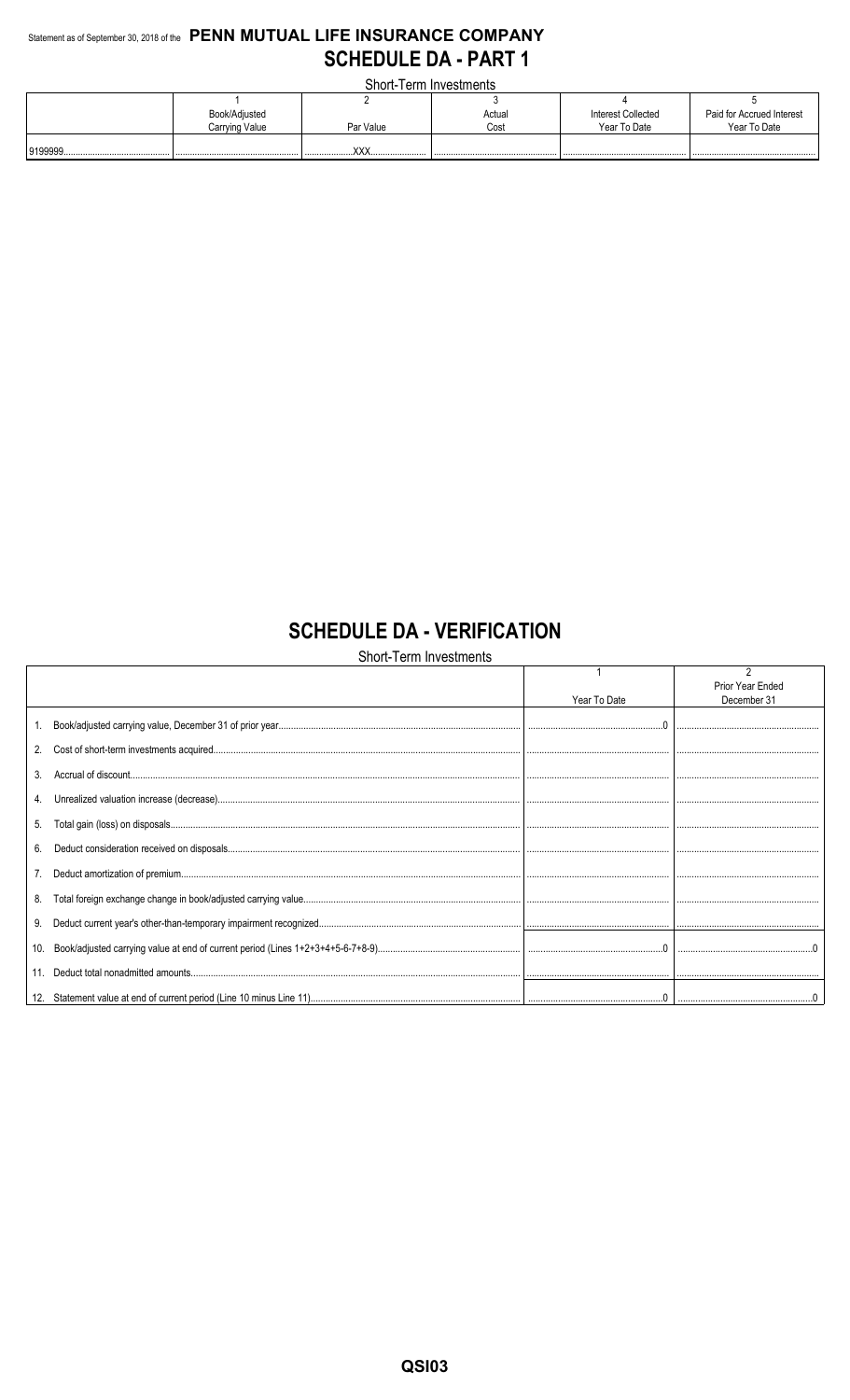## Statement as of September 30, 2018 of the **PENN MUTUAL LIFE INSURANCE COMPANY SCHEDULE DB - PART A - VERIFICATION**

Options, Caps, Floors, Collars, Swaps and Forwards

|    | (238, 704, 591) |
|----|-----------------|
|    | (6,343,003)     |
|    | 28,544,469      |
|    | 7,252,964       |
|    | 2.378.254       |
| 6  |                 |
|    |                 |
| 8. |                 |
|    | (211, 628, 415) |
|    |                 |
|    | (211.628.415)   |

## **SCHEDULE DB - PART B - VERIFICATION**

|          |           |                                                                         | <b>Futures Contracts</b> |              |             |            |
|----------|-----------|-------------------------------------------------------------------------|--------------------------|--------------|-------------|------------|
| 1.       |           |                                                                         |                          |              |             | 372,505    |
| 2.       |           |                                                                         |                          |              |             | (372, 500) |
| 3.1 Add: |           |                                                                         |                          |              |             |            |
|          |           | Change in variation margin on open contracts - Highly Effective Hedges: |                          |              |             |            |
|          |           |                                                                         |                          |              |             |            |
|          |           |                                                                         |                          | 0            |             |            |
|          |           | Change in variation margin on open contracts - All Other:               |                          |              |             |            |
|          |           |                                                                         | (1,080,745)              |              |             |            |
|          |           |                                                                         | 372,501                  | (1,453,246)  | (1,453,246) |            |
|          | 3.2 Add:  |                                                                         |                          |              |             |            |
|          |           | Change in adjustment to basis of hedged item:                           |                          |              |             |            |
|          |           |                                                                         |                          |              |             |            |
|          |           |                                                                         |                          | 0            |             |            |
|          |           | Change in amount recognized:                                            |                          |              |             |            |
|          |           |                                                                         |                          |              |             |            |
|          |           |                                                                         | 372,500                  | (1,453,245)  | (1,453,245) |            |
| 3.3      |           |                                                                         |                          |              |             | (1)        |
|          |           |                                                                         |                          |              |             |            |
|          | 4.2 Less: |                                                                         |                          |              |             |            |
|          |           |                                                                         |                          |              |             |            |
|          |           |                                                                         |                          | $\mathbf{0}$ |             |            |
| 4.3      |           |                                                                         |                          |              |             | 0          |
| 5.       |           | Dispositions gains (losses) on contracts terminated in prior year:      |                          |              |             |            |
|          | 5.1       |                                                                         |                          |              |             |            |
|          | 5.2       |                                                                         |                          |              |             |            |
| 6.       |           |                                                                         |                          |              |             | 5          |
| 7.       |           |                                                                         |                          |              |             |            |
| 8.       |           |                                                                         |                          |              |             | 5          |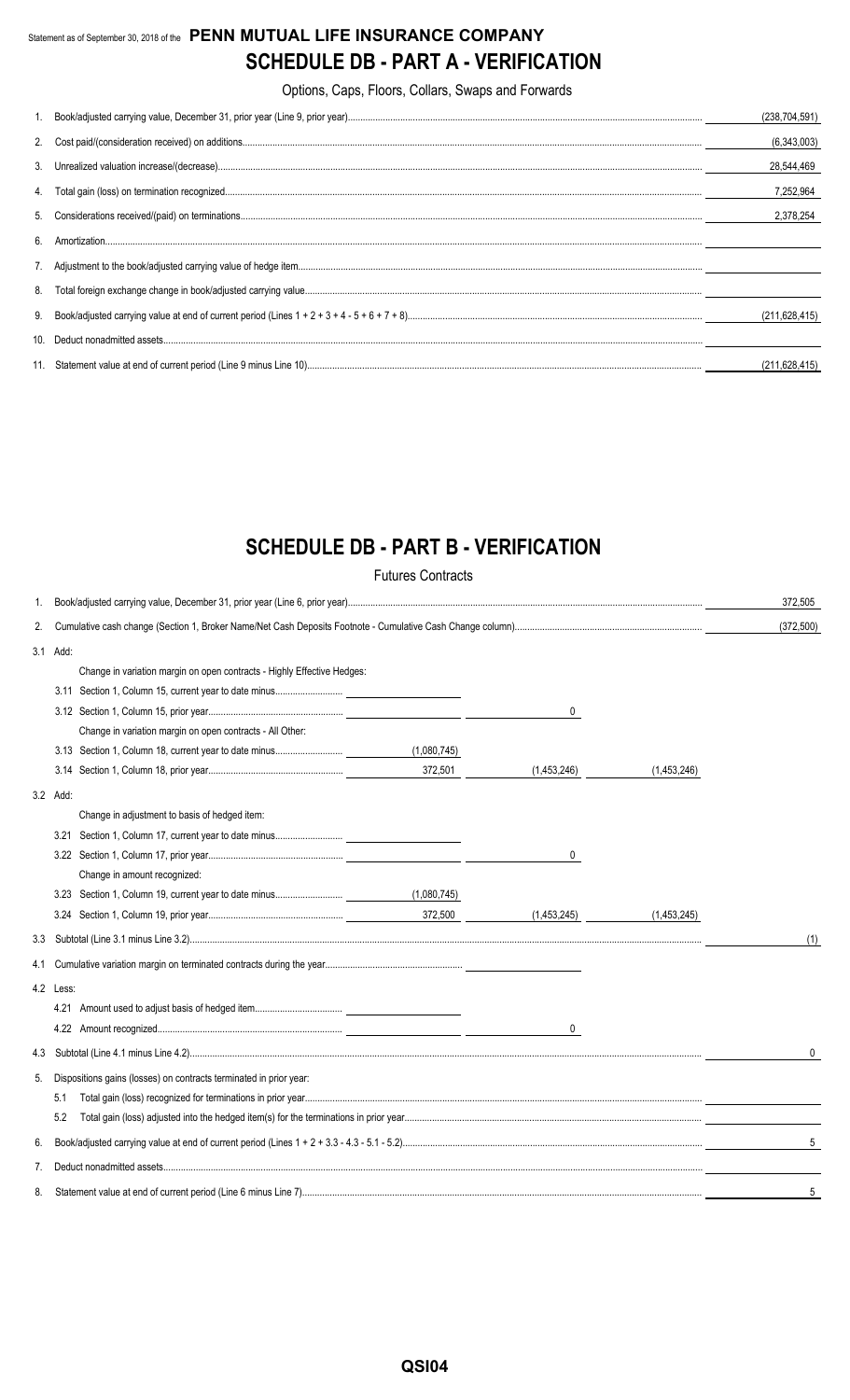## **SCHEDULE DB - PART C - SECTION 1**

Replication (Synthetic Asset) Transactions Open as of Current Statement Date

|        |             | <b>Replication (Synthetic) Asset Transactions</b> |          | .              |            | Components of the Replication (Synthetic Asset) Transactions |          |                               |                |            |                         |             |             |                                       |  |
|--------|-------------|---------------------------------------------------|----------|----------------|------------|--------------------------------------------------------------|----------|-------------------------------|----------------|------------|-------------------------|-------------|-------------|---------------------------------------|--|
|        |             |                                                   |          |                |            |                                                              |          | Derivative Instrument(s) Open |                |            | Cash Instrument(s) Held |             |             |                                       |  |
|        |             |                                                   |          |                |            |                                                              |          |                               |                |            |                         |             |             |                                       |  |
|        |             |                                                   |          |                |            |                                                              |          |                               |                |            |                         |             |             |                                       |  |
|        |             | <b>NAIC</b>                                       |          |                |            |                                                              |          |                               |                |            |                         |             | <b>NAIC</b> |                                       |  |
|        |             | Designation                                       |          |                |            |                                                              |          |                               |                |            |                         |             | Designation |                                       |  |
|        |             | or Other                                          | Notional | Book/Adjusted  |            | Effective                                                    | Maturity |                               | Book/Adjusted  |            |                         |             |             | or Other   Book/Adjusted              |  |
| Number | Description | Description                                       | Amount   | Carrying Value | Fair Value | Date                                                         | Date     | Description                   | Carrying Value | Fair Value | <b>CUSIP</b>            | Description |             | Description Carrying Value Fair Value |  |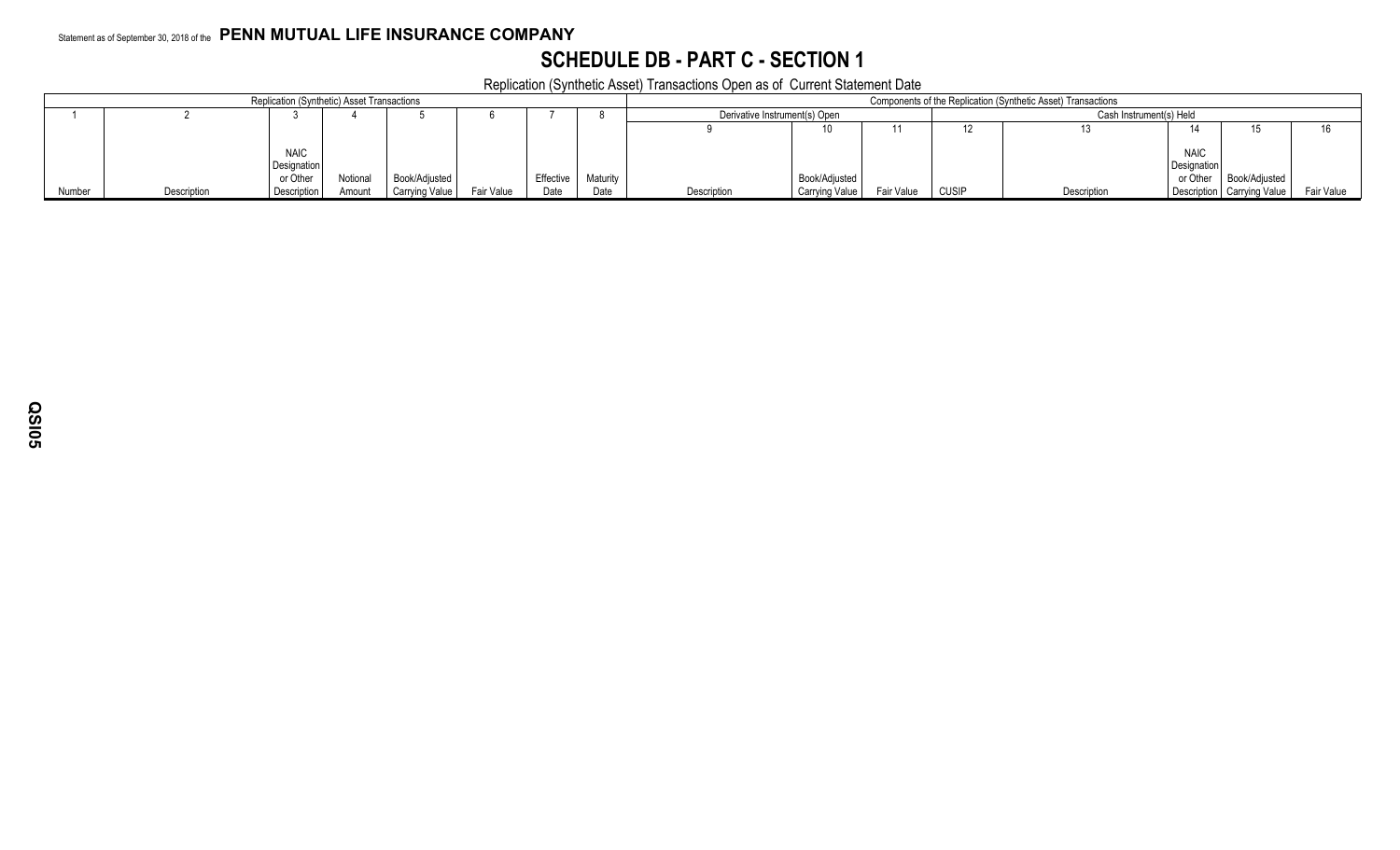## **SCHEDULE DB - PART C - SECTION 2**

Reconciliation (Synthetic Asset) Transactions Open

|                                                                                     |                     | <b>First Quarter</b>                                                                 |                     | Second Quarter                                                                       |                     | <b>Third Quarter</b>                                                                 |                     | Fourth Quarter                                                                       | Year-To-Date        |                                                                                      |
|-------------------------------------------------------------------------------------|---------------------|--------------------------------------------------------------------------------------|---------------------|--------------------------------------------------------------------------------------|---------------------|--------------------------------------------------------------------------------------|---------------------|--------------------------------------------------------------------------------------|---------------------|--------------------------------------------------------------------------------------|
|                                                                                     |                     |                                                                                      |                     |                                                                                      |                     |                                                                                      |                     |                                                                                      |                     |                                                                                      |
|                                                                                     | Number of Positions | <b>Total Replication (Synthetic</b><br>Asset) Transactions<br><b>Statement Value</b> | Number of Positions | <b>Total Replication (Synthetic</b><br>Asset) Transactions<br><b>Statement Value</b> | Number of Positions | <b>Total Replication (Synthetic</b><br>Asset) Transactions<br><b>Statement Value</b> | Number of Positions | <b>Total Replication (Synthetic</b><br>Asset) Transactions<br><b>Statement Value</b> | Number of Positions | <b>Total Replication (Synthetic</b><br>Asset) Transactions<br><b>Statement Value</b> |
| Beginning Inventory                                                                 |                     |                                                                                      |                     |                                                                                      |                     |                                                                                      |                     |                                                                                      |                     |                                                                                      |
| Opened or acquired transactions.<br>2. Add:                                         |                     |                                                                                      |                     |                                                                                      |                     |                                                                                      |                     |                                                                                      |                     |                                                                                      |
| 3. Add: Increases in replication (synthetic asset)<br>transactions statement value. | XXX.                |                                                                                      | <b>XXX</b>          |                                                                                      | XXX.                |                                                                                      | <b>XXX</b>          |                                                                                      | <b>XXX</b>          |                                                                                      |
| 4. Less: Closed or disposed of transactions.                                        |                     |                                                                                      |                     |                                                                                      |                     |                                                                                      |                     |                                                                                      |                     |                                                                                      |
| 5. Less: Positions disposed of for<br>failing effectiveness criteria.               |                     |                                                                                      |                     |                                                                                      |                     |                                                                                      |                     |                                                                                      |                     |                                                                                      |
| 6. Less: Decreases in replication (synthetic                                        | XXX.                |                                                                                      | <b>XXX</b>          |                                                                                      | XXX.                |                                                                                      | XXX.                |                                                                                      | <b>XXX</b>          |                                                                                      |
| asset) transactions statement value.                                                |                     |                                                                                      |                     |                                                                                      |                     |                                                                                      |                     |                                                                                      |                     |                                                                                      |
| 7. Ending Inventory.                                                                |                     |                                                                                      |                     |                                                                                      |                     |                                                                                      |                     |                                                                                      |                     |                                                                                      |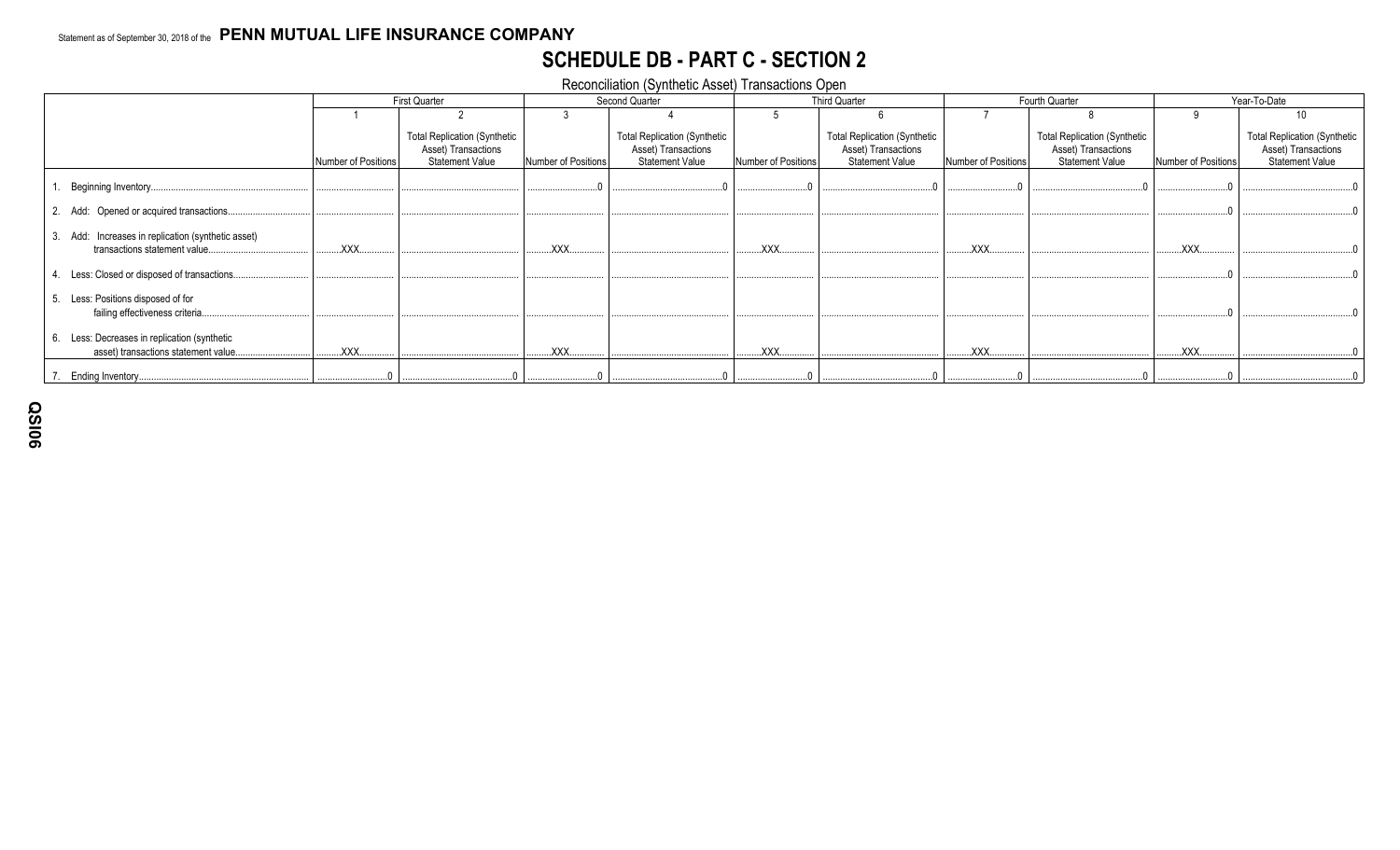## Statement as of September 30, 2018 of the PENN MUTUAL LIFE INSURANCE COMPANY **SCHEDULE DB - VERIFICATION**

Verification of Book/Adjusted Carrying Value, Fair Value and Potential Exposure of all Open Derivative Contracts

|    | Book/Adjusted Carrying Value Check |                 |  |  |  |
|----|------------------------------------|-----------------|--|--|--|
|    | (211, 628, 407)                    |                 |  |  |  |
|    |                                    |                 |  |  |  |
| 3. |                                    | (211, 628, 407) |  |  |  |
| 4. | 214,260,114                        |                 |  |  |  |
| 5. |                                    |                 |  |  |  |
| 6. |                                    |                 |  |  |  |
|    | <b>Fair Value Check</b>            |                 |  |  |  |
|    | (211, 628, 407)                    |                 |  |  |  |
| 8. | 20,500                             |                 |  |  |  |
|    |                                    | (211, 607, 907) |  |  |  |
|    | 216,005,988                        |                 |  |  |  |
|    | (427,613,896)                      |                 |  |  |  |
|    |                                    | -1              |  |  |  |
|    | Potential Exposure Check           |                 |  |  |  |
|    | 95,958,543                         |                 |  |  |  |
|    |                                    |                 |  |  |  |
|    | 98,043,542                         |                 |  |  |  |
|    |                                    | (2,084,999)     |  |  |  |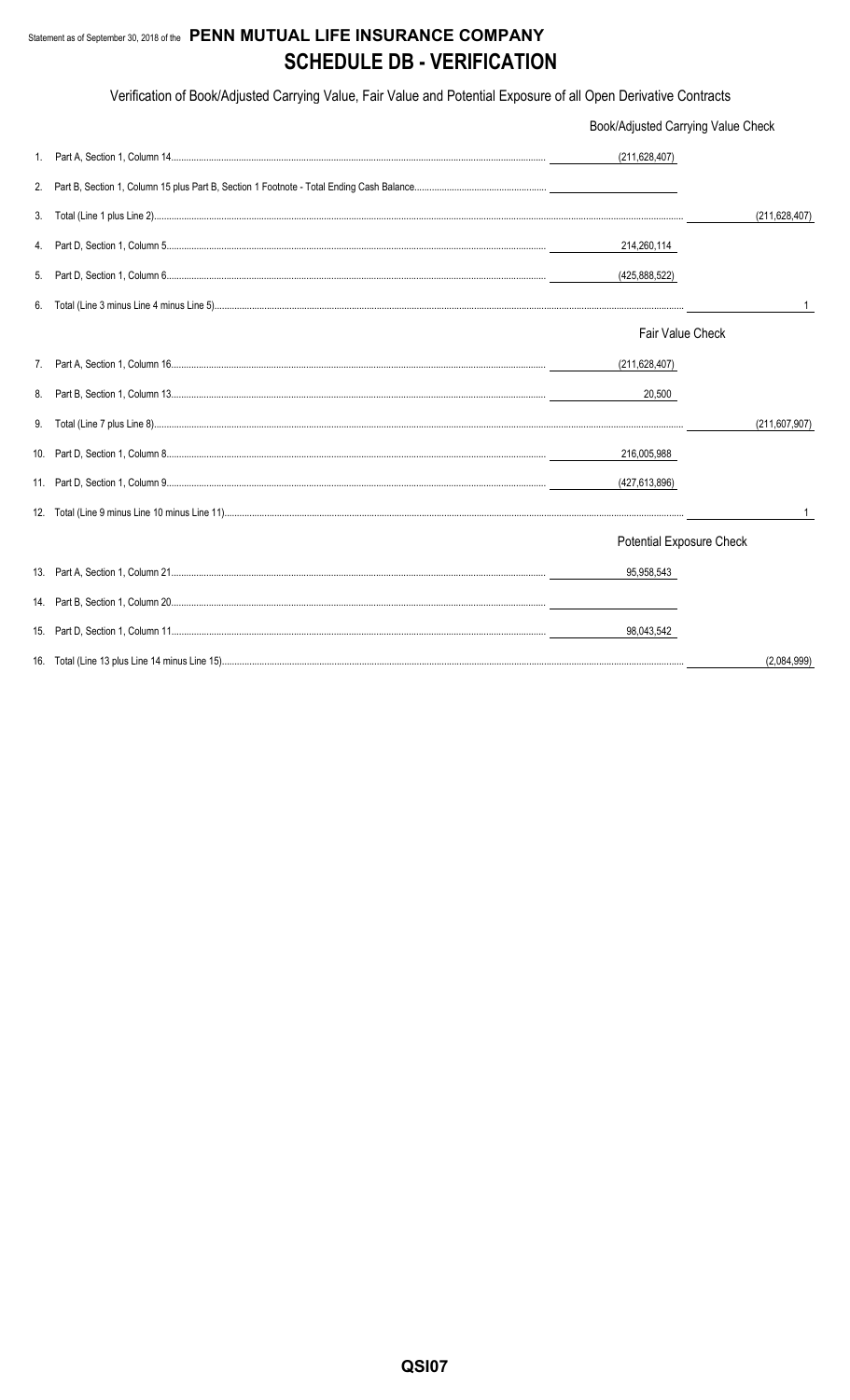### Statement as of September 30, 2018 of the PENN MUTUAL LIFE INSURANCE COMPANY **SCHEDULE E - PART 2 - VERIFICATION** Cash Equivalents

Prior Year Ended Year To Date December 31 1. Book/adjusted carrying value, December 31 of prior year.. ...218,037,230 2. Cost of cash equivalents acquired.. .3,072,164,612 ...1,037,516,918 3. Accrual of discount..  $(11,346)$ 4. Unrealized valuation increase (decrease). 5. Total gain (loss) on disposals..  $.5,019$  $(14, 409)$ 6. Deduct consideration received on disposals.. ..3,170,276,444 ..819,453,933 7. Deduct amortization of premium... 8. Total foreign exchange change in book/ adjusted carrying value. 9. Deduct current year's other-than-temporary impairment recognized. 10. Book/adjusted carrying value at end of current period (Lines 1+2+3+4+5-6-7+8-9). ..119,930,417 ..218,037,230 11. Deduct total nonadmitted amounts.. 12. Statement value at end of current period (Line 10 minus Line 11). 119,930,417 .218,037,230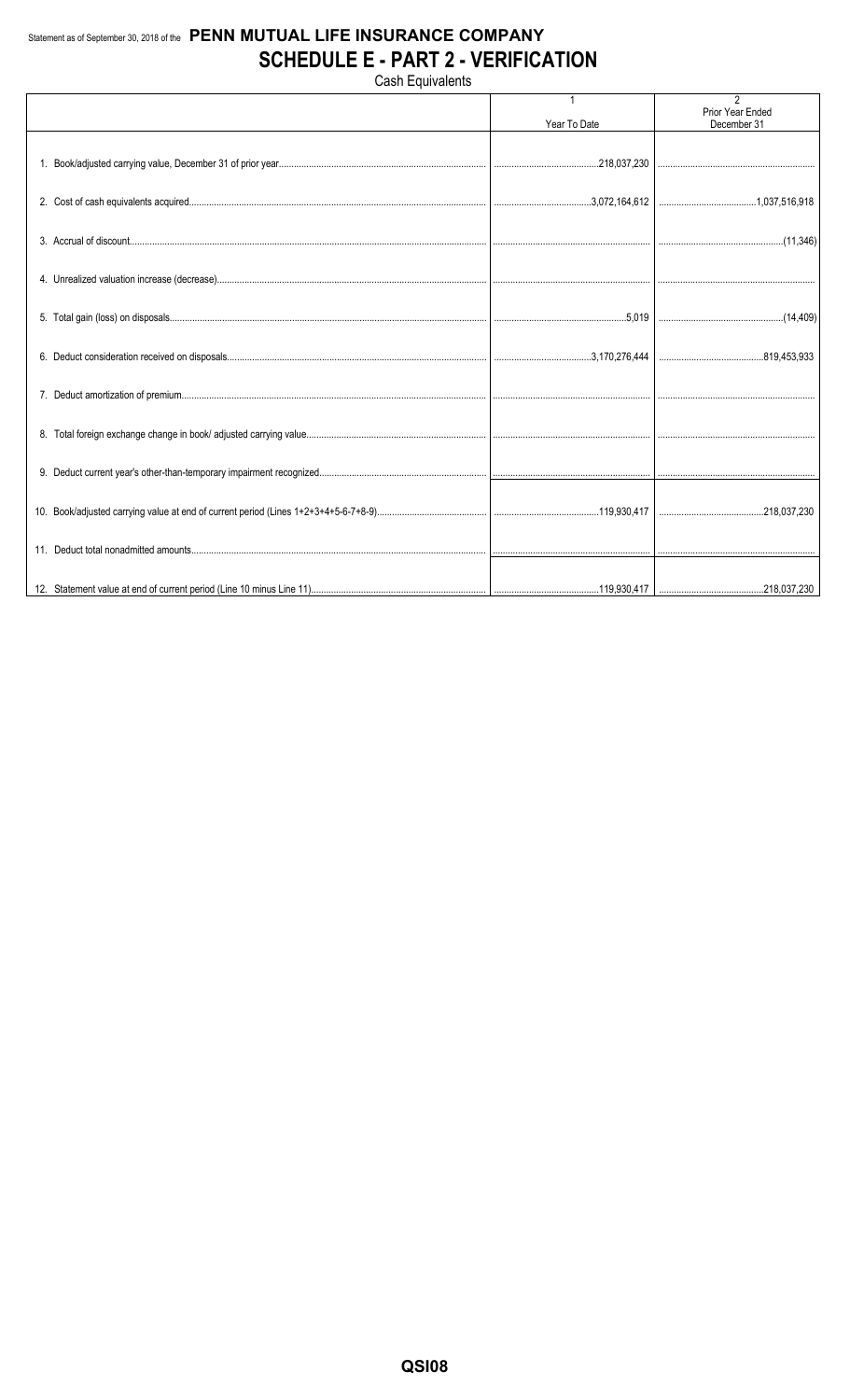# **SCHEDULE A - PART 2**

Showing all Real Estate ACQUIRED AND ADDITIONS MADE During the Current Quarter

|                         | 0.00101<br><b>LOCALIC</b> |                     |                |                                                           |                                                           |                   |
|-------------------------|---------------------------|---------------------|----------------|-----------------------------------------------------------|-----------------------------------------------------------|-------------------|
|                         |                           |                     |                |                                                           |                                                           |                   |
|                         |                           |                     |                |                                                           | Book/Adjusted Carrying Value   Additional Investment Made |                   |
| Description of Property |                           | State Date Acquired | Name of Vendor | Actual Cost at Time of Acquisition Amount of Encumbrances | Less Encumbrances                                         | After Acquisition |

|                         | <b>SCHEDULE A - PART 3</b>                                                                                              |  |          |                   |                    |                                                               |                                         |                |                                                   |                                                          |                                  |                                  |                                         |             |                     |               |                   |                                         |                        |
|-------------------------|-------------------------------------------------------------------------------------------------------------------------|--|----------|-------------------|--------------------|---------------------------------------------------------------|-----------------------------------------|----------------|---------------------------------------------------|----------------------------------------------------------|----------------------------------|----------------------------------|-----------------------------------------|-------------|---------------------|---------------|-------------------|-----------------------------------------|------------------------|
|                         | Showing all Real Estate DISPOSED During the Quarter, Including Payments During the Final Year on "Sales Under Contract" |  |          |                   |                    |                                                               |                                         |                |                                                   |                                                          |                                  |                                  |                                         |             |                     |               |                   |                                         |                        |
|                         | Location                                                                                                                |  |          |                   |                    |                                                               |                                         |                |                                                   | Change in Book/Adjusted Carrying Value Less Encumbrances |                                  |                                  |                                         |             |                     |               |                   |                                         |                        |
|                         |                                                                                                                         |  |          |                   |                    |                                                               |                                         |                |                                                   |                                                          |                                  |                                  |                                         |             |                     |               |                   |                                         |                        |
|                         |                                                                                                                         |  |          |                   |                    | Expended for<br><b>Additions</b><br>Permanent<br>Improvements | Book/Adjusted<br>Carrying Value<br>Less |                | <b>Current Year's</b><br>Other-Than-<br>Temporary |                                                          | Current Year's   Total Change in | <b>Total Foreign</b><br>Exchange | Book/Adjusted<br>Carrying Value<br>Less | Amounts     | Foreign<br>Exchange | Realized Gain | <b>Total Gain</b> | Gross Income<br>Earned Less<br>Interest | Taxes.<br>Repairs, and |
|                         |                                                                                                                         |  | Disposal |                   |                    | and Changes in                                                | Encumbrances                            | Current Year's | Impairment                                        | Change in                                                | B./A.C.V. (11                    | Change is                        | Encumbrances on                         | Received    | Gain (Loss) on      | (Loss) on     | (Loss) on         | Incurred on                             | Expenses               |
| Description of Property |                                                                                                                         |  |          | Name of Purchaser | <b>Actual Cost</b> | Encumbrances                                                  | Prior Year                              | Depreciation   |                                                   | Recognized Encumbrances                                  | $9 - 10$                         | B.A.C.V.                         | Disposal                                | During Year | Disposal            | Disposal      | Disposal          | Encumbrances                            | Incurred               |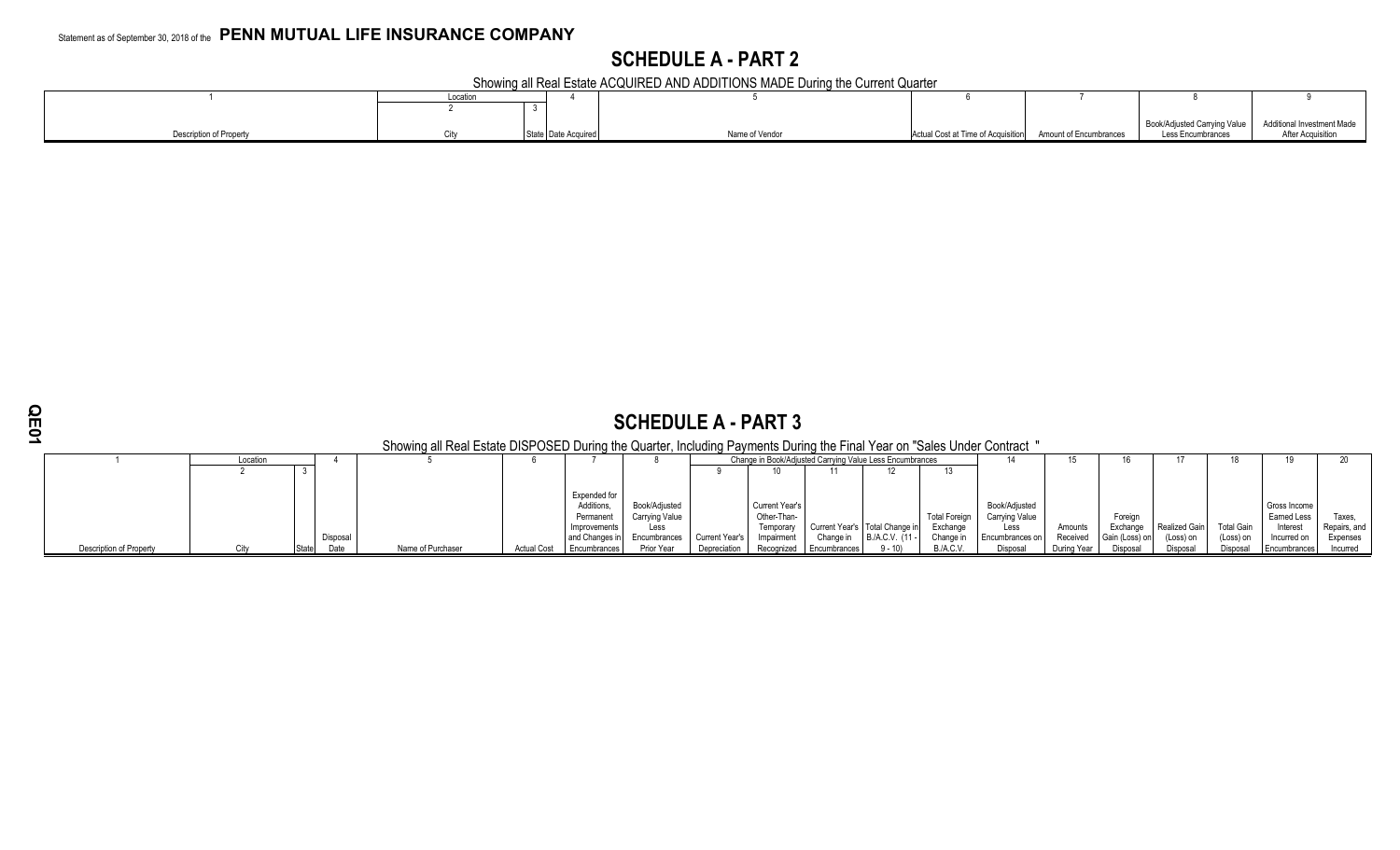# **SCHEDULE B - PART 2**

Showing all Mortgage Loans ACQUIRED AND ADDITIONS MADE During the Current Quarter

|             | Location |       |                           |                  |                                    |                                              |                             |
|-------------|----------|-------|---------------------------|------------------|------------------------------------|----------------------------------------------|-----------------------------|
|             |          |       |                           |                  |                                    |                                              |                             |
| Loan Number |          | State | Loan Type   Date Acquired | Rate of Interest | Actual Cost at Time of Acquisition | Additional Investment Made After Acquisition | Value of Land and Buildings |

| ٠      |  |
|--------|--|
| ı<br>1 |  |
|        |  |
|        |  |

|             | <b>SCHEDULE B - PART 3</b><br>Showing all Mortgage Loans DISPOSED, Transferred or Repaid During the Current Quarter<br>Change in Book Value/Recorded Investment |       |      |                                  |  |                                                                                     |                                     |                                  |                                                          |             |                                                                            |                      |                                                                                 |               |                                    |                    |                      |
|-------------|-----------------------------------------------------------------------------------------------------------------------------------------------------------------|-------|------|----------------------------------|--|-------------------------------------------------------------------------------------|-------------------------------------|----------------------------------|----------------------------------------------------------|-------------|----------------------------------------------------------------------------|----------------------|---------------------------------------------------------------------------------|---------------|------------------------------------|--------------------|----------------------|
|             | Location                                                                                                                                                        |       |      |                                  |  |                                                                                     |                                     |                                  |                                                          |             |                                                                            |                      |                                                                                 |               | 16                                 | 17                 | 18                   |
|             |                                                                                                                                                                 |       |      |                                  |  |                                                                                     | 10                                  |                                  |                                                          |             |                                                                            |                      |                                                                                 |               |                                    |                    |                      |
|             |                                                                                                                                                                 |       | Loan |                                  |  | Book Value/Recorded<br><b>Investment Excluding</b><br><b>Accrued Interest Prior</b> | Unrealized<br>Valuation<br>Increase | Current Year's<br>(Amortization) | Current Year's<br>Other-Than-<br>Temporary<br>Impairment | Capitalized | Total Change in<br>Deferred Interest   Book Value (8 + 9 - Exchange Change | <b>Total Foreign</b> | Book Value<br>Recorded<br>Investment<br><b>Excluding Accrued</b><br>Interest on |               | Foreign Exchange<br>Gain (Loss) on | Realized Gain      | Total Gain (Loss) on |
| Loan Number |                                                                                                                                                                 | State |      | Type Date Acquired Disposal Date |  | Year                                                                                | (Decrease)                          | Accretion                        | Recognized                                               | and Other   | $10 + 11$                                                                  | in Book Value        | Disposal                                                                        | Consideration | Disposal                           | (Loss) on Disposal | Disposal             |
|             |                                                                                                                                                                 |       |      |                                  |  |                                                                                     |                                     |                                  |                                                          |             |                                                                            |                      |                                                                                 |               |                                    |                    |                      |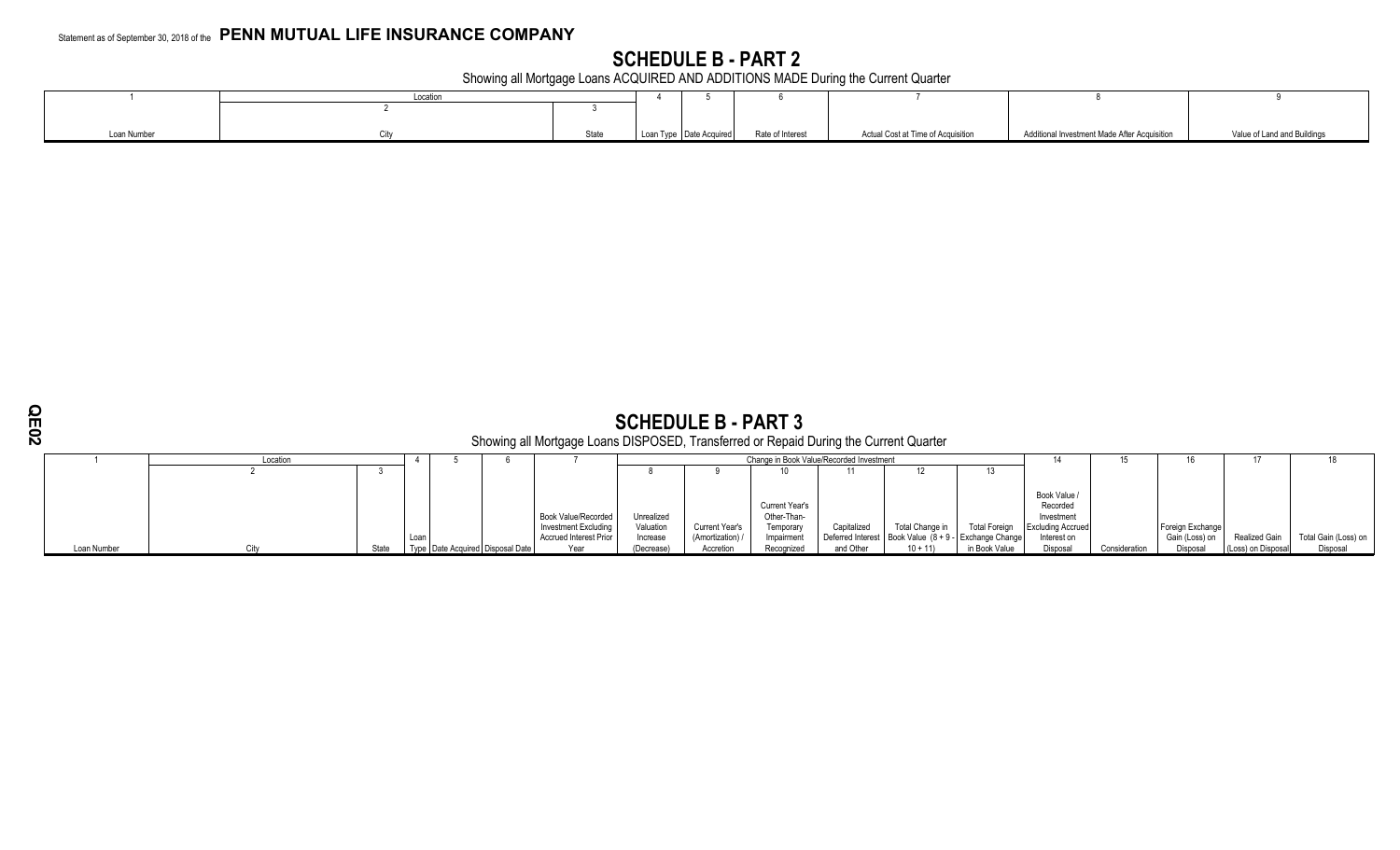SCHEDULE BA - PART 2<br>Showing Other Long-Term Invested Assets ACQUIRED AND ADDITIONS MADE During the Current Quarter

|                             | $\overline{2}$                                                                                                                                    | Location        |           | 5                                      | - 6         |             | 8        | q                      | 10                           | 11           | 12                           | 13           |
|-----------------------------|---------------------------------------------------------------------------------------------------------------------------------------------------|-----------------|-----------|----------------------------------------|-------------|-------------|----------|------------------------|------------------------------|--------------|------------------------------|--------------|
|                             |                                                                                                                                                   | $\mathcal{R}$   | $\Delta$  |                                        |             |             |          |                        |                              |              |                              |              |
|                             |                                                                                                                                                   |                 |           |                                        |             |             |          |                        |                              |              |                              |              |
|                             |                                                                                                                                                   |                 |           |                                        | <b>NAIC</b> | Date        |          |                        |                              |              |                              |              |
|                             |                                                                                                                                                   |                 |           |                                        | Desig-      | Originally  | Type and | Actual Cost at Time of | <b>Additional Investment</b> | Amount of    | Commitment for               | Percentage o |
| <b>CUSIP</b> Identification | Name or Description                                                                                                                               | City            | State     | Name of Vendor or General Partner      | nation      | Acquired    | Strategy | Acquisition            | Made after Acquisition       | Encumbrances | <b>Additional Investment</b> | Ownership    |
|                             | Fixed or Variable Interest Rate Investments That Have Underlying Characteristics of Bonds - Affiliated                                            |                 |           |                                        |             |             |          |                        |                              |              |                              |              |
|                             | 000000 00 0 Penn Mutual Unconstrained Bond Fund.                                                                                                  | Oaks.           |           | PA Advisors Inner Circle Fund III      | 2FE.        | 07/02/2018. |          | .50,000,000            |                              |              |                              | .46.300      |
|                             | 0899999. Total - Fixed or Variable Interest Rate Investments That Have Underlying Characteristics of Bonds - Affiliated                           |                 |           |                                        |             |             |          | .50.000.000            | $\cap$                       |              |                              | .XXX         |
|                             | Fixed or Variable Interest Rate Investments That Have Underlying Characteristics of Other Fixed Income Instruments - Affiliated                   |                 |           |                                        |             |             |          |                        |                              |              |                              |              |
|                             | 000000 00 0 Janney Montgomery Scott, LLC.                                                                                                         | Philadelphia    | PA.       |                                        |             | 09/15/2016. |          |                        | .50,000,000                  |              |                              | 100.000      |
|                             | 1299999. Total - Fixed or Variable Interest Rate Investments That Have Underlying Characteristics of Other Fixed Income Instruments - Affiliated. |                 |           |                                        |             |             |          |                        | .50.000.000                  |              |                              | XXX          |
|                             |                                                                                                                                                   |                 |           |                                        |             |             |          |                        |                              |              |                              |              |
|                             | Joint Venture or Partnership Interests That Have Underlying Characteristics of Common Stocks - Unaffiliated                                       |                 |           |                                        |             |             |          |                        |                              |              |                              |              |
|                             | 000000 00 0 Atlas Venture Fund X, L.P.                                                                                                            | Cambridge       | MA.       | <b>Atlas Venture Partners</b>          |             | 03/20/2015. |          |                        | .435.201                     |              | .787.016                     | .2.800       |
|                             | 000000 00 0 Atlas Venture Fund XI, L.P.                                                                                                           | Cambridge       | MA.       | <b>Atlas Venture Partners</b>          |             | 06/30/2017  |          |                        | .568,345                     |              | .11,026,707                  | .4.000       |
| 000000                      | 0 Battery Ventures X, L.P.<br>$00\,$                                                                                                              | Waltham.        | <b>MA</b> | <b>Battery Ventures</b>                |             | 06/13/2013  |          |                        | .107,602                     |              | .278,500                     | .0.308       |
| 000000                      | 00 0 Battery Ventures XI, L.P.                                                                                                                    | Waltham.        | <b>MA</b> | <b>Battery Ventures.</b>               |             | 02/22/2016  |          |                        | .217,000                     |              | .1,554,000                   | .1.077       |
| 000000                      | 0 Battery Ventures XII, L.P.<br>$00\,$                                                                                                            | Waltham.        | MA        | Battery Ventures.                      |             | 01/31/2018  |          |                        | 724,500                      |              | 10,097,000                   | 1.438        |
| 000000                      | 0 Bessemer Venture Partners IX, L.P.<br>$00\,$                                                                                                    | Larchmont       | NY.       | <b>Bessemer Venture Partners</b>       |             | 02/28/2015  |          |                        | 536,470                      |              | .2,001,693                   | .0.438       |
| 000000                      | 0 Cross Creek Capital Partners IV, L.P.<br>$00\,$                                                                                                 | Salt Lake City  | UT.       | Cross Creek Capital                    |             | 03/31/2016  |          |                        | .451,620                     |              | .4,215,120                   | .7.527       |
| 000000                      | 0 Frazier Life Sciences IX, L.P.<br>$00\,$                                                                                                        | Menlo Park      | CA        | <b>Frazier Healthcare Partners</b>     |             | 10/31/2017  |          |                        | .990,000                     |              | 17,870,000                   | 5.000        |
| 000000                      | 0 Frazier Life Sciences VIII, L.P.<br>$00\,$                                                                                                      | Menlo Park      | CA        | <b>Frazier Healthcare Partners</b>     |             | 09/30/2015  |          |                        | .1,062,000                   |              | 2,928,000                    | .5.333       |
| 000000                      | 0 Glendower Capital Secondary Opportunities Fund IV, L.P.<br>$00\,$                                                                               | .ondon          | GBR.      | Glendower Capital.                     |             | 04/01/2018  |          |                        | .2,163,372                   |              | .24,436,628                  | .1.400       |
|                             | 0 GS Vintage Fund V. L.P                                                                                                                          | New York.       | NY        |                                        |             | 10/29/2008  |          |                        |                              |              |                              |              |
| 000000                      | $00\,$                                                                                                                                            |                 |           | Goldman Sachs & Co.                    |             |             |          |                        | .21.717                      |              | 1,320,040                    | .0.183       |
| 000000<br>ΟR<br>Π           | 0 Jackson Square Ventures I, L.P.<br>$00\,$                                                                                                       | Menlo Park      | CA        | <b>Jackson Square Ventures</b>         |             | 11/28/2011  |          |                        | .48,322                      |              | .417,932                     | .2.416       |
| 000000                      | 0 Lightspeed Venture Partners X, L.P.<br>$00\,$                                                                                                   | Menlo Park      | CA        | <b>Lightspeed Ventures</b>             |             | 07/07/2014  |          |                        | .112,500                     |              | .337,500                     | .0.720       |
| င္လ<br>000000               | $00\,$<br>0 Lightspeed Venture Partners XI, L.P                                                                                                   | Menlo Park      | CA        | <b>Lightspeed Ventures</b>             |             | 03/10/2016  |          |                        | .925.000                     |              | 1,850,000                    | 0.999        |
| 000000                      | 0 Lightspeed Venture Partners XII, L.P.<br>$00\,$                                                                                                 | Menlo Park      | CA        | Lightspeed Ventures.                   |             | 03/31/2018  |          |                        | 1.000.000                    |              | .8.800.000                   | .1.333       |
| 000000                      | 0 Longitude Venture Partners II, L.P.<br>$00\,$                                                                                                   | Menlo Park      | CA.       | Longitude Capital Management Co., LLC. |             | 04/25/2013  |          |                        | .107,532                     |              | .390,964                     | .1.558       |
| 000000                      | 0 Longitude Venture Partners III, L.P.<br>$00\,$                                                                                                  | Menlo Park      | CA        | Longitude Capital Management Co., LLC. |             | 03/31/2016  |          |                        | .598,095                     |              | .5,199,213                   | .1.524       |
| 000000                      | $00\,$<br>Menlo Special Opportunities Fund, L.P.                                                                                                  | Menlo Park      | CA.       | Menlo Ventures.                        |             | 03/31/2016  |          |                        | .918.720                     |              | 1,668,752                    | .4.000       |
| 000000                      | $00\,$<br>0 Menlo Ventures XIV, L.P.                                                                                                              | Menlo Park      | CA        | Menlo Ventures.                        |             | 05/31/2017  |          |                        | .600,000                     |              | .7,800,000                   | .2.667       |
| 000000                      | $00\,$<br>Morgan Stanley Private Markets Fund III LP.                                                                                             | New York        | NY        | Morgan Stanley                         |             | 04/26/2006  |          |                        | .2,619                       |              | .123,776                     | .0.516       |
| 000000                      | $00\,$<br>0 New Leaf Ventures III. L.P.                                                                                                           | New York.       | <b>NY</b> | New Leaf Venture Partners              |             | 11/30/2014  |          |                        | 1,120,000                    |              | .3,640,000                   | .3.733       |
|                             | $00\,$<br>New Leaf Ventures IV. L.P.                                                                                                              | <b>New York</b> | NY        | New Leaf Venture Partners              |             | 03/31/2018  |          | .375,684               | 549,077                      |              | 15,075,239                   | .5.818       |
| 000000                      |                                                                                                                                                   |                 |           |                                        |             |             |          |                        |                              |              |                              |              |
| 000000                      | 0 Omega Fund V, L.P<br>$00\,$                                                                                                                     | Boston.         | MA        | Omega Fund Management.                 |             | 04/30/2015  |          |                        | 1,033,900                    |              | .4,848,573                   | .4.000       |
| 000000                      | $00\,$<br>0 Point 406 Ventures III. L.P.                                                                                                          | Boston.         | MA.       | .406 Ventures                          |             | 04/30/2015  |          |                        | .294,000                     |              | .3,816,000                   | .3.429       |
| 000000                      | $00\,$<br>0 Sanderling Ventures VII. L.P.                                                                                                         | San Mateo       | CA        | Sanderling Ventures.                   |             | 09/03/2013  |          |                        | .250.000                     |              | 1,650,000                    | 6.100        |
| 000000                      | $00\,$<br>0 Shasta Ventures V. L.P.                                                                                                               | Menlo Park      | CA        | Shasta Ventures Management             |             | 06/27/2016  |          |                        | 800,000                      |              | .4,000,000                   | .2.667       |
| 000000                      | $00\,$<br>0 Trinity Ventures XI, L.P.                                                                                                             | Menlo Park      | CA        | Trinity Ventures.                      |             | 04/04/2013  |          |                        | 146,250                      |              | .675,000                     | .1.371       |
| 000000                      | 00 0 Trinity Ventures XII, L.P.                                                                                                                   | Menlo Park      | CA.       | <b>Trinity Ventures.</b>               |             | 10/31/2015  |          |                        | .360,000                     |              | .3,840,000                   | .2.000       |
| 000000                      | 00 0 Upfront VI, L.P.                                                                                                                             | Los Angeles     | CA        | <b>Upfront Ventures</b>                |             | 05/31/2017  |          |                        | .280,355                     |              | .6,361,001                   | .0.001       |
| 000000                      | 00 0 US Venture Partners XI, L.P.                                                                                                                 | Menlo Park      | CA.       | <b>US Venture Partners</b>             |             | 05/20/2015. |          |                        | 525.000                      |              | .6.675.000                   | 5.455        |
|                             | 1599999. Total - Joint Venture or Partnership Interests That Have Underlying Characteristics of Common Stocks - Unaffiliated                      |                 |           |                                        |             |             |          | 375.684                | 16.949.197                   | $\cap$       | 153,683,654                  | XXX.         |
|                             | Joint Venture or Partnership Interests That Have Underlying Characteristics of Other - Unaffiliated                                               |                 |           |                                        |             |             |          |                        |                              |              |                              |              |
| 000000                      | 00 0 ABRY Advanced Securities Fund II, L.P.                                                                                                       | Boston.         | MA.       | <b>ABRY Partners, LLC</b>              |             | 05/04/2011  |          |                        | .14,600                      |              | 3,121,285                    | .0.553       |
| 000000                      | $00\,$<br>0 ABRY Advanced Securities Fund III, L.P                                                                                                | Boston.         | MA.       | <b>ABRY Partners, LLC</b>              |             | 09/14/2011  |          |                        | .54,366                      |              | .5,438,602                   | .0.667       |
| 000000                      | 00 0 ABRY Heritage Partners, L.P.                                                                                                                 | Boston.         | MA.       | <b>ABRY Partners, LLC</b>              |             | 07/22/2016  |          |                        | .28,666                      |              | 4,187,882                    | .1.048       |
| 000000                      | $00\,$<br>0 ABRY Partners VII, L.P                                                                                                                | Boston.         | MA.       | <b>ABRY Partners, LLC</b>              |             | 08/10/2011  |          |                        | .11,394                      |              | .640,912                     | .0.490       |
| 000000                      | 00 0 ABRY Senior Equity IV, L.P.                                                                                                                  | Boston.         | MA.       | <b>ABRY Partners, LLC</b>              |             | 12/12/2012  |          |                        | .23,627                      |              | .1,019,308                   | .1.022       |
| 000000                      | 00 0 Acon Equity Partners IV, L.P.                                                                                                                | Washington.     | DC.       | Acon Investments                       |             | 04/22/2016. |          |                        | .3.386.083                   |              | 12,105,104                   | .3.460       |
|                             |                                                                                                                                                   |                 |           |                                        |             |             |          |                        |                              |              |                              |              |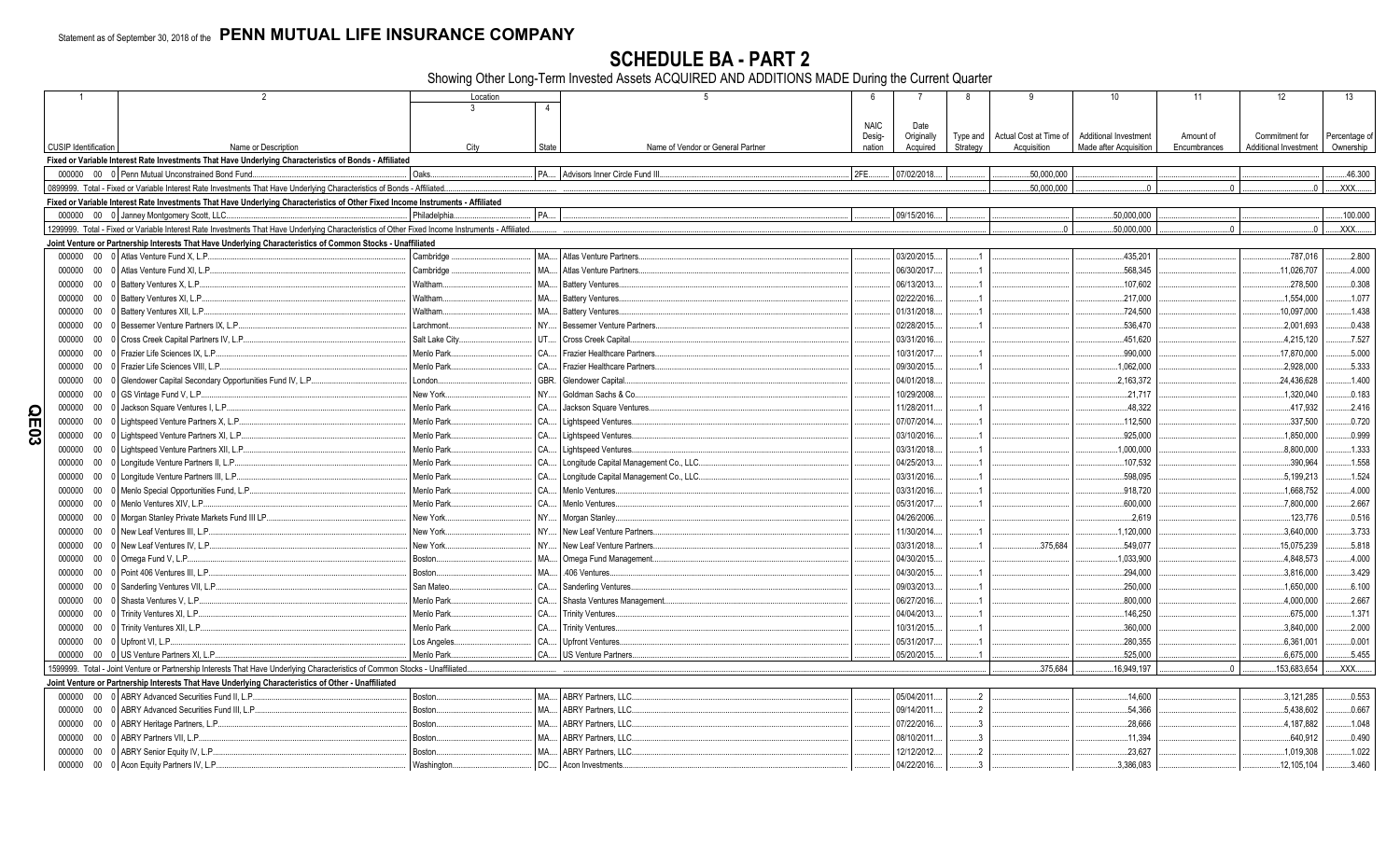SCHEDULE BA - PART 2<br>Showing Other Long-Term Invested Assets ACQUIRED AND ADDITIONS MADE During the Current Quarter

|       |                                   | 2                                                                                                                     | Location        |           | 5                                      | -6          |             | 8        | 9                      | 10                     | 11           | 12                    | 13          |
|-------|-----------------------------------|-----------------------------------------------------------------------------------------------------------------------|-----------------|-----------|----------------------------------------|-------------|-------------|----------|------------------------|------------------------|--------------|-----------------------|-------------|
|       |                                   |                                                                                                                       | $\mathcal{A}$   |           |                                        |             |             |          |                        |                        |              |                       |             |
|       |                                   |                                                                                                                       |                 |           |                                        | <b>NAIC</b> | Date        |          |                        |                        |              |                       |             |
|       |                                   |                                                                                                                       |                 |           |                                        | Desig-      | Originally  | Type and | Actual Cost at Time of | Additional Investment  | Amount of    | Commitment for        | ercentage o |
|       | <b>CUSIP</b> Identification       | Name or Description                                                                                                   | City            | State     | Name of Vendor or General Partner      | nation      | Acquired    | Strategy | Acquisition            | Made after Acquisition | Encumbrances | Additional Investment | Ownership   |
|       | 000000 00                         | Apollo European Principal Finance Fund II, L.P.                                                                       | Purchase        | NY.       | Apollo Global Management, LLC.         |             | 07/23/2012. | 11       |                        | .26,316                |              | .2,308,328            | .0.565      |
|       | 000000<br>$00\,$                  | Apollo European Principal Finance Fund III, L.P.                                                                      | Purchase        | <b>NY</b> | Apollo Global Management, LLC.         |             | 03/31/2017  | 11       |                        | 860,383                |              | .16,567,134           | .0.001      |
|       | 000000 00                         | 0 Avenue Europe Special Situations Fund III (U.S.), L.P.                                                              | New York.       | NY        | Avenue Capital Group.                  |             | 06/05/2015  |          |                        | .640,000               |              | .288,443              | .0.800      |
|       | 00 <sub>0</sub><br>000000         | Beacon Capital Strategic Partners VII, L.P.                                                                           | Boston.         | <b>MA</b> | Beacon Capital Partners, LLC.          |             | 10/20/2015. |          |                        | 600.000                |              | .6,600,000            | .2.000      |
|       | 000000                            | 00 0 Brynwood Partners VII L.P.                                                                                       | Greenwich.      | CT        | Brynwood Partners.                     |             | 12/27/2013  |          |                        | 464,289                |              | .1,446,278            | .1.667      |
|       | 000000<br>$00\,$                  | 0 Brynwood Partners VIII L.P.                                                                                         | Greenwich.      | CT        | Brynwood Partners.                     |             | 01/31/2018. |          |                        | 1,603,056              |              | .5,183,248            | .1.231      |
|       | 000000                            | 00 0 Carlyle Strategic Partners III, L.P.                                                                             | Wilmington      | DE.       | Carlyle Group, L.P.                    |             | 09/30/2012  | .11      |                        | .19,624                |              | .2,993,639            | .0.843      |
|       | 000000<br>$00\,$                  | Carlyle Strategic Partners IV, L.P                                                                                    | Wilmington      | DE        | Carlyle Group, L.P.                    |             | 03/31/2016  | 11       |                        | .932,738               |              | 12,689,595            | .0.800      |
|       | 000000                            | 00 0 Columbia Capital Equity Partners VI, L.P.                                                                        | Alexandria.     | <b>VA</b> | Columbia Capital.                      |             | 07/31/2015. |          |                        | .1,074,316             |              | .4,951,170            | 2.400       |
|       | 000<br>000000                     | EIF United States Power Fund IV, L.P.                                                                                 | Needham         | MA        | <b>Energy Investors Funds</b>          |             | 1/28/2011.  |          |                        | 262,528                |              | (262, 528)            | .0.350      |
|       | 000000                            | 00 0 EnCap Energy Capital Fund IX, L.P.                                                                               | Houston.        | <b>TX</b> | EnCap Investments, L.P.                |             | 01/08/2013  |          |                        | 132,696                |              | .1,182,128            | .0.233      |
|       | 000000<br>$00 \quad 0$            | EnCap Energy Capital Fund VIII, L.P                                                                                   | Houston.        | <b>TX</b> | EnCap Investments, L.P.                |             | 1/30/2010.  |          |                        | 159,080                |              | .497,763              | 0.194       |
|       | $00\,$<br>000000                  | 0 EnCap Energy Capital Fund X, L.P                                                                                    | Houston.        | <b>TX</b> | EnCap Investments, L.P.                |             | 02/28/2015. |          |                        | .657,570               |              | .4,451,574            | .0.340      |
|       | 000000                            | 00 0 EnCap Energy Capital Fund XI, L.P.                                                                               | Houston.        | <b>TX</b> | EnCap Investments, L.P.                |             | 01/31/2017  |          |                        | 148,710                |              | .14,520,636           | .0.246      |
|       |                                   | 000000 00 0 EnCap Flatrock Midstream Fund III, L.P                                                                    | Houston.        | TX        | EnCap Investments, L.P.                |             | 07/09/2014. |          |                        | .1,682,660             |              | .1,775,877            | .0.200      |
|       | 000000                            | 00 0 EnCap Flatrock Midstream Fund IV, L.P.                                                                           | Houston.        | TX        | EnCap Investments, L.P.                |             | 08/31/2017. |          |                        | .3,116,098             |              | .6,441,243            | .0.333      |
|       |                                   | 000000 00 0 Frazier Healthcare VI, LP.                                                                                | Seattle.        | <b>WA</b> | <b>Frazier Healthcare Partners</b>     |             | 03/26/2008. |          |                        | 16,500                 |              |                       | .0.812      |
|       | $00 \quad 0$<br>000000            | Frazier Healthcare VII. LP.                                                                                           | Seattle.        | WA.       | <b>Frazier Healthcare Partners</b>     |             | 08/01/2013. |          |                        | .240,000               |              | .285,000              | .1.706      |
|       | 000000                            | 00 0 Fulcrum Capital Partners V, LP.                                                                                  | Toronto.        | ON        | <b>Fulcrum Capital Partners</b>        |             | 06/11/2015  |          |                        | .1,303,265             |              | 3,978,986             | .4.000      |
| QE03. |                                   | 000000 00 0 Graham Partners Annex, L.P.                                                                               | Newtown Sqaure. | <b>PA</b> | <b>Graham Partners</b>                 |             | 03/15/2010. |          |                        | .45,676                |              | 211,124               | .6.667      |
|       |                                   | 000000 00 0 Graham Partners IV, L.P.                                                                                  | Newtown Sqaure. | PA.       | <b>Graham Partners</b>                 |             | 07/31/2015  |          |                        | .3.571.189             |              | .5,425,641            | .3.200      |
|       | 000000                            | 00 0 Gryphon Partners V, L.P.                                                                                         | San Francisco   | CA        | Gryphon Investors                      |             | 02/28/2018  |          | .6,711,721             |                        |              | 13,288,279            | .1.003      |
|       |                                   | 000000 00 0 GS Mezzanine Partners 2006, L.P.                                                                          | New York.       | $NY$      | Goldman Sachs & Co.                    |             | 04/07/2006. |          |                        | .1.144                 |              | .420,175              | .0.237      |
|       | 000000                            | 00 0 Highbridge Specialty Loan Fund III LP.                                                                           | New York.       | NY        | <b>Highbridge Principal Strategies</b> |             | 05/06/2013  |          |                        | 161,324                |              | .465,657              | .3.594      |
|       | 000000                            | 00 0 Matlin Patterson Global Opportunities Partners III L.P.                                                          | New York.       | NY.       | Matlin Patterson Global Advisors       |             | 06/22/2007  | .11      |                        | .12,131                |              | .229,285              | .0.200      |
|       | 000<br>000000                     | MHR Institutional Partners IV, L.P.                                                                                   | New York.       | NY.       | MHR Fund Management.                   |             | 06/27/2016  |          |                        | 750,000                |              | .11,622,303           | .2.222      |
|       | 000000<br>$00\,$                  | 0 Miravast ILS Credit Opportunities L.P.                                                                              | Ewing           | <b>NJ</b> | Miravast LLC.                          |             | 12/01/2017  |          |                        | .56,373                |              | 7,864,678             | .8.000      |
|       | 000000                            | 00 0 NGP Natural Resources XII. L.P                                                                                   | Irving.         | <b>TX</b> | <b>NGP Energy Capital Management</b>   |             | 08/31/2017  |          |                        | (61, 505)              |              | .12,795,354           | .0.301      |
|       | $00\,$<br>000000                  | Patriot Financial Partners III, L.P.                                                                                  | Philadelphia.   | <b>PA</b> | <b>Patriot Financial Partners</b>      |             | 1/01/2017.  |          |                        | 1,600,000              |              | 12,800,000            | .5.333      |
|       | 000000<br>000                     | Resolution Recovery Partners, LP                                                                                      | New York.       | <b>NY</b> | Ranieri Real Estate Partners           |             | 02/03/2012  | 11       |                        | .22,339                |              | .1,219,523            | .1.000      |
|       | 000000                            | 00 0 RFE Investment Partners VIII, L.P.                                                                               | New Canaan      | CT.       | <b>RFE Investment Partners</b>         |             | 06/29/2012  |          |                        | 24,099                 |              | .127,113              | .1.205      |
|       | 000000                            | 00 0 Selene Residential Mortgage Opportunity Fund II L.P.                                                             | New York.       | NY.       | Ranieri Real Estate Partners           |             | 12/27/2010. | 11       |                        | 31.383                 |              | .7,180,957            | .2.521      |
|       | 000000                            | 00 0 Starwood Global Opportunity Fund XI, L.P                                                                         | Greenwich       | CT        | Starwood Capital.                      |             | 05/31/2017. |          |                        | 420,000                |              | .13,580,000           | .0.001      |
|       |                                   | 000000 00 0 Summit Partners Growth Equity Fund IX.                                                                    | Boston.         | MA        | Summit Partners.                       |             | 09/30/2015. |          |                        | 662,400                |              | .4,209,600            | .0.267      |
|       | 000000                            | 00 0 TRG Forestry Fund 8.                                                                                             | Boston.         | MA.       | The Rohatyn Group.                     |             | 12/13/2004. |          |                        | (155)                  |              | .155                  | .0.760      |
|       | 000000                            | 00 0 Warburg Pincus Financial Sector, L.P.                                                                            | New York.       | NY.       | Warburg, Pincus LLC.                   |             | 09/21/2017  |          |                        | .369,000               |              | .7,659,000            | .0.563      |
|       |                                   | 000000 00 0 Warburg Pincus Private Equity XII, LP                                                                     | New York.       | NY.       | Warburg, Pincus LLC.                   |             | 12/21/2015. |          |                        | .2.365.500             |              | 6,517,000             | 0.147       |
|       |                                   | 2199999. Total - Joint Venture or Partnership Interests That Have Underlying Characteristics of Other - Unaffiliated. |                 |           |                                        |             |             |          | .6.711.721             | .27,489,463            | $\Omega$     | .218,027,451          | XXX.        |
|       | 4499999. Subtotal - Unaffiliated. |                                                                                                                       |                 |           |                                        |             |             |          | 7,087,405              | .44.438.660            | $\Omega$     | .371,711,105          | .XXX        |
|       | 4599999. Subtotal - Affiliated.   |                                                                                                                       |                 |           |                                        |             |             |          | .50,000,000            | 50.000.000             | $\Omega$     |                       | XXX.        |
|       | 4699999. Totals.                  |                                                                                                                       |                 |           |                                        |             |             |          | .57.087.405            | .94.438.660            | $\Omega$     | .371.711.105          | XXX.        |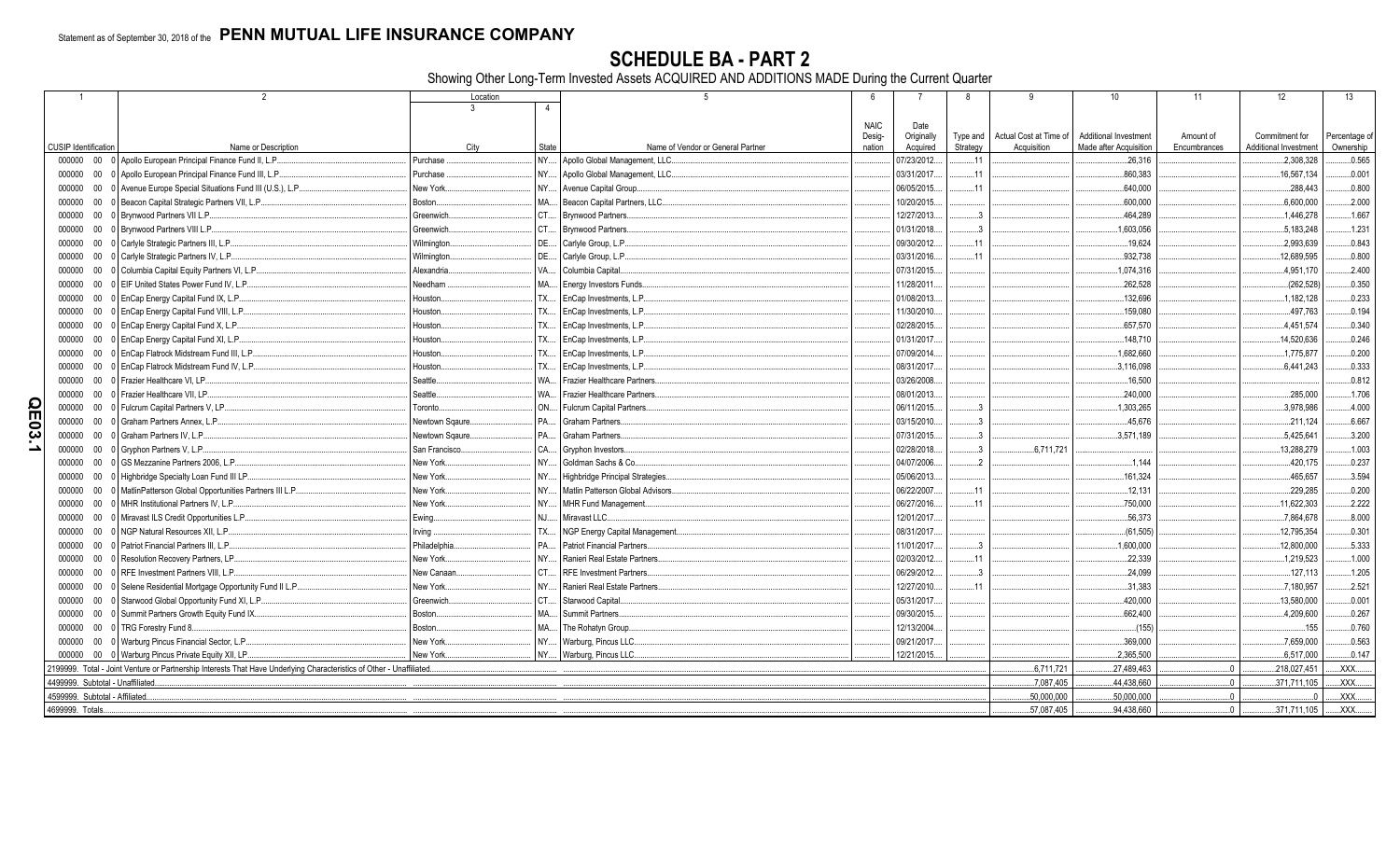**SCHEDULE BA - PART 3**<br>Showing Other Long-Term Invested Assets DISPOSED, Transferred or Repaid During the Current Quarter

|     |                                   |        |                                                                                                                               | Location       |          |                                               |                       |                       |                |            |                                         |                                      | Changes in Book/Adjusted Carrying Value |                     |                      | 15                                     |               | 17             | 18            | 19                | 20         |
|-----|-----------------------------------|--------|-------------------------------------------------------------------------------------------------------------------------------|----------------|----------|-----------------------------------------------|-----------------------|-----------------------|----------------|------------|-----------------------------------------|--------------------------------------|-----------------------------------------|---------------------|----------------------|----------------------------------------|---------------|----------------|---------------|-------------------|------------|
|     |                                   |        |                                                                                                                               | $\mathbf{3}$   | $\Delta$ |                                               |                       |                       |                | q          | 10 <sup>1</sup>                         | 11                                   | 12                                      | 13                  | 14                   |                                        |               |                |               |                   |            |
|     |                                   |        |                                                                                                                               |                |          |                                               |                       |                       | Book/Adjusted  |            |                                         |                                      |                                         |                     |                      |                                        |               |                |               |                   |            |
|     |                                   |        |                                                                                                                               |                |          |                                               |                       |                       | Carrying Value | Unrealized | <b>Current Year's</b><br>(Depreciation) | <b>Current Year's</b><br>Other-Than- | Capitalized                             |                     | <b>Total Foreign</b> | Book/Adjusted<br><b>Carrying Value</b> |               | Foreian        |               |                   |            |
|     |                                   |        |                                                                                                                               |                |          |                                               | Date                  |                       | Less           | Valuation  | or                                      | Temporary                            | Deferred                                | <b>Total Change</b> | Exchange             | Less                                   |               | Exchange       | Realized Gain | <b>Total Gain</b> |            |
|     |                                   |        |                                                                                                                               |                |          |                                               | Originally            | Disposal              | Encumbrances.  | Increase   | (Amortization)                          | Impairment                           | Interest and                            | in B./A.C.V.        | Change in            | Encumbrances                           |               | Gain (Loss) on | (Loss) on     | (Loss) on         | Investment |
|     | <b>CUSIP</b> Identification       |        | Name or Description                                                                                                           | City           |          | State Name of Purchaser or Nature of Disposal | Acquired              | Date                  | Prior Year     | (Decrease) | / Accretion                             | Recognized                           | Other                                   | $(9+10-11+12)$      | <b>B./A.C.V.</b>     | on Disposal                            | Consideration | Disposal       | Disposal      | Disposal          | Income     |
|     |                                   |        | Joint Venture or Partnership Interests That Have Underlying Characteristics of Common Stocks - Unaffiliated                   |                |          |                                               |                       |                       |                |            |                                         |                                      |                                         |                     |                      |                                        |               |                |               |                   |            |
|     |                                   |        | 000000 00 0 Edison Venture Fund V, LP.                                                                                        | Lawrenceville. |          | NJ Return of Capital                          | 05/13/2002 08/01/2018 |                       | .398.115       |            |                                         |                                      |                                         |                     |                      | 398,115                                | 398,115       |                |               |                   |            |
|     | 000000                            | $00\,$ | 0 GS Vintage Fund V, L.P.                                                                                                     | New York.      | NY.      | Return of Capital                             | 10/29/2008            | 09/13/2018            | .187,808       |            |                                         |                                      |                                         |                     |                      | 187,808                                | .187,808      |                |               |                   |            |
|     | 000000                            | $00\,$ | Longitude Venture Partners, L.P.                                                                                              | Menlo Park.    | CA.      | Return of Capital.                            | 11/20/2007            | 08/14/2018            | 235,219        |            |                                         |                                      |                                         |                     |                      | 235,219                                | .235,219      |                |               |                   |            |
|     | 000000                            | $00\,$ | 0 Morgan Stanley Private Markets Fund III LP.                                                                                 | New York.      | NY.      | Return of Capital.                            |                       | 04/26/2006 09/25/2018 | .65,081        |            |                                         |                                      |                                         |                     |                      | 65,081                                 | 65.081        |                |               |                   |            |
|     | 000000                            |        | 00 0 Point Judith Venture Fund III. L.P.                                                                                      | Providence     | $RL$ .   | Return of Capital                             | 11/21/2011 08/13/2018 |                       | 251.886        |            |                                         |                                      |                                         |                     |                      | 251,886                                | 251.886       |                |               |                   |            |
|     |                                   |        | 1599999. Total - Joint Venture or Partnership Interests That Have Underlying Characteristics of Common Stocks - Unaffiliated. |                |          |                                               |                       |                       | 1.138.109      |            |                                         |                                      |                                         |                     |                      | 1.138.109                              | .1,138,109    |                |               |                   |            |
|     |                                   |        | Joint Venture or Partnership Interests That Have Underlying Characteristics of Other - Unaffiliated                           |                |          |                                               |                       |                       |                |            |                                         |                                      |                                         |                     |                      |                                        |               |                |               |                   |            |
|     | 000000                            |        | 00 0 ABRY Advanced Securities Fund II, L.P.                                                                                   | Boston.        |          | MA., Return of Capital                        | 05/04/2011            | 09/27/2018            | .104,883       |            |                                         |                                      |                                         |                     |                      | 104,883                                | 104,883       |                |               |                   |            |
|     | 000000                            | $00\,$ | 0 ABRY Partners VII, L.P.                                                                                                     | Boston.        |          | MA Return of Capital.                         | 08/10/2011            | 08/17/2018            | 355,876        |            |                                         |                                      |                                         |                     |                      | .355,876                               | .355,876      |                |               |                   |            |
|     | 000000                            | 00     | 0 Apollo European Principal Finance Fund II. L.P.                                                                             | Purchase       |          | NY Return of Capital.                         | 07/23/2012 07/30/2018 |                       | 470,558        |            |                                         |                                      |                                         |                     |                      | 470,558                                | .470,558      |                |               |                   |            |
|     | 000000                            | 00     | 0 Apollo European Principal Finance Fund III, L.P.                                                                            | Purchase       |          | NY. Return of Capital.                        | 03/31/2017            | 09/13/2018            | 19,500         |            |                                         |                                      |                                         |                     |                      | .19,500                                | .19,500       |                |               |                   |            |
|     | 000000                            | 00     | 0 Avenue Europe Special Situations Fund II (U.S.), L.P.                                                                       | New York.      |          | NY Return of Capital.                         | 10/04/2011            | 08/29/2018            | 230,347        |            |                                         |                                      |                                         |                     |                      | 230,347                                | 230,347       |                |               |                   |            |
|     | 000000                            | $00\,$ | 0 Avenue Special Situations Fund VI. L.P.                                                                                     | New York.      |          | NY. Return of Capital.                        | 06/15/2010            | 09/26/2018            | .21,830        |            |                                         |                                      |                                         |                     |                      | 21,830                                 | 21,830        |                |               |                   |            |
|     | 000000                            | $00\,$ | 0 BTG Global Timberland Resources Fund - B shares.                                                                            | Luxembourg.    |          | Lux. Return of Capital.                       | 01/13/2011            | 09/14/2018            | .32,892        |            |                                         |                                      |                                         |                     |                      | .32,892                                | .32,892       |                |               |                   |            |
|     | 000000                            | $00\,$ | 0 BTG Select Timberland Investment Fund II. LLC                                                                               | Atlanta.       |          | GA., Return of Capital.                       | 05/02/2007            | 08/30/2018            | 529.550        |            |                                         |                                      |                                         |                     |                      | 529,550                                | .529,550      |                |               |                   |            |
| Q   | 000000                            | $00\,$ | 0 Carlyle Strategic Partners IV, L.P.                                                                                         | Wilmington     |          | DE., Return of Capital.                       | 03/31/2016 07/03/2018 |                       | 403,226        |            |                                         |                                      |                                         |                     |                      | .403,226                               | .403,226      |                |               |                   |            |
| Щ   | 000000                            |        | 00 0 EIF United States Power Fund IV. L.P.                                                                                    | Needham        |          | MA Return of Capital.                         | 11/28/2011            | 08/03/2018            | 408,865        |            |                                         |                                      |                                         |                     |                      | .408,865                               | .408,865      |                |               |                   |            |
| င္လ | 000000                            |        | 00 0 EnCap Energy Capital Fund IX, L.P.                                                                                       | Houston.       | TX.      | Return of Capital.                            | 01/08/2013 06/01/2018 |                       | 117.757        |            |                                         |                                      |                                         |                     |                      | .117,757                               | .117,757      |                |               |                   |            |
| N   | 000000                            | $00\,$ | 0 Graham Partners III. L.P.                                                                                                   | Newtown Sgaure |          | PA., Return of Capital.                       | 09/30/2008 07/31/2018 |                       | .67,935        |            |                                         |                                      |                                         |                     |                      | 67,935                                 | 67,935        |                |               |                   |            |
|     | 000000                            | $00\,$ | 0 GS Mezzanine Partners 2006, L.P.                                                                                            | New York.      |          | NY. Return of Capital.                        | 04/07/2006            | 09/12/2018            | .23,857        |            |                                         |                                      |                                         |                     |                      | 23,857                                 | 23,857        |                |               |                   |            |
|     | 000000                            | $00\,$ | 0 Highbridge Specialty Loan Fund III LP                                                                                       | New York.      |          | NY. Return of Capital.                        | 05/06/2013 09/21/2018 |                       | 259.569        |            |                                         |                                      |                                         |                     |                      | .259,569                               | .259,569      |                |               |                   |            |
|     | 000000                            | $00\,$ | 0   Kelso Investment Associates VIII, L.P.                                                                                    | New York.      |          | NY. Return of Capital.                        | 11/29/2007            | 08/07/2018            | 20,573         |            |                                         |                                      |                                         |                     |                      | 20,573                                 | 20,573        |                |               |                   |            |
|     | 000000                            | 00     | 0 MatlinPatterson Global Opportunities Partners III L.P.                                                                      | New York.      |          | NY. Return of Capital.                        | 06/22/2007            | 08/24/2018            | 683,409        |            |                                         |                                      |                                         |                     |                      | 683,409                                | .683,409      |                |               |                   |            |
|     | 000000                            | $00\,$ | 0 New Canaan Funding Mezzanine V, L.P.                                                                                        | New Canaan.    |          | CT. Return of Capital.                        | 08/05/2011            | 07/13/2018            | 9,448          |            |                                         |                                      |                                         |                     |                      | .9,448                                 | 9,448         |                |               |                   |            |
|     | 000000                            | $00\,$ | 0 Perry Partners L.P. Class C.                                                                                                | New York.      |          | NY. Return of Capital.                        | 12/24/2014            | 07/18/2018            | .127,762       |            |                                         |                                      |                                         |                     |                      | 127,762                                | .127.762      |                |               |                   |            |
|     | 000000                            |        | 00 0 Resolution Recovery Partners, LP.                                                                                        | New York.      |          | NY. Return of Capital.                        | 02/03/2012            | 09/10/2018            | 187,856        |            |                                         |                                      |                                         |                     |                      | 187,856                                | .187,856      |                |               |                   |            |
|     | 000000                            |        | 00 0 TRG Forestry Fund 8.                                                                                                     | Boston.        |          | MA Return of Capital                          | 12/13/2004 09/26/2018 |                       | 276,314        |            |                                         |                                      |                                         |                     |                      | 276,314                                | 276,314       |                |               |                   |            |
|     |                                   |        | 2199999. Total - Joint Venture or Partnership Interests That Have Underlying Characteristics of Other - Unaffiliated          |                |          |                                               |                       |                       | 4.352.007      |            |                                         |                                      |                                         | $\cap$              |                      | 4.352.007                              | .4.352.007    |                |               |                   |            |
|     | 4499999. Subtotal - Unaffiliated. |        |                                                                                                                               |                |          |                                               |                       |                       | 5.490.116      |            |                                         |                                      |                                         |                     |                      | .5.490.116                             | 5.490.116     |                |               |                   |            |
|     | 4699999. Totals.                  |        |                                                                                                                               |                |          |                                               |                       |                       | 5,490,116      |            |                                         |                                      |                                         |                     |                      | .5,490,116                             | 5,490,116     |                |               |                   |            |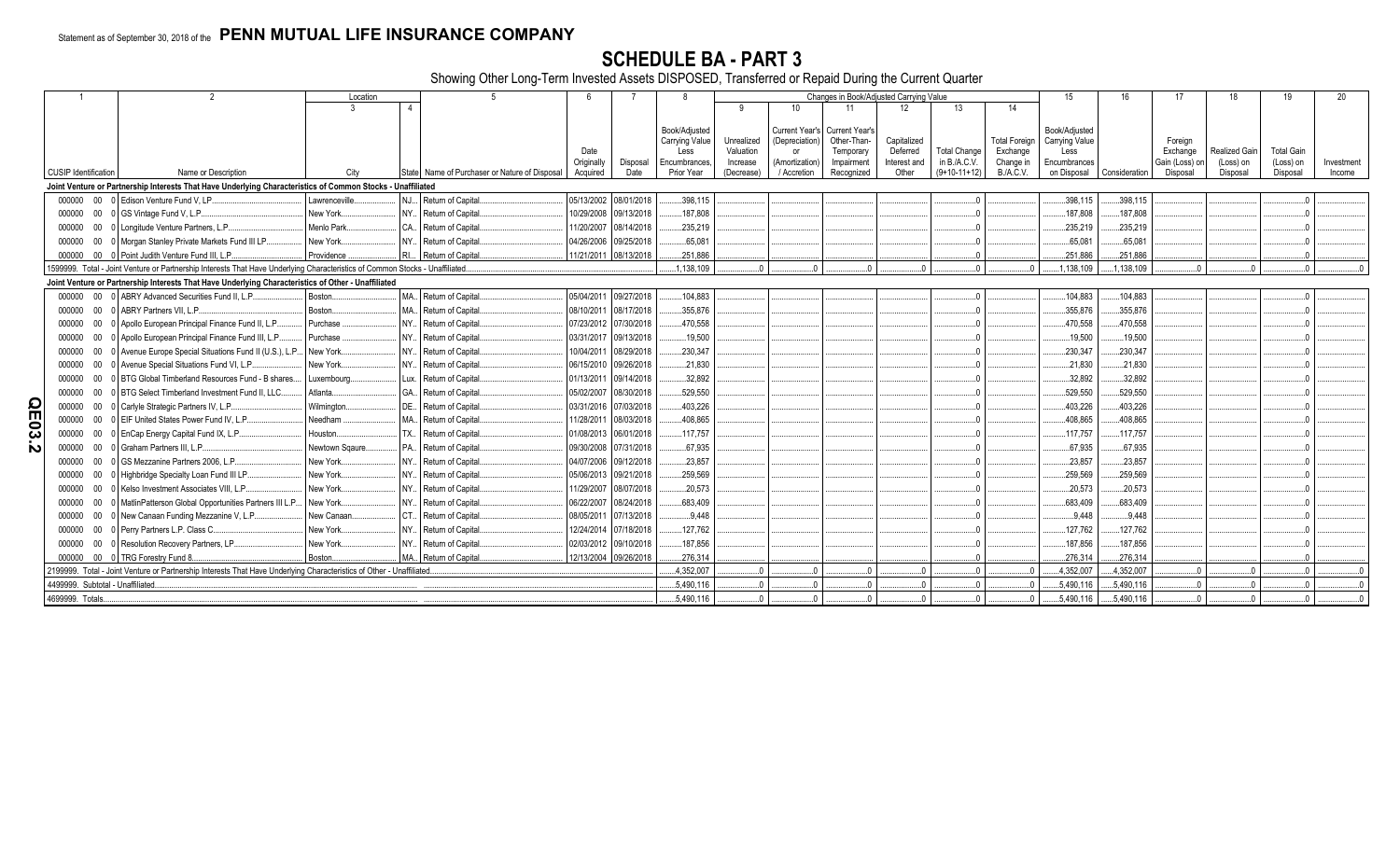**SCHEDULE D - PART 3**<br>Showing all Long-Term Bonds and Stocks ACQUIRED During Current Quarter

|              |        | $\overline{2}$<br>-3<br>$\overline{1}$                                | $\overline{4}$ | 5                              | 6                         | $\overline{7}$     | 8           |                                         |                      |
|--------------|--------|-----------------------------------------------------------------------|----------------|--------------------------------|---------------------------|--------------------|-------------|-----------------------------------------|----------------------|
|              |        |                                                                       |                |                                |                           |                    |             |                                         | NAIC Designation or  |
|              |        | <b>CUSIP</b> Identification<br>Description<br>Foreign                 | Date Acquired  | Name of Vendor                 | Number of Shares of Stock | <b>Actual Cost</b> | Par Value   | Paid for Accrued Interest and Dividends | Market Indicator (a) |
|              |        | Bonds - U.S. Government                                               |                |                                |                           |                    |             |                                         |                      |
|              | 38375U | SC 5 GOVERNMENT NATIONAL MORTGAGE ASSOCIATION                         | 08/01/2018.    | PAYUP.                         |                           |                    |             |                                         |                      |
|              | 38378B | 2W<br>GOVERNMENT NATIONAL MORTGAGE ASSOCIATION<br>- 8                 | 09/01/2018.    | PAYUP.                         |                           | .96,834            | .96,834     |                                         |                      |
|              | 38378B | 3F<br>GOVERNMENT NATIONAL MORTGAGE ASSOCIATION.                       | 09/01/2018.    | PAYUP.                         |                           | .30,710            | 30,710      |                                         |                      |
|              | 38378B | GOVERNMENT NATIONAL MORTGAGE ASSOCIATION<br>M6<br>$\mathbf{3}$        | 09/01/2018.    | PAYUP.                         |                           | .60,471            | .60,471     |                                         |                      |
|              | 38378B | GOVERNMENT NATIONAL MORTGAGE ASSOCIATION.<br>N <sub>5</sub>           | 09/01/2018.    | PAYUP.                         |                           | 73,856             | 73,856      |                                         |                      |
|              | 912828 | UNITED STATES TREASURY NOTE/BOND.<br>4Y<br>3                          | 09/10/2018.    | DEUTSCHE BANC/ALEX B           |                           | 19,967,969         | 20,000,000  | .15,953                                 |                      |
|              | 912828 | K <sub>3</sub><br>UNITED STATES TREASURY INFLATION INDEXED.<br>3      | 07/25/2018.    | VARIOUS.                       |                           | .79,280,478        | 80,499,500  | 27,768                                  |                      |
|              | 912828 | Y4 6 UNITED STATES TREASURY NOTE/BOND.                                | 08/24/2018.    | VARIOUS.                       |                           | .90,008,008        | 90,000,000  | 140,166                                 |                      |
|              |        | 0599999. Total - Bonds - U.S. Government                              |                |                                |                           | 189,518,326        | 190,761,371 | 183,887                                 | XXX.                 |
|              |        | <b>Bonds - All Other Government</b>                                   |                |                                |                           |                    |             |                                         |                      |
|              |        | 46513Y KP 2 ISRAEL ST 4.6 01AUG33<br>l n                              | 07/18/2018     | J.P. MORGAN CLEARING           |                           | .5,000,000         | .5,000,000  |                                         | 1FE.                 |
|              |        | 1099999. Total - Bonds - All Other Government                         |                |                                |                           | 5,000,000          | .5,000,000  | 0                                       | XXX.                 |
|              |        | Bonds - U.S. Special Revenue and Special Assessment                   |                |                                |                           |                    |             |                                         |                      |
|              |        | 3137FG ZK 4   FEDERAL HOME LN MTG CORP MULTI 0.00.                    | 08/03/2018     | <b>CREDIT SUISSE FIRST</b>     |                           | 3,736,656          | 16,000,000  | .13,100                                 |                      |
|              |        | 3137FH 2C 6 FREDDIE MAC MULTIFAMILY STRUCTURED PASS                   | 08/15/2018.    | <b>BARCLAYS CAPITAL FIX.</b>   |                           | 5,092,266          |             | 39,857                                  |                      |
|              |        | 3199999. Total - Bonds - U.S. Special Revenue and Special Assessments |                |                                |                           | .8,828,922         | .16,000,000 | .52,957                                 | .XXX.                |
|              |        | <b>Bonds - Industrial and Miscellaneous</b>                           |                |                                |                           |                    |             |                                         |                      |
|              | 023135 | BF 2 AMAZON.COM INC.                                                  | 07/11/2018.    | DEUTSCHE BANC/ALEX B           |                           | .2,499,575         | .2,500,000  | 37,943 1FE.                             |                      |
|              | 03349M | AB<br>ANDEAVOR.                                                       | 09/13/2018.    | CITIGROUP GLOBAL MKT           |                           | 1,865,140          | .2,000,000  | .41,500                                 | 2FE                  |
| <u>ရ</u>     | 038923 | ARBOR REALTY TRUST INC<br>AD                                          | 07/03/2018.    | EXCHANGE OFFER.                |                           | 1,999,550          | .2,000,000  | .34,375                                 | 1FE.                 |
|              | 05549G | BHMS 2018-ATLS.<br>AJ.                                                | 07/13/2018.    | CITIGROUP GLOBAL MKT           |                           | 7,500,000          | .7,500,000  |                                         | <b>IFE</b>           |
| $\mathsf{R}$ | 07274N | <b>BAYER US FINANCE II LLC</b><br>AN<br>-3                            | 07/11/2018.    | WELLS FARGO SECS LLC           |                           | .3,538,535         | .3,500,000  | .8,094                                  | 2FE                  |
|              | 07274N | AY<br><b>BAYER US FINANCE II LLC</b>                                  | 07/12/2018.    | NON-BROKER TRADE, BO.          |                           | .3,000,000         | .3,000,000  |                                         | 2FE                  |
|              | 07274N | <b>BC</b><br><b>BAYER US FINANCE II LLC</b>                           | 07/12/2018.    | NON-BROKER TRADE, BO           |                           | 1,990,000          | .1,990,000  |                                         | 2FE.                 |
|              | 07274N | <b>BD</b><br><b>BAYER US FINANCE II LLC</b>                           | 07/12/2018.    | NON-BROKER TRADE, BO.          |                           | .1,729,000         | .1,729,000  |                                         | 2FE                  |
|              | 07274N | BE <sub>2</sub><br><b>BAYER US FINANCE II LLC</b>                     | 07/12/2018.    | NON-BROKER TRADE, BO.          |                           | 10,000,000         | 10,000,000  |                                         | 2FE.                 |
|              | 07284R | BAYLOR COLLEGE OF MEDICINE.<br>AA                                     | 08/23/2018.    | RAYMOND JAMES & ASSO           |                           | .4,579,078         | .4,075,000  | 60,720                                  | 1FE.                 |
|              | 08162C | BENCHMARK 2018-B6 MORTGAGE TRUST<br>AJ                                | 09/21/2018.    | CITIGROUP GLOBAL MKT           |                           | .3,001,280         |             | .12,613                                 | 1FE                  |
|              | 084423 | AP<br><b>WR BERKLEY CORP.</b>                                         | 07/30/2018.    | RAYMOND JAMES & ASSO           |                           | .2,945,195         | .2,492,000  | 71,818                                  | 2FE                  |
|              | 084659 | BERKSHIRE HATHAWAY ENERGY CO.<br>AQ                                   | 07/23/2018.    | WELLS FARGO SECS LLC.          |                           | 1,749,440          | 1,750,000   |                                         | 1FE.                 |
|              | 11043H | BRITISH AIRWAYS 2018-1 CLASS A PASS THRO<br>AA                        | 07/09/2018.    | <b>BARCLAYS CAPITAL FIX</b>    |                           | .3,633,264         | .3,667,000  | .8,824                                  | 1FE.                 |
|              | 12592B | CNH INDUSTRIAL CAPITAL LLC.<br>AJ<br>-3                               | 08/09/2018.    | <b>BANC/AMERICA SECUR.</b>     |                           | .1,994,020         | .2,000,000  |                                         | 3FE.                 |
|              | 149123 | <b>BL</b><br>CATERPILLAR INC                                          | 07/19/2018.    | PERSHING & COMPANY             |                           | .2,832,372         | .2,450,000  | .46,169                                 | 1FE                  |
|              | 21075W | EV<br>CONTIMORTGAGE HOME EQUITY LOAN TRUST 199                        | 09/17/2018.    | NON-BROKER TRADE, BO           |                           |                    |             |                                         | 2FE.                 |
|              | 210795 | PZ<br>CONTINENTAL AIRLINES 2012-1 CLASS A PASS                        | 07/17/2018.    | <b>BAIRD ROBERT W &amp; CO</b> |                           | .3,815,106         | .3,769,532  | 42,585                                  | 1FE.                 |
|              | 22822R | <b>BH</b><br>CROWN CASTLE TOWERS LLC.                                 | 09/14/2018.    | <b>CREDIT SUISSE FIRST</b>     |                           | .3,022,950         | .3,000,000  | .1,060                                  | 1FE.                 |
|              | 22822V | AF<br>CROWN CASTLE INTERNATIONAL CORP.                                | 09/13/2018.    | <b>BANC/AMERICA SECUR.L</b>    |                           | .1,915,640         | .2,000,000  | .32,194                                 | 2FE                  |
|              | 26442U | AG<br>DUKE ENERGY PROGRESS LLC.<br>- 9                                | 08/06/2018.    | JPM SECURITIES-FIXED           |                           | .2,999,430         | .3,000,000  |                                         | 1FE.                 |
|              | 26885B | AE<br><b>EQT MIDSTREAM PARTNERS LP</b>                                | 09/13/2018.    | <b>MORGAN STANLEY &amp; CO</b> |                           | .2,129,380         | .2,000,000  | .29,611                                 | 2FE.                 |
|              | 291011 | <b>BD</b><br><b>EMERSON ELECTRIC CO.</b>                              | 09/06/2018.    | <b>WELLS FARGO SECS LLC</b>    |                           | .8,053,990         | .7,000,000  | 117,396                                 | 1FE.                 |
|              | 29736R | AC<br><b>ESTEE LAUDER COS INC/THE</b><br>$\mathbf{A}$                 | 07/18/2018.    | <b>CREDIT SUISSE FIRST</b>     |                           | .3,130,700         | .2,500,000  | 27,083                                  | 1FE.                 |
|              | 30231G | AN 2<br><b>EXXON MOBIL CORP.</b>                                      | 07/12/2018.    | UBS SECURITIES LLC             |                           | .949,550           | .1,000,000  | 12,881                                  | 1FE.                 |
|              | 30231G | <b>EXXON MOBIL CORP.</b><br>AW 2                                      | 07/13/2018.    | CITIGROUP GLOBAL MKT           |                           | .2,607,375         | .2,500,000  | .38,854                                 | 1FE.                 |
|              | 30296X | FREMF 2018-K78 MORTGAGE TRUST<br>AG<br>2                              | 07/10/2018.    | BARCLAYS BANK NEW YO           |                           | .3,921,844         | .4,000,000  | .8,532                                  | 2FE                  |
|              | 30307R | AE<br>FREMF 2018-K80 MORTGAGE TRUST                                   | 09/13/2018.    | JPM SECURITIES-FIXED.          |                           | .2,444,023         | .2,500,000  | .7,342                                  | 2FE                  |
|              | 31620R | AG<br>FIDELITY NATIONAL FINANCIAL INC.<br>$\overline{0}$              | 08/08/2018.    | <b>BANC/AMERICA SECUR.</b>     |                           | .3,721,950         | .3,750,000  |                                         | 2FE.                 |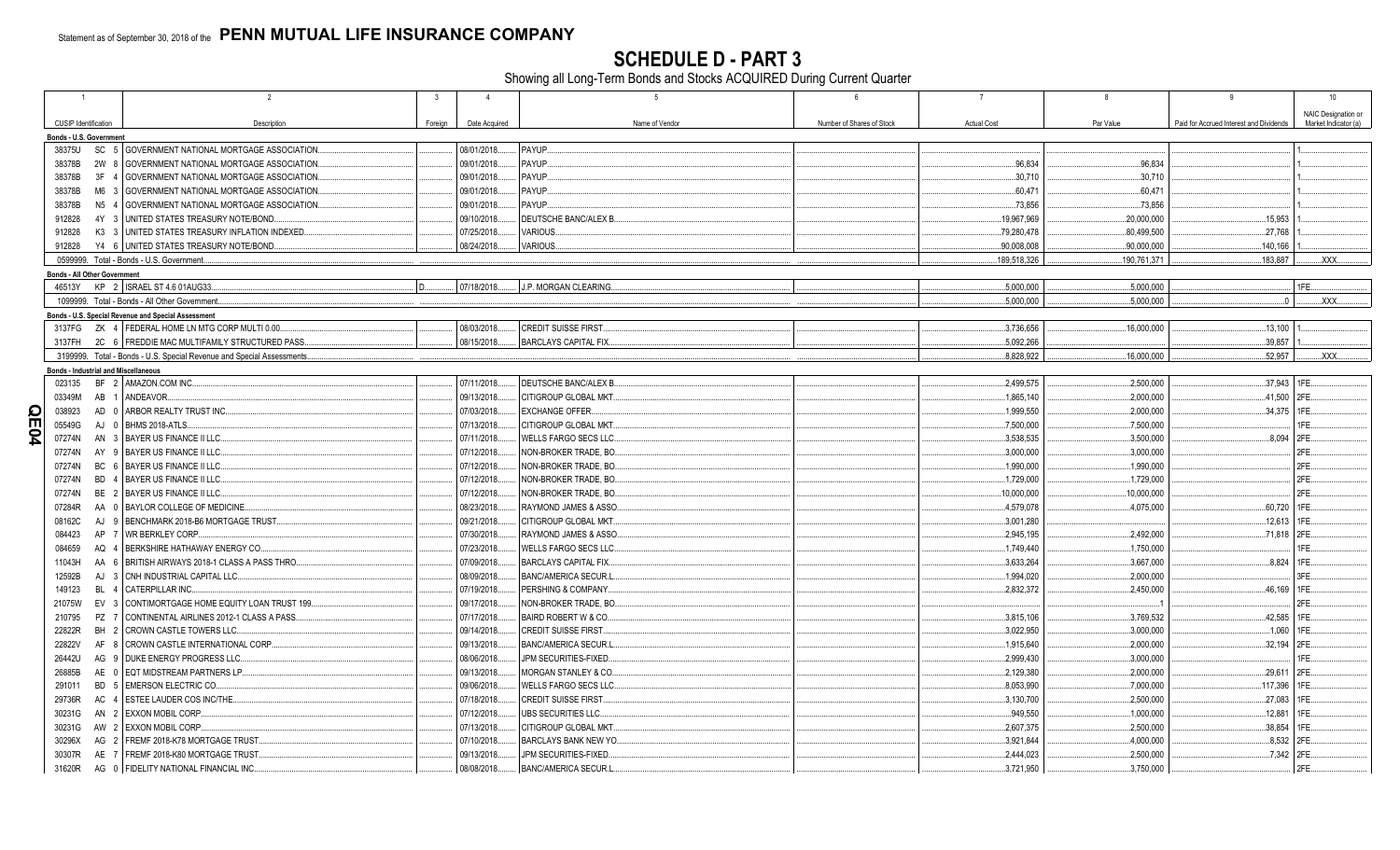**SCHEDULE D - PART 3**<br>Showing all Long-Term Bonds and Stocks ACQUIRED During Current Quarter

|                             |                  | $\overline{2}$                            | $\overline{\mathbf{3}}$ | $\overline{4}$ |                                 | -5             | - 6                       |                       | 8                     | 9                                       | 10                   |
|-----------------------------|------------------|-------------------------------------------|-------------------------|----------------|---------------------------------|----------------|---------------------------|-----------------------|-----------------------|-----------------------------------------|----------------------|
|                             |                  |                                           |                         |                |                                 |                |                           |                       |                       |                                         | NAIC Designation or  |
| <b>CUSIP</b> Identification |                  | Description                               | Foreign                 | Date Acquired  |                                 | Name of Vendor | Number of Shares of Stock | <b>Actual Cost</b>    | Par Value             | Paid for Accrued Interest and Dividends | Market Indicator (a) |
| 341081                      |                  | EY 9 FLORIDA POWER & LIGHT CO             |                         | 07/11/2018.    | PERSHING & COMPANY.             |                |                           | .5,846,278            | 4,798,000             | 55,730                                  | 1FF                  |
| 369550                      | AT<br>-5         | <b>GENERAL DYNAMICS CORP.</b>             |                         | 07/11/2018.    | <b>GOLDMAN SACHS &amp; CO</b>   |                |                           | .2,434,925            | .2,500,000            | .14,500                                 | 1FF                  |
| 404121                      | AJ<br>4          | HCA INC                                   |                         | 08/09/2018.    | <b>GOLDMAN SACHS &amp; CO.</b>  |                |                           | .1,000,000            | .1,000,000            |                                         | 3FE                  |
| 437076                      | AS               | HOME DEPOT INC/THE.                       |                         | 07/18/2018.    | <b>CREDIT SUISSE FIRST</b>      |                |                           | .3,101,975            | .2,500,000            | .13,872                                 | 1FE                  |
| 437076                      | <b>BF</b><br>-8  | HOME DEPOT INC/THE                        |                         | 07/25/2018.    | <b>WELLS FARGO SECS LLC</b>     |                |                           | .2,891,692            | .2,765,000            | .44,609                                 | 1FE                  |
| 438516                      | AR               | HONEYWELL INTERNATIONAL INC.              |                         | 07/11/2018.    | JEFFERIES & COMPANY             |                |                           | .2,028,296            | .1,650,000            | .30,828                                 | 1FE                  |
| 45866F                      | AH               | INTERCONTINENTAL EXCHANGE INC.            |                         | 09/13/2018.    | JPM SECURITIES-FIXED            |                |                           | .1,996,120            | .2,000,000            | .8,028                                  | 1FE                  |
| 46650F                      | AJ               | J.P. MORGAN CHASE COMMERCIAL MORTGAGE SE  |                         | 07/27/2018.    | JPM SECURITIES-FIXED            |                |                           | .3,000,000            | .3,000,000            |                                         | <b>IFF</b>           |
| 539830                      | AU <sub>3</sub>  | LOCKHEED MARTIN CORP.                     |                         | 08/24/2018.    | PERSHING & COMPANY              |                |                           | 1,151,230             | .1,000,000            | .15,736                                 | 2FE.                 |
| 546676                      | AU               | LOUISVILLE GAS & ELECTRIC CO.             |                         | 08/21/2018.    | PERSHING & COMPANY              |                |                           | 1,750,768             | .1,546,000            | 21,569                                  |                      |
| 559080                      | AM <sub>8</sub>  | MAGELLAN MIDSTREAM PARTNERS LP.           |                         | 08/09/2018.    | <b>BNY/SUNTRUST CAPITAL</b>     |                |                           | .2,819,760            | .3,000,000            | .45,500                                 | 2FE                  |
| 581760                      | AV               | MCLAREN HEALTH CARE CORP                  |                         | 07/18/2018.    | JPM SECURITIES-FIXED            |                |                           | .4,000,000            | .4,000,000            |                                         | 1FE                  |
| 61761J                      | ZN<br>2          | <b>MORGAN STANLEY</b>                     |                         | 07/18/2018.    | <b>CREDIT SUISSE FIRST</b>      |                |                           | 1,432,940             | 1,491,000             | .14.233                                 | 2FE.                 |
| 63940V                      | AC               | NAVIENT PRIVATE EDUCATION REFI LOAN TRUS. |                         | 07/18/2018.    | <b>BARR BROTHERS &amp; CO</b>   |                |                           | .6,499,649            | .6,500,000            |                                         | 1FE.                 |
| 641062                      | AN               | <b>NESTLE HOLDINGS INC</b>                |                         | 09/17/2018.    | JPM SECURITIES-FIXED            |                |                           | .1,973,140            | .2,000,000            |                                         | 1FE.                 |
| 68233J                      | <b>BF</b>        | ONCOR ELECTRIC DELIVERY CO LLC.           |                         | 08/07/2018.    | CITIGROUP GLOBAL MKT            |                |                           | .1,498,530            | .1,500,000            |                                         | 1FE.                 |
| 68389X                      | <b>BH</b>        | ORACLE CORP.                              |                         | 07/12/2018.    | <b>GOLDMAN SACHS &amp; CO.</b>  |                |                           | .1,472,265            | .1,500,000            | .160                                    | 1FE.                 |
| 72703P                      | AB <sub>9</sub>  | PLANET FITNESS MASTER ISSUER LLC.         |                         | 07/19/2018.    | NON-BROKER TRADE, BO.           |                |                           | .3,000,000            | .3,000,000            |                                         | 2AM.                 |
| 754730                      | AF<br>-6         | RAYMOND JAMES FINANCIAL INC.              |                         | 08/17/2018.    | RAYMOND JAMES & ASSO            |                |                           | .3,112,440            | .3,000,000            | 14,850                                  | 2FE                  |
| 776743                      | $AF \quad 3$     | ROPER TECHNOLOGIES INC.                   |                         | 08/14/2018.    | <b>JPM SECURITIES-FIXED</b>     |                |                           | .3,995,680            | .4,000,000            |                                         | 2FE.                 |
| 78408L                      | AC               | SC JOHNSON & SON INC.                     |                         | 07/10/2018.    | <b>BNY/SUNTRUST CAPITAL</b>     |                |                           | .1,544,910            | .1,500,000            | .18,488                                 | 1FE.                 |
| 78443F                      | AJ<br>- 6        | SLM STUDENT LOAN TRUST 2007-5.            |                         | 08/13/2018.    | <b>J.P MORGAN SECURITIE</b>     |                |                           | .5,008,318            | .5,000,000            | .10,908                                 | 3AM                  |
| 78516F                      | AA               | SABAL TRAIL TRANSMISSION LLC.             |                         | 04/26/2018.    | MITSUBISHI UFJ SECS.            |                |                           | (1,000,000            | (1,000,000)           |                                         | 2FE                  |
| 79585T                      | AS<br>- 2        | SALVATION ARMY/UNITED STATES.             |                         | 08/16/2018.    | JPM SECURITIES-FIXED.           |                |                           | .4,000,000            | .4,000,000            |                                         | 1FE.                 |
| 81211K                      | AK<br>- 6        | SEALED AIR CORP.                          |                         | 07/12/2018.    | VARIOUS.                        |                |                           | .350,000              | 319,000               | 61                                      | 3FE                  |
| 817565                      | BT.              | SERVICE CORP INTERNATIONAL/US.            |                         | 08/09/2018.    | BAIRD ROBERT W & CO.            |                |                           | .3,360,000            | .3,000,000            | .82,500                                 | 3FE                  |
| 855244                      | AS<br>-8         | STARBUCKS CORP.                           |                         | 08/08/2018.    | <b>MORGAN STANLEY &amp; CO.</b> |                |                           | 1,484,430             | 1,500,000             |                                         | 2FE                  |
| 867914                      | AH<br>$\epsilon$ | <b>SUNTRUST BANKS INC.</b>                |                         | 08/22/2018.    | RAYMOND JAMES & ASSO            |                |                           | .934,766              | .835,000              | .1,253                                  | 2FE                  |
| 871829                      | AJ<br>- 6        | SYSCO CORP.                               |                         | 07/26/2018.    | PERSHING & COMPANY              |                |                           | .1,107,890            | 1,000,000             | 19,260                                  | 2FE                  |
| 87422L                      | AK<br>- 6        | TALEN ENERGY SUPPLY LLC.                  |                         | 04/10/2018.    | <b>BANC/AMERICA SECUR.L</b>     |                |                           |                       |                       |                                         | 3FE                  |
| 875127                      | AV<br>4          | TAMPA ELECTRIC CO.                        |                         | 09/07/2018.    | PERSHING & COMPANY.             |                |                           | (5,051)<br>.2,605,810 | (5,051)<br>.2,135,000 | .45,060                                 | 2FE.                 |
|                             | <b>BD</b>        |                                           |                         |                |                                 |                |                           |                       |                       |                                         | 1FE                  |
| 882508                      | -5               | TEXAS INSTRUMENTS INC.<br>TIMKEN CO/THE.  |                         | 09/13/2018.    | <b>MORGAN STANLEY &amp; CO.</b> |                |                           | .1,580,199            | .1,547,000            | 23,184                                  | 2FE                  |
| 887389                      | AJ 3             |                                           |                         | 08/08/2018.    | <b>BNY/SUNTRUST CAPITAL</b>     |                |                           | .2,464,650            | .2,500,000            | .42,786                                 | 2FE                  |
| 887389                      | AK 0             | TIMKEN CO/THE.                            |                         | 08/22/2018.    | <b>BANC/AMERICA SECUR.L</b>     |                |                           | .2,996,040            | .3,000,000            |                                         | 1FE.                 |
| 889184                      | AA<br>-5         | TOLEDO HOSPITAL/THE.                      |                         | 07/10/2018.    | JPM SECURITIES-FIXED.           |                |                           | .5,267,750            | .5,000,000            | .39,441                                 |                      |
| 891098                      | AA<br>3          | TORO MTG FTG TR 2017-RE 4.0.              |                         | 01/11/2018.    | NON-BROKER TRADE, BO            |                |                           | (19,360)              |                       | (32)                                    | 1FE                  |
| 90353D                      | BA               | UBS COMMERCIAL MORTGAGE TRUST 2018-C12.   |                         | 08/07/2018.    | UBS SECURITIES LLC C.           |                |                           | .4,952,219            |                       | 58,241                                  | 1FE                  |
| 907818                      | EB               | UNION PACIFIC CORP.                       |                         | 07/11/2018.    | JEFFERIES & COMPANY.            |                |                           | 910,670               | .1,000,000            | .15,188                                 | 1FF                  |
| 907818                      | EK               | UNION PACIFIC CORP.                       |                         | 07/23/2018.    | <b>CITIGROUP GLOBAL MKT</b>     |                |                           | 1,689,440             | .2,000,000            | 29,778                                  | 1FE.                 |
| 91324P                      | CO <sub>3</sub>  | UNITEDHEALTH GROUP INC                    |                         | 07/12/2018.    | VARIOUS.                        |                |                           | .1,608,445            | .1,500,000            | .22,932                                 | 1FE                  |
| 918204                      | AT<br>-5         | VF CORP.                                  |                         | 07/12/2018.    | JEFFERIES & COMPANY             |                |                           | .1,897,029            | .1,465,000            | 19,686                                  |                      |
| 919451                      | $AA$ 2           | <b>VALLEY CHILDREN'S HOSPITAL</b>         |                         | 07/17/2018.    | JPM SECURITIES-FIXED            |                |                           | .3,500,000            | .3,500,000            |                                         | 1FE.                 |
| 92826C                      |                  | AE 2 VISA INC.                            |                         | 07/13/2018.    | JEFFERIES & COMPANY             |                |                           | .2,651,400            | .2,500,000            | .9,510                                  | 1FE.                 |
| 929160                      | AV               | <b>VULCAN MATERIALS CO.</b>               |                         | 09/13/2018.    | MORGAN STANLEY & CO.            |                |                           | .2,712,690            | .3,000,000            | 34,500                                  | 2FE                  |
| 970648                      |                  | AH 4   WILLIS NORTH AMERICA INC.          |                         | 09/05/2018.    | <b>BANC/AMERICA SECUR.L</b>     |                |                           | 1,992,940             | .2,000,000            |                                         | 2FE.                 |
| 98978V                      |                  | AP 8 ZOETIS INC.                          |                         | 08/13/2018.    | <b>BARCLAYS CAPITAL FIX</b>     |                |                           | .2,978,850            | .3,000,000            |                                         | 2FE.                 |

QE04.1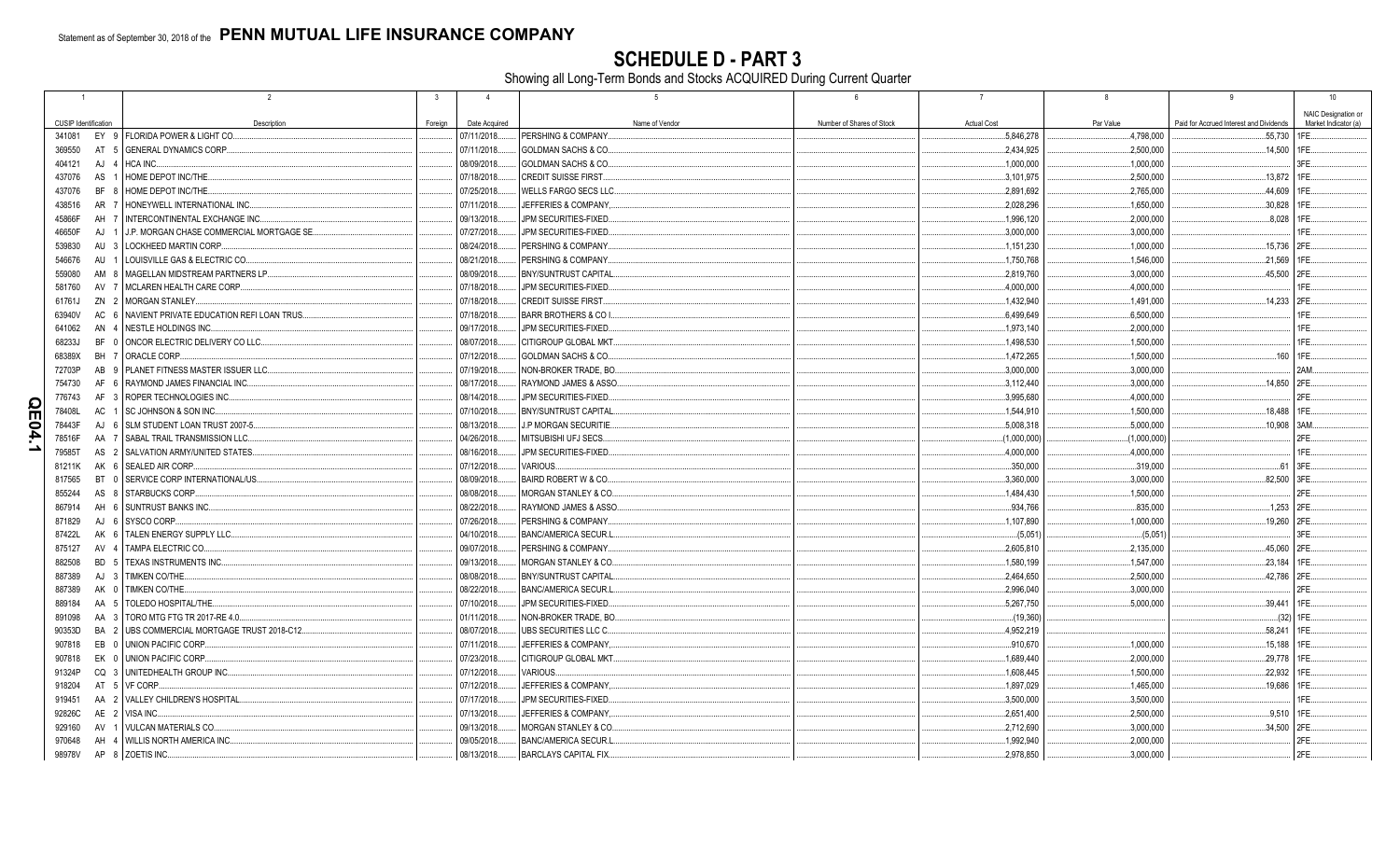**SCHEDULE D - PART 3**<br>Showing all Long-Term Bonds and Stocks ACQUIRED During Current Quarter

|         | $\overline{1}$       | $\overline{2}$                                            | $\overline{3}$ | $\overline{4}$ | 5<br>6                                      |              | $\overline{7}$     | 8            | 9                                       | 10                   |
|---------|----------------------|-----------------------------------------------------------|----------------|----------------|---------------------------------------------|--------------|--------------------|--------------|-----------------------------------------|----------------------|
|         |                      |                                                           |                |                |                                             |              |                    |              |                                         | NAIC Designation or  |
|         | CUSIP Identification | Description                                               | Foreign        | Date Acquired  | Name of Vendor<br>Number of Shares of Stock |              | <b>Actual Cost</b> | Par Value    | Paid for Accrued Interest and Dividends | Market Indicator (a) |
|         | 00908P               | AB 3 AIR CANADA 2017-1 CLASS A PASS THROUGH               |                | 07/09/2018.    | <b>BARCLAYS CAPITAL FIX.</b>                |              | .6,303,238         | 6,593,000    | 130,029                                 |                      |
|         | 496902               | AQ<br>KINROSS GOLD CORP.<br>$\Omega$                      |                | 07/10/2018.    | <b>EXCHANGE OFFER.</b>                      |              | .1,000,000         | .1,000,000   | .21,875                                 |                      |
|         | 00176A               | AX <sub>3</sub><br>AMMC CLO XI LTD.                       |                | 07/26/2018.    | WELLS FARGO SECS LLC.                       |              | 12,987,000         | 13,000,000   |                                         | 1FE                  |
|         | 11042A               | AA 2 BRITISH AIRWAYS 2013-1 CLASS A PASS THRO             |                | 07/31/2018.    | <b>BARCLAYS CAPITAL FIX.</b>                |              | 1,090,969          | .1,060,738   | .5,724                                  | 1FE.                 |
|         | 12549J               | AY 7<br><b>CIFC FUNDING 2014 LTD.</b>                     |                | 07/24/2018.    | <b>SG AMERICAS SECURITI</b>                 |              | .7,500,000         | 7,500,000    | .5,721                                  | 1FF                  |
|         | 14686P               | CARVAL CLO LTD<br><sub>D</sub><br>AA                      |                | 09/06/2018.    | GOLDMAN SACHS & CO.                         |              | .3,438,750         | 3,500,000    | .70,843                                 | 3FE                  |
|         | 268317               | AT<br>ELECTRICITE DE FRANCE SA.<br>D.                     |                | 09/18/2018.    | <b>HSBC SECURITIES (USA.</b>                |              | .2,911,560         | .3,000,000   |                                         | 1FE                  |
|         | 42086P               | AC 7 KINGSLAND VIII LTD.                                  |                | 07/20/2018.    | BAIRD ROBERT W & CO.                        |              | .7,960,000         | 0.8,000,000  | 3,082                                   | 1FE                  |
|         | 56576L               | <b>MARATHON CLO VIII LTD</b><br>AY<br><sub>D</sub><br>- 5 |                | 08/14/2018.    | <b>BANC/AMERICA SECUR.L</b>                 |              | .9,950,000         | 10,000,000   |                                         | 2AM                  |
|         | 56578K               | AE 9   MARATHON CLO XII LTD.                              |                | 09/06/2018.    | JPM SECURITIES-FIXED.                       |              | .9,000,000         | 9,000,000    |                                         | 1FE.                 |
|         | 606822               | MITSUBISHI UFJ FINANCIAL GROUP INC.<br><b>BB</b>          |                | 07/17/2018.    | MORGAN STANLEY & CO.                        |              | .3,500,000         | 3,500,000    |                                         | 1FE.                 |
|         | 62432L               | MOUNTAIN VIEW CLO 2017-2 LLC.<br>D.<br>AA<br><b>q</b>     |                | 07/30/2018.    | <b>VARIOUS.</b>                             |              | 10,394,800         | 10,400,000   | 16,405                                  | 1FE.                 |
|         | 654902               | ID.<br>AC<br>NOKIA OYJ<br><b>q</b>                        |                | 07/20/2018.    | PERSHING & COMPANY.                         |              | .42,350            | 40,000       | .508                                    | 3FE                  |
|         | 67108B               | <sub>D</sub><br>BG 9<br><b>OZLM FUNDING II LTD.</b>       |                | 08/17/2018.    | <b>MORGAN STANLEY &amp; CO.</b>             |              | .4,000,000         | 4,000,000    |                                         |                      |
|         | 67108B               | <b>OZLM FUNDING II LTD.</b><br><b>BJ</b><br>$\mathbf{3}$  |                | 08/17/2018.    | <b>MORGAN STANLEY &amp; CO.</b>             |              | .7,500,000         | 7,500,000    |                                         | 1FE.                 |
|         | 71647N               | AY<br>PETROBRAS GLOBAL FINANCE BV.<br>- 5                 |                | 09/20/2018.    | <b>EXCHANGE OFFER.</b>                      |              | 1,500,000          | .1,500,000   | 13,248                                  | 3FE                  |
|         | 803169               | <sub>D</sub><br>AS<br>SARANAC CLO III LTD.<br>$\Omega$    |                | 08/06/2018.    | CITIGROUP GLOBAL MKT.                       |              | .5,738,500         | 5,750,000    | .31,393                                 |                      |
|         | 83607E               | SOUND POINT CLOV-R LTD.<br>AA<br>$\Omega$                 |                | 07/12/2018.    | CITIGROUP GLOBAL MKT.                       |              | 15,000,000         | 15,000,000   |                                         | FE.                  |
|         | 83607E               | 6 SOUND POINT CLOV-R LTD.<br>AC                           |                | 07/12/2018.    | CITIGROUP GLOBAL MKT.                       |              | .3,775,000         | .3,775,000   |                                         | 1FE.                 |
|         | 83607E               | 7 SOUND POINT CLOV-R LTD.<br>AG                           |                | 07/12/2018.    | CITIGROUP GLOBAL MKT.                       |              | .5,000,000         | 5,000,000    |                                         | 2FE.                 |
| ΟR<br>Π | 83609T               | 5 SOUND POINT CLO XVIII LTD.<br>AA                        |                | 08/14/2018.    | VARIOUS.                                    |              | 18,997,125         | 19,000,000   | .21,214                                 | 1FE                  |
|         | 87249Q               | TICP CLO XI LTD<br>AA<br>- 8                              | ID.            | 08/17/2018.    | JPM SECURITIES-FIXED.                       |              | .15,000,000        | 15,000,000   |                                         | 1FE                  |
| 34.2    | 87272H               | AA 8   TIAA CLO III LTD.<br>D.                            |                | 07/26/2018.    | WELLS FARGO SECS LLC.                       |              | .5,000,000         | 5,000,000    | .6,785                                  | 1FE                  |
|         | 87938W               | l n<br>TELEFONICA EMISIONES SAU.<br>AT<br>ິດ              |                | 09/14/2018.    | JPM SECURITIES-FIXED.                       |              | .4,828,550         | .5,000,000   | .5,699                                  | 2FE                  |
|         | 886065               | AB<br>THUNDERBOLT II AIRCRAFT LEASE LTD.                  |                | 07/19/2018.    | BARCLAYS BANK NEW YO.                       |              | .2,999,888         | .3,000,000   |                                         | 2AM                  |
|         | 893830               | D.<br><b>BB</b><br>TRANSOCEAN INC.<br>$\mathbf{A}$        |                | 09/06/2018.    | UBS SECURITIES LLC.                         |              | 345,345            | 322,000      | .6,367                                  | 5FE                  |
|         | 89640X               | AQ<br><b>TRINITAS CLO IV LTD.</b><br>-9                   |                | 08/08/2018.    | RAYMOND JAMES & ASSO                        |              | 4,300,000          | 4,300,000    |                                         | 1FE.                 |
|         | 92331V               | AJ<br>7 VENTURE 31 CLO LTD.                               |                | 08/03/2018.    | MITSUBISHI UFJ SECS.                        |              | .6,394,375         | 6,500,000    | .115,821                                | 2FE                  |
|         | 92557R               | AA<br><b>VIBRANT CLO VIII LTD.</b><br>2                   |                | 08/21/2018.    | <b>BARCLAYS CAPITAL FIX.</b>                |              | 4,732,734          | 4,762,500    | .36,422                                 | 3FE                  |
|         | 92558F               | AA 7 VIBRANT CLO VIII LTD.                                |                | 07/30/2018.    | <b>BNP PARIBAS SEC CORP</b>                 |              | .9,000,000         | 9,000,000    | .9,759                                  |                      |
|         | F6861D               | AP 5 ORANGE SA.                                           |                | 09/28/2018.    | DEUTSCHE BANK SA.                           |              | 12,849,094         | 11,614,995   | .1,591                                  | 2FE                  |
|         | XS1799               | 93 9 VOLKSWAGEN INTERNATIONAL FINANCE NV.                 |                | 09/18/2018.    | BC AMERICA SEC, CHAR.                       |              | 11,857,443         | 11,699,505   | 127,492                                 | 2FE                  |
|         |                      | 3899999. Total - Bonds - Industrial and Miscellaneous     |                |                |                                             |              | 420,044,831        | .405,036,220 | 2,021,931                               | XXX.                 |
|         |                      | <b>Bonds - Hybrid Securities</b>                          |                |                |                                             |              |                    |              |                                         |                      |
|         |                      | 22237A AB 2 COUNTRYWIDE CAPITAL III                       |                | 08/23/2018.    | <b>CREDIT SUISSE FIRST</b>                  |              | .3,744,480         | .3,000,000   | .48,300 2FE                             |                      |
|         |                      | 48126H AC 4 JPMORGAN CHASE & CO.                          |                | 07/23/2018.    | <b>BANC/AMERICA SECUR.L</b>                 |              | .9,585,313         | 9,250,000    | .178,679 2FE.                           |                      |
|         |                      | 4899999. Total - Bonds - Hybrid Securities.               |                |                |                                             |              | .13,329,793        | 12,250,000   | .226,979                                | .XXX.                |
|         |                      | 8399997. Total - Bonds - Part 3.                          |                |                |                                             |              | .636.721.872       | .629.047.591 | 2.485.754                               | .XXX.                |
|         |                      | 8399999. Total - Bonds.                                   |                |                |                                             |              | .636,721,872       | .629,047,591 | .2,485,754                              | XXX.                 |
|         |                      | <b>Common Stocks - Industrial and Miscellaneous</b>       |                |                |                                             |              |                    |              |                                         |                      |
|         | 00123Q               | 4 AGNC INVESTMENT CORP.<br>10                             |                | 08/02/2018.    | WELLS FARGO SECS LLC.                       | .245,000.000 | .4,680,844         | XXX          |                                         |                      |
|         | 02376R               | 10<br>AMERICAN AIRLINES GROUP INC.<br>2                   |                | 08/21/2018.    | NON-BROKER TRADE, BO                        | .0.010       |                    | XXX          |                                         |                      |
|         | 035710               | 9 ANNALY CAPITAL MANAGEMENT INC<br>40                     |                | 07/09/2018.    | <b>WELLS FARGO SECS LLC</b>                 | .190,000.000 | 1,999,864          | <b>XXX</b>   |                                         |                      |
|         | 31338@               | 10 6 FHLB OF PITTSBURGH.                                  |                | 08/01/2018.    | NON-BROKER TRADE, BO                        | .40,000.000  | 4,000,000          | XXX          |                                         |                      |
|         | 83304A               | 10 6 SNAP INC.                                            |                | 09/19/2018.    | MERRILL LYNCH PIERCE.                       | .45,509.000  | .419,593           | XXX          |                                         |                      |
|         | 98980G               | 10 2 ZSCALER INC                                          |                | 09/18/2018.    | MERRILL LYNCH PIERCE.                       | 9.966.000    | 425.598            | <b>XXX</b>   |                                         |                      |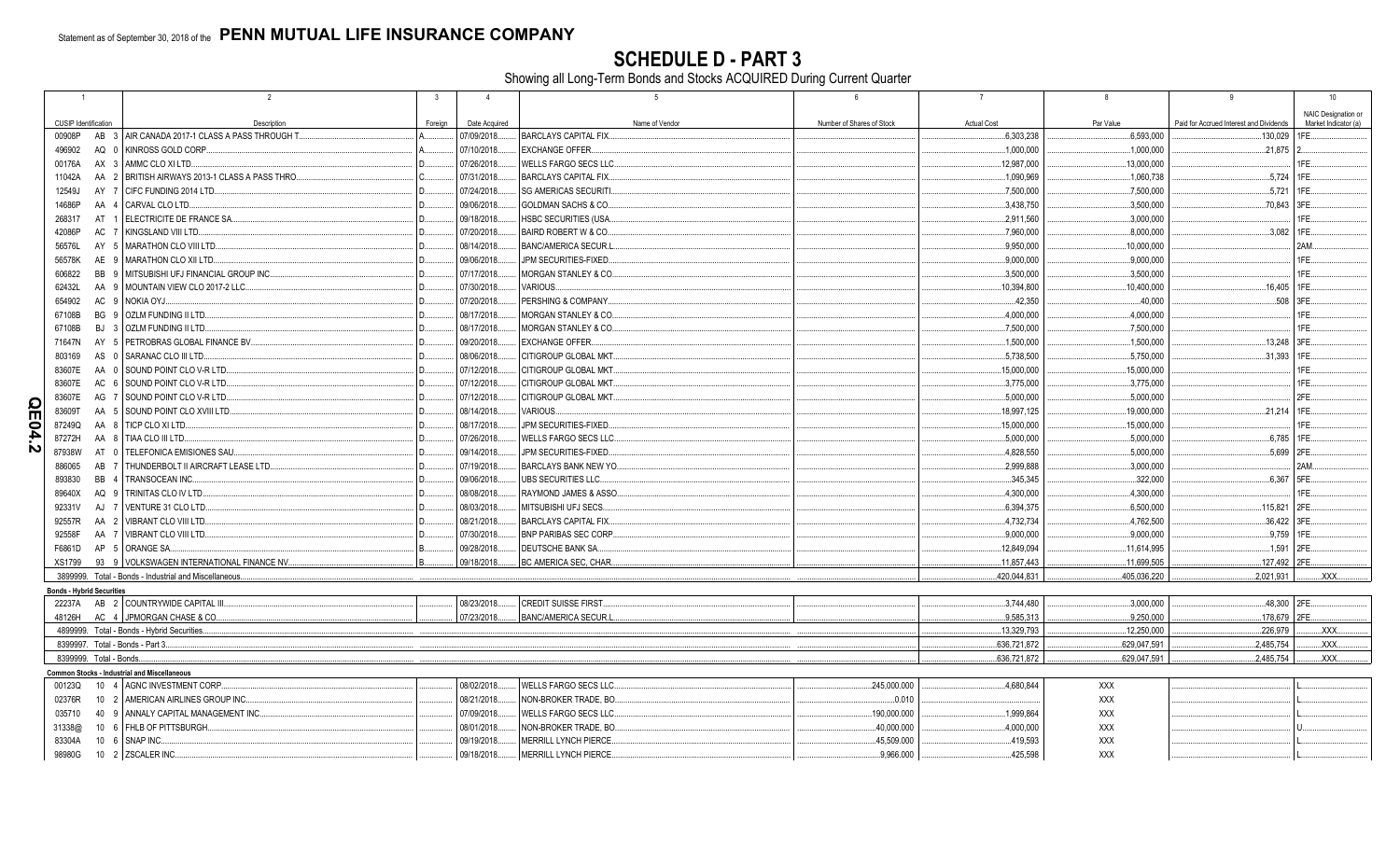**SCHEDULE D - PART 3**<br>Showing all Long-Term Bonds and Stocks ACQUIRED During Current Quarter

| <b>CUSIP</b> Identification    | Description                                                          | Foreign | Date Acquired     | Name of Vendor | Number of Shares of Stock | <b>Actual Cost</b> | Par Value  | Paid for Accrued Interest and Dividends | NAIC Designation or<br>Market Indicator (a) |
|--------------------------------|----------------------------------------------------------------------|---------|-------------------|----------------|---------------------------|--------------------|------------|-----------------------------------------|---------------------------------------------|
|                                | 9099999. Total - Common Stocks - Industrial and Miscellaneous        |         |                   |                |                           | 11,525,899         | XXX        |                                         | XXX                                         |
|                                | Common Stocks - Parent, Subsidiaries and Affiliates                  |         |                   |                |                           |                    |            |                                         |                                             |
|                                | 987654 32 4 VANTIS LIFE INSURANCE COMPANY                            |         | 09/30/2018 DIRECT |                |                           | .15,000,000        | <b>XXX</b> |                                         |                                             |
|                                | 9199999. Total - Common Stocks - Parent, Subsidiaries and Affiliates |         |                   |                |                           | .15,000,000        | XXX        |                                         | XXX                                         |
|                                | 9799997. Total - Common Stocks - Part 3                              |         |                   |                |                           | 26,525,899         | XXX        |                                         | $$ XXX                                      |
| 9799999. Total - Common Stocks |                                                                      |         |                   |                |                           | 26,525,899         | <b>XXX</b> |                                         | XXX                                         |
|                                | 9899999. Total - Preferred and Common Stocks                         |         |                   |                |                           | 26,525,899         | <b>XXX</b> |                                         | XXX                                         |
|                                | 9999999. Total - Bonds, Preferred and Common Stocks                  |         |                   |                |                           | .663,247,77'       | XXX        | .2,485,754                              | XXX                                         |

For all common stock bearing NAIC market indicator "U" provide the number of such issues:.....19,000,000.  $(a)$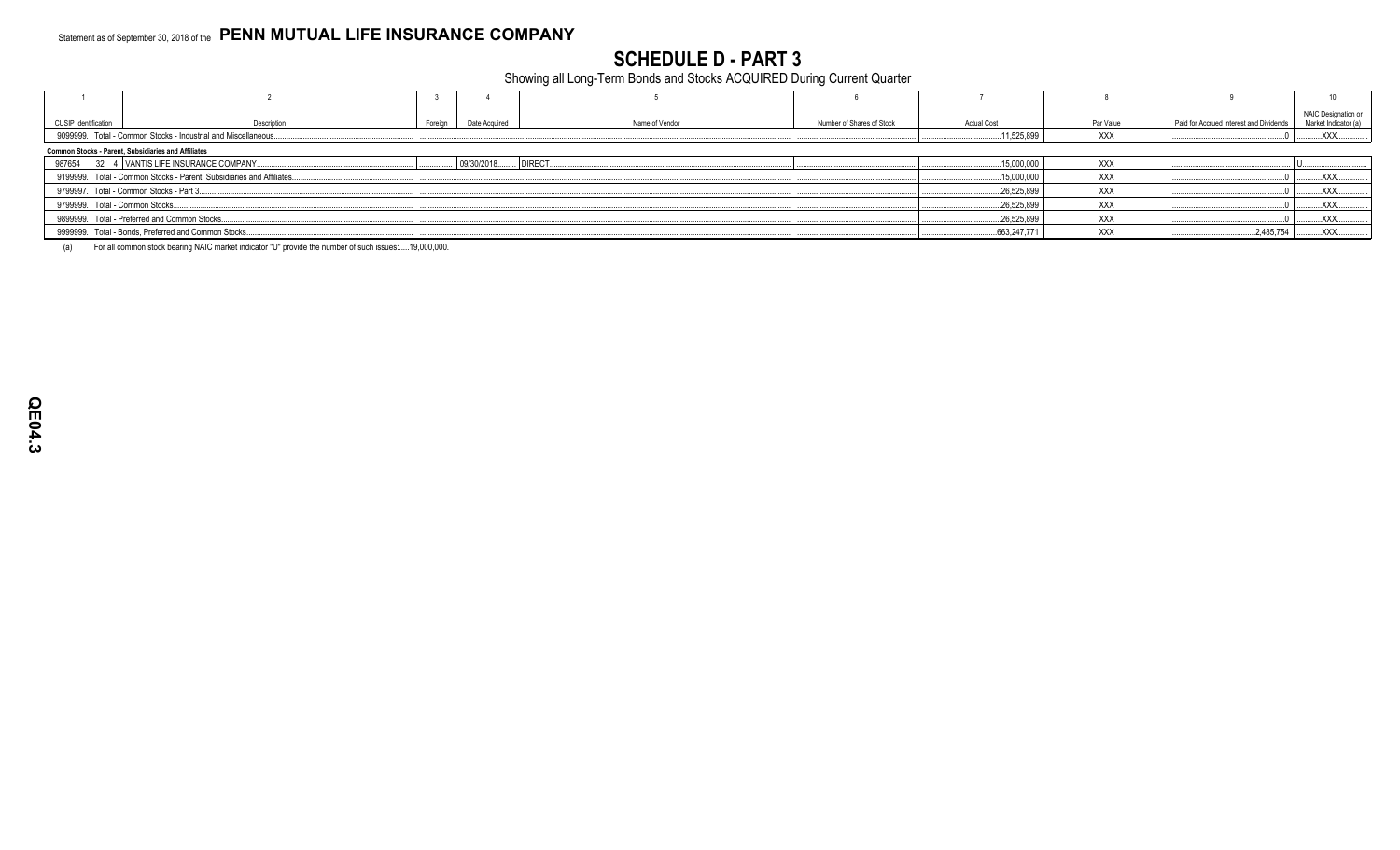# **SCHEDULE D - PART 4**

Showing all Long-Term Bonds and Stocks SOLD, REDEEMED or Otherwise DISPOSED OF During Current Quarter

|             |                             |           | $\mathcal{P}$                                             |                      |                                  |                                            |            |            |                    | 10                                            |                                                   |                                                  | Change in Book/Adjusted Carrying Value                                    |                                                                                                            | 16                                                  | 17                                                | 18                                     | 19                                         | 20                                                                | 21                                        | 22                                                       |
|-------------|-----------------------------|-----------|-----------------------------------------------------------|----------------------|----------------------------------|--------------------------------------------|------------|------------|--------------------|-----------------------------------------------|---------------------------------------------------|--------------------------------------------------|---------------------------------------------------------------------------|------------------------------------------------------------------------------------------------------------|-----------------------------------------------------|---------------------------------------------------|----------------------------------------|--------------------------------------------|-------------------------------------------------------------------|-------------------------------------------|----------------------------------------------------------|
|             |                             |           |                                                           |                      |                                  |                                            |            |            |                    |                                               | 11                                                | 12                                               | 13                                                                        | 15                                                                                                         |                                                     |                                                   |                                        |                                            |                                                                   |                                           |                                                          |
|             | <b>CUSIP</b> Identification |           | Description                                               | Disposal<br>Date     | Name of Purchaser                | Number of<br>Shares of Stock Consideration |            | Par Value  | <b>Actual Cost</b> | Prior Year<br>Book/Adjusted<br>Carrying Value | Unrealized<br>Valuation<br>Increase<br>(Decrease) | Current<br>Year's<br>Amortization<br>/ Accretion | Current<br>Year's<br>Other-Than-<br>Temporary<br>Impairment<br>Recognized | <b>Total Foreigr</b><br>Exchange<br>Total Change in<br>B./A.C.V.<br>Change in<br>$(11+12-13)$<br>B./A.C.V. | Book/Adjusted<br>Carrying Value at<br>Disposal Date | Foreign<br>Exchange<br>Gain (Loss)<br>on Disposal | Realized<br>Gain (Loss)<br>on Disposal | <b>Total Gain</b><br>(Loss) on<br>Disposal | Bond<br>Interest<br>Stock<br>Dividends<br>Received<br>During Year | Stated<br>Contractual<br>Maturity<br>Date | <b>NAIC</b><br>Designation<br>or Market<br>Indicator (a) |
|             | Bonds - U.S. Government     |           |                                                           |                      |                                  |                                            |            |            |                    |                                               |                                                   |                                                  |                                                                           |                                                                                                            |                                                     |                                                   |                                        |                                            |                                                                   |                                           |                                                          |
|             |                             |           |                                                           |                      |                                  |                                            |            |            |                    |                                               |                                                   |                                                  |                                                                           |                                                                                                            |                                                     |                                                   |                                        |                                            |                                                                   |                                           |                                                          |
|             | 30250W AB                   | - 9       | FDIC GUARANTEED NOTES TRUST<br>2010-S2                    |                      | 08/31/2018. PAYDOWN              |                                            | .204,106   | .204,106   | .204,284           | 204,284                                       |                                                   | (178)                                            |                                                                           | (178)                                                                                                      | .204,106                                            |                                                   |                                        |                                            |                                                                   | .3,743 07/29/2047                         |                                                          |
|             | 36194S                      | <b>PD</b> | GINNIE MAE I POOL                                         | 09/01/2018           | <b>PAYDOWN</b>                   |                                            | .40,952    | .40,952    | .41,707            | .41,673                                       |                                                   | (721)                                            |                                                                           | (721)                                                                                                      | .40,952                                             |                                                   |                                        |                                            | .825                                                              | 09/01/2041                                |                                                          |
|             | 36296U ZX                   |           | <b>GINNIE MAE I POOL</b>                                  |                      | 09/01/2018. PAYDOWN.             |                                            | .129,406   | 129,406    | 121,601            | 122,510                                       |                                                   | .6,897                                           |                                                                           | .6,897                                                                                                     | .129,406                                            |                                                   |                                        |                                            | .2,035                                                            | 06/01/2039.                               |                                                          |
|             |                             |           | <b>GOVERNMENT NATIONAL MORTGAGE</b>                       |                      |                                  |                                            |            |            |                    |                                               |                                                   |                                                  |                                                                           |                                                                                                            |                                                     |                                                   |                                        |                                            |                                                                   |                                           |                                                          |
|             | 38375U QQ                   |           | <b>ASSOCIATION</b>                                        |                      | 09/01/2018. PAYDOWN              |                                            |            |            | .77,326            | .60,816                                       |                                                   | (6,206)                                          |                                                                           | (6,206)                                                                                                    |                                                     |                                                   |                                        |                                            | .7,517                                                            | 10/01/2064.                               |                                                          |
|             |                             |           | <b>GOVERNMENT NATIONAL MORTGAGE</b>                       |                      |                                  |                                            |            |            |                    |                                               |                                                   |                                                  |                                                                           |                                                                                                            |                                                     |                                                   |                                        |                                            |                                                                   |                                           |                                                          |
|             | 38375U SC                   |           | <b>ASSOCIATION</b>                                        | 09/01/2018. VARIOUS. |                                  |                                            |            |            | 101,051            | .78,039                                       |                                                   | (6,952)                                          |                                                                           | (6,952)                                                                                                    |                                                     |                                                   |                                        |                                            | .10,698                                                           | 11/01/2064.                               |                                                          |
|             |                             |           | <b>GOVERNMENT NATIONAL MORTGAGE</b>                       |                      |                                  |                                            |            |            |                    |                                               |                                                   |                                                  |                                                                           |                                                                                                            |                                                     |                                                   |                                        |                                            |                                                                   |                                           |                                                          |
|             | 38378B ZR                   |           | ASSOCIATION                                               |                      | 09/01/2018. PAYDOWN              |                                            |            |            | .263,204           | .199,333                                      |                                                   | (23,014)                                         |                                                                           | (23, 014)                                                                                                  |                                                     |                                                   |                                        |                                            | .21,434                                                           | 08/01/2046.                               |                                                          |
|             |                             |           | <b>GOVERNMENT NATIONAL MORTGAGE</b>                       |                      |                                  |                                            |            |            |                    |                                               |                                                   |                                                  |                                                                           |                                                                                                            |                                                     |                                                   |                                        |                                            |                                                                   |                                           |                                                          |
|             | 38378K 6A                   |           | ASSOCIATION                                               |                      | 09/01/2018. PAYDOWN              |                                            |            |            | .33,612            | .13,886                                       |                                                   | .602                                             |                                                                           | 602                                                                                                        |                                                     |                                                   |                                        |                                            | .3,937                                                            | 05/01/2054                                |                                                          |
|             |                             |           | <b>GOVERNMENT NATIONAL MORTGAGE</b>                       |                      |                                  |                                            |            |            |                    |                                               |                                                   |                                                  |                                                                           |                                                                                                            |                                                     |                                                   |                                        |                                            |                                                                   |                                           |                                                          |
|             | 38378N NJ                   |           | <b>ASSOCIATION</b>                                        |                      | 09/01/2018. PAYDOWN              |                                            |            |            | 112,282            | .61,299                                       |                                                   | (4, 127)                                         |                                                                           | (4, 127)                                                                                                   |                                                     |                                                   |                                        |                                            | .9,554                                                            | 09/01/2054                                |                                                          |
|             |                             |           | <b>GOVERNMENT NATIONAL MORTGAGE</b>                       |                      |                                  |                                            |            |            |                    |                                               |                                                   |                                                  |                                                                           |                                                                                                            |                                                     |                                                   |                                        |                                            |                                                                   |                                           |                                                          |
| <u>ရ</u>    | 38378N XK                   |           | ASSOCIATION                                               |                      | 09/01/2018. PAYDOWN              |                                            |            |            | .29,267            | .10,102                                       |                                                   | .111                                             |                                                                           | .111                                                                                                       |                                                     |                                                   |                                        |                                            | .2,933                                                            | 06/01/2048.                               |                                                          |
|             |                             |           | <b>GOVERNMENT NATIONAL MORTGAGE</b><br><b>ASSOCIATION</b> |                      |                                  |                                            |            |            |                    |                                               |                                                   |                                                  |                                                                           |                                                                                                            |                                                     |                                                   |                                        |                                            | .10,882                                                           | 02/01/2055.                               |                                                          |
| <u>င်္ဂ</u> | 38378X MU                   |           |                                                           |                      | 09/01/2018. PAYDOWN.             |                                            |            |            | 116,288            | .66,781                                       |                                                   | (2, 394)                                         |                                                                           | (2, 394)                                                                                                   |                                                     |                                                   |                                        |                                            |                                                                   |                                           |                                                          |
|             | 38378X PE                   |           | <b>GOVERNMENT NATIONAL MORTGAGE</b><br><b>ASSOCIATION</b> |                      | 09/01/2018. PAYDOWN              |                                            |            |            | .9,945             | .5,550                                        |                                                   | (262)                                            |                                                                           | (262)                                                                                                      |                                                     |                                                   |                                        |                                            |                                                                   | .754 01/01/2056.                          |                                                          |
|             |                             |           | <b>GOVERNMENT NATIONAL MORTGAGE</b>                       |                      |                                  |                                            |            |            |                    |                                               |                                                   |                                                  |                                                                           |                                                                                                            |                                                     |                                                   |                                        |                                            |                                                                   |                                           |                                                          |
|             | 38378X TX                   |           | <b>ASSOCIATION</b>                                        |                      | 09/01/2018. PAYDOWN              |                                            |            |            | .11,679            | .6,518                                        |                                                   | (369)                                            |                                                                           | (369)                                                                                                      |                                                     |                                                   |                                        |                                            | 1,944                                                             | 10/01/2056.                               |                                                          |
|             |                             |           | <b>GOVERNMENT NATIONAL MORTGAGE</b>                       |                      |                                  |                                            |            |            |                    |                                               |                                                   |                                                  |                                                                           |                                                                                                            |                                                     |                                                   |                                        |                                            |                                                                   |                                           |                                                          |
|             | 38379K JC                   |           | ASSOCIATION                                               |                      | 09/01/2018. PAYDOWN.             |                                            |            |            | .82,350            | .51,725                                       |                                                   | (2,021)                                          |                                                                           | (2,021)                                                                                                    |                                                     |                                                   |                                        |                                            | .7,604                                                            | 12/01/2056.                               |                                                          |
|             |                             |           | <b>GOVERNMENT NATIONAL MORTGAGE</b>                       |                      |                                  |                                            |            |            |                    |                                               |                                                   |                                                  |                                                                           |                                                                                                            |                                                     |                                                   |                                        |                                            |                                                                   |                                           |                                                          |
|             | 38379K PR                   |           | <b>ASSOCIATION</b>                                        |                      | 09/01/2018. PAYDOWN              |                                            |            |            | .52,858            | .28,784                                       |                                                   | (124)                                            |                                                                           | (124)                                                                                                      |                                                     |                                                   |                                        |                                            | .3,854                                                            | 11/01/2056.                               |                                                          |
|             |                             |           | <b>GOVERNMENT NATIONAL MORTGAGE</b>                       |                      |                                  |                                            |            |            |                    |                                               |                                                   |                                                  |                                                                           |                                                                                                            |                                                     |                                                   |                                        |                                            |                                                                   |                                           |                                                          |
|             | 38379K TL 2                 |           | <b>ASSOCIATION</b>                                        |                      | 09/01/2018. PAYDOWN              |                                            |            |            | .31,857            | .16,855                                       |                                                   | (59)                                             |                                                                           | (59)                                                                                                       |                                                     |                                                   |                                        |                                            |                                                                   | .2,856 07/01/2057.                        |                                                          |
|             |                             |           | <b>JNITED STATES TREASURY INFLATION</b>                   |                      |                                  |                                            |            |            |                    |                                               |                                                   |                                                  |                                                                           |                                                                                                            |                                                     |                                                   |                                        |                                            |                                                                   |                                           |                                                          |
|             | 912828 K3 3                 |           | <b>INDEXED</b>                                            |                      | 08/10/2018. WELLS FARGO SECS LLC |                                            | .5,297,946 | .5,374,150 | .5,287,469         |                                               |                                                   | .1,886                                           |                                                                           | .1,886                                                                                                     | .5,289,355                                          |                                                   | .8,591                                 | .8,591                                     |                                                                   | $.2,147$ 04/15/2020.                      |                                                          |
|             | 0599999.                    |           | Total - Bonds - U.S. Government                           |                      |                                  |                                            | .5,672,410 | .5,748,614 | .6,576,780         | .968,155                                      |                                                   | (36, 931)                                        |                                                                           | (36.931)                                                                                                   | .5,663,819                                          | $\Omega$                                          | .8,591                                 | .8,591                                     | .92,717                                                           | XXX                                       | XXX                                                      |
|             |                             |           | Bonds - U.S. Special Revenue and Special Assessment       |                      |                                  |                                            |            |            |                    |                                               |                                                   |                                                  |                                                                           |                                                                                                            |                                                     |                                                   |                                        |                                            |                                                                   |                                           |                                                          |
|             | 3128PK                      | WJ        | FREDDIE MAC GOLD POOI                                     |                      | 09/01/2018. PAYDOWN              |                                            | .64,725    | .64,725    | .62,864            | .63,460                                       |                                                   | 1,265                                            |                                                                           | .1,265                                                                                                     | .64,725                                             |                                                   |                                        |                                            |                                                                   | 1,899 05/01/2023.                         |                                                          |
|             | 3128PL                      | AW        | FREDDIE MAC GOLD POOL                                     | 09/01/2018           | <b>PAYDOWN</b>                   |                                            | .26,359    | .26,359    | .26,171            | .26,208                                       |                                                   | .151                                             |                                                                           | .151                                                                                                       | .26,359                                             |                                                   |                                        |                                            | .864                                                              | 06/01/2023.                               |                                                          |
|             | 312903                      | KY        | FREDDIE MAC REMICS.                                       | 08/15/2018           | <b>PAYDOWN</b>                   |                                            | .1,485     | .1,485     | .1,480             | .1,485                                        |                                                   |                                                  |                                                                           |                                                                                                            | .1,485                                              |                                                   |                                        |                                            | .45                                                               | 12/16/2020.                               |                                                          |
|             | 312945                      | DN        | FREDDIE MAC GOLD POOL                                     | 09/01/2018           | PAYDOWN                          |                                            | .316,114   | .316,114   | .296,480           | .296,480                                      |                                                   | .19,634                                          |                                                                           | .19,634                                                                                                    | .316,114                                            |                                                   |                                        |                                            | .7,351                                                            | 01/01/2041                                |                                                          |
|             | 3133T4                      | <b>FT</b> | FREDDIE MAC REMICS                                        | 09/01/2018           | PAYDOWN                          |                                            | .50,017    | .50,017    | .47,821            | .49,498                                       |                                                   | .519                                             |                                                                           | 519                                                                                                        | .50,017                                             |                                                   |                                        |                                            | .2,141                                                            | 02/01/2024                                |                                                          |
|             | 31358N                      | W4        | FANNIE MAE REMICS.                                        | 09/01/201            | <b>PAYDOWN</b>                   |                                            | .8,752     | .8,752     | .8,008             | .8,548                                        |                                                   | .204                                             |                                                                           | .204                                                                                                       | .8,752                                              |                                                   |                                        |                                            | .350                                                              | 07/01/2022.                               |                                                          |
|             | 31359S                      | 6Y        | FANNIE MAE GRANTOR TRUST 2001-T7                          | 09/01/201            | <b>PAYDOWN</b>                   |                                            |            |            | .391,290           | .3,769                                        |                                                   | (544)                                            |                                                                           | (544)                                                                                                      |                                                     |                                                   |                                        |                                            | .3,686                                                            | 02/01/2041.                               |                                                          |
|             | 3136A7                      | ML        | FANNIE MAE-ACES.                                          | 09/01/201            | <b>PAYDOWN</b>                   |                                            |            |            | 178,861            | .29,979                                       |                                                   | (17,407                                          |                                                                           | (17, 407)                                                                                                  |                                                     |                                                   |                                        |                                            | .37,964                                                           | 12/01/2019.                               |                                                          |
|             | 3136AM                      | LC        | FANNIE MAE-ACES.                                          | 09/01/2018           | <b>PAYDOWN</b>                   |                                            |            |            | .57,510            | .41,105                                       |                                                   | (3,026)                                          |                                                                           | (3,026)                                                                                                    |                                                     |                                                   |                                        |                                            | .4,647                                                            | 09/01/2024                                |                                                          |
|             | 3136AM M7                   |           | <b>FANNIE MAE-ACES.</b>                                   | 09/01/2018           | PAYDOWN                          |                                            |            |            | 154,408            | .90,960                                       |                                                   | (14, 509)                                        |                                                                           | (14, 509)                                                                                                  |                                                     |                                                   |                                        |                                            | .31,281                                                           | 07/01/2022.                               |                                                          |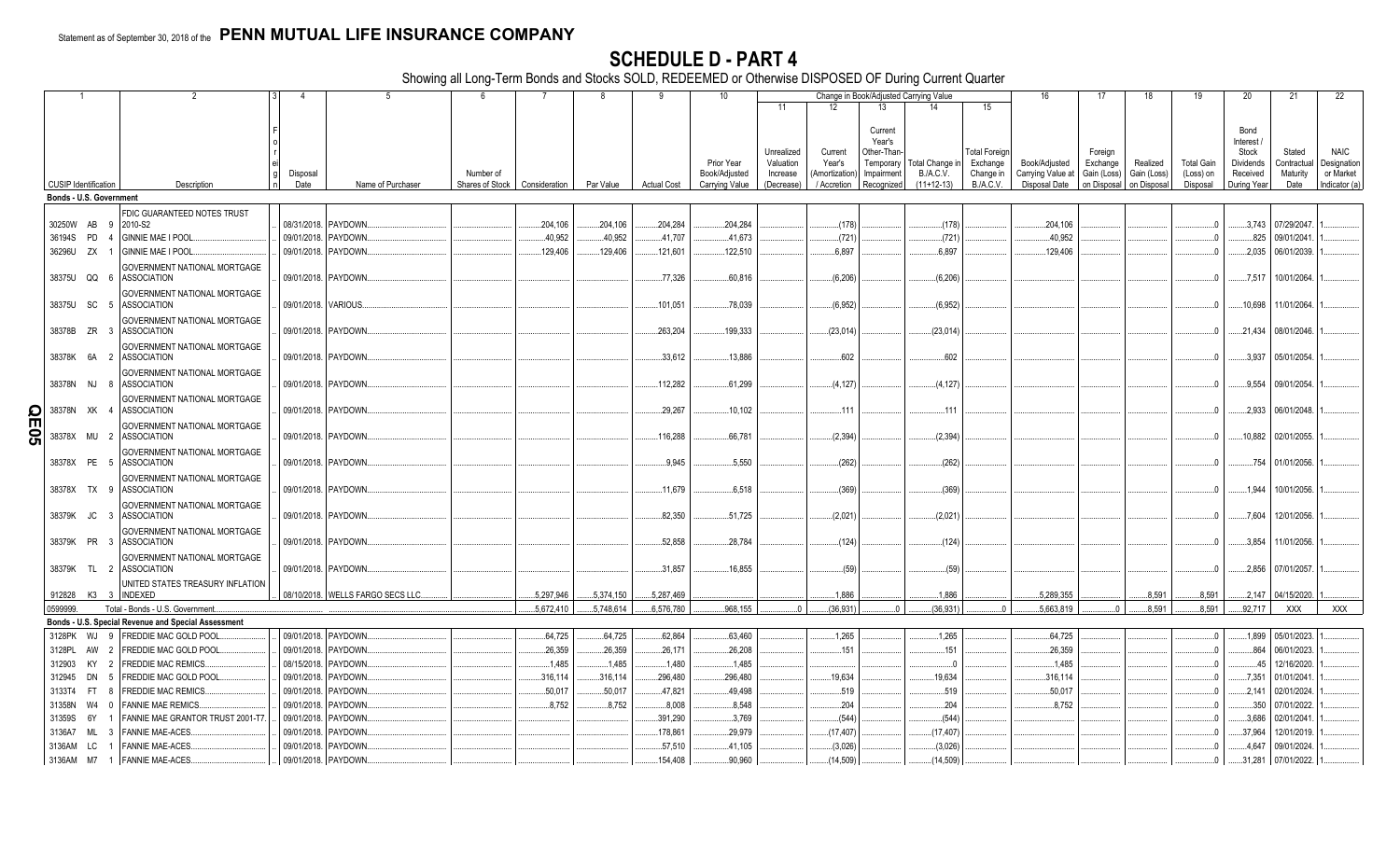# **SCHEDULE D - PART 4**

Showing all Long-Term Bonds and Stocks SOLD, REDEEMED or Otherwise DISPOSED OF During Current Quarter

|       | -1                          |                |                                                          | 4                | -5                   |                              |               |           |                    | 10                                            |                                                   |                                                  | Change in Book/Adjusted Carrying Value                                                                                           |                                                                   | 16                                                  | 17                                                | 18                                     | 19                                         | 20                                                                       | 21                                        | 22                                                       |
|-------|-----------------------------|----------------|----------------------------------------------------------|------------------|----------------------|------------------------------|---------------|-----------|--------------------|-----------------------------------------------|---------------------------------------------------|--------------------------------------------------|----------------------------------------------------------------------------------------------------------------------------------|-------------------------------------------------------------------|-----------------------------------------------------|---------------------------------------------------|----------------------------------------|--------------------------------------------|--------------------------------------------------------------------------|-------------------------------------------|----------------------------------------------------------|
|       |                             |                |                                                          |                  |                      |                              |               |           |                    |                                               | 11                                                | 12                                               | 13<br>14                                                                                                                         | 15                                                                |                                                     |                                                   |                                        |                                            |                                                                          |                                           |                                                          |
|       | <b>CUSIP</b> Identification |                | Description                                              | Disposal<br>Date | Name of Purchaser    | Number of<br>Shares of Stock | Consideration | Par Value | <b>Actual Cost</b> | Prior Year<br>Book/Adjusted<br>Carrying Value | Unrealized<br>Valuation<br>Increase<br>(Decrease) | Current<br>Year's<br>Amortization<br>/ Accretion | Current<br>Year's<br>Other-Than-<br>Total Change in<br>Temporary<br><b>B./A.C.V.</b><br>Impairment<br>Recognized<br>$(11+12-13)$ | <b>Total Foreign</b><br>Exchange<br>Change in<br><b>B./A.C.V.</b> | Book/Adjusted<br>Carrying Value at<br>Disposal Date | Foreign<br>Exchange<br>Gain (Loss)<br>on Disposal | Realized<br>Gain (Loss)<br>on Disposal | <b>Total Gain</b><br>(Loss) on<br>Disposal | Bond<br>Interest<br>Stock<br><b>Dividends</b><br>Received<br>During Year | Stated<br>Contractual<br>Maturity<br>Date | <b>NAIC</b><br>Designation<br>or Market<br>Indicator (a) |
|       | 3136AN                      | LJ<br>4        | FANNIE MAE-ACES.                                         | 09/01/2018.      | PAYDOWN              |                              |               |           | .34,101            | 24,957                                        |                                                   | (2,602)                                          | (2,602)                                                                                                                          |                                                                   |                                                     |                                                   |                                        |                                            | 3,293                                                                    | 12/01/2024                                |                                                          |
|       | 3136AT X2                   | -5             | <b>FANNIE MAE-ACES.</b>                                  | 09/01/2018       | PAYDOWN.             |                              |               |           | .9,546             | .9,024                                        |                                                   | (443)                                            | (443)                                                                                                                            |                                                                   |                                                     |                                                   |                                        |                                            | .786                                                                     | 07/01/2028.                               |                                                          |
|       | 31371N V2                   | -8             | <b>FANNIE MAE POOL</b>                                   | 09/01/2018       | PAYDOWN              |                              | .707          | 707       | .687               | 692                                           |                                                   | .15                                              | .15                                                                                                                              |                                                                   | 707                                                 |                                                   |                                        |                                            | .20                                                                      | 06/01/2023.                               |                                                          |
|       | 3137A1 NA                   |                | <b>REDDIE MAC MULTIFAMILY</b><br><b>STRUCTURED PASS</b>  |                  | 09/01/2018. PAYDOWN  |                              |               |           | .31,146            | .12,500                                       |                                                   | (3,322)                                          | (3,322)                                                                                                                          |                                                                   |                                                     |                                                   |                                        |                                            |                                                                          | 4,807 06/01/2020.                         |                                                          |
|       | 3137A2 B3                   |                | FREDDIE MAC MULTIFAMILY<br><b>STRUCTURED PASS</b>        |                  | 09/01/2018. PAYDOWN  |                              |               |           | .66,100            | .26,724                                       |                                                   | (6,686)                                          | (6,686)                                                                                                                          |                                                                   |                                                     |                                                   |                                        |                                            |                                                                          | 9,329 08/01/2020.                         |                                                          |
|       | 3137AH 6D                   | - 5            | FREDDIE MAC MULTIFAMILY<br><b>STRUCTURED PASS</b>        |                  | 09/01/2018. PAYDOWN  |                              |               |           | .42,657            | .23,008                                       |                                                   | (4, 414)                                         | (4, 414)                                                                                                                         |                                                                   |                                                     |                                                   |                                        |                                            |                                                                          | 5,308 07/01/2021.                         |                                                          |
|       | 3137AH 6R                   |                | <b>FREDDIE MAC MULTIFAMILY</b><br><b>STRUCTURED PASS</b> |                  | 08/01/2018. PAYDOWN  |                              |               |           | .2,681,622         | .337,001                                      |                                                   | (364, 550)                                       | (364, 550)                                                                                                                       |                                                                   |                                                     |                                                   |                                        |                                            | .562,589                                                                 | 08/01/2018.                               |                                                          |
|       | 3137AJ MG 6                 |                | <b>FREDDIE MAC MULTIFAMILY</b><br><b>STRUCTURED PASS</b> |                  | 09/01/2018. PAYDOWN  |                              |               |           | 103,232            | .58,356                                       |                                                   | (11,939)                                         | (11, 939)                                                                                                                        |                                                                   |                                                     |                                                   |                                        | - 0                                        |                                                                          | 14,416 10/01/2021.                        |                                                          |
|       | 3137AQ T3 2                 |                | FREDDIE MAC MULTIFAMILY<br><b>STRUCTURED PASS</b>        |                  | 09/01/2018. PAYDOWN  |                              |               |           | .579,361           | .136,001                                      |                                                   | (126,221)                                        | (126,221                                                                                                                         |                                                                   |                                                     |                                                   |                                        |                                            | 118,681                                                                  | 01/01/2019.                               |                                                          |
| QE05. | 3137AR                      | PZ<br>$\cdot$  | <b>FREDDIE MAC MULTIFAMILY</b><br><b>STRUCTURED PASS</b> | 09/01/2018.      | <b>PAYDOWN</b>       |                              |               |           | 131,136            | .36,934                                       |                                                   | (22, 451)                                        | (22, 451)                                                                                                                        |                                                                   |                                                     |                                                   |                                        | - 0                                        | 22,051                                                                   | 05/01/2019.                               |                                                          |
|       | 3137AS NK                   | - 6            | <b>REDDIE MAC MULTIFAMILY</b><br><b>STRUCTURED PASS</b>  |                  | 09/01/2018. PAYDOWN  |                              |               |           | .46,279            | .25,639                                       |                                                   | (4,068)                                          | (4,068)                                                                                                                          |                                                                   |                                                     |                                                   |                                        | - 0                                        |                                                                          | 5,736 03/01/2022.                         |                                                          |
|       | 3137AT RX                   | - 2            | FREDDIE MAC MULTIFAMILY<br><b>STRUCTURED PASS</b>        | 09/01/2018.      | <b>PAYDOWN</b>       |                              |               |           | .40,786            | .28,003                                       |                                                   | (4, 189)                                         | (4, 189)                                                                                                                         |                                                                   |                                                     |                                                   |                                        | . 0                                        | 5,466                                                                    | 05/01/2022.                               |                                                          |
|       | 3137AV XP                   |                | FREDDIE MAC MULTIFAMILY<br><b>STRUCTURED PASS</b>        |                  | 09/01/2018. PAYDOWN  |                              |               |           | .33,079            | .19,089                                       |                                                   | (2,736)                                          | (2,736)                                                                                                                          |                                                                   |                                                     |                                                   |                                        | $\ldots 0$                                 | .3,588                                                                   | 07/01/2022. 1FE                           |                                                          |
|       | 3137AY CF                   | - 6            | <b>FREDDIE MAC MULTIFAMILY</b><br><b>STRUCTURED PASS</b> | 09/01/2018.      | <b>PAYDOWN</b>       |                              |               |           | .40,284            | .23,585                                       |                                                   | (3,239)                                          | (3,239)                                                                                                                          |                                                                   |                                                     |                                                   |                                        | $\ldots 0$                                 | 4,223                                                                    | 10/01/2022.                               |                                                          |
|       | 3137B1 BT                   | - 8            | <b>FREDDIE MAC MULTIFAMILY</b><br><b>STRUCTURED PASS</b> |                  | 09/01/2018. PAYDOWN  |                              |               |           | .31,288            | .18,693                                       |                                                   | (2,517)                                          | (2,517)                                                                                                                          |                                                                   |                                                     |                                                   |                                        | - 0                                        | .3,294                                                                   | 11/01/2022. 1FE.                          |                                                          |
|       | 3137B7 N2                   |                | <b>REDDIE MAC MULTIFAMILY</b><br><b>STRUCTURED PASS</b>  | 09/01/2018.      | <b>PAYDOWN</b>       |                              |               |           | .26,791            | .17,013                                       |                                                   | (1,900)                                          | (1,900)                                                                                                                          |                                                                   |                                                     |                                                   |                                        | . 0                                        | .2,517                                                                   | 10/01/2023.                               |                                                          |
|       | 3137B8 G5                   |                | <b>FREDDIE MAC MULTIFAMILY</b><br><b>STRUCTURED PASS</b> |                  | 09/01/2018. PAYDOWN  |                              |               |           | .34,238            | .21,945                                       |                                                   | (2,347)                                          | (2,347)                                                                                                                          |                                                                   |                                                     |                                                   |                                        | - 0                                        |                                                                          | 3,217 01/01/2024.                         |                                                          |
|       | 3137BB BE                   | <b>C</b>       | <b>FREDDIE MAC MULTIFAMILY</b><br><b>STRUCTURED PASS</b> | 09/01/2018.      | <b>PAYDOWN</b>       |                              |               |           | .32,254            | .21,183                                       |                                                   | (2, 156)                                         | (2, 156)                                                                                                                         |                                                                   |                                                     |                                                   |                                        |                                            |                                                                          | 2.954 03/01/2024. 1FE.                    |                                                          |
|       | 3137BE VJ                   | - 0            | <b>REDDIE MAC MULTIFAMILY</b><br><b>STRUCTURED PASS</b>  |                  | 09/01/2018. PAYDOWN  |                              |               |           | .24,868            | .19,768                                       |                                                   | (1,865)                                          | (1,865)                                                                                                                          |                                                                   |                                                     |                                                   |                                        |                                            |                                                                          | 2,487 09/01/2024. 1FE                     |                                                          |
|       | 3137BF XU                   | - 0            | <b>REDDIE MAC MULTIFAMILY</b><br><b>STRUCTURED PASS</b>  |                  | 09/01/2018. PAYDOWN  |                              |               |           | .12,596            | .9,017                                        |                                                   | (782)                                            | .(782                                                                                                                            |                                                                   |                                                     |                                                   |                                        |                                            |                                                                          | .1,083 12/01/2024. 1FE.                   |                                                          |
|       | 3137BG K3                   | $\overline{2}$ | <b>FREDDIE MAC MULTIFAMILY</b><br>STRUCTURED PASS        |                  | 09/01/2018. PAYDOWN  |                              |               |           | .8,068             | .5,809                                        |                                                   | (511)                                            | (511)                                                                                                                            |                                                                   |                                                     |                                                   |                                        |                                            |                                                                          | 699 12/01/2024.                           |                                                          |
|       | 3137BH CZ                   | - 8            | <b>FREDDIE MAC MULTIFAMILY</b><br><b>STRUCTURED PASS</b> |                  | 09/01/2018. PAYDOWN  |                              |               |           | .7,021             | .5,147                                        |                                                   | (466)                                            | . (466)                                                                                                                          |                                                                   |                                                     |                                                   |                                        |                                            |                                                                          | .621 01/01/2025. 1FE                      |                                                          |
|       | 3137BK GL 8                 |                | FREDDIE MAC MULTIFAMILY<br><b>STRUCTURED PASS</b>        |                  | 09/01/2018. PAYDOWN. |                              |               |           | .54.686            | 44.627                                        |                                                   | (2.446)                                          | (2.446)                                                                                                                          |                                                                   |                                                     |                                                   |                                        | $\cdot$ 0                                  |                                                                          | $.3.936$ 04/01/2030.                      |                                                          |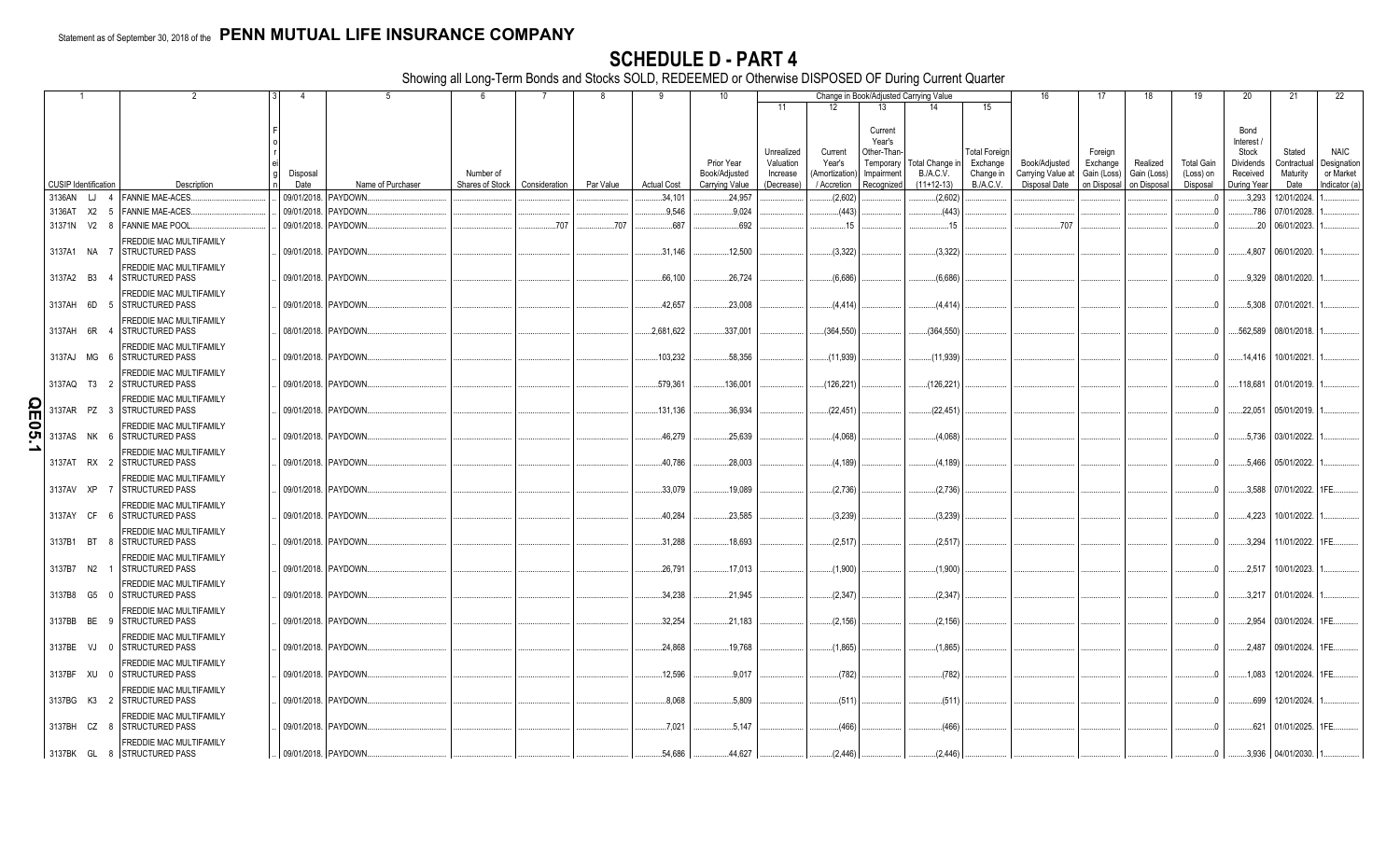|          |                             |           |   | 2                                                 | 4                | -5                   |                              |               | 8          | 9                  | 10                                            |                                                   |                                                  |                                                                          | Change in Book/Adjusted Carrying Value      |                                                                   | 16                                                  | 17                                                | 18                                     | 19                                         | 20                                                                | 21                                        | 22                                                       |
|----------|-----------------------------|-----------|---|---------------------------------------------------|------------------|----------------------|------------------------------|---------------|------------|--------------------|-----------------------------------------------|---------------------------------------------------|--------------------------------------------------|--------------------------------------------------------------------------|---------------------------------------------|-------------------------------------------------------------------|-----------------------------------------------------|---------------------------------------------------|----------------------------------------|--------------------------------------------|-------------------------------------------------------------------|-------------------------------------------|----------------------------------------------------------|
|          |                             |           |   |                                                   |                  |                      |                              |               |            |                    |                                               | 11                                                | 12                                               | 13                                                                       | 14                                          | 15                                                                |                                                     |                                                   |                                        |                                            |                                                                   |                                           |                                                          |
|          | <b>CUSIP</b> Identification |           |   | Description                                       | Disposal<br>Date | Name of Purchaser    | Number of<br>Shares of Stock | Consideration | Par Value  | <b>Actual Cost</b> | Prior Year<br>Book/Adjusted<br>Carrying Value | Unrealized<br>Valuation<br>Increase<br>(Decrease) | Current<br>Year's<br>Amortization<br>/ Accretion | Current<br>Year's<br>Other-Than<br>Temporary<br>Impairment<br>Recognized | Total Change i<br>B./A.C.V.<br>$(11+12-13)$ | <b>Total Foreign</b><br>Exchange<br>Change in<br><b>B./A.C.V.</b> | Book/Adjusted<br>Carrying Value at<br>Disposal Date | Foreign<br>Exchange<br>Gain (Loss)<br>on Disposal | Realized<br>Gain (Loss)<br>on Disposal | <b>Total Gain</b><br>(Loss) on<br>Disposal | Bond<br>Interest<br>Stock<br>Dividends<br>Received<br>During Year | Stated<br>Contractual<br>Maturity<br>Date | <b>NAIC</b><br>Designation<br>or Market<br>Indicator (a) |
|          |                             |           |   | FREDDIE MAC MULTIFAMILY                           |                  |                      |                              |               |            |                    |                                               |                                                   |                                                  |                                                                          |                                             |                                                                   |                                                     |                                                   |                                        |                                            |                                                                   |                                           |                                                          |
|          | 3137BL ME                   |           |   | <b>STRUCTURED PASS</b>                            |                  | 09/01/2018. PAYDOWN  |                              |               |            | 44,348             | .39,601                                       |                                                   | (5,470)                                          |                                                                          | (5,470)                                     |                                                                   |                                                     |                                                   |                                        |                                            | 7,400                                                             | 08/01/2025.                               |                                                          |
|          | 3137BN 6H                   |           |   | FREDDIE MAC MULTIFAMILY<br><b>STRUCTURED PASS</b> |                  | 09/01/2018. PAYDOWN. |                              |               |            | .5,582             | .4,629                                        |                                                   | .(325)                                           |                                                                          | (325)                                       |                                                                   |                                                     |                                                   |                                        |                                            | .509                                                              | 12/01/2025. 1FE.                          |                                                          |
|          | 3137BN GU                   |           |   | FREDDIE MAC MULTIFAMILY<br><b>STRUCTURED PASS</b> |                  | 09/01/2018. PAYDOWN. |                              |               |            | .6,888             | .5,765                                        |                                                   | (402)                                            |                                                                          | .(402                                       |                                                                   |                                                     |                                                   |                                        |                                            |                                                                   | .615 01/01/2026. 1FE                      |                                                          |
|          | 3137BP CR                   |           |   | FREDDIE MAC MULTIFAMILY<br><b>STRUCTURED PASS</b> |                  | 09/01/2018. PAYDOWN. |                              |               |            | .7,753             | .6,426                                        |                                                   | (467)                                            |                                                                          | (467)                                       |                                                                   |                                                     |                                                   |                                        |                                            |                                                                   | 768 01/01/2026.                           |                                                          |
|          | 3137BP VP                   |           |   | FREDDIE MAC MULTIFAMILY<br><b>STRUCTURED PASS</b> |                  | 09/01/2018. PAYDOWN  |                              |               |            | 15,205             | .13,757                                       |                                                   | (557)                                            |                                                                          | (557)                                       |                                                                   |                                                     |                                                   |                                        |                                            | .1.131                                                            | 01/01/2031.                               |                                                          |
|          | 3137BP W3                   |           |   | FREDDIE MAC MULTIFAMILY<br><b>STRUCTURED PASS</b> |                  | 09/01/2018. PAYDOWN  |                              |               |            | 14,599             | .13,100                                       |                                                   | (904)                                            |                                                                          | (904)                                       |                                                                   |                                                     |                                                   |                                        |                                            | 1.381                                                             | 03/01/2026. 1FE.                          |                                                          |
|          | 3137BQ YV                   |           |   | FREDDIE MAC MULTIFAMILY<br>STRUCTURED PASS        |                  | 09/01/2018. PAYDOWN. |                              |               |            | .4,652             | .4,016                                        |                                                   | (280)                                            |                                                                          | (280)                                       |                                                                   |                                                     |                                                   |                                        |                                            | .414                                                              | 05/01/2026. 1FE.                          |                                                          |
| O        | 3137BQ                      | ZQ        |   | FREDDIE MAC MULTIFAMILY<br><b>STRUCTURED PASS</b> |                  | 09/01/2018. PAYDOWN. |                              |               |            | 889,104            | .723,886                                      |                                                   | (62, 195)                                        |                                                                          | (62, 195)                                   |                                                                   |                                                     |                                                   |                                        |                                            | 103,688                                                           | 09/01/2025.                               |                                                          |
| E05      | 3137BR                      | QL        |   | FREDDIE MAC MULTIFAMILY<br><b>STRUCTURED PASS</b> |                  | 09/01/2018. PAYDOWN. |                              |               |            | .9,305             | .8,143                                        |                                                   | (550)                                            |                                                                          | (550)                                       |                                                                   |                                                     |                                                   |                                        |                                            | .847                                                              | 07/01/2026.                               |                                                          |
| <u>່</u> | 3137BS                      | 5P        |   | FREDDIE MAC MULTIFAMILY<br><b>STRUCTURED PASS</b> |                  | 09/01/2018. PAYDOWN. |                              |               |            | .8,242             | .7,832                                        |                                                   | (555)                                            |                                                                          | (555)                                       |                                                                   |                                                     |                                                   |                                        |                                            |                                                                   | 853 08/01/2026.                           |                                                          |
|          | 3137BS PY                   |           |   | FREDDIE MAC MULTIFAMILY<br><b>STRUCTURED PASS</b> |                  | 09/01/2018. PAYDOWN. |                              |               |            | .6,577             | .5,464                                        |                                                   | (646)                                            |                                                                          | (646)                                       |                                                                   |                                                     |                                                   |                                        |                                            | .861                                                              | 08/01/2023. 1FE.                          |                                                          |
|          | 3137BX R2                   |           |   | FREDDIE MAC MULTIFAMILY<br><b>STRUCTURED PASS</b> |                  | 09/01/2018. PAYDOWN. |                              |               |            | .5,484             | .5,131                                        |                                                   | (311)                                            |                                                                          | (31)                                        |                                                                   |                                                     |                                                   |                                        |                                            |                                                                   | 482 03/01/2027                            |                                                          |
|          | 3137FA WU                   |           |   | FREDDIE MAC MULTIFAMILY<br>STRUCTURED PASS        | 09/01/2018       | PAYDOWN.             |                              |               |            | .2,199             | .2,130                                        |                                                   | (123)                                            |                                                                          | (123)                                       |                                                                   |                                                     |                                                   |                                        |                                            | .188                                                              | 07/01/2027.                               | 1FE.                                                     |
|          | 3138A2                      | BE        |   | <b>FANNIE MAE POOL</b>                            | 09/01/201        | PAYDOWN.             |                              | .293,432      | .293,432   | .274,922           | 275,438                                       |                                                   | .17,994                                          |                                                                          | .17,994                                     |                                                                   | .293,432                                            |                                                   |                                        |                                            | .6,849                                                            | 12/01/2040                                |                                                          |
|          | 3138A5                      | 4N        |   | <b>FANNIE MAE POOL</b>                            | 09/01/20         | PAYDOWN.             |                              | 1,038,646     | .1,038,646 | .986,214           | .989,518                                      |                                                   | .49,127                                          |                                                                          | .49,127                                     |                                                                   | 1,038,646                                           |                                                   |                                        |                                            | .24.473                                                           | 01/01/2041                                |                                                          |
|          | 313920                      | UM        |   | FANNIE MAE GRANTOR TRUST 2001-T8.                 | 09/01/201        | PAYDOWN.             |                              |               |            | 51,957             |                                               |                                                   |                                                  |                                                                          |                                             |                                                                   |                                                     |                                                   |                                        |                                            | .509                                                              | 07/01/2041                                |                                                          |
|          | 31393Y AV                   |           |   | FANNIE MAE REMICS.                                | 09/01/2018.      | PAYDOWN.             |                              | .147,925      | 147,925    | 132,809            | .143,317                                      |                                                   | .4,608                                           |                                                                          | .4,608                                      |                                                                   | .147,925                                            |                                                   |                                        |                                            | .4,207                                                            | 05/01/2034                                |                                                          |
|          | 31398Q                      | HC        |   | FREDDIE MAC MULTIFAMILY<br><b>STRUCTURED PASS</b> | 09/01/2018       | PAYDOWN.             |                              |               |            | .23,153            | .8,629                                        |                                                   | (2,663)                                          |                                                                          | (2,663)                                     |                                                                   |                                                     |                                                   |                                        |                                            | .3,627                                                            | 04/01/2020.                               |                                                          |
|          | 31410W                      | H9        |   | <b>FANNIE MAE POOL</b>                            | 09/01/201        | PAYDOWN.             |                              | .3,474        | .3,474     | .3,438             | .3,438                                        |                                                   | 36                                               |                                                                          | .36                                         |                                                                   | .3,474                                              |                                                   |                                        |                                            | 139                                                               | 06/01/2047                                |                                                          |
|          | 31412B                      | DS        |   | FANNIE MAE POOL                                   | 09/01/201        | PAYDOWN.             |                              | .1,979        | .1,979     | .1,968             | .1,968                                        |                                                   |                                                  |                                                                          |                                             |                                                                   | .1,979                                              |                                                   |                                        |                                            | .79                                                               | 10/01/2047                                |                                                          |
|          | 31412M                      | 2X        |   | FANNIE MAE POOL                                   | 09/01/201        | PAYDOWN.             |                              | .3,491        | .3,491     | .3,395             | .3,421                                        |                                                   | .70                                              |                                                                          | .70                                         |                                                                   | .3,491                                              |                                                   |                                        |                                            | 102                                                               | 07/01/2023                                |                                                          |
|          |                             | K9        |   | FANNIE MAE POOL                                   | 09/01/201        | PAYDOWN.             |                              |               |            | .981               | .987                                          |                                                   | .22                                              |                                                                          | .22                                         |                                                                   | .1,009                                              |                                                   |                                        |                                            |                                                                   |                                           |                                                          |
|          | 31412M                      |           |   | <b>FANNIE MAE POOL</b>                            |                  |                      |                              | .1,009        | .1,009     |                    |                                               |                                                   |                                                  |                                                                          |                                             |                                                                   |                                                     |                                                   |                                        |                                            |                                                                   | 03/01/2023.                               |                                                          |
|          | 31412M                      | VJ        |   |                                                   | 09/01/2018       | PAYDOWN.             |                              | .355          | .355       | .346               | .348                                          |                                                   |                                                  |                                                                          |                                             |                                                                   | .355                                                |                                                   |                                        |                                            |                                                                   | 05/01/2023.                               |                                                          |
|          | 31412T                      | CJ        |   | <b>FANNIE MAE POOL</b>                            | 09/01/2018       | PAYDOWN.             |                              | .46           | .46        | 45                 | .45                                           |                                                   |                                                  |                                                                          |                                             |                                                                   | 46                                                  |                                                   |                                        |                                            | 18                                                                | 07/01/2023.                               |                                                          |
|          | 31412W                      | WB        |   | <b>FANNIE MAE POOL</b>                            | 09/01/201        | PAYDOWN.             |                              | .439          | .439       | 435                | 435                                           |                                                   |                                                  |                                                                          |                                             |                                                                   | 439                                                 |                                                   |                                        |                                            |                                                                   | 05/01/2047                                |                                                          |
|          | 31412W                      | <b>WC</b> |   | <b>FANNIE MAE POOL</b>                            | 09/01/2018       | PAYDOWN.             |                              | .72,979       | .72,979    | .72,316            | .72,306                                       |                                                   | .673                                             |                                                                          | .673                                        |                                                                   | .72,979                                             |                                                   |                                        |                                            | .2,557                                                            | 05/01/2047.                               |                                                          |
|          | 31412X                      | K4        |   | <b>FANNIE MAE POOL</b>                            | 09/01/2018       | PAYDOWN.             |                              | .2,478        | .2,478     | .2,457             | .2,457                                        |                                                   | .21                                              |                                                                          | $.2^{\circ}$                                |                                                                   | .2,478                                              |                                                   |                                        |                                            | .99                                                               | 06/01/2047                                |                                                          |
|          | 31413K                      | <b>RV</b> |   | <b>FANNIE MAE POOL</b>                            | 09/01/2018       | PAYDOWN.             |                              | .2,552        | .2,552     | .2,525             | .2,525                                        |                                                   | .27                                              |                                                                          | .27                                         |                                                                   | .2,552                                              |                                                   |                                        |                                            | 103                                                               | 10/01/2047.                               |                                                          |
|          | 31413M                      | G6        | 8 | <b>FANNIE MAE POOL</b>                            |                  | 09/01/2018. PAYDOWN. |                              | .281          | .281       | .273               | .276                                          |                                                   |                                                  |                                                                          |                                             |                                                                   | 281                                                 |                                                   |                                        |                                            |                                                                   | 03/01/2023.                               |                                                          |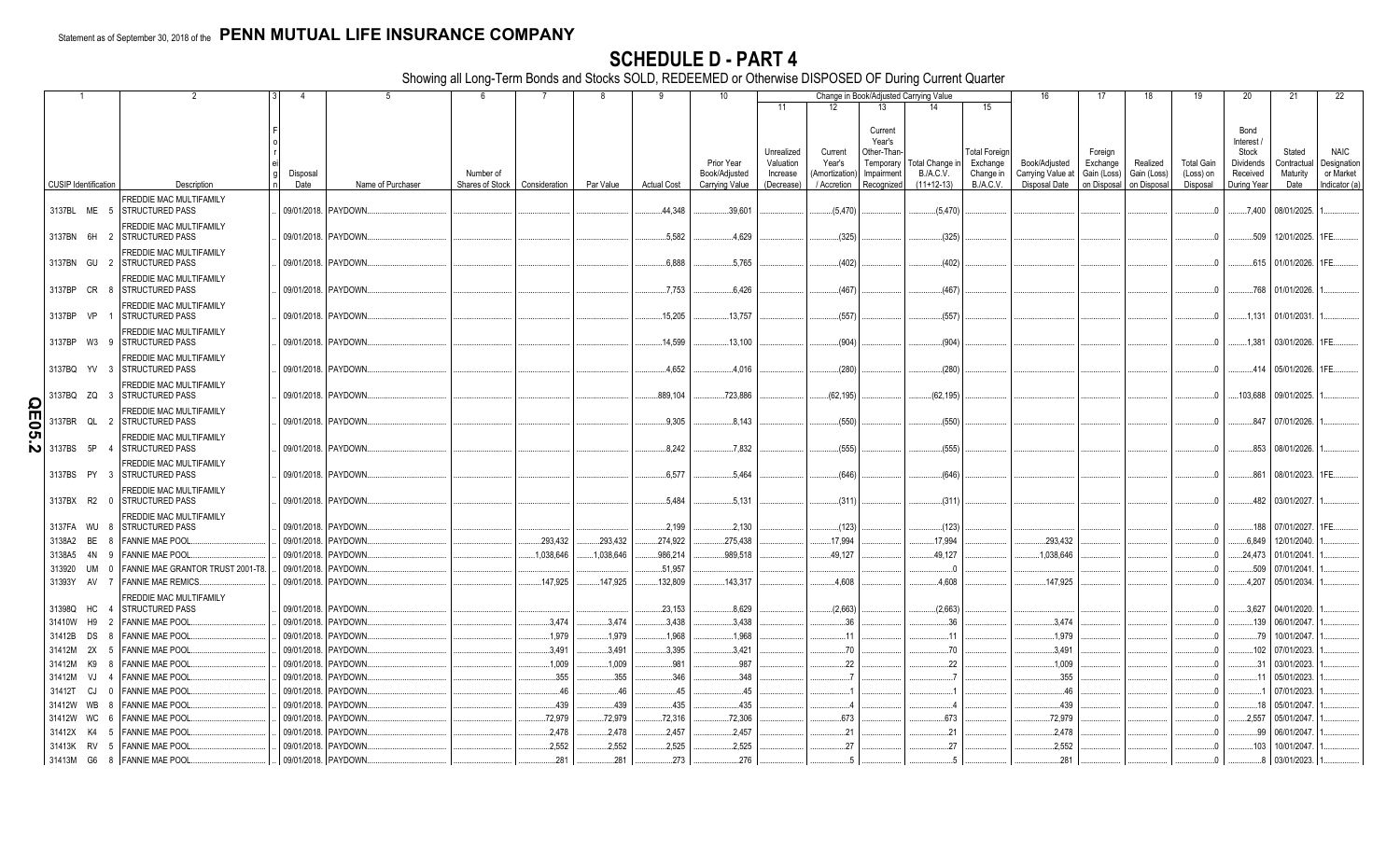|    |                             |           |                              | $\overline{4}$ | 5                 |                 |               | 8         | 9                  | 10                          |                                     |                                    | Change in Book/Adjusted Carrying Value         |                                              |                                        | 16                                 | 17                                 | 18                      | 19                             | 20                                                   | 21                                | 22                                      |
|----|-----------------------------|-----------|------------------------------|----------------|-------------------|-----------------|---------------|-----------|--------------------|-----------------------------|-------------------------------------|------------------------------------|------------------------------------------------|----------------------------------------------|----------------------------------------|------------------------------------|------------------------------------|-------------------------|--------------------------------|------------------------------------------------------|-----------------------------------|-----------------------------------------|
|    |                             |           |                              |                |                   |                 |               |           |                    |                             | 11                                  | 12                                 | 13                                             | 14                                           | 15                                     |                                    |                                    |                         |                                |                                                      |                                   |                                         |
|    |                             |           |                              | Disposal       |                   | Number of       |               |           |                    | Prior Year<br>Book/Adjusted | Unrealized<br>Valuation<br>Increase | Current<br>Year's<br>Amortization) | Current<br>Year's<br>Other-Than-<br>Impairment | Temporary   Total Change<br><b>B./A.C.V.</b> | Total Foreign<br>Exchange<br>Change in | Book/Adjusted<br>Carrying Value at | Foreign<br>Exchange<br>Gain (Loss) | Realized<br>Gain (Loss) | <b>Total Gain</b><br>(Loss) on | Bond<br>Interest /<br>Stock<br>Dividends<br>Received | Stated<br>Contractual<br>Maturity | <b>NAIC</b><br>Designation<br>or Market |
|    | <b>CUSIP</b> Identification |           | Description                  | Date           | Name of Purchaser | Shares of Stock | Consideration | Par Value | <b>Actual Cost</b> | Carrying Value              | (Decrease)                          |                                    | / Accretion   Recognized                       | $(11+12-13)$                                 | <b>B./A.C.V.</b>                       | Disposal Date                      | on Disposal on Disposal            |                         | Disposal                       | During Year                                          | Date                              | Indicator (a)                           |
|    | 31414B AN                   |           | FANNIE MAE POOL              | 09/01/2018.    | PAYDOWN.          |                 | .271          | .271      | .264               | .264                        |                                     |                                    |                                                |                                              |                                        | 271                                |                                    |                         |                                |                                                      | 03/01/2023                        |                                         |
|    | 31414B H2                   |           | <b>ANNIE MAE POOL</b>        | 09/01/2018     | PAYDOWN.          |                 | .262          | .262      | .255               | .257                        |                                     |                                    |                                                |                                              |                                        | .262                               |                                    |                         |                                |                                                      | 05/01/2023                        |                                         |
|    | 31414C                      | 4H        | <b>ANNIE MAE POOL</b>        | 09/01/2018     | PAYDOWN.          |                 | .162          | .162      | .158               | .159                        |                                     |                                    |                                                |                                              |                                        | .162                               |                                    |                         | . (                            |                                                      | 04/01/2023                        |                                         |
|    | 31414D 6P                   |           | <b>FANNIE MAE POOL</b>       | 09/01/2018     | PAYDOWN.          |                 | .5,698        | .5,698    | .5,541             | .5,597                      |                                     | .101                               |                                                | .101                                         |                                        | .5,698                             |                                    |                         |                                | .171                                                 | 06/01/2023.                       |                                         |
|    | 31414D X8                   |           | <b>FANNIE MAE POOL</b>       | 09/01/2018     | PAYDOWN.          |                 | .982          | .982      | .955               | .963                        |                                     | .19                                |                                                | .19                                          |                                        | .982                               |                                    |                         | - 0                            | .29                                                  | 05/01/2023.                       |                                         |
|    | 31414D Z3                   |           | FANNIE MAE POOL              | 09/01/2018     | PAYDOWN.          |                 | .587          | .587      | 570                | .575                        |                                     | .11                                |                                                | $.1^{\circ}$                                 |                                        | .587                               |                                    |                         |                                |                                                      | 06/01/2023.                       |                                         |
|    | 31414E 2V                   |           | <b>ANNIE MAE POOL</b>        | 09/01/2018     | PAYDOWN.          |                 | .84,161       | .84,161   | .83,671            | .83,741                     |                                     | .420                               |                                                | .420                                         |                                        | .84,161                            |                                    |                         | . 0                            | .2,735                                               | 07/01/2023                        |                                         |
|    | 31414E                      | BQ        | <b>FANNIE MAE POOL</b>       | 09/01/2018     | PAYDOWN.          |                 | .4,224        | 4,224     | .4,108             | .4,133                      |                                     | .92                                |                                                | .92                                          |                                        | .4,224                             |                                    |                         | . (                            | 127                                                  | 06/01/2023.                       |                                         |
|    | 31414E DA                   |           | <b>ANNIE MAE POOL</b>        | 09/01/2018     | PAYDOWN.          |                 | .652          | .652      | .634               | 640                         |                                     | . 12                               |                                                | .12                                          |                                        | .652                               |                                    |                         |                                | .19                                                  | 06/01/2023.                       |                                         |
|    | 31414E                      | JB        | <b>FANNIE MAE POOL</b>       | 09/01/2018     | PAYDOWN.          |                 | .519          | .519      | .505               | 510                         |                                     | . 9                                |                                                | . 9                                          |                                        | 519                                |                                    |                         | . (                            | .16                                                  | 06/01/2023.                       |                                         |
|    | 31414E Q6                   |           | <b>FANNIE MAE POOL</b>       | 09/01/2018     | PAYDOWN.          |                 | .1,109        | .1,109    | .1,079             | 1,090                       |                                     | .20                                |                                                | .20                                          |                                        | .1,109                             |                                    |                         | . (                            | .34                                                  | 07/01/2023.                       |                                         |
|    | 31414E                      | $V_5$     | <b>FANNIE MAE POOL</b>       | 09/01/2018     | PAYDOWN.          |                 | .608          | .608      | .591               | .598                        |                                     | .10                                |                                                | .10                                          |                                        | 608                                |                                    |                         | . . 0                          | 18                                                   | 07/01/2023.                       |                                         |
|    | 31414F                      | GF        | <b>ANNIE MAE POOL</b>        | 09/01/2018     | PAYDOWN.          |                 | .1,421        | .1,421    | .1,382             | .1,397                      |                                     | .24                                |                                                | .24                                          |                                        | .1,421                             |                                    |                         |                                | 43                                                   | 08/01/2023.                       |                                         |
|    | 31414M                      | DH        | FANNIE MAE POOL              | 09/01/2018     | PAYDOWN.          |                 | .2,523        | .2,523    | .2,453             | .2,483                      |                                     | .40                                |                                                | .40                                          |                                        | .2,523                             |                                    |                         | . . (                          | .75                                                  | 06/01/2023.                       |                                         |
|    | 31414Q                      | X2        | ANNIE MAE POOL               | 09/01/2018     | PAYDOWN.          |                 | .2,301        | .2,301    | .2,238             | .2,254                      |                                     | 47                                 |                                                | .47                                          |                                        | .2,301                             |                                    |                         | C                              | 69                                                   | 03/01/2023.                       |                                         |
| O  | 31414R                      | <b>CF</b> | <b>ANNIE MAE POOL</b>        | 09/01/2018     | PAYDOWN.          |                 | 178           | 178       | .174               | .174                        |                                     |                                    |                                                |                                              |                                        | .178                               |                                    |                         | C                              |                                                      | 03/01/2023.                       |                                         |
|    | $\overline{1}$ 31414S       | <b>NB</b> | ANNIE MAE POOL               | 09/01/2018     | PAYDOWN.          |                 | .408          | .408      | .396               | .399                        |                                     |                                    |                                                | 8                                            |                                        | .408                               |                                    |                         | . . 0                          |                                                      | 04/01/2023                        |                                         |
| ဌ  | 31414T                      | 7H        | <b>ANNIE MAE POOL</b>        | 09/01/2018.    | PAYDOWN.          |                 | .797          | .797      | .775               | .778                        |                                     | 19                                 |                                                | .19                                          |                                        | 797                                |                                    |                         | 0                              | 22                                                   | 05/01/2023.                       |                                         |
| نہ | 31414T                      | T6        | <b>ANNIE MAE POOL</b>        | 09/01/2018     | PAYDOWN.          |                 | .169          | .169      | .164               | .165                        |                                     |                                    |                                                |                                              |                                        | 169                                |                                    |                         | . 0                            |                                                      | 05/01/2023                        |                                         |
|    | 31414U                      | K9        | FANNIE MAE POOL              | 09/01/2018.    | PAYDOWN.          |                 | .1,037        | 1,037     | .1,008             | .1,015                      |                                     | .22                                |                                                | 22                                           |                                        | .1,037                             |                                    |                         | 0                              | .31                                                  | 05/01/2023.                       |                                         |
|    | 31414U                      | LQ        | <b>ANNIE MAE POOL</b>        | 09/01/2018     | PAYDOWN.          |                 | .1,987        | 1,987     | 1,932              | .1,953                      |                                     | 34                                 |                                                | .34                                          |                                        | .1,987                             |                                    |                         | . (                            | 60                                                   | 05/01/2023                        |                                         |
|    | 31414V                      | <b>DM</b> | FANNIE MAE POOL              | 09/01/2018     | PAYDOWN.          |                 | .188          | .188      | .183               | .185                        |                                     |                                    |                                                |                                              |                                        | 188                                |                                    |                         | 0                              |                                                      | 04/01/2023.                       |                                         |
|    | 31415A                      | 5E        | FANNIE MAE POOL              | 09/01/2018     | PAYDOWN.          |                 | 681           | .681      | .662               | 667                         |                                     | .14                                |                                                | .14                                          |                                        | 681                                |                                    |                         | 0                              | .20                                                  | 05/01/2023                        |                                         |
|    | 31415A                      | TV        | FANNIE MAE POOL              | 09/01/2018     | PAYDOWN.          |                 | .244          | 244       | 237                | 240                         |                                     |                                    |                                                |                                              |                                        | 244                                |                                    |                         | $\ldots 0$                     |                                                      | 03/01/2023.                       |                                         |
|    | 31415B                      | 4Z        | <b>ANNIE MAE POOL</b>        | 09/01/20       | PAYDOWN.          |                 | .384          | .384      | 374                | 377                         |                                     |                                    |                                                |                                              |                                        | .384                               |                                    |                         | . (                            |                                                      | 06/01/2023                        |                                         |
|    | 31415B                      | AN        | <b>ANNIE MAE POOL</b>        | 09/01/20       | PAYDOWN.          |                 | .287          | .287      | 279                | 281                         |                                     |                                    |                                                |                                              |                                        | 287                                |                                    |                         | . (                            |                                                      | 06/01/2023.                       |                                         |
|    | 31415B                      | <b>DY</b> | <b>ANNIE MAE POOL</b>        | 09/01/20       | PAYDOWN.          |                 | .502          | .502      | .488               | .494                        |                                     |                                    |                                                |                                              |                                        | .502                               |                                    |                         | - 0                            | 15                                                   | 07/01/2023.                       |                                         |
|    | 31415B                      | K5        | <b>FANNIE MAE POOL</b>       | 09/01/201      | PAYDOWN.          |                 | .2,248        | .2,248    | .2,186             | .2,206                      |                                     | .42                                |                                                | .42                                          |                                        | .2,248                             |                                    |                         | . (                            | .73                                                  | 06/01/2023.                       |                                         |
|    | 31415C                      | <b>ND</b> | <b>ANNIE MAE POOL</b>        | 09/01/20       | PAYDOWN.          |                 | .1,245        | 1,245     | .1,211             | 1,220                       |                                     | .25                                |                                                | .25                                          |                                        | .1,245                             |                                    |                         |                                | 37                                                   | 05/01/2023                        |                                         |
|    | 31415C                      | <b>NH</b> | <b>ANNIE MAE POOL</b>        | 09/01/20       | PAYDOWN.          |                 | .78           | .78       | .76                | .76                         |                                     |                                    |                                                |                                              |                                        | 78                                 |                                    |                         | . . 0                          |                                                      | 05/01/2023.                       |                                         |
|    | 31415L 5E                   |           | <b>ANNIE MAE POOL</b>        | 09/01/20       | PAYDOWN.          |                 | .177          | .177      | .172               | .173                        |                                     |                                    |                                                |                                              |                                        | .177                               |                                    |                         | $\sqrt{ }$                     |                                                      | 06/01/2023                        |                                         |
|    | 31415L                      | GB        | FANNIE MAE POOL              | 09/01/201      | PAYDOWN.          |                 | .490          | .490      | .477               | .484                        |                                     |                                    |                                                |                                              |                                        | .490                               |                                    |                         | C                              |                                                      | 05/01/2023                        |                                         |
|    | 31415M                      | 5T        | FANNIE MAE POOL              | 09/01/20       | PAYDOWN.          |                 | .548          | .548      | .533               | .537                        |                                     |                                    |                                                | 11                                           |                                        | 548                                |                                    |                         |                                |                                                      | 06/01/2023                        |                                         |
|    | 31415M                      | YH        | FANNIE MAE POOL              | 09/01/2018     | PAYDOWN.          |                 | .1,317        | .1,317    | .1,281             | .1,293                      |                                     | .23                                |                                                | .23                                          |                                        | .1,317                             |                                    |                         | . (                            | 40                                                   | 05/01/2023                        |                                         |
|    | 31415M                      | ZE        | FANNIE MAE POOL              | 09/01/2018     | PAYDOWN.          |                 | .58,028       | .58,028   | .58,077            | .57,773                     |                                     | .254                               |                                                | .254                                         |                                        | .58,028                            |                                    |                         |                                | .1,927                                               | 06/01/2023.                       |                                         |
|    | 31415M                      | <b>ZS</b> | FANNIE MAE POOL              | 09/01/2018     | PAYDOWN.          |                 | .428          | .428      | 416                | .421                        |                                     |                                    |                                                |                                              |                                        | 428                                |                                    |                         |                                | .13                                                  | 07/01/2023.                       |                                         |
|    | 31415P                      | JD.       | <b>FANNIE MAE POOL</b>       | 09/01/2018     | PAYDOWN.          |                 | .300          | .300      | 292                | 296                         |                                     |                                    |                                                |                                              |                                        | 300                                |                                    |                         | . . 0                          |                                                      | 05/01/2023.                       |                                         |
|    | 31415Q                      | ME        | <b>FANNIE MAE POOL</b>       | 09/01/2018     | PAYDOWN.          |                 | .1,724        | 1,724     | .1,677             | 1,695                       |                                     | .29                                |                                                | .29                                          |                                        | .1,724                             |                                    |                         | . (                            | .52                                                  | 08/01/2023.                       |                                         |
|    | 31415R P7                   |           | FANNIE MAE POOL              | 07/01/2018     | PAYDOWN.          |                 | 1             | .11       | 11                 | 11                          |                                     |                                    |                                                |                                              |                                        | 11                                 |                                    |                         | . (                            |                                                      | 07/01/2023.                       |                                         |
|    | 31415R UJ                   |           | <b>ANNIE MAE POOL</b>        | 09/01/2018     | PAYDOWN           |                 | .1,986        | 1,986     | .1,931             | 1,954                       |                                     | .32                                |                                                | .32                                          |                                        | .1,986                             |                                    |                         |                                | .60                                                  | 07/01/2023.                       |                                         |
|    | 31415T                      | <b>NP</b> | <b>FANNIE MAE POOL</b>       | 09/01/2018     | PAYDOWN.          |                 | .673          | .673      | .654               | .658                        |                                     | . 15                               |                                                | .15                                          |                                        | 673                                |                                    |                         |                                | 20                                                   | 08/01/2023.                       |                                         |
|    | 31419E XR                   |           | <b>FANNIE MAE POOL</b><br>-5 | 09/01/2018.    | PAYDOWN.          |                 | .243,281      | 243,281   | 228,865            |                             |                                     | 14.416                             |                                                | 14.416                                       |                                        | .243,281                           |                                    |                         |                                | 56,326                                               | 09/01/2040                        |                                         |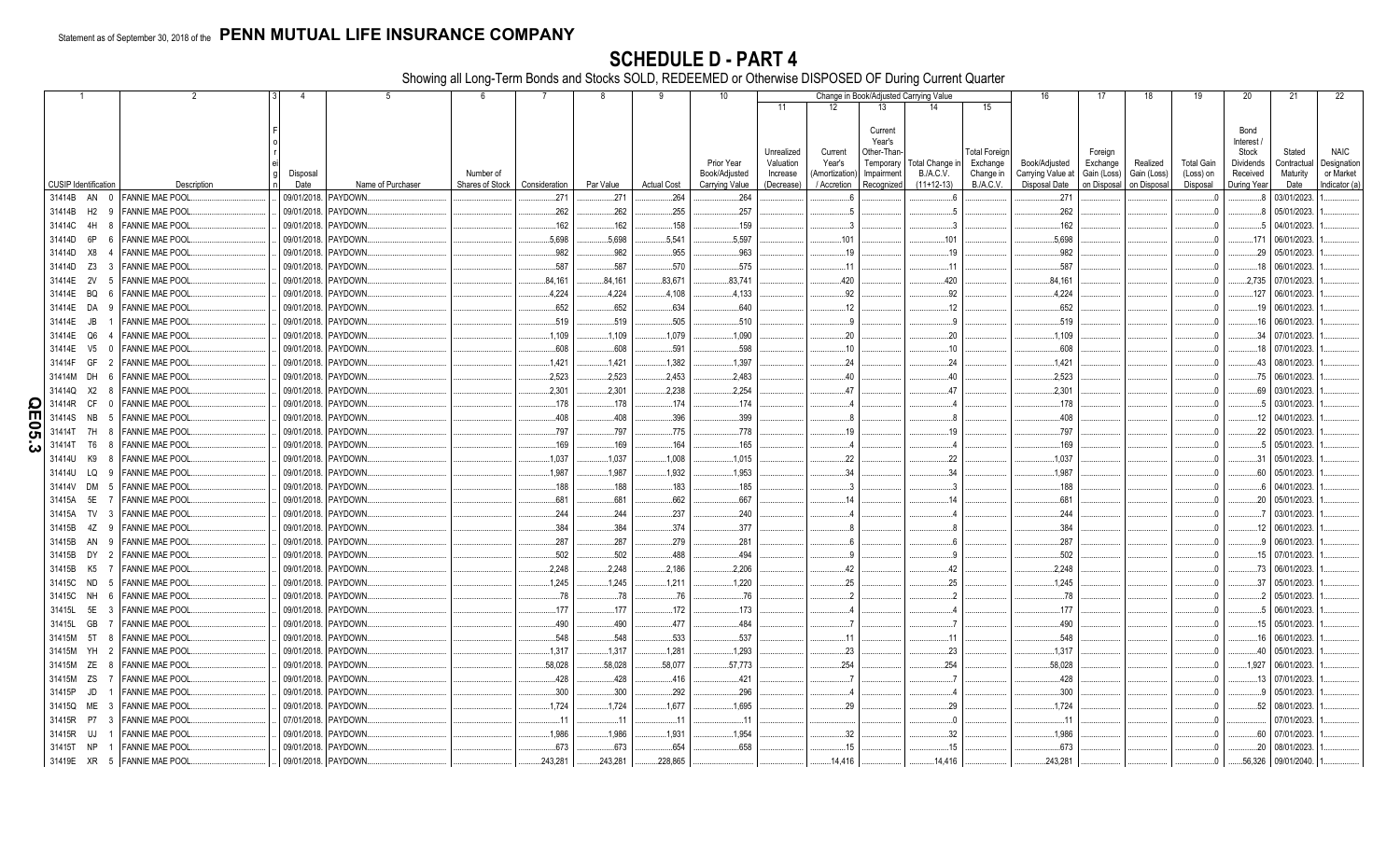|        |                             |    | 2                                                            |             | -5                          | 6               |               | 8          | 9                  | 10                                 |                                     |                                    |                                                             | Change in Book/Adjusted Carrying Value |                                               | 16                                 | 17                                 | 18                      | 19                             | 20                                                 | 21                                | 22                                      |
|--------|-----------------------------|----|--------------------------------------------------------------|-------------|-----------------------------|-----------------|---------------|------------|--------------------|------------------------------------|-------------------------------------|------------------------------------|-------------------------------------------------------------|----------------------------------------|-----------------------------------------------|------------------------------------|------------------------------------|-------------------------|--------------------------------|----------------------------------------------------|-----------------------------------|-----------------------------------------|
|        |                             |    |                                                              |             |                             |                 |               |            |                    |                                    | 11                                  | 12                                 | 13                                                          | 14                                     | 15                                            |                                    |                                    |                         |                                |                                                    |                                   |                                         |
|        |                             |    |                                                              | Disposal    |                             | Number of       |               |            |                    | <b>Prior Year</b><br>Book/Adjusted | Unrealized<br>Valuation<br>Increase | Current<br>Year's<br>Amortization) | Current<br>Year's<br>Other-Than-<br>Temporary<br>Impairment | Total Change i<br><b>B./A.C.V.</b>     | <b>Total Foreign</b><br>Exchange<br>Change in | Book/Adjusted<br>Carrying Value at | Foreign<br>Exchange<br>Gain (Loss) | Realized<br>Gain (Loss) | <b>Total Gain</b><br>(Loss) on | Bond<br>Interest<br>Stock<br>Dividends<br>Received | Stated<br>Contractual<br>Maturity | <b>NAIC</b><br>Designation<br>or Market |
|        | <b>CUSIP Identification</b> |    | Description                                                  | Date        | Name of Purchaser           | Shares of Stock | Consideration | Par Value  | <b>Actual Cost</b> | Carrying Value                     | (Decrease)                          | Accretion                          | Recognized                                                  | $(11+12-13)$                           | <b>B./A.C.V.</b>                              | Disposal Date                      | on Disposal                        | on Disposal             | Disposal                       | During Year                                        | Date                              | Indicator (a)                           |
|        | 31419J                      | SC | <b>FANNIE MAE POOL</b>                                       | 09/01/2018. | PAYDOWN.                    |                 | 625,455       | .625,455   | .588,155           | .588,155                           |                                     | 37,300                             |                                                             | 37,300                                 |                                               | .625,455                           |                                    |                         | - 0                            | .14,765                                            | 11/01/2040.                       |                                         |
|        | 31421D WD                   |    | <b>FANNIE MAE POOL</b>                                       | 09/01/2018. | PAYDOWN.                    |                 | .536          | .536       | .543               | .543                               |                                     | (6)                                |                                                             | . (6)                                  |                                               | .536                               |                                    |                         |                                | 18                                                 | 12/01/2038.                       |                                         |
|        | 917435                      | AA | UTAH HOUSING CORP.                                           | 07/01/2018. | <b>SINKING PAYMENT</b>      |                 | 33,243        | .33,243    | .33,086            | 33,385                             |                                     | (141)                              |                                                             | (141                                   |                                               | .33,243                            |                                    |                         |                                | .1,792                                             | 07/01/2050.                       | 1FE.                                    |
|        | 3199999.                    |    | Total - Bonds - U.S. Special Revenue and Special Assessments |             |                             |                 | .3,121,355    | .3,121,355 | .8,904,610         | .4,683,464                         |                                     | (535, 412)                         | $\Omega$                                                    | (535, 412)                             |                                               | .3,121,355                         | $\bigcap$                          |                         | $\Omega$                       | .1,112,028                                         | <b>XXX</b>                        | XXX                                     |
|        |                             |    | <b>Bonds - Industrial and Miscellaneous</b>                  |             |                             |                 |               |            |                    |                                    |                                     |                                    |                                                             |                                        |                                               |                                    |                                    |                         |                                |                                                    |                                   |                                         |
|        | 00214T AA                   |    | AMERICAN TIRE DISTRIBUTORS INC.                              | 08/09/2018. | DEUTSCHE BANC/ALEX B.       |                 | .1,102,500    | .3,000,000 | .3,070,000         | .3,049,438                         |                                     | (12,965)                           |                                                             | (12,965)                               |                                               | .3,036,473                         |                                    | (1,933,973)             | (1,933,973)                    |                                                    | 292,125 03/01/2022. 6FE.          |                                         |
|        | 00841U                      | AN | AGATE BAY MORTGAGE TRUST 2014-2                              | 09/01/2018. | PAYDOWN.                    |                 | .225,900      | .225,900   | .227,453           | 227,410                            |                                     | (1,511)                            |                                                             | (1,511)                                |                                               | .225,900                           |                                    |                         |                                | .4,818                                             | 09/01/2044. 1FM.                  |                                         |
|        | 00842B                      | AT | AGATE BAY MORTGAGE TRUST 2015-5                              | 09/01/2018. | PAYDOWN.                    |                 | 34,748        | .34,748    | .35,320            | .35,209                            |                                     | (461                               |                                                             | (461)                                  |                                               | 34,748                             |                                    |                         |                                | .839                                               | 07/01/2045. 1FM.                  |                                         |
|        | 00842C                      | AC | AGATE BAY MORTGAGE TRUST 2015-7                              | 09/01/2018. | PAYDOWN.                    |                 | .847,726      | 847,726    | .846,065           | 447,410                            |                                     | .1,938                             |                                                             | .1,938                                 |                                               | .847,726                           |                                    |                         |                                | 15,453                                             | 10/01/2045. 1FM.                  |                                         |
|        | 023761 AA                   |    | AMERICAN AIRLINES 2017-1 CLASS AA<br>PASS <sub>T</sub>       | 08/15/2018. | <b>SINKING PAYMENT</b>      |                 | 111,750       | .111,750   | .111,750           | 111,750                            |                                     |                                    |                                                             |                                        |                                               | .111,750                           |                                    |                         |                                | .4.079                                             | 02/15/2029. 1FE.                  |                                         |
|        | 023766 AD                   |    | MERICAN AIRLINES 2013-1 CLASS B<br>PASS TH                   | 07/15/2018. | <b>SINKING PAYMENT</b>      |                 | .55,552       | .55,552    | .58,677            | .56,883                            |                                     | (1, 331)                           |                                                             | (1, 331)                               |                                               | .55,552                            |                                    |                         |                                |                                                    | 3,125   01/15/2021. 3FE.          |                                         |
|        | 02376T AC                   |    | AMERICAN AIRLINES 2013-2 CLASS B<br>PASS TH                  |             | 07/15/2018. SINKING PAYMENT |                 | 121,886       | 121,886    | 123,165            | 122,683                            |                                     | (797)                              |                                                             | (797)                                  |                                               | .121,886                           |                                    |                         |                                | .6,826                                             | 07/15/2020. 3FE                   |                                         |
|        | 02376Y                      | AA | MERICAN AIRLINES 2016-1 CLASS B<br>PASS TH                   |             | 07/15/2018. SINKING PAYMENT |                 | 139,23        | 139,231    | 145,682            | 144,499                            |                                     | (5,268)                            |                                                             | (5,268)                                |                                               | .139,231                           |                                    |                         |                                |                                                    |                                   |                                         |
| QE05.4 | 023772 AB                   |    | AMERICAN AIRLINES 2013-1 CLASS A<br>PASS TH                  |             | 07/15/2018. SINKING PAYMENT |                 | .76,372       | .76,372    | 77,963             | .77,538                            |                                     | (1,166)                            |                                                             | (1, 166)                               |                                               | .76,372                            |                                    |                         |                                |                                                    | .3,055 07/15/2025. 1FE.           |                                         |
|        | 02377B AA                   |    | MERICAN AIRLINES 2015-2 CLASS A<br>PASS TH                   |             | 09/22/2018. SINKING PAYMENT |                 | .177,643      | 177,643    | .177,643           | 177,643                            |                                     |                                    |                                                             |                                        |                                               | .177,643                           |                                    |                         |                                |                                                    | 7,106 09/22/2027. 1FE.            |                                         |
|        | 02377B AC                   |    | AMERICAN AIRLINES 2015-2 CLASS B<br>PASS TH                  |             | 09/22/2018. SINKING PAYMENT |                 | .230,204      | 230,204    | 230,532            | .230,062                           |                                     | 142                                |                                                             | 142                                    |                                               | .230,204                           |                                    |                         |                                | 10,129                                             | 09/22/2023. 2FE.                  |                                         |
|        | 02377U AB                   |    | MERICAN AIRLINES 2013-2 CLASS A<br>PASS TH                   |             | 07/15/2018. SINKING PAYMENT |                 | .7,872        | 7,872      | .7,872             | .7,872                             |                                     |                                    |                                                             |                                        |                                               | .7,872                             |                                    |                         |                                | .390                                               | 01/15/2023. 2FE.                  |                                         |
|        | 02378A AA                   |    | <b>IMERICAN AIRLINES 2017-1 CLASS A</b><br>PASS TH           |             | 08/15/2018. SINKING PAYMENT |                 | 74,500        | .74.500    | .74,500            | 74,500                             |                                     |                                    |                                                             |                                        |                                               | .74,500                            |                                    |                         |                                | .2.980                                             | 02/15/2029. 1FE.                  |                                         |
|        | 02378W AA                   |    | MERICAN AIRLINES 2017-1 CLASS B<br>PASS TH                   |             | 08/15/2018. SINKING PAYMENT |                 | 56,250        | .56,250    | .56,250            | .56,250                            |                                     |                                    |                                                             |                                        |                                               | .56,250                            |                                    |                         |                                | .2,784                                             | 02/15/2025. 2FE.                  |                                         |
|        | 03215P EQ                   |    | AMRESCO RESIDENTIAL SECURITIES<br><b>CORP MORT</b>           | 09/01/2018. | PAYDOWN.                    |                 | 76,335        | .76,335    | .76,335            | .76,335                            |                                     |                                    |                                                             |                                        |                                               | .76,335                            |                                    |                         |                                | .3.596                                             | 02/01/2028. 1FM.                  |                                         |
|        | 03766K AB                   |    | <b>APOLLO AVIATION SECURITIZATION</b><br><b>EQUITY TR</b>    | 09/15/2018. | PAYDOWN.                    |                 | 77,200        | 77,200     | 75,630             | 76,010                             |                                     | .1,190                             |                                                             | .1,190                                 |                                               | 77,200                             |                                    |                         |                                | .3,345                                             | 03/17/2036. 2AM.                  |                                         |
|        | 038923                      | AC | ARBOR REALTY TRUST INC                                       | 07/03/2018  | <b>EXCHANGE OFFER</b>       |                 | 1,999,550     | .2,000,000 | 1,999,740          |                                    |                                     | (190)                              |                                                             | (190)                                  |                                               | 1,999,550                          |                                    |                         |                                | .34,375                                            | 05/01/2023.                       | 1FE.                                    |
|        | 045424 EX                   |    | ASSET SECURITIZATION CORP.                                   | 09/11/2018. | PAYDOWN.                    |                 | 55,261        | .55,261    | .54,432            | 55,261                             |                                     |                                    |                                                             |                                        |                                               | .55,261                            |                                    |                         |                                | .2,771                                             | 04/11/2029. 1FM.                  |                                         |
|        |                             |    | AUTOPISTAS METROPOLITANAS DE                                 |             |                             |                 |               |            |                    |                                    |                                     |                                    |                                                             |                                        |                                               |                                    |                                    |                         |                                |                                                    |                                   |                                         |
|        | 05330K AA 3                 |    | PUERTO RICO                                                  | 06/30/2018  | <b>SINKING PAYMENT</b>      |                 | .13,500       | .13,500    | .13,500            | .13,500                            |                                     |                                    |                                                             |                                        |                                               | .13,500                            |                                    |                         |                                | .456                                               | 06/30/2035. 4FE                   |                                         |
|        | 05544B                      | AG | BHMS 2014-ATLS MORTGAGE TRUST                                | 07/01/2018  | PAYDOWN.                    |                 | .4,115,000    | 4,115,000  | .4,060,991         | .4,073,555                         |                                     | 41,445                             |                                                             | .41,445                                |                                               | .4,115,000                         |                                    |                         |                                | .101,809                                           | 07/01/2033. 1FM.                  |                                         |
|        | 05544B                      | AJ | BHMS 2014-ATLS MORTGAGE TRUST.                               | 07/01/2018. | PAYDOWN.                    |                 | .2,500,000    | .2,500,000 | .2,515,625         | .2,510,577                         |                                     | (10,577)                           |                                                             | (10, 577)                              |                                               | .2,500,000                         |                                    |                         |                                | .69,055                                            | 07/01/2033. 1FM.                  |                                         |
|        |                             |    | BANC OF AMERICA COMMERCIAL                                   |             |                             |                 |               |            |                    |                                    |                                     |                                    |                                                             |                                        |                                               |                                    |                                    |                         |                                |                                                    |                                   |                                         |
|        | 05947U 6C                   |    | MORTGAGE TRUS                                                | 09/01/2018. | PAYDOWN.                    |                 | 39,244        | .39,244    | .37,969            |                                    |                                     | .422                               |                                                             | .422                                   |                                               | .39,244                            |                                    |                         |                                | 1,388                                              | 09/01/2045.                       | 1FM.                                    |
|        | 06540R AF                   |    | <b>BANK 2017-BNK9.</b>                                       | 09/01/2018. | PAYDOWN.                    |                 |               |            | 4,063              | .4,024                             |                                     | (245)                              |                                                             | (245)                                  |                                               |                                    |                                    |                         |                                | .371                                               | 11/01/2054. 1FE.                  |                                         |
|        | 07387B CR                   |    | <b>BEAR STEARNS COMMERCIAL</b><br>MORTGAGE SECURIT           |             | 09/01/2018. PAYDOWN.        |                 | 78.898        | 78.898     | 72.783             | .78.763                            |                                     | 135                                |                                                             | 135                                    |                                               | .78.898                            |                                    |                         |                                |                                                    | .2.824 10/01/2042. 1FM.           |                                         |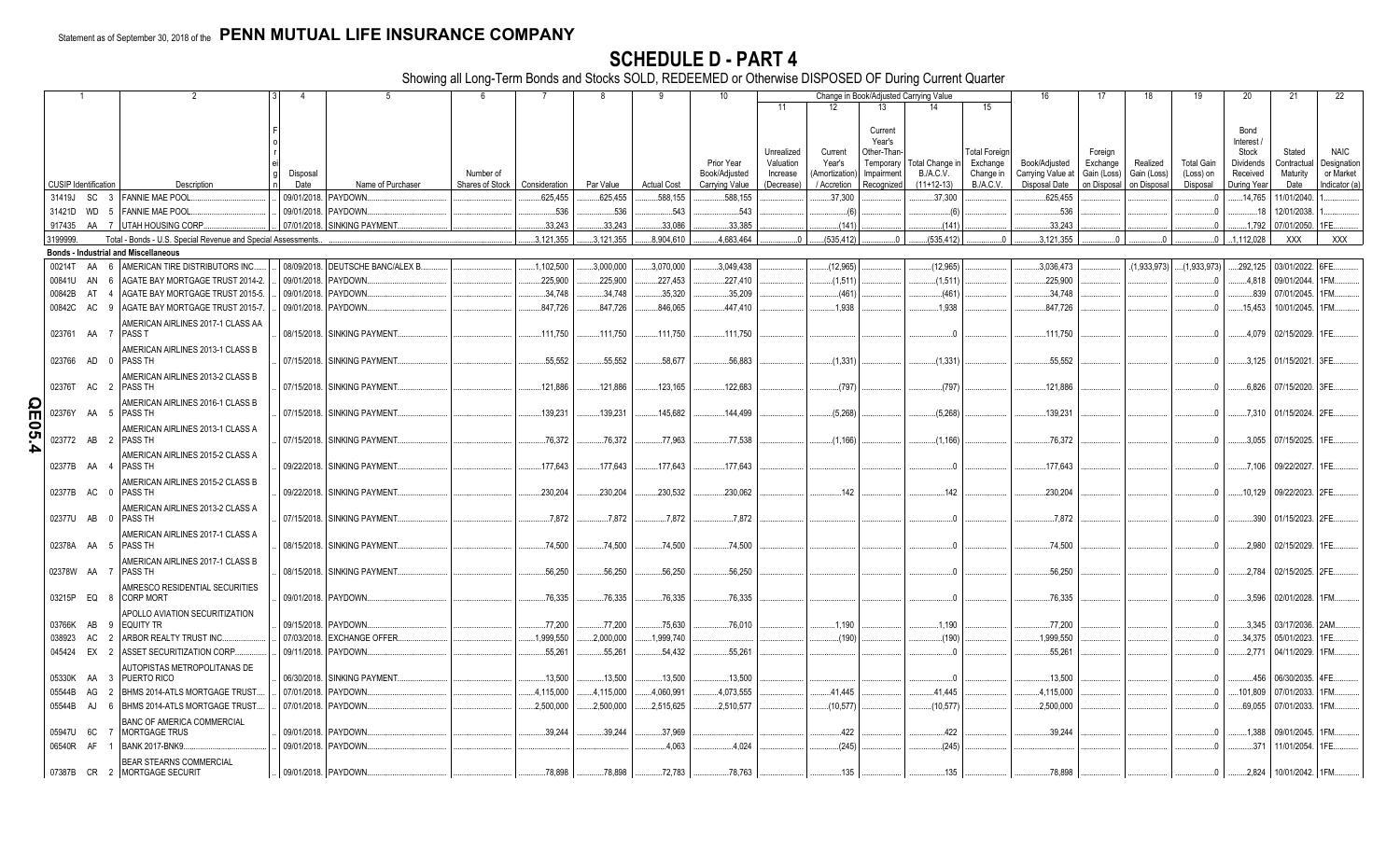|                  |                             |           | 2                                                     |             | -5                             | - 6             |               |            | -9                 | 10                          |                                     |                                   | Change in Book/Adjusted Carrying Value                                                   |                                               | 16                                 | 17                                 | 18                      | 19                             | 20                                                   | 21                                | 22                                      |
|------------------|-----------------------------|-----------|-------------------------------------------------------|-------------|--------------------------------|-----------------|---------------|------------|--------------------|-----------------------------|-------------------------------------|-----------------------------------|------------------------------------------------------------------------------------------|-----------------------------------------------|------------------------------------|------------------------------------|-------------------------|--------------------------------|------------------------------------------------------|-----------------------------------|-----------------------------------------|
|                  |                             |           |                                                       |             |                                |                 |               |            |                    |                             | 11                                  | 12                                | 13<br>14                                                                                 | 15                                            |                                    |                                    |                         |                                |                                                      |                                   |                                         |
|                  |                             |           |                                                       | Disposal    |                                | Number of       |               |            |                    | Prior Year<br>Book/Adjusted | Unrealized<br>Valuation<br>Increase | Current<br>Year's<br>Amortization | Current<br>Year's<br>Other-Than-<br>Total Change<br>Temporary<br>B./A.C.V.<br>Impairment | <b>Total Foreigr</b><br>Exchange<br>Change in | Book/Adjusted<br>Carrying Value at | Foreign<br>Exchange<br>Gain (Loss) | Realized<br>Gain (Loss) | <b>Total Gain</b><br>(Loss) on | Bond<br>Interest /<br>Stock<br>Dividends<br>Received | Stated<br>Contractual<br>Maturity | <b>NAIC</b><br>Designation<br>or Market |
|                  | <b>CUSIP</b> Identification |           | Description                                           | Date        | Name of Purchaser              | Shares of Stock | Consideration | Par Value  | <b>Actual Cost</b> | Carrying Value              | (Decrease)                          | / Accretion                       | $(11+12-13)$<br>Recognized                                                               | <b>B./A.C.V.</b>                              | Disposal Date                      | on Disposal                        | on Disposal             | Disposal                       | During Year                                          | Date                              | Indicator (a)                           |
|                  | 073902                      | CD        | BEAR STEARNS COS LLC/THE                              | 07/02/2018  | MATURITY.                      |                 | 8,000,000     | .8,000,000 | 7,395,180          | .7,962,061                  |                                     | 37,939                            | .37,939                                                                                  |                                               | .8,000,000                         |                                    |                         |                                | .372,000                                             | 07/02/2018.                       | 1FE.                                    |
|                  | 09179F AW                   |           | BJ'S WHOLESALE CLUB INC                               | 07/05/2018. | <b>GOLDMAN SACHS &amp; CO.</b> |                 | .3,000,000    | .3,000,000 | .3,060,000         | .3,055,072                  |                                     | (37,703)                          | (37,703)                                                                                 |                                               | .3,017,369                         |                                    | (17,369)                | (17,369)                       | .119,303                                             | 01/27/2025.                       | 5FE.                                    |
|                  | 11042T AA                   |           | BRITISH AIRWAYS 2018-1 CLASS AA<br><b>PASS THR</b>    |             | 09/20/2018. SINKING PAYMENT    |                 | .419          | 419        | 419                |                             |                                     |                                   |                                                                                          |                                               | .419                               |                                    |                         | $\cdot$ 0                      |                                                      | 09/20/2031.                       | $1FE$                                   |
|                  | 11043H AA                   |           | BRITISH AIRWAYS 2018-1 CLASS A<br>PASS THRO           |             | 09/20/2018. SINKING PAYMENT    |                 | .428          | .428       | .425               |                             |                                     |                                   |                                                                                          |                                               | .428                               |                                    |                         | $\cdot$ .0                     |                                                      | 09/20/2031.                       | 1FE                                     |
|                  | 12527E AD                   |           | CFCRE COMMERCIAL MORTGAGE<br><b>TRUST 2011-C1</b>     |             | 09/01/2018. PAYDOWN            |                 | 161,406       | 161,406    | 163,827            | 162,098                     |                                     | (692)                             | (692)                                                                                    |                                               | .161,406                           |                                    |                         | $\cdot$ .0                     |                                                      | .5,698 04/01/2044.                | 1FM.                                    |
|                  | 12531W BC                   |           | CFCRE COMMERCIAL MORTGAGE<br><b>TRUST 2016-C3</b>     |             | 09/01/2018. PAYDOWN.           |                 |               |            | .7,285             | .5,939                      |                                     | (415)                             | (415)                                                                                    |                                               |                                    |                                    |                         | $\cdot$ 0                      |                                                      | .684   01/01/2048.   1FE          |                                         |
|                  | 12532A BD                   |           | CFCRE COMMERCIAL MORTGAGE<br><b>TRUST 2016-C6</b>     |             | 09/01/2018. PAYDOWN.           |                 |               |            | .7,442             | .6,526                      |                                     | (446)                             | (446)                                                                                    |                                               |                                    |                                    |                         | $\cdot$ 0                      |                                                      | .705   11/01/2049.   1FE          |                                         |
|                  | 12532C BE                   |           | CFCRE COMMERCIAL MORTGAGE<br>TRUST 2017-C8            |             | 09/01/2018. PAYDOWN.           |                 |               |            | .5,407             | .5,048                      |                                     | (335)                             | (335)                                                                                    |                                               |                                    |                                    |                         | $\cdot$ .0                     | .529                                                 | 06/01/2050.                       |                                         |
|                  | 12591Q                      | AS        | COMM 2014-UBS4 MORTGAGE TRUST                         | 09/01/2018  | PAYDOWN.                       |                 |               |            | .80,631            | .49,019                     |                                     | (5,779)                           | (5,779)                                                                                  |                                               |                                    |                                    |                         | 0                              | .7,942                                               | 08/01/2047.                       | 1FE.                                    |
| O                | 12592K                      | <b>BD</b> | COMM 2014-UBS5 MORTGAGE TRUST                         | 09/01/2018. | PAYDOWN.                       |                 |               |            | 10,022             | .5,841                      |                                     | (769)                             | (769)                                                                                    |                                               |                                    |                                    |                         | 0                              |                                                      | 1,018 09/01/2047.                 | 1FE.                                    |
| m                | 12592M                      | <b>BL</b> | COMM 2014-LC17 MORTGAGE TRUST.                        | 09/01/2018  | PAYDOWN.                       |                 |               |            | .15,721            | .8,791                      |                                     | (1,236)                           | (1,236)                                                                                  |                                               |                                    |                                    |                         | 0                              | .1,661                                               | 10/01/2047.                       | 1FF.                                    |
| $\ddot{\bullet}$ | 12592U                      | AQ        | CSMLT 2015-1 TRUST                                    | 09/01/2018  | PAYDOWN.                       |                 | .245,837      | .245,837   | .251,830           | .251,830                    |                                     | (5,992)                           | (5,992)                                                                                  |                                               | .245,837                           |                                    |                         | . . 0                          | .5,732                                               | 05/01/2045.                       | 1FM                                     |
| σī               | 12592U                      | AW        | CSMLT 2015-1 TRUST                                    | 09/01/2018  | PAYDOWN.                       |                 | 30,499        | .30,499    | .30,100            | .30,150                     |                                     | .349                              | 349                                                                                      |                                               | .30,499                            |                                    |                         | 0                              | .791                                                 | 05/01/2045.                       | 1FM.                                    |
| ິ Ch             | 12592U                      | AX        | CSMLT 2015-1 TRUST                                    | 09/01/201   | PAYDOWN.                       |                 | .32,289       | .32,289    | .31,572            | .31,630                     |                                     | .659                              | .659                                                                                     |                                               | .32,289                            |                                    |                         | - 0                            | .837                                                 | 05/01/2045.                       | 1FM.                                    |
|                  | 12593G                      | AG        | COMM 2015-PC1 MORTGAGE TRUST                          | 09/01/2018. | PAYDOWN.                       |                 |               |            | .14,499            | .9,922                      |                                     | (1,056)                           | (1,056)                                                                                  |                                               |                                    |                                    |                         | $\overline{0}$                 | .1,501                                               | 07/01/2050.                       |                                         |
|                  | 12595E AE                   |           | COMM 2017-COR2 MORTGAGE TRUST                         |             | 09/01/2018. PAYDOWN.           |                 |               |            | .3,480             | .3,364                      |                                     | (197)                             | (197)                                                                                    |                                               |                                    |                                    |                         | - 0                            |                                                      | .313 09/01/2050.                  | 1FE.                                    |
|                  | 12626B AF                   |           | COMM 2013-CCRE10 MORTGAGE<br><b>TRUST</b>             |             | 09/01/2018. PAYDOWN.           |                 |               |            | 176,881            | .92,219                     |                                     | (12,060)                          | (12,060)                                                                                 |                                               |                                    |                                    |                         | - 0                            |                                                      | .18.500 08/01/2046. I 1FE.        |                                         |
|                  | 12635F                      | AV        | CSAIL 2015-C3 COMMERCIAL<br><b>MORTGAGE TRUST</b>     | 09/01/2018. | PAYDOWN.                       |                 |               |            | .11,913            | .8,454                      |                                     | (795)                             | (795)                                                                                    |                                               |                                    |                                    |                         | 0                              | 1,235                                                | 08/01/2048.                       | 1FE.                                    |
|                  | 12637L                      | AL        | CSMLT 2015-2 TRUST                                    | 09/01/2018  | PAYDOWN.                       |                 | .82,987       | .82,987    |                    |                             |                                     | (2,023)                           | (2,023)                                                                                  |                                               | .82,987                            |                                    |                         | 0                              | .1,939                                               | 08/01/2045.                       | 1FM.                                    |
|                  |                             |           |                                                       |             |                                |                 |               |            | .85,010            | .85,010                     |                                     |                                   |                                                                                          |                                               |                                    |                                    |                         |                                |                                                      |                                   |                                         |
|                  | 12637L                      | AQ        | CSMLT 2015-2 TRUST                                    | 09/01/2018  | PAYDOWN.                       |                 | .51,546       | .51,546    | .53,221            | .53,125                     |                                     | (1,579)                           | (1,579)                                                                                  |                                               | 51,546                             |                                    |                         | 0                              | 1,342                                                | 08/01/2045.                       | 1FM.                                    |
|                  | 12637L AR                   |           | CSMLT 2015-2 TRUST<br><b>CSAIL 2016-C7 COMMERCIAL</b> | 09/01/2018. | PAYDOWN.                       |                 | .32,350       | .32.350    | .31,637            | 31,123                      |                                     | .653                              | .653                                                                                     |                                               | .32,350                            |                                    |                         | $\Omega$                       | .841                                                 | 08/01/2045. 1FM.                  | 1FF                                     |
|                  | 12637U                      | AY        | <b>MORTGAGE TRUST</b>                                 | 09/01/2018  | PAYDOWN.                       |                 |               |            | .68,667            | .59,309                     |                                     | (4,821)                           | (4,821)                                                                                  |                                               |                                    |                                    |                         |                                | .7,988                                               | 11/01/2049.                       |                                         |
|                  | 12646U                      | AD        | CSMC TRUST 2013-IVR1                                  | 09/01/2018  | PAYDOWN.                       |                 | .86,683       | .86,683    | .83,456            | .84,016                     |                                     | .2,667                            | .2,667                                                                                   |                                               | .86,683                            |                                    |                         | 0                              | 1,959                                                | 03/01/2043.                       | 1FM.                                    |
|                  | 12647P                      | AS        | <b>CSMC TRUST 2013-7.</b>                             | 09/01/2018. | PAYDOWN.                       |                 | .52,935       | .52,935    | .52,389            | .52,502                     |                                     | .433                              | .433                                                                                     |                                               | .52,935                            |                                    |                         | . . 0                          | 1,298                                                | 08/01/2043. 1FM.                  |                                         |
|                  | 12648F                      | AR        | CSMC TRUST 2014-SAF1                                  | 09/01/2018. | PAYDOWN.                       |                 | .30,036       | .30,036    | .31,034            | .30,708                     |                                     | (672)                             | (672)                                                                                    |                                               | .30,036                            |                                    |                         | . . 0                          | 826                                                  | 03/01/2044.                       | 1FM.                                    |
|                  | 12648X                      | DD        | CSMC TRUST 2014-WIN1                                  | 09/01/2018  | PAYDOWN.                       |                 | .62,631       | .62,631    | .62,861            | .62,758                     |                                     | (127)                             | (127)                                                                                    |                                               | .62,631                            |                                    |                         | $\cdot$ 0                      | 1.643                                                | 09/01/2044.                       |                                         |
|                  | 12649D                      | AQ        | CSMC TRUST 2014-WIN2.                                 | 09/01/2018  | PAYDOWN.                       |                 | .32,004       | .32.004    | .32,329            | .32,284                     |                                     | (280)                             | (280)                                                                                    |                                               | .32,004                            |                                    |                         | . . 0                          | .853                                                 | 10/01/2044.                       | 1FM                                     |
|                  | 12649R                      | AV        | <b>CSMC TRUST 2015-2.</b>                             | 09/01/2018  | PAYDOWN.                       |                 | 23,053        | .23,053    | .23,574            | 23,447                      |                                     | (394)                             | (394)                                                                                    |                                               | .23,053                            |                                    |                         | $\Omega$                       | .605                                                 | 02/01/2045.                       | 1FM                                     |
|                  | 12649R AW                   |           | <b>CSMC TRUST 2015-2.</b>                             | 09/01/2018  | PAYDOWN.                       |                 | 29,262        | .29,262    | .28,987            | 29,030                      |                                     | .232                              | .232                                                                                     |                                               | .29,262                            |                                    |                         | . . 0                          | .767                                                 | 02/01/2045.                       | 1FM.                                    |
|                  | 12649X                      | <b>BD</b> | <b>CSMC TRUST 2015-3.</b>                             | 09/01/2018. | PAYDOWN                        |                 | .28,288       | .28,288    | .29,066            | 29,014                      |                                     | (726)                             | (726)                                                                                    |                                               | 28,288                             |                                    |                         | $\ldots$ 0                     | .742                                                 | 03/01/2045.                       | 1FM                                     |
|                  | 12650U                      | AH        | CSMLT 2015-3 TRUST                                    | 09/01/2018. | PAYDOWN.                       |                 | .354,619      | .354,619   | .357,500           | .357,186                    |                                     | (2, 567)                          | (2, 567)                                                                                 |                                               | .354,619                           |                                    |                         | . . 0                          | .7,910                                               | 11/01/2045.                       | 1FM.                                    |
|                  | 126650 BP                   |           | <b>CVS PASS-THROUGH TRUST</b>                         | 09/10/2018. | <b>SINKING PAYMENT</b>         |                 | .93.440       | .93.440    | .90,729            | .91.560                     |                                     | 1.880                             | 1.880                                                                                    |                                               | .93.440                            |                                    |                         |                                | .3,762                                               | 12/10/2028.                       | 2FE.                                    |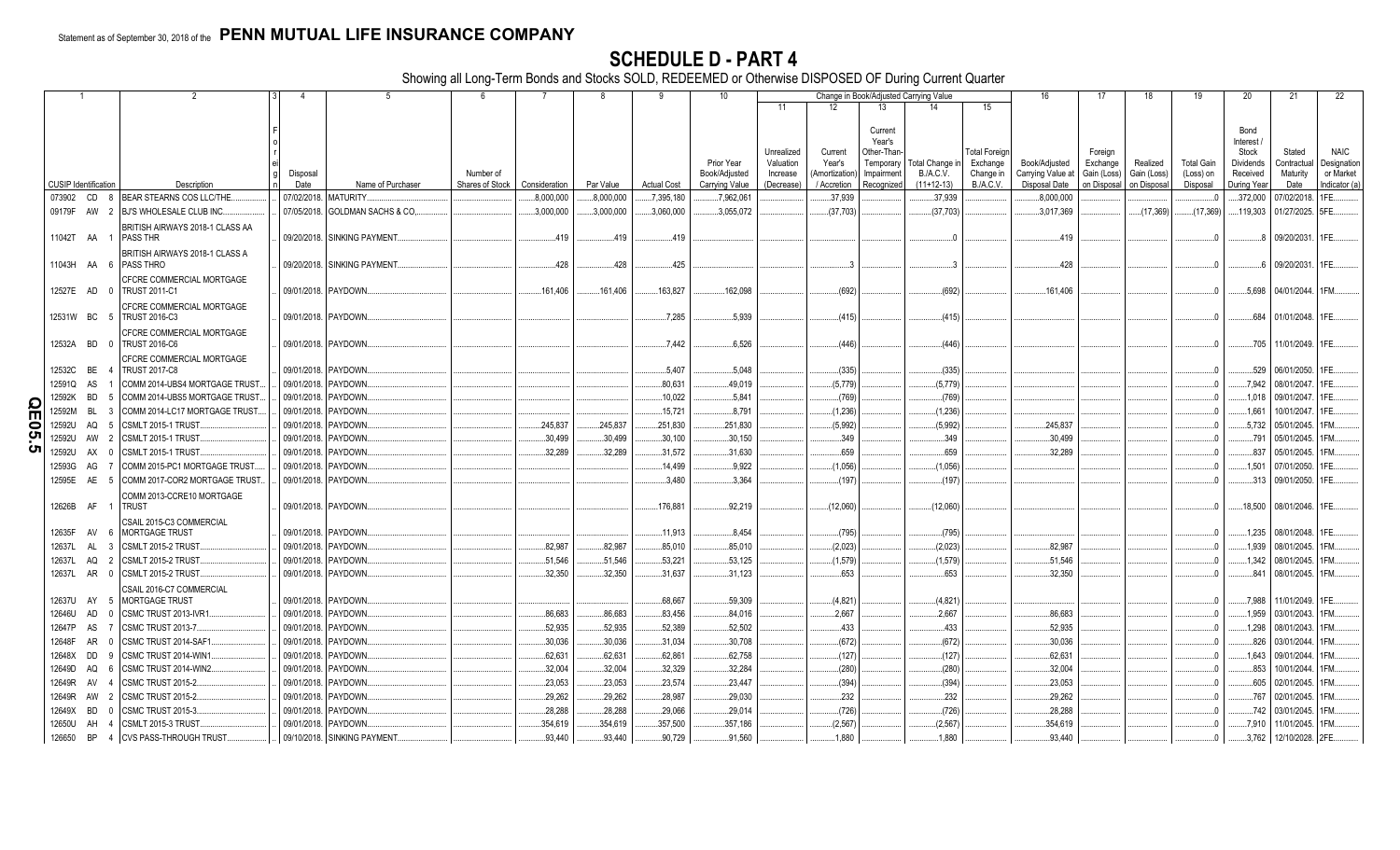|        |                             |           |                                                           |                  |                             |                              |               | 8          | 9                  | 10                              |                        |                             |                          | Change in Book/Adjusted Carrying Value |                               | 16                                 | 17                         | 18                         | 19                    | 20                      | 21                         | 22                         |
|--------|-----------------------------|-----------|-----------------------------------------------------------|------------------|-----------------------------|------------------------------|---------------|------------|--------------------|---------------------------------|------------------------|-----------------------------|--------------------------|----------------------------------------|-------------------------------|------------------------------------|----------------------------|----------------------------|-----------------------|-------------------------|----------------------------|----------------------------|
|        |                             |           |                                                           |                  |                             |                              |               |            |                    |                                 | 11                     | $12 \overline{ }$           | 13                       | 14                                     | 15                            |                                    |                            |                            |                       |                         |                            |                            |
|        |                             |           |                                                           |                  |                             |                              |               |            |                    |                                 |                        |                             |                          |                                        |                               |                                    |                            |                            |                       |                         |                            |                            |
|        |                             |           |                                                           |                  |                             |                              |               |            |                    |                                 |                        |                             | Current<br>Year's        |                                        |                               |                                    |                            |                            |                       | Bond<br>Interest        |                            |                            |
|        |                             |           |                                                           |                  |                             |                              |               |            |                    |                                 | Unrealized             | Current                     | Other-Than-              |                                        | Total Foreign                 |                                    | Foreign                    |                            |                       | Stock                   | Stated                     | <b>NAIC</b>                |
|        |                             |           |                                                           |                  |                             |                              |               |            |                    | <b>Prior Year</b>               | Valuation              | Year's                      | Temporary                | Total Change i                         | Exchange                      | Book/Adjusted                      | Exchange                   | Realized                   | <b>Total Gain</b>     | <b>Dividends</b>        | Contractual                | Designation                |
|        | <b>CUSIP</b> Identification |           | Description                                               | Disposal<br>Date | Name of Purchaser           | Number of<br>Shares of Stock | Consideration | Par Value  | <b>Actual Cost</b> | Book/Adjusted<br>Carrying Value | Increase<br>(Decrease) | Amortization<br>/ Accretion | Impairment<br>Recognized | <b>B./A.C.V.</b><br>$(11+12-13)$       | Change in<br><b>B./A.C.V.</b> | Carrying Value at<br>Disposal Date | Gain (Loss)<br>on Disposal | Gain (Loss)<br>on Disposal | (Loss) on<br>Disposal | Received<br>During Year | Maturity<br>Date           | or Market<br>Indicator (a) |
|        | 126650                      | BQ        | CVS PASS-THROUGH TRUST                                    | 09/10/2018.      | SINKING PAYMENT             |                              | .20,053       | .20,053    | 19,938             | 19,969                          |                        | .83                         |                          |                                        |                               | .20,053                            |                            |                            |                       | .929                    | 01/10/2030.                | 2FE.                       |
|        | 126650                      | BY        | CVS PASS-THROUGH TRUST<br>- 5                             | 09/10/2018.      | <b>SINKING PAYMENT</b>      |                              | .8,152        | .8,152     | .8,152             | .8,152                          |                        |                             |                          |                                        |                               | .8,152                             |                            |                            |                       | .322                    | 01/10/2034                 | 2FE.                       |
|        | 12677#                      | AA        | CVS CAREMARK CORP.                                        | 09/15/2018       | <b>SINKING PAYMENT</b>      |                              | .23,594       | .23,594    | .23,594            | .23,594                         |                        |                             |                          |                                        |                               | .23,594                            |                            |                            |                       | .860                    | 01/15/2040.                |                            |
|        | 12695*                      | AA        | CVS LEASE BACK.                                           | 09/10/2018       | SINKING PAYMENT             |                              | .24,327       | .24,327    | .24,327            | .24,327                         |                        |                             |                          |                                        |                               | .24,327                            |                            |                            |                       | .554                    | 10/10/2038.                |                            |
|        | 13342B AC                   |           | CAMERON INTERNATIONAL CORP                                | 07/15/2018.      | <b>MATURITY</b>             |                              | .2,000,000    | .2,000,000 | 1,997,980          | 1,999,865                       |                        | 135                         |                          | 135                                    |                               | .2,000,000                         |                            |                            |                       |                         | .127,500 07/15/2018. 2FE   |                            |
|        |                             |           |                                                           |                  |                             |                              |               |            |                    |                                 |                        |                             |                          |                                        |                               |                                    |                            |                            |                       |                         |                            |                            |
|        | 14855J AB                   |           | CASTLELAKE AIRCRAFT<br>SECURITIZATION TRUST               | 09/15/2018       | PAYDOWN.                    |                              | .290,980      | .290,980   | .290,895           | 290,919                         |                        | .62                         |                          | .62                                    |                               | .290,980                           |                            |                            |                       | .4,102                  | 08/15/2041.                | 1FE.                       |
|        | 16164A AC                   |           | CHASE MORTGAGE TRUST 2016-2.                              | 09/01/2018.      | PAYDOWN.                    |                              | .211,072      | 211,072    | 216,709            | 216,615                         |                        | (5, 544)                    |                          | (5, 544)                               |                               | .211,072                           |                            |                            |                       | .5,272                  | 12/01/2045. 1FE.           |                            |
|        |                             |           | CITIGROUP COMMERCIAL MORTGAGE                             |                  |                             |                              |               |            |                    |                                 |                        |                             |                          |                                        |                               |                                    |                            |                            |                       |                         |                            |                            |
|        | 17290X AY                   |           | <b>TRUST 2016</b><br>- 6                                  |                  | 09/01/2018. PAYDOWN.        |                              |               |            | .5,624             | .4,619                          |                        | (317)                       |                          | (317)                                  |                               |                                    |                            |                            |                       | .533                    | 04/01/2049. 1FE.           |                            |
|        |                             |           | CITIGROUP COMMERCIAL MORTGAGE                             |                  |                             |                              |               |            |                    |                                 |                        |                             |                          |                                        |                               |                                    |                            |                            |                       |                         |                            |                            |
|        | 173067 EQ                   |           | <b>TRUST 2004</b>                                         |                  | 09/01/2018. PAYDOWN.        |                              | .306,533      | .306,533   | .257,487           | .301,022                        |                        | .5,510                      |                          | .5,510                                 |                               | .306,533                           |                            |                            |                       | 10,247                  | 10/01/2041. 1FM.           |                            |
|        |                             |           | CITICORP MORTGAGE SECURITIES                              |                  |                             |                              |               |            |                    |                                 |                        |                             |                          |                                        |                               |                                    |                            |                            |                       |                         |                            |                            |
|        | 17312D AC                   |           | <b>TRUST SERIE</b>                                        |                  | 09/01/2018. PAYDOWN         |                              | 19,300        | .19,300    | .17,988            | .16,631                         |                        | .2,670                      |                          | .2,670                                 |                               | .19,300                            |                            |                            |                       |                         | .774   09/01/2037. 1FM.    |                            |
|        |                             |           | CITIGROUP COMMERCIAL MORTGAGE                             |                  |                             |                              |               |            |                    |                                 |                        |                             |                          |                                        |                               |                                    |                            |                            |                       |                         |                            |                            |
|        | 17322Y AJ                   |           | <b>TRUST 2014</b>                                         |                  | 09/01/2018. PAYDOWN         |                              |               |            | .9,936             | .6,608                          |                        | (551)                       |                          | (551                                   |                               |                                    |                            |                            |                       |                         | .874   10/01/2047.   1FE.  |                            |
|        |                             |           | CITIGROUP MORTGAGE LOAN TRUST                             |                  |                             |                              |               |            |                    |                                 |                        |                             |                          |                                        |                               |                                    |                            |                            |                       |                         |                            |                            |
|        | 17323T                      | AF        | 2015-RP2                                                  |                  | 09/01/2018. PAYDOWN.        |                              | .49,883       | .49,883    | .48,494            | .48,745                         |                        | .1,138                      |                          | .1,138                                 |                               | .49,883                            |                            |                            |                       |                         |                            |                            |
| QE05.6 |                             |           | CITI HELD FOR ASSET ISSUANCE 2016-                        |                  |                             |                              |               |            |                    |                                 |                        |                             |                          |                                        |                               |                                    |                            |                            |                       |                         |                            |                            |
|        | 17324R AA                   |           | MF1                                                       |                  | 07/15/2018. PAYDOWN.        |                              | .9,135        | .9,135     | .9,113             | .9,128                          |                        |                             |                          |                                        |                               | .9,135                             |                            |                            |                       |                         | .239   08/15/2022.   1FE.  |                            |
|        |                             |           | CITIGROUP MORTGAGE LOAN TRUST                             |                  |                             |                              |               |            |                    |                                 |                        |                             |                          |                                        |                               |                                    |                            |                            |                       |                         |                            |                            |
|        | 17324V AQ                   |           | 2015-PS1                                                  |                  | 09/01/2018. PAYDOWN.        |                              | .89,993       | .89,993    | .91,613            | .91,275                         |                        | (1,282)                     |                          | (1,282)                                |                               | .89,993                            |                            |                            |                       |                         | .3,143 09/01/2042. 1FM.    |                            |
|        |                             |           | CITIGROUP COMMERCIAL MORTGAGE                             |                  |                             |                              |               |            |                    |                                 |                        |                             |                          |                                        |                               |                                    |                            |                            |                       |                         |                            |                            |
|        | 17326D AJ                   |           | <b>TRUST 2017</b>                                         |                  | 09/01/2018. PAYDOWN         |                              |               |            | .5,866             | .3,628                          |                        | (340)                       |                          | (340)                                  |                               |                                    |                            |                            |                       | .520                    | 09/01/2050. 1FE.           |                            |
|        | 19458L                      | <b>BD</b> | <b>COLLEGIATE FUNDING SERVICES</b><br><b>EDUCATION LO</b> |                  | 09/28/2018. PAYDOWN.        |                              | .265,630      | .265,630   | .251,518           |                                 |                        | .14,112                     |                          | .14,112                                |                               | 265,630                            |                            |                            |                       | .4,869                  | 12/28/2037.                | 1FE.                       |
|        | 20047B AC                   |           | COMM 2004-LNB2 MORTGAGE TRUST                             | 08/01/2018       | PAYDOWN.                    |                              | .5,000,000    | .5,000,000 | .4,937,500         | 4,983,971                       |                        | .16,029                     |                          | .16,029                                |                               | .5,000,000                         |                            |                            |                       | .184,667                | 03/01/2039.                | 1FM.                       |
|        | 20047P                      | AP        | COMM 2005-LP5 MORTGAGE TRUST.                             | 09/01/2018.      | PAYDOWN.                    |                              | .360,462      | .360,462   | .326,218           | .360,462                        |                        |                             |                          |                                        |                               | .360,462                           |                            |                            |                       | .11,629                 | 05/01/2043.                | 1FM.                       |
|        | 20854P AN                   |           | CNX RESOURCES CORP.                                       | 09/05/2018.      | <b>CALL 106.</b>            |                              | .424,000      | .400,000   | 278,000            | 300,518                         |                        | .9,072                      |                          | .9,072                                 |                               | .309,589                           |                            | 90,411                     | .90,411               | .53,689                 | 04/01/2023. 3FE.           |                            |
|        |                             |           |                                                           |                  |                             |                              |               |            |                    |                                 |                        |                             |                          |                                        |                               |                                    |                            |                            |                       |                         |                            |                            |
|        | 21075W EV                   |           | CONTIMORTGAGE HOME EQUITY LOAN<br>TRUST 199<br>-3         | 09/17/2018.      | NON-BROKER TRADE, BO.       |                              |               |            |                    |                                 |                        |                             |                          |                                        |                               |                                    |                            |                            |                       |                         |                            |                            |
|        |                             |           | CONTINENTAL AIRLINES 2010-1 CLASS                         |                  |                             |                              |               |            |                    |                                 |                        |                             |                          |                                        |                               |                                    |                            |                            |                       |                         |                            |                            |
|        | 21079V AB                   |           | <b>B PASS</b>                                             | 07/12/2018.      | <b>SINKING PAYMENT</b>      |                              | .159,374      | 159,374    | 164,113            | .161,454                        |                        | (2,080)                     |                          | (2,080)                                |                               | .159,374                           |                            |                            |                       | .9,562                  | 01/12/2019. 1FE.           |                            |
|        | 212015                      | AH        | CONTINENTAL RESOURCES INC/OK.                             | 08/16/2018.      | CALL 101.667.               |                              | .814,353      | .801,000   | .828,034           | .811,542                        |                        | (2,877)                     |                          | (2,877)                                |                               | .808,665                           |                            | (7,665)                    | (7,665)               |                         | 50,176   09/15/2022.   2FE |                            |
|        | 22536#                      | AA        | CREDIT LEASE-BACK PASS-THRU TR                            | 09/10/2018       | SINKING PAYMENT             |                              | .66,577       | .66,577    | 66,578             | .66,578                         |                        |                             |                          |                                        |                               | .66,577                            |                            |                            |                       | .1,761                  | 12/10/2035.                |                            |
|        | 228027                      | AA        | VESSEL MANAGEMENT SERVICES INC.                           | 08/15/2018       | <b>CALL 100</b>             |                              | .80,000       | .80,000    | .80,000            | .80,000                         |                        |                             |                          |                                        |                               | .80,000                            |                            |                            |                       | .2,746                  | 08/15/2036.                |                            |
|        | 22944P                      | AE        | CSMC TRUST 2013-TH1.                                      | 09/01/2018.      | PAYDOWN.                    |                              | .84,702       | .84,702    | .86,064            | .85,954                         |                        | (1,251)                     |                          | (1,251)                                |                               | .84,702                            |                            |                            |                       | 1,985                   | 02/01/2043. 1FE            |                            |
|        | 233046                      | AD        | DB MASTER FINANCE LLC.                                    | 08/20/2018       | PAYDOWN.                    |                              | .12,500       | .12,500    | .12,520            |                                 |                        | .(20)                       |                          | (20)                                   |                               | .12,500                            |                            |                            |                       | 125                     | 02/20/2045. 3AM.           |                            |
|        | 233046                      | AE        | DB MASTER FINANCE LLC.                                    | 08/20/201        | PAYDOWN.                    |                              | 10,000        | 10,000     | .10,000            | .10,000                         |                        |                             |                          |                                        |                               | .10,000                            |                            |                            |                       | .299                    | 11/20/2047.                |                            |
|        | 23312L AW                   |           | DBJPM 16-C1 MORTGAGE TRUST.                               |                  | 09/01/2018. PAYDOWN.        |                              |               |            | .24,824            | .20,325                         |                        | (1,420)                     |                          | (1,420)                                |                               |                                    |                            |                            |                       |                         | .2,376 05/01/2049. 1FE.    |                            |
|        |                             |           | DELTA AIR LINES 2007-1 CLASS A PASS                       |                  |                             |                              |               |            |                    |                                 |                        |                             |                          |                                        |                               |                                    |                            |                            |                       |                         |                            |                            |
|        | 247367 BH                   |           | THRO                                                      | 08/10/2018.      | <b>SINKING PAYMENT</b>      |                              | .320,885      | .320,885   | .367,179           | 343,328                         |                        | (22, 443)                   |                          | (22, 443)                              |                               | .320,885                           |                            |                            |                       | .21,888                 | 08/10/2022. 1FE.           |                            |
|        |                             |           | DELTA AIR LINES 2007-1 CLASS B PASS                       |                  |                             |                              |               |            |                    |                                 |                        |                             |                          |                                        |                               |                                    |                            |                            |                       |                         |                            |                            |
|        | 247367 BJ                   |           | <b>THRO</b>                                               |                  | 08/10/2018. SINKING PAYMENT |                              | .392,695      | .392,695   | 443,642            | 429,553                         |                        | (36, 858)                   |                          | (36, 858)                              |                               | .392,695                           |                            |                            |                       | 31,498                  | 08/10/2022.                | 2FE.                       |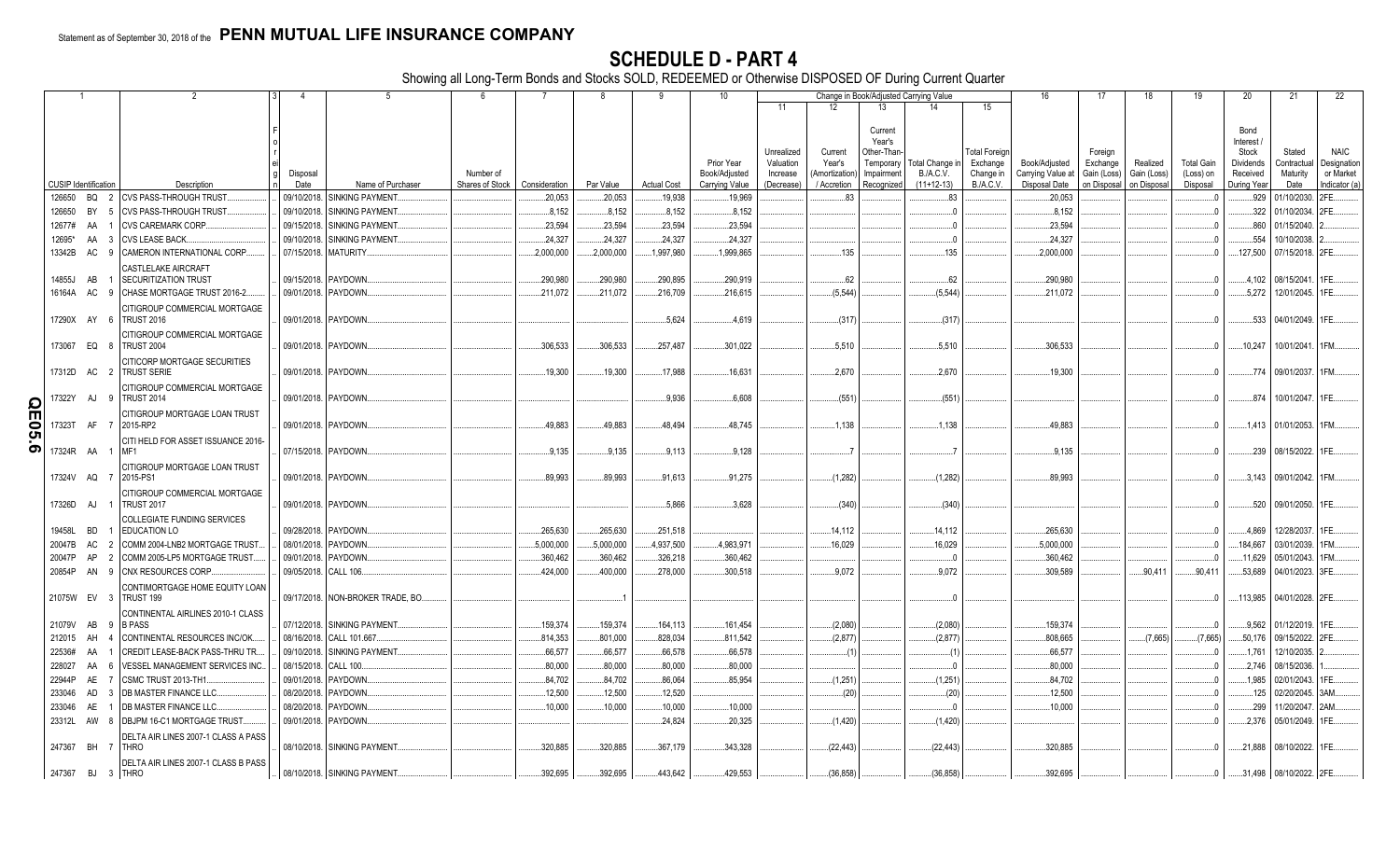|       |                             |     | 2                                           |             |                            |                 |               |            | 9                  | 10             |            |              | Change in Book/Adjusted Carrying Value |                     |                      | 16                | 17          | 18          | 19                | 20          | 21                          | 22            |
|-------|-----------------------------|-----|---------------------------------------------|-------------|----------------------------|-----------------|---------------|------------|--------------------|----------------|------------|--------------|----------------------------------------|---------------------|----------------------|-------------------|-------------|-------------|-------------------|-------------|-----------------------------|---------------|
|       |                             |     |                                             |             |                            |                 |               |            |                    |                | 11         | 12           | 13                                     | 14                  | 15                   |                   |             |             |                   |             |                             |               |
|       |                             |     |                                             |             |                            |                 |               |            |                    |                |            |              |                                        |                     |                      |                   |             |             |                   |             |                             |               |
|       |                             |     |                                             |             |                            |                 |               |            |                    |                |            |              | Current                                |                     |                      |                   |             |             |                   | Bond        |                             |               |
|       |                             |     |                                             |             |                            |                 |               |            |                    |                |            |              | Year's                                 |                     |                      |                   |             |             |                   | Interest    |                             |               |
|       |                             |     |                                             |             |                            |                 |               |            |                    |                | Unrealized | Current      | Other-Than-                            |                     | <b>Total Foreigr</b> |                   | Foreign     |             |                   | Stock       | Stated                      | <b>NAIC</b>   |
|       |                             |     |                                             |             |                            |                 |               |            |                    | Prior Year     | Valuation  | Year's       | Temporary                              | <b>Total Change</b> | Exchange             | Book/Adjusted     | Exchange    | Realized    | <b>Total Gain</b> | Dividends   | Contractua                  | Designation   |
|       |                             |     |                                             | Disposal    |                            | Number of       |               |            |                    | Book/Adjusted  | Increase   | Amortization | Impairment                             | <b>B./A.C.V.</b>    | Change in            | Carrying Value at | Gain (Loss) | Gain (Loss) | (Loss) on         | Received    | Maturity                    | or Market     |
|       | <b>CUSIP</b> Identification |     | Description                                 | Date        | Name of Purchaser          | Shares of Stock | Consideration | Par Value  | <b>Actual Cost</b> | Carrying Value | (Decrease) | / Accretion  | Recognized                             | $(11+12-13)$        | <b>B./A.C.V.</b>     | Disposal Date     | on Disposal | on Disposal | Disposal          | During Year | Date                        | Indicator (a) |
|       |                             |     | DELTA AIR LINES 2015-1 CLASS B PASS         |             |                            |                 |               |            |                    |                |            |              |                                        |                     |                      |                   |             |             |                   |             |                             |               |
|       | 24737A AA                   |     | <b>THRO</b>                                 | 07/30/2018  | <b>SINKING PAYMENT</b>     |                 | .30,105       | .30,105    | .31,159            | .30,975        |            | .(870)       |                                        | .(870)              |                      | .30,105           |             |             |                   |             | .1,279  07/30/2023. 2FE     |               |
|       |                             |     |                                             |             |                            |                 |               |            |                    |                |            |              |                                        |                     |                      |                   |             |             |                   |             |                             |               |
|       | 255396                      | AB  | DIVIDEND SOLAR LOANS 2018-1 LLC.            | 09/20/2018  | PAYDOWN.                   |                 | .74,234       | .74,234    | 73,766             |                |            | 468          |                                        | 468                 |                      | .74,234           |             |             |                   | 1,054       | 07/20/2038. 1FE.            |               |
|       | 25755T                      | AK  | DOMINO'S PIZZA MASTER ISSUER LLC.           | 07/25/2018. | PAYDOWN.                   |                 | .15,000       | .15,000    | .15,000            |                |            |              |                                        |                     |                      | .15,000           |             |             |                   | .164        | 07/25/2048.                 | 2AM.          |
|       | 290408 AB                   |     | ELWOOD ENERGY LLC.                          | 07/05/2018. | <b>SINKING PAYMENT</b>     |                 | .4,860        | .4,860     | .4,882             | .4,875         |            | (15)         |                                        | (15)                |                      | .4,860            |             |             |                   | .397        | 07/05/2026. 3FE.            |               |
|       |                             |     | CITIGROUP COMMERCIAL MORTGAGE               |             |                            |                 |               |            |                    |                |            |              |                                        |                     |                      |                   |             |             |                   |             |                             |               |
|       | 29429C AJ                   |     | <b>TRUST 2016</b>                           |             | 09/01/2018. PAYDOWN.       |                 |               |            | .8,456             | 7,050          |            | (532)        |                                        | (532)               |                      |                   |             |             |                   |             | .836   04/01/2049.   1FE    |               |
|       |                             |     | <b>FMAC LOAN RECEIVABLES TRUST</b>          |             |                            |                 |               |            |                    |                |            |              |                                        |                     |                      |                   |             |             |                   |             |                             |               |
|       | 302471 CA                   |     | 1998-B                                      | 09/01/2018. | PAYDOWN.                   |                 | .2,178        | 191        | .156               | 153            |            |              |                                        |                     |                      | .153              |             | .2,025      | .2,025            |             | 11/01/2020.                 |               |
|       |                             |     |                                             |             |                            |                 |               |            |                    |                |            |              |                                        |                     |                      |                   |             |             |                   |             |                             |               |
|       | 30261G                      | AL  | FREMF 2012-K705 MORTGAGE TRUST              | 09/01/2018  | PAYDOWN.                   |                 | .5,000,000    | .5,000,000 | .5,131,641         | .5,123,706     |            | (123,706)    |                                        | (123,706)           |                      | .5,000,000        |             |             |                   | .157,830    | 09/01/2044.                 | 1FM.          |
|       | 30261G                      | AN  | FREMF 2012-K705 MORTGAGE TRUST              | 09/01/2018  | PAYDOWN.                   |                 | .15,058,000   | 15,058,000 | 12,949,022         | 14,740,047     |            | 317,953      |                                        | .317,953            |                      | .15,058,000       |             |             |                   | .475,322    | 09/01/2044.                 | 1FM.          |
|       | 33767C                      | AV. | FIRSTKEY MORTGAGE TRUST 2015-1              | 09/01/2018  | PAYDOWN.                   |                 | .44,860       | .44,860    | .46,244            | .46,021        |            | (1, 161)     |                                        | (1, 161)            |                      | .44,860           |             |             |                   |             | .1,174 03/01/2045.          |               |
|       | 33767C                      | AW  | FIRSTKEY MORTGAGE TRUST 2015-1.             | 09/01/2018  | PAYDOWN                    |                 | .32,181       | .32,181    | .31,286            | 31,306         |            | .875         |                                        | .875                |                      | .32,181           |             |             |                   | .843        | 03/01/2045. 1FM.            |               |
|       | 345397                      | WW  | FORD MOTOR CREDIT CO LLC.                   | 08/30/2018  | <b>BANC/AMERICA SECUR.</b> |                 | 4,740,750     | .5,000,000 | 4,921,840          | 4,944,237      |            | .5,134       |                                        | 5,134               |                      | 4,949,37          |             | (208, 621)  | (208, 621)        | 181,164     | 09/08/2024.                 |               |
|       | 35040T                      | AA  | FOUNDATION FINANCE TRUST 2016-1             | 09/15/2018. | PAYDOWN.                   |                 | 153,181       | 153,181    | .153,161           | 153,168        |            | .13          |                                        | .13                 |                      | .153,181          |             |             |                   |             | .4,048 06/15/2035. 1FE.     |               |
|       |                             |     |                                             |             |                            |                 |               |            |                    |                |            |              |                                        |                     |                      |                   |             |             |                   |             |                             |               |
|       |                             |     | GMAC COMMERCIAL MORTGAGE                    |             |                            |                 |               |            |                    |                |            |              |                                        |                     |                      |                   |             |             |                   |             |                             |               |
|       | 36186X AD                   |     | <b>ASSET CORP</b>                           |             | 09/10/2018. PAYDOWN.       |                 | .25,223       | .25,223    | .25,754            | .25,745        |            | (522)        |                                        | (522)               |                      | .25,223           |             |             |                   |             | .870 07/10/2050. 1FE.       |               |
| QE05. |                             |     | <b>GS MORTGAGE SECURITIES TRUST</b>         |             |                            |                 |               |            |                    |                |            |              |                                        |                     |                      |                   |             |             |                   |             |                             |               |
|       | 36192K AW                   |     | 2012-GCJ7                                   | 09/01/2018. | PAYDOWN.                   |                 |               |            | 100,977            | .62,077        |            | (8,724)      |                                        | (8,724)             |                      |                   |             |             |                   |             | .19,730   05/01/2045.  1FE. |               |
| ↘     | 36244W AA                   |     | GSAMP TRUST 2006-S5.                        |             | 09/25/2018. PAYDOWN.       |                 | 9,095         | .9,095     | 327                | 327            |            |              |                                        |                     |                      | .327              |             | .8,768      | .8,768            |             | 09/25/2036.                 |               |
|       | 36249@ AA                   |     | GSA GTH I U S GOVT LEA 4.56 15MAY38         | 09/15/2018. | <b>SINKING PAYMENT</b>     |                 | .40,021       | 40,021     | .40,021            | .40,021        |            |              |                                        |                     |                      | .40,021           |             |             |                   |             | .912 05/15/2038.            |               |
|       |                             |     |                                             |             |                            |                 |               |            |                    |                |            |              |                                        |                     |                      |                   |             |             |                   |             |                             |               |
|       |                             |     | <b>GS MORTGAGE SECURITIES TRUST</b>         |             |                            |                 |               |            |                    |                |            |              |                                        |                     |                      |                   |             |             |                   |             |                             |               |
|       | 36252W AZ                   |     | 2014-GC20                                   |             | 09/01/2018. PAYDOWN        |                 |               |            | .917,188           | .552,691       |            | (48, 146)    |                                        | (48, 146)           |                      |                   |             |             |                   | .121,285    | 04/01/2047. 1FE.            |               |
|       | 36298G AA                   |     | <b>GSPA MONETIZATION TRUST.</b>             | 09/09/2018. | SINKING PAYMENT            |                 | 61,953        | .61,953    | .63,192            | .62,751        |            | (798)        |                                        | (798)               |                      | .61,953           |             |             |                   | .2,654      | 10/09/2029. 2FE.            |               |
|       |                             |     | <b>GALTON FUNDING MORTGAGE TRUST</b>        |             |                            |                 |               |            |                    |                |            |              |                                        |                     |                      |                   |             |             |                   |             |                             |               |
|       | 36416U AG                   |     | 2017-1                                      |             | 09/01/2018. PAYDOWN.       |                 | .334,650      | .334,650   | .338,269           | .338,152       |            | (3,502)      |                                        | (3,502)             |                      | .334,650          |             |             |                   |             | .8,061 07/01/2056. 1FE      |               |
|       |                             |     | <b>GALTON FUNDING MORTGAGE TRUST</b>        |             |                            |                 |               |            |                    |                |            |              |                                        |                     |                      |                   |             |             |                   |             |                             |               |
|       | 36416U BG                   |     | 2017-1                                      |             | 09/01/2018. PAYDOWN.       |                 | .30,613       | .30,613    | .31,360            | 31,322         |            | (708)        |                                        | (708)               |                      | .30,613           |             |             |                   |             | .776   07/01/2056.   1FE.   |               |
|       | 36877*                      | AA  | GENCONN ENERGY LLC 4.73 25JUL41             | 07/16/2018  | <b>CALL 100.</b>           |                 | .118,421      | 118,421    | 118,421            | .118,421       |            |              |                                        |                     |                      | .118,421          |             |             |                   | .5,461      | 07/25/2041. 2FE.            |               |
|       |                             |     |                                             |             |                            |                 |               |            |                    |                |            |              |                                        |                     |                      |                   |             |             |                   |             |                             |               |
|       | 39121J                      | AE  | <b>GREAT RIVER ENERGY.</b>                  | 07/01/2018  | <b>SINKING PAYMENT</b>     |                 | .74,821       | .74,821    | 73,324             | .73,946        |            | .874         |                                        | 874                 |                      | .74,821           |             |             |                   | .4,679      | 07/01/2038. 1FE.            |               |
|       | 393505                      | JM  | CONSECO FINANCE CORP.                       | 09/15/2018  | PAYDOWN.                   |                 | .339,766      | .339,766   | .326,003           | .346,129       |            | (6,363)      |                                        | (6,363)             |                      | .339,766          |             |             |                   | 17,080      | 10/15/2026. 1FE.            |               |
|       | 393505 NC                   |     | CONSECO FINANCE CORP.                       | 09/15/2018. | PAYDOWN                    |                 | .157,309      | 157,309    | 153,806            | .145,281       |            | .12,028      |                                        | .12,028             |                      | .157,309          |             |             |                   | .8,723      | 07/15/2027. 6FE.            |               |
|       |                             |     | COMMERCIAL MORTGAGE TRUST 2004              |             |                            |                 |               |            |                    |                |            |              |                                        |                     |                      |                   |             |             |                   |             |                             |               |
|       | 396789 FY 0                 |     | GG <sub>1</sub>                             |             | 09/01/2018. PAYDOWN.       |                 | .20,577       | .20,577    | 19,549             | .20,577        |            |              |                                        |                     |                      | .20,577           |             |             |                   | .887        | 06/01/2036. 1FM.            |               |
|       |                             |     |                                             |             |                            |                 |               |            |                    |                |            |              |                                        |                     |                      |                   |             |             |                   |             |                             |               |
|       | 46590K AN                   |     | JP MORGAN CHASE COMMERCIAL<br>MORTGAGE SECU |             | 09/01/2018. PAYDOWN.       |                 |               |            | .7,585             | .5,523         |            | (596)        |                                        | (596)               |                      |                   |             |             |                   |             | .863 01/01/2049. 1FE        |               |
|       |                             |     |                                             |             |                            |                 |               |            |                    |                |            |              |                                        |                     |                      |                   |             |             |                   |             |                             |               |
|       |                             |     | JP MORGAN CHASE COMMERCIAL                  |             |                            |                 |               |            |                    |                |            |              |                                        |                     |                      |                   |             |             |                   |             |                             |               |
|       | 46590R AG                   |     | MORTGAGE SECU                               |             | 09/01/2018. PAYDOWN.       |                 |               |            | .6,434             | .5,482         |            | (396)        |                                        | (396)               |                      |                   |             |             |                   |             | .643   08/01/2049.   1FE    |               |
|       |                             |     | JP MORGAN CHASE COMMERCIAL                  |             |                            |                 |               |            |                    |                |            |              |                                        |                     |                      |                   |             |             |                   |             |                             |               |
|       | 46625Y DG                   |     | <b>MORTGAGE SECU</b>                        |             | 09/01/2018. PAYDOWN        |                 | 191.409       | 191.409    | .170,833           | .191,409       |            |              |                                        |                     |                      | .191,409          |             |             |                   |             | .6,531   01/01/2037.   1FM. |               |
|       |                             |     | JP MORGAN CHASE COMMERCIAL                  |             |                            |                 |               |            |                    |                |            |              |                                        |                     |                      |                   |             |             |                   |             |                             |               |
|       | 46625Y FK 4                 |     | <b>MORTGAGE SECU</b>                        |             | 08/09/2018. VARIOUS        |                 | 5,289,786     | .5.289.969 | .5,012,246         | 5,143,912      |            | .66.383      |                                        | .66.383             |                      | 5,210,294         |             | .79.492     | .79,492           |             | 218,097 01/01/2042. 1FM.    |               |
|       |                             |     |                                             |             |                            |                 |               |            |                    |                |            |              |                                        |                     |                      |                   |             |             |                   |             |                             |               |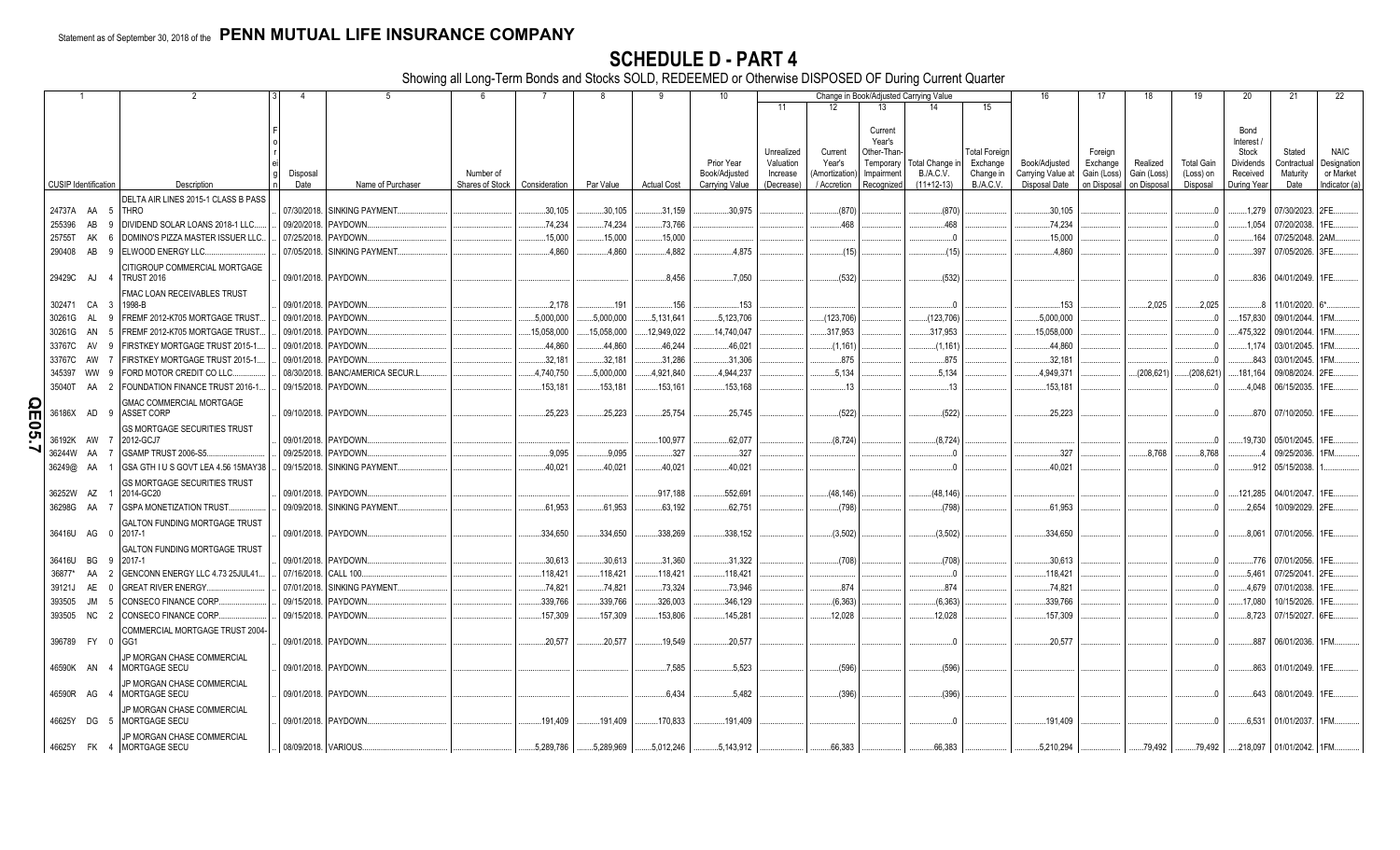|        |                             |    |              | 2                                                         | $\mathbf{\Delta}$ | -5                          | 6                            |               | -8         | 9                  | 10                                            |                                                   |                                                  |                                                                          | Change in Book/Adjusted Carrying Value             |                                                            | 16                                                  | 17                                                | 18                                     | 19                                         | 20                                                                | 21                                        | 22                                                       |
|--------|-----------------------------|----|--------------|-----------------------------------------------------------|-------------------|-----------------------------|------------------------------|---------------|------------|--------------------|-----------------------------------------------|---------------------------------------------------|--------------------------------------------------|--------------------------------------------------------------------------|----------------------------------------------------|------------------------------------------------------------|-----------------------------------------------------|---------------------------------------------------|----------------------------------------|--------------------------------------------|-------------------------------------------------------------------|-------------------------------------------|----------------------------------------------------------|
|        |                             |    |              |                                                           |                   |                             |                              |               |            |                    |                                               | 11                                                | 12                                               | 13                                                                       | 14                                                 | 15                                                         |                                                     |                                                   |                                        |                                            |                                                                   |                                           |                                                          |
|        | <b>CUSIP Identification</b> |    |              | Description                                               | Disposal<br>Date  | Name of Purchaser           | Number of<br>Shares of Stock | Consideration | Par Value  | <b>Actual Cost</b> | Prior Year<br>Book/Adjusted<br>Carrying Value | Unrealized<br>Valuation<br>Increase<br>(Decrease) | Current<br>Year's<br>Amortization<br>/ Accretion | Current<br>Year's<br>Other-Than<br>Temporary<br>Impairment<br>Recognized | Total Change i<br><b>B./A.C.V.</b><br>$(11+12-13)$ | <b>Total Foreign</b><br>Exchange<br>Change in<br>B./A.C.V. | Book/Adjusted<br>Carrying Value at<br>Disposal Date | Foreign<br>Exchange<br>Gain (Loss)<br>on Disposal | Realized<br>Gain (Loss)<br>on Disposal | <b>Total Gain</b><br>(Loss) on<br>Disposal | Bond<br>Interest<br>Stock<br>Dividends<br>Received<br>During Year | Stated<br>Contractual<br>Maturity<br>Date | <b>NAIC</b><br>Designation<br>or Market<br>Indicator (a) |
|        |                             |    |              |                                                           |                   |                             |                              |               |            |                    |                                               |                                                   |                                                  |                                                                          |                                                    |                                                            |                                                     |                                                   |                                        |                                            |                                                                   |                                           |                                                          |
|        | 46629P AE                   |    |              | JP MORGAN CHASE COMMERCIAL<br>MORTGAGE SECU               |                   | 09/01/2018. PAYDOWN         |                              | .296,794      | .296,794   | .233,663           | 296,794                                       |                                                   |                                                  |                                                                          |                                                    |                                                            | .296,794                                            |                                                   |                                        |                                            |                                                                   |                                           |                                                          |
|        | 46630J AE                   |    | - q          | JP MORGAN CHASE COMMERCIAL<br>MORTGAGE SECU               |                   | 09/01/2018. PAYDOWN.        |                              | .275,234      | .275,234   | .222,294           | 275,234                                       |                                                   |                                                  |                                                                          |                                                    |                                                            | .275,234                                            |                                                   |                                        |                                            |                                                                   | .8,832 01/01/2049. 1FM.                   |                                                          |
|        | 46631B AJ                   |    |              | JP MORGAN CHASE COMMERCIAL<br>MORTGAGE SECU               |                   | 09/01/2018. PAYDOWN.        |                              | .96,701       | .96,701    | .97,547            | .96,701                                       |                                                   |                                                  |                                                                          |                                                    |                                                            | .96,701                                             |                                                   |                                        |                                            | .4,404                                                            | 06/01/2049. 1FM.                          |                                                          |
|        | 46638U AE                   |    | -6           | <b>JP MORGAN CHASE COMMERCIAL</b><br>MORTGAGE SECU        |                   | 09/01/2018. PAYDOWN.        |                              |               |            | 127,286            | 75,600                                        |                                                   | (7, 108)                                         |                                                                          | (7,108)                                            |                                                            |                                                     |                                                   |                                        |                                            | .19,954                                                           | 10/01/2045. 1FE.                          |                                                          |
|        | 46639E AG                   |    |              | <b>JP MORGAN CHASE COMMERCIAL</b><br><b>MORTGAGE SECU</b> | 09/01/2018.       | PAYDOWN.                    |                              |               |            | .177,166           | .115,381                                      |                                                   | (15, 324)                                        |                                                                          | (15, 324)                                          |                                                            |                                                     |                                                   |                                        |                                            | .28,695                                                           | 12/01/2047. 1FE.                          |                                                          |
|        | 46640B                      | AK |              | JP MORGAN MORTGAGE TRUST 2013-2                           | 09/01/2018        | PAYDOWN.                    |                              | .46,612       | .46.612    | .46,928            | .46,741                                       |                                                   | (130)                                            |                                                                          | (130)                                              |                                                            | .46,612                                             |                                                   |                                        |                                            | .1.140                                                            | 05/01/2043. 1FM.                          |                                                          |
|        | 46640M                      | AS |              | JP MORGAN MORTGAGE TRUST 2013-3                           | 09/01/2018        | PAYDOWN.                    |                              | .124,216      | 124,216    | 124,039            | 124,200                                       |                                                   | 16                                               |                                                                          | 16                                                 |                                                            | .124,216                                            |                                                   |                                        |                                            | .2,915                                                            | 07/01/2043.                               | 1FM.                                                     |
|        | 46641C BP                   |    |              | JP MORGAN MORTGAGE TRUST 2014-1                           | 09/01/2018.       | PAYDOWN.                    |                              | .40,738       | .40,738    | .40,738            | .40,738                                       |                                                   |                                                  |                                                                          |                                                    |                                                            | .40,738                                             |                                                   |                                        |                                            |                                                                   | .1,016   01/01/2044. 1FM.                 |                                                          |
|        | 46643A BG                   |    |              | JPMBB COMMERCIAL MORTGAGE<br>SECURITIES TRU               |                   | 09/01/2018. PAYDOWN.        |                              |               |            | .73,302            | .40,635                                       |                                                   | (4, 593)                                         |                                                                          | (4,593)                                            |                                                            |                                                     |                                                   |                                        |                                            |                                                                   | .7,133 09/01/2047. 1FE                    |                                                          |
|        | 46643D                      | AS |              | JP MORGAN MORTGAGE TRUST 2014-<br>OAK4                    |                   | 09/01/2018. PAYDOWN         |                              | .159,271      | 159,271    | 163,264            | 162,576                                       |                                                   | (3,305)                                          |                                                                          | (3,305)                                            |                                                            | .159,271                                            |                                                   |                                        |                                            |                                                                   | 3,886   09/01/2044.   1FM.                |                                                          |
| QE05.8 | 46643D                      | BE |              | JP MORGAN MORTGAGE TRUST 2014<br>OAK4                     |                   | 09/01/2018. PAYDOWN.        |                              | .59,614       | .59,614    | 59,737             | .59,662                                       |                                                   | (48)                                             |                                                                          | (48)                                               |                                                            | .59,614                                             |                                                   |                                        |                                            | .1,558                                                            | 09/01/2044. 1FM.                          |                                                          |
|        | 46643P                      | BG |              | JPMBB COMMERCIAL MORTGAGE<br>SECURITIES TRU               |                   | 09/01/2018. PAYDOWN.        |                              |               |            | .11,751            | .7,501                                        |                                                   | (747)                                            |                                                                          | (747                                               |                                                            |                                                     |                                                   |                                        |                                            |                                                                   | 1,124   11/01/2047.   1FE.                |                                                          |
|        | 46643T BC                   |    |              | JPMBB COMMERCIAL MORTGAGE<br>SECURITIES TRU               |                   | 09/01/2018. PAYDOWN.        |                              |               |            | .43,683            | .27,062                                       |                                                   | (3,284)                                          |                                                                          | (3,284)                                            |                                                            |                                                     |                                                   |                                        |                                            |                                                                   | .4,990 01/01/2048. 1FE.                   |                                                          |
|        | 46644F AF                   |    |              | JPMBB COMMERCIAL MORTGAGE<br>SECURITIES TRU               |                   | 09/01/2018. PAYDOWN.        |                              |               |            | .7,910             | .5,203                                        |                                                   | (609)                                            |                                                                          | (609)                                              |                                                            |                                                     |                                                   |                                        |                                            |                                                                   | .920 10/01/2048. 1FE.                     |                                                          |
|        | 46645L BA                   |    |              | <b>JPMBB COMMERCIAL MORTGAGE</b><br>SECURITIES TRU        |                   | 09/01/2018. PAYDOWN.        |                              |               |            | .14,797            | .11,705                                       |                                                   | (947)                                            |                                                                          | (947                                               |                                                            |                                                     |                                                   |                                        |                                            |                                                                   | .1,613 03/01/2049. 1FE                    |                                                          |
|        | 46646R AL                   |    |              | JPMDB COMMERCIAL MORTGAGE<br>SECURITIES TRU               |                   | 09/01/2018. PAYDOWN.        |                              |               |            | .6,791             | .5,975                                        |                                                   | (384)                                            |                                                                          | (384                                               |                                                            |                                                     |                                                   |                                        |                                            | .628                                                              | 12/01/2049. 1FE                           |                                                          |
|        | 478045 AA                   |    |              | JOHN SEVIER COMBINED CYCLE<br><b>GENERATION LL</b>        |                   | 07/15/2018. SINKING PAYMENT |                              | .41,175       | .41.175    | .41,175            | .41,175                                       |                                                   |                                                  |                                                                          |                                                    |                                                            | .41,175                                             |                                                   |                                        |                                            |                                                                   | .1,905   01/15/2042.   1FE.               |                                                          |
|        | 48128K AV                   |    |              | JPMCC COMMERCIAL MORTGAGE<br>SECURITIES TRU               |                   | 09/01/2018. PAYDOWN         |                              |               |            | 7,632              | .7,042                                        |                                                   | (524)                                            |                                                                          | (524)                                              |                                                            |                                                     |                                                   |                                        |                                            |                                                                   | .843 07/01/2050. 1FE.                     |                                                          |
|        | 49549C                      | AA |              | KING INTERNATIONAL LEASING LLC                            | 07/15/2018.       | <b>SINKING PAYMENT</b>      |                              | .291,895      | .291,895   | .291,895           | .291,895                                      |                                                   |                                                  |                                                                          |                                                    |                                                            | .291,895                                            |                                                   |                                        |                                            | .6,029                                                            | 10/15/2022.                               |                                                          |
|        | 50190D AL                   |    |              | LCCM 2017-LC26.                                           |                   | 08/01/2018. PAYDOWN.        |                              |               |            | .5,594             | .5,215                                        |                                                   | (356)                                            |                                                                          | (356)                                              |                                                            |                                                     |                                                   |                                        |                                            |                                                                   | .472 07/03/2050. 1FE.                     |                                                          |
|        | 50543L AB                   |    |              | ABRADOR AVIATION FINANCE LTD<br>2016-1A                   |                   | 09/15/2018. PAYDOWN         |                              | 70,313        | .70,313    | 70,310             | .70,310                                       |                                                   |                                                  |                                                                          |                                                    |                                                            | .70,313                                             |                                                   |                                        |                                            | .2,663                                                            | 01/15/2042. 2AM                           |                                                          |
|        | 52108H F8                   |    |              | LB-UBS COMMERCIAL MORTGAGE<br><b>TRUST 2004-C4</b>        | 09/11/2018.       | PAYDOWN.                    |                              | .649,678      | .649,678   | .651,708           | 651,708                                       |                                                   | (2,030)                                          |                                                                          | (2,030)                                            |                                                            | .649,678                                            |                                                   |                                        |                                            | .29,049                                                           | 06/11/2036.                               |                                                          |
|        | 52465#                      | AA |              | CGA CAPITAL CORP.                                         | 08/10/2018        | <b>SINKING PAYMENT</b>      |                              | .14,474       | .14,474    | .7,092             | 13,408                                        |                                                   | .1,066                                           |                                                                          | .1,066                                             |                                                            | .14,474                                             |                                                   |                                        |                                            | .695                                                              | 03/10/2019.                               |                                                          |
|        | 52465#                      | AZ |              | LEGG MASON MTG CAP CORP.                                  | 09/08/2018        | <b>SINKING PAYMENT</b>      |                              | .45,425       | .45,425    | 45,427             | .45,427                                       |                                                   | (2)                                              |                                                                          | 2).                                                |                                                            | .45,425                                             |                                                   |                                        |                                            | .455                                                              | 06/10/2021.                               |                                                          |
|        | 524660 AT                   |    |              | <b>LEGGETT &amp; PLATT INC.</b>                           | 07/01/2018        | MATURITY.                   |                              | .2,500,000    | .2,500,000 | .2,325,232         | .2,491,623                                    |                                                   | .8,377                                           |                                                                          | .8,377                                             |                                                            | .2,500,000                                          |                                                   |                                        |                                            | .110,000                                                          | 07/01/2018. 2FE.                          |                                                          |
|        | 585498 BH                   |    | $\mathsf{D}$ | <b>MELLO MORTGAGE CAPITAL</b><br>ACCEPTANCE 2018-M        |                   | 09/01/2018. PAYDOWN.        |                              | .31.416       | .31.416    | 30,796             |                                               |                                                   | .619                                             |                                                                          | .619                                               |                                                            | .31.416                                             |                                                   |                                        |                                            |                                                                   | .409   05/01/2048.   1FE.                 |                                                          |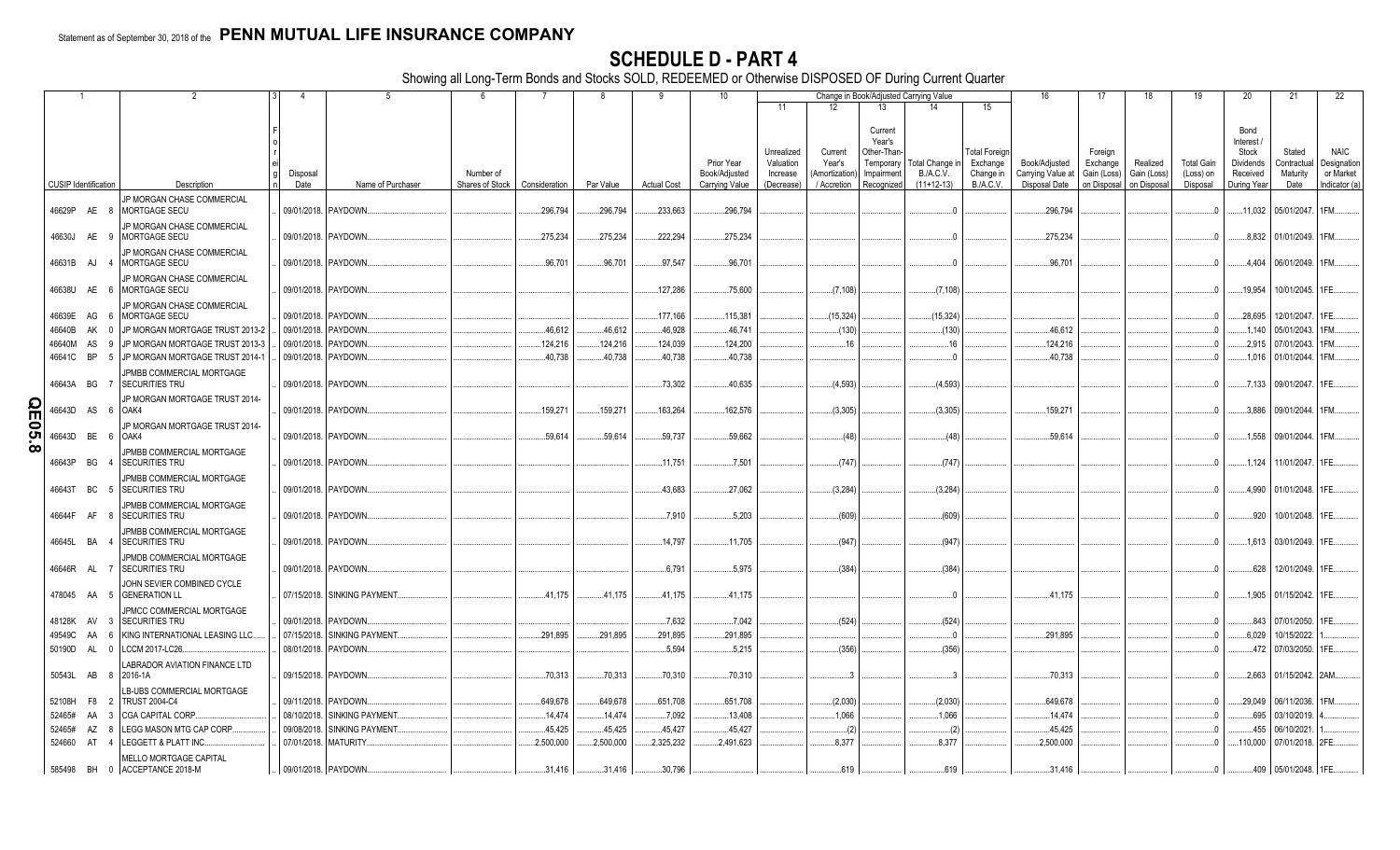|        |                             |    |                                                                                      | 4                |                             |                              |               | 8           | 9                  | 10                                            |                                                   |                                                  |                                                                          | Change in Book/Adjusted Carrying Value             |                                                                   | 16                                                                | 17                                 | 18                                     | 19                                         | 20                                                                       | 21                                        | 22                                                       |
|--------|-----------------------------|----|--------------------------------------------------------------------------------------|------------------|-----------------------------|------------------------------|---------------|-------------|--------------------|-----------------------------------------------|---------------------------------------------------|--------------------------------------------------|--------------------------------------------------------------------------|----------------------------------------------------|-------------------------------------------------------------------|-------------------------------------------------------------------|------------------------------------|----------------------------------------|--------------------------------------------|--------------------------------------------------------------------------|-------------------------------------------|----------------------------------------------------------|
|        |                             |    |                                                                                      |                  |                             |                              |               |             |                    |                                               | 11                                                | 12                                               | 13                                                                       | 14                                                 | 15                                                                |                                                                   |                                    |                                        |                                            |                                                                          |                                           |                                                          |
|        | <b>CUSIP</b> Identification |    | Description                                                                          | Disposal<br>Date | Name of Purchaser           | Number of<br>Shares of Stock | Consideration | Par Value   | <b>Actual Cost</b> | Prior Year<br>Book/Adjusted<br>Carrying Value | Unrealized<br>Valuation<br>Increase<br>(Decrease) | Current<br>Year's<br>Amortization<br>/ Accretion | Current<br>Year's<br>Other-Than<br>Temporary<br>Impairment<br>Recognized | Total Change i<br><b>B./A.C.V.</b><br>$(11+12-13)$ | <b>Total Foreign</b><br>Exchange<br>Change in<br><b>B./A.C.V.</b> | Book/Adjusted<br>Carrying Value at<br>Disposal Date   on Disposal | Foreign<br>Exchange<br>Gain (Loss) | Realized<br>Gain (Loss)<br>on Disposal | <b>Total Gain</b><br>(Loss) on<br>Disposal | Bond<br>Interest<br>Stock<br><b>Dividends</b><br>Received<br>During Year | Stated<br>Contractual<br>Maturity<br>Date | <b>NAIC</b><br>Designation<br>or Market<br>Indicator (a) |
|        |                             |    | <b>MERRILL LYNCH MORTGAGE</b>                                                        |                  |                             |                              |               |             |                    |                                               |                                                   |                                                  |                                                                          |                                                    |                                                                   |                                                                   |                                    |                                        |                                            |                                                                          |                                           |                                                          |
|        | 589929 PX                   |    | <b>INVESTORS TRUST S</b>                                                             | 09/05/2018.      | PAYDOWN.                    |                              | .3,103,84     | .3,103,841  | .2,948,649         | .3,068,381                                    |                                                   | 35,460                                           |                                                                          | .35,460                                            |                                                                   | .3,103,841                                                        |                                    |                                        |                                            | 139,747                                                                  | 11/05/2026.                               | 1FE                                                      |
|        | 59010R AA                   |    | MERLIN AVIATION HOLDINGS DAC.                                                        |                  | 09/15/2018. PAYDOWN.        |                              | .299,575      | .299,575    | .288,057           | 289,727                                       |                                                   | .9,849                                           |                                                                          | .9,849                                             |                                                                   | .299,575                                                          |                                    |                                        |                                            | .8,224                                                                   | 12/15/2032. 1FE.                          |                                                          |
|        | 59524E AB                   |    | MID-ATLANTIC MILITARY FAMILY<br><b>COMMUNITIES</b>                                   |                  | 08/01/2018. SINKING PAYMENT |                              | .37,135       | .37,135     | .31,014            | .31,526                                       |                                                   | .5,609                                           |                                                                          | 5,609                                              |                                                                   | .37,135                                                           |                                    |                                        |                                            |                                                                          | .1,946 08/01/2050. 1FE                    |                                                          |
|        |                             |    | ML-CFC COMMERCIAL MORTGAGE                                                           |                  |                             |                              |               |             |                    |                                               |                                                   |                                                  |                                                                          |                                                    |                                                                   |                                                                   |                                    |                                        |                                            |                                                                          |                                           |                                                          |
|        | 606935 AL                   |    | <b>TRUST 2006-1</b>                                                                  |                  | 09/01/2018. PAYDOWN         |                              | .89,252       | .89,252     | .88,694            | .88,917                                       |                                                   | .335                                             |                                                                          | 335                                                |                                                                   | .89,252                                                           |                                    |                                        |                                            | .3,503                                                                   | 02/01/2039. 1FM.                          |                                                          |
|        | 61166W AE                   |    | MONSANTO CO.                                                                         | 07/12/2018       | NON-BROKER TRADE, BO.       |                              | .3,003,000    | .3,000,000  | .2,839,350         | .2,912,173                                    |                                                   | .4,949                                           |                                                                          | .4,949                                             |                                                                   | .2,917,122                                                        |                                    | .85,878                                | .85,878                                    | .82,500                                                                  | 08/15/2025. 2FE.                          |                                                          |
|        | 61166W AG                   |    | MONSANTO CO.                                                                         | 07/12/2018       | NON-BROKER TRADE, BO.       |                              | 1,991,990     | 1,990,000   | .2,043,173         | .2,035,656                                    |                                                   | (658)                                            |                                                                          | (658)                                              |                                                                   | .2,034,997                                                        |                                    | (43,007)                               | (43,007)                                   |                                                                          | .58,456 04/15/2038. 2FE.                  |                                                          |
|        | 61166W AJ                   |    | MONSANTO CO.                                                                         | 07/12/2018       | NON-BROKER TRADE, BO.       |                              | .1,730,729    | .1,729,000  | 1,483,240          | 1,502,712                                     |                                                   | .2,755                                           |                                                                          | 2,755                                              |                                                                   | .1,505,467                                                        |                                    | 225,262                                | 225,262                                    | .62,244                                                                  | 07/15/2042. 2FE.                          |                                                          |
|        | 61166W AK                   |    | MONSANTO CO.                                                                         | 07/12/2018.      | NON-BROKER TRADE, BO.       |                              | .10,010,000   | .10,000,000 | .10,180,050        | .10,167,734                                   |                                                   | (2,011)                                          |                                                                          | (2,011)                                            |                                                                   | 10,165,723                                                        |                                    | (155, 723)                             | (155,723)                                  | .232,500                                                                 | 11/15/2043. 2FE.                          |                                                          |
|        | 61690A AF                   |    | MORGAN STANLEY BANK OF AMERICA<br><b>MERRILL L</b>                                   |                  | 09/01/2018. PAYDOWN         |                              |               |             | .9,768             | .7,390                                        |                                                   | (617)                                            |                                                                          | (617)                                              |                                                                   |                                                                   |                                    |                                        |                                            | .966                                                                     | 12/01/2047. 1FE.                          |                                                          |
|        | 61690V BA                   |    | MORGAN STANLEY BANK OF AMERICA<br><b>MERRILL L</b>                                   |                  | 09/01/2018. PAYDOWN         |                              |               |             | 67,034             | .51,234                                       |                                                   | (3,945)                                          |                                                                          | (3,945)                                            |                                                                   |                                                                   |                                    |                                        |                                            |                                                                          | .7,608   10/01/2048.   1FE.               |                                                          |
| QE05.9 | 61690Y                      | BV | MORGAN STANLEY CAPITAL I TRUST<br>2016-BNK2                                          |                  | 09/01/2018. PAYDOWN         |                              |               |             | 14,878             | 12,860                                        |                                                   | (928)                                            |                                                                          | (928)                                              |                                                                   |                                                                   |                                    |                                        |                                            | .1,499                                                                   | 11/01/2049. 1FE.                          |                                                          |
|        | 61691A                      | BM | MORGAN STANLEY CAPITAL I TRUST<br>2015-UBS8                                          |                  | 09/01/2018. PAYDOWN         |                              |               |             | .17,880            | .13,963                                       |                                                   | (1,070)                                          |                                                                          | (1,070)                                            |                                                                   |                                                                   |                                    |                                        |                                            | .1,867                                                                   | 12/01/2048. 1FE.                          |                                                          |
|        | 61691G AT                   |    | MORGAN STANLEY BANK OF AMERICA<br><b>MERRILL L</b><br>MORGAN STANLEY CAPITAL I TRUST |                  | 09/01/2018. PAYDOWN         |                              |               |             | .8,936             | .7,878                                        |                                                   | (550)                                            |                                                                          | (550)                                              |                                                                   |                                                                   |                                    |                                        |                                            | .878                                                                     | 12/01/2049. 1FE.                          |                                                          |
|        | 61691J AW                   |    | 2017-H1<br>MORGAN STANLEY BANK OF AMERICA                                            |                  | 09/01/2018. PAYDOWN         |                              |               |             | .5,259             | .4,899                                        |                                                   | (337)                                            |                                                                          | (337)                                              |                                                                   |                                                                   |                                    |                                        |                                            | .519                                                                     | 06/01/2050. 1FE.                          |                                                          |
|        | 61761A AA                   |    | <b>MERRILL L</b><br>MORGAN STANLEY BANK OF AMERICA                                   |                  | 09/01/2018. PAYDOWN         |                              |               |             | .29,315            | .18,120                                       |                                                   | (2, 242)                                         |                                                                          | (2,242)                                            |                                                                   |                                                                   |                                    |                                        |                                            | .4,500                                                                   | 08/01/2045. 1FE.                          |                                                          |
|        | 61761D AJ                   |    | <b>MERRILL L</b><br>MORGAN STANLEY BANK OF AMERICA                                   |                  | 09/01/2018. PAYDOWN.        |                              |               |             | .31,623            | .20,425                                       |                                                   | (2,216)                                          |                                                                          | (2,216)                                            |                                                                   |                                                                   |                                    |                                        |                                            | .4,965                                                                   | 11/01/2045. 1FE.                          |                                                          |
|        | 61764P BV                   |    | <b>MERRILL L</b><br>MORGAN STANLEY BANK OF AMERICA                                   |                  | 09/01/2018. PAYDOWN.        |                              |               |             | .14,032            | .8,508                                        |                                                   | (984)                                            |                                                                          | (984)                                              |                                                                   |                                                                   |                                    |                                        |                                            | .1,454                                                                   | 12/01/2047. 1FE.                          |                                                          |
|        | 61765L AV                   |    | <b>MERRILL L</b><br>MORGAN STANLEY CAPITAL I TRUST                                   |                  | 09/01/2018. PAYDOWN.        |                              |               |             | .6,859             | .5,042                                        |                                                   | (403)                                            |                                                                          | (403)                                              |                                                                   |                                                                   |                                    |                                        |                                            |                                                                          | .649 05/01/2048. 1FE.                     |                                                          |
|        | 61766C AH                   |    | 2016-UBS9<br>MORGAN STANLEY BANK OF AMERICA                                          |                  | 09/01/2018. PAYDOWN.        |                              |               |             | .17,075            | .13,606                                       |                                                   | (1, 112)                                         |                                                                          | (1, 112)                                           |                                                                   |                                                                   |                                    |                                        |                                            |                                                                          | .1,722 03/01/2049. 1FE.                   |                                                          |
|        | 61766E BF                   |    | <b>MERRILL L</b><br>MORGAN STANLEY BANK OF AMERICA                                   |                  | 09/01/2018. PAYDOWN.        |                              |               |             | .11,898            | .9,754                                        |                                                   | (759)                                            |                                                                          | (759)                                              |                                                                   |                                                                   |                                    |                                        |                                            |                                                                          |                                           |                                                          |
|        | 61766L BT                   |    | <b>MERRILL L</b><br>MORGAN STANLEY BANK OF AMERICA                                   |                  | 09/01/2018. PAYDOWN.        |                              |               |             | .30,728            | .24,406                                       |                                                   | (1, 913)                                         |                                                                          | (1,913)                                            |                                                                   |                                                                   |                                    |                                        |                                            |                                                                          | .3,225 01/01/2049. 1FE.                   |                                                          |
|        | 61766N BC                   |    | <b>MERRILL L</b><br>MORGAN STANLEY BANK OF AMERICA                                   |                  | 09/01/2018. PAYDOWN         |                              |               |             | .16,882            | .14,480                                       |                                                   | (961)                                            |                                                                          | (961                                               |                                                                   |                                                                   |                                    |                                        |                                            |                                                                          | .1,564 09/01/2049. 1FE.                   |                                                          |
|        | 61766R BA                   |    | <b>MERRILL L</b><br>MORTGAGE EQUITY CONVERSION                                       |                  | 09/01/2018. PAYDOWN         |                              |               |             | .11,323            | .9,848                                        |                                                   | (687)                                            |                                                                          | (687                                               |                                                                   |                                                                   |                                    |                                        |                                            |                                                                          | 1,128 11/01/2049. 1FE.                    |                                                          |
|        | 61911B AA                   |    | <b>ASSET TRUST 2</b>                                                                 |                  | 09/01/2018. PAYDOWN         |                              | 112.121       | .112.121    | .110.141           | 112.121                                       |                                                   |                                                  |                                                                          |                                                    |                                                                   | 112.121                                                           |                                    |                                        | - 0                                        |                                                                          | .3.341 07/01/2060. 5AM                    |                                                          |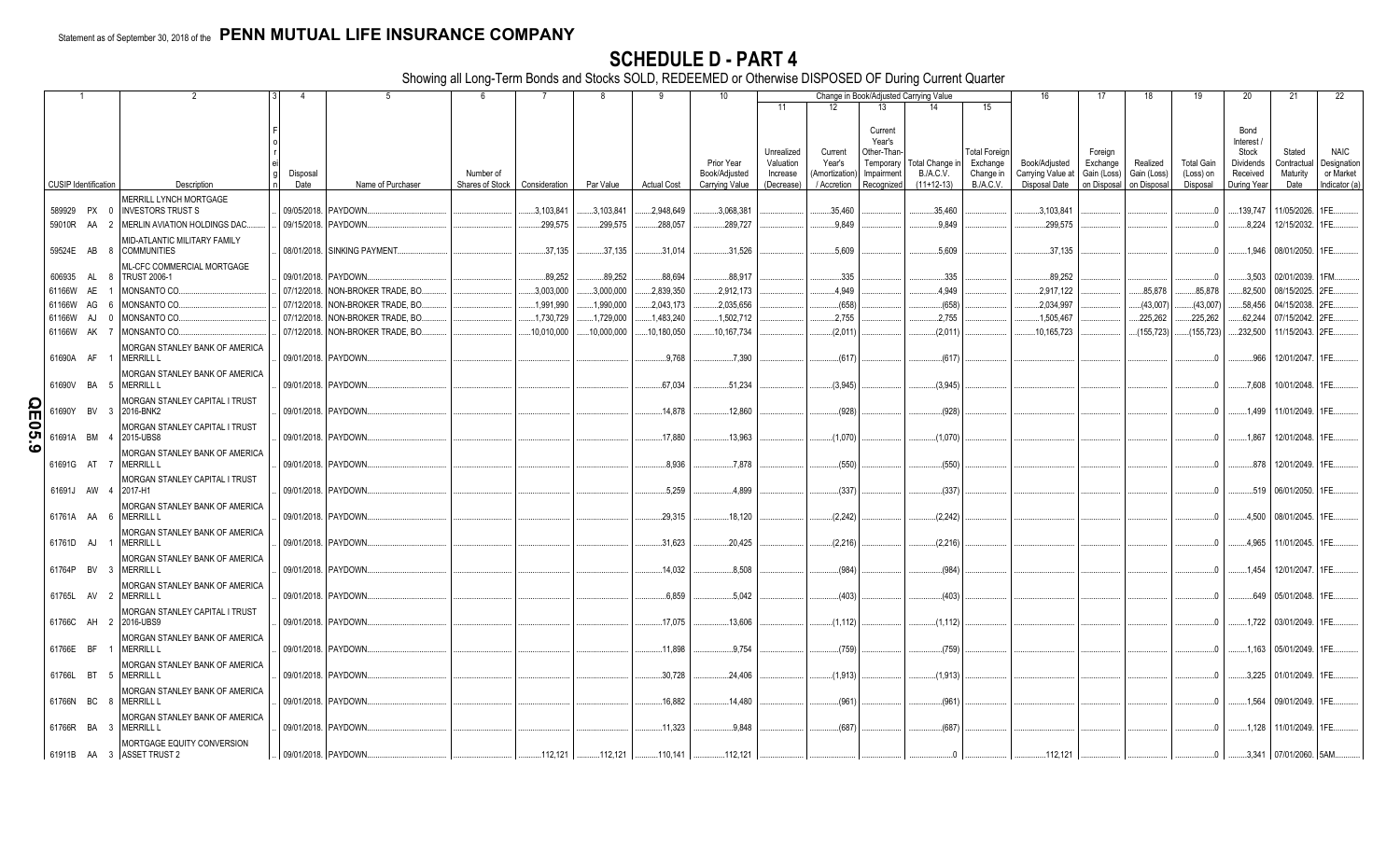|            |                             |          |                                                   |                                  |                          |                                     |                   |                              |                       |                      | 9                    | 10                                            |                                                   |                                                  | Change in Book/Adjusted Carrying Value                                    |                                                         |                                                                   | 16                                                  | 17                                                | 18                                     | 19                                         | 20                                                                       | 21                                        | 22                                                       |
|------------|-----------------------------|----------|---------------------------------------------------|----------------------------------|--------------------------|-------------------------------------|-------------------|------------------------------|-----------------------|----------------------|----------------------|-----------------------------------------------|---------------------------------------------------|--------------------------------------------------|---------------------------------------------------------------------------|---------------------------------------------------------|-------------------------------------------------------------------|-----------------------------------------------------|---------------------------------------------------|----------------------------------------|--------------------------------------------|--------------------------------------------------------------------------|-------------------------------------------|----------------------------------------------------------|
|            |                             |          |                                                   |                                  |                          |                                     |                   |                              |                       |                      |                      |                                               | 11                                                | 12                                               | 13                                                                        | 14                                                      | 15                                                                |                                                     |                                                   |                                        |                                            |                                                                          |                                           |                                                          |
|            | <b>CUSIP</b> Identification |          |                                                   | Description                      | Disposa<br>Date          |                                     | Name of Purchaser | Number of<br>Shares of Stock | Consideration         | Par Value            | <b>Actual Cost</b>   | Prior Year<br>Book/Adjusted<br>Carrying Value | Unrealized<br>Valuation<br>Increase<br>(Decrease) | Current<br>Year's<br>Amortization<br>/ Accretion | Current<br>Year's<br>Other-Than-<br>Temporary<br>Impairment<br>Recognized | <b>Total Change</b><br><b>B./A.C.V.</b><br>$(11+12-13)$ | <b>Total Foreigr</b><br>Exchange<br>Change in<br><b>B./A.C.V.</b> | Book/Adjusted<br>Carrying Value at<br>Disposal Date | Foreign<br>Exchange<br>Gain (Loss)<br>on Disposal | Realized<br>Gain (Loss)<br>on Disposal | <b>Total Gain</b><br>(Loss) on<br>Disposal | Bond<br>Interest<br>Stock<br><b>Dividends</b><br>Received<br>During Year | Stated<br>Contractual<br>Maturity<br>Date | <b>NAIC</b><br>Designation<br>or Market<br>Indicator (a) |
|            | 61946F                      | AA       |                                                   | MOSAIC SOLAR LOAN TRUST 2018-1   | 09/20/2018.              | PAYDOWN.                            |                   |                              | .119,274              | .119,274             | .119,268             |                                               |                                                   |                                                  |                                                                           |                                                         |                                                                   | .119,274                                            |                                                   |                                        |                                            | .1,600                                                                   | 06/22/2043.                               | 1FE                                                      |
|            | 62942K AG                   |          |                                                   | NRP MORTGAGE TRUST 2013-1.       | 09/01/2018               | PAYDOWN.                            |                   |                              | 45,369                | .45,369              | .43,873              | .44,134                                       |                                                   | .1,235                                           |                                                                           | .1,235                                                  |                                                                   | .45,369                                             |                                                   |                                        |                                            | .983                                                                     | 07/01/2043.                               | 1FM.                                                     |
|            | 641423 BW                   |          | NEVADA POWER CO.                                  |                                  | 08/01/2018               | <b>MATURITY</b>                     |                   |                              | .3,000,000            | .3,000,000           | .2,990,190           | 2,999,240                                     |                                                   | .760                                             |                                                                           | .760                                                    |                                                                   | 3,000,000                                           |                                                   |                                        |                                            | 195,000                                                                  | 08/01/2018. 1FE.                          |                                                          |
|            |                             |          |                                                   |                                  |                          |                                     |                   |                              |                       |                      |                      |                                               |                                                   |                                                  |                                                                           |                                                         |                                                                   |                                                     |                                                   |                                        |                                            |                                                                          |                                           |                                                          |
|            | 64829F AJ                   |          | <b>TRUST 2016</b>                                 | NEW RESIDENTIAL MORTGAGE LOAN    |                          | 09/01/2018. PAYDOWN.                |                   |                              | .78,622               | .78,622              | .82,251              | 81,957                                        |                                                   | (3,336)                                          |                                                                           | (3,336)                                                 |                                                                   | .78,622                                             |                                                   |                                        |                                            |                                                                          | .2,517 03/01/2056. 1FM.                   |                                                          |
|            | 64829G AL                   |          | <b>TRUST 2016</b>                                 | NEW RESIDENTIAL MORTGAGE LOAN    |                          | 09/01/2018. PAYDOWN.                |                   |                              | 108,564               | 108,564              | .111,772             | .111,272                                      |                                                   | (2,708)                                          |                                                                           | (2,708)                                                 |                                                                   | .108,564                                            |                                                   |                                        |                                            |                                                                          | .3,475   11/02/2035. 1FE                  |                                                          |
|            | 64829L BM                   |          | <b>TRUST 2016</b>                                 | NEW RESIDENTIAL MORTGAGE LOAN    |                          | 09/01/2018. PAYDOWN.                |                   |                              | .64,766               | .64,766              | .65,536              | .65,527                                       |                                                   | (760)                                            |                                                                           | (760)                                                   |                                                                   | .64,766                                             |                                                   |                                        |                                            | .2,252                                                                   | 11/01/2056. 1FM.                          |                                                          |
|            | 65536H BE                   |          | <b>HOME EQUITY</b>                                | NOMURA HOME EQUITY LOAN INC      |                          | 09/25/2018. PAYDOWN.                |                   |                              | .236,763              | .236,763             | 159,223              | .224,499                                      |                                                   | 12,264                                           |                                                                           | .12,264                                                 |                                                                   | .236,763                                            |                                                   |                                        |                                            |                                                                          | .4,258 09/25/2035. 1FM.                   |                                                          |
|            |                             |          |                                                   | NOMURA ASSET ACCEPTANCE CORP     |                          |                                     |                   |                              |                       |                      |                      |                                               |                                                   |                                                  |                                                                           |                                                         |                                                                   |                                                     |                                                   |                                        |                                            |                                                                          |                                           |                                                          |
|            | 65536W AA                   |          | <b>ALTERNATIVE</b>                                |                                  | 09/25/2018.              | PAYDOWN.                            |                   |                              | 14                    | .32,136              | 10,059               | .10,059                                       |                                                   |                                                  |                                                                           |                                                         |                                                                   | .10,059                                             |                                                   | (10,046)                               | (10,046)                                   |                                                                          | 08/25/2036. 1FM.                          |                                                          |
|            |                             |          | OFFUTT AFB AMERICA FIRST                          |                                  |                          |                                     |                   |                              |                       |                      |                      |                                               |                                                   |                                                  |                                                                           |                                                         |                                                                   |                                                     |                                                   |                                        |                                            |                                                                          |                                           |                                                          |
|            | 67085K                      | AA       | <b>COMMUNITY LLC</b>                              | ONCOR ELECTRIC DELIVERY CO LLC   | 09/01/2018<br>09/01/2018 | <b>SINKING PAYMENT</b><br>MATURITY. |                   |                              | .13,539<br>.2,000,000 | 13,539<br>.2,000,000 | .12,930<br>1,997,900 | .12,938<br>1,999,809                          |                                                   | .601<br>191                                      |                                                                           | 601<br>.191                                             |                                                                   | .13,539                                             |                                                   |                                        |                                            | 136,000                                                                  | .739 09/01/2050. 2FE.<br>09/01/2018. 1FE. |                                                          |
| Q<br>Ш     | 68233J                      |          | PLAINS END FINANCING LLC.                         |                                  |                          | <b>SINKING PAYMENT</b>              |                   |                              | .64,870               | .64,870              | .61,464              | .62,959                                       |                                                   | .1,911                                           |                                                                           |                                                         |                                                                   | 2,000,000<br>.64,870                                |                                                   |                                        |                                            | .2,924                                                                   | 04/15/2028.                               |                                                          |
|            | 72650T                      | AA       |                                                   | PNC EQUIP FIN LLC 3.0 13SEP27    | 07/15/2018               | <b>SINKING PAYMENT</b>              |                   |                              |                       |                      |                      |                                               |                                                   |                                                  |                                                                           | .1,911                                                  |                                                                   |                                                     |                                                   |                                        |                                            |                                                                          |                                           |                                                          |
| <b>95.</b> | 73019#<br>73019#            | AA<br>AB |                                                   | PNC EQUIP FIN LLC 3.0 13SEP27    | 09/13/2018<br>09/13/2018 | <b>SINKING PAYMENT</b>              |                   |                              | .43,264<br>.44,892    | .43,264<br>.44,892   | .43,264<br>.44,892   | .43,264<br>.44,892                            |                                                   |                                                  |                                                                           |                                                         |                                                                   | .43,264<br>.44,892                                  |                                                   |                                        |                                            | .649<br>.673                                                             | 09/13/2027<br>09/13/2027                  |                                                          |
|            |                             |          |                                                   | PNC EQUIP FIN LLC 3.0 13SEP27    |                          | <b>SINKING PAYMENT</b>              |                   |                              |                       |                      |                      |                                               |                                                   |                                                  |                                                                           |                                                         |                                                                   |                                                     |                                                   |                                        |                                            |                                                                          |                                           |                                                          |
| $\bullet$  | 73019#                      | AC<br>AE |                                                   |                                  | 09/13/2018               |                                     |                   |                              | 41,008                | .41,008              | .41,008              | 41,008                                        |                                                   |                                                  |                                                                           |                                                         |                                                                   | .41,008                                             |                                                   |                                        |                                            | .615                                                                     | 09/13/2027<br>01/15/2031.                 | 1FE.                                                     |
|            | 74890B                      |          | RAIT 2015-FL5 TRUST<br>RITE AID PASS THROUGH      |                                  | 07/16/2018.              | <b>CALL 100</b>                     |                   |                              | .3,000,000            | .3,000,000           | .3,000,000           | 3,000,000                                     |                                                   |                                                  |                                                                           |                                                         |                                                                   | .3,000,000                                          |                                                   |                                        |                                            | 112,446                                                                  |                                           |                                                          |
|            | 767759                      | AB       | <b>CERTIFICATES</b>                               |                                  | 09/01/2018.              | PAYDOWN                             |                   |                              | .68,428               | .68,428              | .37,122              | .57,328                                       |                                                   | 11,100                                           |                                                                           | .11,100                                                 |                                                                   | .68,428                                             |                                                   |                                        |                                            |                                                                          | .3,101 01/01/2021.                        | 4FE.                                                     |
|            | 77340R AC                   |          |                                                   | ROCKIES EXPRESS PIPELINE LLC.    | 07/15/2018.              | <b>MATURITY</b>                     |                   |                              | .2,000,000            | .2,000,000           | 1,833,960            | 1,987,038                                     |                                                   | 12,962                                           |                                                                           | .12,962                                                 |                                                                   | .2,000,000                                          |                                                   |                                        |                                            | .137,000                                                                 | 07/15/2018. 3FE.                          |                                                          |
|            | 78419C AG                   |          | SG COMMERCIAL MORTGAGE<br><b>SECURITIES TRUST</b> |                                  | 09/01/2018               | PAYDOWN.                            |                   |                              |                       |                      | .7,973               | .6,608                                        |                                                   | (502)                                            |                                                                           | (502)                                                   |                                                                   |                                                     |                                                   |                                        |                                            | 806                                                                      | 10/01/2048. 1FE.                          |                                                          |
|            | 78442G                      | FJ.      |                                                   | SLM STUDENT LOAN TRUST 2003-1    | 09/17/2018               | PAYDOWN.                            |                   |                              | .36,816               | .36,816              | .34,239              | .34,289                                       |                                                   | .2,527                                           |                                                                           | .2,527                                                  |                                                                   | .36,816                                             |                                                   |                                        |                                            | .740                                                                     | 06/15/2037.                               | 1AM                                                      |
|            | 78443B AK                   |          |                                                   | SLM STUDENT LOAN TRUST 2006-10   | 07/25/2018.              | PAYDOWN.                            |                   |                              | .272,154              | .272,154             | .241,197             | .244,505                                      |                                                   | 27,649                                           |                                                                           | .27,649                                                 |                                                                   | .272,154                                            |                                                   |                                        |                                            | .4.314                                                                   | 03/25/2044.                               | 1FE.                                                     |
|            | 78443C                      | AP       | TRUST 20                                          | SLM PRIVATE CREDIT STUDENT LOAN  | 09/27/2018               | <b>CALL 100</b>                     |                   |                              | .950,000              | .950,000             | .948,813             | .950,000                                      |                                                   |                                                  |                                                                           |                                                         |                                                                   | .950,000                                            |                                                   |                                        |                                            | .28,289                                                                  | 03/15/2033. 2AM.                          |                                                          |
|            | 797224                      | AC       | SAN CLEMENTE LEASING LLC.                         |                                  | 08/22/2018               | <b>SINKING PAYMENT</b>              |                   |                              | .332,676              | .332,676             | .332,676             | .332,676                                      |                                                   |                                                  |                                                                           |                                                         |                                                                   | .332,676                                            |                                                   |                                        |                                            | .7,560                                                                   | 11/22/2022.                               |                                                          |
|            | 80306A AC                   |          |                                                   | SAPPHIRE AVIATION FINANCE I LTD. | 09/15/2018               | PAYDOWN.                            |                   |                              | .232,143              | .232,143             | .232,141             |                                               |                                                   |                                                  |                                                                           |                                                         |                                                                   | .232,143                                            |                                                   |                                        |                                            | .6,823                                                                   | 03/15/2040. 3AM.                          |                                                          |
|            | 805564                      | GA       | <b>MORTLN</b>                                     | SAXON ASSET SECURITIES TR 2000-2 | 09/01/2018               | PAYDOWN.                            |                   |                              | .99,038               | 119,632              | .96,902              |                                               |                                                   | .9,802                                           |                                                                           | .9,802                                                  |                                                                   | .119,632                                            |                                                   | (20, 593)                              | (20, 593)                                  | .1,390                                                                   | 07/01/2030. 3FM.                          |                                                          |
|            | 81744N AH                   |          |                                                   | SEQUOIA MORTGAGE TRUST 2012-6    | 09/01/2018               | PAYDOWN.                            |                   |                              | .46,432               | .46,432              | .46,896              | .46,744                                       |                                                   | (312)                                            |                                                                           | (312                                                    |                                                                   | .46,432                                             |                                                   |                                        |                                            | .1,133                                                                   | 12/01/2042. 1FM.                          |                                                          |
|            | 81744V                      | AH       | SEQUOIA MORTGAGE TRUST                            |                                  | 09/01/2018               | PAYDOWN.                            |                   |                              | .69,350               | .69,350              | .71,085              | .70,273                                       |                                                   | (923)                                            |                                                                           | (923)                                                   |                                                                   | .69,350                                             |                                                   |                                        |                                            | .1,886                                                                   | 09/01/2042.                               | 1FM.                                                     |
|            | 81745A                      | AF       |                                                   | SEQUOIA MORTGAGE TRUST 2013-5.   | 09/01/2018               | PAYDOWN.                            |                   |                              | .92,147               | .92,147              | .90,535              | 91,521                                        |                                                   | .626                                             |                                                                           | .626                                                    |                                                                   | .92,147                                             |                                                   |                                        |                                            | .2,201                                                                   | 05/01/2043.                               | 1FM.                                                     |
|            | 81745E                      | AD       |                                                   | SEQUOIA MORTGAGE TRUST 2013-8    | 09/01/2018               | PAYDOWN.                            |                   |                              | 105,320               | 105,320              | 104,201              | .104,610                                      |                                                   | 710                                              |                                                                           | 710                                                     |                                                                   | .105,320                                            |                                                   |                                        |                                            | .2,375                                                                   | 06/01/2043.                               |                                                          |
|            | 81745L                      | BN       |                                                   | SEQUOIA MORTGAGE TRUST 2014-4    | 09/01/201                | PAYDOWN.                            |                   |                              | .34,536               | .34,536              | .34,722              | .34,633                                       |                                                   | (97)                                             |                                                                           | (97)                                                    |                                                                   | .34,536                                             |                                                   |                                        |                                            | .890                                                                     | 11/01/2044.                               |                                                          |
|            | 81745M                      | AE       |                                                   | SEQUOIA MORTGAGE TRUST 2013-2    | 09/01/2018               | PAYDOWN.                            |                   |                              | 180,480               | 180,480              | 180,029              | 180,459                                       |                                                   | 21                                               |                                                                           | .21                                                     |                                                                   | .180,480                                            |                                                   |                                        |                                            | .4,332                                                                   | 02/01/2043.                               |                                                          |
|            | 81745Q                      | AA       |                                                   | SEQUOIA MORTGAGE TRUST 2015-1    | 09/01/2018               | PAYDOWN.                            |                   |                              | .213,864              | .213,864             | .216,270             | .213,864                                      |                                                   |                                                  |                                                                           |                                                         |                                                                   | .213,864                                            |                                                   |                                        |                                            | .5,296                                                                   | 01/01/2045.                               |                                                          |
|            | 81745Y                      | AZ       |                                                   | SEQUOIA MORTGAGE TRUST 2013-12.  |                          | 09/01/2018. PAYDOWN.                |                   |                              | .41,596               | .41.596              | .42,882              | 42,497                                        |                                                   | (900)                                            |                                                                           | (900)                                                   |                                                                   | 41.596                                              |                                                   |                                        |                                            | .1.171                                                                   | 12/01/2043.                               |                                                          |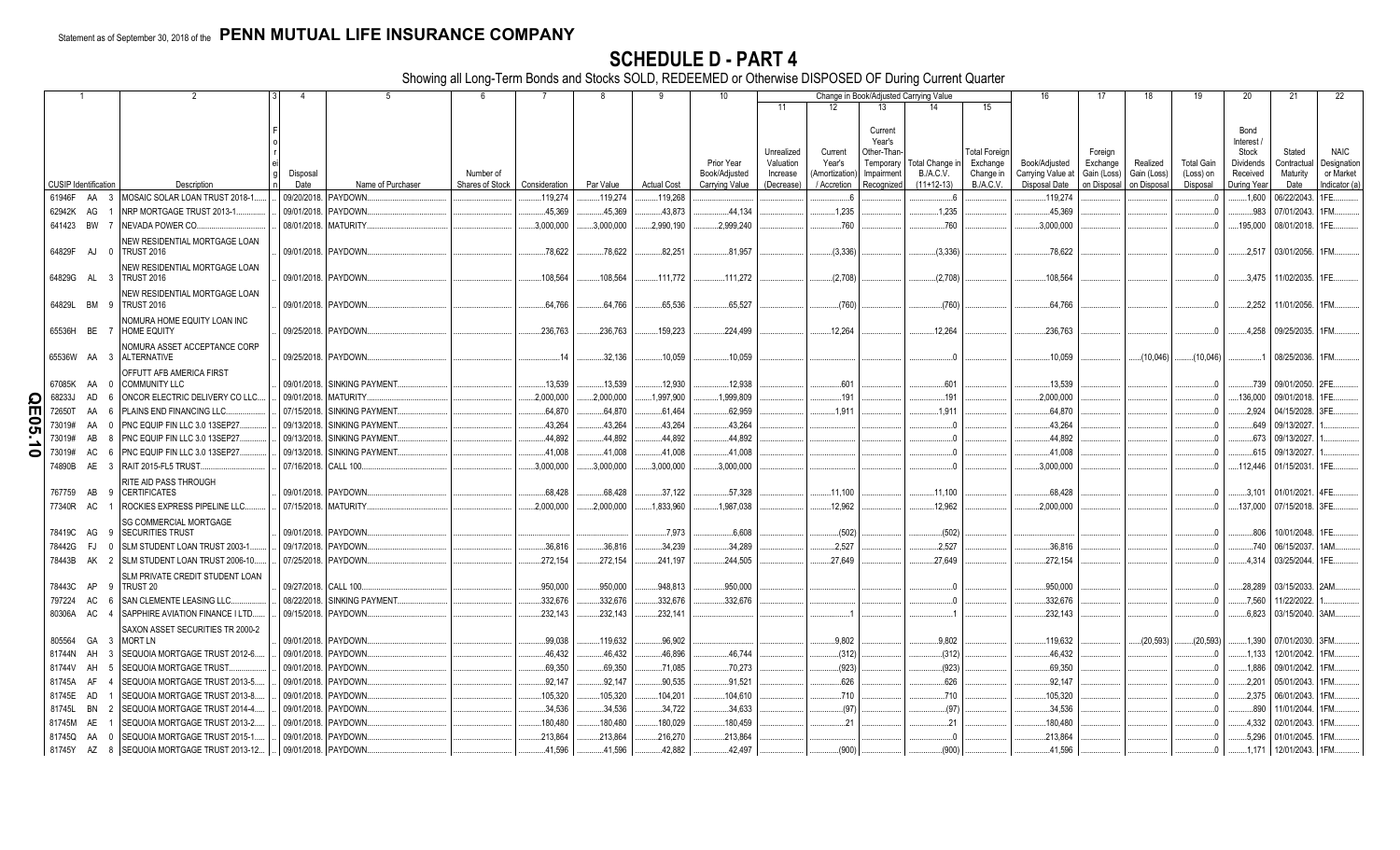|        |                             |    |            |                                                           |                  |                             |                              |               | 8           | -9                 | 10                                            |                                                   |                                                  |                                                                           | Change in Book/Adjusted Carrying Value             |                                                                   | 16                                                  | 17                                                | 18                                     | 19                                         | 20                                                                       | 21                                        | 22                                                       |
|--------|-----------------------------|----|------------|-----------------------------------------------------------|------------------|-----------------------------|------------------------------|---------------|-------------|--------------------|-----------------------------------------------|---------------------------------------------------|--------------------------------------------------|---------------------------------------------------------------------------|----------------------------------------------------|-------------------------------------------------------------------|-----------------------------------------------------|---------------------------------------------------|----------------------------------------|--------------------------------------------|--------------------------------------------------------------------------|-------------------------------------------|----------------------------------------------------------|
|        |                             |    |            |                                                           |                  |                             |                              |               |             |                    |                                               | 11                                                | 12                                               | 13                                                                        | 14                                                 | 15                                                                |                                                     |                                                   |                                        |                                            |                                                                          |                                           |                                                          |
|        | <b>CUSIP Identification</b> |    |            | Description                                               | Disposal<br>Date | Name of Purchaser           | Number of<br>Shares of Stock | Consideration | Par Value   | <b>Actual Cost</b> | Prior Year<br>Book/Adjusted<br>Carrying Value | Unrealized<br>Valuation<br>Increase<br>(Decrease) | Current<br>Year's<br>Amortization<br>/ Accretion | Current<br>Year's<br>Other-Than-<br>Temporary<br>Impairment<br>Recognized | Total Change i<br><b>B./A.C.V.</b><br>$(11+12-13)$ | <b>Total Foreign</b><br>Exchange<br>Change in<br><b>B./A.C.V.</b> | Book/Adjusted<br>Carrying Value at<br>Disposal Date | Foreign<br>Exchange<br>Gain (Loss)<br>on Disposal | Realized<br>Gain (Loss)<br>on Disposal | <b>Total Gain</b><br>(Loss) on<br>Disposal | Bond<br>Interest<br>Stock<br><b>Dividends</b><br>Received<br>During Year | Stated<br>Contractual<br>Maturity<br>Date | <b>NAIC</b><br>Designation<br>or Market<br>Indicator (a) |
|        | 81746R                      | CB |            | SEQUOIA MORTGAGE TRUST 2016-2.                            | 09/01/2018.      | PAYDOWN.                    |                              | .29,714       | .29,714     | .29,742            |                                               |                                                   | (. (28)                                          |                                                                           |                                                    |                                                                   | 29,714                                              |                                                   |                                        |                                            | .582                                                                     | 08/01/2046.                               | 1FE.                                                     |
|        | 817521                      | AA |            | SERIES RR 2012-1 TRUST                                    | 09/01/2018.      | PAYDOWN.                    |                              | .39,928,962   | .39,928,962 | .27,400,914        | .37,896,121                                   |                                                   | 2,032,841                                        |                                                                           | (28<br>2,032,841                                   |                                                                   | .39,928,962                                         |                                                   |                                        |                                            |                                                                          | 10/01/2044.                               | 1FE.                                                     |
|        | 81753N AA                   |    | - 6        | SERIES RRX 2014-1 TRUST                                   |                  | 07/01/2018. PAYDOWN.        |                              |               | .11,612,007 |                    | .11,338,964                                   |                                                   |                                                  |                                                                           | 273,043                                            |                                                                   | .11,612,007                                         |                                                   |                                        |                                            |                                                                          | 08/01/2044.                               | 1AM.                                                     |
|        |                             |    |            |                                                           |                  |                             |                              | .11,612,007   |             | .9,715,480         |                                               |                                                   | 273,043                                          |                                                                           |                                                    |                                                                   |                                                     |                                                   |                                        |                                            |                                                                          |                                           |                                                          |
|        | 82280Q BZ                   |    |            | SHELLPOINT CO-ORIGINATOR TRUST<br>2015-1                  |                  | 09/01/2018. PAYDOWN.        |                              | .27,034       | .27,034     | .26,446            | .26,525                                       |                                                   | .509                                             |                                                                           | .509                                               |                                                                   | 27,034                                              |                                                   |                                        |                                            |                                                                          | .690 08/01/2045. 1FM.                     |                                                          |
|        |                             |    |            | SHELLPOINT CO-ORIGINATOR TRUST                            |                  |                             |                              |               |             |                    |                                               |                                                   |                                                  |                                                                           |                                                    |                                                                   |                                                     |                                                   |                                        |                                            |                                                                          |                                           |                                                          |
|        | 82280Q                      | CB |            | 2015-1                                                    | 09/01/2018       | PAYDOWN.                    |                              | .23,761       | .23,761     | .23,675            | .23,675                                       |                                                   | 85                                               |                                                                           | .85                                                |                                                                   | 23,761                                              |                                                   |                                        |                                            | .607                                                                     | 08/01/2045. 2AM.                          |                                                          |
|        | 837004                      | BY |            | SOUTH CAROLINA ELECTRIC & GAS CO                          | 09/28/2018       | CALL 100.281                |                              | .5,014,050    | .5,000,000  | .5,080,054         | .5,006,194                                    |                                                   | (5,707)                                          |                                                                           | (5,707)                                            |                                                                   | 5,000,488                                           |                                                   | (488)                                  | (488)                                      | .252,488                                                                 | 11/01/2018. 2FE.                          |                                                          |
|        | 837004                      | CC |            | SOUTH CAROLINA ELECTRIC & GAS CO                          | 09/28/2018       | CALL 100.372.               |                              | .3,011,160    | .3,000,000  | .2,991,390         | .2,999,037                                    |                                                   | .658                                             |                                                                           | 658                                                |                                                                   | .2,999,696                                          |                                                   | 304                                    | 304                                        | .188,285                                                                 | 11/01/2018. 2FE.                          |                                                          |
|        | 86212U                      | AB |            | STORE MASTER FUNDING LLC.                                 | 09/20/2018       | PAYDOWN.                    |                              | .9,722        | .9,722      | .9,719             | .9,723                                        |                                                   |                                                  |                                                                           |                                                    |                                                                   | .9,722                                              |                                                   |                                        |                                            | .301                                                                     | 03/20/2043. 1FE.                          |                                                          |
|        | 86213A                      | AB |            | STORE MASTER FUNDING LLC.                                 | 09/20/2018       | PAYDOWN.                    |                              | .9,100        | .9,100      | .9,091             | .9,100                                        |                                                   |                                                  |                                                                           |                                                    |                                                                   | 9,100                                               |                                                   |                                        |                                            | .316                                                                     | 11/20/2043.                               | 1FE.                                                     |
|        | 86213C                      | AB |            | STORE MASTER FUNDING I LLC                                | 09/20/2018       | PAYDOWN.                    |                              | .6,250        | .6,250      | .6,247             | .6,249                                        |                                                   |                                                  |                                                                           |                                                    |                                                                   | 6,250                                               |                                                   |                                        |                                            | .174                                                                     | 04/20/2045.                               | 1FE.                                                     |
|        | 87422L                      | AK | $\epsilon$ | TALEN ENERGY SUPPLY LLC.                                  | 09/28/2018.      | NON-BROKER TRADE, BO.       |                              | .20,013       | .20,013     | 20,013             | .20,013                                       |                                                   |                                                  |                                                                           |                                                    |                                                                   | 20,013                                              |                                                   |                                        |                                            | .174                                                                     | 07/06/2023.                               | 3FE.                                                     |
|        |                             |    |            | THUNDERROAD MOTORCYCLE TRUST                              |                  |                             |                              |               |             |                    |                                               |                                                   |                                                  |                                                                           |                                                    |                                                                   |                                                     |                                                   |                                        |                                            |                                                                          |                                           |                                                          |
|        | 88607J                      | AA |            | 2016-1                                                    | 09/15/2018.      | PAYDOWN.                    |                              | .461,382      | .461,382    | .461,559           | .461,559                                      |                                                   | .(177)                                           |                                                                           | (177                                               |                                                                   | .461,382                                            |                                                   |                                        |                                            | .12,311                                                                  | 09/15/2022. 1FE.                          |                                                          |
| Q<br>m | 88732J                      | AL |            | TIME WARNER CABLE LLC.                                    | 07/01/2018       | MATURITY                    |                              | .6,000,000    | .6,000,000  | .6,049,800         | .6,003,356                                    |                                                   | (3,356)                                          |                                                                           | (3,356)                                            |                                                                   | 6,000,000                                           |                                                   |                                        |                                            | .405,000                                                                 | 07/01/2018. 2FE.                          |                                                          |
|        | 891098                      | AA |            | TORO MTG FTG TR 2017-RE 4.0                               | 09/01/2018       | PAYDOWN.                    |                              | .315,518      | .315,518    | .316,665           |                                               |                                                   | (1, 147)                                         |                                                                           | (1, 147)                                           |                                                                   | .315,518                                            |                                                   |                                        |                                            | .7,166                                                                   | 04/01/2074.                               | 1FE.                                                     |
| 95.    | 90272*                      | AA |            | UHC (SENIOR NT) CTL PA 3.5 15MAY33                        | 09/17/2018.      | SINKING PAYMENT             |                              | .33,663       | .33,663     | .33,664            | .33,664                                       |                                                   |                                                  |                                                                           |                                                    |                                                                   | .33,663                                             |                                                   |                                        |                                            | .786                                                                     | 05/15/2033.                               |                                                          |
| د<br>Ł | 90276W AT                   |    |            | UBS COMMERCIAL MORTGAGE TRUST<br>2017-C7                  |                  | 09/01/2018. PAYDOWN         |                              |               |             | .7,907             | .7,899                                        |                                                   | (501)                                            |                                                                           | (501                                               |                                                                   |                                                     |                                                   |                                        |                                            | .765                                                                     | 12/01/2050. 1FE.                          |                                                          |
|        | 90353D BA                   |    | - 2        | UBS COMMERCIAL MORTGAGE TRUST<br>2018-C12                 |                  | 09/01/2018. PAYDOWN.        |                              |               |             | .2,272             |                                               |                                                   | (2)                                              |                                                                           | -62                                                |                                                                   |                                                     |                                                   |                                        |                                            | 30                                                                       | 08/01/2051. 1FE.                          |                                                          |
|        | 907818                      | DA |            | UNION PACIFIC CORP.                                       | 08/15/2018.      | MATURITY.                   |                              | .2,000,000    | .2,000,000  | 1,992,660          | 1,999,446                                     |                                                   | .554                                             |                                                                           | .554                                               |                                                                   | .2,000,000                                          |                                                   |                                        |                                            |                                                                          | .114,000 08/15/2018. 1FE.                 |                                                          |
|        | 907818 EN                   |    |            | UNION PACIFIC CORP.                                       | 07/23/2018.      | BANC/AMERICA SECUR.         |                              | 1,898,620     | .2,000,000  | .1,973,100         | 1,973,469                                     |                                                   | .269                                             |                                                                           | .269                                               |                                                                   | 1,973,738                                           |                                                   | (75, 118)                              | (75, 118)                                  |                                                                          | .62,222 04/15/2047. 1FE.                  |                                                          |
|        | 90783W AA                   |    |            | UNION PACIFIC RAILROAD CO 2006<br>PASS THRO               |                  | 07/02/2018. SINKING PAYMENT |                              | 4,229         | .4,229      | .4,232             | .4,232                                        |                                                   | (3                                               |                                                                           |                                                    |                                                                   | .4,229                                              |                                                   |                                        |                                            |                                                                          | 248   07/02/2030.   1FE.                  |                                                          |
|        | 909287 AA                   |    |            | UAL 2007-1 PASS THROUGH TRUST.                            |                  | 07/02/2018. SINKING PAYMENT |                              | .42,550       | .42,550     | .45,773            | .44,442                                       |                                                   | (1,892)                                          |                                                                           | (1,892)                                            |                                                                   | .42,550                                             |                                                   |                                        |                                            |                                                                          | .2,824 07/02/2022. 2FE.                   |                                                          |
|        | 90932Q AB                   |    |            | UNITED AIRLINES 2014-2 CLASS B PASS<br><b>THRO</b>        |                  | 09/03/2018. SINKING PAYMENT |                              | .144,628      | 144,628     | 144,037            | .144,037                                      |                                                   | 591                                              |                                                                           | .591                                               |                                                                   | .144,628                                            |                                                   |                                        |                                            | .6,689                                                                   | 09/03/2022. 2FE.                          |                                                          |
|        |                             |    |            | UNITED AIRLINES 2016-1 CLASS B PASS                       |                  |                             |                              |               |             |                    |                                               |                                                   |                                                  |                                                                           |                                                    |                                                                   |                                                     |                                                   |                                        |                                            |                                                                          |                                           |                                                          |
|        | 90933H AA                   |    |            | THRO                                                      |                  | 07/07/2018. SINKING PAYMENT |                              | .85,648       | .85,648     | .85,648            | .85,648                                       |                                                   |                                                  |                                                                           |                                                    |                                                                   | .85,648                                             |                                                   |                                        |                                            |                                                                          | .2,093 01/07/2026. 2FE                    |                                                          |
|        | 91474@ AA                   |    |            | UNIVERSITY OF MICHIGAN.                                   | 09/15/2018.      | <b>SINKING PAYMENT</b>      |                              | .38,410       | .38,410     | .38,410            | .38,410                                       |                                                   |                                                  |                                                                           |                                                    |                                                                   | .38,410                                             |                                                   |                                        |                                            | .876                                                                     | 06/15/2039                                |                                                          |
|        | 92211M AC                   |    |            | VANTAGE DATA CENTERS ISSUER LLC                           |                  | 09/15/2018. PAYDOWN.        |                              | 10,000        | 10,000      | 10,044             |                                               |                                                   | (44)                                             |                                                                           | (44)                                               |                                                                   | .10,000                                             |                                                   |                                        |                                            | .191                                                                     | 02/16/2043. 1FE.                          |                                                          |
|        | 92890K BD                   |    |            | <b><i>NFRBS COMMERCIAL MORTGAGE</i></b><br>TRUST 2014-C22 |                  | 09/01/2018. PAYDOWN         |                              |               |             | .17,007            | .13,428                                       |                                                   | (1,338)                                          |                                                                           | (1,338)                                            |                                                                   |                                                     |                                                   |                                        |                                            |                                                                          | .2,140   09/01/2057.   1FE.               |                                                          |
|        | 92890N AA                   |    |            | <b><i>NFRBS COMMERCIAL MORTGAGE</i></b><br>TRUST 2012-C10 |                  | 09/01/2018. PAYDOWN         |                              |               |             | .54,943            | .35,291                                       |                                                   | (3,515)                                          |                                                                           | (3,515                                             |                                                                   |                                                     |                                                   |                                        |                                            |                                                                          | 6,713 12/01/2045. 1FE.                    |                                                          |
|        | 92930R AF                   |    |            | <b>WFRBS COMMERCIAL MORTGAGE</b><br>TRUST 2012-C9         |                  | 09/01/2018. PAYDOWN.        |                              |               |             | .27,169            | .15,065                                       |                                                   | (1,770)                                          |                                                                           | (1,770)                                            |                                                                   |                                                     |                                                   |                                        |                                            | .3,283                                                                   | 11/01/2045. 1FE                           |                                                          |
|        | 92935J AE                   |    |            | WF-RBS COMMERCIAL MORTGAGE<br><b>TRUST 2011-C2</b>        |                  | 09/01/2018. PAYDOWN.        |                              |               |             | 21,498             | .13,433                                       |                                                   | (2, 226)                                         |                                                                           | (2,226)                                            |                                                                   |                                                     |                                                   |                                        |                                            |                                                                          | .4,012 02/01/2044. 1FE.                   |                                                          |
|        | 92939K AH                   |    |            | <b>WFRBS COMMERCIAL MORTGAGE</b><br><b>TRUST 2014-C24</b> |                  | 09/01/2018. PAYDOWN         |                              |               |             | 17,843             | 12,793                                        |                                                   | (1, 382)                                         |                                                                           | (1,382)                                            |                                                                   |                                                     |                                                   |                                        |                                            |                                                                          | .2,306   11/01/2047.   1FE.               |                                                          |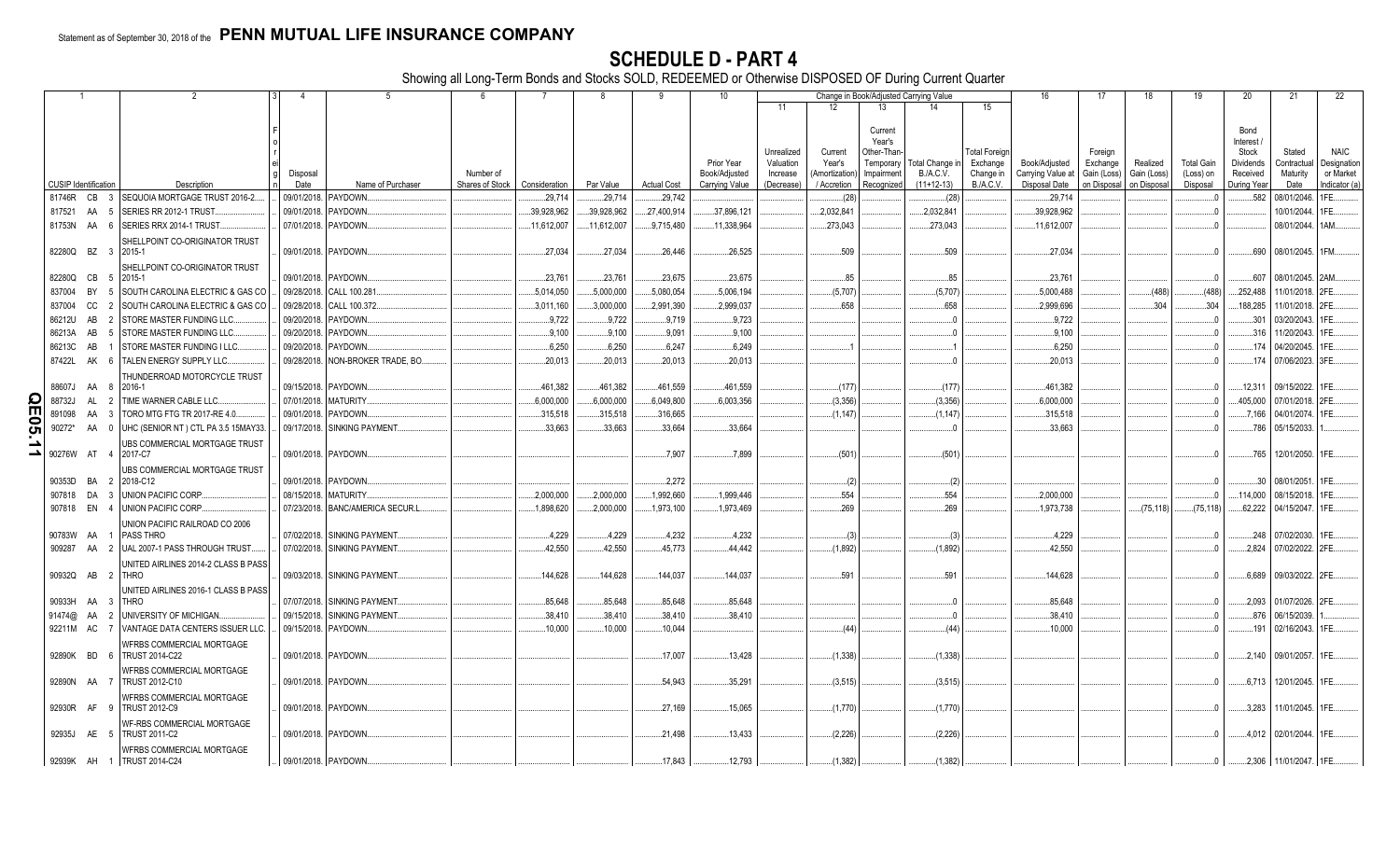|                |                             |           | 2                                                         |                  |                                               |                              |               |           | 9                  | 10                                            |                                                   |                                                  | Change in Book/Adjusted Carrying Value                                    |                                                    |                                                                   | 16                                                  | 17                                                | 18                                     | 19                                         | 20                                                                       | 21                                        | 22                                                       |
|----------------|-----------------------------|-----------|-----------------------------------------------------------|------------------|-----------------------------------------------|------------------------------|---------------|-----------|--------------------|-----------------------------------------------|---------------------------------------------------|--------------------------------------------------|---------------------------------------------------------------------------|----------------------------------------------------|-------------------------------------------------------------------|-----------------------------------------------------|---------------------------------------------------|----------------------------------------|--------------------------------------------|--------------------------------------------------------------------------|-------------------------------------------|----------------------------------------------------------|
|                |                             |           |                                                           |                  |                                               |                              |               |           |                    |                                               | 11                                                | 12                                               | 13                                                                        | 14                                                 | 15                                                                |                                                     |                                                   |                                        |                                            |                                                                          |                                           |                                                          |
|                | <b>CUSIP</b> Identification |           | Description                                               | Disposal<br>Date | Name of Purchaser                             | Number of<br>Shares of Stock | Consideration | Par Value | <b>Actual Cost</b> | Prior Year<br>Book/Adjusted<br>Carrying Value | Unrealized<br>Valuation<br>Increase<br>(Decrease) | Current<br>Year's<br>Amortization<br>/ Accretion | Current<br>Year's<br>Other-Than-<br>Temporary<br>Impairment<br>Recognized | Total Change i<br><b>B./A.C.V.</b><br>$(11+12-13)$ | <b>Total Foreigr</b><br>Exchange<br>Change in<br><b>B./A.C.V.</b> | Book/Adjusted<br>Carrying Value at<br>Disposal Date | Foreign<br>Exchange<br>Gain (Loss)<br>on Disposal | Realized<br>Gain (Loss)<br>on Disposal | <b>Total Gain</b><br>(Loss) on<br>Disposal | Bond<br>Interest<br>Stock<br><b>Dividends</b><br>Received<br>During Year | Stated<br>Contractual<br>Maturity<br>Date | <b>NAIC</b><br>Designation<br>or Market<br>Indicator (a) |
|                |                             |           | <b>NACHOVIA BANK COMMERCIAL</b>                           |                  |                                               |                              |               |           |                    |                                               |                                                   |                                                  |                                                                           |                                                    |                                                                   |                                                     |                                                   |                                        |                                            |                                                                          |                                           |                                                          |
|                | 929766 7N                   |           | <b>MORTGAGE TRUST</b>                                     |                  | 09/01/2018. PAYDOWN.                          |                              | .893,520      | .893.520  | .846,610           | .893,520                                      |                                                   |                                                  |                                                                           |                                                    |                                                                   | .893,520                                            |                                                   |                                        |                                            | .29.099                                                                  | 10/01/2044. 1FM                           |                                                          |
|                | 929766 KS                   |           | WACHOVIA BANK COMMERCIAL<br><b>MORTGAGE TRUST</b>         |                  | 09/01/2018. PAYDOWN                           |                              | .871,005      | .871,005  | .852,346           | .867,286                                      |                                                   | .3,720                                           |                                                                           | .3,720                                             |                                                                   | .871,005                                            |                                                   |                                        |                                            | .31,107                                                                  | 10/01/2035. 1FM.                          |                                                          |
|                | 929766 WU                   |           | WACHOVIA BANK COMMERCIAL<br><b>MORTGAGE TRUST</b>         |                  | 09/01/2018. PAYDOWN.                          |                              | .12,016       | .12,016   | .11,362            | .12,016                                       |                                                   |                                                  |                                                                           |                                                    |                                                                   | .12,016                                             |                                                   |                                        |                                            | .404                                                                     | 10/05/2041. 1FM.                          |                                                          |
|                | 94982D AA                   |           | WELLS FARGO MORTGAGE BACKED<br><b>SECURITIES 2</b>        | 09/01/2018.      | PAYDOWN                                       |                              | .203,167      | .203.167  | 185,928            | .153,564                                      |                                                   | .49,602                                          |                                                                           | .49,602                                            |                                                                   | .203,167                                            |                                                   |                                        |                                            |                                                                          | .4,846   08/01/2035. 1FM.                 |                                                          |
|                | 949834 AA                   |           | <b>WELLS FARGO MORTGAGE BACKED</b><br><b>SECURITIES 2</b> | 09/01/2018.      | PAYDOWN.                                      |                              | .77,099       | .87,595   | .80,364            | .67,760                                       |                                                   | 19,834                                           |                                                                           | .19,834                                            |                                                                   | .87,595                                             |                                                   | (10,496)                               | $(10, 496)$                                |                                                                          | .3,477   10/01/2037.   1FM                |                                                          |
|                | 94983D AL                   |           | WELLS FARGO MORTGAGE BACKED<br><b>SECURITIES 2</b>        | 09/01/2018.      | PAYDOWN.                                      |                              | .28,31        | .28,319   | .25,693            | 21,322                                        |                                                   | .6,997                                           |                                                                           | .6,997                                             |                                                                   | .28,319                                             |                                                   |                                        |                                            |                                                                          | .705   05/01/2035.   1FM                  |                                                          |
|                | 94986L AK                   |           | WELLS FARGO MORTGAGE BACKED<br><b>SECURITIES 2</b>        |                  | 09/01/2018. PAYDOWN.                          |                              | 136.076       | 137.783   | 129,927            | .106,191                                      |                                                   | .31,592                                          |                                                                           | .31,592                                            |                                                                   | 137,783                                             |                                                   | (1,707)                                | (1,707)                                    |                                                                          | .5,256 12/04/2037. 1FM                    |                                                          |
| O              | 94989T                      | BC        | <b>WELLS FARGO COMMERCIAL</b><br><b>MORTGAGE TRUST 20</b> |                  | 09/01/2018. PAYDOWN.                          |                              |               |           | 15,953             |                                               |                                                   | (693)                                            |                                                                           | .(693                                              |                                                                   |                                                     |                                                   |                                        |                                            |                                                                          | .1,759   09/01/2058.   1FE                |                                                          |
|                | 94989W                      | AV        | <b>WELLS FARGO COMMERCIAL</b><br>MORTGAGE TRUST 20        |                  | 09/01/2018. PAYDOWN.                          |                              |               |           | .6,335             | .4,871                                        |                                                   | (366)                                            |                                                                           | . (366)                                            |                                                                   |                                                     |                                                   |                                        |                                            |                                                                          | .600   11/01/2048.   1FE                  |                                                          |
| <b>JE05.12</b> | 94989Y                      | BC        | <b>WELLS FARGO COMMERCIAL</b><br><b>MORTGAGE TRUST 20</b> |                  | 09/01/2018. PAYDOWN                           |                              |               |           | .9.894             | .7,856                                        |                                                   | (620)                                            |                                                                           | (620)                                              |                                                                   |                                                     |                                                   |                                        |                                            |                                                                          | .984 01/01/2059. 1FE.                     |                                                          |
|                | 95000C BE                   |           | <b>WELLS FARGO COMMERCIAL</b><br>MORTGAGE TRUST 20        |                  | 09/01/2018. PAYDOWN.                          |                              |               |           | .23,502            | .18,248                                       |                                                   | (1,515)                                          |                                                                           | (1,515)                                            |                                                                   |                                                     |                                                   |                                        |                                            |                                                                          | .2,485   01/01/2059.   1FE                |                                                          |
|                | 95000D BG                   |           | <b>WELLS FARGO COMMERCIAL</b><br><b>MORTGAGE TRUST 20</b> |                  | 09/01/2018. PAYDOWN.                          |                              |               |           | .26,291            | .21,239                                       |                                                   | (1,685)                                          |                                                                           | (1,685)                                            |                                                                   |                                                     |                                                   |                                        |                                            |                                                                          | .2,708 06/01/2049. 1FE.                   |                                                          |
|                | 95000H BJ                   |           | <b>WELLS FARGO COMMERCIAL</b><br>MORTGAGE TRUST 20        |                  | 09/01/2018. PAYDOWN.                          |                              |               |           | .52,375            | .44,673                                       |                                                   | (3, 120)                                         |                                                                           | (3, 120)                                           |                                                                   |                                                     |                                                   |                                        |                                            |                                                                          | .5,370   10/01/2049.   1FE                |                                                          |
|                | 95000J AY                   |           | WELLS FARGO COMMERCIAL<br>MORTGAGE TRUST 20               |                  | 09/01/2018. PAYDOWN.                          |                              |               |           | 10,271             | .8,907                                        |                                                   | (733)                                            |                                                                           | .(733                                              |                                                                   |                                                     |                                                   |                                        |                                            |                                                                          | .1,120   12/01/2059.   1FE                |                                                          |
|                |                             |           | <b>WELLS FARGO COMMERCIAL</b>                             |                  |                                               |                              |               |           |                    |                                               |                                                   |                                                  |                                                                           |                                                    |                                                                   |                                                     |                                                   |                                        |                                            |                                                                          |                                           |                                                          |
|                | 95000K BE<br>95829T         | AA        | <b>MORTGAGE TRUST 20</b><br>WESTERN GROUP HOUSING LP.     | 09/15/2018.      | 09/01/2018. PAYDOWN<br><b>SINKING PAYMENT</b> |                              | .5,457        | .5.457    | .21,255<br>.5,457  | .18,780<br>.5,457                             |                                                   | (1,474)                                          |                                                                           | (1,474)                                            |                                                                   | .5,457                                              |                                                   |                                        |                                            | .2,188<br>.368                                                           | 11/01/2049. 1FE.<br>03/15/2057.           | 1FE.                                                     |
|                |                             |           | <b><i>NFRBS COMMERCIAL MORTGAGE</i></b>                   |                  |                                               |                              |               |           |                    |                                               |                                                   |                                                  |                                                                           |                                                    |                                                                   |                                                     |                                                   |                                        |                                            |                                                                          |                                           |                                                          |
|                | 96221Q AH                   |           | TRUST 2013-C18                                            | 09/01/2018.      | PAYDOWN.                                      |                              |               |           | .595,073           | .482,788                                      |                                                   | (69, 191)                                        |                                                                           | (69, 191)                                          |                                                                   |                                                     |                                                   |                                        |                                            | .96.314                                                                  | 12/01/2046. 1FE.                          |                                                          |
|                | 96928*                      | <b>FR</b> | WALGREEN CO                                               | 09/15/2018       | <b>SINKING PAYMENT</b>                        |                              | .39,022       | .39.022   | .39,022            | .39,022                                       |                                                   |                                                  |                                                                           |                                                    |                                                                   | .39,022                                             |                                                   |                                        |                                            | .1,370                                                                   | 09/15/2038.                               |                                                          |
|                | 97063Q                      | AB        | WILLIS ENGINE STRUCTURED TRUST                            | 09/15/2018.      | PAYDOWN.                                      |                              | .28,125       | .28,125   | .27,646            | .27,658                                       |                                                   | .467                                             |                                                                           | .467                                               |                                                                   | .28,125                                             |                                                   |                                        |                                            | .1,195                                                                   | 08/15/2042. 2AM.                          |                                                          |
|                | 97652Q BK                   |           | WINWATER MORTGAGE LOAN TRUST<br>2014-2                    |                  | 09/01/2018. PAYDOWN.                          |                              | 23,416        | .23.416   | .24,441            | 24,359                                        |                                                   | (943)                                            |                                                                           | . (943)                                            |                                                                   | .23,416                                             |                                                   |                                        |                                            | 641                                                                      | 09/01/2044. 1FM.                          |                                                          |
|                | 97652R BA                   |           | WINWATER MORTGAGE LOAN TRUST<br>2014-3                    |                  | 09/01/2018. PAYDOWN.                          |                              | .32,332       | .32,332   | .32,752            | .32,656                                       |                                                   | (324)                                            |                                                                           | (324)                                              |                                                                   | .32,332                                             |                                                   |                                        |                                            | .857                                                                     | 11/01/2044. 1FM.                          |                                                          |
|                | 97652R BB                   |           | WINWATER MORTGAGE LOAN TRUST<br>2014-3                    |                  | 09/01/2018. PAYDOWN                           |                              | .26,513       | .26.513   | .27,516            | .27,495                                       |                                                   | (982)                                            |                                                                           | (982)                                              |                                                                   | .26,513                                             |                                                   |                                        |                                            |                                                                          | .702 11/01/2044. 1FE                      |                                                          |
|                | 97652T BD                   |           | WINWATER MORTGAGE LOAN TRUST<br>2015-1                    |                  | 09/01/2018. PAYDOWN.                          |                              | .28.496       | .28.496   | .27,763            | .27.763                                       |                                                   | .734                                             |                                                                           | 734                                                |                                                                   | .28.496                                             |                                                   |                                        |                                            |                                                                          | 742 01/01/2045. 1FM.                      |                                                          |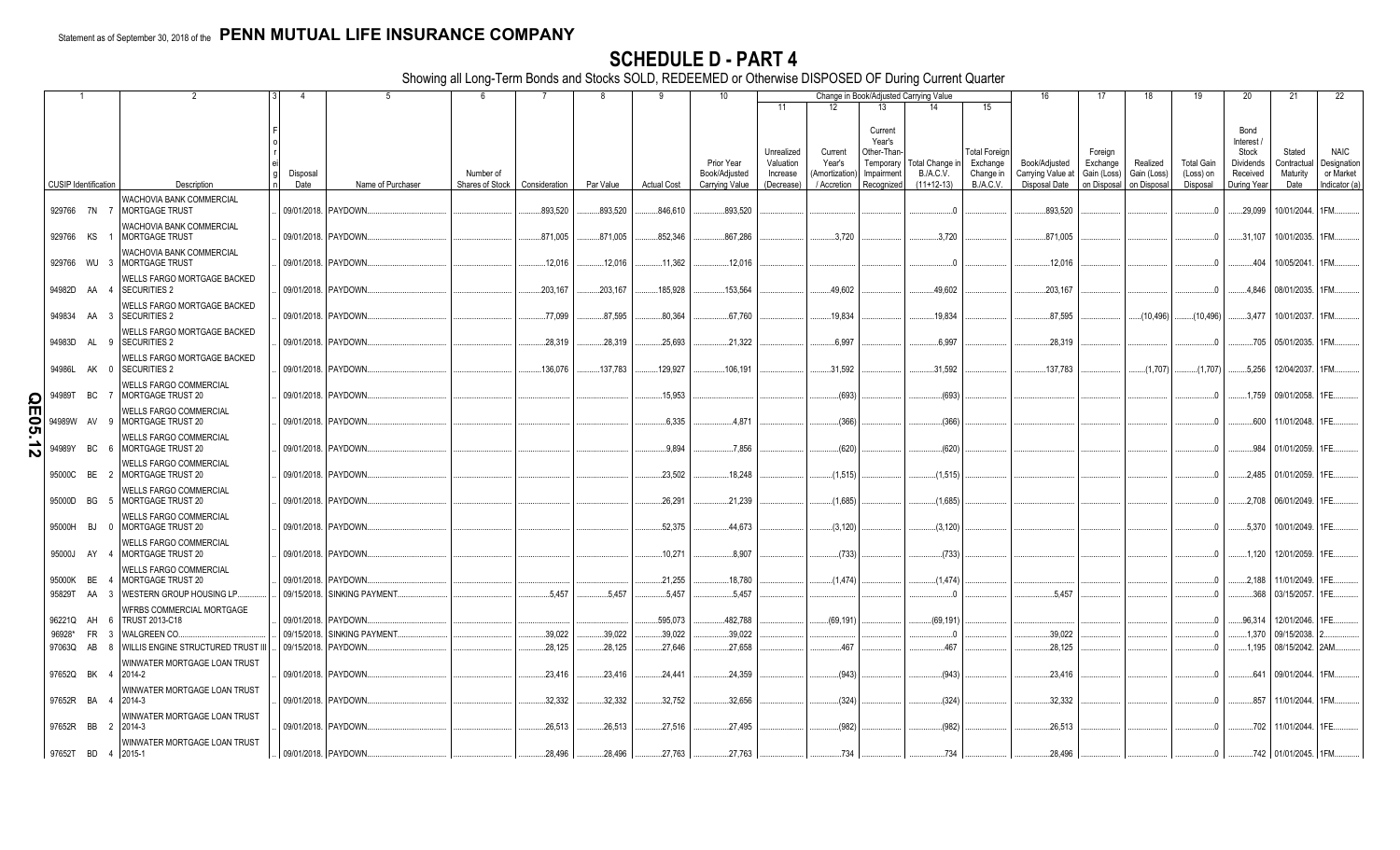|               |                             |     |     |                                                           |                 |                                                   |               | 9            | 10                 |                                                      |                                                   | Change in Book/Adjusted Carrying Value           |                                                                           |                                                         | 16                                                                | 17                                                  | 18                                                | 19                                     | 20                                         | 21                                                                | 22                                        |                                                          |
|---------------|-----------------------------|-----|-----|-----------------------------------------------------------|-----------------|---------------------------------------------------|---------------|--------------|--------------------|------------------------------------------------------|---------------------------------------------------|--------------------------------------------------|---------------------------------------------------------------------------|---------------------------------------------------------|-------------------------------------------------------------------|-----------------------------------------------------|---------------------------------------------------|----------------------------------------|--------------------------------------------|-------------------------------------------------------------------|-------------------------------------------|----------------------------------------------------------|
|               |                             |     |     |                                                           |                 |                                                   |               |              |                    |                                                      | 11                                                | 12                                               | 13                                                                        |                                                         | 15                                                                |                                                     |                                                   |                                        |                                            |                                                                   |                                           |                                                          |
|               | <b>CUSIP</b> Identification |     |     | Description                                               | Disposa<br>Date | Number of<br>Name of Purchaser<br>Shares of Stock | Consideration | Par Value    | <b>Actual Cost</b> | <b>Prior Year</b><br>Book/Adjusted<br>Carrying Value | Unrealized<br>Valuation<br>Increase<br>(Decrease) | Current<br>Year's<br>Amortization<br>/ Accretion | Current<br>Year's<br>Other-Than-<br>Temporary<br>Impairment<br>Recognized | <b>Total Change</b><br><b>B./A.C.V.</b><br>$(11+12-13)$ | <b>Total Foreigr</b><br>Exchange<br>Change in<br><b>B./A.C.V.</b> | Book/Adjusted<br>Carrying Value at<br>Disposal Date | Foreign<br>Exchange<br>Gain (Loss)<br>on Disposal | Realized<br>Gain (Loss)<br>on Disposal | <b>Total Gain</b><br>(Loss) on<br>Disposal | Bond<br>Interest<br>Stock<br>Dividends<br>Received<br>During Year | Stated<br>Contractual<br>Maturity<br>Date | <b>NAIC</b><br>Designation<br>or Market<br>Indicator (a) |
|               |                             |     |     | WINWATER MORTGAGE LOAN TRUST                              |                 |                                                   |               |              |                    |                                                      |                                                   |                                                  |                                                                           |                                                         |                                                                   |                                                     |                                                   |                                        |                                            |                                                                   |                                           |                                                          |
|               | 97652U BE                   |     | - 9 | 2015-2                                                    |                 | 09/01/2018. PAYDOWN.                              | .35,162       | .35,162      | .35,962            | .35,781                                              |                                                   | (619)                                            |                                                                           | (619)                                                   |                                                                   | .35,162                                             |                                                   |                                        |                                            |                                                                   | 917 02/01/2045. 1FM                       |                                                          |
|               | 97652U BF                   |     |     | WINWATER MORTGAGE LOAN TRUST<br>2015-2                    | 09/01/2018.     | PAYDOWN                                           | .39,426       | .39,426      | .39,537            | .39,504                                              |                                                   | (78)                                             |                                                                           | (78)                                                    |                                                                   | .39,426                                             |                                                   |                                        |                                            |                                                                   | .1,028   02/01/2045.   1FM.               |                                                          |
|               |                             |     |     | WINWATER MORTGAGE LOAN TRUST                              |                 |                                                   |               |              |                    |                                                      |                                                   |                                                  |                                                                           |                                                         |                                                                   |                                                     |                                                   |                                        |                                            |                                                                   |                                           |                                                          |
|               | 97654D AQ                   |     |     | 2015-5                                                    | 09/01/2018.     | PAYDOWN.                                          | .113,118      | .113,118     | .114,037           | 113,118                                              |                                                   |                                                  |                                                                           |                                                         |                                                                   | .113,118                                            |                                                   |                                        |                                            | .2,543                                                            | 08/01/2045. 1FE.                          |                                                          |
|               | G0014F                      | AB  |     | AABS 1/13 SERIES A TL                                     | 05/01/2018      | PAYDOWN.                                          | 1,462,858     | 1,462,858    | 1,477,486          | 1,462,858                                            |                                                   |                                                  |                                                                           |                                                         |                                                                   | 1,462,858                                           |                                                   |                                        |                                            |                                                                   | 01/10/2038.                               | 1FE.                                                     |
|               | 496902                      | AP  |     | KINROSS GOLD CORP                                         | 07/10/2018      | <b>EXCHANGE OFFER</b>                             | 1,000,000     | .1,000,000   | .1,000,000         | 1,000,000                                            |                                                   |                                                  |                                                                           |                                                         |                                                                   | 1,000,000                                           |                                                   |                                        |                                            | .45,500                                                           | 07/15/2027.                               | 2FE.                                                     |
|               | 02014Q                      | AA  |     | <b>NLM XVII LTD.</b>                                      | 07/16/2018      | PAYDOWN.                                          | .3,750,000    | .3,750,000   | .3,344,481         | .3,571,070                                           |                                                   | .178,930                                         |                                                                           | .178,930                                                |                                                                   | .3,750,000                                          |                                                   |                                        |                                            | .231,997                                                          | 01/15/2028.                               | 3AM.                                                     |
|               | 03765M AA                   |     |     | APIDOS CLO XX.                                            | 07/16/2018.     | PAYDOWN.                                          | .3,000,000    | .3,000,000   | .2,783,301         | .2,829,447                                           |                                                   | 170,553                                          |                                                                           | .170,553                                                |                                                                   | .3,000,000                                          |                                                   |                                        |                                            |                                                                   | .168,535 01/16/2027. 2AM.                 |                                                          |
|               | 09228Y AB                   |     |     | <b>BLACKBIRD CAPITAL AIRCRAFT LEASE</b><br><b>SECURIT</b> |                 | 09/15/2018. PAYDOWN                               | .117,188      | .117,188     | .117,187           | 117,187                                              |                                                   |                                                  |                                                                           |                                                         |                                                                   | .117,188                                            |                                                   |                                        |                                            | .3,291                                                            | 12/16/2041.                               | 1FE.                                                     |
|               | 09228Y AC                   |     |     | BLACKBIRD CAPITAL AIRCRAFT LEASE<br><b>SECURIT</b>        | 09/15/2018.     | PAYDOWN.                                          | .46,875       | .46,875      | .46,873            | .46,873                                              |                                                   |                                                  |                                                                           |                                                         |                                                                   | .46,875                                             |                                                   |                                        |                                            |                                                                   | 1,776   12/16/2041. 2AM.                  |                                                          |
| Q             | 11042A AA                   |     |     | BRITISH AIRWAYS 2013-1 CLASS A<br>PASS THRO               | 09/20/2018      | SINKING PAYMENT                                   | .33,288       | .33,288      | .33,934            | .14,476                                              |                                                   | (603)                                            |                                                                           | (603)                                                   |                                                                   | .33,288                                             |                                                   |                                        |                                            | 718                                                               | 06/20/2024.                               | 1FE                                                      |
|               | 12550A                      | AG  |     | CIFC FUNDING 2014-V LTD                                   | 09/17/2018.     | <b>CALL 100</b>                                   | 6,000,000     | .6,000,000   | .5,753,751         | 5,871,108                                            |                                                   | .16,031                                          |                                                                           | .16,031                                                 |                                                                   | 5,887,139                                           |                                                   | 112,861                                | 112,861                                    | .253,030                                                          | 01/17/2027. 3AM.                          |                                                          |
| <b>EO5.13</b> |                             |     |     | DEUTSCHE TELEKOM INTERNATIONAI                            |                 |                                                   |               |              |                    |                                                      |                                                   |                                                  |                                                                           |                                                         |                                                                   |                                                     |                                                   |                                        |                                            |                                                                   |                                           |                                                          |
|               | 25156P                      | AL  |     | <b>FINANCE B</b>                                          | 08/20/2018      | <b>MATURITY</b>                                   | 2,000,000     | .2,000,000   | 1,999,700          | 1,999,976                                            |                                                   | .24                                              |                                                                           | .24                                                     |                                                                   | 2,000,000                                           |                                                   |                                        |                                            | .135,000                                                          | 08/20/2018. 2FE.                          |                                                          |
|               | 25264V                      | AB  |     | DIAMOND HEAD AVIATION 2015 LTD                            | 09/14/2018      | PAYDOWN.                                          | 143,742       | 143,742      | .143,719           | 143,742                                              |                                                   |                                                  |                                                                           |                                                         |                                                                   | .143,742                                            |                                                   |                                        |                                            | .5,673                                                            | 07/14/2028. 2AM.                          |                                                          |
|               | 277345                      | AJ  |     | EASTLAND CLO LTD.                                         | 08/01/2018      | PAYDOWN.                                          | .2,321,173    | .2,321,173   | .2,196,410         | 2,253,590                                            |                                                   | .67,583                                          |                                                                           | .67,583                                                 |                                                                   | .2,321,173                                          |                                                   |                                        |                                            | .44,653                                                           | 05/01/2022.                               | 1FE.                                                     |
|               | 29100X                      | AA  |     | EMERALD AVIATION FINANCE LTD.                             | 09/15/2018      | PAYDOWN.                                          | .92,466       | .92,466      | .94,951            | 94,144                                               |                                                   | (1,677)                                          |                                                                           | (1,677                                                  |                                                                   | 92,466                                              |                                                   |                                        |                                            | .2,866                                                            | 10/15/2038.                               | 1FE.                                                     |
|               | 389669                      | AD  |     | GRAYSON CLO LTD                                           | 08/01/2018      | PAYDOWN.                                          | .10,117,469   | 10,117,469   | .9,721,056         | 9,792,809                                            |                                                   | .324,660                                         |                                                                           | .324,660                                                |                                                                   | .10,117,469                                         |                                                   |                                        |                                            | 194,631                                                           | 11/01/2021.                               | 1FE.                                                     |
|               | 393647                      | AC  |     | <b>GREENBRIAR CLO LTD</b>                                 | 08/01/2018      | PAYDOWN.                                          | .2,690,212    | .2,690,212   | .2,546,829         | .2,606,125                                           |                                                   | .84,087                                          |                                                                           | .84,087                                                 |                                                                   | .2,690,212                                          |                                                   |                                        |                                            | 73,173                                                            | 11/01/2021.                               | 1FE.                                                     |
|               | 43132W                      | AC  |     | HILDENE CLO IV LTD                                        | 07/23/2018      | PAYDOWN.                                          | .7,000,000    | .7,000,000   | 7,035,000          |                                                      |                                                   | (35,000)                                         |                                                                           | (35,000)                                                |                                                                   | 7,000,000                                           |                                                   |                                        |                                            | .216,126                                                          | 07/23/2027.                               | 1FE.                                                     |
|               | 48244X                      | AB  |     | KDAC AVIATION FINANCE LTD                                 | 09/15/2018      | PAYDOWN.                                          | .445,474      | .445,474     | .445,474           |                                                      |                                                   |                                                  |                                                                           |                                                         |                                                                   | .445,474                                            |                                                   |                                        |                                            | 13,661                                                            | 12/15/2042. 2AM.                          |                                                          |
|               | 56576L                      | AA  |     | MARATHON CLO VIII LTD.                                    | 09/18/2018      | <b>CALL 100</b>                                   | 14,500,000    | 14,500,000   | 14,550,750         |                                                      |                                                   | (6,042)                                          |                                                                           | (6,042)                                                 |                                                                   | 14,544,708                                          |                                                   | (44,708)                               | (44,708)                                   | .353,266                                                          | 07/18/2027.                               | 1FE.                                                     |
|               | 56576L                      | AL  |     | MARATHON CLO VIII LTD.                                    | 09/18/2018      | <b>CALL 100</b>                                   | 6,000,000     | .6,000,000   | .6,075,000         |                                                      |                                                   | (22,646)                                         |                                                                           |                                                         |                                                                   |                                                     |                                                   |                                        |                                            | .332,719                                                          | 07/18/2027.                               | 3AM                                                      |
|               |                             | AA  |     | METAL 2017-1 LLC.                                         | 09/15/2018.     | PAYDOWN                                           | .123,248      | 123,248      |                    | 6,054,441                                            |                                                   |                                                  |                                                                           | (22, 646)                                               |                                                                   | 6,031,796                                           |                                                   | (31,796)                               | (31,796)                                   |                                                                   |                                           |                                                          |
|               | 59111R                      |     |     |                                                           |                 |                                                   | .134,587      |              | .123,248           | .123,248                                             |                                                   |                                                  |                                                                           |                                                         |                                                                   | .123,248                                            |                                                   |                                        |                                            |                                                                   | 3,766   10/15/2042. 1FE                   |                                                          |
|               | 59111R                      | AB  |     | METAL 2017-1 LLC                                          | 09/15/2018      | PAYDOWN                                           |               | .134,587     | .133,241           |                                                      |                                                   | .1,346                                           |                                                                           | 1,346                                                   |                                                                   | .134,587                                            |                                                   | .80,969                                |                                            | 5,110                                                             | 10/15/2042. 2AM                           |                                                          |
|               | 67706F                      | AA  |     | OHA LOAN FUNDING 2013-1 LTD.                              | 08/10/2018      | <b>CALL 100.</b>                                  | .2,000,000    | .2,000,000   | 1,869,807          | 1,906,613                                            |                                                   | .12,418                                          |                                                                           | .12,418                                                 |                                                                   | .1,919,031                                          |                                                   |                                        | .80,969                                    | .113,231                                                          | 07/23/2025. 3AM.                          |                                                          |
|               | 71647N                      | AW  |     | PETROBRAS GLOBAL FINANCE BV                               | 09/20/2018      | <b>EXCHANGE OFFER</b>                             | 1,500,000     | 1,500,000    | 1,500,000          | 1,500,000                                            |                                                   |                                                  |                                                                           |                                                         |                                                                   | 1,500,000                                           |                                                   |                                        |                                            | .88,235                                                           | 01/27/2028. 3FE.                          |                                                          |
|               | 77426N                      | AC  |     | ROCKWALL CDO II LTD.                                      | 08/01/2018      | PAYDOWN.                                          | 6,982,824     | .6,982,824   | .6,431,592         | 6,667,665                                            |                                                   | 315,159                                          |                                                                           | .315,159                                                |                                                                   | 6,982,824                                           |                                                   |                                        |                                            | 134,330                                                           | 08/01/2024.                               | 1FE.                                                     |
|               | 805649                      | AA  |     | <b>SAYARRA LTD</b>                                        | 07/29/2018      | <b>SINKING PAYMENT</b>                            | .96,234       | .96,234      | .96,234            | .96,234                                              |                                                   |                                                  |                                                                           |                                                         |                                                                   | .96,234                                             |                                                   |                                        |                                            | .2,002                                                            | 10/29/2021.                               |                                                          |
|               | 805649                      | AB  |     | SAYARRA LTD.                                              | 07/29/2018      | SINKING PAYMENT                                   | .334,344      | .334,344     | .334,344           | .334,344                                             |                                                   |                                                  |                                                                           |                                                         |                                                                   | .334,344                                            |                                                   |                                        |                                            | .6,457                                                            | 04/14/2022.                               |                                                          |
|               | 83238P                      | AB  |     | SMITHS GROUP PLC.                                         | 09/04/2018      | CALL 102.97                                       | 4,530,724     | 4,400,000    | 4,190,680          | 4,360,735                                            |                                                   | 16,570                                           |                                                                           | .16,570                                                 |                                                                   | 4,377,305                                           |                                                   | 22,695                                 | .22,695                                    | .385,044                                                          | 05/15/2019. 2FE.                          |                                                          |
|               | 85572R                      | AA  |     | START LTD/BERMUDA                                         | 09/15/2018      | PAYDOWN.                                          | .95,238       | .95,238      | .94,358            |                                                      |                                                   | 880                                              |                                                                           | 880                                                     |                                                                   | .95,238                                             |                                                   |                                        |                                            | .455                                                              | 05/15/2043.                               | 1FE.                                                     |
|               | 88606W                      | AB  |     | <b>HUNDERBOLT AIRCRAFT LEASE LTD</b>                      | 09/15/2018      | PAYDOWN.                                          | .24,107       | .24,107      | .23,922            | .24,107                                              |                                                   |                                                  |                                                                           |                                                         |                                                                   | .24,107                                             |                                                   |                                        |                                            | .924                                                              | 05/17/2032. 2AM.                          |                                                          |
|               | 88606W                      | AC. |     | HUNDERBOLT AIRCRAFT LEASE LTD                             | 09/15/2018      | PAYDOWN.                                          | .35,714       | .35,714      | .32,489            | .32,747                                              |                                                   | .2,967                                           |                                                                           | .2,967                                                  |                                                                   | 35,714                                              |                                                   |                                        |                                            | .1,071                                                            | 05/17/2032.                               | 1AM.                                                     |
|               | 92916X                      | AC  |     | VOYA CLO 2013-3 LTD                                       | 09/20/2018.     | <b>CALL 100</b>                                   | .3,100,000    | .3,100,000   | .3,103,100         |                                                      |                                                   | (446)                                            |                                                                           | (446)                                                   |                                                                   | 3,102,654                                           |                                                   | (2,654)                                | (2,654)                                    | .76,395                                                           | 01/18/2026.                               | 1FE.                                                     |
|               | 95736X                      | AE  |     | <b>WESTCHESTER CLO LTD</b>                                |                 | 08/01/2018. PAYDOWN.                              | .2,311,47     | .2,311,471   | .2,162,612         | .2,223,184                                           |                                                   | .88,288                                          |                                                                           | .88,288                                                 |                                                                   | .2,311,471                                          |                                                   |                                        |                                            | .47.095                                                           | 08/01/2022.                               | 1FE.                                                     |
|               | 3899999.                    |     |     | Total - Bonds - Industrial and Miscellaneous              |                 |                                                   | .261,606,077  | .263,717,767 | .246,041,573       | 232,410,098                                          |                                                   | .3,766,668                                       |                                                                           | .3,766,668                                              |                                                                   | .263,268,089                                        | $\Omega$                                          | (1,855,299)                            | (1,855,299)                                | 8,810,613                                                         | <b>XXX</b>                                | <b>XXX</b>                                               |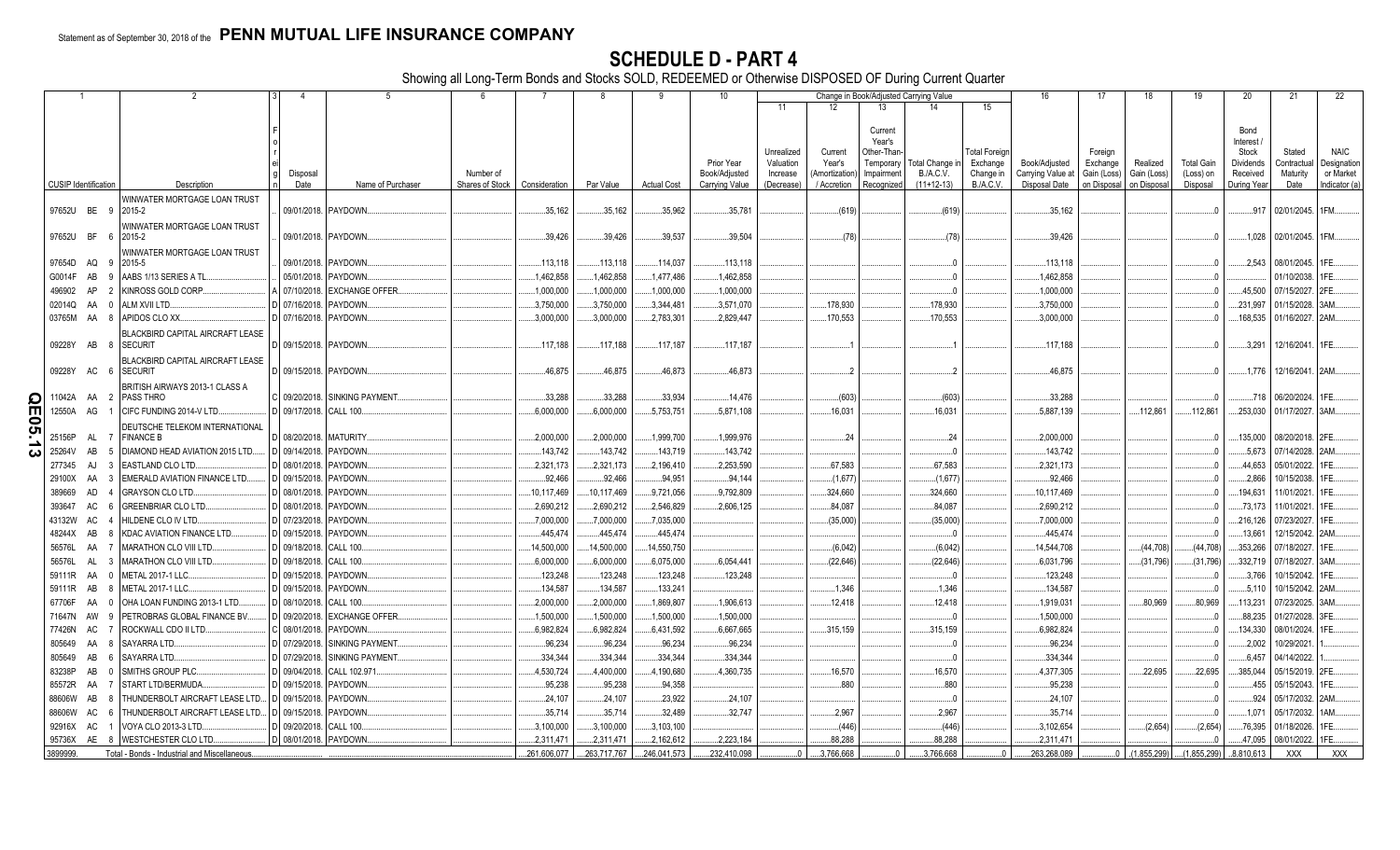# **SCHEDULE D - PART 4**

Showing all Long-Term Bonds and Stocks SOLD, REDEEMED or Otherwise DISPOSED OF During Current Quarter

|                   |    |                                  |                                                       |             |                                  |                 |               |             |                    |                |            |               | Change in Book/Adjusted Carrying Value |                      |                   | 17          |             |                   | 20                     |                          | 22            |
|-------------------|----|----------------------------------|-------------------------------------------------------|-------------|----------------------------------|-----------------|---------------|-------------|--------------------|----------------|------------|---------------|----------------------------------------|----------------------|-------------------|-------------|-------------|-------------------|------------------------|--------------------------|---------------|
|                   |    |                                  |                                                       |             |                                  |                 |               |             |                    |                | 11         |               |                                        | 15                   |                   |             |             |                   |                        |                          |               |
|                   |    |                                  |                                                       |             |                                  |                 |               |             |                    |                |            |               |                                        |                      |                   |             |             |                   |                        |                          |               |
|                   |    |                                  |                                                       |             |                                  |                 |               |             |                    |                |            |               | Current<br>Year's                      |                      |                   |             |             |                   | Bond                   |                          |               |
|                   |    |                                  |                                                       |             |                                  |                 |               |             |                    |                | Unrealized | Current       | Other-Than-                            | <b>Total Foreign</b> |                   | Foreign     |             |                   | Interest /<br>Stock    | Stated                   | <b>NAIC</b>   |
|                   |    |                                  |                                                       |             |                                  |                 |               |             |                    | Prior Year     | Valuation  | Year's        | Temporary<br>Total Change in           | Exchange             | Book/Adjusted     | Exchange    | Realized    | <b>Total Gain</b> | Dividends              | Contractual              | Designation   |
|                   |    |                                  |                                                       | Disposal    |                                  | Number of       |               |             |                    | Book/Adjusted  | Increase   | (Amortization | <b>B./A.C.V.</b><br>Impairment         | Change in            | Carrying Value at | Gain (Loss) | Gain (Loss) | (Loss) on         | Received               | Maturity                 | or Market     |
|                   |    | CUSIP Identification             | Description                                           | Date        | Name of Purchaser                | Shares of Stock | Consideration | Par Value   | <b>Actual Cost</b> | Carrying Value | (Decrease  | / Accretion   | $(11+12-13)$<br>Recognized             | <b>B./A.C.V.</b>     | Disposal Date     | on Disposal | on Disposal | Disposal          | During Year            | Date                     | Indicator (a) |
|                   |    | <b>Bonds - Hybrid Securities</b> |                                                       |             |                                  |                 |               |             |                    |                |            |               |                                        |                      |                   |             |             |                   |                        |                          |               |
|                   |    |                                  | <b>ENTERPRISE PRODUCTS OPERATING</b>                  |             |                                  |                 |               |             |                    |                |            |               |                                        |                      |                   |             |             |                   |                        |                          |               |
|                   |    | 293791 AV 1 LLC                  |                                                       |             | 08/23/2018. CALL 100.            |                 | .5,000,000    | .5,000,000  | .4,918,750         | .4,918,750     |            | .1,048        | .1,048                                 |                      | .4,919,798        |             | 80,202      | .80,202           | 229,548                | 08/01/2066. 2FE.         |               |
| 46625H            | JQ | 4                                | JPMORGAN CHASE & CO.                                  |             | 07/23/2018. BANC/AMERICA SECUR.L |                 | .10,105,625   | .9,250,000  | .9.977.229         | 9,756,819      |            | (39, 851)     | (39, 851)                              |                      | 9,716,968         |             | 388,657     | .388,657          |                        | 613,969 01/29/2049. 2FE. |               |
|                   |    |                                  | PNC FINANCIAL SERVICES GROUP                          |             |                                  |                 |               |             |                    |                |            |               |                                        |                      |                   |             |             |                   |                        |                          |               |
|                   |    |                                  | 693475 AK 1 INC/THE                                   |             | 08/15/2018. BANC/AMERICA SECUR.L |                 | 3,915,765     | .3,609,000  | .4,028,546         | .3,874,313     |            | (43, 427)     | (43, 427)                              |                      | .3,830,886        |             | 84.879      | .84.879           |                        | 254,435 07/29/2049. 2FE  |               |
| 1899999           |    |                                  | Total - Bonds - Hybrid Securities.                    |             |                                  |                 | .19.021.390   | 17,859,000  | .18,924,525        | .18,549,882    |            | (82.230)      | (82.230)                               |                      | .18,467,652       |             | 553,738     | .553,738          | .1,097,952             | <b>XXX</b>               | XXX           |
| 8399997           |    |                                  | Total - Bonds - Part 4.                               |             |                                  |                 | .289.421.232  | 290,446,736 | .280,447,488       | .256,611,599   |            | .3,112,095    | .3,112,095                             |                      | .290,520,915      |             | (1,292,970) | (1,292,970)       | 11,113,310             | XXX                      | XXX           |
| 8399999           |    |                                  | Total - Bonds.                                        |             |                                  |                 | 289.421.232   | 290.446.736 | .280.447.488       | 256.611.599    |            | 3.112.095     | 3.112.095                              |                      | .290.520.915      |             | (1.292.970) |                   | (1.292.970) 11.113.310 | <b>XXX</b>               | <b>XXX</b>    |
|                   |    |                                  | <b>Common Stocks - Industrial and Miscellaneous</b>   |             |                                  |                 |               |             |                    |                |            |               |                                        |                      |                   |             |             |                   |                        |                          |               |
| 02376R            |    | $10^{\circ}$                     | AMERICAN AIRLINES GROUP INC                           |             | 08/21/2018. NON-BROKER TRADE, BO | .0.010          |               | XXX         |                    |                |            |               |                                        |                      |                   |             |             |                   |                        | <b>XXX</b>               |               |
| 032724            |    | 10                               | ANAPTYSBIO INC.                                       |             | 09/25/2018. MERRILL LYNCH PIERCE | 11,560.000      | 1,128,209     | <b>XXX</b>  | .1,042,712         |                |            |               |                                        |                      | .1,042,712        |             | 85,497      | .85,497           |                        | <b>XXX</b>               |               |
| 04010L            |    | 10                               | ARES CAPITAL CORP.                                    |             | 09/18/2018. WELLS FARGO SECS LLC | 143,000.000     | .2,466,146    | XXX         | .2,354,205         | .2,247,960     | 106,245    |               | .106,245                               |                      | .2,354,205        |             | 111,941     | 111.941           | .164,450               | <b>XXX</b>               |               |
| 19459.            |    |                                  | COLLEGIUM PHARMACEUTICAL INC                          | 09/06/2018. | <b>VARIOUS</b>                   | .23,788.000     | .373,846      | <b>XXX</b>  | 605,527            |                |            |               |                                        |                      | 605,527           |             | (231,681)   | (231,681          |                        | <b>XXX</b>               |               |
| 29278N            |    | 10                               | <b>ENERGY TRANSFER PARTNERS LP.</b>                   | 08/02/2018. | <b>WELLS FARGO SECS LLC</b>      | 115,000.000     | 2,709,066     | <b>XXX</b>  | .1,978,023         |                |            |               |                                        |                      | 1,978,023         |             | 731,043     | .731,043          | 64,975                 | <b>XXX</b>               |               |
| 49456B            |    | 10                               | KINDER MORGAN INC/DE.                                 |             | 09/14/2018. WELLS FARGO SECS LLC | 120,000.000     | .2,171,036    | <b>XXX</b>  | .1,960,896         |                |            |               |                                        |                      | 1,960,896         |             | 210,140     | .210,140          | .48,000                | <b>XXX</b>               |               |
| 726503            |    | 10                               | 5 PLAINS ALL AMERICAN PIPELINE LP.                    |             | 08/21/2018. WELLS FARGO SECURITI | .59,700.000     | 1,633,263     | <b>XXX</b>  | 1,310,081          |                |            |               |                                        |                      | .1,310,081        |             | 323,182     | .323,182          | .35,820                | <b>XXX</b>               |               |
| Ξ<br>83304A<br>۵ĩ |    | 10                               | SNAP INC.                                             |             | 09/13/2018. MERRILL LYNCH PIERCE | 128,505.000     | 1,517,300     | XXX         | .1,876,699         |                |            |               |                                        |                      | .1,876,699        |             | (359,399)   | (359, 399)        |                        | <b>XXX</b>               |               |
| 85571B            |    | 10                               | STARWOOD PROPERTY TRUST INC                           |             | 09/19/2018. WELLS FARGO SECS LLC | 25,000.000      | .544,798      | <b>XXX</b>  | .523.940           | 533.750        | (9,810)    |               | . (9.810)                              |                      | .523,940          |             | 20,858      | .20,858           | .36,000                | <b>XXX</b>               |               |
| ₳                 |    |                                  |                                                       |             |                                  |                 |               |             |                    |                |            |               |                                        |                      |                   |             |             |                   |                        |                          |               |
| 96812T            |    | 10                               | <b>WILDHORSE RESOURCE</b><br>2 DEVELOPMENT CORP       |             | 07/30/2018. J.P MORGAN SECURITIE | 10,421.000      | .220,081      | XXX         | .286,578           |                |            |               |                                        |                      | 286,578           |             | (66,497)    | (66, 497)         |                        | <b>XXX</b>               |               |
| 98980G            |    | 10                               | 2 ZSCALER INC                                         |             | 09/25/2018. MERRILL LYNCH PIERCE | .498.000        |               | <b>XXX</b>  | .21.842            |                |            |               |                                        |                      | 21.842            |             | (485)       | (485)             |                        | <b>XXX</b>               |               |
|                   |    |                                  |                                                       |             |                                  |                 | .21,357       |             |                    |                |            |               | $\cap$                                 |                      |                   |             |             |                   |                        |                          |               |
| 9099999.          |    |                                  | Total - Common Stocks - Industrial and Miscellaneous. |             |                                  |                 | .12,785,102   | <b>XXX</b>  | 11,960,503         | .2,781,710     | 96,435     |               | .96,435                                |                      | .11,960,503       |             | 824.599     | .824.599          | 349,246                | XXX                      | XXX           |
| 9799997           |    |                                  | Total - Common Stocks - Part 4                        |             |                                  |                 | 12,785,102    | <b>XXX</b>  | 11.960.503         | .2.781.710     | .96.435    |               | .96.435                                |                      | .11.960.503       |             | 824.599     | .824.599          | 349.246                | <b>XXX</b>               | <b>XXX</b>    |
| 9799999.          |    |                                  | <b>Total - Common Stocks</b>                          |             |                                  |                 | .12,785,102   | <b>XXX</b>  | .11.960.503        | .2.781.710     | 96.435     |               | .96.435                                |                      | .11,960,503       |             | 824.599     | .824.599          | 349.246                | XXX                      | <b>XXX</b>    |
| 9899999.          |    |                                  | Total - Preferred and Common Stocks.                  |             |                                  |                 | 12,785,102    | <b>XXX</b>  | 11,960,503         | .2.781.710     | .96.435    |               | .96.435                                |                      | .11.960.503       |             | 824.599     | .824.599          | 349.246                | XXX                      | XXX           |
| 9999999           |    |                                  | Total - Bonds, Preferred and Common Stocks.           |             |                                  |                 | 302,206,334   | <b>XXX</b>  | .292.407.991       | .259,393,309   | .96,435    | .3,112,095    | 3.208.530                              |                      | .302.481.418      |             | .468,371    | (468, 371)        | 11,462,556             | <b>XXX</b>               | <b>XXX</b>    |

(a) For all common stock bearing the NAIC market indicator "U" provide: the number of such issues: ..........0.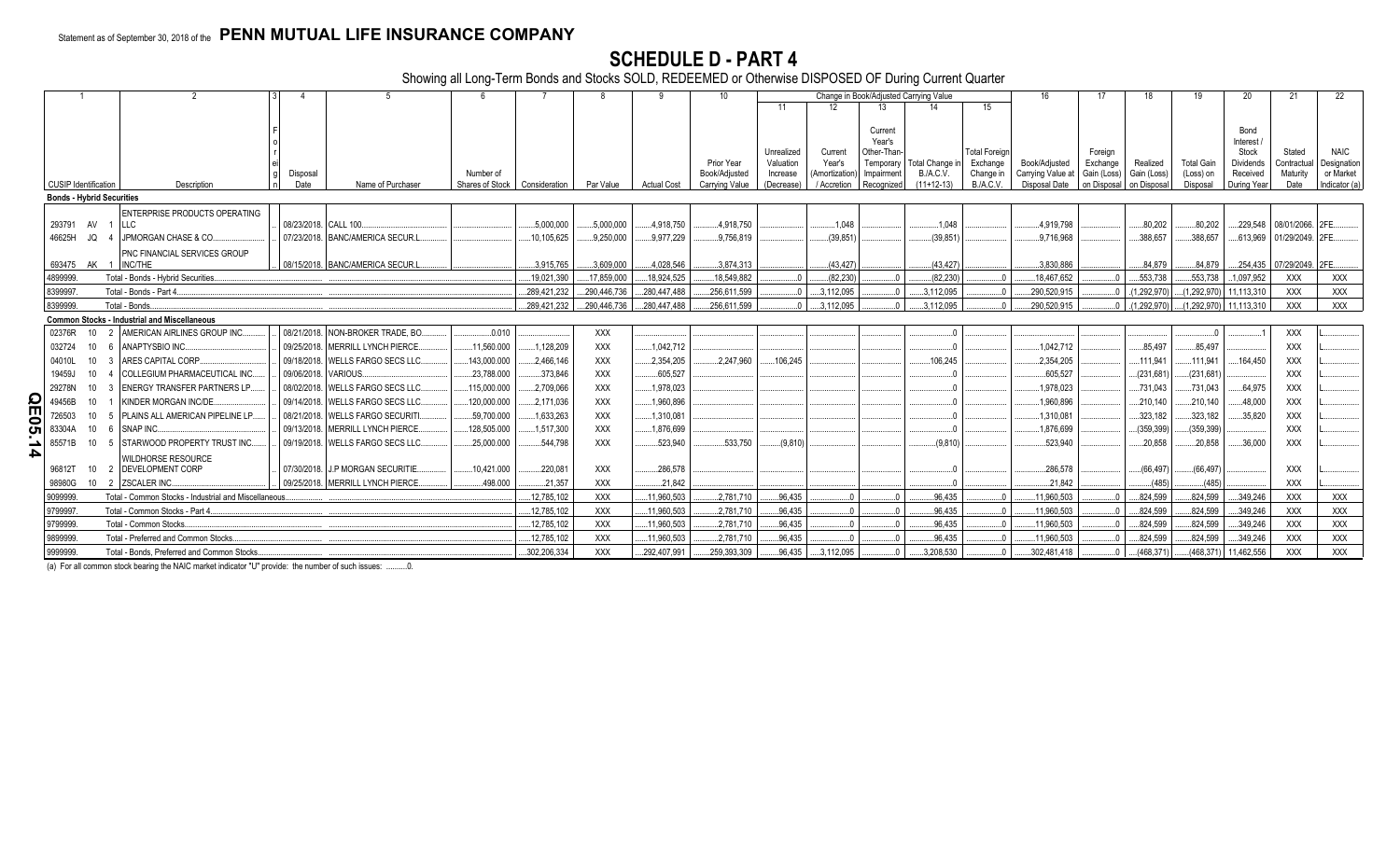# **SCHEDULE DB - PART A - SECTION 1**

| $\overline{1}$                                                            | $\overline{2}$                                 | 3                     | $\overline{4}$                | 5                                                                 | 6     |                                 | 8                     | -9                                           | 10                             | 11                    | 12                    | 13           | 14                  | 16                    | 17                    | 18                    | 19                     | 20                 | 21         | 22         | 23                                     |
|---------------------------------------------------------------------------|------------------------------------------------|-----------------------|-------------------------------|-------------------------------------------------------------------|-------|---------------------------------|-----------------------|----------------------------------------------|--------------------------------|-----------------------|-----------------------|--------------|---------------------|-----------------------|-----------------------|-----------------------|------------------------|--------------------|------------|------------|----------------------------------------|
|                                                                           |                                                |                       |                               |                                                                   |       |                                 |                       |                                              |                                | Cumulative            |                       |              |                     |                       |                       |                       |                        |                    |            |            |                                        |
|                                                                           |                                                |                       |                               |                                                                   |       |                                 |                       |                                              |                                | Prior Year(s)         | <b>Current Year</b>   |              |                     |                       |                       |                       |                        | Adjustmen          |            |            | Hedge                                  |
|                                                                           |                                                |                       | Гуре(s)                       |                                                                   |       |                                 |                       |                                              | Strike Price,                  | Initial Cost of       | Initial Cost of       |              |                     |                       | Unrealized            | Total Foreign         | Current                | to Carrying        |            | Credit     | Effectivenes                           |
|                                                                           | Description of Item(s) Hedged, Used for Income | Schedule<br>/ Exhibit | of<br>Risk(s)                 | Exchange, Counterparty                                            | Trade | Date of                         | Maturity or Number of | Notional                                     | Rate of Index<br>Received      | Premium<br>(Received) | Premium<br>(Received) | Current Year | Book/Adjusted       |                       | Valuation<br>Increase | Exchange<br>Change in | Year's<br>Amortization | Value of<br>Hedged | Potential  | Quality of | at Inception<br>Reference and at Year- |
| Description                                                               | Generation or Replicated                       | Identifier            | (a)                           | or Central Clearinghouse                                          | Date  |                                 | Expiration Contracts  | Amount                                       | (Paid)                         | Paid                  | Paid                  | Income       | Carrying Value e    | Fair Value            | (Decrease)            | <b>B./A.C.V.</b>      | / Accretion            | Items              | Exposure   | Entity     | end (b)                                |
| Purchased Options - Hedging Other - Call Options and Warrants             |                                                |                       |                               |                                                                   |       |                                 |                       |                                              |                                |                       |                       |              |                     |                       |                       |                       |                        |                    |            |            |                                        |
|                                                                           |                                                |                       | <b>GOLDMAN</b>                |                                                                   |       |                                 |                       |                                              |                                |                       |                       |              |                     |                       |                       |                       |                        |                    |            |            |                                        |
| VIX US C 20 10/17/18.                                                     |                                                |                       | SACHS & CO,                   | W22LROWP2IHZNBB6K528                                              |       | 09/06/2018 10/17/2018           | .250,000              | .5,000,000                                   | 20.0000                        |                       | 282,500               |              | 82,892              | .82,892               | (199,608)             |                       |                        |                    |            |            |                                        |
| VIX US C 27 11/21/18.                                                     |                                                |                       | CITIBANK N.A.                 | E57ODZWZ7FF32TWEFA76                                              |       | 08/29/2018 11/21/2018           | .300,000              | .8,100,000                                   | 27.0000                        |                       | .231,000              |              | 143,408             | .143,408              | (87, 592)             |                       |                        |                    |            |            |                                        |
| 0089999. Total-Purchased Options-Hedging Other-Call Options and Warrants. |                                                |                       |                               |                                                                   |       |                                 |                       |                                              |                                |                       | 513,500               |              | .226,300 XX         | .226,300              | (287, 200)            |                       |                        |                    |            | <b>XXX</b> | <b>XXX</b>                             |
| Purchased Options - Hedging Other - Put Options                           |                                                |                       |                               |                                                                   |       |                                 |                       |                                              |                                |                       |                       |              |                     |                       |                       |                       |                        |                    |            |            |                                        |
|                                                                           |                                                |                       |                               |                                                                   |       |                                 |                       |                                              |                                |                       |                       |              |                     |                       |                       |                       |                        |                    |            |            |                                        |
| IRS PUT SWO USD 3.15% 10/26/2018.                                         |                                                |                       | <b>BANK OF</b>                | AMERICA, N.A B4TYDEB6GKMZO031MB27 08/31/2018 10/26/2018 ######### |       |                                 |                       | 25,000,000                                   | 3.1500                         |                       | .98,125               |              | .200,491            | .200,491              | .102,366              |                       |                        |                    |            |            |                                        |
| 099999. Total-Purchased Options-Hedging Other-Put Options                 |                                                |                       |                               |                                                                   |       |                                 |                       |                                              |                                | $\sqrt{ }$            | .98.125               | $\Omega$     | .200,491            | .200,491              | .102.366              | $\Omega$              | $\bigcap$              |                    | $\sqrt{ }$ | <b>XXX</b> | XXX                                    |
| 0149999. Total-Purchased Options-Hedging Other                            |                                                |                       |                               |                                                                   |       |                                 |                       |                                              |                                | $\Omega$              | 611,625               | 0            | 426,791             | .426,791              | (184, 834)            | $0$                   | 0                      |                    | $\Omega$   | XXX        | XXX                                    |
| 0369999. Total-Purchased Options-Call Options and Warrants.               |                                                |                       |                               |                                                                   |       |                                 |                       |                                              |                                | $\mathbf{0}$          | 513,500               | 0            | .226,300 XX         | .226,300              | (287, 200)            | 0                     | $\sqrt{ }$             |                    | .0         | XXX        | XXX                                    |
| 0379999. Total-Purchased Options-Put Options                              |                                                |                       |                               |                                                                   |       |                                 |                       |                                              |                                | $\Omega$              | .98.125               | . 0          | .200,491            | .200,491              | 102,366               | .0                    | $\Omega$               |                    |            | <b>XXX</b> | XXX                                    |
| 0429999. Total-Purchased Options                                          |                                                |                       |                               |                                                                   |       |                                 |                       |                                              |                                |                       | .611,625              |              | 426,791             | .426,791              | (184, 834)            | $\Omega$              |                        |                    |            | <b>XXX</b> | <b>XXX</b>                             |
|                                                                           |                                                |                       |                               |                                                                   |       |                                 |                       |                                              |                                |                       |                       |              |                     |                       |                       |                       |                        |                    |            |            |                                        |
| Written Options - Hedging Other - Call Options and Warrants               |                                                |                       |                               |                                                                   |       |                                 |                       |                                              |                                |                       |                       |              |                     |                       |                       |                       |                        |                    |            |            |                                        |
|                                                                           |                                                |                       | <b>GOLDMAN</b><br>SACHS & CO. | W22LROWP2IHZNBB6K528                                              |       |                                 |                       | 09/06/2018 12/06/2018 ########## 200,000,000 | 2.8300                         |                       | (375,000)             |              | (79, 237)           |                       | 295,763               |                       |                        |                    |            |            |                                        |
| RS CALL SWO USD 2.83% 12/06/2018.<br>ΟR<br>Π                              |                                                |                       |                               |                                                                   |       |                                 |                       |                                              |                                |                       | (375.000)             |              |                     | (79, 237)<br>(79.237) | 295.763               |                       |                        |                    |            | <b>XXX</b> | <b>XXX</b>                             |
| 509999. Total-Written Options-Hedging Other-Call Options and Warrants.    |                                                |                       |                               |                                                                   |       |                                 |                       |                                              |                                |                       |                       |              | .(79,237) XX        |                       |                       |                       |                        |                    |            |            |                                        |
| $\overline{5}$<br>Written Options - Hedging Other - Put Options           |                                                |                       |                               |                                                                   |       |                                 |                       |                                              |                                |                       |                       |              |                     |                       |                       |                       |                        |                    |            |            |                                        |
|                                                                           |                                                |                       | GOLDMAN                       |                                                                   |       |                                 |                       | .200,000,000                                 | 3.0000                         |                       | (435,000)             |              | (756, 523)          | (756, 523)            | (321,523)             |                       |                        |                    |            |            |                                        |
| IRS PUT SWO USD 3.0% 12/06/2018                                           |                                                |                       | SACHS & CO,                   | W22LROWP2IHZNBB6K528.                                             |       | 09/06/2018 12/06/2018 ######### |                       |                                              |                                |                       |                       |              |                     |                       |                       |                       |                        |                    |            |            |                                        |
| IRS PUT SWO USD 3.02% 11/27/2018.                                         |                                                |                       | CITIBANK N.A                  | E57ODZWZ7FF32TWEFA76                                              |       | 08/27/2018 11/27/2018 ######### |                       | 30,000,000                                   | 3.0200                         |                       | (462,000)             |              | (884, 975)          | (884, 975)            | (422,975)             |                       |                        |                    |            |            |                                        |
|                                                                           |                                                |                       | <b>BARCLAYS</b>               |                                                                   |       |                                 |                       |                                              |                                |                       |                       |              |                     |                       |                       |                       |                        |                    |            |            |                                        |
| IRS PUT SWO USD 3.05% 11/30/2018.                                         |                                                |                       | <b>BANK NEW YO</b>            | G5GSEF7VJP5I7OUK5573                                              |       | 08/31/2018 11/30/2018 ######### |                       | 30,000,000                                   | 3.0500                         |                       | (384,000)             |              | (776,043)           | (776, 043)            | (392,043)             |                       |                        |                    |            |            |                                        |
| IRS PUT SWO USD 3.15% 10/26/2018.                                         |                                                |                       | CITIBANK N.A.                 | E57ODZWZ7FF32TWEFA76                                              |       | 07/26/2018 10/26/2018 ######### |                       | 25,000,000                                   | 3.1500                         |                       | (305,000)             |              | (200,491)           | (200,491).            | 104,509               |                       |                        |                    |            |            |                                        |
|                                                                           |                                                |                       | <b>GOLDMAN</b>                |                                                                   |       |                                 |                       |                                              |                                |                       |                       |              |                     |                       |                       |                       |                        |                    |            |            |                                        |
| QQQ US P 167 12/07/18.                                                    |                                                |                       | SACHS & CO,                   | W22LROWP2IHZNBB6K528                                              |       | 09/06/2018 12/07/2018           | .165,000              | 27,555,000                                   | .167.0000                      |                       | (439,143)             |              | (192,474)           | (192, 474)            | 246,668               |                       |                        |                    |            |            |                                        |
|                                                                           |                                                |                       | CANADIAN                      |                                                                   |       |                                 |                       |                                              |                                |                       |                       |              |                     |                       |                       |                       |                        |                    |            |            |                                        |
| QQQ US P 170 12/10/2018.                                                  |                                                |                       | <b>IMPERIAL BA</b>            | 2IGI19DL77OX0HC3ZE78.                                             |       | 09/11/2018 12/10/2018           | 165,000               | 28,050,000                                   | .170.0000                      |                       | .(478,023             |              | (251, 393)          | (251, 393)            | 226,630               |                       |                        |                    |            |            |                                        |
| 0519999. Total-Written Options-Hedging Other-Put Options                  |                                                |                       |                               |                                                                   |       |                                 |                       |                                              |                                | 0                     | (2,503,166)           | …o∣          | (3,061,899)         | (3,061,899)           | (558, 734)            | $\Omega$ .            | $\Omega$               |                    | $\Omega$   | <b>XXX</b> | <b>XXX</b>                             |
| 0569999. Total-Written Options-Hedging Other                              |                                                |                       |                               |                                                                   |       |                                 |                       |                                              |                                |                       | (2,878,166)           | 0            | (3, 141, 136)<br>ХX | (3, 141, 136)         | (262, 971)            | $0$                   | $\bigcap$              |                    |            | XXX        | <b>XXX</b>                             |
| 789999. Total-Written Options-Call Options and Warrants                   |                                                |                       |                               |                                                                   |       |                                 |                       |                                              |                                |                       | (375,000)             | 0            | .(79,237)           | (79,237               | 295,763               | $\Omega$ .            | $\Omega$               |                    |            | XXX        | XXX                                    |
| 0799999. Total-Written Options-Put Options                                |                                                |                       |                               |                                                                   |       |                                 |                       |                                              |                                |                       | (2,503,166)           | $0$ .        | (3,061,899)         | .(3,061,899)          | (558, 734)            | $0$ .                 | $\Omega$ .             |                    |            | XXX        | XXX                                    |
| 0849999. Total-Written Options                                            |                                                |                       |                               |                                                                   |       |                                 |                       |                                              |                                |                       | (2,878,166)           | $0$ .        | $(3, 141, 136)$ XX  | (3, 141, 136)         | (262, 971)            | $0$                   |                        |                    |            | <b>XXX</b> | XXX                                    |
| Swaps - Hedging Other - Interest Rate                                     |                                                |                       |                               |                                                                   |       |                                 |                       |                                              |                                |                       |                       |              |                     |                       |                       |                       |                        |                    |            |            |                                        |
| IRS USD REC 2.456 PAY USD LIBOR 3M                                        |                                                |                       |                               |                                                                   |       |                                 |                       |                                              |                                |                       |                       |              |                     |                       |                       |                       |                        |                    |            |            |                                        |
| 12202017 12222027 LCH                                                     |                                                |                       | LCH                           | F226TOH6YD6XJB17KS62                                              |       | 12/31/2017 12/22/2027           |                       |                                              | .150,000,000   2.456 / (LIB3). |                       |                       | .359,323     | (7,874,570)         | (7,874,570)           | (8,681,575)           |                       |                        |                    | 2,278,924  |            |                                        |
| IRS USD PAY 2.46 REC USD LIBOR 3M                                         |                                                |                       |                               |                                                                   |       |                                 |                       |                                              |                                |                       |                       |              |                     |                       |                       |                       |                        |                    |            |            |                                        |
| 01262017 01222047 LCH                                                     |                                                |                       | LCH                           | F226TOH6YD6XJB17KS62                                              |       | 12/31/2017 01/22/2047           |                       |                                              | 70,000,000   LIB3 / (2.456).   |                       |                       | (181,089)    | 9,199,013           | 9,199,013             | ,7,907,195            |                       |                        |                    | .1,862,957 |            |                                        |
| IRS_USD_PAY_2.4219_REC_USD LIBOR<br>3M_01/17/2017_01/17/2047_LCH          |                                                |                       |                               |                                                                   |       |                                 |                       |                                              |                                |                       |                       |              |                     |                       |                       |                       |                        |                    |            |            |                                        |
|                                                                           |                                                |                       | LCH                           | F226TOH6YD6XJB17KS62                                              |       | 12/31/2017 01/17/2047           |                       |                                              | $.30,000,000$ LIB3 / (2.422).  |                       |                       | (69, 537)    | 4,139,595           | 4,139,595             | 3,365,999             |                       |                        |                    | .798,217   |            |                                        |
| IRS_USD_PAY_2.4229_REC_USD LIBOR                                          |                                                |                       |                               |                                                                   |       |                                 |                       |                                              |                                |                       |                       |              |                     |                       |                       |                       |                        |                    |            |            |                                        |
| 3M_01/17/2017_01/17/2047_LCH                                              |                                                |                       | LCH.                          | F226TOH6YD6XJB17KS62                                              |       | 12/31/2017 01/17/2047           |                       |                                              | 25,000,000   LIB3 / (2.423).   |                       |                       | (58, 135)    | 3,444,802           | 3,444,802             | .2,805,522            |                       |                        |                    | .665,181   |            |                                        |
| IRS_USD_PAY_2.4242_REC_USD LIBOR                                          |                                                |                       |                               |                                                                   |       |                                 |                       |                                              |                                |                       |                       |              |                     |                       |                       |                       |                        |                    |            |            |                                        |
| 3M_01/17/2017_01/17/2047_LCH                                              |                                                |                       | LCH                           | F226TOH6YD6XJB17KS62                                              |       | 12/31/2017 01/17/2047           |                       |                                              | .15,000,000   LIB3 / (2.424).  |                       |                       | (35,028)     | 2,063,090           | .2,063,090            | 1,683,721             |                       |                        |                    | .399.109   |            |                                        |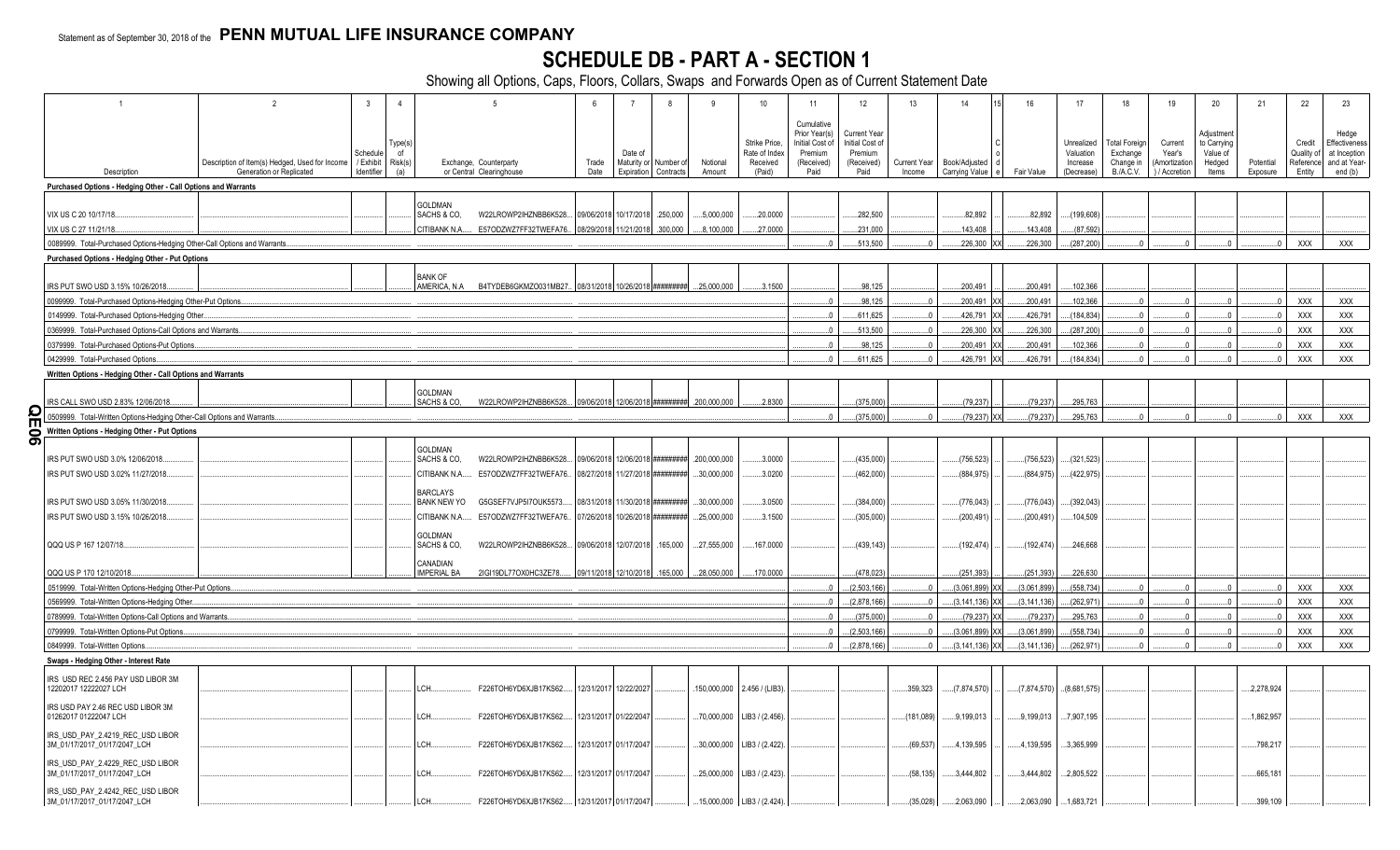# **SCHEDULE DB - PART A - SECTION 1**

|    |                                                                    | $\overline{2}$                                                                    | $\overline{3}$                 | $\overline{4}$           |      | $\sqrt{2}$                                         | -6            | $\overline{7}$                  | 8                     | 9                  | 10                                                   | 11                                                                              | 12                                                                      | 13         | 14                                                    | 16         | 17                                                | 18                                                         | 19                                                  | 20                                                      | 21                    | 22                             | 23                                                                          |
|----|--------------------------------------------------------------------|-----------------------------------------------------------------------------------|--------------------------------|--------------------------|------|----------------------------------------------------|---------------|---------------------------------|-----------------------|--------------------|------------------------------------------------------|---------------------------------------------------------------------------------|-------------------------------------------------------------------------|------------|-------------------------------------------------------|------------|---------------------------------------------------|------------------------------------------------------------|-----------------------------------------------------|---------------------------------------------------------|-----------------------|--------------------------------|-----------------------------------------------------------------------------|
|    | Description                                                        | Description of Item(s) Hedged, Used for Income<br><b>Generation or Replicated</b> | schedu<br>Exhibit<br>dentifier | Type(s)<br>of<br>Risk(s) |      | Exchange, Counterparty<br>or Central Clearinghouse | Trade<br>Date | Date of<br>Expiration Contracts | Maturity or Number of | Notional<br>Amount | Strike Price.<br>Rate of Index<br>Received<br>(Paid) | Cumulative<br>Prior Year(s)<br>Initial Cost of<br>Premium<br>(Received)<br>Paid | <b>Current Year</b><br>Initial Cost of<br>Premium<br>(Received)<br>Paid | Income     | Current Year   Book/Adjusted<br><b>Carrying Value</b> | Fair Value | Unrealized<br>Valuation<br>Increase<br>(Decrease) | <b>Total Foreign</b><br>Exchange<br>Change in<br>B./A.C.V. | Current<br>Year's<br>(Amortization<br>) / Accretion | Adjustmen<br>to Carrying<br>Value of<br>Hedged<br>Items | Potential<br>Exposure | Credit<br>Quality of<br>Entity | Hedge<br>Effectiveness<br>at Inception<br>Reference and at Year-<br>end (b) |
|    | IRS_USD_PAY_2.4255_REC_USD LIBOR<br>3M_01/17/2017_01/17/2047_LCH   |                                                                                   |                                |                          | LCH. | F226TOH6YD6XJB17KS62                               |               | 12/31/2017 01/17/2047           |                       |                    | .15,000,000 LIB3 / (2.426)                           |                                                                                 |                                                                         | (35, 174)  | 2,059,298                                             | .2,059,298 | .1,684,129                                        |                                                            |                                                     |                                                         | .399,109              |                                |                                                                             |
|    | IRS_USD_PAY_2.4261_REC_USD LIBOR<br>3M_01/17/2017_01/17/2047_LCH   |                                                                                   |                                |                          | LCH. | F226TOH6YD6XJB17KS62.                              |               | 12/31/2017 01/17/2047           |                       |                    | .25,000,000   LIB3 / (2.426)                         |                                                                                 |                                                                         | (58, 735)  | 3,429,248                                             | .3,429,248 | 2,807,196                                         |                                                            |                                                     |                                                         | .665,181              |                                |                                                                             |
|    | IRS_USD_PAY_2.4266_REC_USD LIBOR<br>3M_01/17/2017_01/17/2047_LCH   |                                                                                   |                                |                          | LCH. | F226TOH6YD6XJB17KS62                               |               | 12/31/2017 01/17/2047           |                       |                    | .15,000,000   LIB3 / (2.427)                         |                                                                                 |                                                                         | (35, 298)  | 2,056,090                                             | .2,056,090 | .1,684,474                                        |                                                            |                                                     |                                                         | .399,109              |                                |                                                                             |
|    | IRS_USD_PAY_2.4285_REC_USD LIBOR<br>3M_01/17/2017_01/17/2047_LCH   |                                                                                   |                                |                          | LCH. | F226TOH6YD6XJB17KS62.                              |               | 12/31/2017 01/17/2047           |                       |                    | .20,000,000   LIB3 / (2.429)                         |                                                                                 |                                                                         | (47, 348)  | 2,734,065                                             | 2,734,065  | 2,246,761                                         |                                                            |                                                     |                                                         | .532,145              |                                |                                                                             |
|    | IRS_USD_PAY_2.4341_REC_USD LIBOR<br>3M_01/17/2017_01/17/2047_LCH   |                                                                                   |                                |                          | LCH. | F226TOH6YD6XJB17KS62.                              |               | 12/31/2017 01/17/2047           |                       |                    | 25,000,000   LIB3 / (2.434)                          |                                                                                 |                                                                         | (60, 235)  | 3,390,361                                             | 3,390,361  | 2,811,380                                         |                                                            |                                                     |                                                         | .665,181              |                                |                                                                             |
|    | IRS_USD_PAY_2.4355_REC_USD LIBOR<br>3M_01/17/2017_01/17/2047_LCH   |                                                                                   |                                |                          | LCH. | F226TOH6YD6XJB17KS62.                              |               | 12/31/2017 01/17/2047           |                       |                    | $.25,000,000$ LIB3 / (2.436)                         |                                                                                 |                                                                         | (60, 498)  | 3,383,556                                             | 3,383,556  | 2,812,112                                         |                                                            |                                                     |                                                         | .665,181              |                                |                                                                             |
|    | IRS USD PAY 2.4447 REC USD LIBOR<br>3M 05/24/2017 05/24/2047 LCH   |                                                                                   |                                |                          | LCH. | F226TOH6YD6XJB17KS62                               |               | 12/31/2017 05/24/2047           |                       |                    | .100,000,000   LIB3 / (2.445)                        |                                                                                 |                                                                         | (292, 816) | .13,422,328                                           | 13,422,328 | .11,347,283                                       |                                                            |                                                     |                                                         | .2,677,020            |                                |                                                                             |
| C  | IRS USD PAY 2.455891 REC USD LIBOR<br>3M_01/19/2017_01/22/2047_LCH |                                                                                   |                                |                          | LCH. | F226TOH6YD6XJB17KS62.                              |               | 12/31/2017 05/24/2047           |                       |                    | .10,000,000   LIB3 / (2.456)                         |                                                                                 |                                                                         | (25,870)   | 1,314,145                                             | 1,314,145  | .1,129,597                                        |                                                            |                                                     |                                                         | 267,702               |                                |                                                                             |
| 0  | IRS USD PAY 2.4564 REC USD LIBOR<br>3M_01/17/2017_01/17/2047_LCH   |                                                                                   |                                |                          | LCH. | F226TOH6YD6XJB17KS62.                              |               | 12/31/2017 01/17/2047           |                       |                    | .30,000,000   LIB3 / (2.456)                         |                                                                                 |                                                                         | (77,300)   | 3,938,360                                             | 3,938,360  | 3,387,651                                         |                                                            |                                                     |                                                         | 798,217               |                                |                                                                             |
| പെ | RS USD PAY 2.461 REC USD LIBOR<br>3M_01/17/2017_01/17/2047_LCH     |                                                                                   |                                |                          | LCH. | F226TOH6YD6XJB17KS62.                              |               | 12/31/2017 01/17/2047           |                       |                    | .30,000,000   LIB3 / (2.461)                         |                                                                                 |                                                                         | (78, 335)  | 3,911,528                                             | .3,911,528 | 3,390,538                                         |                                                            |                                                     |                                                         | 798,217               |                                |                                                                             |
|    | IRS_USD_PAY_2.47386_REC_USD LIBOR<br>3M 01/17/2017 01/17/2047 LCH  |                                                                                   |                                |                          | LCH. | F226TOH6YD6XJB17KS62.                              |               | 12/31/2017 01/17/2047           |                       |                    | 25,000,000   LIB3 / (2.474)                          |                                                                                 |                                                                         | (67, 692)  | 3,197,098                                             | 3,197,098  | 2,832,174                                         |                                                            |                                                     |                                                         | 665,181               |                                |                                                                             |
|    | IRS_USD_PAY_2.534447_REC_USD LIBOR<br>3M_01/17/2017_01/17/2047_LCH |                                                                                   |                                |                          | LCH. | F226TOH6YD6XJB17KS62.                              |               | 12/31/2017 01/17/2047           |                       |                    | .120,000,000   LIB3 / (2.534)                        |                                                                                 |                                                                         | (379, 442) | .13,932,474                                           | 13,932,474 | .13,746,532                                       |                                                            |                                                     |                                                         | 3,192,869             |                                |                                                                             |
|    | IRS_USD_PAY_2.534448_REC_USD LIBOR<br>3M_01/17/2017_01/17/2047_LCH |                                                                                   |                                |                          | LCH. | F226TOH6YD6XJB17KS62.                              |               | 12/31/2017 01/17/2047           |                       |                    | 20,000,000   LIB3 / (2.534)                          |                                                                                 |                                                                         | (63, 241)  | 2,322,079                                             | 2,322,079  | 2,291,093                                         |                                                            |                                                     |                                                         | 532,145               |                                |                                                                             |
|    | IRS_USD_PAY_2.66450_REC_USD LIBOR<br>3M_02/28/2018_03/02/2021_LCH  |                                                                                   |                                |                          | LCH. | F226TOH6YD6XJB17KS62.                              |               | 02/28/2018 03/02/2021           |                       |                    | .200,000,000   LIB3 / (2.665)                        |                                                                                 |                                                                         | (505, 755) | 1,649,610                                             | 1,649,610  | 1,649,610                                         |                                                            |                                                     |                                                         | .1,556,251            |                                |                                                                             |
|    | IRS_USD_PAY_2.73583_REC_USD LIBOR<br>3M_02/15/2018_02/20/2023_LCH  |                                                                                   |                                |                          | LCH. | F226TOH6YD6XJB17KS62                               |               | 02/15/2018 02/20/2023           |                       |                    | .100,000,000   LIB3 / (2.736)                        |                                                                                 |                                                                         | (352, 309) | 1,333,195                                             | 1,333,195  | 1,333,195                                         |                                                            |                                                     |                                                         | 1,048,156             |                                |                                                                             |
|    | IRS_USD_PAY_2.761_REC_USD LIBOR<br>3M_05/21/2015_05/21/2045_CME    |                                                                                   |                                |                          | CME. | SNZ2OJLFK8MNNCLQOF39                               |               | 12/31/2017 05/21/2045           |                       |                    | $.20,000,000$   LIB3 / (2.761)                       |                                                                                 |                                                                         | (106,914)  | .1,549,958                                            | 1,549,958  | .2,325,010                                        |                                                            |                                                     |                                                         | 516,309               |                                |                                                                             |
|    | IRS_USD_PAY_2.78450_REC_USD LIBOR<br>3M_02/27/2018_03/01/2023_LCH  |                                                                                   |                                |                          | LCH. | F226TOH6YD6XJB17KS62.                              |               | 02/27/2018 03/01/2023           |                       |                    | 150,000,000   LIB3 / (2.785)                         |                                                                                 |                                                                         | (495,751)  | .1,682,399                                            | 1,682,399  | 1,682,399                                         |                                                            |                                                     |                                                         | .1,576,638            |                                |                                                                             |
|    | IRS_USD_PAY_2.81530_REC_USD LIBOR<br>3M_02/09/2018_02/13/2028_LCH  |                                                                                   |                                |                          | LCH. | F226TOH6YD6XJB17KS62.                              |               | 02/09/2018 02/13/2028           |                       |                    | .98,000,000   LIB3 / (2.815)                         |                                                                                 |                                                                         | (408,618)  | 2,346,489                                             | 2,346,489  | 2,346,489                                         |                                                            |                                                     |                                                         | .1,500,559            |                                |                                                                             |
|    | IRS USD PAY 2.835 REC USD LIBOR<br>3M 02/09/2018 02/13/2028 LCH    |                                                                                   |                                |                          | LCH. | F226TOH6YD6XJB17KS62                               |               | 02/09/2018 02/13/2028           |                       |                    | .226,000,000   LIB3 / (2.835)                        |                                                                                 |                                                                         | (970, 519) | 5,045,747                                             | .5,045,747 | 5,045,747                                         |                                                            |                                                     |                                                         | 3,460,473             |                                |                                                                             |
|    | IRS_USD_PAY_2.84029_REC_USD LIBOR<br>3M_02/15/2018_02/20/2025_LCH  |                                                                                   |                                |                          | LCH. | F226TOH6YD6XJB17KS62                               |               | 02/15/2018 02/20/2025           |                       |                    | .100,000,000   LIB3 / (2.835)                        |                                                                                 |                                                                         | (413,060)  | 1,394,695                                             | 1,394,695  | 1,394,695                                         |                                                            |                                                     |                                                         | .1,264,640            |                                |                                                                             |
|    | IRS_USD_PAY_2.84029_REC_USD LIBOR<br>3M_02/15/2018_02/20/2025_LCH  |                                                                                   |                                |                          | LCH. | F226TOH6YD6XJB17KS62.                              |               | 02/15/2018 02/20/2025           |                       |                    | 100,000,000   LIB3 / (2.840)                         |                                                                                 |                                                                         | (416, 436) | 1,362,649                                             | 1,362,649  | 1,362,649                                         |                                                            |                                                     |                                                         | .1,264,640            |                                |                                                                             |
|    | IRS USD PAY 2.86130 REC US LIBOR<br>3M 2/2/2018 2/6/2028 LCH       |                                                                                   |                                |                          | LCH. | F226TOH6YD6XJB17KS62                               |               | 02/02/2018 02/06/2021           |                       |                    | .81,900,000   LIB3 / (2.861)                         |                                                                                 |                                                                         | (376, 956) | .1,649,283                                            | .1,649,283 | 1.649.283                                         |                                                            |                                                     |                                                         | .628.574              |                                |                                                                             |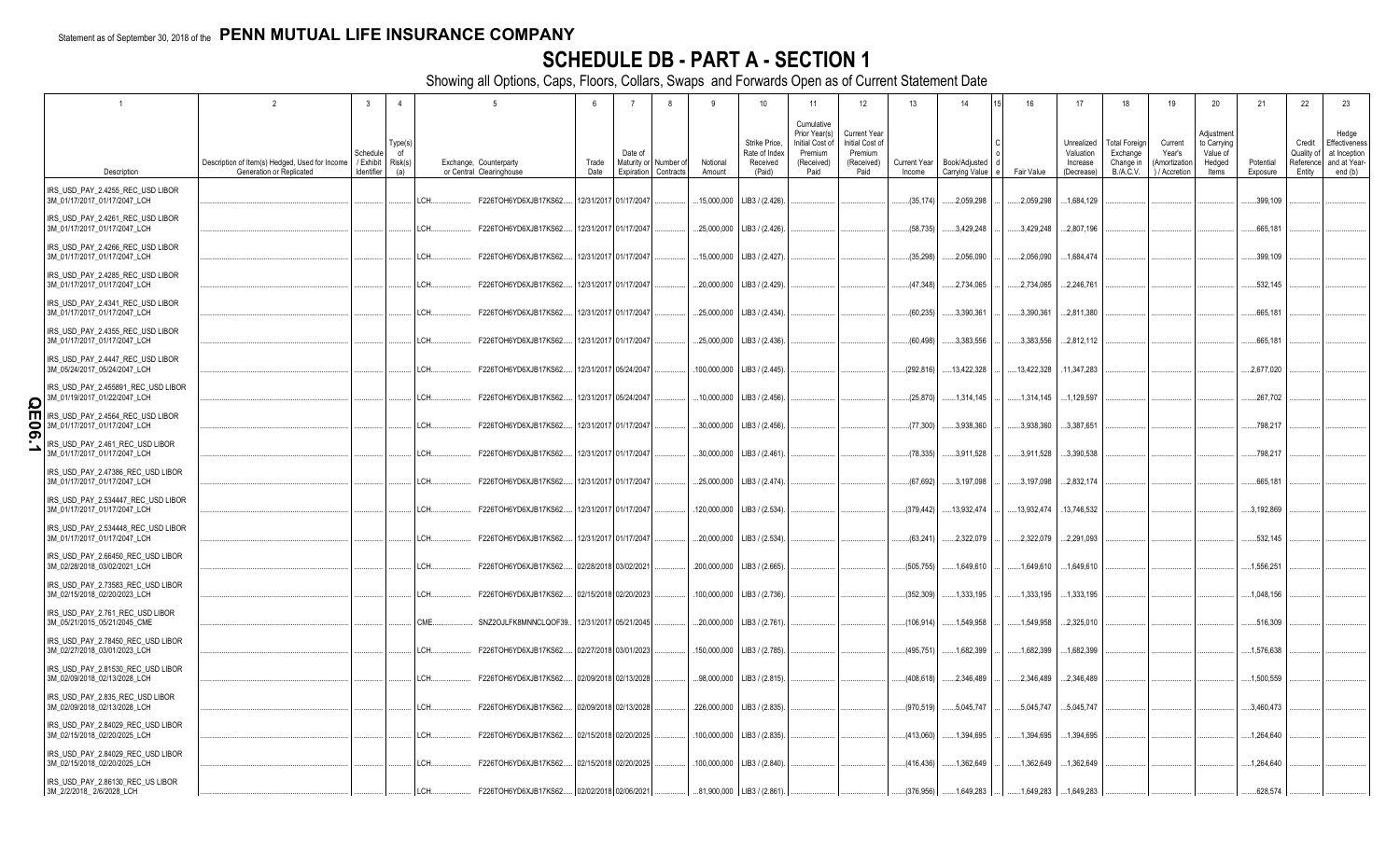# **SCHEDULE DB - PART A - SECTION 1**

|                                                                                          | $\overline{2}$                                                                    | $\overline{3}$                 | $\overline{4}$           |                                                    | 5                     | -6            | $\overline{7}$                  | 8                     | - 9                | 10                                                   | 11                                                                              | 12                                                                      | 13         | 14                                                    | 16           | 17                                                | 18                                                         | 19                                                  | 20                                                      | 21                    | 22                             | 23                                                                          |
|------------------------------------------------------------------------------------------|-----------------------------------------------------------------------------------|--------------------------------|--------------------------|----------------------------------------------------|-----------------------|---------------|---------------------------------|-----------------------|--------------------|------------------------------------------------------|---------------------------------------------------------------------------------|-------------------------------------------------------------------------|------------|-------------------------------------------------------|--------------|---------------------------------------------------|------------------------------------------------------------|-----------------------------------------------------|---------------------------------------------------------|-----------------------|--------------------------------|-----------------------------------------------------------------------------|
| Description                                                                              | Description of Item(s) Hedged, Used for Income<br><b>Generation or Replicated</b> | schedu<br>Exhibit<br>dentifier | Type(s)<br>of<br>Risk(s) | Exchange, Counterparty<br>or Central Clearinghouse |                       | Trade<br>Date | Date of<br>Expiration Contracts | Maturity or Number of | Notional<br>Amount | Strike Price.<br>Rate of Index<br>Received<br>(Paid) | Cumulative<br>Prior Year(s)<br>Initial Cost of<br>Premium<br>(Received)<br>Paid | <b>Current Year</b><br>Initial Cost of<br>Premium<br>(Received)<br>Paid | Income     | Current Year   Book/Adjusted<br><b>Carrying Value</b> | Fair Value   | Unrealized<br>Valuation<br>Increase<br>(Decrease) | <b>Total Foreign</b><br>Exchange<br>Change in<br>B./A.C.V. | Current<br>Year's<br>(Amortization<br>) / Accretion | Adjustmen<br>to Carrying<br>Value of<br>Hedged<br>Items | Potential<br>Exposure | Credit<br>Quality of<br>Entity | Hedge<br>Effectiveness<br>at Inception<br>Reference and at Year-<br>end (b) |
| IRS USD PAY 2.892 REC US LIBOR<br>3M_2/8/2018_2/12/2018_LCH                              |                                                                                   |                                |                          | LCH.                                               | F226TOH6YD6XJB17KS62  |               | 02/08/2018 02/12/2028           |                       |                    | .50,000,000   LIB3 / (2.892)                         |                                                                                 |                                                                         | (235, 456) | .882,680                                              | 882,680      | .882,680                                          |                                                            |                                                     |                                                         | 765,480               |                                |                                                                             |
| IRS_USD_PAY_2.892_REC_USD LIBOR<br>3M_02/15/2018_02/20/2028_LCH                          |                                                                                   |                                |                          | LCH.                                               | F226TOH6YD6XJB17KS62  |               | 02/15/2018 02/20/2028           |                       |                    | .63,600,000   LIB3 / (2.920)                         |                                                                                 |                                                                         | (295, 975) | .976,656                                              | .976,656     | .976,656                                          |                                                            |                                                     |                                                         | .974,827              |                                |                                                                             |
| IRS_USD_PAY_2.89499_REC_USD LIBOR<br>3M_08/30/2018_08/30/2023_LCH                        |                                                                                   |                                |                          | LCH.                                               | F226TOH6YD6XJB17KS62  |               | 08/28/2018 08/30/2023           |                       |                    | .124,400,000   LIB3 / (2.895)                        |                                                                                 |                                                                         | (54, 158)  | .929,891                                              | .929,891     | .929,891                                          |                                                            |                                                     |                                                         | .1,379,355            |                                |                                                                             |
| IRS_USD_PAY_2.95150_REC_US LIBOR<br>3M_2/5/2018_2/7/2048_LCH                             |                                                                                   |                                |                          | LCH.                                               | F226TOH6YD6XJB17KS62. |               | 02/05/2018 02/07/2048           |                       |                    | .176,000,000   LIB3 / (2.952)                        |                                                                                 |                                                                         | (917,516)  | 6,173,077                                             | .6,173,077   | .6,173,077                                        |                                                            |                                                     |                                                         | .4,769,514            |                                |                                                                             |
| IRS_USD_PAY_2.96300_REC_US<br>LIBOR_2/5/2018_2/7/2033_LCH                                |                                                                                   |                                |                          | LCH.                                               | F226TOH6YD6XJB17KS62. |               | 02/07/2018 02/07/2033           |                       |                    | 152,000,000   LIB3 / (2.963)                         |                                                                                 |                                                                         | (793,869)  | 3,298,880                                             | 3,298,880    | 3,298,880                                         |                                                            |                                                     |                                                         | 2,880,703             |                                |                                                                             |
| IRS_USD_PAY_2.9833_REC_USD LIBOR<br>3M_09/06/2018_09/06/2048_LCH                         |                                                                                   |                                |                          | LCH.                                               | F226TOH6YD6XJB17KS62. |               | 09/04/2018 09/06/2048           |                       |                    | .48,200,000   LIB3 / (2.983)                         |                                                                                 |                                                                         | (22, 110)  | .1,376,310                                            | .1,376,310   | 1,376,310                                         |                                                            |                                                     |                                                         | 1,319,047             |                                |                                                                             |
| IRS_USD_PAY_2.9844_REC_USD LIBOR<br>3M 06/15/2018 06/15/2025 LCH                         |                                                                                   |                                |                          | LCH.                                               | F226TOH6YD6XJB17KS62  |               | 06/13/2018 06/15/2025           |                       |                    | .80,000,000   LIB3 / (2.984)                         |                                                                                 |                                                                         | (141, 443) | .442,457                                              | .442,457     | .442,457                                          |                                                            |                                                     |                                                         | 1,036,326             |                                |                                                                             |
| IRS USD PAY 3.0235 REC USD LIBOR<br>3M_06/15/2018_06/15/2028_LCH_P<br>C                  |                                                                                   |                                |                          | LCH.                                               | F226TOH6YD6XJB17KS62. |               | 06/13/2018 06/15/2028           |                       |                    | .110,000,000   LIB3 / (3.024)                        |                                                                                 |                                                                         | (207, 148) | .802,556                                              | 802,556      | .802,556                                          |                                                            |                                                     |                                                         | 1,714,295             |                                |                                                                             |
| п<br>IRS USD PAY 3.03080 REC USD LIBOR<br>3M_04/26/2018_04/30/2028_LCH<br>0              |                                                                                   |                                |                          | LCH.                                               | F226TOH6YD6XJB17KS62. |               | 04/26/2018 04/30/2028           |                       |                    | .65,700,000   LIB3 / (3.031)                         |                                                                                 |                                                                         | (174,566)  | .422,417                                              | .422,417     | .422,417                                          |                                                            |                                                     |                                                         | 1,017,239             |                                |                                                                             |
| ത<br>RS USD PAY 3.07 REC USD LIBOR<br>N<br>3M 07/31/2020 07/31/2030 LCH                  |                                                                                   |                                |                          | LCH.                                               | F226TOH6YD6XJB17KS62. |               | 07/27/2018 07/31/2030           |                       |                    | .66,500,000   LIB3 / (3.070)                         |                                                                                 |                                                                         |            | .530,398                                              | .530,398     | .530,398                                          |                                                            |                                                     |                                                         | .1,144,162            |                                |                                                                             |
| IRS USD PAY 3.105 REC USD LIBOR<br>3M 08/07/2019 08/07/2034 LCH                          |                                                                                   |                                |                          | LCH.                                               | F226TOH6YD6XJB17KS62  |               | 08/03/2018 08/07/2034           |                       |                    | .47,500,000   LIB3 / (3.105).                        |                                                                                 |                                                                         |            | .431,611                                              | .431,611     | .431,611                                          |                                                            |                                                     |                                                         | 945,924               |                                |                                                                             |
| IRS_USD_PAY_3.1139_REC_USD LIBOR<br>3M_08/01/2019_08/01/2034_LCH                         |                                                                                   |                                |                          | LCH.                                               | F226TOH6YD6XJB17KS62  |               | 07/30/2018 08/01/2034           |                       |                    | .48,000,000   LIB3 / (3.114)                         |                                                                                 |                                                                         |            | .384,650                                              | .384,650     | .384,650                                          |                                                            |                                                     |                                                         | .955,386              |                                |                                                                             |
| IRS_USD_PAY_3.163980_REC_USD LIBOR<br>3M_09/25/2018_09/25/2033_LCH                       |                                                                                   |                                |                          | LCH.                                               | F226TOH6YD6XJB17KS62. |               | 09/21/2018 09/25/2033           |                       |                    | .39,800,000   LIB3 / (3.164)                         |                                                                                 |                                                                         | (5,249)    | (73,217                                               |              | (73,217)<br>.(73,217)                             |                                                            |                                                     |                                                         | 770,653               |                                |                                                                             |
| IRS_USD_PAY_3.3253_REC_USD LIBOR<br>3M_09/15/2014_09/15/2044_CME                         |                                                                                   |                                |                          | CME.                                               | SNZ2OJLFK8MNNCLQOF39  |               | 12/31/2017 09/15/2044           |                       |                    | .25,000,000   LIB3 / (3.253)                         |                                                                                 |                                                                         | (217,091)  | (334,195)                                             | (334, 195)   | 3,095,921                                         |                                                            |                                                     |                                                         | 637,109               |                                |                                                                             |
| IRS_USD_PAY_3.346_REC_USD LIBOR<br>3M_05/19/2014_05/19/2044_CME                          |                                                                                   |                                |                          | CME.                                               | SNZ2OJLFK8MNNCLQOF39  |               | 12/31/2017 05/19/2044           |                       |                    | $.6,000,000$   LIB3 / (3.306)                        |                                                                                 |                                                                         | (56, 657)  | (135,232)                                             | (135, 232)   | 744,779                                           |                                                            |                                                     |                                                         | .151,944              |                                |                                                                             |
| IRS_USD_PAY_3.346_REC_USD LIBOR<br>3M 05/19/2014 05/19/2044 CME<br>IRS USD PAY USD LIBOR |                                                                                   |                                |                          | CME.                                               | SNZ2OJLFK8MNNCLQOF39  |               | 12/31/2017 05/19/2044           |                       |                    | $.8,000,000$ LIB3 / (3.346)                          |                                                                                 |                                                                         | (77,794)   | .(238,982                                             | (238, 982)   | .999,199                                          |                                                            |                                                     |                                                         | .202,591              |                                |                                                                             |
| 3M_REC_2.98512_03/23/2018_03/23/2033_LC                                                  |                                                                                   |                                |                          | LCH.                                               | F226TOH6YD6XJB17KS62. |               | 03/21/2018 03/23/2033           |                       |                    | .40,000,000 2.985 / (LIB3)                           |                                                                                 |                                                                         | .131,844   | (763,428)                                             | (763, 428)   | (763,428)                                         |                                                            |                                                     |                                                         | 761,253               |                                |                                                                             |
| IRS_USD_REC_1.4725_PAY_USD LIBOR<br>3M_11/07/2016_11/07/2023_LCH                         |                                                                                   |                                |                          | LCH.                                               | F226TOH6YD6XJB17KS62. |               | 12/31/2017 11/07/2023           |                       | 150,000,000        | 1.473 / (LIB3)                                       |                                                                                 |                                                                         | (663,194)  | .(11,311,271                                          | (11,311,271) | (4,745,572)                                       |                                                            |                                                     |                                                         | .1,694,875            |                                |                                                                             |
| IRS USD REC 1.4835 PAY USD LIBOR<br>3M 07/01/2016 07/01/2028 LCH                         |                                                                                   |                                |                          | LCH.                                               | F226TOH6YD6XJB17KS62. |               | 12/31/2017 07/01/2028           |                       | .170,000,000       | 1.484 / (LIB3).                                      |                                                                                 |                                                                         | (829,096)  | (23,538,591                                           | (23,538,591) | (8,687,647)                                       |                                                            |                                                     |                                                         | 2,655,336             |                                |                                                                             |
| IRS_USD_REC_1.585_PAY_USD LIBOR<br>3M_06/23/2016_06/23/2031_LCH                          |                                                                                   |                                |                          | LCH.                                               | F226TOH6YD6XJB17KS62. |               | 12/31/2017 06/23/2031           |                       |                    | .100,000,000   1.585 / (LIB3).                       | (2, 248)                                                                        |                                                                         | (421,964)  | (16,556,879)                                          | (16,556,879) | (6,218,130)                                       |                                                            |                                                     |                                                         | .1,784,446            |                                |                                                                             |
| IRS_USD_REC_1.675_PAY_USD LIBOR<br>3M_11/07/2016_11/07/2026_LCH                          |                                                                                   |                                |                          | LCH.                                               | F226TOH6YD6XJB17KS62. |               | 12/31/2017 11/07/2026           |                       | .228,000,000       | 1.675 / (LIB3)                                       |                                                                                 |                                                                         | (660,497)  | (23, 343, 078)                                        |              | $\ldots$ (23,343,078) (10,693,689)                |                                                            |                                                     |                                                         | .3,246,417            |                                |                                                                             |
| IRS USD REC 1.725 PAY USD LIBOR<br>3M 11/01/2016 11/01/2026 LCH                          |                                                                                   |                                |                          | LCH.                                               | F226TOH6YD6XJB17KS62  |               | 12/31/2017 11/01/2026           |                       | 110.500.000        | 1.725 / (LIB3)                                       |                                                                                 |                                                                         | .(294,701) | (10,891,438)                                          | (10,891,438) | (5,218,594)                                       |                                                            |                                                     |                                                         | 1.571.778             |                                |                                                                             |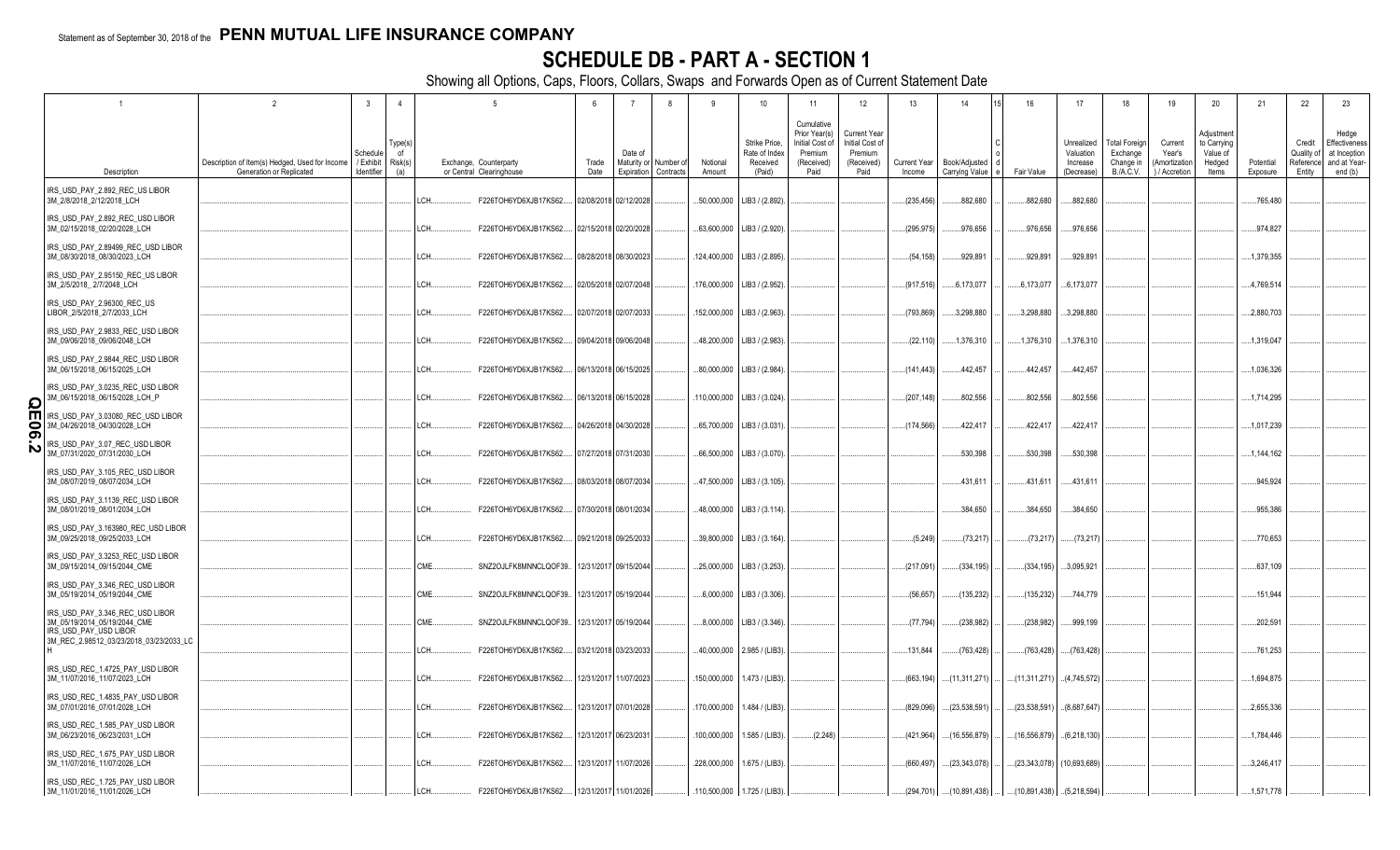# **SCHEDULE DB - PART A - SECTION 1**

|                                                                              | $\overline{2}$                                                                    | $\mathbf{3}$                    | $\overline{4}$           |                                 | 5                                          | - 6           |                       | $\mathbf{R}$                                  | 9                  | 10                                                   | 11                                                                              | 12                                                               | 13                     | 14                                     | 16                 | 17                                                | 18                                                         | 19                                                  | 20                                                      | 21                    | 22                             | 23                                                                          |
|------------------------------------------------------------------------------|-----------------------------------------------------------------------------------|---------------------------------|--------------------------|---------------------------------|--------------------------------------------|---------------|-----------------------|-----------------------------------------------|--------------------|------------------------------------------------------|---------------------------------------------------------------------------------|------------------------------------------------------------------|------------------------|----------------------------------------|--------------------|---------------------------------------------------|------------------------------------------------------------|-----------------------------------------------------|---------------------------------------------------------|-----------------------|--------------------------------|-----------------------------------------------------------------------------|
| Description                                                                  | Description of Item(s) Hedged, Used for Income<br><b>Generation or Replicated</b> | schedu<br>Exhibit<br>Identifier | Type(s)<br>nf<br>Risk(s) | Exchange, Counterparty          | or Central Clearinghouse                   | Trade<br>Date | Date of               | Maturity or Number of<br>Expiration Contracts | Notional<br>Amount | Strike Price,<br>Rate of Index<br>Received<br>(Paid) | Cumulative<br>Prior Year(s)<br>Initial Cost of<br>Premium<br>(Received)<br>Paid | Current Year<br>Initial Cost of<br>Premium<br>(Received)<br>Paid | Current Year<br>Income | Book/Adjusted<br><b>Carrying Value</b> | Fair Value         | Unrealized<br>Valuation<br>Increase<br>(Decrease) | <b>Total Foreign</b><br>Exchange<br>Change in<br>B./A.C.V. | Current<br>Year's<br>(Amortization<br>) / Accretion | Adjustmen<br>to Carrying<br>Value of<br>Hedged<br>Items | Potential<br>Exposure | Credit<br>Quality of<br>Entity | Hedge<br>Effectiveness<br>at Inception<br>Reference and at Year-<br>end (b) |
| IRS_USD_REC_1.885_PAY_USD LIBOR<br>3M_09/07/2017_09/07/2024_LCH              |                                                                                   |                                 |                          | LCH.                            | F226TOH6YD6XJB17KS62                       |               | 12/31/2017 09/07/2024 |                                               | .200,000,000       | 1.885 / (LIB3)                                       |                                                                                 |                                                                  | (262, 449)             | (12,904,303)                           | (12,904,303)       | .(7, 764, 754)                                    |                                                            |                                                     |                                                         | 2,437,717             |                                |                                                                             |
| IRS_USD_REC_1.91_PAY_USD LIBOR<br>3M_08/23/2017_08/23/2024_LCH               |                                                                                   |                                 |                          | LCH.                            | F226TOH6YD6XJB17KS62                       |               | 12/31/2017 08/23/2024 |                                               |                    | .170,000,000   1.910 / (LIB3)                        |                                                                                 |                                                                  | (182, 561)             | (10,657,714                            | (10,657,714)       | (6,605,287)                                       |                                                            |                                                     |                                                         | 2,064,883             |                                |                                                                             |
| IRS_USD_REC_1.971_PAY_USD LIBOR<br>3M_04/20/2015_04/20/2025_CME              |                                                                                   |                                 |                          | CME.                            | SNZ2OJLFK8MNNCLQOF39                       |               | 12/31/2017 04/20/2025 |                                               |                    | .50,000,000   1.971 / (LIB3)                         |                                                                                 |                                                                  | (51,870)               | (3,347,817)                            | (3,347,817)        | (2, 117, 296)                                     |                                                            |                                                     |                                                         | 640,259               |                                |                                                                             |
| IRS_USD_REC_2.037_PAY_USD LIBOR<br>3M_02/09/2016_02/09/2031_CME              |                                                                                   |                                 |                          | CME.                            | SNZ2OJLFK8MNNCLQOF39                       |               | 12/31/2017 02/09/2031 |                                               |                    | .210,000,000 2.037 / (LIB3)                          |                                                                                 |                                                                  | (48, 727)              | (24,770,236                            |                    | (24,770,236) (13,978,861)                         |                                                            |                                                     |                                                         | 3,692,936             |                                |                                                                             |
| IRS_USD_REC_2.112_PAY_USD LIBOR<br>3M_08/30/2017_08/31/2027_LCH              |                                                                                   |                                 |                          | LCH.                            | F226TOH6YD6XJB17KS62.                      |               | 12/31/2017 08/31/2027 |                                               |                    | .170,700,000 2.112 / (LIB3)                          |                                                                                 |                                                                  | .81.558                | (13,235,691                            | (13,235,691)       | (9, 192, 152)                                     |                                                            |                                                     |                                                         | 2,549,564             |                                |                                                                             |
| IRS_USD_REC_2.319500_PAY_USD LIBOR<br>3M_1/30/2018_2/01/2020_LCH             |                                                                                   |                                 |                          | LCH.                            | F226TOH6YD6XJB17KS62.                      |               | 01/30/2018 02/01/2020 |                                               |                    | .400,000,000 2.320 / (LIB3)                          |                                                                                 |                                                                  | .433,065               | (2,974,154)                            | (2,974,154)        | (2,974,154)                                       |                                                            |                                                     |                                                         | 2,314,931             |                                |                                                                             |
| IRS USD REC 2.9335 PAY USD LIBOR<br>3M 08/24/2018 08/24/2033 LCH             |                                                                                   |                                 |                          | LCH.                            | F226TOH6YD6XJB17KS62.                      |               | 08/22/2018 08/24/2033 |                                               |                    | .121,300,000   2.934 / (LIB3)                        |                                                                                 |                                                                  | 69,724                 | (3, 155, 267)                          | (3, 155, 267)      | (3, 155, 267)                                     |                                                            |                                                     |                                                         | 2,341,875             |                                |                                                                             |
| IRS_USD_REC_2.9456_PAY_USD LIBOR<br>3M_09/06/2018_09/06/2028_LCH<br>O        |                                                                                   |                                 |                          | LCH.                            | F226TOH6YD6XJB17KS62.                      |               | 09/04/2018 09/06/2028 |                                               |                    | 114,000,000 2.946 / (LIB3)                           |                                                                                 |                                                                  | .49,309                | (1,619,161                             | (1,619,161)        | (1,619,161)                                       |                                                            |                                                     |                                                         | 1,797,306             |                                |                                                                             |
| IRS_USD_REC_2.983170_PAY_USD LIBOR<br>3M_06/15/2018_06/15/2025_LCH<br>0      |                                                                                   |                                 |                          | LCH.                            | F226TOH6YD6XJB17KS62.                      |               | 09/21/2018 09/25/2020 |                                               |                    | .250,000,000   2.983 / (LIB3)                        |                                                                                 |                                                                  | 25,439                 | (17, 599)                              | (17,599)           | (17,599)                                          |                                                            |                                                     |                                                         | .1,762,917            |                                |                                                                             |
| თ<br>IRS_USD_REC_3.0475_PAY_USD LIBOR<br>ω<br>3M_07/31/2020_07/31/2022_LCH   |                                                                                   |                                 |                          | LCH.                            | F226TOH6YD6XJB17KS62.                      |               | 07/27/2018 07/31/2022 |                                               |                    | .300,000,000 3.048 / (LIB3)                          |                                                                                 |                                                                  |                        | (518, 429)                             | .(518,429)         | (518, 429)                                        |                                                            |                                                     |                                                         | 2,937,709             |                                |                                                                             |
| IRS_USD_REC_3.07_PAY_USD LIBOR<br>3M_08/07/2019_08/07/2021_LCH               |                                                                                   |                                 |                          | LCH.                            | F226TOH6YD6XJB17KS62                       |               | 08/03/2018 08/07/2021 |                                               |                    | .300,000,000 3.070 / (LIB3)                          |                                                                                 |                                                                  |                        | (658,806                               | (658, 806)         | (658, 806)                                        |                                                            |                                                     |                                                         | 2,534,421             |                                |                                                                             |
| IRS_USD_REC_3.095_PAY_USD LIBOR<br>3M_08/01/2019_08/01/2021_LCH              |                                                                                   |                                 |                          | LCH.                            | F226TOH6YD6XJB17KS62                       |               | 07/30/2018 08/01/2021 |                                               |                    | .300,000,000 3.095 / (LIB3)                          |                                                                                 |                                                                  |                        | (512,096)                              | (512,096)          | (512,096)                                         |                                                            |                                                     |                                                         | .2,527,113            |                                |                                                                             |
| IRS_USD_REC_3.1285_PAY_USD LIBOR<br>3M_10/01/2018_10/01/2048_LCH             |                                                                                   |                                 |                          | LCH.                            | F226TOH6YD6XJB17KS62                       |               | 09/27/2018 10/01/2048 |                                               |                    | .20,000,000 3.129 / (LIB3)                           |                                                                                 |                                                                  |                        | 13,000                                 | .13,000            | .13,000                                           |                                                            |                                                     |                                                         | 547,948               |                                |                                                                             |
| IRS_USD_REC_3.1317_PAY_USD LIBOR<br>3M_10/01/2018_10/01/2048_LCH             |                                                                                   |                                 |                          | LCH.                            | F226TOH6YD6XJB17KS62                       |               | 09/27/2018 10/01/2048 |                                               |                    | .20,000,000 3.132 / (LIB3)                           |                                                                                 |                                                                  |                        | .25,926                                | 25,926             | 25,926                                            |                                                            |                                                     |                                                         | 547,948               |                                |                                                                             |
| IRS_USD_REC_USD LIBOR<br>3M_PAY_2.8533_04/16/2018_04/18/2025_LCH             |                                                                                   |                                 |                          | LCH.                            | F226TOH6YD6XJB17KS62 04/16/2018 04/18/2025 |               |                       |                                               |                    | 110,000,000   LIB3 / (2.853)                         |                                                                                 |                                                                  | (231, 695)             | .1,453,646                             | .1,453,646         | 1,453,646                                         |                                                            |                                                     | $\bigcap$                                               | 1,407,981             |                                |                                                                             |
| 0919999. Total-Swaps-Hedging Other-Interest Rate.                            |                                                                                   |                                 |                          |                                 |                                            |               |                       |                                               |                    |                                                      | (2, 248)                                                                        | 0                                                                | (11,367,615)           | (55, 336, 844)                         | (55.336.844)<br>XX | .15,510,774                                       | $\Omega$                                                   |                                                     |                                                         | .93,562,053           | XXX                            | XXX                                                                         |
| Swaps - Hedging Other - Credit Default                                       |                                                                                   |                                 |                          | <b>BANK OF</b><br>AMERICA, N.A  | B4TYDEB6GKMZO031MB27 12/31/2017 09/20/2019 |               |                       |                                               | .5,000,000         | <b>CREDI</b><br><b>EVENT</b><br>(5.000)              | .232,700                                                                        |                                                                  | (190, 278)             | (231,776)                              | (231,776)          | 161,200                                           |                                                            |                                                     |                                                         | .24,655 3FE.          |                                |                                                                             |
| CDS BOA 5 M 09-20-2019.<br>0929999. Total-Swaps-Hedging Other-Credit Default |                                                                                   |                                 |                          |                                 |                                            |               |                       |                                               |                    |                                                      | .232,700                                                                        | $\Omega$                                                         | (190, 278)             | (231,776)                              | (231,776)          | .161,200                                          |                                                            |                                                     |                                                         | .24.655               | <b>XXX</b>                     | XXX                                                                         |
| Swaps - Hedging Other - Foreign Exchange                                     |                                                                                   |                                 |                          |                                 |                                            |               |                       |                                               |                    |                                                      |                                                                                 |                                                                  |                        |                                        |                    |                                                   |                                                            |                                                     |                                                         |                       |                                |                                                                             |
| XCCY_EUR_PAY_4.625_REC_USD_7.55_06/2<br>7/2018_06/27/2028                    |                                                                                   |                                 |                          | <b>BANK OF</b><br>AMERICA, N.A. | B4TYDEB6GKMZO031MB27 09/18/2018 06/27/2028 |               |                       |                                               |                    | 11,765,000 7.550 / (4.625)                           |                                                                                 |                                                                  | .90,845                | (23, 340)                              | (23, 340)          | (23, 340)                                         |                                                            |                                                     |                                                         | .183,662              |                                |                                                                             |
| XCCY_EUR_PAY_5.00_REC_USD_8.197_10/0<br>1/2018 10/01/2026                    |                                                                                   |                                 |                          | CITIBANK N.A                    | E57ODZWZ7FF32TWEFA76 09/28/2018 10/01/2026 |               |                       |                                               |                    | .11,531,000   8.197 / (5.000)                        |                                                                                 |                                                                  |                        | (40,140                                | (40, 140)          | (40, 140)                                         |                                                            |                                                     |                                                         | 163,157               |                                |                                                                             |
| 0939999. Total-Swaps-Hedging Other-Foreign Exchange.                         |                                                                                   |                                 |                          |                                 |                                            |               |                       |                                               |                    |                                                      |                                                                                 |                                                                  | .90,845                | $(63, 480)$ X                          | (63, 480)          | (63, 480)                                         |                                                            |                                                     |                                                         | .346,819              | XXX                            | XXX                                                                         |
| Swaps - Hedging Other - Total Return                                         |                                                                                   |                                 |                          |                                 |                                            |               |                       |                                               |                    |                                                      |                                                                                 |                                                                  |                        |                                        |                    |                                                   |                                                            |                                                     |                                                         |                       |                                |                                                                             |
| GDDUEAFE - USD LIBOR 3M + 0.35 BP MAT<br>09/24/2020 - FLT                    |                                                                                   |                                 |                          | <b>GOLDMAN</b><br>SACHS & CO.   | W22LROWP2IHZNBB6K528                       |               | 09/20/2018 09/24/2020 |                                               | .25,339,612        | LIB3+35.000<br>(GDDUEAFE)                            |                                                                                 |                                                                  | 11.498                 | .47.430                                | .47.430            | 47.430                                            |                                                            |                                                     |                                                         | 178.563               |                                |                                                                             |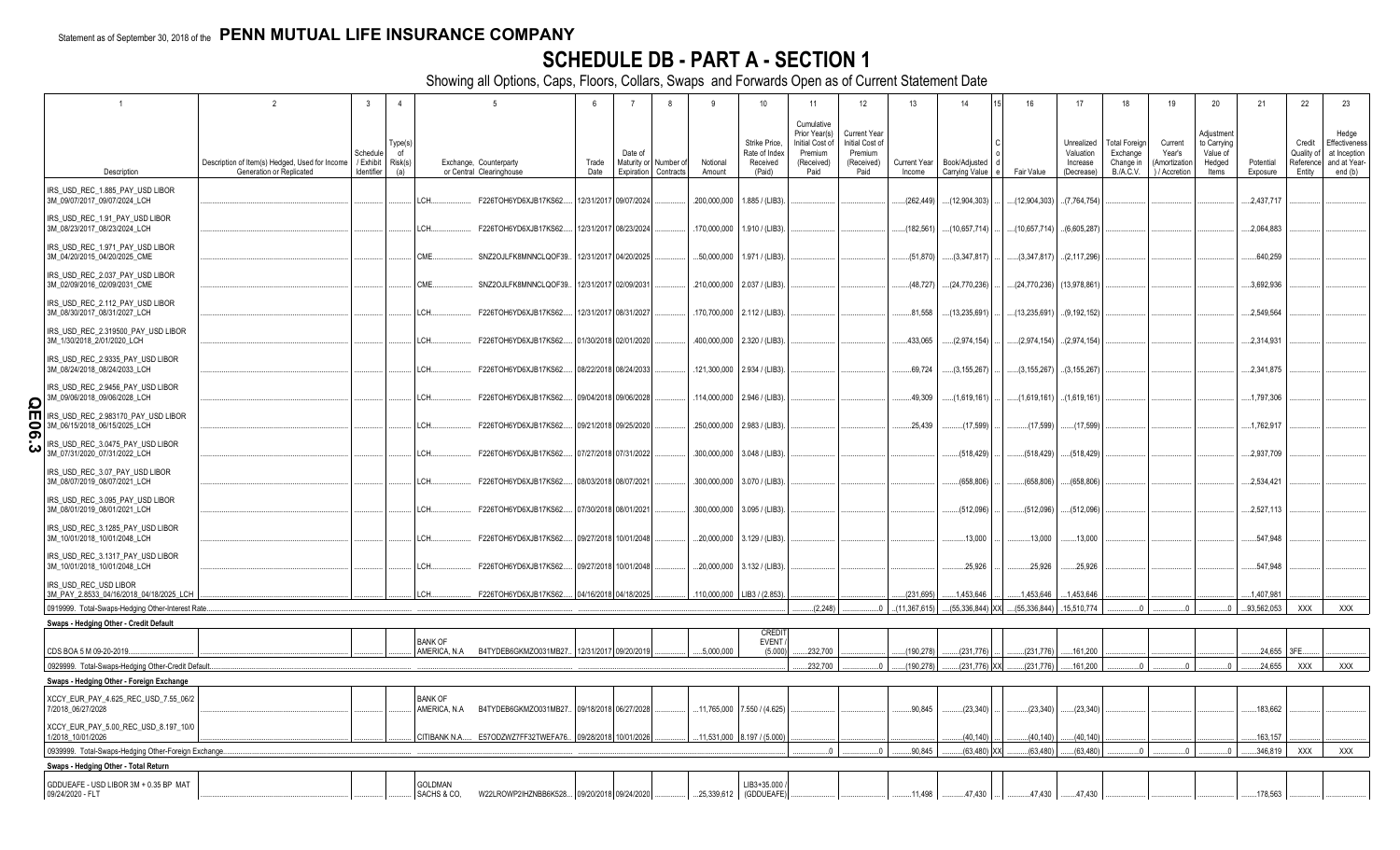# **SCHEDULE DB - PART A - SECTION 1**

|                       |                                                           | 2                                                                          | $\overline{3}$                    | $\overline{4}$           | 5                                                       |                                                 | 6             |                       | 8                                             | 9                  | 10                                                   | 11                                                                              | 12                                                                      | 13          | 14                                               | 16             | 17                                                | 18                                                  | 19                                                  | 20                                                      | 21                    | 22                                          | 23                                                               |
|-----------------------|-----------------------------------------------------------|----------------------------------------------------------------------------|-----------------------------------|--------------------------|---------------------------------------------------------|-------------------------------------------------|---------------|-----------------------|-----------------------------------------------|--------------------|------------------------------------------------------|---------------------------------------------------------------------------------|-------------------------------------------------------------------------|-------------|--------------------------------------------------|----------------|---------------------------------------------------|-----------------------------------------------------|-----------------------------------------------------|---------------------------------------------------------|-----------------------|---------------------------------------------|------------------------------------------------------------------|
|                       | Description                                               | Description of Item(s) Hedged, Used for Income<br>Generation or Replicated | Schedule<br>Exhibit<br>Identifier | Type(s)<br>of<br>Risk(s) | Exchange, Counterparty<br>or Central Clearinghouse      |                                                 | Trade<br>Date | Date of               | Maturity or Number of<br>Expiration Contracts | Notional<br>Amount | Strike Price,<br>Rate of Index<br>Received<br>(Paid) | Cumulative<br>Prior Year(s)<br>Initial Cost of<br>Premium<br>(Received)<br>Paid | <b>Current Year</b><br>Initial Cost of<br>Premium<br>(Received)<br>Paid | Income      | Current Year   Book/Adjusted<br>Carrying Value e | Fair Value     | Unrealized<br>Valuation<br>Increase<br>(Decrease) | Total Foreign<br>Exchange<br>Change in<br>B./A.C.V. | Current<br>Year's<br>(Amortizatior<br>) / Accretion | Adiustmer<br>to Carrying<br>Value of<br>Hedged<br>Items | Potential<br>Exposure | Credit<br>Quality of<br>Reference<br>Entity | Hedge<br>Effectiveness<br>at Inception<br>and at Year-<br>end(b) |
|                       | GDDUEAFE - USD LIBOR 3M + 0.57 BP MAT<br>08/29/2019 - FLT |                                                                            |                                   |                          | BARCLAYS<br><b>BANK NEW YO</b>                          | G5GSEF7VJP5I7OUK5573                            |               | 12/31/2017 08/29/2019 |                                               | .54,954,121        | LIB3+57.000<br>(GDDUEAFE                             |                                                                                 |                                                                         | 1,092,495   | (3,575,371)                                      | (3,575,371)    | 566,450                                           |                                                     |                                                     |                                                         | .262,450              |                                             |                                                                  |
|                       | RU20INTR- USD LIBOR 3M +1 BP MAT 02-07-<br>2020           |                                                                            |                                   |                          | <b>JP MORGAN</b><br>CHASE BK,                           | 7H6GLXDRUGQFU57RNE97.                           |               | 02/05/2018 02/07/2020 |                                               | .45,541,957        | LIB3+1.000<br>(RU20INTR                              |                                                                                 |                                                                         | 642,159     | (6,728,392)                                      | (6,728,392)    | (6,728,392)                                       |                                                     |                                                     |                                                         | .265,178              |                                             |                                                                  |
|                       | SPTR - US0003M - 41 M 01/06/2020                          |                                                                            |                                   |                          | <b>DEUTSCHE</b><br><b>BANK SA</b>                       | 7LTWFZYICNSX8D621K86                            |               | 01/02/2018 01/06/2020 |                                               | (111, 170, 407)    | <b>SPTR</b><br>(LIB3+41.000                          |                                                                                 |                                                                         | (2,096,669) | 10,725,969                                       | 10,725,969     | 10,725,969                                        |                                                     |                                                     |                                                         | (626, 042)            |                                             |                                                                  |
|                       | SPTR - USD LIBOR 3M + .185 BP MAT<br>03/02/2020 - FLT     |                                                                            |                                   |                          | <b>JP MORGAN</b><br>CHASE BK,                           | 7H6GLXDRUGQFU57RNE97. 08/27/2018 03/02/2020     |               |                       |                                               | 100,087,785        | LIB3+18.500<br>(SPTR)                                |                                                                                 |                                                                         | 229,574     | (772,100)                                        | (772, 100)     | (772,100)                                         |                                                     |                                                     |                                                         | .596,744              |                                             |                                                                  |
|                       | SPTR - USD LIBOR 3M + .22 BP MAT<br>05/29/2020            |                                                                            |                                   |                          | <b>WELLS FARGO</b><br>BANK, N.                          | KB1H1DSPRFMYMCUFXT09. 08/27/2018 05/29/2020     |               |                       |                                               | (100, 087, 785)    | <b>SPTR</b><br>(LIB3+22.000                          |                                                                                 |                                                                         | (232, 785)  | 772,100                                          | 772,100        | 772,100                                           |                                                     |                                                     |                                                         | (645, 355)            |                                             |                                                                  |
|                       | SPTR - USD LIBOR 3M + 0.23 BP MAT<br>02/27/2019 - FLT     |                                                                            |                                   |                          | <b>BANK OF</b><br>AMERICA, N.A                          | B4TYDEB6GKMZO031MB27 12/31/2017 02/27/2019      |               |                       |                                               | 64,102,985         | LIB3+23.000<br>(SPTR                                 |                                                                                 |                                                                         | .1,100,313  | (17, 472, 490)                                   | (17, 472, 490) | .(7,806,178)                                      |                                                     |                                                     |                                                         | .205,470              |                                             |                                                                  |
|                       | SPTR - USD LIBOR 3M + 0.23 BP MAT<br>06/13/2019 - FLT     |                                                                            |                                   |                          | CITIBANK N.A E57ODZWZ7FF32TWEFA76 09/11/2018 06/13/2019 |                                                 |               |                       |                                               | (64,043,819)       | SPTR<br>(LIB3+23.000                                 |                                                                                 |                                                                         | (82, 112)   | .633,302                                         | 633,302        | 633,302                                           |                                                     |                                                     |                                                         | (268,177)             |                                             |                                                                  |
| C                     | SPTR - USD LIBOR 3M + 0.235 BP MAT<br>09/02/2020 - FLT    |                                                                            |                                   |                          | CANADIAN<br><b>IMPERIAL BA</b>                          | 2IGI19DL77OX0HC3ZE78                            |               | 08/29/2018 09/02/2020 |                                               | (120, 833, 958)    | <b>SPTR</b><br>(LIB3+23.500                          |                                                                                 |                                                                         | (265,085)   | .197,904                                         | .197,904       | 197,904                                           |                                                     |                                                     |                                                         | (838, 475)            |                                             |                                                                  |
| П<br>0                | SPTR - USD LIBOR 3M + 0.24 BP MAT<br>03/23/2020 - FLT     |                                                                            |                                   |                          | <b>WELLS FARGO</b><br>BANK, N.                          | KB1H1DSPRFMYMCUFXT09. 09/19/2018 03/23/2020     |               |                       |                                               | 73,500,163         | LIB3+24.000<br>(SPTF                                 |                                                                                 |                                                                         | .52,948     | (179,423)                                        | (179,423)      | (179,423)                                         |                                                     |                                                     |                                                         | .447,001              |                                             |                                                                  |
| თ<br>$\blacktriangle$ | SPTR - USD LIBOR 3M + 0.29 BP MAT<br>02/22/2019 - FLT     |                                                                            |                                   |                          | <b>WELLS FARGO</b><br>BANK, N.                          | KB1H1DSPRFMYMCUFXT09.   12/31/2017   02/22/2019 |               |                       |                                               | .126,797,940       | LIB3+29.000<br>(SPTF                                 |                                                                                 |                                                                         | 2,225,531   | (28, 814, 454)                                   | (28,814,454)   | (14, 861, 673)                                    |                                                     |                                                     |                                                         | .399,595              |                                             |                                                                  |
|                       | SPTR - USD LIBOR 3M + 0.305 BP MAT<br>06/24/2019 - FLT    |                                                                            |                                   |                          | CANADIAN<br><b>IMPERIAL BA</b>                          | 2IGI19DL77OX0HC3ZE78                            |               | 12/31/2017 06/24/2019 |                                               | .100,134,231       | LIB3+30.500<br>(SPTF                                 |                                                                                 |                                                                         | 1,837,053   | (21, 762, 119)                                   | (21,762,119)   | (11, 678, 831)                                    |                                                     |                                                     |                                                         | .428,215              |                                             |                                                                  |
|                       | SPTR - USD LIBOR 3M + 0.31 BP MAT<br>06/11/2019 - FLT     |                                                                            |                                   |                          | <b>BANK OF</b><br>AMERICA, N.A.                         | B4TYDEB6GKMZO031MB27                            |               | 12/31/2017 06/11/2019 |                                               | .100,000,013       | LIB3+31.000<br>(SPTR                                 |                                                                                 |                                                                         | .1,787,485  | (23,045,877)                                     | (23,045,877)   | (11, 466, 436)                                    |                                                     |                                                     |                                                         | .417,100              |                                             |                                                                  |
|                       | SPTR - USD LIBOR 3M + 0.31 BP MAT<br>07/22/2020 - FLT     |                                                                            |                                   |                          | <b>GOLDMAN</b><br>SACHS & CO,                           | W22LROWP2IHZNBB6K528                            |               | 12/31/2017 07/22/2020 |                                               | 99,839,733         | LIB3+31.000<br>(SPTR                                 |                                                                                 |                                                                         | 1,826,415   | (21, 192, 129)                                   |                | $(21,192,129)$ (21,192,129)                       |                                                     |                                                     |                                                         | .671,781              |                                             |                                                                  |
|                       | SPTR - USD LIBOR 3M + 0.34 BP MAT<br>09/10/2019 - FLT     |                                                                            |                                   |                          | CANADIAN<br><b>IMPERIAL BA</b>                          | 2IGI19DL77OX0HC3ZE78                            |               | 06/08/2018 09/10/2019 |                                               | (131, 170, 080)    | <b>SPTR</b><br>(LIB3+34.000                          |                                                                                 |                                                                         | (1,088,440) | ,7,152,048                                       | 7,152,048      | 7,152,048                                         |                                                     |                                                     |                                                         | (637, 629)            |                                             |                                                                  |
|                       | SPTR - USD LIBOR 3M + 0.34 BP MAT<br>09/12/2018 - FLT     |                                                                            |                                   |                          | CREDIT SUISSE<br><b>INTERN</b>                          | E58DKGMJYYYJLN8C3868                            |               | 12/31/2017 12/12/2018 |                                               | 79,914,568         | LIB3+34.000<br>(SPTR                                 |                                                                                 |                                                                         | 1,447,482   | (16,622,750)                                     | (16,622,750)   | (9,227,731)                                       |                                                     |                                                     |                                                         | .178,694              |                                             |                                                                  |
|                       | SPTR - USD LIBOR 3M + 0.345 BP MAT<br>12/11/2019 - FLT    |                                                                            |                                   |                          | CANADIAN<br><b>IMPERIAL BA</b>                          | 2IGI19DL77OX0HC3ZE78                            |               | 12/31/2017 12/11/2019 |                                               | 100,021,138        | LIB3+34.500<br>(SPTR                                 |                                                                                 |                                                                         | .1,814,507  | (20, 630, 330)                                   | (20,630,330)   | (11, 513, 891)                                    |                                                     |                                                     |                                                         | .547,213              |                                             |                                                                  |
|                       | SPTR - USD LIBOR 3M + 0.355 BP MAT<br>08/15/2019 - FLT    |                                                                            |                                   |                          | <b>CREDIT SUISSE</b><br><b>INTERN</b>                   | E58DKGMJYYYJLN8C3868                            |               | 12/31/2017 08/15/2019 |                                               | 120,605,544        | LIB3+33.500<br>(SPTR                                 |                                                                                 |                                                                         | 2,152,276   | (17,713,143)                                     |                | $\ldots$ (17,713,143) (13,221,103)                |                                                     |                                                     |                                                         | .563,750              |                                             |                                                                  |
|                       | SPTR - USD LIBOR 3M + 0.4 BP MAT<br>09/12/2019 - FLT      |                                                                            |                                   |                          | <b>BANK OF</b><br>AMERICA, N.A                          | B4TYDEB6GKMZO031MB27 12/31/2017 06/12/2019      |               |                       |                                               | 129,999,983        | LIB3+40.000<br>(SPTR                                 |                                                                                 |                                                                         | 2,401,901   | (15,619,962)                                     | (15,619,962)   | (13,805,961)                                      |                                                     |                                                     |                                                         | .543,297              |                                             |                                                                  |
|                       | SPTR - USD LIBOR 3M + 0.42 BP MAT<br>08/08/2019           |                                                                            |                                   |                          | CITIBANK N.A E57ODZWZ7FF32TWEFA76 02/06/2018 08/08/2019 |                                                 |               |                       |                                               | .205,218,663       | LIB3+42.000<br>(SPTR                                 |                                                                                 |                                                                         | 3,431,215   | (19,554,795)                                     | (19,554,795)   | (19, 554, 795)                                    |                                                     |                                                     |                                                         | .948,676              |                                             |                                                                  |
|                       | SPTR - USD LIBOR 3M + 20 BP MAT<br>08/26/2020             |                                                                            |                                   |                          | CANADIAN<br><b>IMPERIAL BA</b>                          | 2IGI19DL77OX0HC3ZE78                            |               | 08/24/2018 08/26/2020 |                                               | (49,872,963)       | <b>SPTR</b><br>(LIB3+20.000                          |                                                                                 |                                                                         | (118,292)   | 775,989                                          | 775,989        | 775,989                                           |                                                     |                                                     |                                                         | (344,345)             |                                             |                                                                  |
|                       | SPTR-US0003M - 40 BP M 06/12/2019                         |                                                                            |                                   |                          | <b>DEUTSCHE</b><br><b>BANK SA</b>                       | 7LTWFZYICNSX8D621K86                            |               | 01/02/2018 06/12/2019 |                                               | (99,869,396)       | <b>SPTR</b><br>(LIB3+40.000                          |                                                                                 |                                                                         | (1,842,514) | 9,635,622                                        | 9,635,622      | 9,635,622                                         |                                                     |                                                     |                                                         | (417,375)             |                                             |                                                                  |
|                       | SPTR- USD LIBOR 3M +38 BP MAT 09-11-2019                  |                                                                            |                                   |                          | <b>DEUTSCHE</b><br><b>BANK SA</b>                       | 7LTWFZYICNSX8D621K86 03/27/2018 09/11/2019      |               |                       |                                               | (107, 114, 045)    | <b>SPTR</b><br>(LIB3+38.000                          |                                                                                 |                                                                         | (1,425,992) | 13,537,432                                       | .13,537,432    | 13.537.432                                        |                                                     |                                                     |                                                         | (521, 444)            |                                             |                                                                  |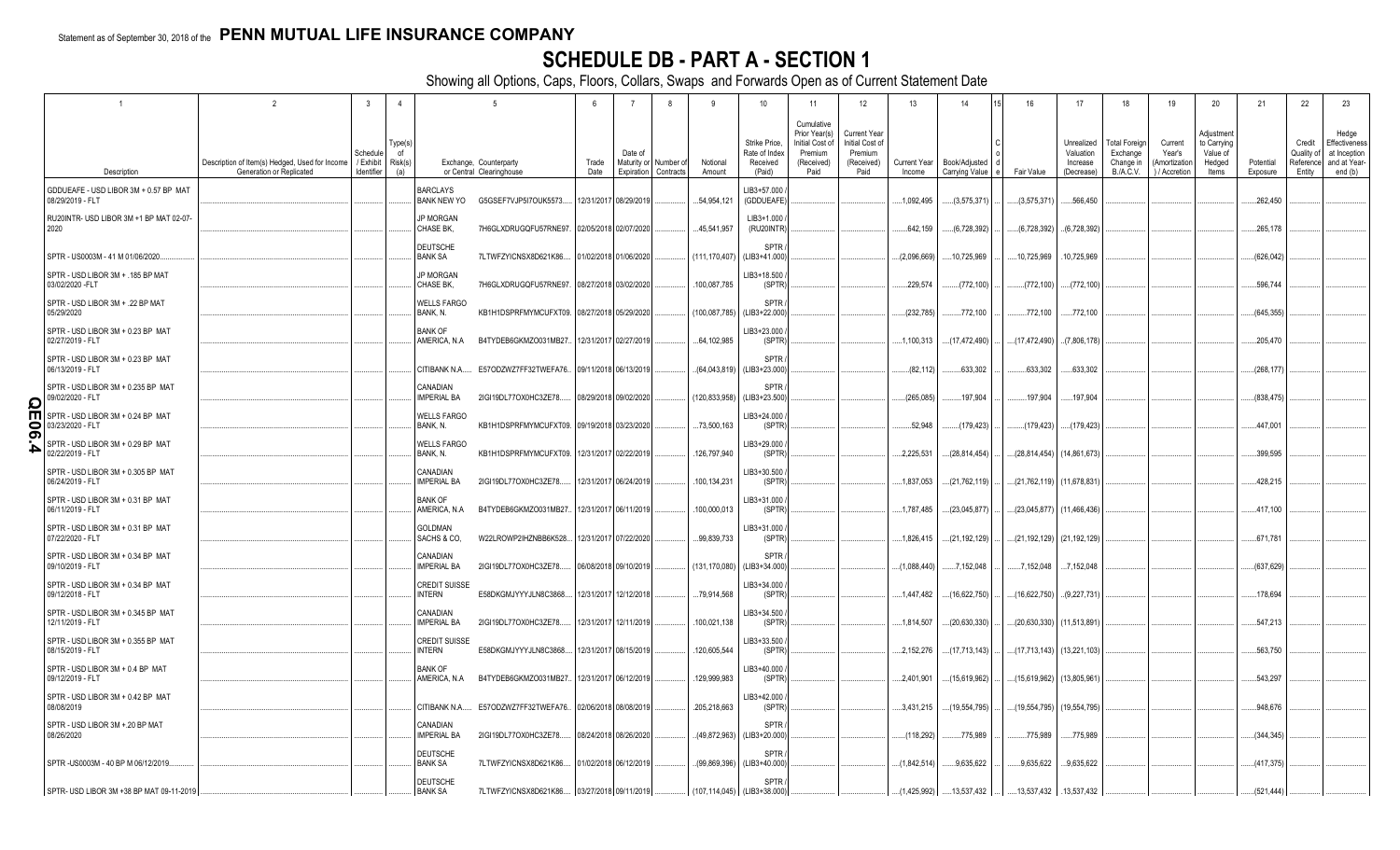# **SCHEDULE DB - PART A - SECTION 1**

|        |                                                                             | 2                                              | 3                     | $\overline{4}$           | 5                                                                                  | 6             | 8<br>$\overline{7}$              | <b>q</b>     | 10                                           | 11                                                                      | 12                                                              | 13                           | 14                           | 16                          | 17                                  | 18                                     | 19                                 | 20                                              | 21                    | 22                                             | 23                                     |
|--------|-----------------------------------------------------------------------------|------------------------------------------------|-----------------------|--------------------------|------------------------------------------------------------------------------------|---------------|----------------------------------|--------------|----------------------------------------------|-------------------------------------------------------------------------|-----------------------------------------------------------------|------------------------------|------------------------------|-----------------------------|-------------------------------------|----------------------------------------|------------------------------------|-------------------------------------------------|-----------------------|------------------------------------------------|----------------------------------------|
|        |                                                                             | Description of Item(s) Hedged, Used for Income | Schedule<br>/ Exhibit | Type(s)<br>of<br>Risk(s) | Exchange, Counterparty                                                             | Trade<br>Date | Date of<br>Maturity or Number of | Notional     | Strike Price,<br>Rate of Index<br>Received   | Cumulative<br>Prior Year(s)<br>Initial Cost of<br>Premium<br>(Received) | <b>Current Year</b><br>Initial Cost of<br>Premium<br>(Received) | Current Year                 | Book/Adjusted                |                             | Unrealized<br>Valuation<br>Increase | Total Foreign<br>Exchange<br>Change in | Current<br>Year's<br>(Amortization | Adjustment<br>to Carrying<br>Value of<br>Hedged | Potential             | Credit<br>Quality of<br>Reference and at Year- | Hedge<br>Effectiveness<br>at Inception |
|        | Description                                                                 | Generation or Replicated                       | Identifier            |                          | or Central Clearinghouse                                                           |               | Expiration Contracts             | Amount       | (Paid)                                       | Paid                                                                    | Paid                                                            | Income                       | Carrying Value               | Fair Value                  | (Decrease)                          | <b>B./A.C.V.</b>                       | / Accretion                        | Items                                           | Exposure              | Entity                                         | end $(b)$                              |
|        | SPTR- USD LIBOR 3M +41 BP MAT 02-12-2020                                    |                                                |                       |                          | <b>GOLDMAN</b><br>SACHS & CO,<br>W22LROWP2IHZNBB6K528                              |               | 02/09/2018 02/12/2020            | 102,339,820  | LIB3+41.000<br>(SPTR                         |                                                                         |                                                                 | 1,666,104                    | (12,928,620)                 | (12,928,620)                | (12, 928, 620)                      |                                        |                                    |                                                 | .598,899              |                                                |                                        |
|        | SPTR- USD LIBOR 3M +42 BP MAT 02-13-2019                                    |                                                |                       |                          | <b>DEUTSCHE</b><br><b>BANK SA</b><br>7LTWFZYICNSX8D621K86                          |               | 02/09/2018 02/13/2019            |              | <b>SPTR</b><br>(102,339,820) (LIB3+42.000    |                                                                         |                                                                 | (1,711,795)                  | 12,928,620                   | .12,928,620                 | .12,928,620                         |                                        |                                    |                                                 | (312, 347)            |                                                |                                        |
|        | SPTR- USD LIBOR 3M +43 BP MAT 12-11-2019                                    |                                                |                       |                          | <b>DEUTSCHE</b><br><b>BANK SA</b><br>7LTWFZYICNSX8D621K86                          |               | 02/20/2018 12/11/2019            |              | <b>SPTR</b><br>(99,999,984)   (LIB3+43.000   |                                                                         |                                                                 | (1,586,580)                  | 8,539,142                    | .8,539,142                  | 8,539,142                           |                                        |                                    |                                                 | (547,097)             |                                                |                                        |
|        | SPTR- USD LIBOR 3M +49 BP MAT 02-10-2020                                    |                                                |                       |                          | CANADIAN<br><b>IMPERIAL BA</b><br>2IGI19DL77OX0HC3ZE78                             |               | 02/06/2018 02/10/2020            |              | <b>SPTR</b><br>(205,218,663) (LIB3+49.000    |                                                                         |                                                                 | (3,516,398)                  | 19,554,795                   | .19,554,795                 | .19,554,795                         |                                        |                                    |                                                 | (1, 198, 547)         |                                                |                                        |
|        | SPTR- USD LIBOR 3M +51.5 BP MAT 03-05-<br>2019                              |                                                |                       |                          | <b>DEUTSCHE</b><br><b>BANK SA</b><br>7LTWFZYICNSX8D621K86 03/01/2018 03/05/2019    |               |                                  |              | <b>SPTR</b><br>$.(99,525,420)$ (LIB3+51.500) |                                                                         |                                                                 | (1,562,149)                  | 9,979,598                    | 9,979,598                   | 9,979,598                           |                                        |                                    |                                                 | (325, 327)            |                                                |                                        |
|        | SPTR-USD3M LIBOR + 39 BP MAT 20190705                                       |                                                |                       |                          | <b>BANK OF</b><br>AMERICA, N.A.<br>B4TYDEB6GKMZO031MB27 01/02/2018 07/05/2019      |               |                                  |              | SPTR<br>(69,908,577) (LIB3+39.000            |                                                                         |                                                                 | (1,313,471)                  | 6,744,935                    | 6,744,935                   | 6,744,935                           |                                        |                                    |                                                 | (305, 054)            |                                                |                                        |
|        | USS0FE15-FEDL01 + 0.14 BP MAT<br>04/19/2019                                 |                                                |                       |                          | <b>BARCLAYS</b><br>BANK NEW YO<br>G5GSEF7VJP5I7OUK5573                             |               | 04/12/2018 04/11/2019            | (76,000,000) | 912810RZ3<br>(USD<br>FF+14.000)              |                                                                         |                                                                 | 379,894                      | (2,610,324)                  | (2,610,324)                 | (2,610,324)                         |                                        |                                    |                                                 | (276, 322)            |                                                |                                        |
|        | XNDX - USD LIBOR 3M + 0.21 BP MAT<br>12/07/2018 - FLT                       |                                                |                       |                          | CANADIAN<br><b>IMPERIAL BA</b><br>2IGI19DL77OX0HC3ZE78                             |               | 12/31/2017 12/07/2018            | 20,000,016   | LIB3+21.000<br>(XNDX)                        |                                                                         |                                                                 | 340,962                      | (12,820,903)                 | (12,820,903).               | (5,511,490)                         |                                        |                                    |                                                 | .43,163               |                                                |                                        |
| QE06.5 | XNDX - USD LIBOR 3M + 0.23 BP MAT<br>09/16/2020 - FLT                       |                                                |                       |                          | E57ODZWZ7FF32TWEFA76 09/12/2018 09/16/2020<br>CITIBANK N.A                         |               |                                  | .32,235,039  | LIB3+23.000<br>(XNDX)                        |                                                                         |                                                                 | 38,991                       | (610,299).                   | (610, 299)                  | (610,299)                           |                                        |                                    |                                                 | .225,897              |                                                |                                        |
|        | XNDX- USD LIBOR 3M +48 BP MAT 02/05/201!                                    |                                                |                       |                          | <b>JP MORGAN</b><br><b>CHASE BK</b><br>7H6GLXDRUGQFU57RNE97. 02/01/2018 02/05/2019 |               |                                  | 49,740,884   | LIB3+48.000<br>(XNDX                         |                                                                         |                                                                 | 863.279                      | (5,640,927)                  | (5,640,927)                 | (5,640,927)                         |                                        |                                    |                                                 | 147,279               |                                                |                                        |
|        | 0949999. Total-Swaps-Hedging Other-Total Return                             |                                                |                       |                          |                                                                                    |               |                                  |              |                                              | $\Omega$                                                                |                                                                 | .8.499.800                   | XX (147,069,522)             | (147,069,522)               | (67, 518, 967)                      | $\Omega$                               |                                    |                                                 | 405,429               | XXX                                            | XXX                                    |
|        | Swaps - Hedging Other - Other                                               |                                                |                       |                          |                                                                                    |               |                                  |              |                                              |                                                                         |                                                                 |                              |                              |                             |                                     |                                        |                                    |                                                 |                       |                                                |                                        |
|        | ILS_USD_PAY_2.64_REC_CPURNSA_04/26/2<br>013_04/30/2023                      |                                                |                       |                          | <b>DEUTSCHE</b><br><b>BANK SA</b><br>7LTWFZYICNSX8D621K86                          |               | 12/31/2017 04/30/2023            | .50,000,000  | <b>CPURNSA</b><br>(2.640)                    |                                                                         |                                                                 | (24,607)                     | (2, 153, 288)                | (2, 153, 288)               | 739,089                             |                                        |                                    |                                                 | .535,231              |                                                |                                        |
|        |                                                                             |                                                |                       |                          | <b>CREDIT SUISSE</b>                                                               |               |                                  |              | CPURNSA                                      |                                                                         |                                                                 |                              |                              |                             |                                     |                                        |                                    |                                                 |                       |                                                |                                        |
|        | SL103V5P CONTRACT SWCOIR                                                    |                                                |                       |                          | <b>INTERN</b><br>E58DKGMJYYYJLN8C3868 12/31/2017 04/29/2023                        |               |                                  | .75,000,000  | (2.660)                                      | $\Omega$                                                                |                                                                 | (53, 338)<br>(77, 945)       | (3,300,914)<br>(5,454,202)   | (3,300,914)<br>(5,454,202)  | 1,012,746<br>.1,751,835             | $\Omega$                               |                                    |                                                 | .802,607<br>1,337,838 | XXX                                            | XXX                                    |
|        | 0959999. Total-Swaps-Hedging Other-Other.                                   |                                                |                       |                          |                                                                                    |               |                                  |              |                                              |                                                                         |                                                                 |                              | (208, 155, 824)              |                             | (50, 158, 638)                      | $\Omega$                               |                                    |                                                 | .95,676,794           | XXX                                            | XXX                                    |
|        | 0969999. Total-Swaps-Hedging Other                                          |                                                |                       |                          |                                                                                    |               |                                  |              |                                              | .230,452                                                                |                                                                 | (3,045,193)                  |                              | (208, 155, 824).            |                                     | 0.5                                    |                                    |                                                 |                       | XXX                                            |                                        |
|        | 1159999. Total-Swaps-Interest Rate.                                         |                                                |                       |                          |                                                                                    |               |                                  |              |                                              | (2,248)<br>.232,700                                                     |                                                                 | (11, 367, 615)<br>(190, 278) | (55, 336, 844)<br>.(231,776) | (55, 336, 844)<br>(231,776) | 15,510,774<br>.161,200              | $\Omega$                               |                                    |                                                 | 93,562,053<br>.24,655 | XXX                                            | XXX<br>XXX                             |
|        | 1169999. Total-Swaps-Credit Default                                         |                                                |                       |                          |                                                                                    |               |                                  |              |                                              | $\Omega$                                                                |                                                                 | 90,845                       | (63, 480)                    | (63, 480)                   | (63, 480)                           | $\overline{0}$                         |                                    |                                                 | .346,819              | <b>XXX</b>                                     | XXX                                    |
|        | 1179999. Total-Swaps-Foreign Exchange<br>1189999. Total-Swaps-Total Return. |                                                |                       |                          |                                                                                    |               |                                  |              |                                              | $\Omega$                                                                |                                                                 | .8.499.800                   | (147.069.522)                | (147.069.522)               | (67.518.967)                        | $\Omega$                               |                                    |                                                 | .405.429              | <b>XXX</b>                                     | <b>XXX</b>                             |
|        | 1199999. Total-Swaps-Other                                                  |                                                |                       |                          |                                                                                    |               |                                  |              |                                              |                                                                         |                                                                 | (77, 945)                    | (5,454,202)                  | (5,454,202)                 | 1,751,835                           | $\Omega$                               |                                    |                                                 | 1,337,838             | XXX                                            | XXX                                    |
|        | 1209999. Total-Swaps                                                        |                                                |                       |                          |                                                                                    |               |                                  |              |                                              | .230,452                                                                |                                                                 | (3,045,193)                  | (208,155,824) XX             | (208, 155, 824)             | (50, 158, 638)                      | $\Omega$                               |                                    |                                                 | .95,676,794           | XXX                                            | XXX                                    |
|        | Forwards - Hedging Other                                                    |                                                |                       |                          |                                                                                    |               |                                  |              |                                              |                                                                         |                                                                 |                              |                              |                             |                                     |                                        |                                    |                                                 |                       |                                                |                                        |
|        |                                                                             |                                                |                       |                          |                                                                                    |               |                                  |              |                                              |                                                                         |                                                                 |                              |                              |                             |                                     |                                        |                                    |                                                 |                       |                                                |                                        |
|        | US T-LOCK 912810SC3 99.195158 06/07/19.                                     |                                                |                       |                          | <b>BANK OF</b><br>AMERICA, N.A.<br>B4TYDEB6GKMZO031MB27 06/06/2018 06/07/2019      |               |                                  | 0.27,000,000 | 99.1950                                      |                                                                         |                                                                 |                              | (269, 899)                   | (269, 899)                  | (269,899)                           |                                        |                                    |                                                 | .111,727              |                                                |                                        |
|        | US TRESURY LOCK 30Y M 5/6/2019 OTC.                                         |                                                |                       |                          | <b>BANK OF</b><br>AMERICA, N.A B4TYDEB6GKMZO031MB27 05/03/2018 05/06/2019          |               |                                  | 44,000,000   | 92.3500                                      |                                                                         |                                                                 |                              | (488,339)                    | (488,339)                   | (488,339)                           |                                        |                                    |                                                 | .170,022              |                                                |                                        |
|        | 12229999. Total-Forwards-Hedging Other.                                     |                                                |                       |                          |                                                                                    |               |                                  |              |                                              | $\Omega$ .                                                              |                                                                 | 0                            | (758, 238)                   | (758, 238)                  | (758, 238)                          | .0                                     |                                    |                                                 | .281,749              | XXX                                            | XXX                                    |
|        | 1269999. Total-Forwards.                                                    |                                                |                       |                          |                                                                                    |               |                                  |              |                                              | $\Omega$                                                                |                                                                 | $\Omega$                     | (758, 238)                   | (758, 238)                  | (758, 238)                          | $\Omega$                               |                                    |                                                 | .281,749              | XXX                                            | XXX                                    |
|        | 1409999. Total-Hedging Other.                                               |                                                |                       |                          |                                                                                    |               |                                  |              |                                              | .230,452                                                                | (2,266,541)                                                     | (3,045,193)                  | (211,628,407) XX             | (211, 628, 407)             | (51, 364, 681)                      |                                        |                                    |                                                 | 95,958,543            | XXX                                            | XXX                                    |
|        |                                                                             |                                                |                       |                          |                                                                                    |               |                                  |              |                                              |                                                                         |                                                                 |                              |                              |                             |                                     |                                        |                                    |                                                 |                       |                                                |                                        |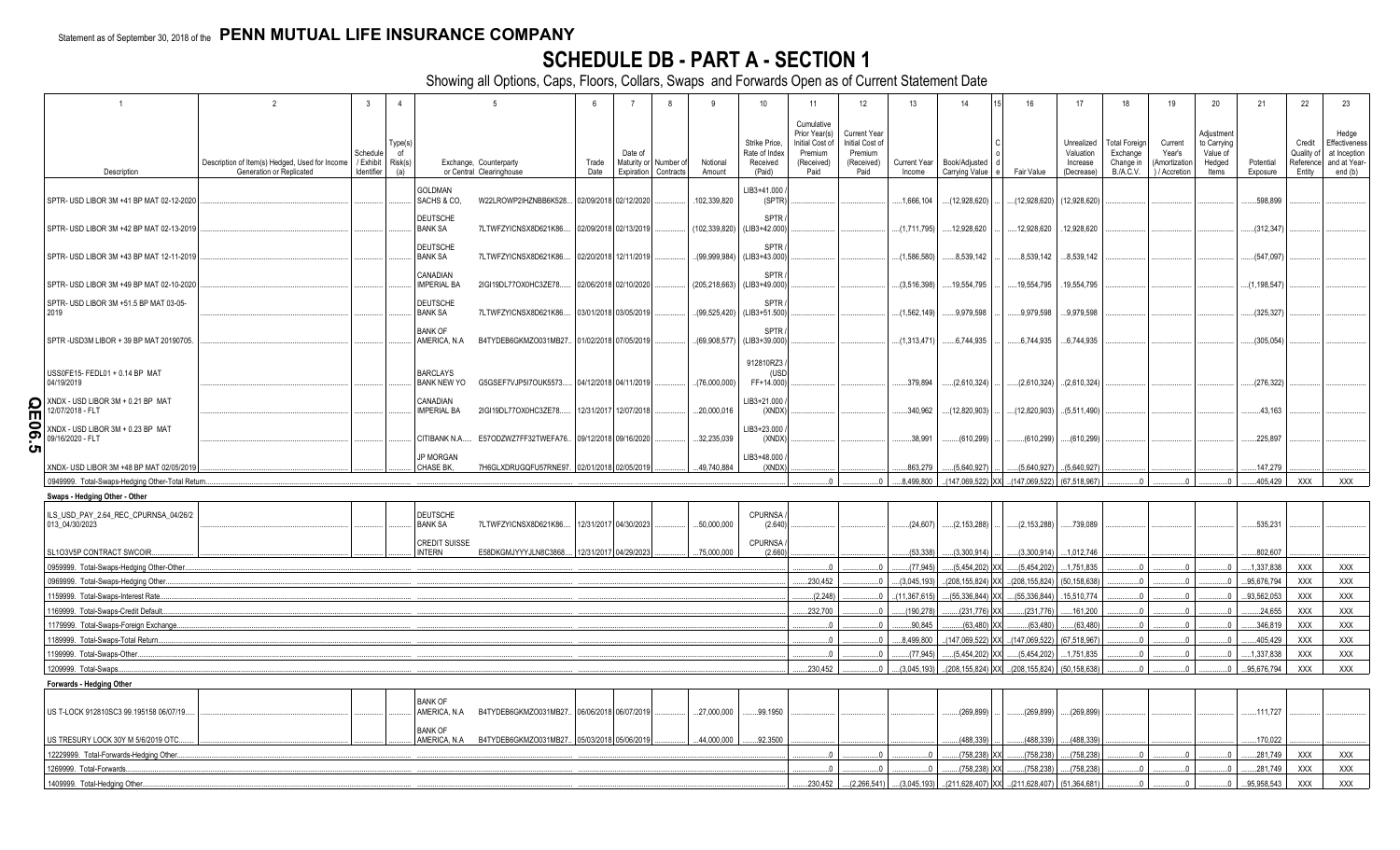# **SCHEDULE DB - PART A - SECTION 1**

|                 |                                                                      |          |         |                          |         |                               |          |               |            |                                 |              |                                                               |            |            |                     |               |             |            | 22  |                         |
|-----------------|----------------------------------------------------------------------|----------|---------|--------------------------|---------|-------------------------------|----------|---------------|------------|---------------------------------|--------------|---------------------------------------------------------------|------------|------------|---------------------|---------------|-------------|------------|-----|-------------------------|
|                 |                                                                      |          |         |                          |         |                               |          |               | Cumulative | Prior Year(s) Current Year      |              |                                                               |            |            |                     |               | Adjustmen   |            |     | Hedge                   |
|                 |                                                                      |          | Type(s) |                          |         |                               |          | Strike Price, |            | Initial Cost of Initial Cost of |              |                                                               |            | Unrealized | <b>Total Foreig</b> | Current       | to Carrying |            |     | Credit Effectiveness    |
|                 |                                                                      | Schedule |         |                          | Date of |                               |          | Rate of Index | Premium    | Premium                         |              |                                                               |            | Valuation  | Exchange            | Year's        | Value o.    |            |     | Quality of at Inception |
|                 | Description of Item(s) Hedged, Used for Income   / Exhibit   Risk(s) |          |         | Exchange, Counterparty   |         | Trade   Maturity or Number of | Notional | Received      | (Received, | (Received)                      | Current Year | Book/Adjusted d                                               |            | Increase   | Change in           | (Amortization | Hedged      | Potentia   |     | Reference and at Year-  |
| Description     | Generation or Replicated                                             |          |         | or Central Clearinghouse |         | Date   Expiration   Contracts | Amount   |               |            |                                 | Income       | Carrying Value e                                              | Fair Value | (Decrease) | B./A.C.V.           | ) / Accretion | ltems       | Exposure   |     | Entity end (b)          |
| 1449999. TOTAL. |                                                                      |          |         |                          |         |                               |          |               | .230,452   | (2,266,541)                     |              | $(3,045,193)$ $(211,628,407)$ XX $(211,628,407)$ (51,364,681) |            |            |                     |               |             | 95,958,543 | XXX | XXX                     |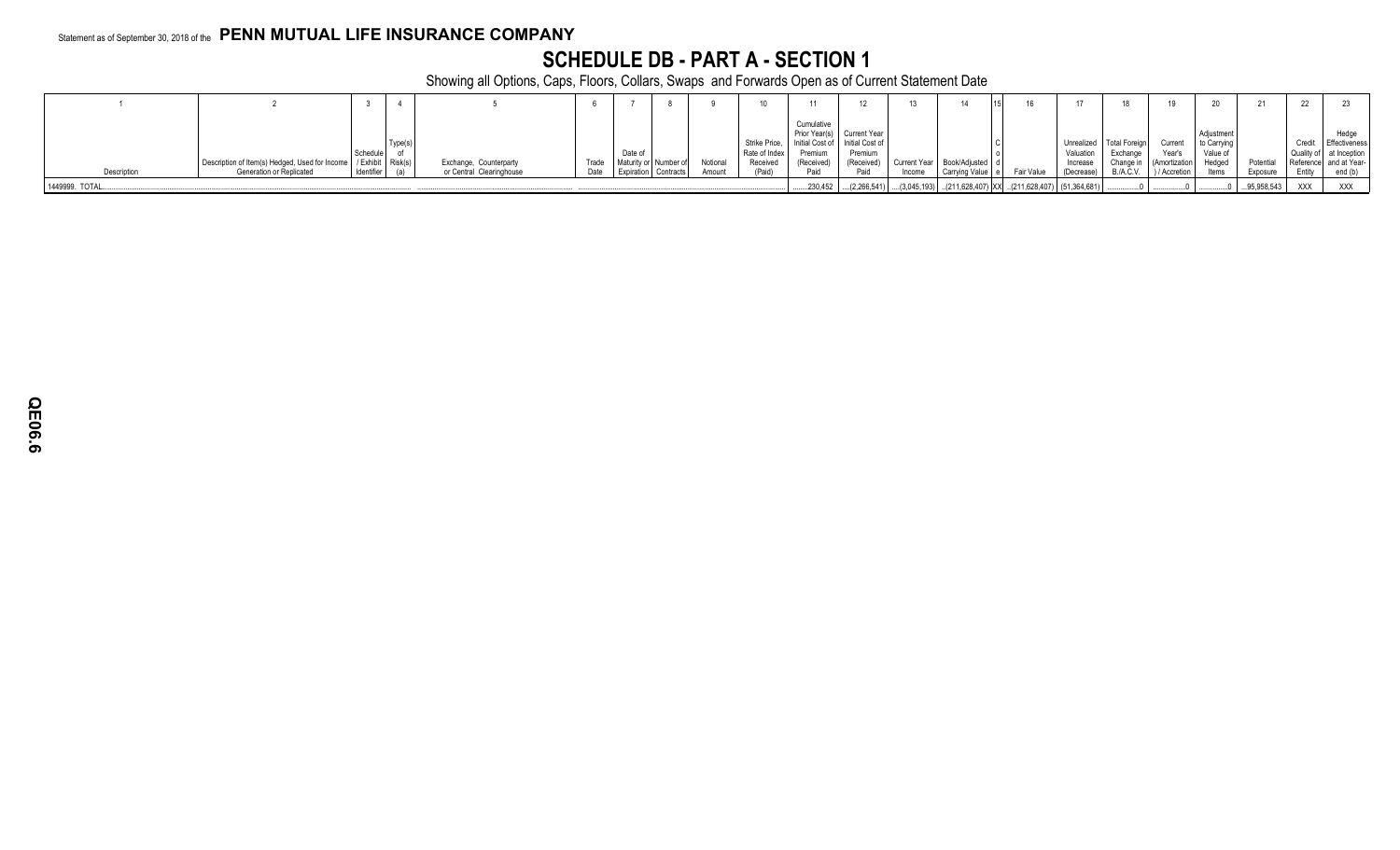# **SCHEDULE DB - PART B - SECTION 1**

Futures Contracts Open as of the Current Statement Date

|                      | 2           | -3                                           |                                             |                                                 | 6          |                      | 8               |                                                       | 10 <sup>1</sup> |                                  | 12         | 13         | 14             |            | <b>Highly Effective Hedges</b> |                          | 18             | 19                       | 20        | 21                     | 22           |
|----------------------|-------------|----------------------------------------------|---------------------------------------------|-------------------------------------------------|------------|----------------------|-----------------|-------------------------------------------------------|-----------------|----------------------------------|------------|------------|----------------|------------|--------------------------------|--------------------------|----------------|--------------------------|-----------|------------------------|--------------|
|                      |             |                                              |                                             |                                                 |            |                      |                 |                                                       |                 |                                  |            |            |                | 15         | 16                             | 17                       |                |                          |           |                        |              |
|                      |             |                                              |                                             |                                                 |            |                      |                 |                                                       |                 |                                  |            |            |                |            |                                |                          |                |                          |           |                        |              |
|                      |             |                                              |                                             |                                                 |            |                      |                 |                                                       |                 |                                  |            |            |                |            |                                |                          |                |                          |           |                        |              |
|                      |             |                                              |                                             |                                                 |            |                      |                 |                                                       |                 |                                  |            |            |                |            |                                | Change in                |                | Change in                |           |                        |              |
|                      |             |                                              |                                             |                                                 |            |                      |                 |                                                       |                 |                                  |            |            |                |            |                                | Variation<br>Margin Gain | Cumulative     | Variation<br>Margin Gain |           | Hedge<br>Effectiveness |              |
|                      | Number      |                                              |                                             | Description of Item(s) Hedged, Schedule Type(s) |            |                      | Date of         |                                                       |                 |                                  |            |            |                | Cumulative | Deferred                       | (Loss) Used to           | Variation      | (Loss)                   |           | at Inception           |              |
| Ticker               | of          | Notional                                     |                                             | Used for Income Generation or                   |            | / Exhibit of Risk(s) | Maturity or     |                                                       | Trade           | Transaction                      | Reporting  |            | Book/Adjusted  | Variation  | Variation                      | Adjust Basis o           | Margin for All | Recognized in            | Potential | and at Year-           | Value of One |
| Symbol               | Contracts   | Amount                                       | Description                                 | Replicated                                      | Identifier | Expiration<br>(a)    |                 | Exchange                                              | Date            | Price                            | Date Price | Fair Value | Carrying Value | Margin     | Margin                         | Hedged Item              | Other Hedges   | <b>Current Year</b>      | Exposure  | end (b)                | (1) Point    |
| <b>Long Futures</b>  |             |                                              |                                             |                                                 |            |                      |                 |                                                       |                 |                                  |            |            |                |            |                                |                          |                |                          |           |                        |              |
| <b>Hedging Other</b> |             |                                              |                                             |                                                 |            |                      |                 |                                                       |                 |                                  |            |            |                |            |                                |                          |                |                          |           |                        |              |
|                      |             |                                              | 90DAY EURODOLLAR                            |                                                 |            |                      |                 | SNZ2OJLFK8MNNCLQOF3                                   |                 |                                  |            |            |                |            |                                |                          |                |                          |           |                        |              |
| EDHO                 |             |                                              | 1,000   2,500,000   FUTURE (CME) EXP MAR 20 |                                                 |            |                      | 03/16/2020 CME. |                                                       | 08/31/2018      | 97.0450                          | 96.8350    | .50,000    |                |            |                                |                          | (525,000)      | (525,000)                |           |                        | .2,500       |
|                      |             |                                              | 90DAY EURODOLLAR                            |                                                 |            |                      |                 | SNZ2OJLFK8MNNCLQOF3                                   |                 |                                  |            |            |                |            |                                |                          |                |                          |           |                        |              |
| EDZ9.                |             |                                              | 4,000 ######### FUTURE (CME) EXP DEC 19     |                                                 |            |                      | 12/16/2019 CME. |                                                       | 03/22/2018      | 97.1040                          | 96.8600    | 200,000    |                |            |                                |                          | (2,437,500)    | (2,437,500)              |           |                        | 2,500        |
|                      |             |                                              | <b>MSCI EAFE FUTURE (NYF)</b>               |                                                 |            |                      |                 |                                                       |                 |                                  |            |            |                |            |                                |                          |                |                          |           |                        |              |
| MFSZ8                | $\dots$ 100 |                                              | 5.000 EXP DEC 18                            |                                                 |            |                      | 12/21/2018 ICE. | 5493000F4ZO33MV32P92 09/27/2018 1.995.6490 1.975.5000 |                 |                                  |            | (88,500)   |                |            |                                |                          | (100, 745)     | (100, 745)               |           |                        | .50          |
|                      |             | 12829999. Total-Long Futures-Hedging Other.  |                                             |                                                 |            |                      |                 |                                                       |                 |                                  |            | .161,500   |                |            |                                |                          | (3,063,245)    | (3,063,245)              |           | <b>XXX</b>             | <b>XXX</b>   |
|                      |             | 1329999. Total-Long Futures                  |                                             |                                                 |            |                      |                 |                                                       |                 |                                  |            | .161,500   |                |            |                                |                          | (3,063,245)    | (3,063,245)              |           | <b>XXX</b>             | <b>XXX</b>   |
| <b>Short Futures</b> |             |                                              |                                             |                                                 |            |                      |                 |                                                       |                 |                                  |            |            |                |            |                                |                          |                |                          |           |                        |              |
| <b>Hedging Other</b> |             |                                              |                                             |                                                 |            |                      |                 |                                                       |                 |                                  |            |            |                |            |                                |                          |                |                          |           |                        |              |
|                      |             |                                              | 90DAY EURO\$ FUTURE                         |                                                 |            |                      |                 | SNZ2OJLFK8MNNCLQOF3                                   |                 |                                  |            |            |                |            |                                |                          |                |                          |           |                        |              |
| EDZ0.                |             |                                              | 4,000  ######### (CME) EXP DEC 20           |                                                 |            |                      | 12/14/2020 CME. |                                                       | 03/22/2018      | 97.0360                          | 96.8350    | (150,000)  |                |            |                                |                          | 2,012,500      | .2,012,500               |           |                        | 2,500        |
|                      |             |                                              | S & P 500 EMINI INDEX                       |                                                 |            |                      |                 | SNZ2OJLFK8MNNCLQOF3                                   |                 |                                  |            |            |                |            |                                |                          |                |                          |           |                        |              |
| <b>QE07</b><br>ESZ8. | 200         |                                              | 10,000 FUT(CME) EXP DEC 18                  |                                                 |            |                      | 12/21/2018 CME. |                                                       |                 | 09/18/2018 2,916.0000 2,919.0000 |            | .9,000     |                |            |                                |                          | (30,000)       | (30,000)                 |           |                        |              |
|                      |             | 13429999. Total-Short Futures-Hedging Other. |                                             |                                                 |            |                      |                 |                                                       |                 |                                  |            | (141,000)  |                |            |                                |                          | 1.982.500      | 1.982.500                |           | <b>XXX</b>             | <b>XXX</b>   |
|                      |             | 1389999. Total-Short Futures.                |                                             |                                                 |            |                      |                 |                                                       |                 |                                  |            | (141,000)  |                |            |                                |                          | .1,982,500     | 1,982,500                |           | <b>XXX</b>             | <b>XXX</b>   |
|                      |             | 1409999. Total-Hedging Other.                |                                             |                                                 |            |                      |                 |                                                       |                 |                                  |            | .20,500    |                |            |                                |                          | (1,080,745)    | (1,080,745)              |           | <b>XXX</b>             | <b>XXX</b>   |
| 1449999. TOTAL.      |             |                                              |                                             |                                                 |            |                      |                 |                                                       |                 |                                  |            | .20,500    |                |            |                                |                          | (1,080,745)    | (1,080,745)              |           | <b>XXX</b>             | <b>XXX</b>   |
|                      |             |                                              |                                             |                                                 |            |                      |                 |                                                       |                 |                                  |            |            |                |            |                                |                          |                |                          |           |                        |              |
|                      |             |                                              |                                             |                                                 |            |                      |                 |                                                       |                 |                                  |            |            |                |            |                                |                          |                |                          |           |                        |              |
|                      |             |                                              |                                             |                                                 |            |                      |                 |                                                       |                 |                                  |            |            |                |            |                                |                          |                |                          |           |                        |              |

|                                                   | יטש<br>Cas        | Cumulati<br>Cash   | Endina<br>−…<br>Cash<br>Dolon- |
|---------------------------------------------------|-------------------|--------------------|--------------------------------|
| <b>Broker Name</b><br><b>BANK OF AMERICA MERR</b> | Balance<br>37,500 | Change<br>(37,500) | Daia                           |
| <b>WELLS FARGO BANK</b>                           | $\ldots$ .335,000 | (335,000)          |                                |
| Total Net Cash Deposits.                          | 372,500           | (372,500)          |                                |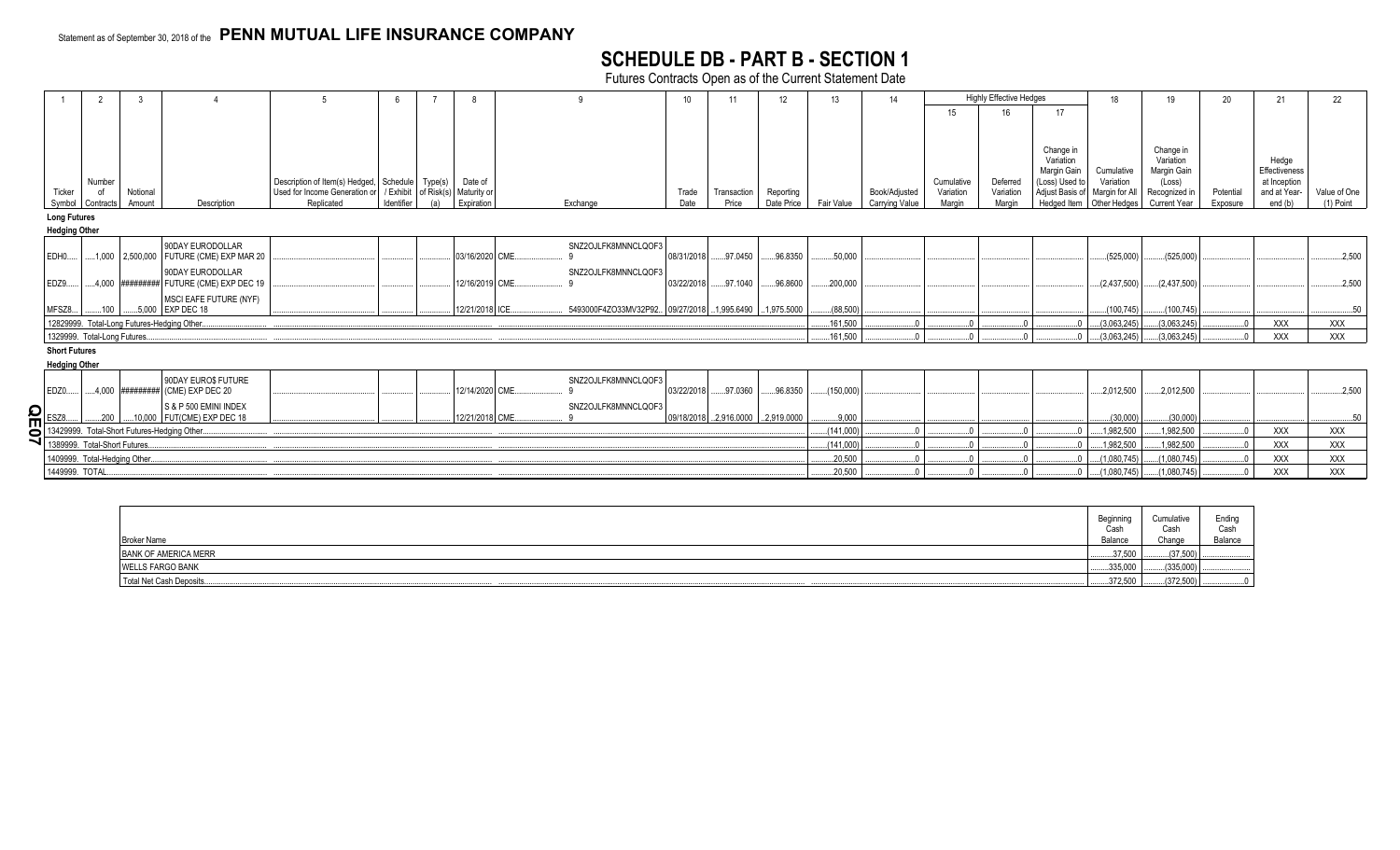# **SCHEDULE DB - PART D - SECTION 1**<br>Counterparty Exposure for Derivative Instruments Open as of Current Statement Date

|                                                                |                          |                         |                          |                                          | Book Adjusted Carrying Value             |               | Fair Value     |                 |                  |             | 12             |
|----------------------------------------------------------------|--------------------------|-------------------------|--------------------------|------------------------------------------|------------------------------------------|---------------|----------------|-----------------|------------------|-------------|----------------|
|                                                                |                          |                         |                          |                                          |                                          |               |                |                 | 10 <sup>10</sup> |             |                |
|                                                                |                          |                         |                          |                                          |                                          |               |                |                 |                  |             |                |
|                                                                | Master                   |                         |                          |                                          |                                          |               |                |                 |                  |             |                |
|                                                                | Agreement                | Credit Support<br>Annex | Fair Value of Acceptable | Contracts with<br>Book/Adjusted Carrying | Contracts with<br>Book/Adjusted Carrying | Exposure Net  | Contracts with | Contracts with  | Exposure Net     | Potential   | Off-Balance    |
| Description of Exchange, Counterparty or Central Clearinghouse | (Y or N)                 | (Y or N)                | Collateral               | Value $> 0$                              | Value $< 0$                              | of Collateral | Fair Value > 0 | Fair Value < 0  | of Collateral    | Exposure    | Sheet Exposure |
| <b>Exchange Traded Derivatives</b>                             |                          |                         |                          |                                          |                                          |               |                |                 |                  |             |                |
| 0199999. Aggregate Sum of Exchange Traded.                     | <b>XXX</b>               | <b>XXX</b>              | XXX                      | .2,085,000                               |                                          | .2,085,000    | 259,000        | (238, 500)      | 259,000          | .2,085,000  | 2,085,000      |
| <b>NAIC 1 Designation</b>                                      |                          |                         |                          |                                          |                                          |               |                |                 |                  |             |                |
| BANK OF AMERICA, N.A.                                          | B4TYDEB6GKMZO031MB27   Y |                         |                          | .6,945,427                               | (57, 151, 684)                           |               | 6,945,427      | (57, 151, 684)  |                  | 1,350,878   |                |
| <b>BARCLAYS BANK NEW YO.</b>                                   | G5GSEF7VJP5I7OUK5573     |                         |                          |                                          | (6,961,739)                              |               |                | (6,961,739)     |                  | (13, 873)   |                |
| CANADIAN IMPERIAL BA.                                          | 2IGI19DL77OX0HC3ZE78     |                         |                          | .27,680,736                              | (55, 464, 744)                           |               | .27,680,736    | (55, 464, 744)  |                  | (2,000,406) |                |
| CITIBANK N.A                                                   | E57ODZWZ7FF32TWEFA76     |                         |                          | .776,710                                 | (21, 290, 701)                           |               | .776,710       | (21,290,701     |                  | 1,069,553   |                |
| Credit Suisse Intern.                                          | E58DKGMJYYYJLN8C3868     |                         |                          |                                          | (37,636,808)                             |               |                | (37,636,808)    |                  | 1,545,051   |                |
| DEUTSCHE BANK SA.                                              | 7LTWFZYICNSX8D621K86     |                         | .59,050,000              | .65.346.382                              | (2, 153, 288)                            | .4,143,094    | 65,346,382     | (2, 153, 288)   | .4.143.094       | (2,214,400) |                |
| <b>GOLDMAN SACHS &amp; CO.</b>                                 | W22LROWP2IHZNBB6K528.    |                         |                          | .130,322                                 | (35, 148, 983)                           |               | .130,322       | (35, 148, 983)  |                  | 1,449,243   |                |
| JP MORGAN CHASE BK,                                            | 7H6GLXDRUGQFU57RNE97     |                         |                          |                                          | (13, 141, 419)                           |               |                | (13,141,419).   |                  | 1,009,202   |                |
| WELLS FARGO BANK, N.                                           | KB1H1DSPRFMYMCUFXT09 Y   |                         |                          | .772,100                                 | (28,993,877)                             |               | 772,100        | (28,993,877)    |                  | 201,241     |                |
| 0299999. Total NAIC 1 Designation.                             |                          |                         | .59,050,000              | 101,651,677                              | (257, 943, 243)                          | .4,143,094    | .101,651,677   | (257, 943, 243) | 4,143,094        | .2,396,489  |                |
| 0899999. Aggregate Sum of Central Clearinghouse.               | <b>XXX</b><br><b>XXX</b> | XXX                     |                          | 110,523,437                              | (167,945,279).                           |               | 114,095,311    | (169, 432, 153) |                  | .93,562,053 | .36,140,211    |
| 0999999. Gross Totals                                          |                          |                         | .59,050,000              | 214,260,114                              | (425,888,522)                            | .6,228,094    | 216,005,988    | (427,613,896)   | .4,402,094       | .98,043,542 | .38,225,211    |
| . Offset per SSAP No. 64                                       |                          |                         |                          |                                          |                                          |               |                |                 |                  |             |                |
| 2. Net after right of offset per SSAP No. 64.                  |                          |                         |                          | 214,260,114                              | (425,888,522)                            |               |                |                 |                  |             |                |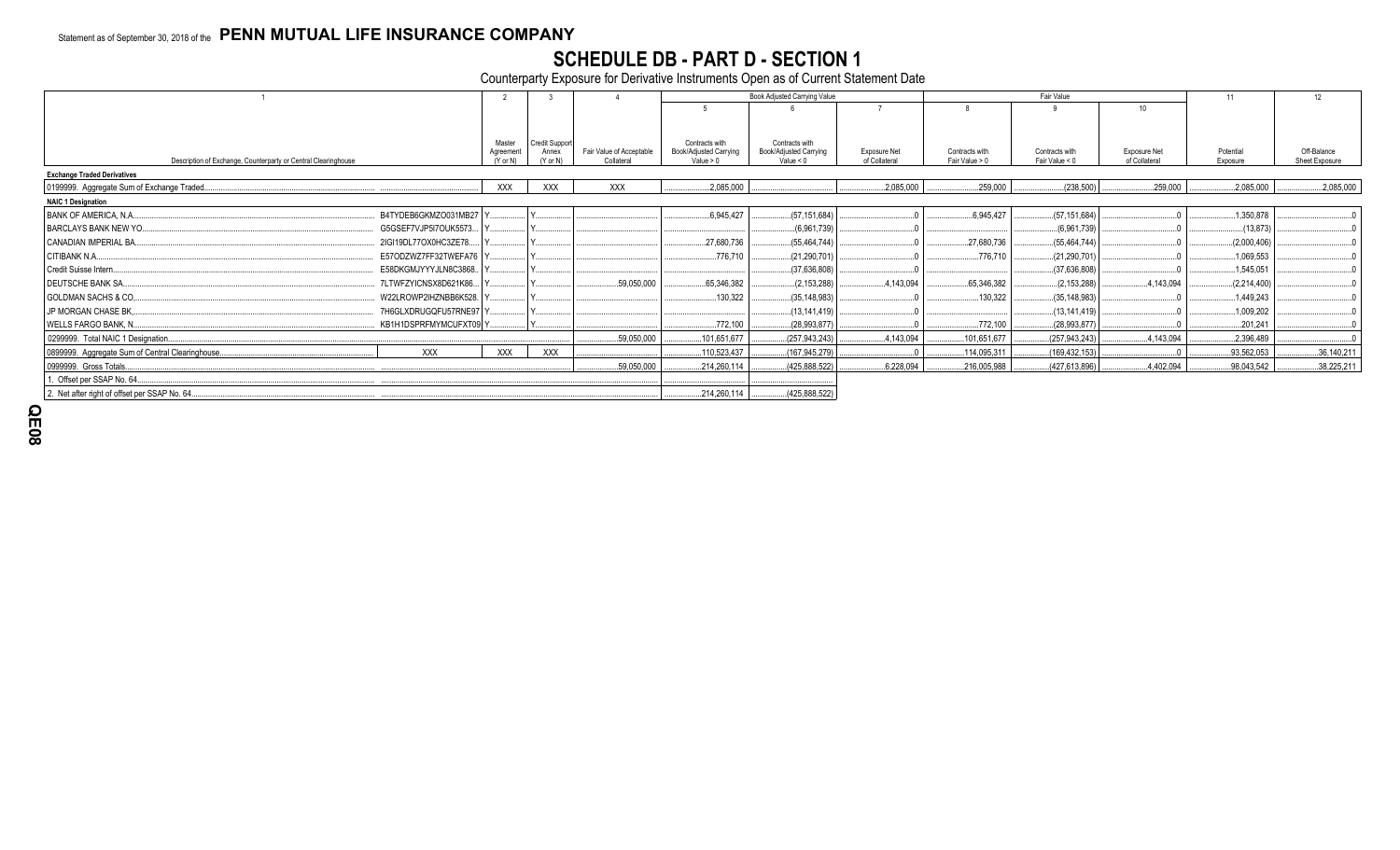# **SCHEDULE DB - PART D - SECTION 2**

Collateral for Derivative Instruments Open as of Current Statement Date

|                                                  |                                                 |                             |                             |           |                                                |              |              | Book/Adiusted  | Maturity                 | Type of Margin |
|--------------------------------------------------|-------------------------------------------------|-----------------------------|-----------------------------|-----------|------------------------------------------------|--------------|--------------|----------------|--------------------------|----------------|
|                                                  | Exchange, Counterparty or Central Clearinghouse | Type of Asset Pledged       | <b>CUSIP</b> Identification |           | Description                                    | Fair Value   | Par Value    | Carrying Value | Date                     | (I, V or IV)   |
| <b>Collateral Pledged by Reporting Entity</b>    |                                                 |                             |                             |           |                                                |              |              |                |                          |                |
| LCH.                                             | F226TOH6YD6XJB17KS62<br>CASH.                   |                             | 000000                      |           | 00 0 CASHUSD                                   | .57.678.938  | .57.678.938  | 57.678.938     |                          |                |
| <b>BARCLAYS BANK NEW YO.</b>                     | G5GSEF7VJP5I7OUK5573<br>CASH                    |                             | 000000                      | $00\,$    | <b>CASHUSD</b>                                 | 7.850.000    | 7.850.000    | 7.850.000      |                          |                |
| CANADIAN IMPERIAL BA.                            | 2IGI19DL77OX0HC3ZE78<br>CASH                    |                             | 000000                      | $00\,$    | <b>CASHUSD</b>                                 | .30.160.000  | .30.160.000  | 30.160.000     |                          |                |
| <b>CREDIT SUISSE INTERN.</b>                     | E58DKGMJYYYJLN8C3868<br>CASH                    |                             | 000000                      | $00\,$    | CASHUSD                                        | 2.420.000    | 2.420.000    | .2,420,000     |                          |                |
| LCH.                                             | F226TOH6YD6XJB17KS62.<br>CASH                   |                             | 000000                      | $00\,$    | <b>CASHUSD</b>                                 | 2.471.974    | 2.471.974    | 2.471.974      |                          |                |
| CITIBANK N.A.                                    | E57ODZWZ7FF32TWEFA76<br><b>CASH</b>             |                             | 000000                      | $00\,$    | CASHUSD                                        | 551.244      | 551.244      | 551.244        |                          |                |
| <b>BANK OF AMERICA, N.A.</b>                     | B4TYDEB6GKMZO031MB27.<br>CASH.                  |                             | 000000                      | 00        | CASHUSD                                        | .32.807.000  | .32.807.000  | .32.807.000    |                          |                |
| <b>GOLDMAN SACHS &amp; CO.</b>                   | KD3XUN7C6T14HNAYLU02.<br>CASH                   |                             | 000000                      | $00\,$    | CASHUSD                                        | .3.600.000   | .3.600.000   | 3.600.000      |                          |                |
| CME.                                             | SNZ2OJLFK8MNNCLQOF39.<br>CASH                   |                             | 000000                      | $00\,$    | CASHUSD                                        | 2.085.000    | .2.085.000   | .2.085.000     |                          |                |
| LCH                                              | F226TOH6YD6XJB17KS62.                           | LOAN-BACKED AND STRUCTURED. | 36296U                      | ZX        | GINNIE MAE I POOL.                             | .1.601.758   | .1.574.333   |                | 1.501.862 06/01/2039     |                |
| <b>WELLS FARGO BANK. N.</b>                      | KB1H1DSPRFMYMCUFXT09.                           | TREASURY.                   | 912810                      | <b>RR</b> | UNITED STATES TREASURY INFLATION INDEXED BONDS | 10.495.521   | .10.000.000  |                | 11.034.264 02/15/2046    |                |
| LCH.                                             | F226TOH6YD6XJB17KS62.                           | TREASURY.                   | 912810                      | <b>RR</b> | UNITED STATES TREASURY INFLATION INDEXED BONDS | .115.450.736 | .110.000.000 |                | .120,930,368 02/15/2046. |                |
| <b>CREDIT SUISSE INTERN.</b>                     | E58DKGMJYYYJLN8C3868.                           | <b>TREASURY.</b>            | 912810                      | RW        | UNITED STATES TREASURY INFLATION INDEXED BONDS | 14.972.409   | .15.000.000  |                | 15.508.830 02/15/2047    |                |
| CITIBANK N.A.                                    | E57ODZWZ7FF32TWEFA76                            | <b>TREASURY</b>             | 912828                      | 2L        | UNITED STATES TREASURY INFLATION INDEXED BONDS | 19.683.207   | .20.000.000  |                | 20.490.353 07/15/2027    |                |
| MORGAN J P SECS. NEW                             | 7H6GLXDRUGQFU57RNE97                            | TREASURY.                   | 912828                      | 21        | UNITED STATES TREASURY INFLATION INDEXED BONDS | 15.746.566   | .16.000.000  |                | 16.346.733 07/15/2027    |                |
| BANK OF AMERICA, N.A.                            | B4TYDEB6GKMZO031MB27                            | TREASURY.                   | 912828                      | 2L        | UNITED STATES TREASURY INFLATION INDEXED BONDS | 20.667.368   | 21.000.000   |                | 21.464.600 07/15/2027    |                |
| <b>CREDIT SUISSE INTERN.</b>                     | E58DKGMJYYYJLN8C3868.                           | TREASURY.                   | 912828                      | 2L        | UNITED STATES TREASURY INFLATION INDEXED BONDS | 24.604.009   | 25.000.000   |                | 25.541.770 07/15/2027    |                |
| GOLDMAN SACHS & CO.                              | KD3XUN7C6T14HNAYLU02.                           | <b>TREASURY</b>             | 912828                      | Y4        | UNITED STATES TREASURY NOTE/BOND.              | 29.570.689   | .29.668.000  |                | 29,677,551  07/31/2020   |                |
| <b>WELLS FARGO BANK. N.</b>                      | KB1H1DSPRFMYMCUFXT09.                           | TREASURY.                   | 912828                      | Y4        | UNITED STATES TREASURY NOTE/BOND.              | 20.169.626   | 20.236.000   | 20.232.057     | 07/31/2020               |                |
| 0199999. Totals                                  |                                                 |                             |                             |           |                                                | .412.586.045 | 408.102.489  | 422.352.544    | <b>XXX</b>               | <b>XXX</b>     |
| <b>TU</b> Collateral Pledged to Reporting Entity |                                                 |                             |                             |           |                                                |              |              |                |                          |                |
| DEUTSCHE BANK SA.                                | 7LTWFZYICNSX8D621K86 CASH.                      |                             | 000000                      |           | 00 0 CASHUSD                                   | 59.050.000   | .59.050.000  | <b>XXX</b>     |                          |                |
| 0299999. Totals                                  |                                                 |                             |                             |           |                                                | .59,050,000  | .59,050,000  | <b>XXX</b>     | <b>XXX</b>               | <b>XXX</b>     |
|                                                  |                                                 |                             |                             |           |                                                |              |              |                |                          |                |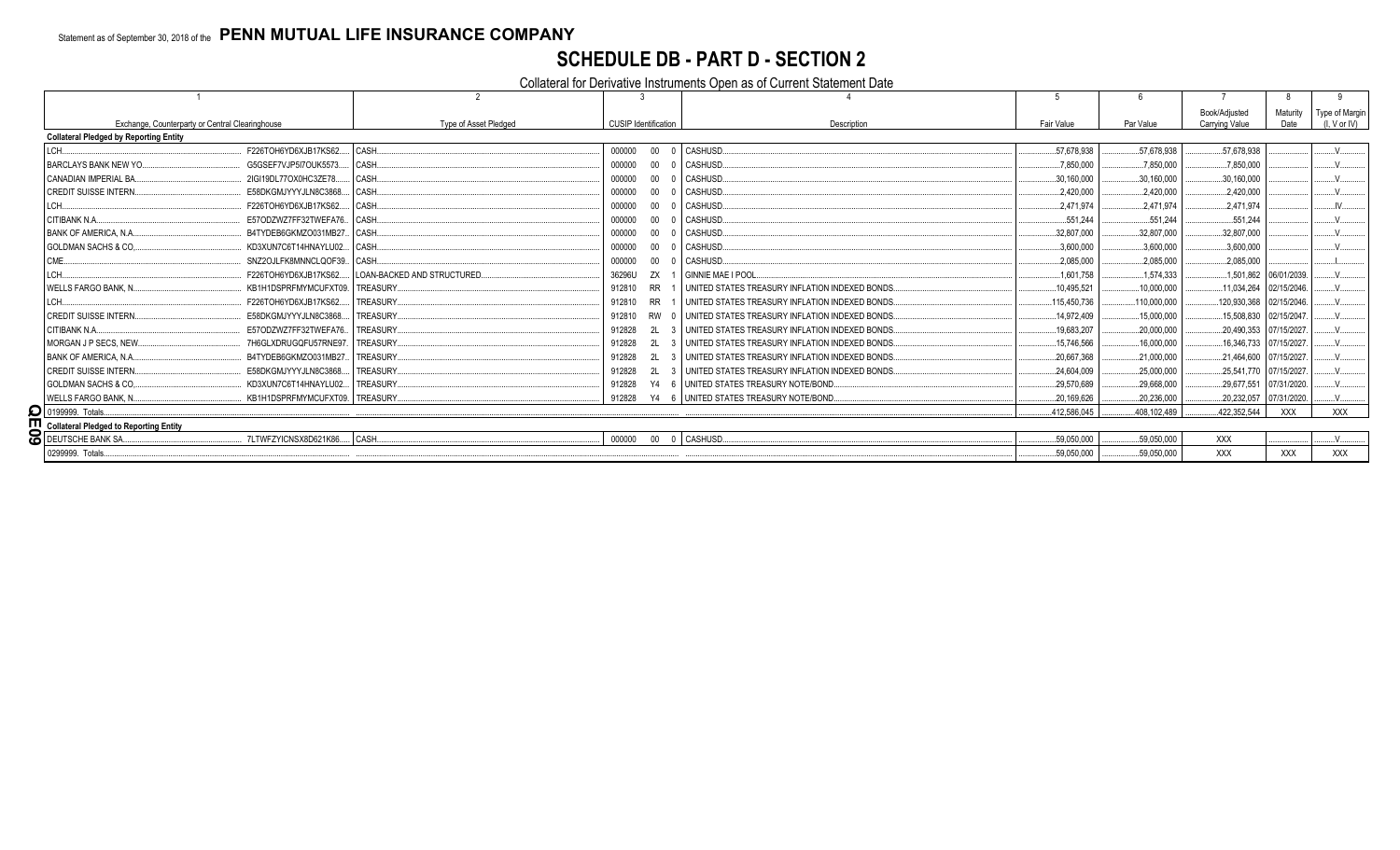# Statement as of September 30, 2018 of the **PENN MUTUAL LIFE INSURANCE COMPANY SCHEDULE DL - PART 1 SECURITIES LENDING COLLATERAL ASSETS**

Reinvested Collateral Assets Owned Current Statement Date

(Securities lending collateral assets reported in aggregate on Line 10 of the Assets page and not included on Schedules A, B, BA, D, DB and E)

|                                                                                                                    |             |      | <b>NAIC Designation</b> |            | Book/Adjusted  | Maturity |  |  |  |
|--------------------------------------------------------------------------------------------------------------------|-------------|------|-------------------------|------------|----------------|----------|--|--|--|
| <b>CUSIP</b> Identification                                                                                        | Description | Code | / Market Indicator      | Fair Value | Carrying Value | Date     |  |  |  |
| General Interrogatories:                                                                                           |             |      |                         |            |                |          |  |  |  |
| - 下に こうしょう けいじょう けいこうしょう こうこうしょう しょうめい<br>$\alpha$ $\beta$ . If $\alpha$ is a set of $\alpha$ is a set of $\alpha$ |             |      |                         |            |                |          |  |  |  |

1. The activity for the year: Fair Value \$..........0 Book/Adjusted Carrying Value \$..........0 2. Average balance for the year: Fair Value \$..........0 Book/Adjusted Carrying Value \$..........0

3. Reinvested securities lending collateral assets book/adjusted carrying value included in this schedule by NAIC designation:

NAIC 1: \$..........0 NAIC 2: \$..........0 NAIC 3: \$..........0 NAIC 4: \$..........0 NAIC 5: \$..........0 NAIC 6: \$..........0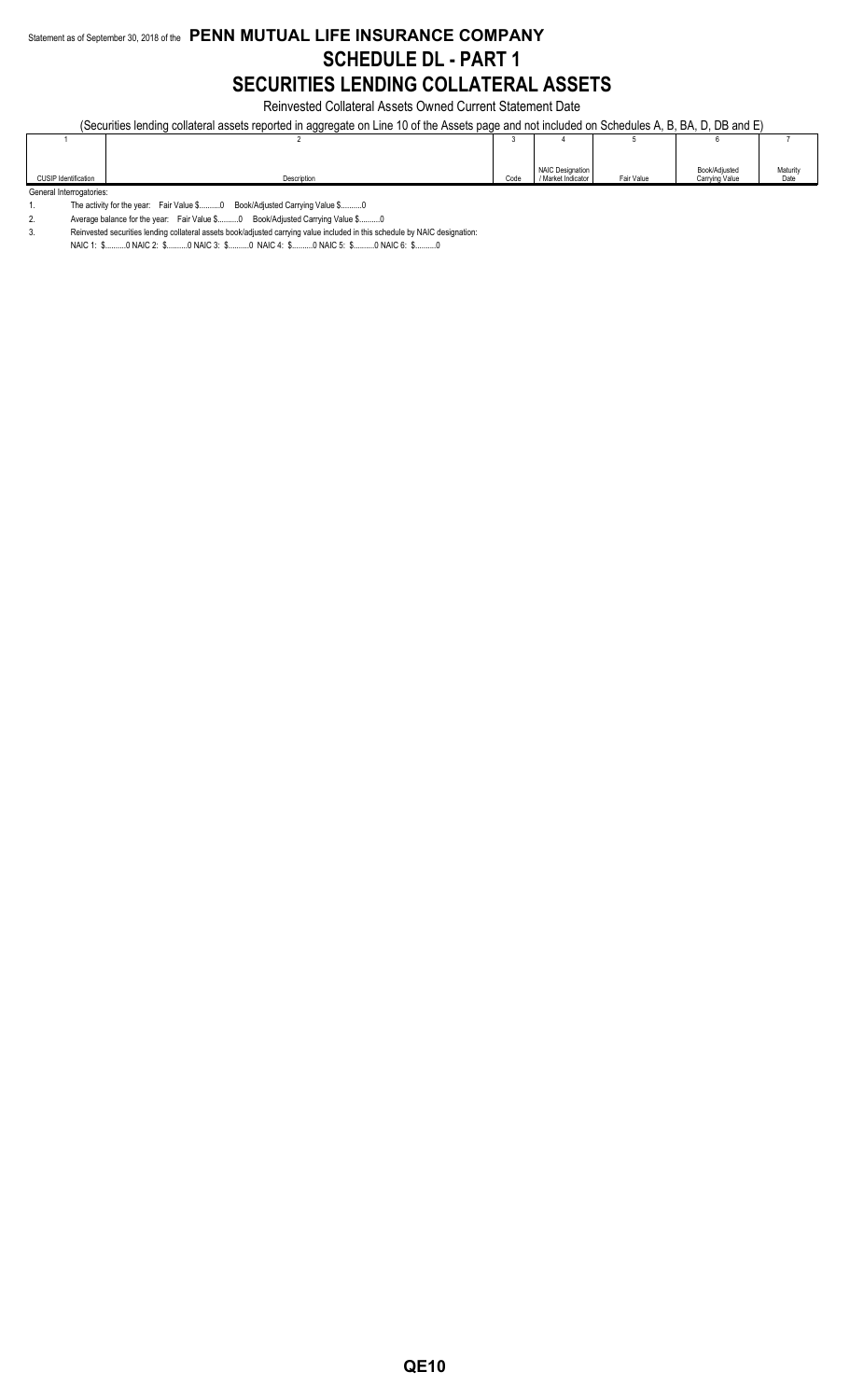## Statement as of September 30, 2018 of the **PENN MUTUAL LIFE INSURANCE COMPANY SCHEDULE DL - PART 2 SECURITIES LENDING COLLATERAL ASSETS**

Reinvested Collateral Assets Owned Current Statement Date

(Securities lending collateral assets included on Schedules A, B, BA, D, DB and E and not reported in aggregate on Line 10 of the Assets page)

|                             |             |      | <b>NAIC Designation</b> |            | Book/Adjusted  | Maturity |
|-----------------------------|-------------|------|-------------------------|------------|----------------|----------|
| <b>CUSIP</b> Identification | Description | Code | / Market Indicator      | Fair Value | Carrying Value | Date     |
| General Interrogatories:    |             |      |                         |            |                |          |

1. The activity for the year: Fair Value \$..........0 Book/Adjusted Carrying Value \$..........0

2. Average balance for the year: Fair Value \$..........0 Book/Adjusted Carrying Value \$..........0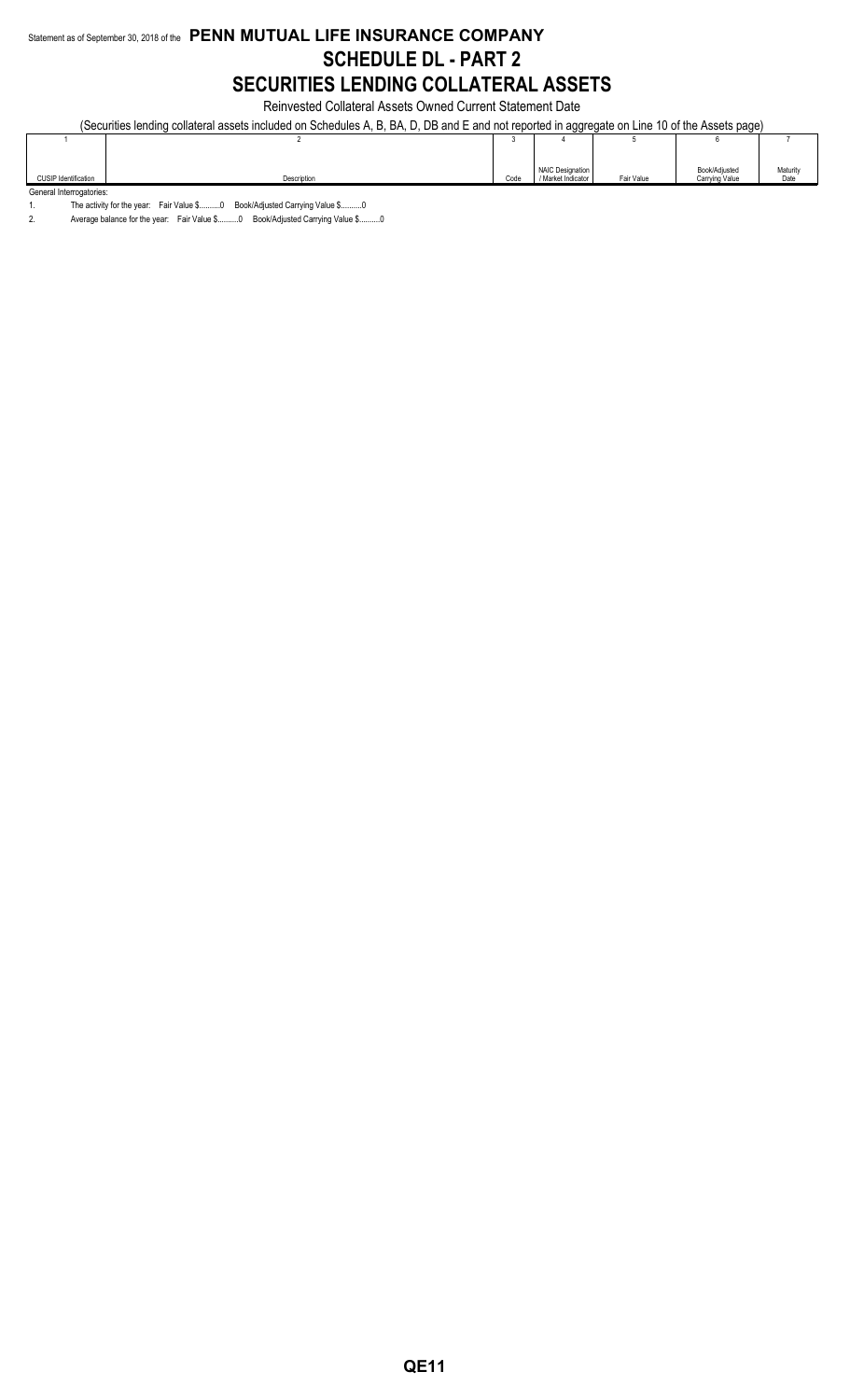## Statement as of September 30, 2018 of the PENN MUTUAL LIFE INSURANCE COMPANY **SCHEDULE E - PART 1 - CASH**

| Month End Depository Balances |            |            |                  |                        |                       |                              |                              |                    |            |  |
|-------------------------------|------------|------------|------------------|------------------------|-----------------------|------------------------------|------------------------------|--------------------|------------|--|
|                               |            |            |                  |                        | 5                     | Book Balance at End of Each  |                              |                    |            |  |
|                               |            |            |                  |                        |                       | Month During Current Quarter |                              |                    |            |  |
|                               |            |            |                  |                        |                       | 6                            |                              | 8                  |            |  |
|                               |            |            |                  | Amount of Interest     | Amount of Interest    |                              |                              |                    |            |  |
|                               |            |            |                  | <b>Received During</b> | Accrued at Current    |                              |                              |                    |            |  |
|                               | Depository | Code       | Rate of Interest | <b>Current Quarter</b> | <b>Statement Date</b> | First Month                  | Second Month                 | <b>Third Month</b> |            |  |
| <b>Open Depositories</b>      |            |            |                  |                        |                       |                              |                              |                    |            |  |
|                               |            |            |                  |                        |                       |                              |                              |                    | <b>XXX</b> |  |
|                               |            |            |                  |                        |                       |                              |                              |                    | XXX        |  |
|                               |            |            |                  |                        |                       |                              |                              | 64,700<br>         | XXX        |  |
|                               |            |            |                  |                        |                       |                              |                              |                    | XXX        |  |
|                               |            |            |                  |                        |                       |                              |                              | 47.628             | <b>XXX</b> |  |
|                               |            |            |                  |                        |                       |                              |                              |                    | <b>XXX</b> |  |
|                               |            |            |                  |                        |                       |                              |                              |                    | XXX        |  |
|                               |            |            |                  |                        |                       |                              |                              |                    | XXX        |  |
|                               |            |            |                  |                        |                       | .                            |                              | 152.888            | <b>XXX</b> |  |
|                               |            |            |                  |                        |                       | 2.557.373                    |                              |                    | XXX        |  |
|                               |            | <b>XXX</b> | <b>XXX</b>       |                        |                       | 365.512                      | 3.285.049                    | 11,122,937         | XXX        |  |
|                               |            | <b>XXX</b> | <b>XXX</b>       |                        |                       | 365,512                      | $\dots$ 11,122,937           |                    | XXX        |  |
|                               |            | XXX        | XXX              |                        |                       |                              | 365,512 3,285,049 11,122,937 |                    | XXX        |  |